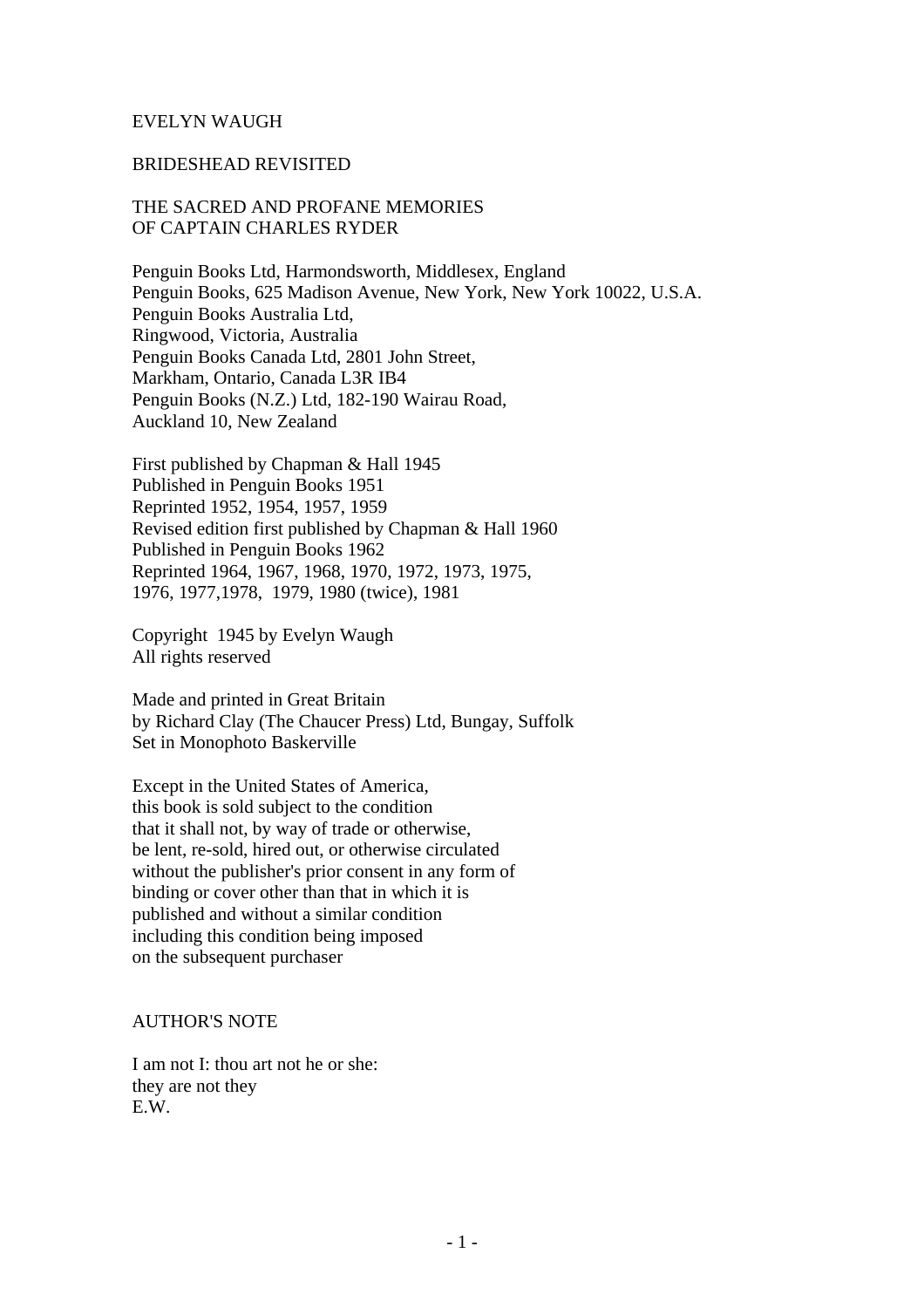# **CONTENTS**

Preface

Prologue: BRIDESHEAD REVISITED

Book One: ET IN ARCADIA EGO

Chapter One: I meet Sebastian Flyte - and Anthony Blanche - I visit Brideshead for the first time Chapter Two: My cousin Jasper's Grand Remonstrance - a warning against charm - Sunday morning in Oxford Chapter Three: My father at home - Lady Julia Flyte Chapter Four: Sebastian at home - Lord Marchmain abroad Chapter Five: Autumn in Oxford - dinner with Rex Mottram and supper with Boy Mulcaster - Mr Samgrass - Lady Marchmain at home - Sebastian contra mundum

# Book Two: BRIDESHEAD DESERTED

Chapter One: Samgrass revealed - I take leave of Brideshead - Rex revealed Chapter Two: Julia and Rex Chapter Three: Mulcaster and I in defence of our country - Sebastian abroad - I take leave of Marchmain House

Book Three: A TWITCH UPON THE THREAD

Chapter One: Orphans of the Storm Chapter Two: Private view - Rex Mottram at home Chapter Three: The fountain Chapter Four: Sebastian contra mundum Chapter Five: Lord Marchmain at home - death in the Chinese drawing-room - the purpose revealed

Epilogue: BRIDESHEAD REVISITED

To LAURA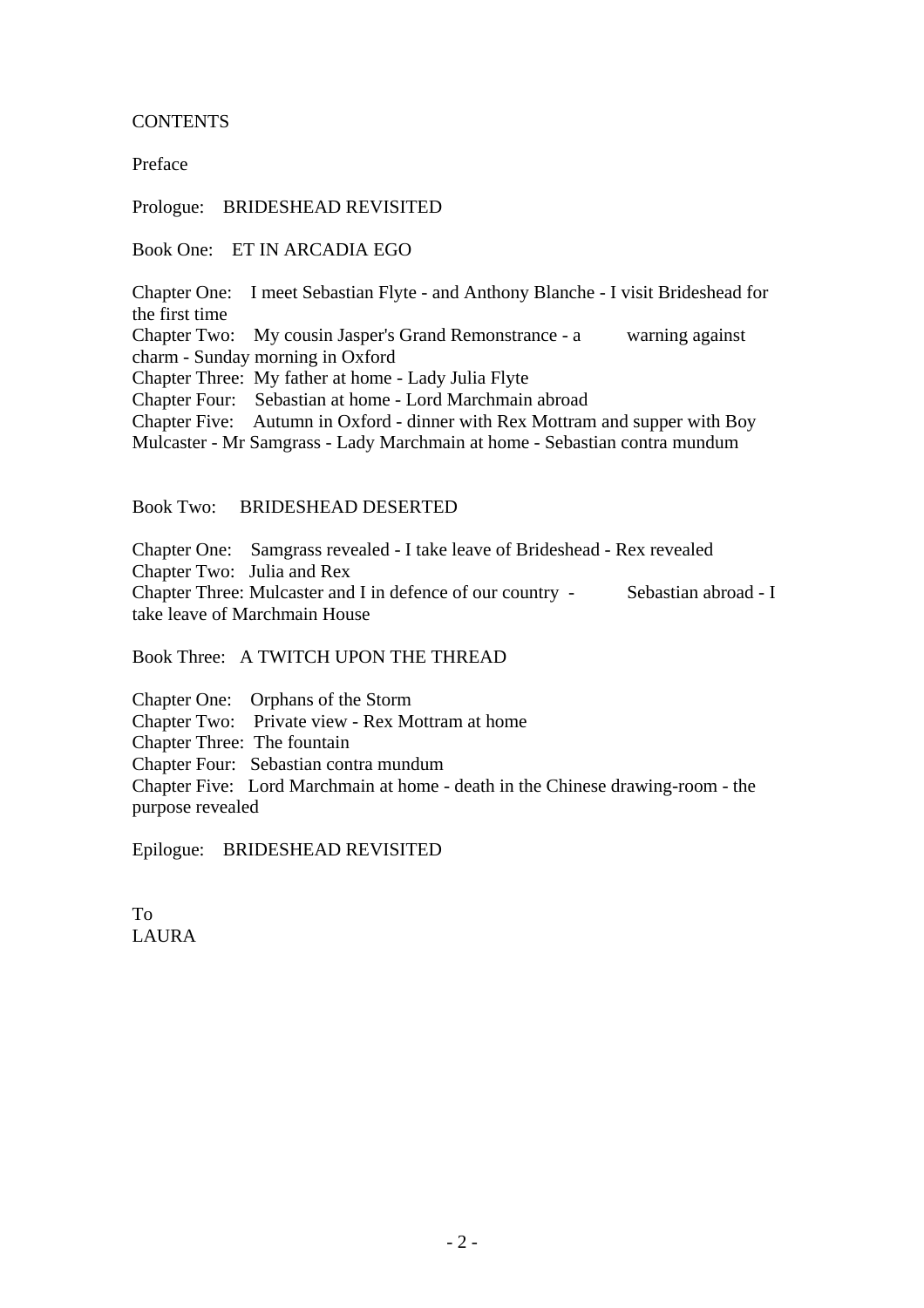### PREFACE

THIS novel, which is here re-issued with many small additions and some substantial cuts, lost me such esteem as I once enjoyed among my contemporaries and led me into an unfamiliar world of fan-mail and press photographers. Its theme - the operation of divine grace on a group of diverse but closely connected characters - was perhaps presumptuously large, but I make no apology for it. I am less happy about its form, whose more glaring defects may be blamed on the circumstances in which it was written.

 In December 1943 1 had the good fortune when parachuting to incur a minor injury which afforded me a rest from military service. This was extended by a sympathetic commanding officer, who let me remain unemployed until June 1944 when the book was finished. I wrote with a zest that was quite strange to me and also with impatience to get back to the war. It was a bleak period of present privation and threatening disaster - the period of soya beans and Basic English - and in consequence the, book is infused with a kind of gluttony, for food and wine, for the splendours of the recent past, and for rhetorical and ornamental language, which now with a full stomach I find distasteful. I have modified the grosser passages but have not obliterated them because they are an essential part of the book.

 I have been in two minds as to the treatment of Julia's outburst about mortal sin and Lord Marchmain's dying soliloquy. These passages were never of course, intended to report words actually spoken. They belong to a different way of writing from, say, the early scenes between Charles and his father. I would not now introduce them into a novel which elsewhere aims at verisimilitude. But I have retained them here in something near their original form because, like the Burgundy (misprinted in many editions) and the moonlight they were essentially of the mood of writing; also because many readers liked them, though that is not a consideration of first importance.

 It was impossible to foresee, in the spring of 1944, the present cult of the English country house. It seemed then that the ancestral seats which were our chief national artistic achievement were doomed to decay and spoliation like the monasteries in the sixteenth century. So I piled it on rather, with passionate sincerity. Brideshead today would be open to trippers, its treasures rearranged by expert hands and the fabric better maintained than it was by Lord Marchmain. And the English aristocracy has maintained its identity to a degree that then seemed impossible. The advance of Hooper has been held up at several points. Much of this book therefore is a panegyric preached over an empty coffin. But it would be impossible to bring it up to date without totally destroying it. It is offered to a younger generation of readers as a souvenir of the Second War rather than of the twenties or of the thirties, with which it ostensibly deals.

Combe Florey 1959 E.W.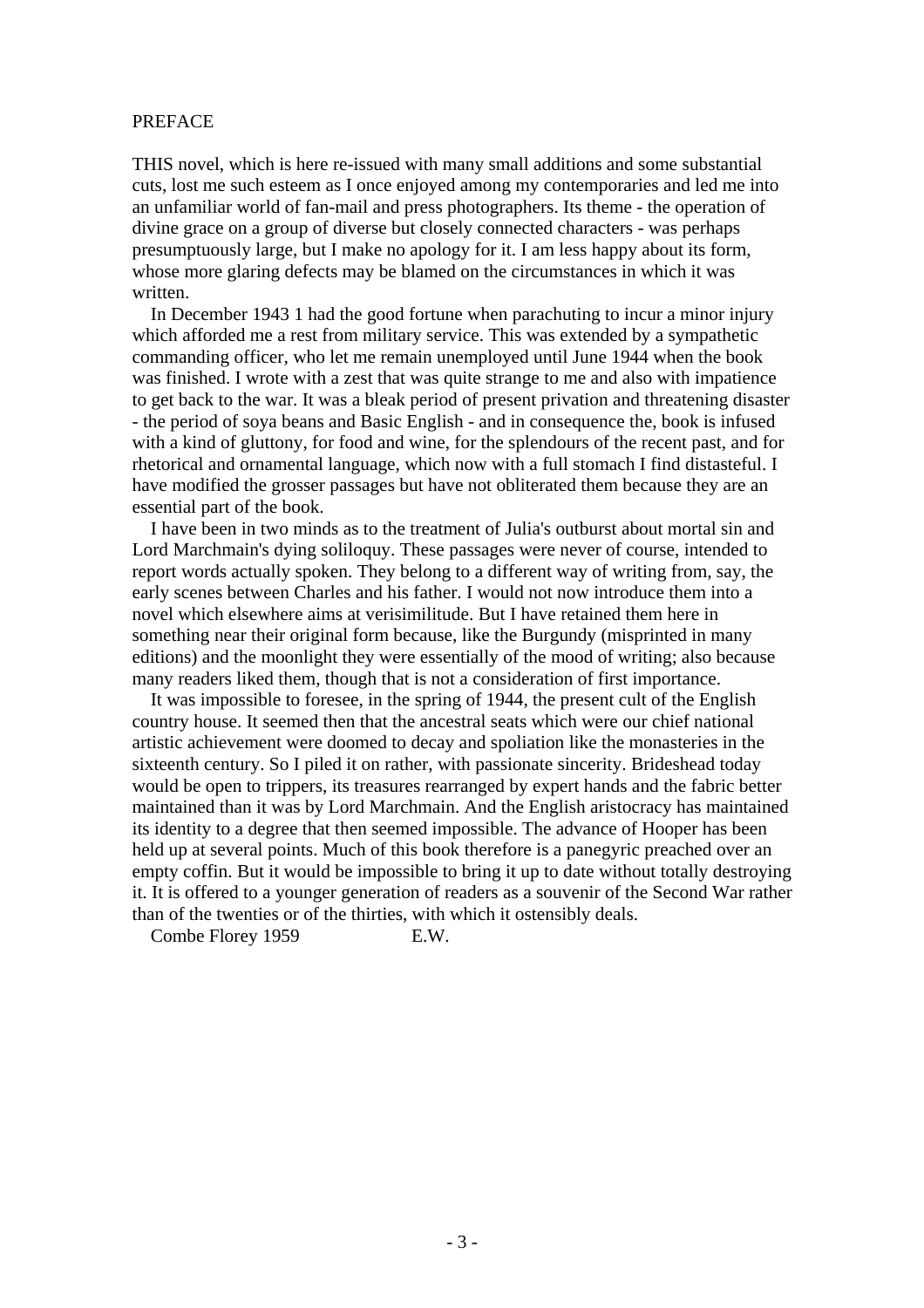#### PROLOGUE

### BRIDESHEAD REVISITED

WHEN I reached 'C' Company lines, which were at the top of the hill, I paused and looked back at the camp, just coming into full view below me through the grey mist of early morning. We were leaving that day. When we marched in, three months before, the pjace was under snow; now the first leaves of spring were unfolding. I had reflected then that, whatever s cenes of desolation lay ahead of us, I never feared one more brutal than this, and I reflected now that it had no single happy memory for me.

Here love had died between me and the army.

 Here the tram lines ended, so that men returning fuddled from Glasgow could doze in their seats until roused by their journey s end. There -was some way to go from the tram-stop to the camp gates a quarter of a mile in which they could button their blouses and straighten their caps before passing the guard-room, quarter of a mile in which concrete gave place to grass at the road's edge. This was the extreme limit of the city. Here the close, homogeneous territory of housing estates and cinemas ended and the hinterland began.

 The camp stood where, until quite lately, had been pasture and ploughland; the farmhouse still stood in a fold of the hill and had served us for battalion offices; ivy still supported part of what had once been the walls of a fruit garden; half an acre of mutilated old trees behind the wash-houses survived of an orchard. The place had been marked for destruction before the army came to it. Had there been another year of peace, there would have been no farmhouse, no wall, no apple trees. Already 5 half a mile of concrete road lay between bare clay banks and on open ditches showed where the municipal contractors had designed a system of drainage. Another year of peace would have made the place part of the neighbouring suburb. Now the huts where we had wintered waited their turn for destruction.

 Over the way, the subject of much ironical comment, half hidden even in winter by its embosoming trees, lay the municipal lunatic asylum, whose cast-iron railings and noble gates put our rough wire to shame. We could watch the madmen, on clement days, sauntering and skipping among the trim gravel walks and pleasantly planted lawns; happy collaborationists who had given up the unequal struggle, all doubts resolved, all duty done, the undisputed heirs-at-law of a century of progress, enjoying the heritage at their ease. As we marched past, the men used to shout greetings to them through the railings - 'Keep a bed warm for me, chum. I shan't be long' - but Hooper, my newest-joined platoon-commander, grudged them their life of privilege; 'Hitler would put them in a gas chamber,' he said; 'I reckon we can learn a thing or two from him.'

 Here, when we marched in at mid-winter, I brought a company of strong and hopeful men; word had gone round among them, as we moved from the moors to this dockland area, that we were at last in transit for the Middle East. As the days passed and we began clearing the snow and levelling a parade ground, I saw their disappointment change to resignation. They snuffed the smell of the fried-fish shops and cocked their ears to familiar, peace-time sounds of the works' siren and the dance-hall band. On offdays they slouched now at street comers and sidled away at the approach of an officer for fear that, by saluting, they would lose face with their new mistresses. In the company office there was a crop of minor charges and requests for compassionate leave; while it was still half-fight, day began with the whine of the malingerer and the glum face and fixed eye of the man with a grievance.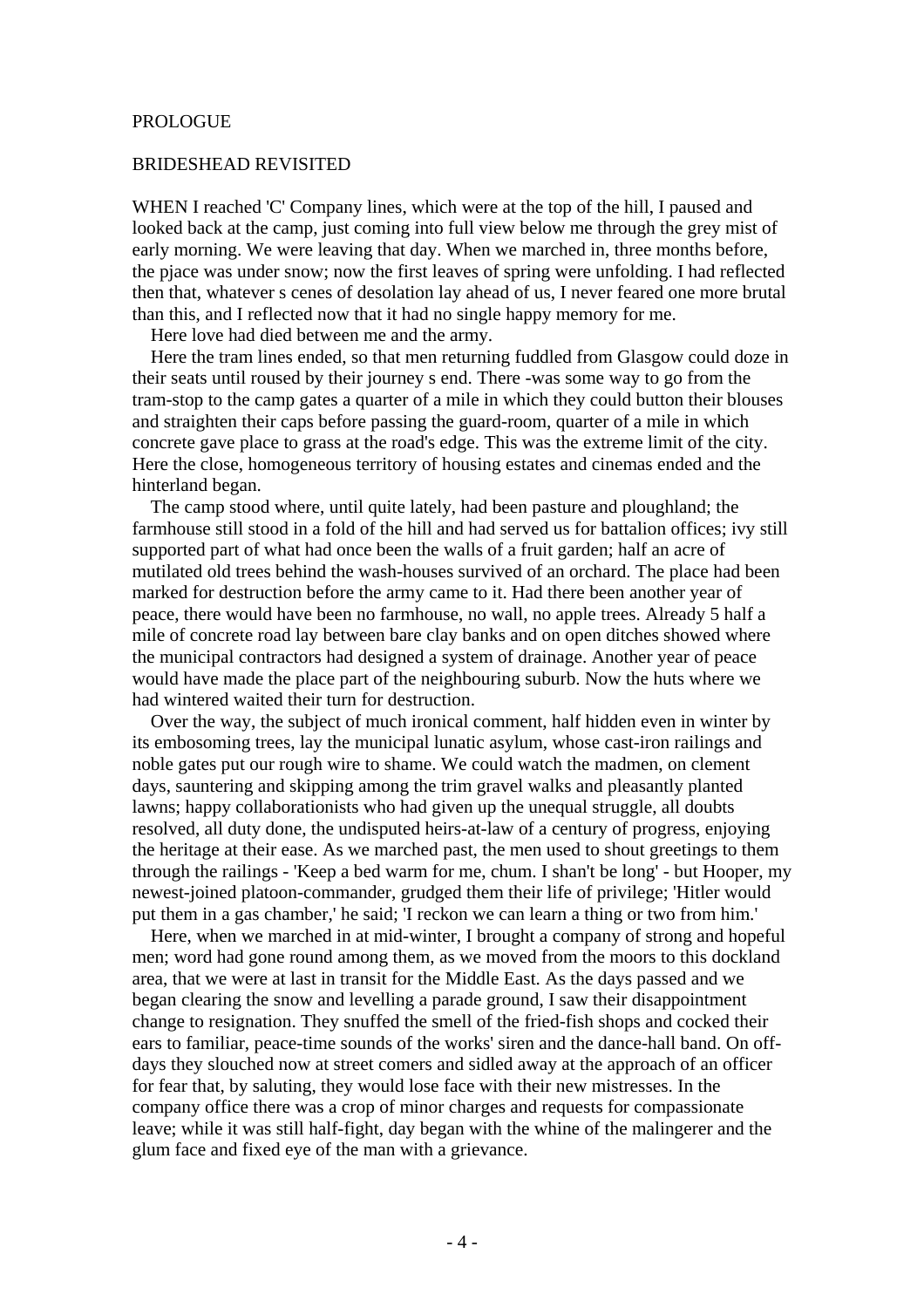And I, who by every precept should have put heart into them - how could I help them, who could so little help myself.? Here the colonel under whom we had formed, was promoted out of our sight and succeeded by a younger and less lovable man, crossposted from another regiment. There were few left in the mess now of the batch of volunteers who trained together at the outbreak of war; one way and another they were nearly all gone - some had been invalided out, some promoted to other battalions, some posted to staff jobs, some had volunteered for special service, one had got himself killed on the field firing range, one had been court-martialled - and their places were taken by conscripts; the wireless played incessantly in the ante-room nowadays and much beer was drunk before dinner; it was not as it had been.

 Here at the age of thirty-nine I began to be old. I felt stiff and weary in the evenings and reluctant to go out of camp; I developed proprietary claims to certain chairs and newspapers; I regularly drank three glasses of gin before dinner, never more or less, and -went to bed immediately after the nine o'clock news. I was always awake and fretful an hour before reveille.

 Here -my last love died - There was nothing remarkable in the manner of its death. One day, not long before 'this last day in camp, as I lay awake before reveille, in the Nissen hut, gazing into the complete blackness, amid the deep breathing and muttering of the four other occupants, turning over in my mind what I had to do that day - had I put in the names of two corporals for the weapon-training course? Should I again have the largest number of men overstaying their leave in the batch due back that day? Could I trust Hooper to take the candidates class out map-reading? - as I lay in that dark hour, I was aghast to realize that something within me, long sickening, had quietly died, and felt as a husband might feel, who, in the fourth year of his marriage, suddenly knew that he had no longer any desire, or tenderness, or esteem, for a once-beloved wife; no pleasure in her company, no wish to please, no curiosity about anything she might ever do or say or think; no hope of setting things right, no self-reproach for the disaster. I knew it all, the whole drab compass of marital disillusion; we had been through it together, the Army and I, from the first importunate courtship until now, when nothing remained to us except the chill bonds of law and duty and custom. I had played every scene in the domestic tragedy, had found the early tiffs become more frequent, the tears less affecting, the reconciliations less sweet, till they engendered a mood of aloofness and cool criticism, and the growing conviction that it was not myself but the loved one who was at fault. I caught the false notes in her voice and learned to listen for them apprehensively; I recognized the blank, resentful stare of incomprehension in her eyes, and the selfish, hard set of the comers of her mouth. I learned her, as one must learn a woman one has kept house with, day in, day out, for three and a half years; I learned her slatternly ways, the routine and mechanism of her charm her jealousy and self-seeking and her nervous trick with the fingers when she was lying. She was stripped of all enchantment now and I knew her for an uncongenial stranger to whom I had bound myself indissolubly in a moment of folly.

 So, on this morning of our move, I was entirely indifferent to our destination. I would go on with my job, but I could bring to it nothing more than acquiescence. Our orders were to entrain at 0915 hours at a nearby siding, taking in the haversack the unexpired portion of the day's ration; that was all I needed to know. The company second-incommand had gone on with a small advance party. Company stores had been packed the day before. Hooper had been detailed to inspect the lines. The company was parading at 0730 hours with their kit-bags piled before the huts. There had been many such moves since the wildly exhilarating morning in 1940 when we had erroneously believed ourselves destined for the defence of Calais. Three or four times a year since then we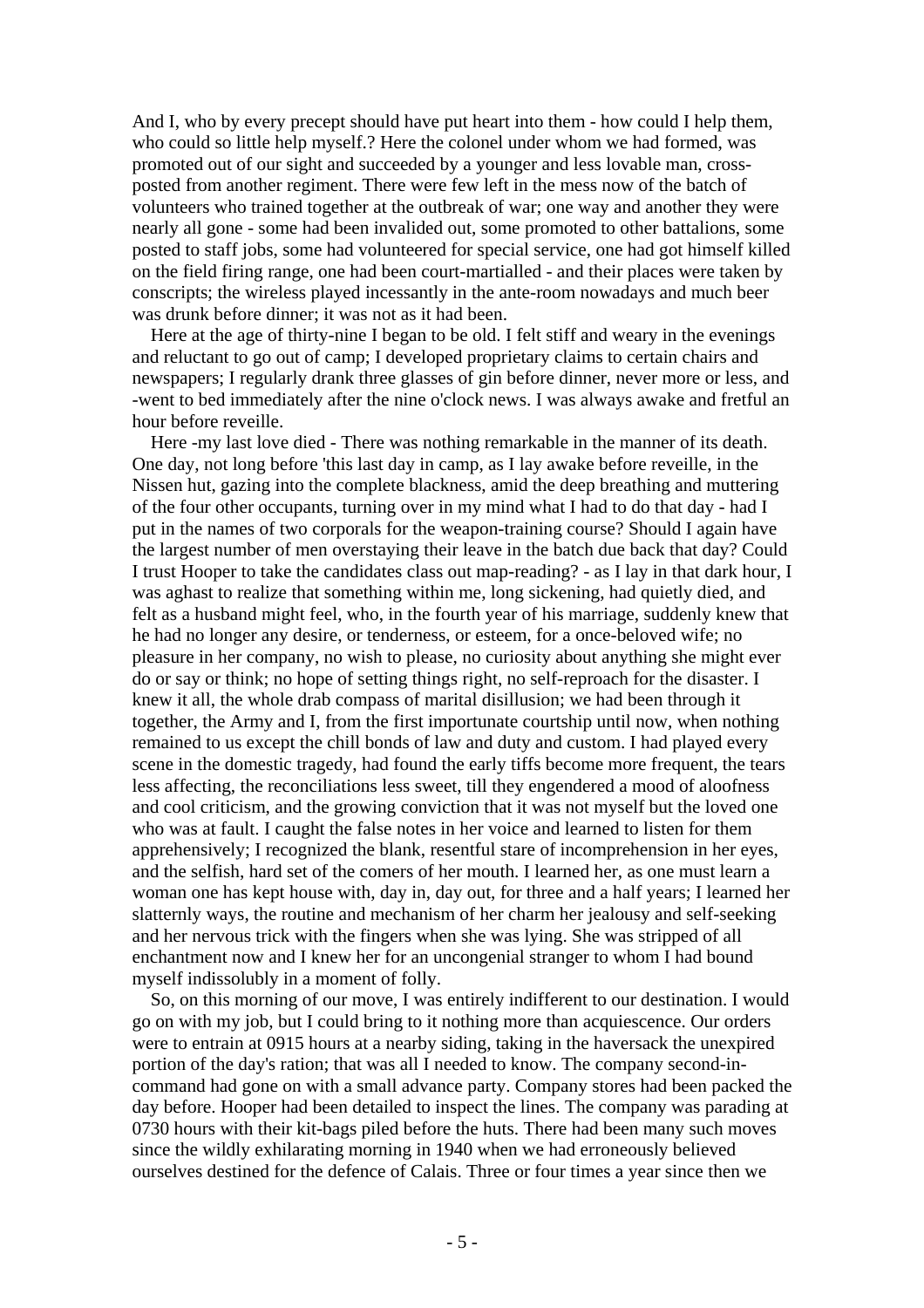had changed our location; this time our new commanding officer was making an unusual display of 'security' and had even put us to the trouble of removing all distinguishing badges from our uniforms and transport. It was 'valuable training in active service conditions', he said. 'If I find any of these female camp followers waiting for us the other end, I'll know there's been a leakage.'

 The smoke from the cook-houses drifted away in the mist and the camp lay, revealed as a planless maze of short-cuts, super-imposed Oh the unfinished housing-scheme as though disinterred at a much later date by a party of archaeologists.

'The Pollock diggings provide a valuable link between the citizen-slave

 communities of the twentieth century and the tribal anarchy which succeeded them. Here you see people of advanced culture, capable of an elaborate draining system and the construction of permanent highways, over-run by a race of the lowest type.'

 Thus, I thought, the pundits of the future might write; and, turning away, I greeted the company sargeant-major: 'Has Mr Hooper been round?'

'Haven't seen him at all this morning, Sir.'

 We went to the dismantled company office, where I found a window newly broken since the barrack-damages book was completed. 'Wind-in-the-night, Sir,' said the Sergeant-Major.

(All breakages were thus attributable or 'to 'Sappers'-demonstration, Sir.')

 Hooper appeared; he was a sallow youth with hair combed back, without parting, from his forehead, and a flat, Midland accent; he had been in the company two months.

 The troops did not like Hooper because he knew too little about his work and would sometimes 'address them individually as 'George' at stand-easies, but I had a feeling which almost amounted to affection for him, largely by reason of an incident on his first evening in mess.

 The new colonel had been with us less than a week at the time and we had not yet taken his measure. He had been standing rounds of gin in the ante-room and was slightly boisterous when he first took notice of Hooper.

 That young officer is one of yours, isn't he, Ryder?' he said to me. 'His hair wants cutting.

'It does, sir,' I said. It did. 'I'll see that it's done.'

 The colonel drank more gin and began to stare at Hooper, saying audibly, 'My God, the officers they send us now!'

 Hooper seemed to obsess the colonel that evening. After dinner he suddenly said very loudly: 'In my late regiment if a young officer turned up like that, the other subalterns would bloody well have cut his hair for him.'

 No one showed any enthusiasm for this sport, and our lack of response seemed to inflame the colonel. 'You.' he said, turning to a decent boy in 'A' Company, 'go and get a pair of scissors and cut that young officer's hair for him.'

'Is that an order, sir?'

 'It's your commanding officer's wish and that's the best kind of order I know.' 'Very good, sir.'

 And so, in an atmosphere of chilly embarrassment, Hooper sat in a chair while a few snips were made at the back of his head. At the beginning of the operation I left the ante-room, and later apologized to Hooper for his reception. 'It's not the sort of thing that usually happens in this regiment,' I said.

'Oh, no hard feelings,' said Hooper. 'I can take a bit of sport.'

Hooper had no illusions about the Army - or rather no special illusions

distinguishable from the general, enveloping fog from which he observed the universe. He had come to it reluctantly, under compulsion, after he had made every feeble effort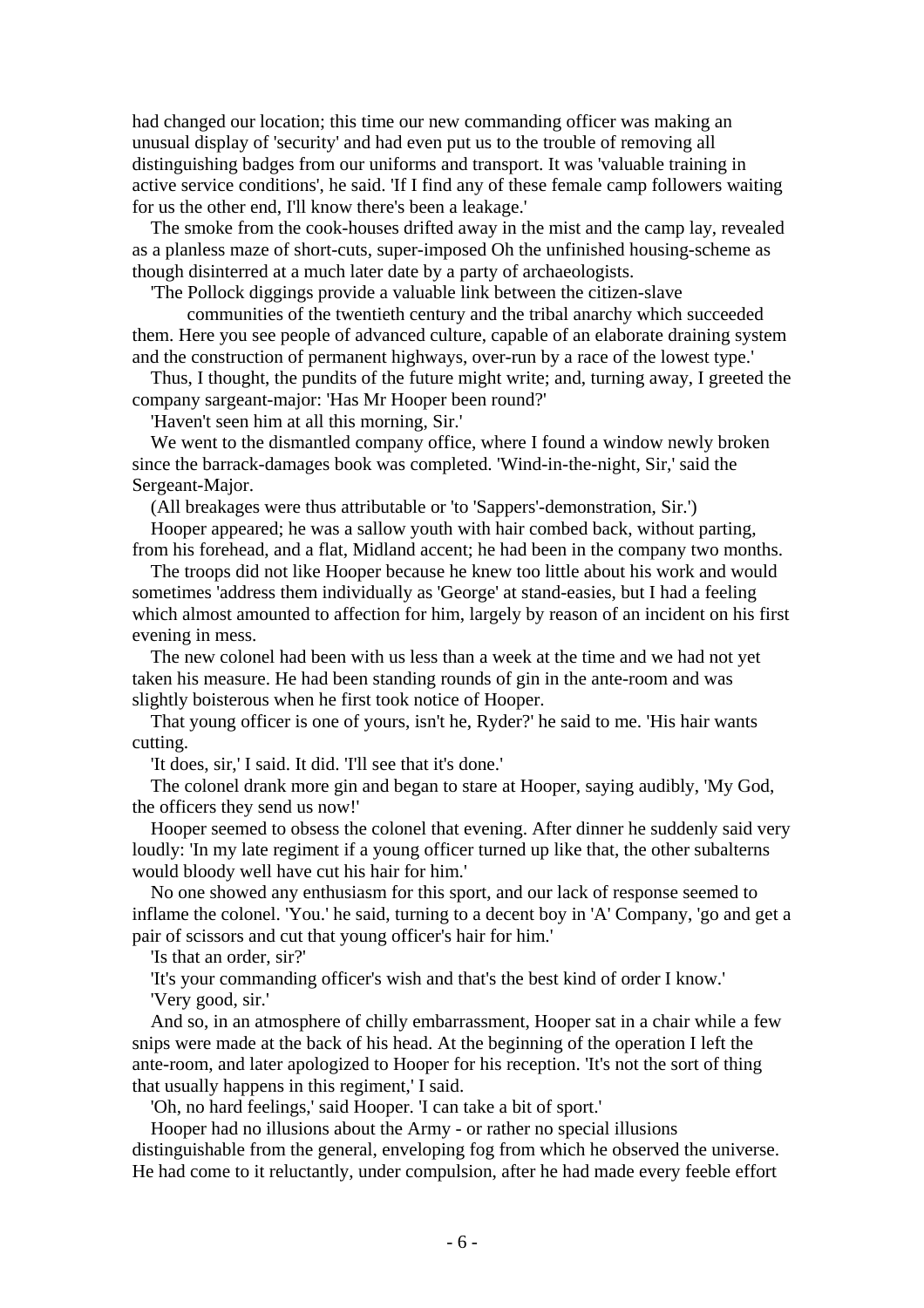in his power to obtain deferment. He accepted it, he said, 'like the measles'. Hooper was no romantic. He had not as a child ridden with Rupert's horse or sat among the camp fires at Xanthusside; at the age when my eyes were dry to all save poetry - that stoic, redskin interlude which our schools introduce between the fast-flowing tears of the child and the man - Hooper had wept often, but never for Henry's speech on St Crispin's day, nor for the epitaph at Thermopylae. The history they taught him had had few battles in it but, instead, a profusion of detail about humane legislation and recent industrial change. Gallipoli, Balaclava, Quebec, Lepanto, Bannockburn, Roncevales, and Marathon - these, and the Battle in the West where Arthur fell, and a hundred such names whose trumpet-notes, even now in my sere and lawless state, called to me irresistibly across the intervening years with all the clarity and strength of boyhood, sounded in vain to Hooper.

 He seldom complained. Though himself a man to whom one could not confidently entrust the simplest duty, he had an overmastering regard for efficiency and, drawing on his modest commercial experience, he would sometimes say of the ways of the Army in pay and supply and the use of 'man-hours': 'They couldn't get away with that in business.'

He slept sound while I lay awake fretting.

 In the weeks that we were together Hooper became a symbol me of Young England, so that whenever I read some public utterance proclaiming what Youth demanded in the Future and what the world owed to Youth, I would test these general statements by substituting 'Hooper' and seeing if they still seemed as plausible. Thus in the dark hour before reveille I sometimes pondered: 'Hooper Rallies', 'Hooper Hostels', 'International Hooper Cooperation', and 'the Religion of Hooper'. He was the acid test of all these alloys.

 So far as he had changed at all, he was less soldierly now than when he arrived from his OCTU. This morning, laden with full equipment, he looked scarcely human. He came to attention with a kind of shuffling dance-step and spread a wool-gloved palm across his forehead.

 'I wan't to speak to Mr Hooper, sergeant-major ... well, where the devil have you been? I told you to inspect the lines.'

' 'M I late? Sorry. Had a rush getting my gear together.'

'That's what you have a servant for.'

 'Well, I suppose it is, strictly speaking. But you know how it is. He had his own stuff to do. If you get on the wrong side of these fellows they take it out of you other ways.'

'Well, go and inspect the lines,now.'

'Rightyoh.'

'And for Christ's sake don't say "rightyoh".'

'Sorry. I do try to remember. It just slips out.'

When Hooper left the sergeant-major returned.

'C.O. just coming up the path, sir,' he said.

I went out to meet him.

There were beads of moisture on the hog-bristles of his little red moustache.

'Well, everything squared up here?'

'Yes, I think so, sir.'

'Think so? You ought to know.'

 His eyes fell on the broken window. 'Has that been entered in the barrack damages?' 'Not yet, sir.'

'Not yet? I wonder when it would have been, if I hadn't seen it. '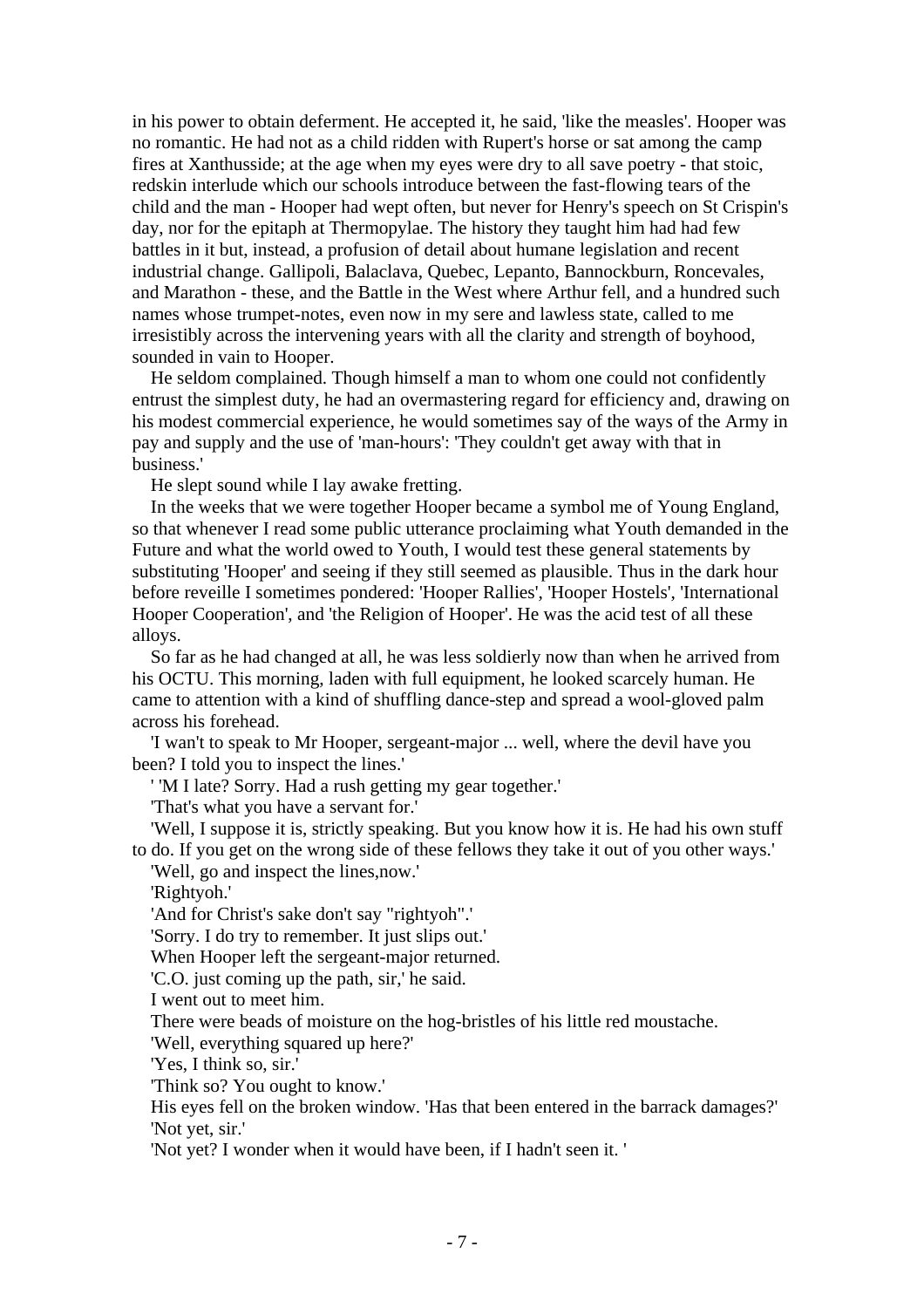He was not at ease with me, and much of his bluster rose from timidity, but I thought none the better of it for that.

He led me behind the huts to a wire fence which divided my area from the carrierplatoon's, skipped briskly over, and made for an overgrown ditch and bank which had once been a field boundary on the farm. Here he began grubbing with his stick like a truffling pig and presently gave a cry of triumph. He had disclosed one of those deposits of rubbish which are dear to the private soldier's sense of order: the head of a broom, the lid of a stove, a bucket rusted through, a sock, a loaf of bread, lay under the dock and nettle among cigarette packets and empty tins.

 'Look at that,' said the commanding officer. 'Fine impression that gives to the regiment taking over from us.

'That's bad,' I said.

'It's a disgrace. See everything there is burned before you leave camp.'

 'Very good, sir. Sergeant-major, send over to the carrier-platoon and tell Captain Brown that the C.O. wants this ditch cleared up.'

 I wondered whether the colonel would take this rebuff; so did he. He stood a moment irresolutely prodding the muck in the ditch, then he turned on his heel and strode away.

 'You shouldn't do it, sir, ' said the sergeant-major, who had been my guide and prop since I joined the company. 'You shouldn't really.'

'That wasn't our rubbish.'

 'Maybe not, sir, but you know how it is. If you get on the wrong side of senior officers they take it out of you other ways.'

 As we marched past the madhouse, two or three elderly inmates gibbered and mouthed politely behind the railings.

 'Cheeroh, chum, we'll be seeing you'; 'We shan't be long now'; 'Keep smiling till we meet again', the men called to them.

I was marching with Hooper at, the head of the leading platoon.

'I say, any idea where we're off to? '

'None.'

'Do you think it's the real thing?'

'No.'

'Just a flap?'

'Yes.'

 'Everyone's been saying we're for it. I don't know what to think really. Seems so silly somehow, all this drill and training if we never go into action.'

'I shouldn't worry. There'll be plenty for everyone in time.'

'Oh, I don't want much you know. Just enough to say I've been in it.'

 A train of antiquated coaches was waiting for us at the siding; an R.T.O. was in charge; a fatigue party was loading the last of. the kit-bags from the trucks to the luggage vans. In half an hour we were ready to start and in an hour we started.

 My three platoon commanders and myself had a carriage to ourselves. They ate sandwiches and chocolate, smoked and slept. None of them had a book. For the first three or four hours they noted the names of the towns and leaned out of the windows when, as often happened, we stopped between stations. Later they lost interest. At midday and again at dark some tepid cocoa was ladled from a container into our mugs. The train moved slowly south through flat, drab main-line scenery.

 The chief incident in the day was the - C.O.'s 'order group'. We assembled in his carriage, at the summons of an orderly, and found him and the adjutant wearing their steel helmets and equipment. The first thing he said was: 'This is an Order Group. I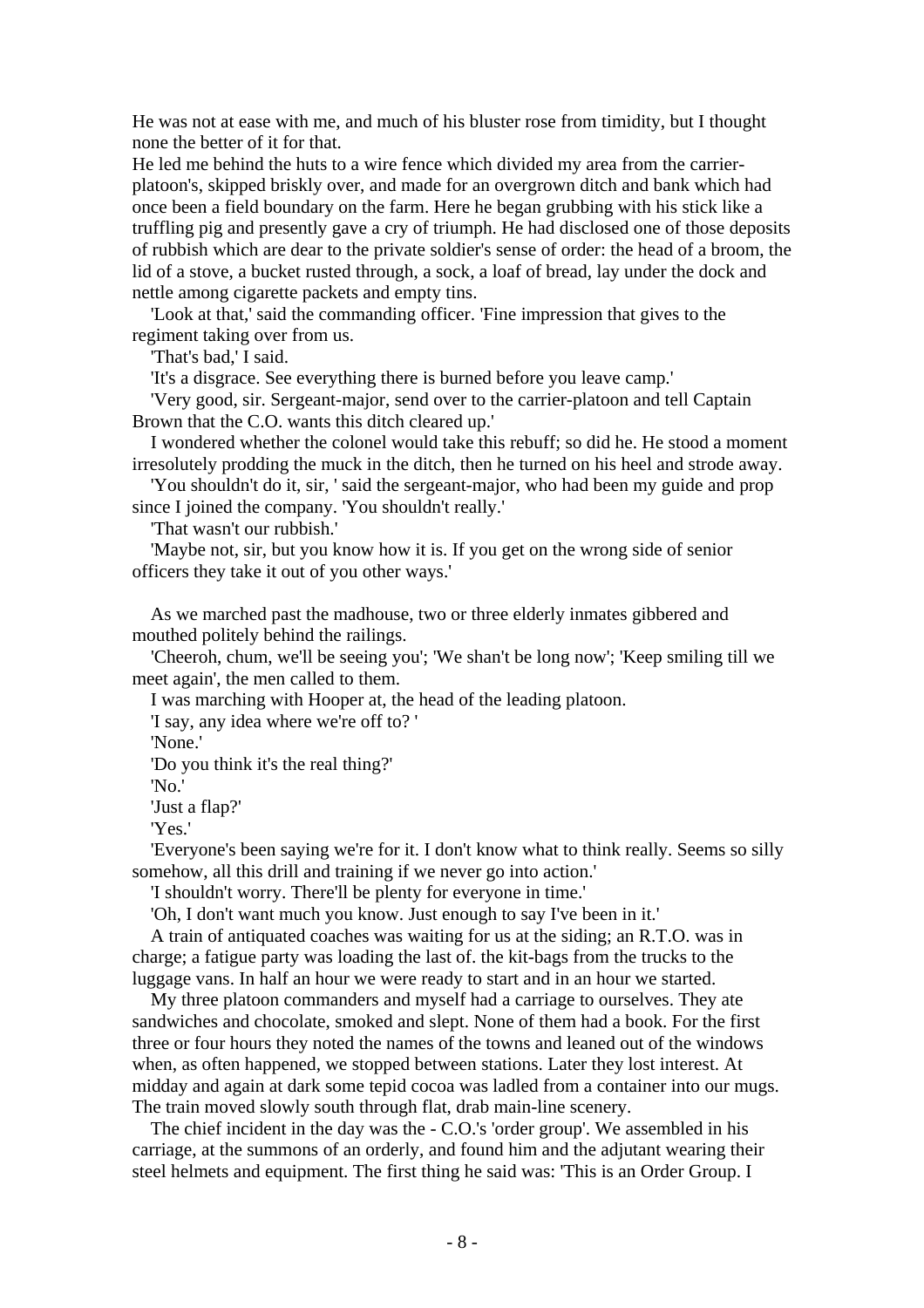expect you to attend properly dressed. The fact that we happen to be in a train is immaterial.' I thought he was going to send us back but, after glaring at us, he said, 'Sit down.'

 'The camp was left in a disgraceful condition'. Wherever I went I found evidence that officers are not doing their duty. The state in which a camp is left is the best possible test of the efficiency of regimental officers. It is on such matters that the reputation of a battalion and its commander rests. 'And' - did he in fact say this or am I finding words for the resentment in his voice and eye? I think he left it unsaid - 'I do not intend to have my professional reputation compromised by the slackness of a few temporary officers.'

 We sat with our note-books and pencils waiting to take down the details of our next jobs. A more sensitive man would have seen that he had failed to be impressive; perhaps he saw, for he added in a petulant schoolmasterish way: 'All I ask is loyal cooperation.'

Then he referred to his notes and read:

'Orders.

 'Information. The battalion is now in transit between location A and location B. This is a major L of C and is liable to bombing and gas attack from the enemy.

'Intention. I intend to arrive at location B.

'Method. Train will arrive at destination at approximately 2315 hours . . .' and so on.

 The sting came at the end under the heading, 'Administration'. 'C' Company, less one platoon, was to unload the train on arrival at the siding where three three-tonners would be available for moving all stores to a battalion dump in the new camp; work to continue until completed; the remaining platoon was to find a guard on the dump and perimeter sentries for the camp area.

'Any questions?'

'Can we have an issue of cocoa for the working party?'

'No. Any more questions?'

 When I told the sergeant-major of these orders he said: 'Poor old "C" Company struck unlucky again'; and I knew this to be a reproach for my having antagonized the commanding officer.

I told the platoon commanders.

 'I say,' said Hooper, 'it makes it awfully awkward with the chaps. They'll be fairly browned off. He always seems to pick on us for the dirty work.'

'You'll do guard.'

'Okeydoke. But I say, how am I to find the perimeter in the dark?'

 Shortly after blackout we were disturbed by an orderly making his way lugubriously down the length of the train with a rattle. One of the more sophisticated sergeants called out 'Deuxieme service.'

 'We are being sprayed with liquid mustard-gas,' I said. 'See that the windows are shut.' I then wrote a neat little situation report to say that there were no casualties and nothing had been contaminated; that men had been detailed to decontaminate the outside of the coach before detraining. This seemed to satisfy the commanding officer, for we heard no more from him. After dark we all slept.

 At last, very late, we came to our siding. It was part of our training in security and active service conditions that we should eschew stations and platforms. The drop from the running board to the cinder track made for disorder and breakages in the darkness.

 'Fall in on the road below the embankment. "C" Company seems to be taking their time as usual, Captain Ryder.'

 'Yes, sir. We're having a little, difficulty. with the bleach.' 'Bleach?'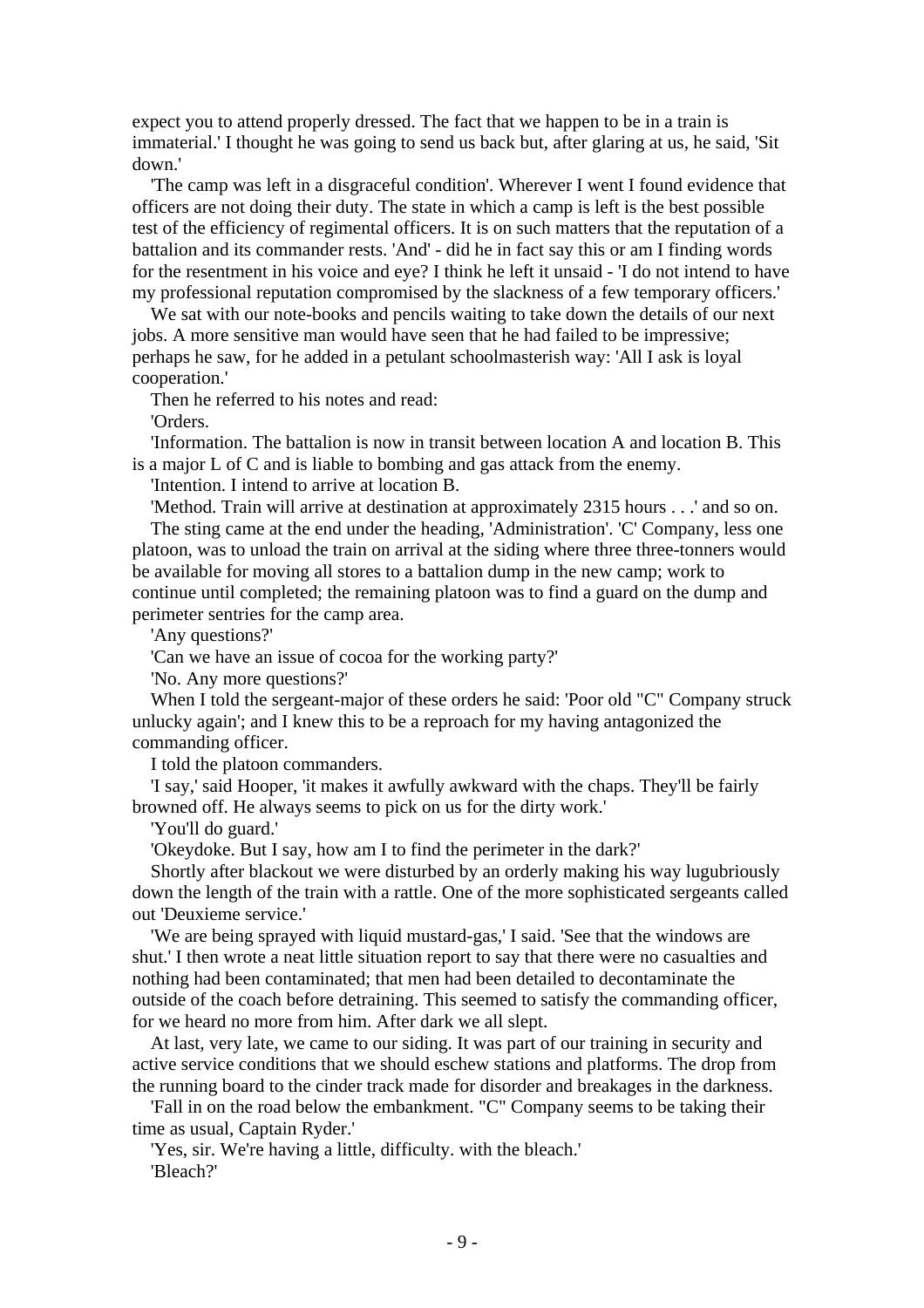'For decontaminating the outside of the coaches, sir.'

'Oh very conscientious, I'm sure. Skip it and get a move on.'

 By now my half-awake and sulky men were clattering into shape on the road. Soon Hooper's platoon had marched off into the darkness; I found the lorries organized lines of men to ass the stores from hand to hand down the steep bank, and, presently, as they found themselves doing something with an apparent purpose in it, they got more cheerful. I handled stores with them for the first half hour; then broke off to meet the company second-in-command who came down with the first returning truck.

 'It's not a bad camp,' he reported; 'big private house with two or three lakes. Looks as if we might get some duck if we're lucky. Village with one pub and a post office. No town within miles. I've managed to get a hut between the two of us.'

 By four in the morning the work was done. I drove in the last lorry, through tortuous lanes where the overhanging boughs whipped the windscreen; somewhere we left the lane and turned into a drive; somewhere we reached an open space where two drives converged and a ring of storm lanterns marked the heap of stores. Here we unloaded the truck and, at long last, followed the guides to our quarters, under a starless sky, with a fine drizzle of rain beginning now to fall.

 I slept until my servant called me, rose wearily, dressed and shaved in silence. It was not till I reached the door that I asked the second-in-command, 'What's this place called?'

 He told me and, on the instant, it was as though someone had switched off the wireless, and a voice that had been bawling in my ears, incessantly, fatuously, for days beyond number, had been suddenly cut short; an immense silence followed, empty at first, but gradually, as my outraged sense regained authority, full of a multitude of sweet and natural and long forgotten sounds: for he had spoken a name that was so familiar to me, a conjuror's name of such ancient power, that, at its mere sound, the phantoms of those haunted late years began to take flight.

 Outside the hut I stood bemused. The rain had ceased but the clouds hung low and heavy overhead. It was a still morning and the smoke from the cookhouse rose straight to the leaden sky. A cart-track, once metalled, then overgrown, now rutted and churned to mud, followed the contour of the hillside and dipped out of sight below, a knoll, and on either side of it lay the haphazard litter of corrugated iron, from which rose the rattle and chatter and whistling and catcalls, all the zoo-noises of the battalion beginning a new day. Beyond and about us, more familiar still, lay an exquisite man-made landscape. It was a sequestered place, enclosed and embraced in a single, winding valley. Our camp lay along one gentle slope; opposite us the ground led, still unravished, to the neighbourly horizon, and between us flowed a stream - it was named the Bride and rose not two miles away at a farm called Bridesprings, where we used sometimes to walk to tea; it became a considerable river lower down before it joined the Avon - which had been dammed here to form three lakes, one no more than a wet slate among the reeds, but the others more spacious, reflecting the clouds and the mighty beeches at their margin. The woods were all of oak and beech, the oak grey and bare, the beech faintly dusted with green by the breaking buds; they made a simple, carefully designed pattern with the green glades and the wide green spaces - Did the fallow deer graze here still? - and, lest the eye wander aimlessly, a Doric temple stood by the water's edge, and an ivy-grown arch spanned the lowest of the connecting weirs. All this had been planned and planted a century and a half ago so that, at about this date, it might be seen in its maturity, From where I stood the house was hidden by a green spur,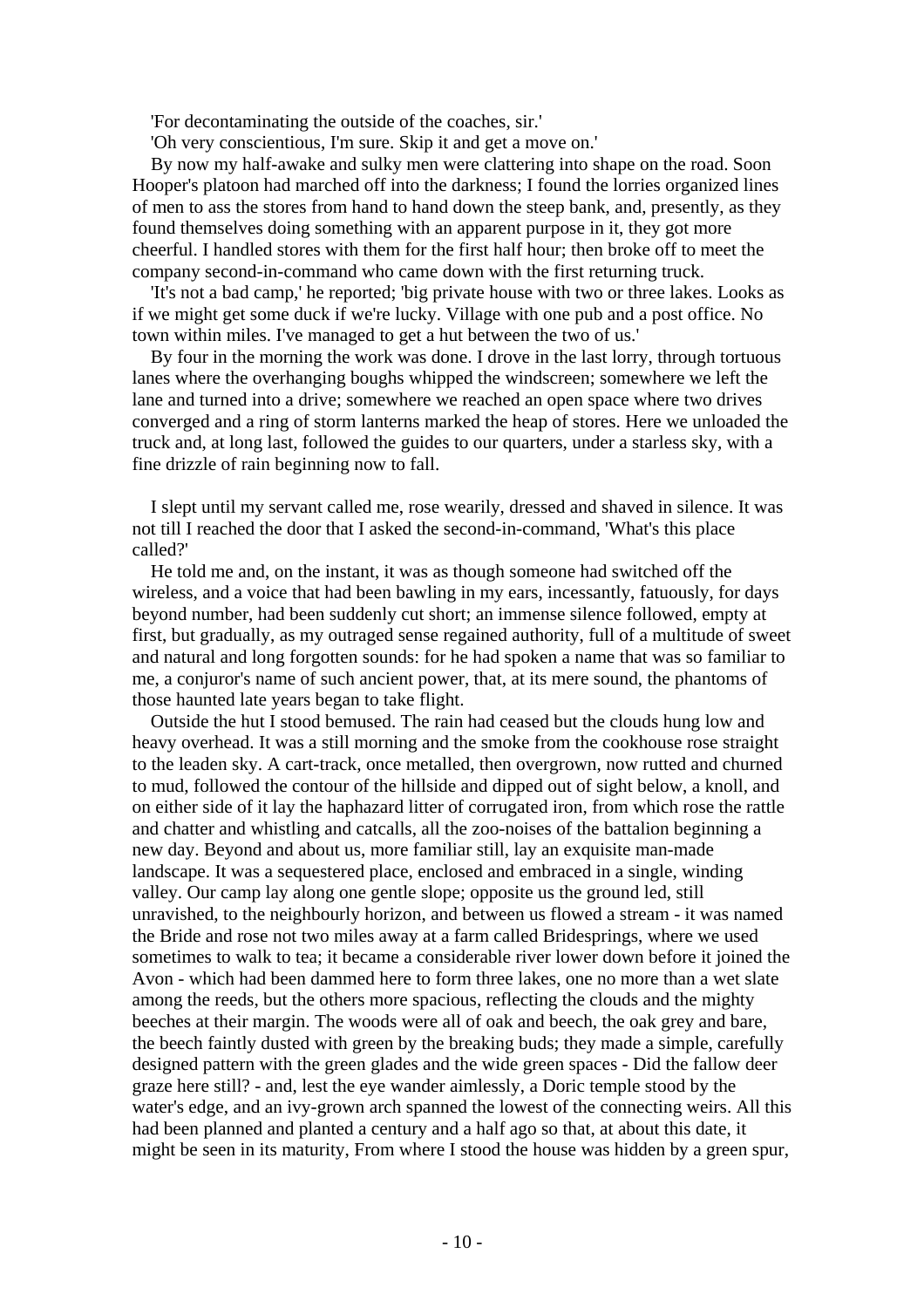but I knew well how and where it lay, couched among the lime trees like a hind in the bracken.

 Hooper, came sidling up and greeted me with his much imitated but inimitable salute. His face was grey from his night's vigil and he had not yet shaved.

'"B" Company relieved us. I've sent the chaps off to get cleaned up.'

'Good.'

'The house is up there, round the corner.'

"Yes.' I said.

 'Brigade Headquarters are coming there next week. Great barrack of a place. I've just had a snoop round. Very ornate, I'd call it. And a queer thing, there's a sort of R.C. Church attached. I looked in and there was a kind of service going on - just a padre and one old man. I felt very awkward. More in your line than mine.' Perhaps I seemed not to hear; in a final effort to excite my interest he said: 'There's a frightful great fountain, too, in front of the steps, all rocks and sort of carved animals. You never saw such a thing.'

'Yes, Hooper, I did. I've been here before.'

The words seemed to ring back to me enriched from the vaults of my dungeon.

'Oh well, you know all about it. I'll go and get cleaned up.'

'I had been there before; I knew all about it.

BOOK ONE

# ET IN ACARDIA EGO

[1]

'I HAVE been here before,' I said; I had been there before; first with Sebastian more than twenty years ago on a cloudless day in June, when the ditches were creamy with meadowsweet and the air heavy with all the scents of summer; it was a day of peculiar splendour, and though I had been there so often, in so many moods, it was to that first visit that my heart returned on this, my latest.

 That day, too, I had come not knowing my destination. It was Eights Week. Oxford submerged now and obliterated, irrecoverable as Lyonnesse, so quickly have the waters come flooding -in - Oxford, in those days, was still a city of aquatint. In her spacious and quiet streets men walked and spoke as they had done in Newman's day; her autumnal mists, her grey springtime, and the rare glory of her summer days - such as that day - when the chestnut was in flower and the bells rang out high and clear over her gables and cupolas exhaled the soft airs of centuries of youth. It was this cloistral hush which gave our laughter its resonance, and carried it still, joyously, -over the intervening clamour. Here, discordantly, in Eights Week, came a rabble of womankind, some hundreds strong, twittering and fluttering over the cobbles and up the steps, sightseeing and pleasure-seeking, drinking claret cup, eating cucumber sandwiches; pushed in punts about the river, herded in droves to the college barges; greeted in the Isis and in the Union by a sudden display of peculiar, facetious, wholly distressing Gilbert-and-Sullivan badinage, and by peculiar choral effects in the College chapels. Echoes of the intruders penetrated every corner, and in my own College was no echo, but an original fount of the grossest disturbance. We were giving a ball. The front quad, where I lived, was floored and tented; palms and azaleas were banked round the porter's lodge; worst of all, the don who lived above me, a mouse of a man connected with the Natural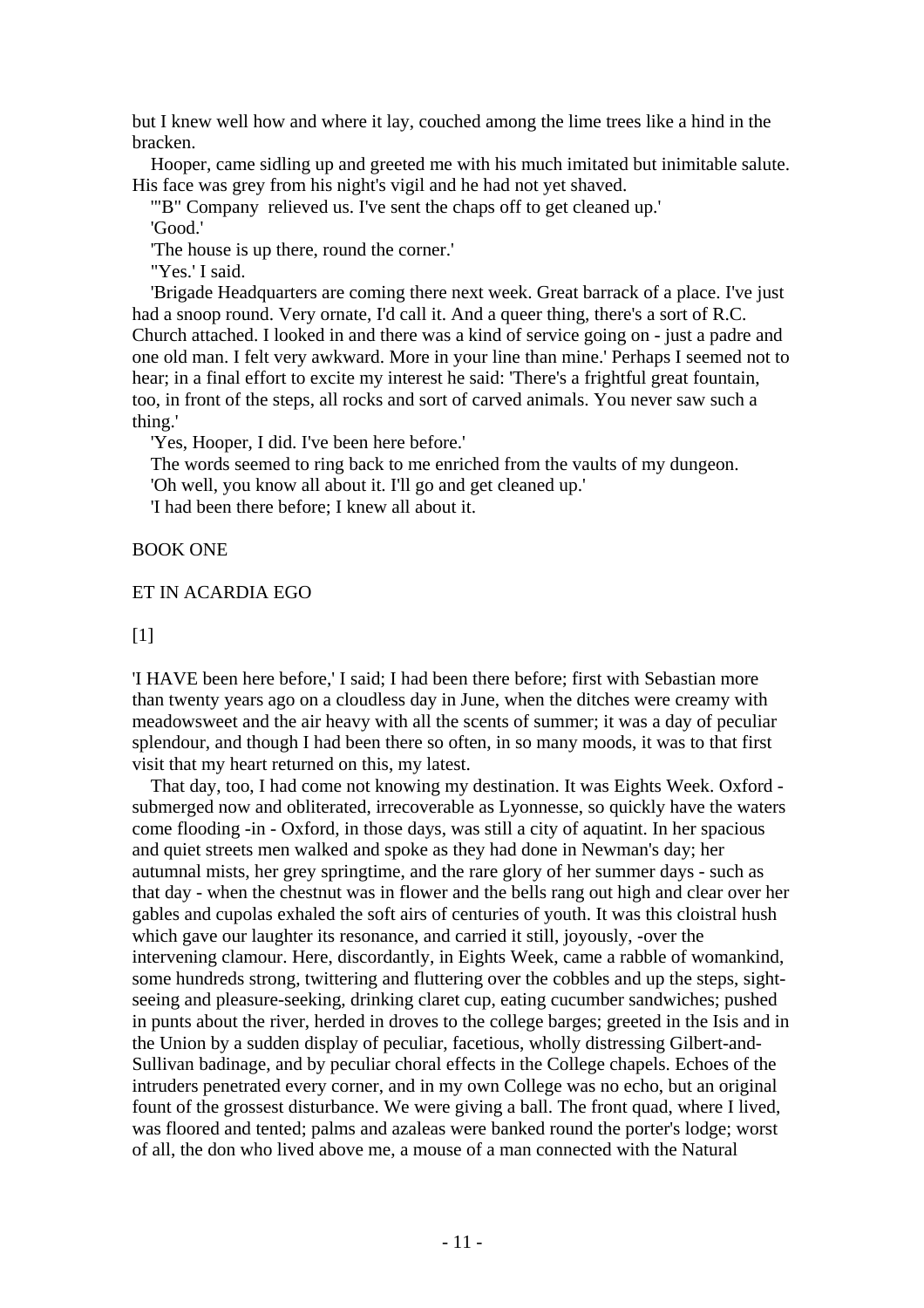Sciences, had lent his rooms for a Ladies' Cloakroom, and a printed notice proclaiming this outrage hung not six inches from my oak.

No one felt more strongly about it than my scout.

 'Gentlemen who haven't got ladies are asked as far as possible to take their meals out in the next few days,' he announced despondently. 'Will you be lunching in?'

'No, Lunt.'

 'So as to give the servants a chance, they say. What a chance! I've got to buy a pincushion for the Ladies' Cloakroom. What do they want with dancing? I don't see the reason in it. There never was dancing before in Eights Week. Commem. now is another matter being in the vacation, but not in Eights Week, as if teas and the river wasn't enough. If you ask me, sir, it's all on account of the war. It couldn't have happened but for that.' For this was 1923 and for Lunt, as for thousands of others, things could never be the same as they had been in 1914. 'Now wine in the evening, he continued, as was his habit half in and half out of the door' Cor one or two gentlemen to luncheon, there's reason in. But not dancing. It all came in with the men back from the war. They were too old and they didn't know and they wouldn't learn. That's the truth. And there's some even goes dancing with the town at the Masonic - but the proctors will get them, you see . . . Well, here's Lord Sebastian. I mustn't stand here talking when there's pincushions to get.'

 Sebastian entered - dove-grey flannel, white crepe de Chine, a Charvet tie, my tie as it happened, a pattern of postage stamps 'Charles - what in the world's happening at your college? Is there a circus? I've seen everything except elephants. I must say the whole of Oxford has become most peculiar suddenly. Last night it was pullulating with women. You're to come away at once, out of danger. I've got a motor-car and a basket of strawberries and a bottle of Chateau Peyraguey - which isn't a wine you've ever tasted, so don't pretend. It's heaven with strawberries.'

'Where are we going?'

'To see a friend.'

'Who?'

 'Name of Hawkins. Bring some money in case we see anything we want to buy. The motor-car is the property of a man called Hardcastle. Return the bits to him if I kill myself; I'm not very good at driving.

 Beyond the gate, beyond the winter garden that was once the lodge, stood an open two-seater Morris-Cowley. Sebastian's teddy bear sat at the wheel. We put him, between us - 'Take care he's not sick' -and drove off. The bells of St Mary's were chiming nine; we escaped collision with a clergyman, blackstraw-hatted, white-bearded) pedalling quietly down the wrong side of the High Street, crossed Carfax, passed the station, and were soon in open country on the Botley Road; open country was easily reached in those days.

 ('Isn't it early?' said Sebastian. 'The women are still doing whatever women do to themselves before they come downstairs. Sloth has undone them. We're away. God bless Hardcastle.'

'Whoever he may be.'

 'He thought he was coming with us. Sloth, undid him too. Well, I did tell him ten. He's a very gloomy man in my college. He leads a double life. At least I assume he does. He couldn't go on being Hardcastle, day and night, always, could he? - or he'd die of it. He says he knows my father, which is impossible.'

'Why?'

'No one knows papa. He's a social leper. Hadn't you heard?'

'It's a pity neither of us can sing,' I said.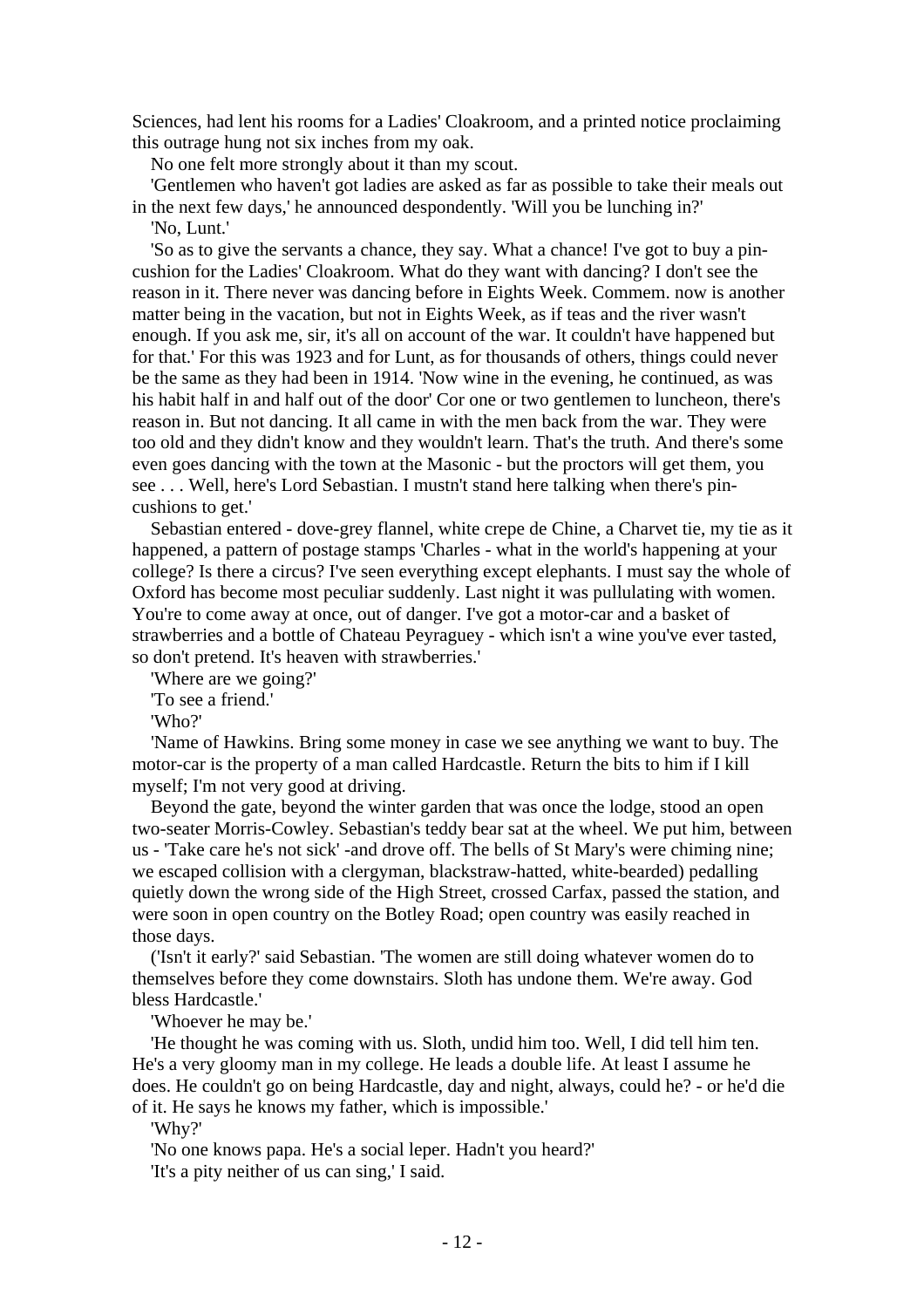At Swindon we turned off the main road and, as the sun mounted high, we were among dry-stone walls and ashlar houses. It was about eleven when Sebastian, without warning, turned the car into a cart track and stopped. It was hot enough now to make us seek the shade. On a sheep-cropped knoll under a clump of elms we ate the strawberries and drank the wine - as Sebastian promised, they were delicious together - and we lit fat, Turkish cigarettes and lay on our backs, Sebastian's eyes on the leaves above him, mine on his profile, while the blue-grey smoke rose, untroubled by any wind, to the blue-green shadows of foliage', and the sweet scent of the tobacco, merged with the sweet summer scents around us and the fumes of the sweet golden wine seemed to lift us a finger's breadth above the turf and hold us suspended.

 'Just the place to bury a crock of gold, ' said Sebastian. 'I should like to bury something precious in every place where I've been happy and then when I was old and ugly and miserable, -I could come back and dig it up and remember.'

 This was my third term since matriculation, but I date my Oxford life from my first meeting with Sebastian, which had happened, by chance, in the middle of the term before. We were in different colleges and came from different schools; I might well have spent my three or four years in the University and never have met him, but for the chance of his getting drunk one evening in my college and of my having ground-floor rooms in .the front quadrangle.

 I had been warned against the dangers of these rooms by my cousin Jasper, who alone, when I first came up, thought me a suitable subject for detailed guidance. My father offered me none. Then, as always, he eschewed serious conversation with me. It was not until I was within a fortnight of going up that he mentioned the subject at all; then he said, shyly and rather slyly: 'I've been- talking about you. I met -your future Warden at the Athenaeum. I wanted to talk about Etruscan notions of immortality; he wanted to talk about extension lectures for the working-class; so we compromised and talked about you. I asked him what your allowance should be. He said, "Three hundred a year; on no account give him more; that's all most men have." I thought that a deplorable answer. I had more than most men when I was up, and my recollection is that nowhere else in the world and at no other time, do a few hundred pounds, one way or the other, makee so much difference to one's importance, and popularity. I toyed with the idea of giving you six hundred,' said my father, snuffling a little, as he did when he was amused, 'but I reflected that, should the Warden come to hear of it, it might sound deliberately impolite. So I shall e you five hundred and fifty.'

I thanked him.

 Yes, it's indulgent of me, but it all comes out of capital, you know. I suppose this is the time I should give you advice. I never had any myself except once from your cousin Alfred. Do you know, in the summer before I was going up, your cousin Alfred rode over to Boughton especially to give me a piece of advice? And do you know what the advice was? "Ned," he said, "there's one thing I must beg of you. Always wear a tall hat on Sundays during term. It is by that, more than anything, that a man is judged." And do you know,' continued my father, snuffling deeply, 'I always did? Some men did, some didn't. I never saw any difference between them or heard it commented on, but I always wore mine. It only shows what effect judicious advice can have, properly delivered at the right moment. I wish I had some for you, but I haven't.'

 My cousin Jasper made good the loss; he was the son of my father's elder brother, to whom he referred more than once, only half facetiously, as 'the Head of the Family'; he was in his fourth year and, the term before, had come within appreciable distance of getting his rowing blue; he was secretary of the Canning and president of the J.C.R.; a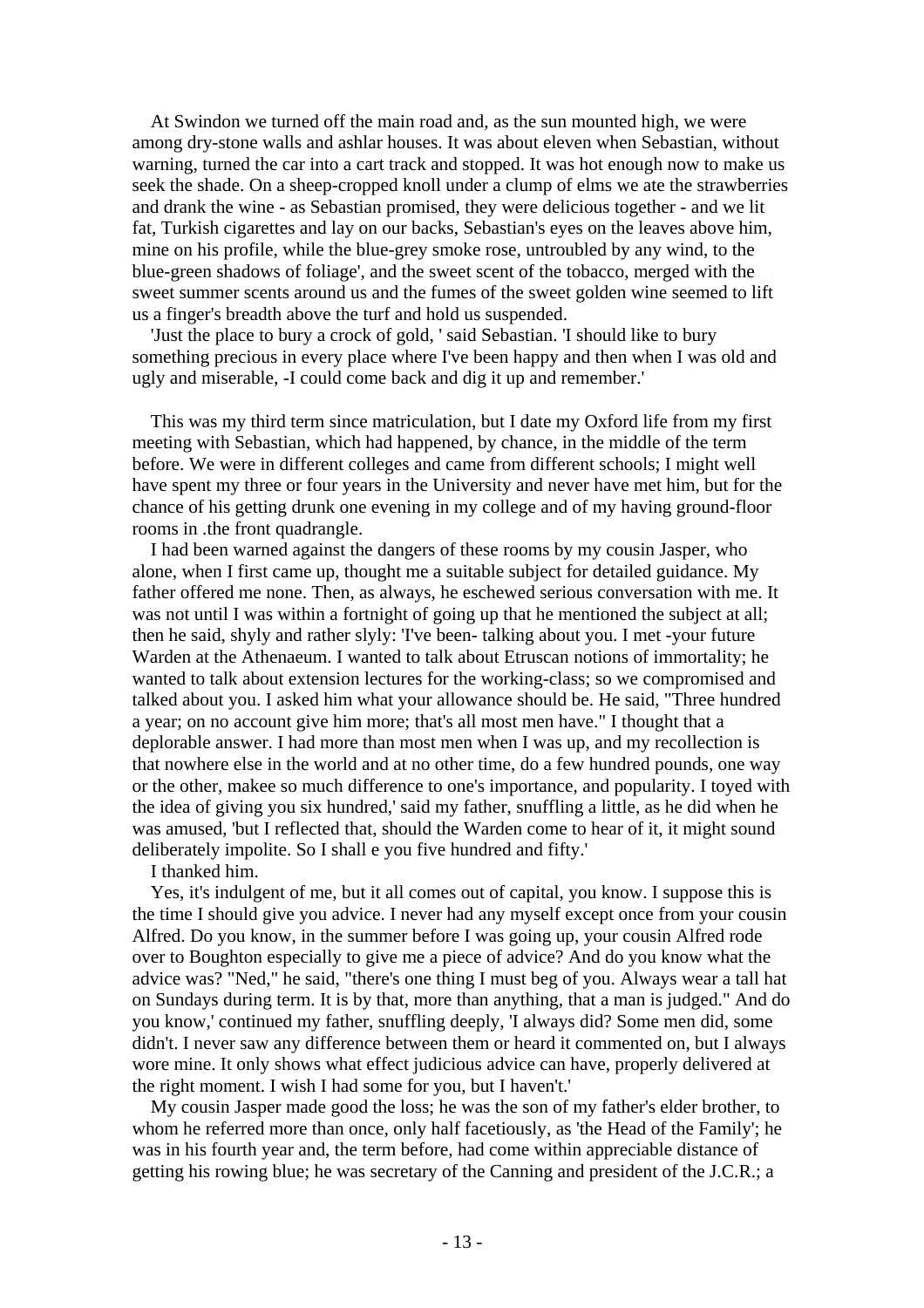considerable person in college. He called on me formally during my first week and stayed to tea; he ate a very heavy meal of honey-buns, anchovy toast, and Fuller's walnut cake, then he lit his pipe and, lying back in the basketchair, laid down the rules of conduct which I should follow; he covered most subjects; even today I could repeat much of what he said, word for, word. '...You're reading History? A perfectly respectable school. The very worst is English literature and the next worst is Modern Greats. You want either a first or a fourth. There is no value in anything between. Time spent on a good second is time thrown away. You should go to the best lectures Arkwright on Demosthenes for instance - irrespective of whether they are in your school or not...Clothes. Dress as you do in a country house. Never wear a tweed coat and flannel trousers - always a suit. And go to a London tailor; you get better cut and longer credit...Clubs. Join the Carlton now and the Grid at the beginning of your second year. If you want to run for the Union - and it's not a bad thing to do - make your reputation outside first, at the Canning or the Chatham, and begin by speaking on the paper...Keep clear of Boar's Hill...' The sky over the opposing gables glowed and then darkened; I put more coal on the fire and turned on the light, revealing in their respectability his London-made plus-fours and his Leander tie...'Don't treat dons like schoolmasters; treat them as you would the vicar at home...You'll find you spend half your second year shaking off the undesirable friends you made in your first...Beware of the Anglo-Catholics - they're all sodomites with unpleasant accents. In fact, steer clear of all the religious groups; they do nothing but harm...'

Finally, just as he was going, he said, 'One last point. Change your rooms' - They were large, with deeply recessed windows and painted, eighteenth-century panelling; I was lucky as a freshman to get them. Tve seen many a man ruined through having ground-floor rooms in the front quad,' said my cousin with deep gravity. 'People start dropping in. They leave their, gowns here and come and collect them before hall; you start giving them a sherry. Before you know where you are, you've opened a free bar for all the undesirables of the college.'

 I do not know that I ever, consciously, followed any of this advice. I certainly never changed my rooms - there were gillyflowers growing below the windows which on summer evenings filled them with fragrance.

 It is easy, retrospectively, to endow one's youth with a false precocity or a false innocence; to tamper with the dates marking one's stature on the edge of the door. I should like to think - indeed I sometimes do think - that I decorated those rooms with Morris stuffs and Arundel prints and that my shelves we're filled with seventeenthcentury folios and French novels of the second empire in Russia-leather and watered silk. But this was not the truth. On my first afternoon I proudly hung a reproduction of Van Gogh's Sunflowers over the fire and set up a screen, painted by Roger Fry with a Provencal landscape, which I had bought inexpensively when the Omega workshops were sold up. I displayed also a poster by McKnight Kauffer and Rhyme Sheets from the Poetry Bookshop, and, most painful to recall, a porcelain figure of Polly Peachum which stood between black tapers on the chimney-piece. My books were meagre and commonplace - Roger Fry's Vision and Design, the Medici Press edition of A Shropshire Lad, Eminent Victorians, some volumes of Georgian Poetry, Sinister Street, and South Wind - and my earliest friends fitted well into this background; they were Collins, a Wykehamist, an embryo don, a man of solid reading and childlike humour, and a small circle of college intellectuals, who maintained a middle course of culture between the flamboyant 'aesthetes' and the roletarian scholars who scrambled fiercely for facts in the lodging houses of the Iffley Road and Wellington Square. It was by this circle that I found myself adopted during my first term; they provided the kind of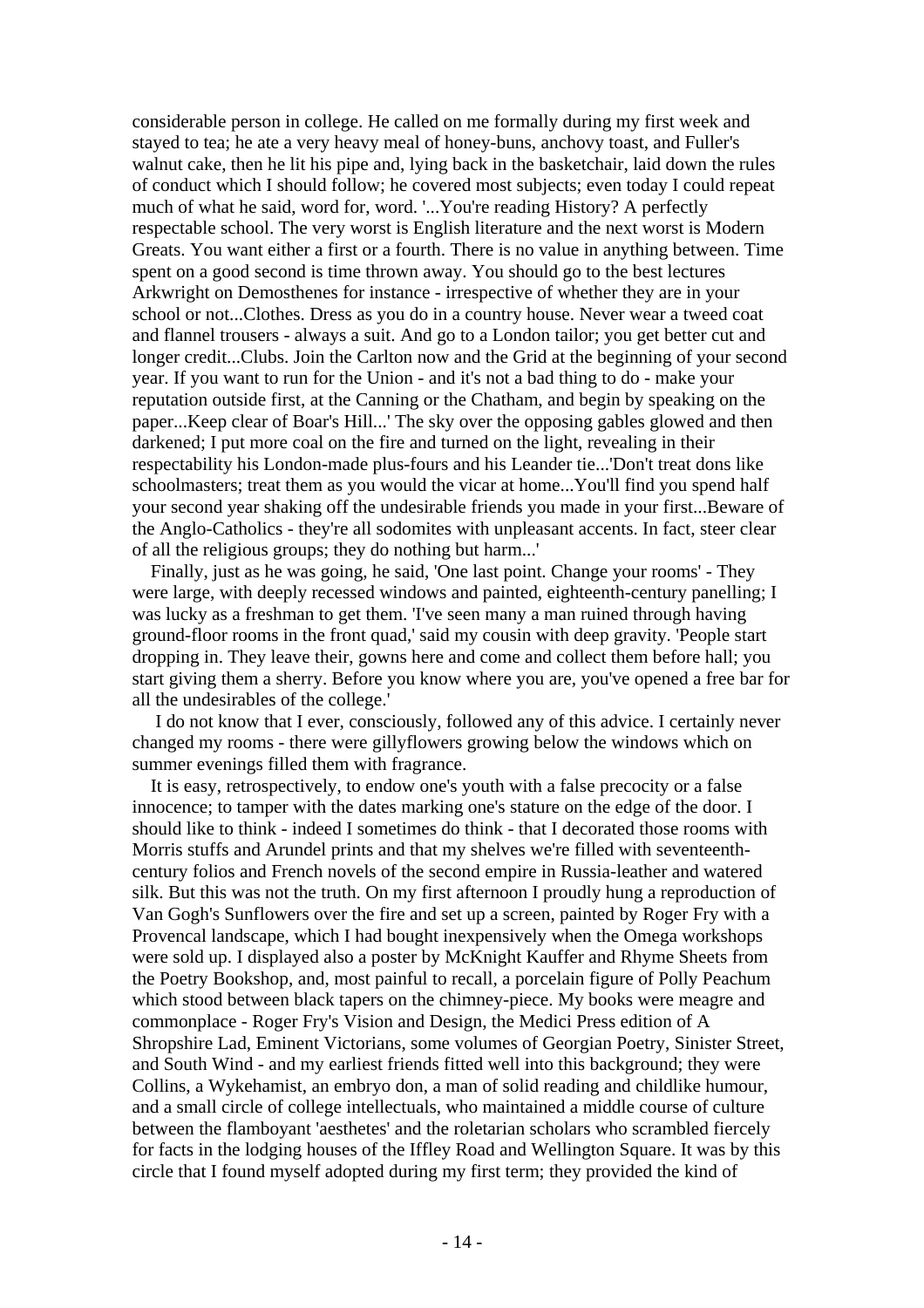company I had enjoyed in the sixth form at school, for which the sixth form had prepared me; but even in the earliest days, when the whole business of living at Oxford, with rooms of my own and my own cheque book, was a source of excitement, I felt at heart that this was not all which Oxford had to offer.

 At Sebastian's approach these grey figures seemed quietly to fade into the landscape and vanish, like highland sheep in the misty heather. Collins had exposed the fallacy of modern aesthetics to me: '...the whole argument from Significant Form stands or falls by volume. If you allow C'ezanne to represent a third dimension on his two-dimensional canvas, then you must allow Landseer his gleam of loyalty in the spaniel's eye'...but it was not until Sebastian, idly turning the page of Clive Bell's Art, read: "'Does anyone feel the same kind of emotion for a butterfly or a flower that he feels for a cathedral or a picture?" Yes. I do,' that my eyes were opened.

 I knew Sebastian by sight long before I met him. That was unavoidable for, from his first week, he was the most conspicuous man of his year by reason of his beauty, which was arresting, and his eccentricities of behaviour, which seemed to know no bounds. My first sight of him was in the door of Germer's, and, on that occasion, I was struck less by his looks than by the fact that he was carrying a large teddy-bear.

 'That,' said the barber, as I took his chair, 'was Lord Sebastian Flyte. A most amusing young gentleman.'

'Apparently,' I said coldly.

 'The Marquis of Marchmain's second boy. His brother, the Earl of Brideshead, went down last term. Now he was very different, a very quiet gentleman', quite like an old man. What do you suppose Lord Sebastian wanted? A hair brush for his teddybear; it had to have very stiff bristies, not, Lord Sebastian said, to brush him with, but to threaten him with a spanking when he was sulky. He bought a very nice one with an ivory back and he's having "Aloysius" engraved on it' - that's the bear's name.' The man, who, in his time, had had ample chance to tire of undergraduate fantasy, was plainlycaptivated. I, however, remained censorious, and subsequent glimpses of him, driving in a hansom cab and dining at the George in false whiskers, did not soften me, although Collins, who was reading Freud, had a number of technical terms to cover everything.

 Nor, when at last we met, were the circumstances propitious. It was shortly before midnight in early March; I had been entertaining the college intellectuals to mulled claret; the fire was roaring, the air of my room heavy with smoke and spice, and my mind weary with metaphysics. I threw open my windows and from the quad outside came the not uncommon sound of bibulous laughter and unsteady steps. A voice said: 'Hold up'; another, 'Come on'; another, 'Plenty of time...House...till Tom stops ringing'; and another, clearer than the rest, 'D'you know I feel most unaccountably unwell. I must leave you a minute,' and there appeared at my window the face I knew to be Sebastian's, but not, as I had formerly seen it, alive and alight with gaiety; he looked at me for a moment with unfocused eyes and then, leaning forward well into the room, he was sick.

 It was not unusual for dinner parties to end in that way; there was in fact a recognized tariff for the scout on such occasions; we were all learning, by trial and error, to carry our wine. There was also a kind of insane and endearing orderliness about Sebastian's choice, in his extremity, of an open window. But, when all is said, it remained an unpropitious meeting.

 His friends bore him to the gate and, in a few minutes, his host, an amiable Etonian of my year, returned to apologize. He, too, was tipsy and his explanations were repetitive and, towards the end, tearful. 'The wines were too various,' he said: 'it was neither the quality nor the quantity that was at fault. It was the mixture. Grasp that and you have the root of the matter. To understand all is to forgive all.'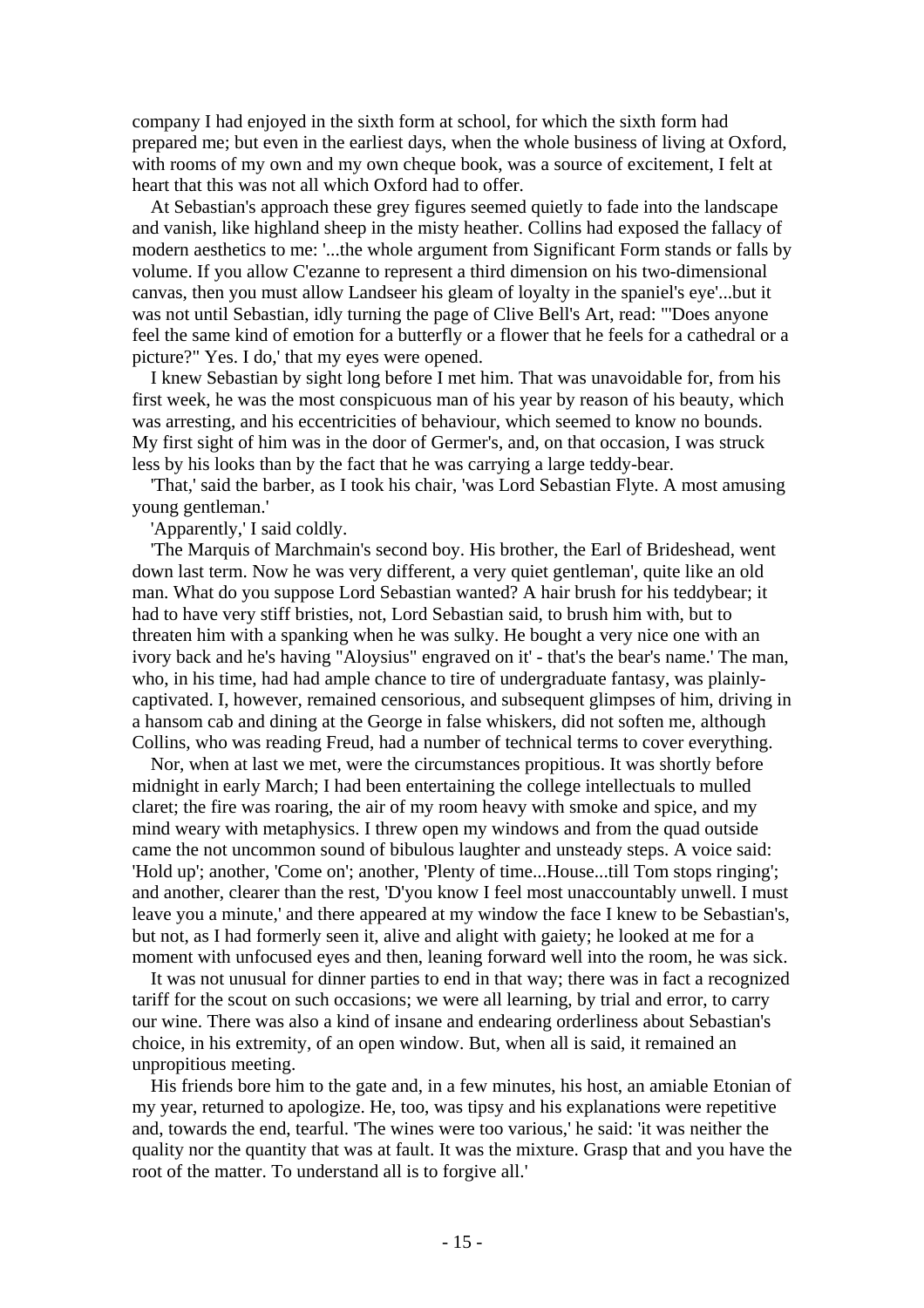'Yes,' I said, but it was with a sense of grievance that I faced Lunt's reproaches next morning.

 'A couple of jugs of mulled claret between the five of you,' Lunt said, 'and this had to happen. Couldn't even get to the window. Those that can't keep it down are better without it.'

'It wasn't one of my party. It was someone from out of college.'

'Well, it's just as nasty clearing it up, whoever it was.'

'There's five shillings on the sideboard.'

 'So I saw and thank you, but I'd rather not have the money and not have the mess, any morning.'

 I took my gown and left him to his task. I still frequented the lecture-room in those days, and it was after eleven when I returned to college. I found my room full of flowers; what looked like, and, in fact, was, the entire day's stock of a market-stall stood in every conceivable vessel in every part of the room. Lunt was secreting the last of them in brown paper preparatory to taking them home.

'Lunt, what is all this?'

'The gentleman from last night, sir, he left a note for you.'

 The note was written in conté crayon on a whole sheet of my choice Whatman H.P. drawing paper: I am very contrite. Aloysius won't speak to me until he sees I am forgiven, so please come to luncheon today. Sebastian Flyte. It was typical of him, I reflected, to assume I knew where he lived; but, then, I did know.

 'A most amusing gentleman, I'm sure it's quite a pleasure to clean up after him. I take it you're lunching out, sir. I told Mr Collins and Mr Partridge so - they wanted to have their commons in here with you.'

'Yes, Lunt, lunching out.'

 That luncheon party - for party it proved to be - was the beginning o f a new epoch in my life.

 I went there uncertainly, for it was foreign ground and there was a tiny, priggish, warning voice in my ear which in the tones of Collins told me it was seemly to hold back. But I was in search of love in those days, and I went full of curiosity and the faint, unrecognized apprehension that here, at last, I should find that low door in the wall, which others, I knew had found before me, which opened on an enclosed and enchanted garden, which was somewhere, not overlooked by any window, in the heart of that grey city.

 Sebastian lived at Christ Church, high in Meadow Buildings. He was alone when I came, peeling a plover's egg taken from the large nest of moss in the centre of his table.

 'I've just counted them,' he said. 'There were five each and two over, so I'm having the two. I'm unaccountably hungry today. I put myself unreservedly in the hands of Dolbear and Goodall, and feel so drugged that I've begun to believe that the whole of yesterday evening was a dream. Please don't wake me up.

 He was entrancing, with that epicene beauty which in extreme youth sings aloud for love and withers at the first cold wind.

 His room was filled with a. strange jumble of objects - a harmonium in a gothic case, an elephant's-foot waste-paper basket, a dome of wax fruit, two disproportionately large Sèvres vases, framed drawings by Daumier - made all the more incongruous by the austere college furniture and the large luncheon table. His chimney-piece was covered in cards of invitation from London hostesses.

 'That beast Hobson has put Aloysius next door,' he said. 'Perhaps it's as well, as there wouldn't have been any plovers' eggs for him. D'you know, Hobson hates Aloysius. I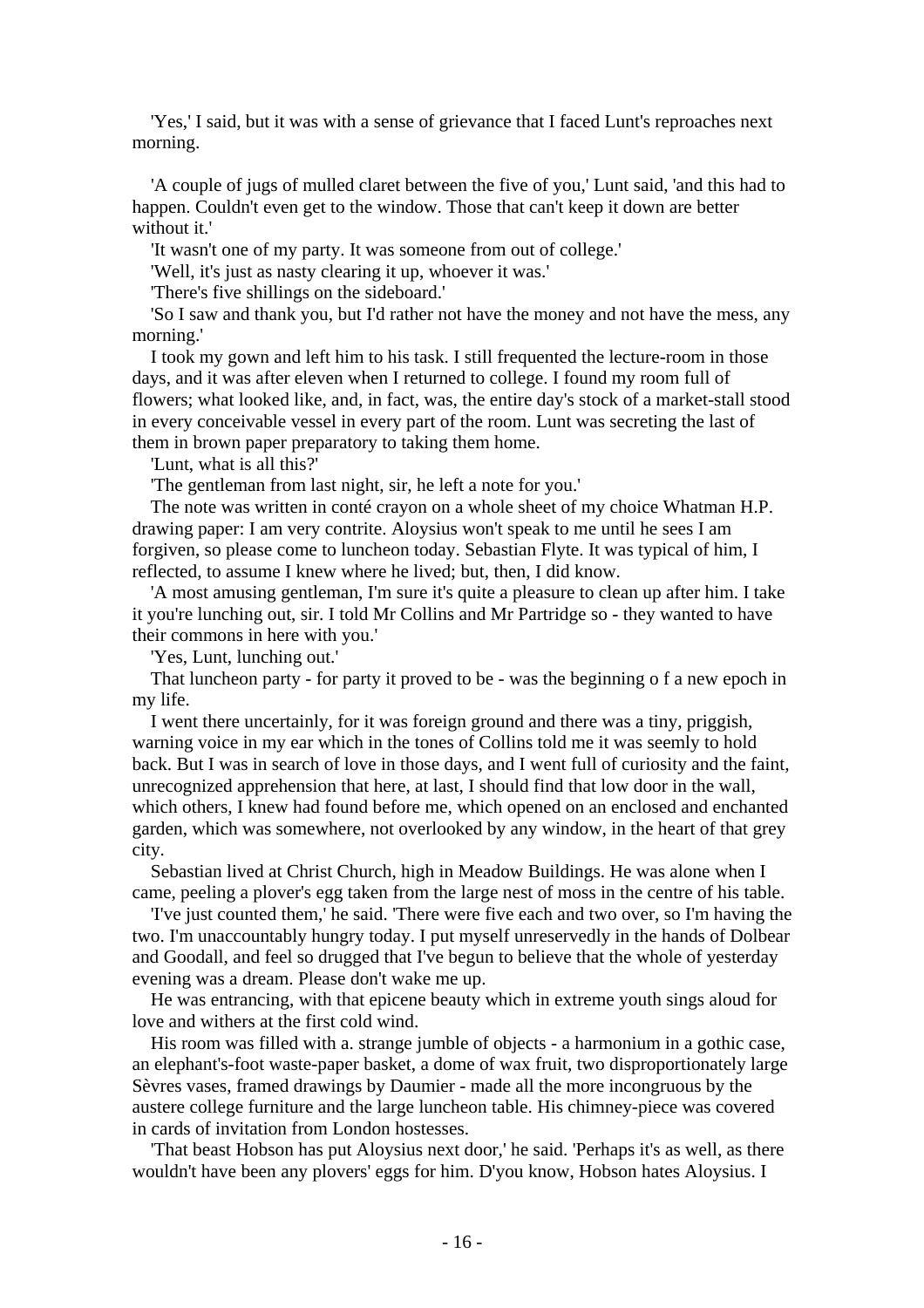wish I had a scout like yours. He was sweet to me this morning where some people might have been quite strict.'

 The party assembled. There were three Etonian freshmen, mild, elegant, detached young men who had all been to a dance in London the night before, and spoke of it as though it had been the funeral of a near but unloved kinsman. Each as he came into the room made first for the plovers' eggs, then noticed Sebastian and then myself with a polite lack of curiosity which seemed to say: 'We should not dream of being so offensive as to suggest that you never met us before.'

'The first this year,' they said. 'Where do you get them?'

'Mummy sends them from Brideshead. They always lay early for her.'

When the eggs were gone and we were eating the lobster Newburg, the last guest arrived.

 'My dear,' he said, 'I couldn't get away before. I was lunching with my p-ppreposterous tutor. He thought it 'was very odd my leaving when I did. I told him I had to change for F-f-footer.'

 He was tall, slim, rather swarthy, with large saucy eyes. The rest of us wore rough tweeds and brogues. He had on a smooth chocolate-brown suit with loud white stripes, suède shoes, a large bow-tie and he drew off yellow, wash-leather gloves as he came into the room; part Gallic, part Yankee, part, perhaps Jew; wholly exotic.

 This, I did not need telling, was Anthony Blanche, the 'aesthete' par excellence, a byword of iniquity from Cherwell Edge to Somerville. He had been pointed out to me often in the streets, as he pranced along with his high peacock tread; I had heard his voice in the George challenging the conventions; and now meeting him, under the spell of Sebastian, I found myself enjoying him voraciously.

 After luncheon he stood on, the balcony with a megaphone which had appeared surprisingly among the bric-a-brac of Sebastian's room, and in languishing tones recited passages from The Waste Land to the sweatered and muffled throng that was on its way to the river.

'I, Tiresias, have foresuffered all,' he sobbed to them from the Venetian arches;

 'Enacted on this same d-divan or b-bed, I who have sat by Thebes below the wall And walked among the 1-1-lowest of the dead...'

 And then, stepping lightly into the room, 'How I have surprised them! All b-boatmen are Grace Darlings to me. '

We sat on sipping Cointreau while the mildest and most detached of the Etonians sang: 'Home they brought her warrior dead' to his own accompaniment on the harmonium.

It was four o'clock before we broke up.

 Anthony Blanche was the first to go. He took formal and complimentary leave of each of us in turn. To Sebastian he said: 'My dear, I should like to stick you full of barbed arrows like a p-p-pin-cushion,' and to me: 'I think it's perfectly brilliant of Sebastian to have discovered you. Where do you lurk? I shall come down your burrow and ch-chivvy you out like an old st-t-toat.'

 The others left soon after him. I rose to go with them, but Sebastian said: 'Have some more Cointreau,' so I stayed and later he said, 'I must go to the Botanical Gardens.'

'Why? '

'To see the ivy.'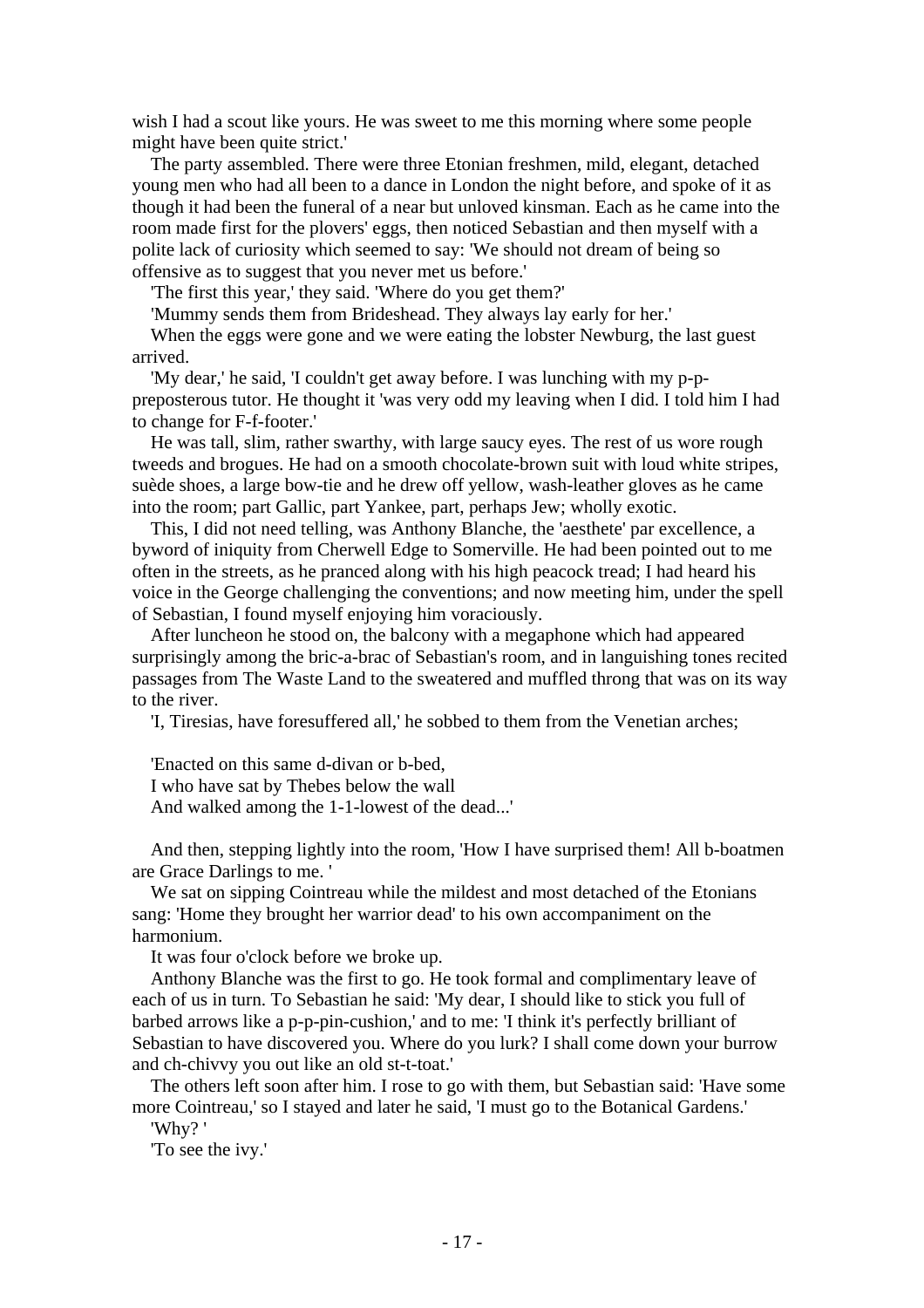It seemed a good enough reason and I went with him. He took my arm as we walked under the walls of Merton.

'I've never been to the Botanical Gardens,' I said.

 'Oh, Charles, what a lot you have to learn! There's a beautiful arch there and more different kinds of ivy than I knew existed. I don't know where I should be without the Botanical Gardens.'

 When at length I returned to my rooms and found them exactly as I had left them that morning, I detected a jejune air that had not irked me before. What was wrong? Nothing except the golden daffodils seemed to be real. Was it the screen? I turned it face to the wall. That was better.

 It was the end of the screen. Lunt never liked it, and after a few days he took it away, to an obscure refuge he had under the stairs, full of mops and buckets.

 That day was the beginning of my friendship with Sebastian, and thus it came about, that morning in June, that I was lying beside him in the shade of the high elms watching the smoke from his lips drift up into the branches.

 Presently we drove on and in another hour were hungry. We stopped at an inn, which was half farm also, and ate eggs and bacon, pickled walnuts and cheese, and drank our beer in a sunless parlour where an old clock ticked. in the shadows and a cat slept by the empty grate.

We drove on and in the early afternoon came to our destination: wrought-iron gates and Twin, classical lodges on a village green, an avenue, more gates, open park-land, a turn in the drive and suddenly a new and secret landscape opened before us. We were at the head of a valley and below us, half a mile distant, grey and gold amid a screen of boskage, shone the dome and columns of an old house.

 'Well?' said Sebastian, stopping the car. Beyond the dome lay receding steps of water and round it, guarding and hiding it, stood the soft hills.

'Well?'

'What a place to live in!' I said.

 'You must see the garden front and the fountain.' He leaned forward and put the car into gear. 'It's where my family live'; and even then, rapt in the vision, I felt, momentarily, an ominous chill at the words he used - not, 'that is my house', but 'it's where my family live'.

'Don't worry,' he continued, 'they're all away. You won't have to meet them.'

'But I should like to.'

'Well, you can't. They're in London.'

We drove round the front into a side court - 'Everything's shut up. We'd better go in this way' - and entered through the fortress-like, stone-flagged, stone-vaulted passages of the servants' quarters - 'I want you to meet Nanny Hawkins. That's what we've come for' - and climbed uncarpeted, scrubbed elm stairs, followed more passages of wide boards covered in the centre by a thin strip of drugget, through passages covered by linoleum, passing the wells of many minor staircases and many rows of crimson and gold fire buckets, up a final staircase, gated at the head. The dome was false, designed to be seen from below like the cupolas of Chambord. Its drum was merely an additional storey full of segmental rooms. Here were the nurseries.

 Sebastian's nanny was seated at the open window; the fountain lay before her, the lakes, the temple, and, far away on the last spur, a glittering obelisk; her hands lay open in her lap and loosely between them, a rosary; she was fast asleep. Long hours of work in her youth, authority in middle life, repose and security in her age, had set their stamp on her lined and serene face'.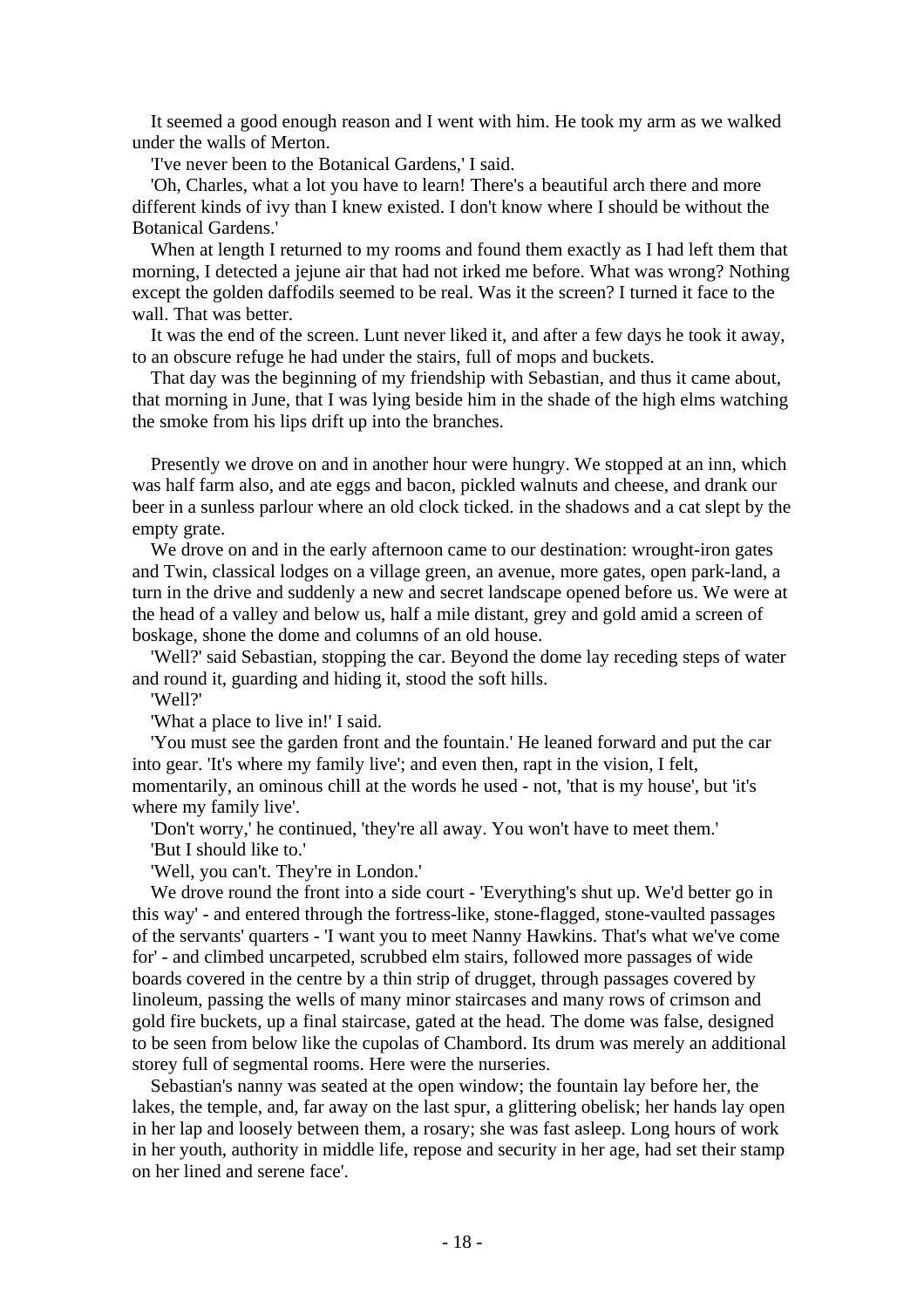'Well, ' she said, waking; 'this is a surprise.'

Sebastian kissed her.

'Who's this?' she said, looking at me. 'I don' t think I know him.'

Sebastian introduced us.

 'You've come just the right time. Julia's here for the day. Such a time they're all having. It's dull without them. Just Mrs Chandler and two of the girls and old Bert. And then they're all going on holidays and the boiler's being done out in August and you going to see his Lordship in Italy, and the rest on visits, it'll be October before we're settled down again. Still, I suppose Julia must have her enjoyment the same as other young ladies, though what they always want to go to London for in the best of the summer and the gardens all out, I never have understood. Father Phipps was here on Thursday and I said exactly the same to him,' she added as though she had thus acquired sacerdotal authority for her opinion.

'D'you say Julia's here?'

 'Yes, dear, you must have just missed her. It's the Conservative Women. Her Ladyship was to have done them, but she's poorly. Julia won't be long; she's leaving immediately after her speech, before the tea.'

'I'm afraid we may miss her again.'

 'Don't do that, dear, it'll be such a surprise to her seeing you, though she ought to wait for the tea, I told her, it's what the Conservative Women come for. Now what's the news? Are you studying hard at your books?'

'Not very, I'm afraid, nanny,'

 'Ah, cricketing all day long, I expect, like your brother. He found time to study, too, though. He's not been here since Christmas, but he'll be here for the Agricultural, I expect. Did you see this piece about Julia in the paper? She brought it down for me. Not that it's nearly good enough of her, but what it says is very nice. "The lovely daughter whom Lady Marchmain is bringing out this season...witty as well as ornamental...the most popular débutante", well that's no more than the truth, though it was a shame to cut her hair; such a lovely head of hair she had, just like her Ladyship's. I said to Father Phipps it's not natural. He said: "Nuns do it," and I said, "Well, surely, father, you aren't going to make a nun out of Lady Julia? The very idea!"'

 Sebastian and the old woman talked on. It was a charming room, oddly shaped to conform with the curve of the dome. The walls were papered in a pattern of ribbon and roses. There was a rocking horse in the corner and an oleograph of the Sacred Heart over the mantelpiece; the empty grate was hidden by a bunch of pampas grass and bulrushes; laid out on the top of the chest of drawers and carefully dusted, were the collection of small presents which had been brought home to her at various times by her children, carved shell and lava, stamped leather, painted wood, china, bog-oak, damascened silver, blue-john, alabaster, coral, the souvenirs of many holidays.

 Presently nanny said: 'Ring the bell, dear, and we'll have some tea. I usually go down to Mrs Chandler, but we'll have it up here today. My usual girl has gone to London with the others. The new one is just up from the village. She didn't know anything at first, but she's coming along nicely. Ring the bell.'

But Sebastian said we had to go.

 'And miss Julia? She will be upset when she hears. It would have been such a surprise for her<sup>'</sup>

 'Poor nanny,' said Sebastian when we left the nursery. 'She does have such a dull life. I've a good mind to bring her to Oxford to live with me, only she'd always be trying to send me to church. We must go quickly before my sister gets back.'

'Which are you ashamed of, her or me?'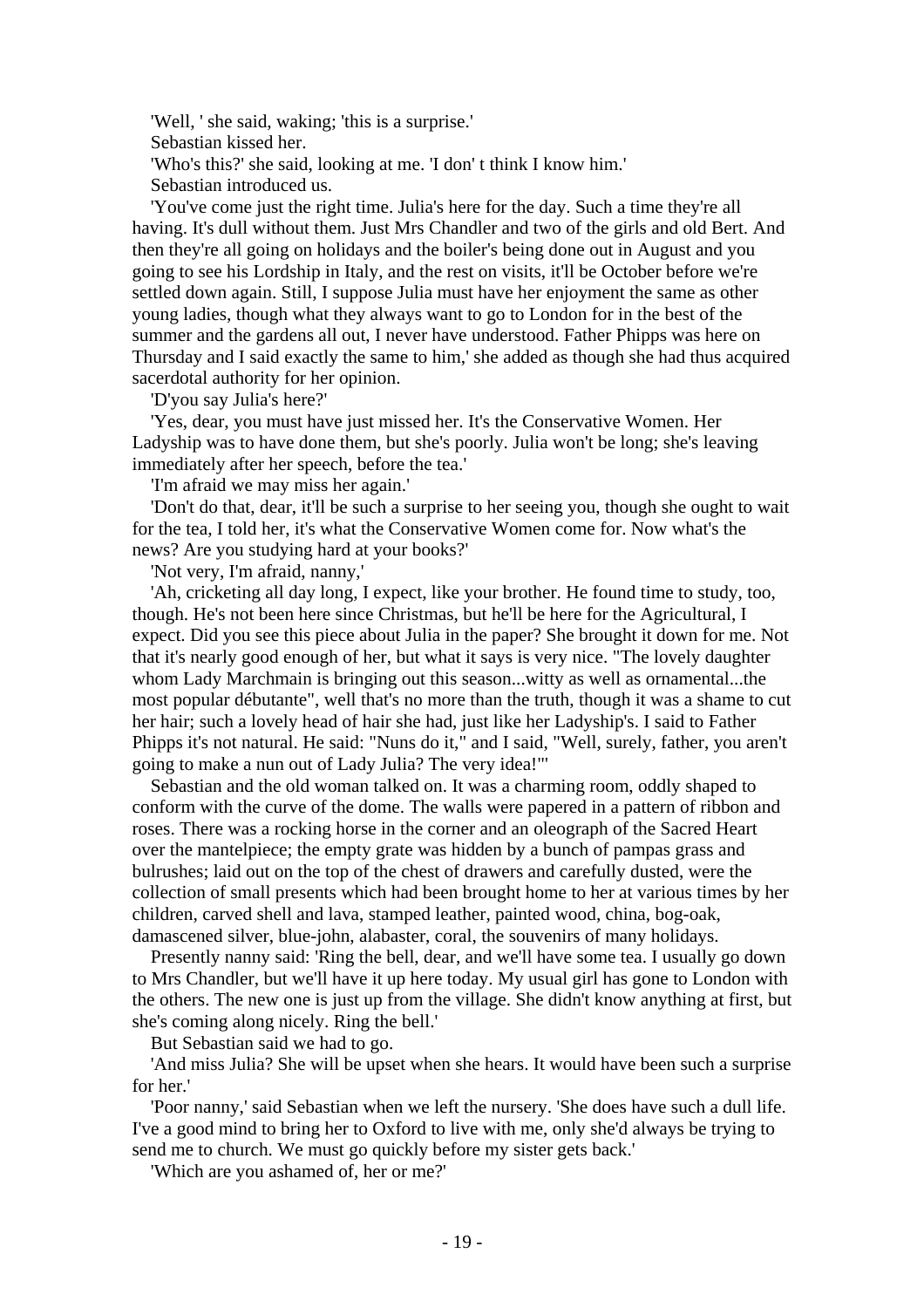'I'm ashamed of myself,' said Sebastian gravely. 'I'm not going to have you get mixed up with my family. They're so madly charming. All my life they've been taking things away from me. If they once got hold of you with their charm, they'd make you their friend not mine, and I won't let them.'

 'All right,' I said. 'I'm perfectly content. But am I not going to be allowed to see any more of the house?'

 'It's all shut up. We came to see nanny. On Queen Alexandra's day it's all open for a shilling. Well, come and look if you want to...'

 He led me through a baize door into a dark corridor; I could dimly see a gilt-cornice and vaulted plaster above; then, opening a heavy, smooth-swinging, mahogany door, he led me into a darkened hall. Light streamed through the cracks in the shutters. Sebastian unbarred one, and folded it back; the mellow afternoon sun flooded in, over the bare floor, the vast, twin fireplaces of sculptured marble, the coved ceiling frescoed with classic deities and heroes, the gilt mirrors and scagliola pilasters, the islands of sheeted furniture. It was a glimpse only, such as might be had from the top of an omnibus into a lighted ballroom; then Sebastian quickly shut out the sun. 'You see,' he said; 'it's like this.'

 His mood had changed since we had drunk our wine under the elm trees, since we had turned the comer of the drive and he had said: 'Well?'

 'You see, there's nothing to see. A few pretty things I'd like to show, you one day not now. But there's the chapel. You must see that. It's a monument of art nouveau.'

 The last architect to work at Brideshead had added a colonnade and flanking pavilions. One of these was the chapel. We entered it by the public porch (another door led direct to the house); Sebastian dipped his fingers in the water stoup, crossed himself, and genuflected; I copied him. 'Why do you do that?' he asked crossly.

'Just good manners.'

'Well, you needn't on my account. You wanted to do sight-seeing; how about this?'

 The whole interior had been gutted, elaborately refurnished and redecorated in the arts-and-crafts style of the last decade of the nineteenth century. Angels in printed cotton smocks, rambler-roses, flower-spangled meadows, frisking lambs, texts in Celtic script, saints in armour, covered the walls in an intricate pattern of clear, bright colours. There was a triptych of pale oak, carved so as to give it the peculiar property of seeming to have been moulded in Plasticine. The sanctuary lamp and all the metal furniture were of bronze, hand-beaten to the patina of a pock-marked skin; the altar steps had a carpet of grass-green, strewn with white and gold daisies.

'Golly,' I said.

'It was papa's wedding present to mama. Now, if you've seen enough, we'll go.'

 On the drive we passed a closed Rolls-Royce driven by a chauffeur; in the back was a vague, girlish figure who looked round at us through the window.

'Julia,' said Sebastian. 'We only just got away in time.'

We stopped to speak to a man with a bicycle - 'That was old Bat,' said Sebastian - and then were away, past the wrought iron,gates, past the lodges, and out on the road heading back to Oxford.

 'I'm sorry said Sebastian after a time. 'I'm afraid I wasn't very nice this afternoon. Brideshead often has that effect on me. But I had to take you to see nanny.'

Why? I wondered; but said nothing - Sebastian's life was governed by a code of such imperatives. 'I must have pillar-box red pyjamas,' 'I have to stay in bed until the sun works round to the windows,' 'I've absolutely got to drink champagne tonight!' - except, 'It had quite the reverse effect on me.'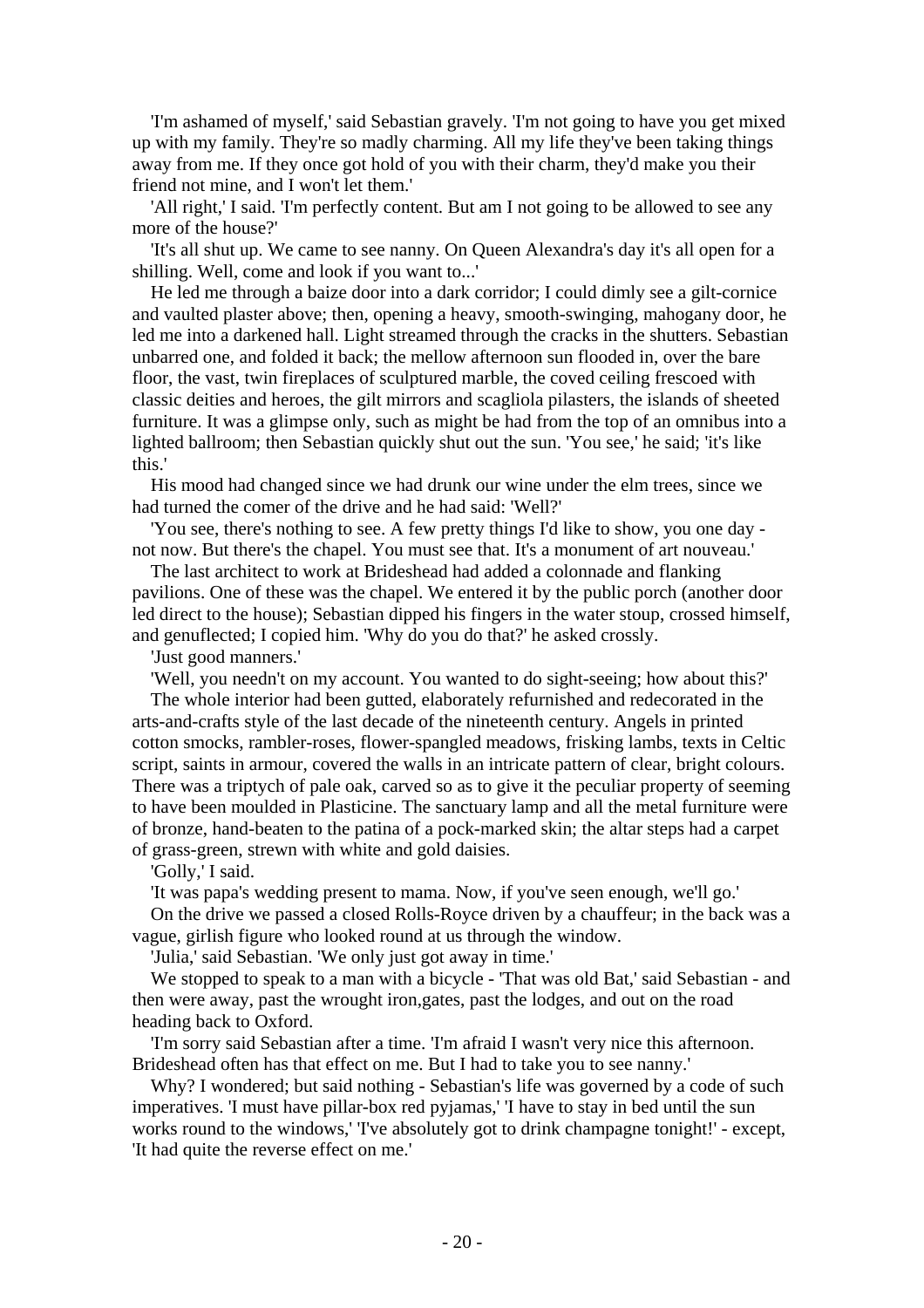After a long pause he said petulantly, 'I don't keep asking you questions about your family.'

'Neither do I about yours.'

'But you look inquisitive.'

'Well, you're so mysterious about them.'

'I hoped I was mysterious about 'everything.'

 'Perhaps I am rather curious about people's families - you see, it's not a thing I know about. There is only my father and myself. An aunt kept an eye on me for a time but my father drove her abroad. My mother was killed in the war.'

'Oh...how very unusual.'

 'She went to Serbia with the Red Cross. My father has been rather odd in the head ever since. He just lives alone in London with no friends and footles about collecting things.'

 Sebastian said, 'You don't know what you've been saved. There are lots of us. Look them up in Debrett.'

 His mood was lightening, now. The further we drove from Brideshead, the more he seemed to cast off his uneasiness - the almost furtive restlessness and irritability that had possessed him. The sun was behind us as we drove, so that we seemed to be in pursuit of our own shadows.

 'It's half past five. We'll get to Godstow in time for dinner, drink at the Trout, leave Hardcastle's motor-car, and walk back by the river. Wouldn't that be best?'

 That is the full account of my first brief visit to Brideshead; could I have known then that it, would one day be remembered with tears by a middle-aged captain of infantry?

## [2]

TOWARDS the end of that summer term I received the last visit and Grand Remonstrance of my cousin Jasper. I was just free of the schools, having taken the last paper of History Previous on the afternoon before; Jasper's subfuse suit and white tie proclaimed him still in the thick of it; he had, too, the exhausted but resentful air of one who fears he has failed to do himself full justice on the subject of Pindar's Orphism. Duty alone had brought him to my rooms, that afternoon at great inconvenience to himself and, as it happened, to me, who, when he caught me in the door, was on my way to make final arrangements about a dinner I was giving that evening. It was one of several parties designed to comfort Hardcastle - one of the tasks that had lately fallen to Sebastian and me since, by leaving his car out, we had got him into grave trouble with the proctors.

 Jasper would not sit down; this was to be no cosy chat; he stood with his back to the fireplace and, in his own phrase, talked to me 'like an uncle'.

 '...I've tried to get in touch with you several times in the last week or two. In fact, I have the impression you are avoiding me. If that is so, Charles, I can't say I'm surprised.

 'You may think it none of my business, but I feel a sense of responsibility. You know as well as I do that since your - well, since the war, your father has not been really in touch with things lives in his own world. I don't want to sit back and see you making mistakes which a word in season might save you from.

 'I expected you to make mistakes your first year. We all do. I got in with some thoroughly objectionable O.S.C.U. men who ran a mission to hop-pickers during the long vac. But you, my dear Charles, whether you realize it or not, have gone straight, hook line and sinker, into the very worst set in the University. You may think that, living in digs, I don't know what goes on in college; but I hear things. In fact, I hear all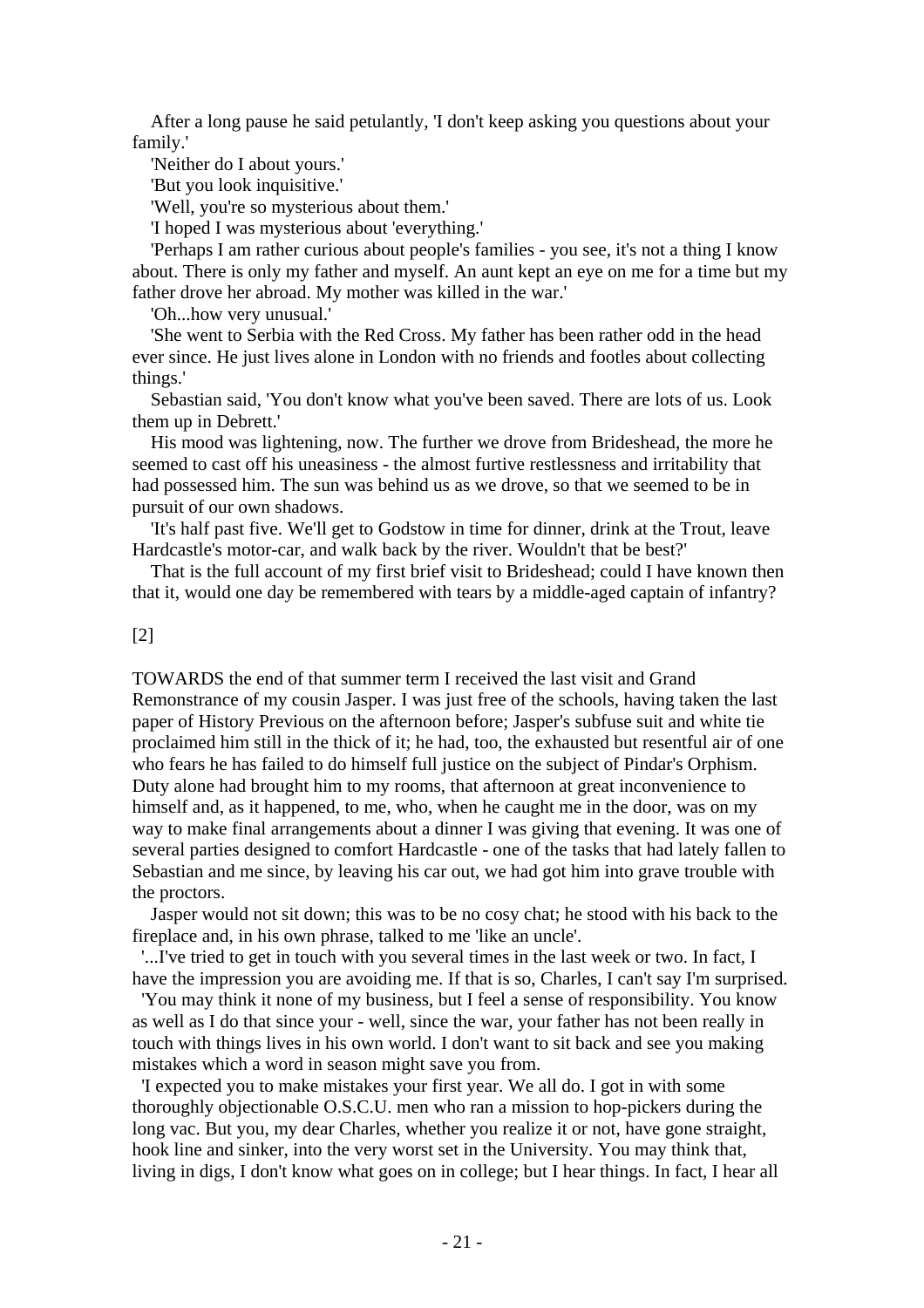too much. I find that I've become a figure of mockery on your account at the Dining Club. There's that chap Sebastian Flyte you seem inseparable from. He may be all right, I don't know. His brother Brideshead was a very sound fellow. But this friend of yours looks odd to me and he gets himself talked about. Of course, they're an odd family. The Marchmains have lived apart since the war, you know. An extraordinary thing; everyone thought they were a devoted couple. Then he went off to France with his Yeomanry and just never came, back. It was as if he'd been killed. She's a Roman Catholic, so she can't get a divorce - or won't, I expect. You can do anything at Rome with money, and they're enormously rich. Flyte, may be all right, but Anthony Blanche now there's a man there's absolutely no excuse for.'

'I don't, particularly like him myself,' I said.

 'Well, he's always hanging round here, and the stiffer element in college don't like it. They can't stand him at the House. He was in Mercury again last night. None of these people you go about with pull any weight in their own colleges, and that's the real test. They think because they've got a lot of money to throw about, they can do anything.

 'And that's another thing. I don't know what allowance my uncle makes you, but I don't mind betting you're spending double. All this,' he said, including in a wide sweep of his hand the evidence of profligacy about him. It was true; my room had cast its austere winter garments, and, by not very slow stages, assumed a richer wardrobe. 'Is that paid for?' (the box of a hundred cabinet Partagas on the sideboard) 'or those?' (a dozen frivolous, new books on the table) 'or those?' (a Lalique decanter and glasses) 'or that peculiarly noisome object?' (a human skull lately purchased from the School of Medicine, which, resting in a bowl of roses, formed, at the moment, the chief decoration of my table. It bore the motto 'Et in Arcadia ego' inscribed on its forehead.)

'Yes,' I said, glad to be clear of one charge. 'I had to pay cash for the skull.'

 'You can't be doing any work. Not that that matters, particularly if you're making something of your career elsewhere - but are you? Have you spoken at the Union or at any of the clubs? Are you connected with any of the magazines? Are you even making a position in the O.U.D.S.? And your clothes!' continued my cousin. 'When you came up I remember advising you to dress as you would in a country house. Your present get-up seems an unhappy compromise between the correct wear for a theatrical party at Maidenhead and a glee-singing competition in a garden suburb.

 'And drink - no one minds a man getting tight once or twice a term. In fact, he ought to, on certain occasions. But I hear you're constantly seen drunk in the middle of the afternoon.'

 He paused, his duty discharged. Already the perplexities of the examination school were beginning to reassert themselves in his mind.

 'I'm sorry, Jasper,' I said. 'I know it must be embarrassing for you, but I happen to like this bad set. I like getting drunk at luncheon, and though I haven't yet spent quite double my allowance, I undoubtedly shall before the end of term. I usually have a glass of champagne about this time. Will you join me?'

 So my cousin Jasper despaired and, I learned later, wrote to his father on the subject of my excesses who, in his turn, wrote to my father, who took no action or particular thought in the matter, partly because he had disliked my uncle for nearly sixty years and partly because, as Jasper had said, he lived in his own world now, since my mother's death.

 Thus, in broad outline, Jasper sketched the more prominent features of my first year; some detail may be added on the same scale.

 I had committed myself earlier to spend the Easter vacation with Collins and, though I would have broken my word without compunction and left my former friend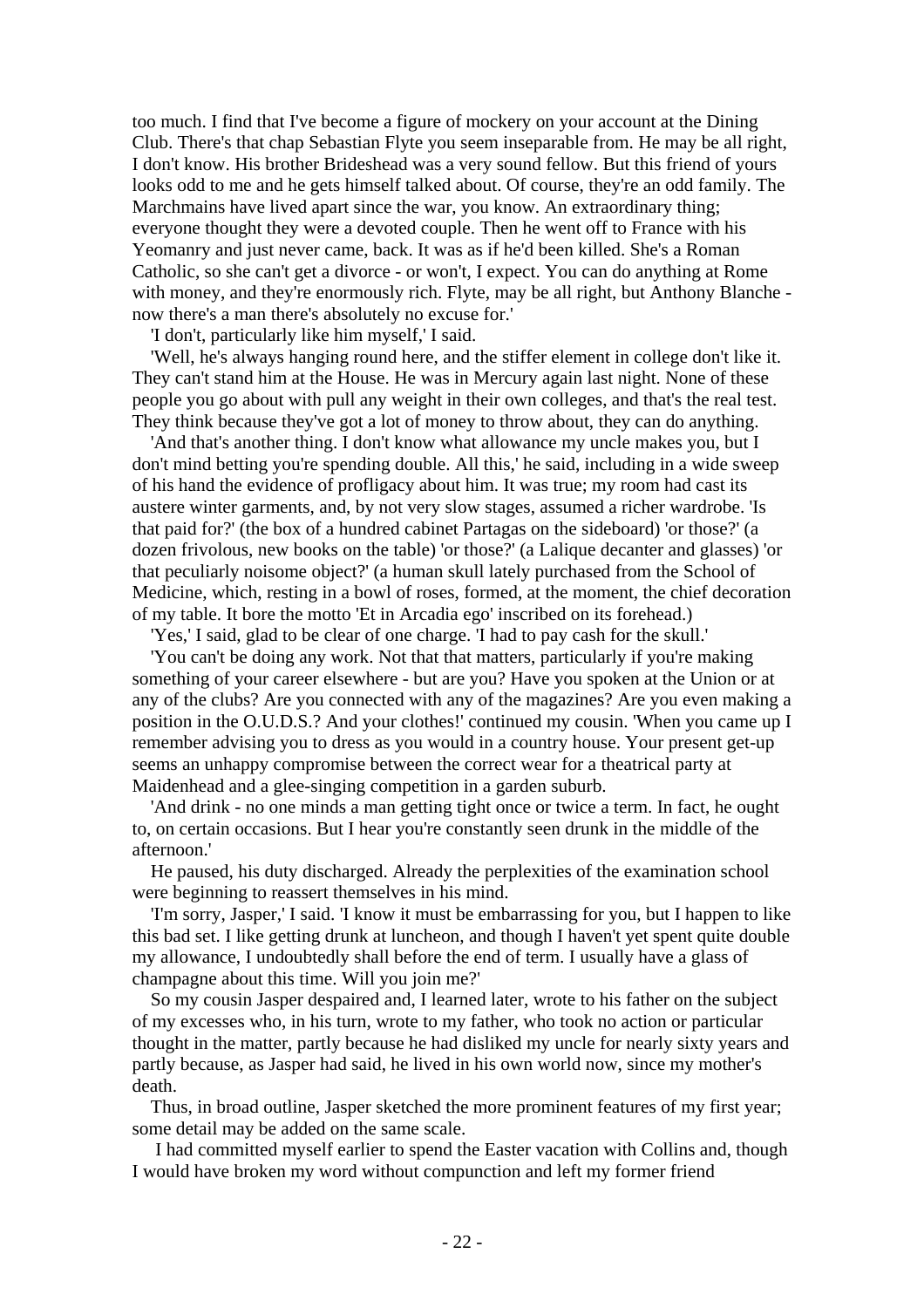friendless, had Sebastian made a sign, no sign was made; accordingly Collins and I spent several economical and instructive weeks together in Ravenna. A bleak wind blew from the Adriatic among those mighty tombs. In an hotel bedroom designed for a warmer season, I wrote long letters to Sebastian and called daily at the post: office for his answers. There were two, each from a different address, neither giving any plain news of himself, for he wrote in a style of remote fantasy - ...'Mummy and two attendant poets have three bad colds in the head, so I have come here. It is the feast of S. Nichodemus of Thyatira, who was martyred by having goatskin nailed to his pate, and is accordingly the patron of bald heads. Tell Collins, who I am sure will be bald before us. There are too many people here, but one, praise heaven! Has an ear trumpet, and that keeps me in good humour. And now I must try to catch a fish. It is too far to send it to you so I will keep the backbone...' - which left me fretful. Collins made notes for a little thesis pointing out the inferiority of the original mosaics to their photographs. Here was planted the seed of what became his life's harvest. When, many years later, there appeared the first massive volume of his still unfinished work on Byzantine Art, I was touched to find among two pages of polite, preliminary acknowledgements of debt, my own name: '...to Charles Ryder, with the aid of whose all-seeing yes I first saw the Mausoleum of Galla Placidia and San Vitale...'

 I sometimes wonder whether, had it not been for Sebastian, I might have trodden the same path as Collins round the cultural water-wheel. My father in his youth sat for All Souls and, in a year of hot competition, failed; other successes and honours came his way later, but that early failure impressed itself on him, and through him on me, so that I came up with an ill-considered sense that there lay the proper and natural goal of the life of reason. I, too, should doubtless have failed, but, having failed, I might perhaps have slipped into a less august academic life elsewhere. It is conceivable, but not, I believe, likely, for the hot spring of anarchy rose from the depths where was no solid earth, and burst into the sunlight - a rainbow in its cooling vapours - with a power the rocks could not repress.

 In the event, that Easter vacation formed a short stretch of level road in the precipitous descent of which Jasper warned me. Descent or ascent? It seems to me that I grew younger daily with each adult habit that I acquired. I had lived a lonely childhood and a boyhood, straitened by war and overshadowed by bereavement; to the hard bachelordom of English adolescence, the premature dignity and authority of the school system, I had added, a sad and grim strain of my own. Now, that summer term with Sebastian, it seemed as though I was being given a brief spell of what I had never known, a happy childhood, and though its toys were silk shirts and liqueurs and cigars and its naughtiness high in the catalogue of grave sins, there was something of nursery freshness about us that fell little short of the joy of innocence. At the end of the term I took my first schools; it was necessary to pass, if I was to remain at Oxford and pass I did, after a week in which I forbade Sebastian my rooms and sat up to a late hour, with iced black, coffee and charcoal biscuits, cramming myself with the neglected texts. I remember no syllable of them now, but the other, more ancient lore which I acquired that term will be with me in one shape or another to my last hour.

 'I like this bad set and I like getting drunk at luncheon'; that was enough then. Is more needed now?

 Looking back, now, after twenty years, there is little I would have left undone or done otherwise. I could match my cousin Jasper's game-cock maturity with a sturdier fowl. I could tell him that all the wickedness of that time was like the spirit they mix with the pure grape of the Douro, heady stuff full of dark ingredients; it at once enriched and retarded the whole process of adolescence as the spirit checks the fermentation of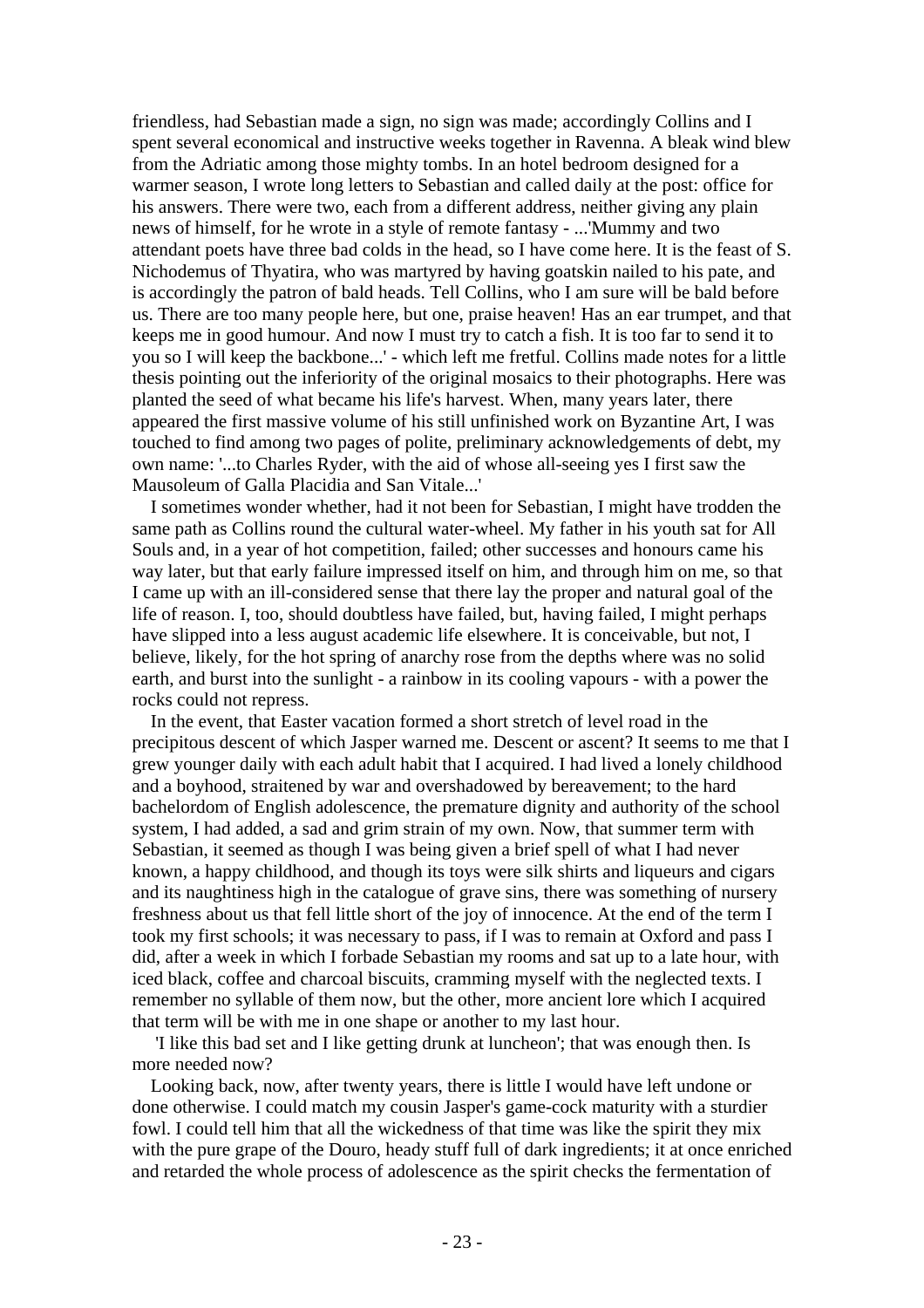the wine, renders it undrinkable, so, that it must lie in the dark year in, year out, until it is brought up at last fit for the table.

 I could tell him, too, that to know and love one other, human being is the root of all wisdom. But I felt no need for these sophistries as I sat before my cousin, saw him, freed from his inconclusive struggle with Pindar, in his dark grey suit, his white tie, his scholar's gown; heard his grave tones and, all the time, savoured the gillyflowers in full bloom under my windows. I had my secret and sure defence, like a talisman worn in the bosom, felt for in the moment of danger, found and firmly grasped. So I told him what was not in fact the truth, that I usually had a glass of champagne about that time, and asked him to join me.

 On the day after Jasper's Grand Remonstrance I received another, in different terms and from an unexpected source.

 All the term I had been seeing rather more of Anthony Blanche than my liking for him warranted. I lived now among his friends, but our frequent meetings were more of his choosing than mine, for I held him in considerable awe.

 In years, he was barely my senior, but he seemed then to be burdened with the experience of the Wandering Jew. He was indeed a nomad of no nationality.

 An attempt had been made in his childhood to make an Englishman of him; he was two years at Eton; then in the middle of the war he had defied the submarines, rejoined his mother in the Argentine, and a clever and audacious schoolboy was added to the valet, the maid, the two chauffeurs, the pekinese, and the second husband. Criss-cross about the world he travelled with them, waxing in wickedness like a Hogarthian page boy. When peace came they returned to Europe, to hotels and furnished villas spas, casinos, and bathing beaches. At this age of fifteen, for a wager; he was disguised as a girl and taken to play at the big table in the Jockey Club at Buenos Aires; he dined with Proust and Gide and was on closer terms with Cocteau and Diaghilev; Firbank sent him novels with fervent inscriptions; he had aroused three irreconcilable feuds in Capri; by his own account he had practised black art in Cefalù and had been cured of drug-taking in California and of an Oedipus complex in Vienna.

 At times we all seemed like children beside him - at most times, but not always, for there was a bluster and zest in Anthony which the rest of us had shed somewhere in our more leisured adolescence, on the playing field or in the school-room; his vices flourished less in the pursuit of pleasure than in the wish to shock, and in the midst of his polished exhibitions I was often reminded of an urchin I had once seen in Naples, capering derisively with obscene, unambiguous gestures, before a party of English tourists; as he told the tale of his evening at the gaming table, one could see in the roll of his eye just how he had glanced, covertly, over the dwindling pile of chips at his stepfather's party; while we had been rolling one another in the mud at football and gorging ourselves with crumpets, Anthony had helped oil fading beauties on subtropical sands and had sipped his apéritif in smart little bars, so that the savage we had tamed was still rampant in him. He was cruel, too, in the wanton, insect-maiming manner of the very young, and fearless like a little boy, charging, head down, small fists whirling, at the school prefects.

 He asked me to dinner, and I was a little disconcerted to find that we were to dine alone. 'We are going to Thame,' he said. 'There is a delightful hotel there, which luckily doesn't appeal to the Bullingdon. We will, drink Rhine wine and imagine ourselves...where? Not on a j-j-jaunt with J-J-Jorrocks anyway. But first we will have our apéritif.'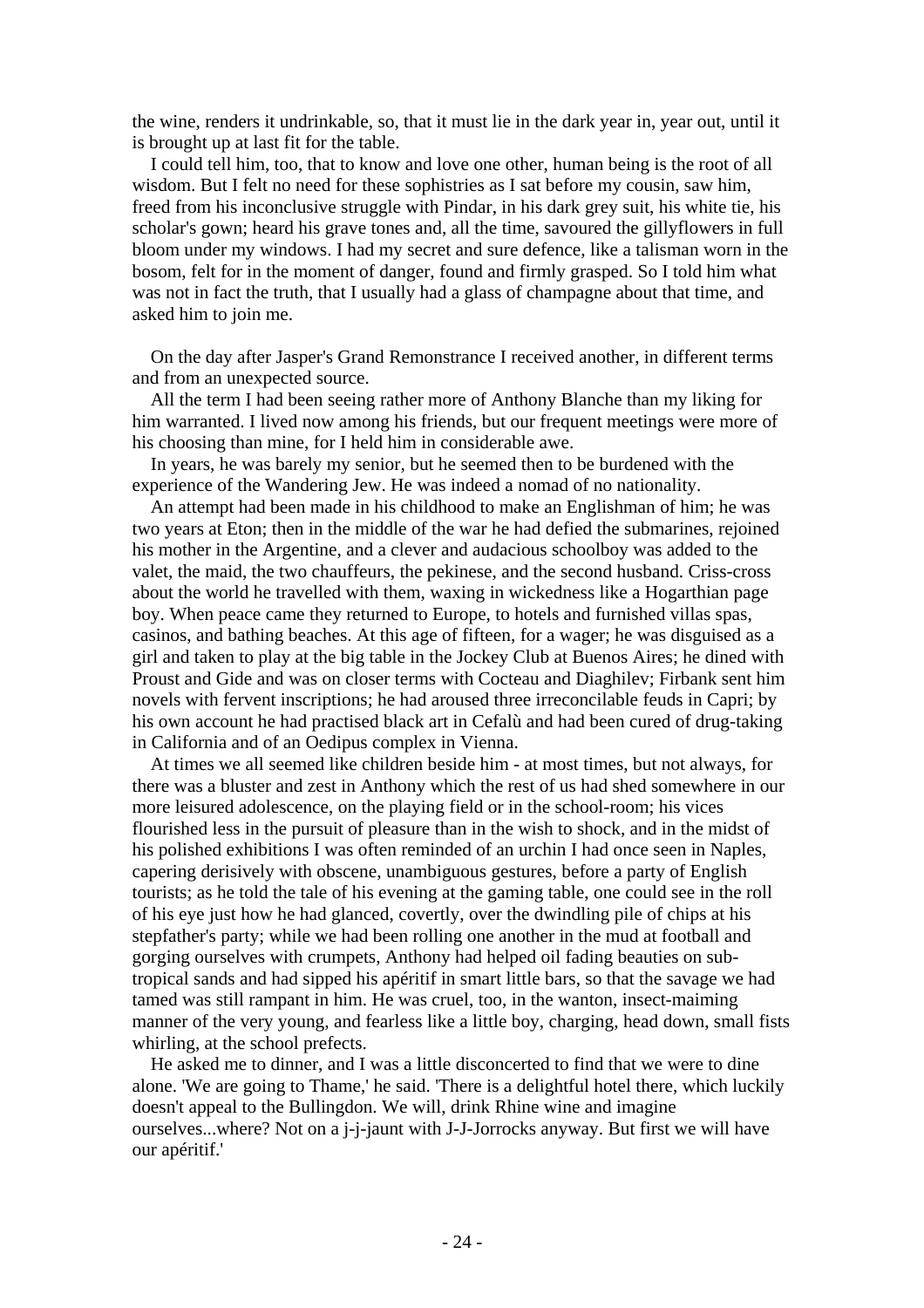At the George bar he ordered 'Four Alexandra cocktails, please,' ranged them before him with a loud 'Yum-yum' which drew every eye, outraged, upon him. 'I expect you would prefer sherry, but, my dear Charles, you are not going to have sherry. Isn't this a delicious concoction? You don't like it? Then I will drink it for you. One, two, three, four, down the red lane they go. How the students stare!' And he led me out to the waiting motorcar.

 'I hope we shall find no undergraduates there. I am a little out of sympathy with them for the moment. You heard about their treatment of me on Thursday? It was too naughty. Luckily I was wearing my oldest pyjamas and it was an evening of oppressive heat, or I might have been seriously cross.' Anthony had a habit of putting his face near one when he spoke; the sweet and creamy cocktail had tainted his breath. I leaned away from him in the comer of the hired car.

 'Picture me, my dear, alone and studious. I had just bought a rather forbidding book called Antic Hay, Which I knew I must read before going to Garsington on Sunday, because everyone was bound to talk about it, and it's so banal saying you have not read the book of the moment, if you haven't. The solution I suppose is not to go to Garsington, but that didn't occur to me until this moment. So, my dear, I had an omelet and a peach and a bottle of Vichy water and put on my pyjamas and settled down to read. I must say my thoughts wandered, but I kept turning the pages and watching the light fade, which in Peckwater, my dear, is quite an experience - as darkness falls the stone seems positively to decay under one's eyes. I was reminded of some of those leprous façade's in the vieux port at Marseille, until suddenly I was disturbed by such a bawling and cater-wauling as you never heard, and there, down in the little piazza, I saw a mob of about twenty terrible young men, and do know what they were chanting? "We want Blanche. We want Blanche," in a kind of litany. Such a public declaration! Well, I saw it was all up with Mr Huxley for the evening, and, I must say I had reached a point of tedium when any interruption was welcome. I was stirred by the bellows, but, do you know, the louder they shouted, the shyer they seemed? They kept saying "Where's Boy?" "He's Boy Mulcaster's friend," "Boy must bring him down." Of course you've met Boy? He's always popping in and out of dear Sebastian's rooms. He's everything we dagos expect of an English lord. A great parti I can assure you. All the young ladies in London are after him. He's very hoity-toity with them I'm told. My dear, he's scared stiff. A great oaf - that's Mulcaster - and what's more, my dear, a cad. He came to le Touquet at Easter and, in some extraordinary way, I seemed to have asked him to stay. He lost some infinitesimal sum at cards, and as a result expected me to pay for all his treats - well, Mulcaster was in this party; I could see his ungainly form shuffling about below and hear him saying: "It's no good. He's out. Let's go back and have a drink?" So then I put my head out of the window and called to him; "Good evening, Mulcaster, old sponge and toady, are you lurking among the hobbledehoys? Have you come to repay me the three hundred francs I lent you for the poor drab you picked up in the Casino? It was a niggardly sum for her trouble, and what a trouble, Mulcaster. Come up and pay me, poor hooligan!"

 'That, my dear, seemed to put a little life into them, and up the stairs they came, clattering. About six of them came into my room, the rest stood mouthing outside. My dear, they looked too extraordinary. They had been having one of their ridiculous club dinners, and they were all wearing coloured tail-coats - a sort of livery. "My dears," I said to them, "you look like a lot of most disorderly- footmen." Then one of them, rather a juicy little piece, accused me of unnatural vices. "My dear," I said, "I may be inverted but I am not insatiable. Come back when you are alone." Then they began to blaspheme in a very shocking manner, and suddenly I, too, began to be annoyed. "Really," I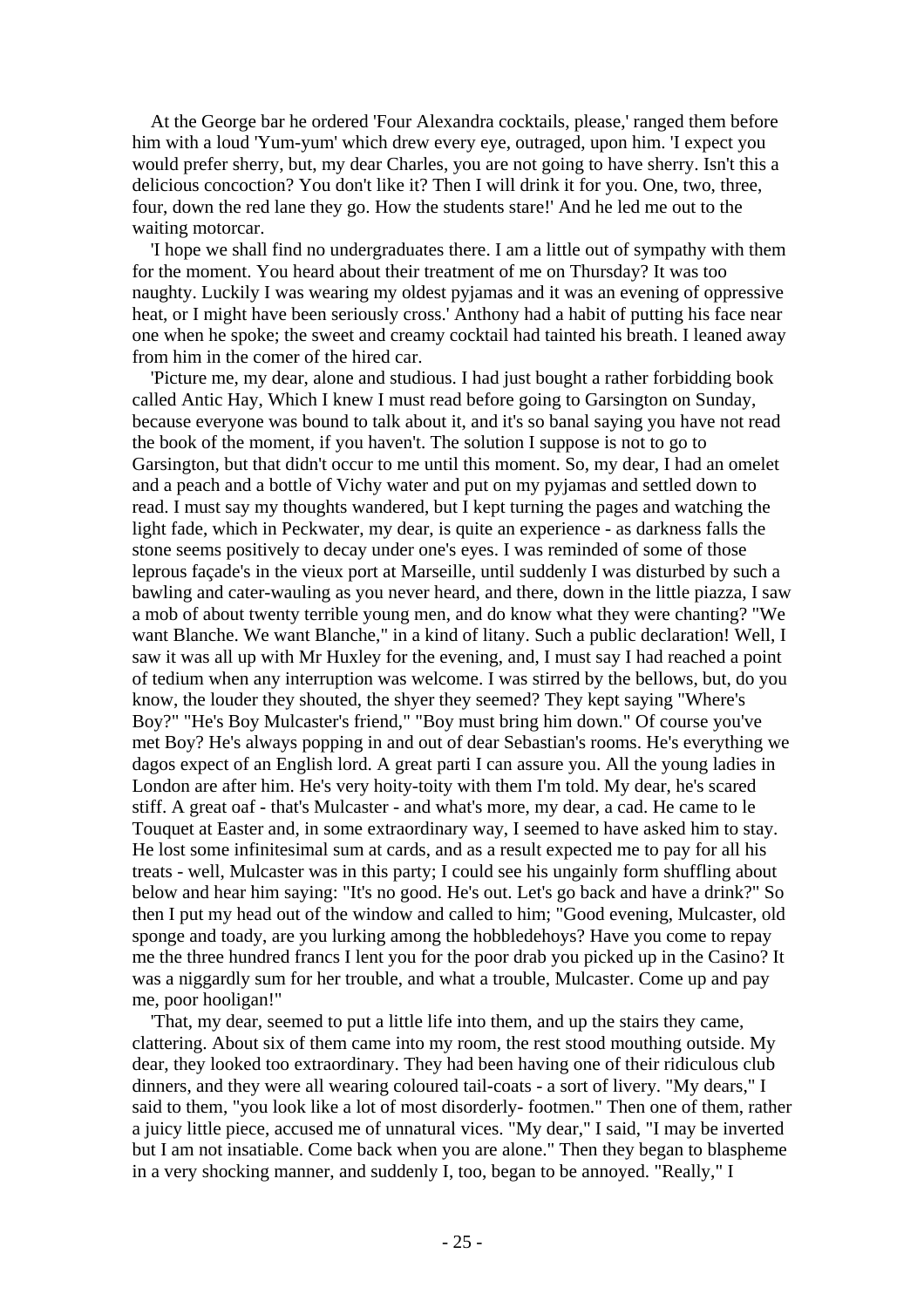thought, "when I think of all the hullabaloo there was when I was seventeen, and the Duc de Vincennes (old Armand, of course, not Philippe) challenged me to a duel for an affair of the heart, and very much more than the heart, I assure you, with the duchess (Stefanie, of course, not old Poppy) - now, to submit to impertinence from these pimply, tipsy virgins..." Well, I gave up the light, bantering tone and let myself be just a little offensive.

 'Then they began saying, "Get hold of him. Put him in Mercury." Now as you know I have two sculptures by Brancusi and several pretty things and I did not want them to start getting rough, so I said, pacifically, "Dear sweet clodhoppers, if you knew anything of sexual psychology you would know that nothing could give me keener pleasure than to be manhandled by you meaty boys. It would be art ecstasy of the very naughtiest kind. So if any of you wishes to be my partner in joy come and seize me. If, on the other hand, you simply wish to satisfy some obscure and less easily classified libido and see me bathe, come with me quietly, dear louts, to the fountain."

 'Do you know, they all looked a little foolish at that? I walked down with them and no one came within a yard of me. Then I got into the fountain and, you know, it was really most refreshing, so I sported there a little and struck some attitudes, until they turned about and walked sulkily home, and I heard Boy Mulcaster saying, "Anyway, we did put him in Mercury." You know, Charles, that is just what they'll be saying in thirty years time. When they're all married to scraggy little women like hens and have cretinous porcine sons like themselves getting drunk at the same club dinner in the same coloured coats, they'll still say, when my name is mentioned, "We put him in Mercury one night," and their barnyard daughters will snigger and think their father was quite a dog in his day, and what a pity he's grown so dull.' Oh, la fatigue du Nord!'

 It was not, I knew, the first time Anthony had been ducked, but the incident seemed much on his mind, for he reverted to it again at dinner.

 'Now you can't imagine an unpleasantness like that happening to Sebastian, can you?' 'No.' I said; I could not.

 'No, Sebastian has charm'; he held up his glass of hock to the candle-light and repeated, 'such charm. Do you know, I went round to call on Sebastian next day? I thought the tale of my evening's adventures might amuse him. And what do you think I found - besides, of course, his amusing toy bear? Mulcaster and two of his cronies of the night before. They looked very foolish and Sebastian, as composed as Mrs P-pponsonby-de-Tomkyns in P-p-punch, said, "You know Lord Mulcaster, of course," and the oafs said, "Oh, we just came to see how Aloysius was," for they find the toy bear just as amusing as we do - or, shall I hint, just a teeny bit more? So off they went. And I said "S-s-sebastian, do you realize that those s-sycophantic s-slugs insulted me last night, and but for the warmth of the weather might have given me a s-s-severe cold," and he said "Poor things. I expect they were drunk." He has a kind -word for everyone, you see; he has such charm.

 'I can see he has completely captivated you, my dear Charles. Well, I'm not surprised. Of course, you haven't known him as long as I have. I was At school with him. You wouldn't believe it, but in those days people used to say he was a little bitch; just a few unkind boys who knew him well. Everyone in pop liked him, of course and all the masters. I expect it was really that they were jealous of him. He never seemed to get into trouble. The rest of us were constantly being beaten in the most savage way, on the most frivolous pretexts, but never Sebastian. He was the only boy in my house who was never beaten at all. I can see him now, at the age of fifteen. He never had spots you know; all the other boys were spotty. Boy Mulcaster was positively scrofulous. But not Sebastian. Or did he have one, rather a stubborn one at the back of his neck? I think,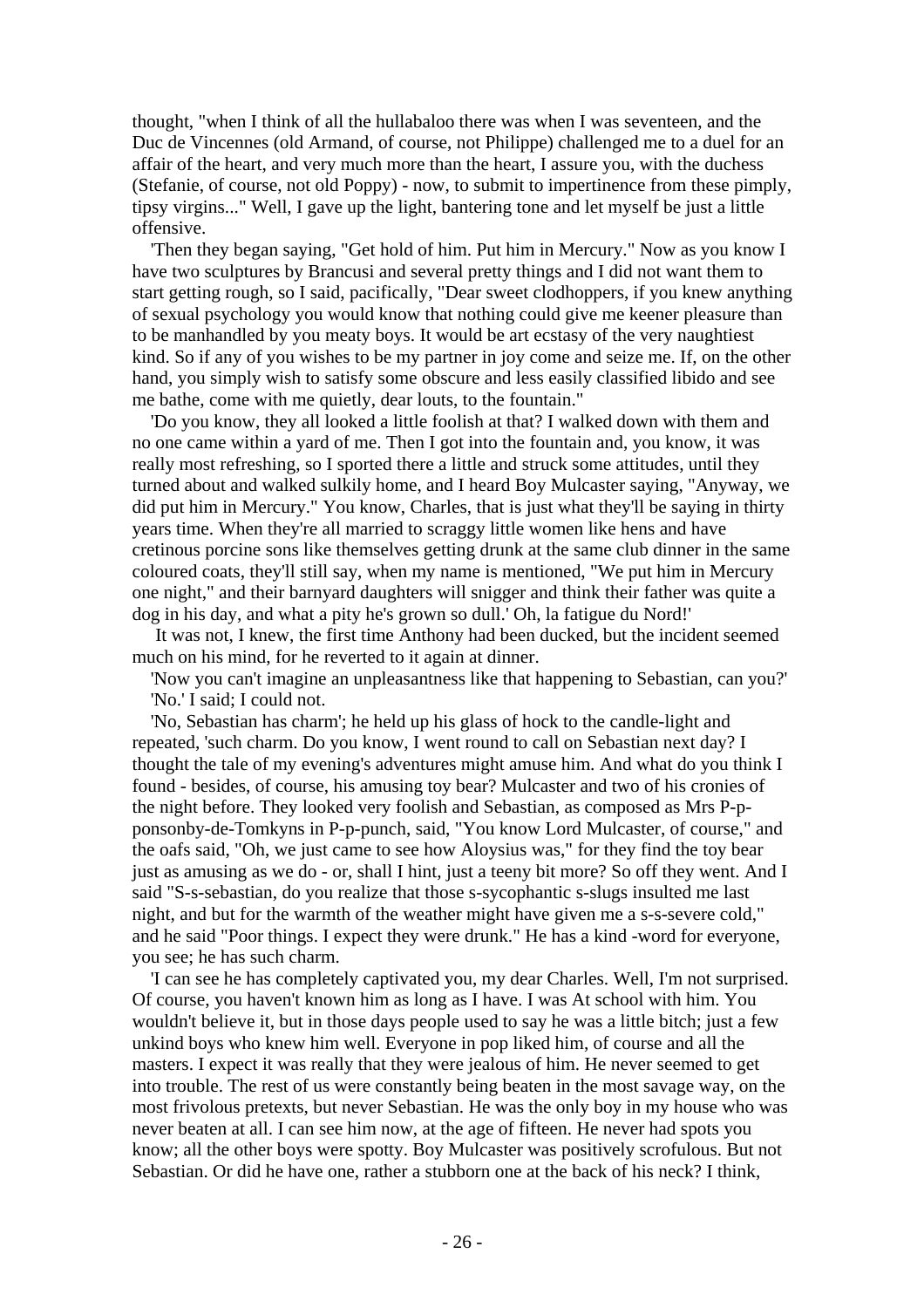now, that he did. Narcissus, with one pustule. He and I were both Catholics, so we used to go to mass together. He used to spend such a time in the confessional, I used to wonder what he had to say, because he never did anything wrong; never quite; at least, he never got punished. Perhaps he was just being charming through the grille. I left under what is called a cloud, you know - I can't think why it is called that; it seemed to me a glare of unwelcome light; the process involved a series of harrowing interviews with m' tutor. It was disconcerting to find how observant that mild old man proved to be. The things he knew about me, which I thought no one - except possibly Sebastian knew. It was a lesson never to trust mild old men - or charming school boys; which?

 'Shall we have another bottle of this wine, or of something different? Something different, some bloody, old Burgundy, eh? You see, Charles, I understand all your tastes. You must come to France with me and drink the wine. We will go at the vintage. I will take you to stay at the Vincennes. It is all made up with them now, and he has finest wine in France; he and the Prince de Portallon - I will take you there, too. I think they would amuse you, and of course they would love you. I want to introduce, you to a lot of my friends. I have told Cocteau about you. He is all agog. You see, my dear Charles, you are that very rare thing, An Artist. Oh yes, you must not look bashful. Behind that cold, English, phlegmatic exterior you I are An Artist. I have seen those little drawings you keep hidden away in your room. They are exquisite. And you, dear Charles, if you will understand me, are not exquisite; but not at all Artists are not exquisite. I am; Sebastian, in a kind of way, is exquisite, but the artist is an eternal type, solid, purposeful, observant - and, beneath it all, p-p-passionate, eh, Charles?

 'But who recognizes you? The other day I was speaking to Sebastian about you, and I said, "But you know Charles is an artist. He draws like a young Ingres," and do you know what Sebastian said? - "Yes, Aloysius draws very prettily, too, but of course he's rather more modern.' So charming; so amusing.

 'Of course those that have charm don't really need brains. Stefanie de Vincennes really tickled me four years ago. My dear, I even used the same coloured varnish for my toe-nails. I used her words and lit my cigarette in the same way and spoke with her tone on the telephone so that the duke used to carry on long and intimate conversations with me, thinking that I was her. It was largely that which put his mind on pistol and sabres in such an old-fashioned manner. My step-father thought it an excellent education for me. He thought it would make me grow out of what he calls my "English habits". Poor man, he is very South American...I never heard anyone speak an ill word of Stefanie, except-the Duke: and she, my dear, is positively cretinous.'

 Anthony had lost his stammer in the deep waters of his old romance. It came floating back to him, momentarily, with the coffee and liqueurs. 'Real G-g-green Chartreuse, made before the expulsion of the monks. There are five distinct tastes as it trickles over the tongue. It is like swallowing a sp-spectrum. Do you wish Sebastian was with us? Of course you do. Do I? I wonder. How our thoughts do run on that little bundle of charm to be sure. I think you must be mesmerizing me, Charles. I bring you here, at very considerable expense, my dear, simply to talk about myself, and I find I talk of no one except Sebastian. It's odd because there's really no mystery about him except how he came to be born of such a very sinister family.

 'I forget if you know his family. I don't suppose he'll ever let you meet them. He's far too clever. They're quite, quite gruesome. Do you ever feel there is something a teeny bit gruesome about Sebastian? No? Perhaps I imagine it; it's simply that he looks so like the rest of them, sometimes.

 'There's Brideshead who's something archaic, out of a cave that's been sealed for centuries. He has the face as though an Aztec sculptor had attempted a portrait of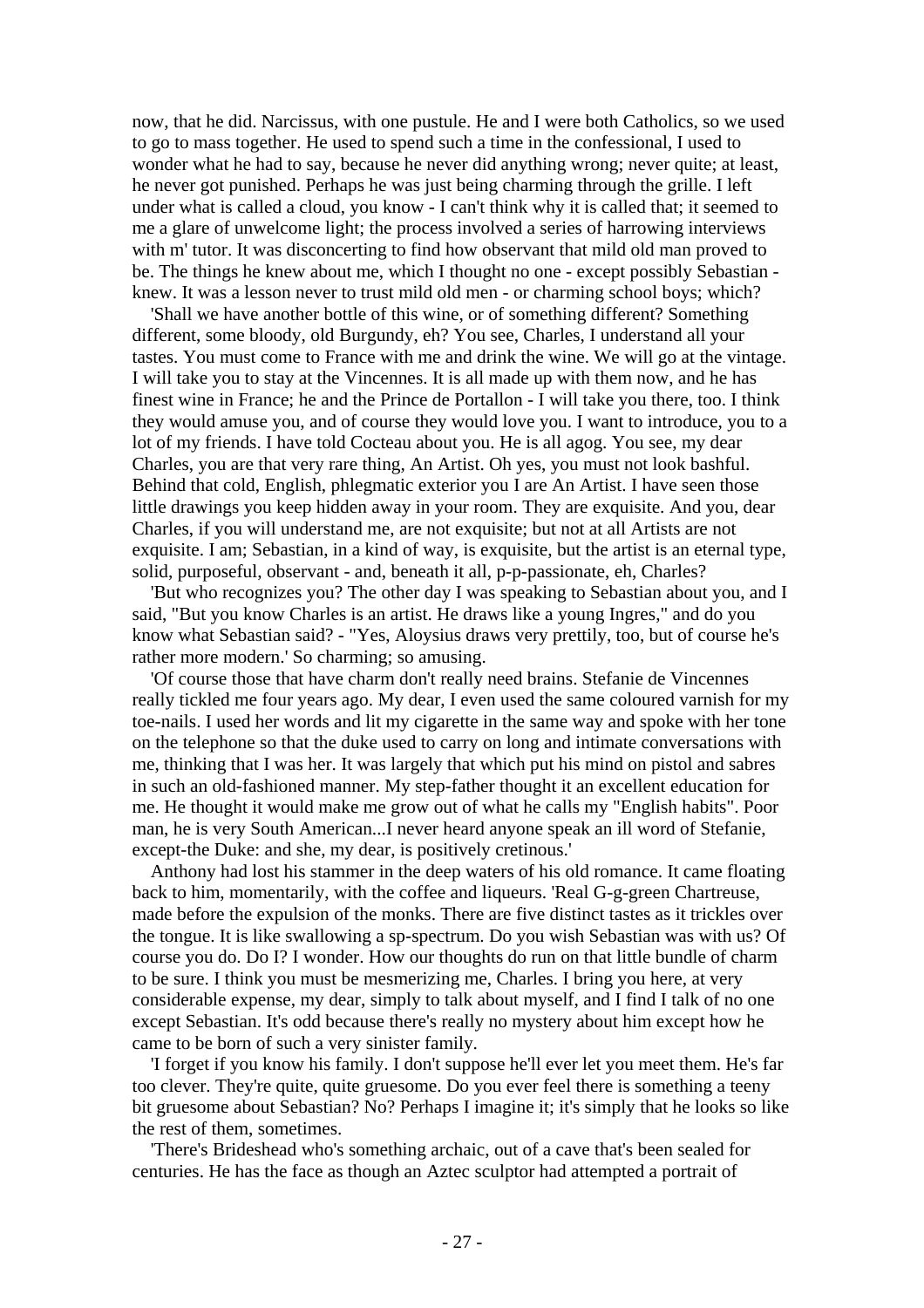Sebastian; he's a learned bigot, a ceremonious barbarian, a snow-bound lama...Well, anything you like. And Julia, you know what she looks like. Who could help it? Her photograph appears as regularly in the illustrated papers as the advertisements for Beecham's Pills. A face of flawless Florentine quattrocento beauty; almost anyone else with those looks would have been tempted to become artistic; not Lady Julia; she's as smart as - well, as smart as Stefanie. Nothing greenery-yallery about her. So gay, so correct, so unaffected. I wonder if she's incestuous. I doubt it; all she wants is power. There ought to be an Inquisition especially set up to burn her. There's another sister, too, I believe, in the schoolroom. Nothing is known of her yet except that her governess went mad and drowned herself not long ago. I'm sure she's abominable. So you see there was really very little left for poor Sebastian to do except be sweet and charming.

 'It's when one gets to the parents that a bottomless pit opens. My dear, such a pair. How does Lady Marchmain manage it? It is one of the questions of the Age. You have seen her? Very, very beautiful; no artifice her hair just turning grey in elegant silvery streaks, no rouge very pale, huge-eyed - it is extraordinary how large those eyes look and how the lids are veined blue where anyone else would have touched them with a finger-tip of paint; pearls and a few great starlike jewels, heirlooms, in ancient settings, a voice as quiet as a prayer, and as powerful. And Lord. Marchmain, well, a little fleshy perhaps, but very handsome, a magnifico, a voluptuary, Byronic, bored, infectiously slothful, not at all the sort of man you would expect to see easily put down. And that Reinhardt nun, my dear, has destroyed him but utterly. He daren't show his great purple face anywhere. He is the last, historic, authentic case of someone being hounded out of society. Brideshead won't see him, the girls mayn't, Sebastian does, of course, because he's, so charming. No one else goes near him. Why, last September Lady Marchmain was in Venice staying at the Palazzo Fogliere. To tell you the truth she was just a teeny bit ridiculous in Venice. She never went near the Lido, of course, but she was always drifting about the canals in a gondola with Sir Adrian Porson - such attitudes, my dear, like Madame Récamier; once I passed them and I caught the eye of the Fogliere gondolier, whom, of course, I knew, and, my dear, he gave me such a wink. She came to all the parties in a sort of cocoon of gossamer, my dear, as though she were part of some Celtic play or a heroine from Maeterlinck; and she would go to church. Well, as you know, Venice is the one town in Italy where no one ever has gone to church. Anyway, she was rather a figure of fun that year, and then who, should turn up, in the Maltons' yacht, but poor Lord Marchmain. He'd taken a little palace there, but was he allowed in? Lord Malton put him and his valet into a dinghy, my dear, and transhipped him there and then into the steamer for Trieste. He hadn't even his mistress with him. It was her yearly holiday. No one ever knew how they heard Lady Marchmain was there. And, do you know, for a week Lord Malton slunk about as if he was in disgrace? And he was in disgrace. The Principessa Fogliere gave a ball and Lord Malton was not asked nor anyone from his yacht - even the de Pañoses. How does Lady Marchmain do it? She has convinced the world that Lord Marchmain is a monster. And what is the truth? They were married for fifteen years or so and then Lord Marchmain went to the war; he never came back but formed a connection with a highly talented dancer. There are a thousand such cases. She refuses to divorce him because she is so pious. Well, there have been cases of that before. Usually, it arouses sympathy for the adulterer; not for Lord Marchmain though. You would think that the old reprobate had tortured her, stolen her patrimony, flung her out of doors, roasted, stuffed, and eaten his children, and gone frolicking about wreathed in all the flowers of Sodom and Gomorrah; instead of what? Begetting four splendid children by her, handing over to her Brideshead and Marchmain House in St James's and all the money she can possibly want to spend, while he sits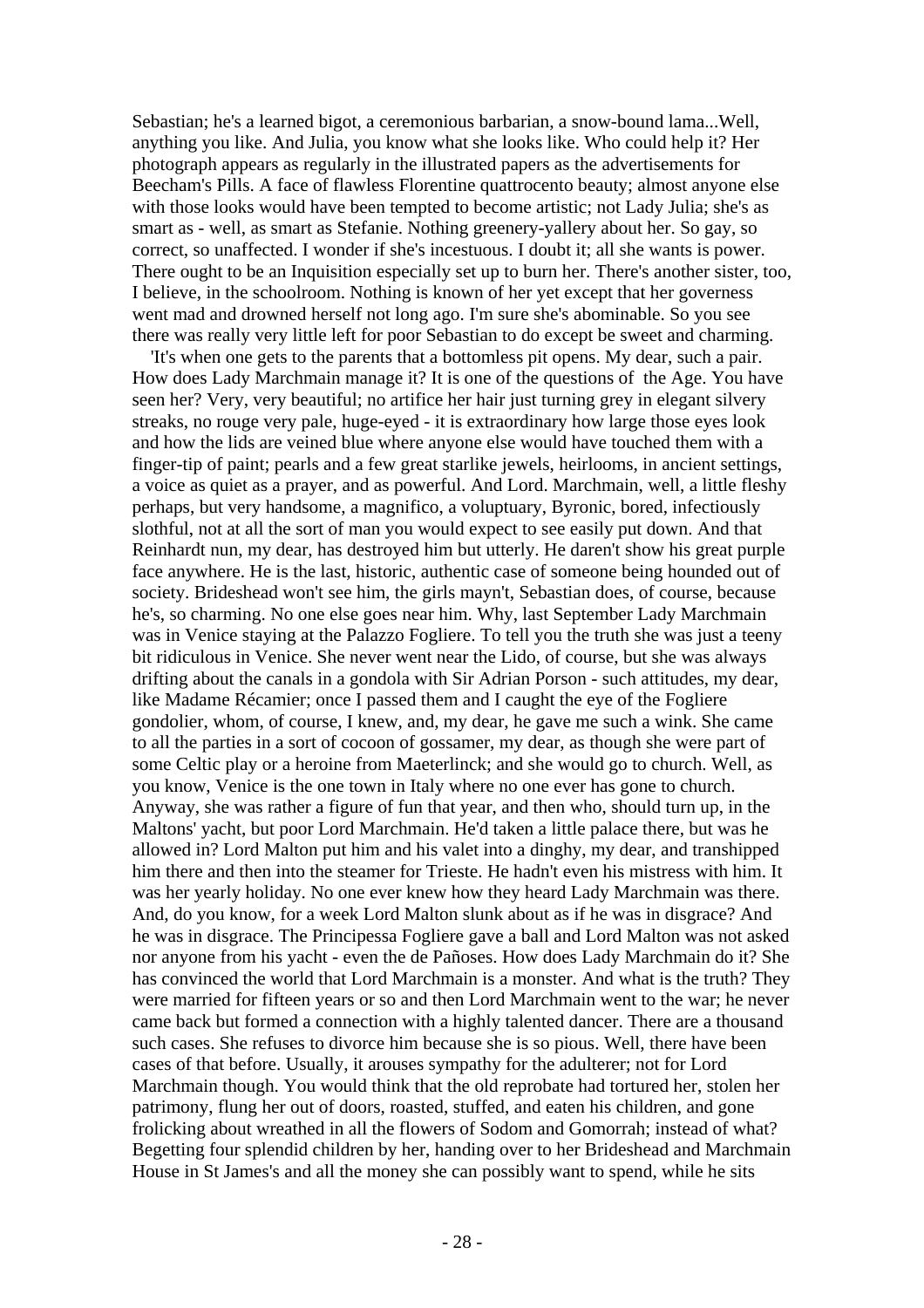with a snowy shirt front at Larue's with a personable, middle-aged lady of the theatre, in most conventional Edwardian style. And she meanwhile keeps a small gang of enslaved and emaciated prisoners for her exclusive enjoyment. She sucks their blood. You can see the tooth marks all Adrian Porson's shoulders when he is bathing . And he, my dear, was the greatest, the only, poet of our time. He's bled dry; there's nothing left of him. There are five or is others of all ages and sexes, like wraiths following her around. They never escape once she's had her teeth into them. It is withcraft. There's no other explanation.

 'So you see we mustn't blame Sebastian if at times he seems a little insipid - but then you don't blame him, do you, Charles? With that very murky background, what could he do except set up as being simple and charming, particularly as he isn't very well endowed in the Top Storey. We couldn't claim that for him, could we, much as we love him?

 'Tell me candidly, have you ever heard Sebastian say anything you have remembered for five minutes? You know, when I hear him talk, I am reminded of that in some ways nauseating picture of "Bubbles". Conversation should be like juggling; up go the balls and the plates, up and over, in and out, good solid objects that glitter in the footlights 'and fall with a bang if you miss them. But when dear Sebastian speaks it is like a little sphere of soapsud drifting off the end of an old clay pipe, anywhere, full of rainbow light for a second and then phut! vanished, with nothing left at all, nothing.'

 And then Anthony spoke of the proper experiences of an artist, of the appreciation and criticism and stimulus he should expect from his friends, of the hazards he should take in the pursuit of emotion, of one thing and another while I fell drowsy and let my mind wander a little. So we drove home, but his words, as we swung over Magdalen Bridge, recalled the central theme of our dinner. 'Well, my dear, I've no doubt that first thing tomorrow you'll trot round to Sebastian and tell him everything I've said about him. And, I will tell you two things; one, that it will not make the slightest difference to Sebastian's feeling for me and secondly, my dear - and I beg you to remember this though I have plainly bored you into condition of coma, - that he will immediately start talking about that amusing bear of his. Good night. Sleep innocently.'

 But I slept ill. Within an hour of tumbling drowsily to bed I was awake again, thirsty, restless, hot and cold by turns, and unnaturally excited. I had drunk a lot, but neither the mixture nor the Chartreuse, nor the Mavrodaphne Trifle nor even the fact that I had sat immobile and almost silent throughout the evening instead of clearing the fumes, as we normally did, in puppyish romps and tumbles, explains the distress of that hagridden night. No dream distorted the images of the evening into horrific shapes. I lay awake and clear-headed. I repeated to myself Anthony's words, catching his accent, soundlessly, and the stress and cadence of his speech, while under my closed lids I saw his pale, candle-lit face as it had fronted me across the dinner table. Once during the hours of darkness I brought to light the drawings in my sitting-room and sat at the open window, turning them over. Everything was black and dead-still in the quadrangle; only at the quarter-hours the bells awoke and sang over the gables. I drank soda-Water and smoked and fretted, until light began to break and the rustle of a rising breeze turned me back to my bed.

 When I awoke Lunt was at the open door. 'I let you lie,' he said. 'I didn't think you'd be going to the Corporate Communion.'

'You were quite right'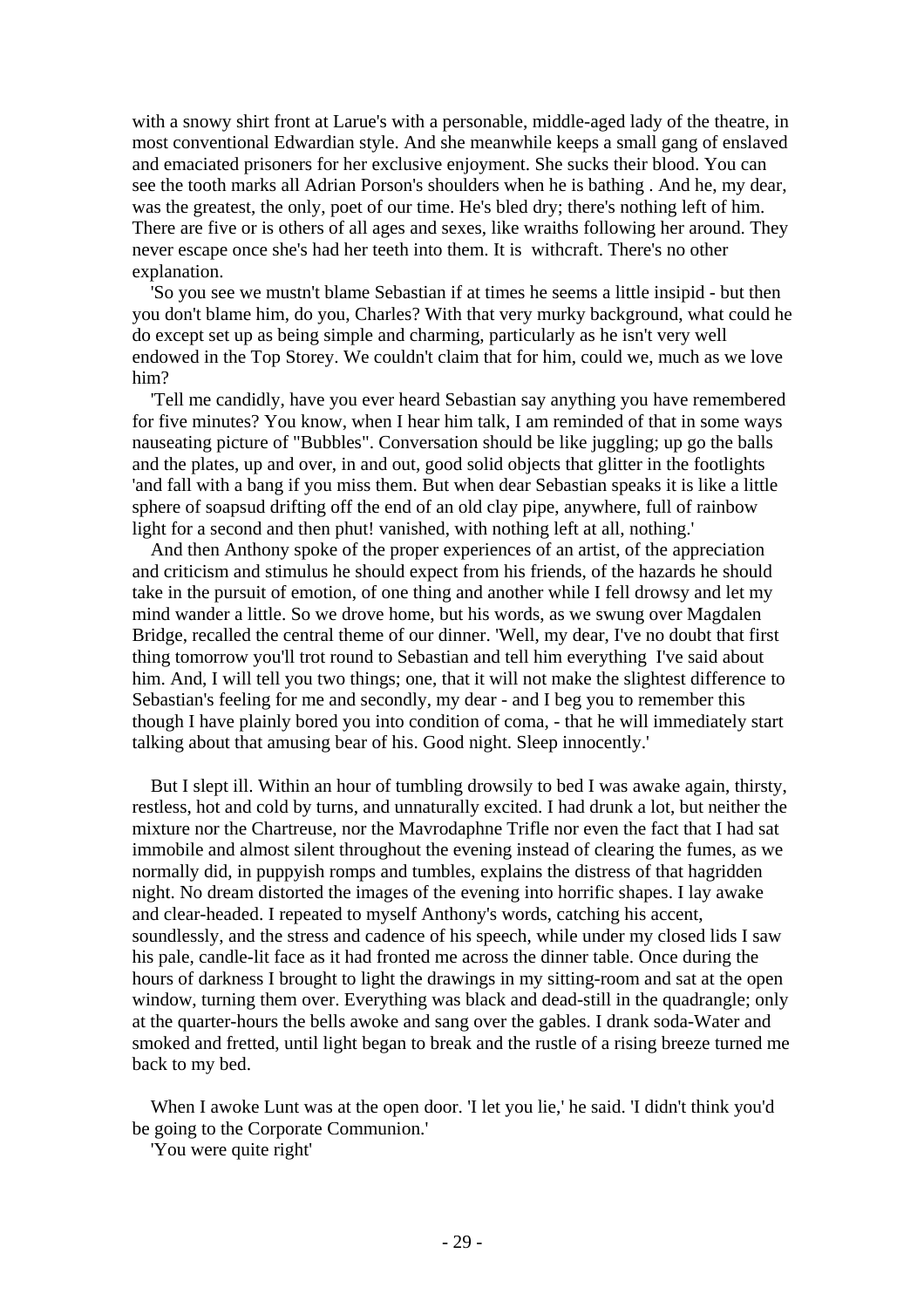'Most of the freshmen went and quite a few second and third year men. It's all on account of the new chaplain. There was never Corporate Communion before just Holy Communion for those that wanted it and Chapel and Evening Chapel.'

 It was the last Sunday of term; the last of the year. As I went to my bath, the quad filled with gowned and surpliced undergraduates drifting from chapel to hall. As I came back they standing in groups, smoking; Jasper had bicycled in from his digs to be among them.

 I walked down the empty Broad to breakfast as I often did on Sundays at a tea-shop opposite Balliol. The air was full of bells from the surrounding spires and the sun, casting long shadows across the open spaces, dispelled the fears of night. The tea-shop was hushed as a library, a few solitary men in bedroom slippers from Balliol and Trinity looked up as I entered, then turned back to their Sunday newspapers. I ate my scrambled eggs and bitter marmalade with the zest which in youth follows a restless night. I lit a cigarette and sat on, while one by one the Balliol and Trinity men paid their bills and shuffled away, slip-slop, across the street to their colleges. It was nearly eleven when I left, and during my walk I heard the change-ringing cease and, all over the town, give place to the single chime which warned the city that service was about to start.

 None but churchgoers seemed abroad that morning; undergraduates and graduates and wives and tradespeople, walking with that unmistakable English church-going pace which eschewed equally both haste and idle sauntering; holding, bound in black lambskin and white celluloid, the liturgics of half a dozen conflicting sects; on their way to St Barnabas, St Columba, St Aloysius, St Mary's, Pusey House, Blackfriars, and heaven knows where besides; to restored Norman and revived Gothic, to travesties of,Venice and Athens; all in the summer sunshine going to the temples of their race. Four proud infidels alone proclaimed their dissent, four Indians from the gates of Balliol, in freshlylaundered white flannels and neatly pressed blazers with snow-white turbans on their, heads, and in their plump, brown hands bright cushions, a picnic basket and the Plays Unpleasant of Bernard Shaw, making for the river.

 In the Cornmarket a party of tourists stood on the steps of the Clarendon Hotel discussing a road map with their chauffeur, while opposite, through the venerable arch of the Golden Cross, I greeted a group of undergraduates from my college who had breakfasted there and now lingered with their pipes in the creeper-hung courtyard. A troop of boy scouts, church-bound, too, bright with Coloured ribbons and badges, loped past in unmilitary array, and at Carfax I met the Mayor and corporation, in scarlet gowns and gold chains, preceded by wand-bearers and followed by no curious glances, in procession to the preaching at the City Church. In St Aldates I passed a crocodile of choir boys, in starched collars and peculiar caps, on their way to Tom Gate and the Cathedral. So through a world of piety I made my way to Sebastian.

 He was out. I read the letters, none of them very revealing, that littered his writing table and scrutinized the invitation cards on his chimney-piece - there were no new additions. Then I read Lady into Fox until he returned.

 'I've been to at the Old Palace,' he said. 'I haven't been all this term, and Monsignor Bell asked me to dinner twice last week, and I know what that means. Mummy's been writing to him. So I sat bang in front where he couldn't help seeing me and absolutely shouted the Hail Marys at the end so that's over. How was dinner with Antoine? What did you talk about? '

'Well, he did most of the talking. Tell me, did you know him at Eton?'

 'He was sacked my first half. I remember seeing him about. He always has been a noticeable figure.'

'Did he go to church with you?'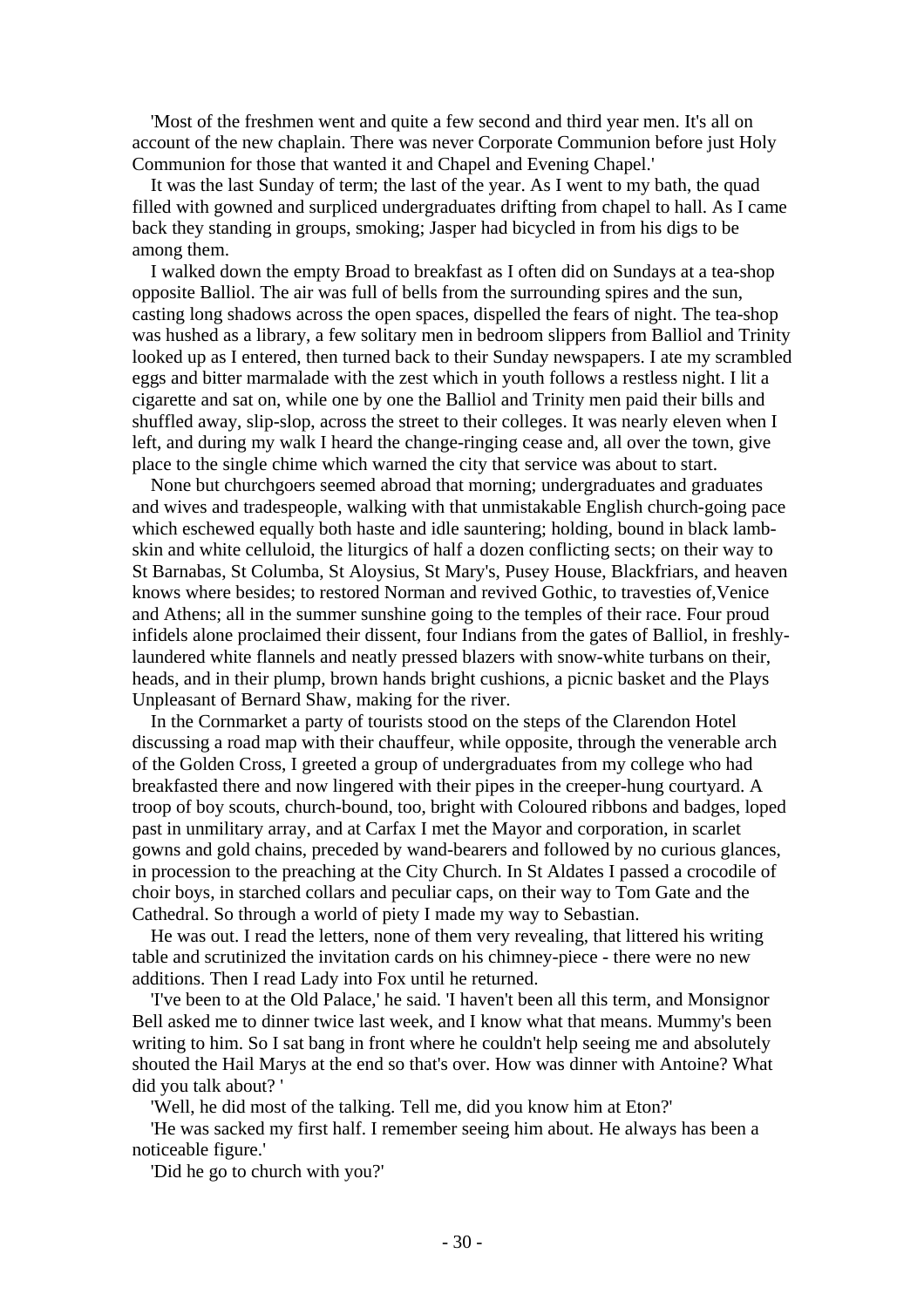'I don't think so, why?'

'Has he met any of your family?'

'Charles, how very peculiar you're being today. No. I don't suppose so.

'Not your mother at Venice?'

 'I believe she did say something about it. I forget what. I think she was staying with some Italian cousins of ours, the Foglieres, and Anthony turned up with his family at the hotel, and there was some party the Foglieres gave that they weren't asked to. I know Mummy said something about it when I told her he was a friend of mine. I can't think why he should want to go to a party at the Foglieres - the princess is so proud of her English blood that she talks of nothing else. Anyway, no one objected to Antoine much, I gather. It was his mother they thought difficult.'

'And who is the Duchesse of Vincennes?'

'Poppy?'

'Stefanie.'

'You must ask Antoine that. He claims to have had an affair with her.'

'Did he?'

'I dare say. I think it's more or less compulsory at Cannes. Why all this interest?'

 'I just wanted to find out how much truth there was in what Anthony said last night.' 'I shouldn't, think a word. That's his great charm.'

 'You may think it charming. I think it's devilish. Do you know he spent the whole of yesterday evening trying to turn me against you, and almost succeeded?'

 'Did he? How silly. Aloysius wouldn't approve of that at all, would you, you pompous old bear?'

And then Boy Mulcaster came into the room.

## [3]

I RETURNED home for the Long Vacation without plans and without money. To cover end-of-term expenses I had sold my Omega screen to Collins for ten pounds, of which I now kept four; my last cheque overdrew my account my a few shillings, and I had been told that, without my father's authority, I must draw no more. My next allowance was not due until October. I was thus faced with a bleak prospect and, turning the matter over in my mind, I felt something not far off remorse for the prodigality,of the preceding weeks.

 I had started the term with my battels paid and over a hundred pounds in hand. All that had gone, and not a penny paid out where I could get credit. There had been no reason for it, no great pleasure unattainable else; it had gone in ducks and drakes. Sebastian used to tease me - 'You spend money, like a bookie' - but all of it went on and with him. His own finances were perpetually, vaguely distressed. 'It's all done by lawyers,' he said helplessly, 'and I suppose they embezzle a lot. Anyway, I never seem to get much. Of course, mummy would give me anything I asked for.'

'Then why don't you ask her for a proper allowance?'

 'Oh, mummy likes everything to be a present. She's so sweet,' he said, adding one more line to the picture I was forming of her.

 Now Sebastian had disappeared into that other life of his where I was not asked to follow, and I was left, instead, forlorn and regretful.

 How ungenerously in later life we disclaim the virtuous moods of our youth, living in retrospect long, summer days of unreflecting dissipation. There is no candour in a story of early manhood which leaves out of account the home-sickness for nursery morality,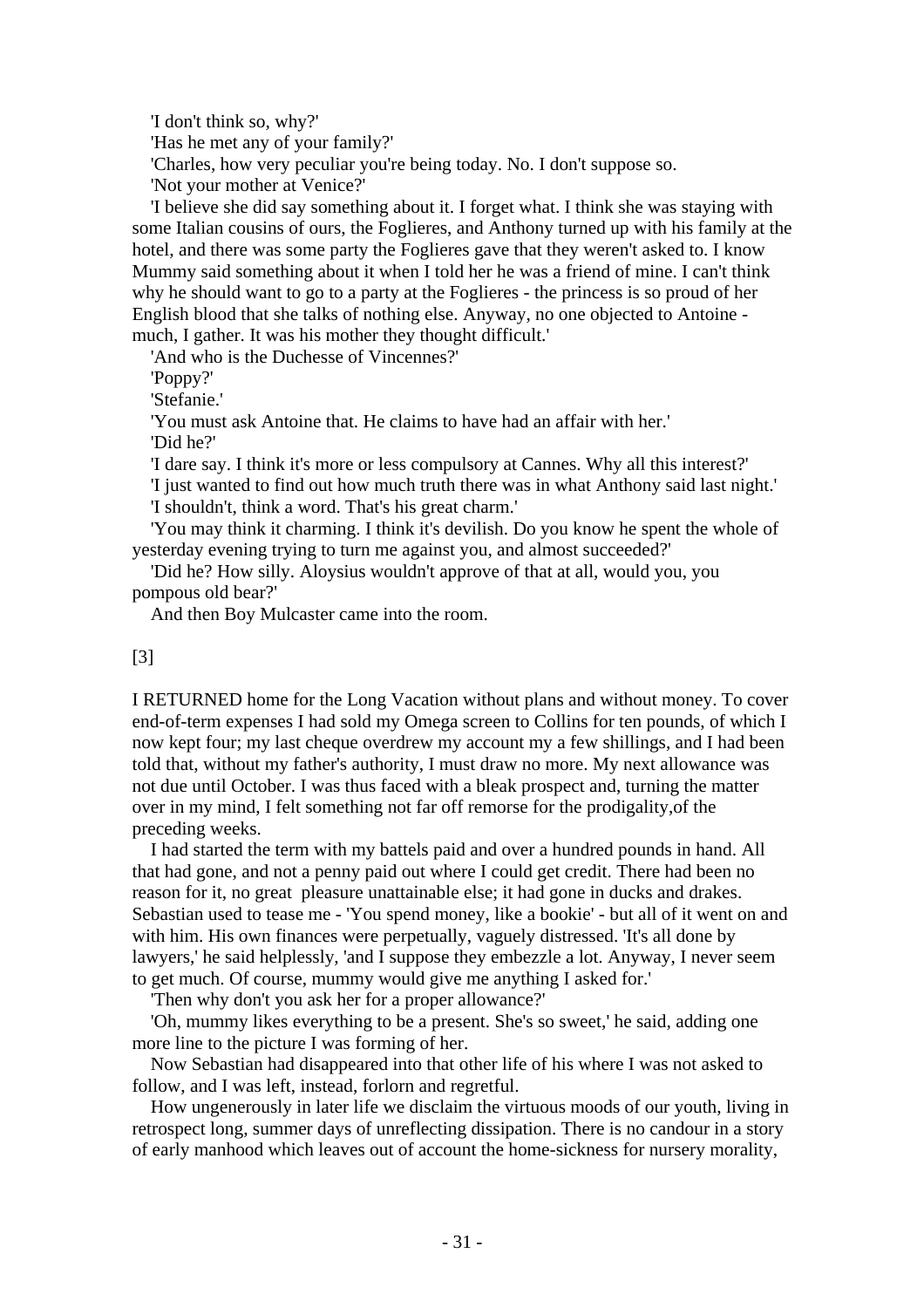the regrets and resolutions of amendment, the black hours which, like zero on the roulette table, turn up with roughly calculable regularity.

 Thus I spent the first afternoon at home, wandering from room to room, looking from the plate-glass windows in turn on the garden and the street, in a mood of vehement self-reproach.

 My father, I knew, was in the house, but his library was inviolable, and it was not until just before dinner that he appeared to greet me. He was then in his late fifties, but it was his idiosyncrasy to seem much older than his years; to see him one might have put him at seventy, to hear him speak at nearly eighty. He came to me now, with the shuffling, mandarin-tread which he affected, and a shy smile of welcome. When he dined at home - and he seldom dined elsewhere - he wore a frogged velvet smoking suit of the kind which had been fashionable many years before and was to be so again, but, at that time, was a deliberate archaism.

 'My dear boy, I they never told me you were here.' Did you have a very exhausting journey? They gave you tea? You are well? I have just made a somewhat audacious I purchase from Sonerscheins - a terra-cotta bull of the fifth century. I was examining it and forgot your arrival. Was the carriage very full? You had a corner seat? (He travelled so rarely himself that to hear of others doing so always excited his solicitude.) 'Hayter brought you the evening paper? There is no news, of course - such a lot of nonsense.'

 Dinner was announced. My father from long habit took a book with him to the table and then, remembering my presence, furtively dropped it under his chair. 'What do you like to drink? Hayter, what have we for Mr Charles to drink?'

'There's some whisky.'

'There's whisky. Perhaps you like something, else? What else have we?'

'There isn't anything else in the house, sir.'

 'There's nothing else. You must tell Hayter what you would like and he will get it in. I never keep any wine now. I am forbidden it and no one comes to see me. But while you are here, you must have what you like. You are here for long.?'

'I'm not quite sure, father.'

 'It's a very long vacation,' he said wistfully. 'In my day we used to go on what were called reading parties, always in mountainous areas. Why?. Why,' he repeated petulantly, 'should alpine scenery be thought conducive to study?'

'I thought of putting in some time at an art school - in the life class.'

 'My dear boy, you'll find them all shut. The students go to Barbizon or such places and paint in the open air. There was an institution in my day called a "sketching club"' mixed sexes' (snuffle), 'bicycles' (snuffle), 'pepper-and-salt knickerbockers, holland umbrellas, and, it was popularly thought, free love' (snuffle), such a lot of nonsense. I expect they still go on. You might try that.'

'One of the problems of the vacation is money, father.'

'Oh, I shouldn't worry about a thing like that at your age.'

'You see, I've run rather short.'

'Yes?' said my father without any sound of interest.

'In fact I don't quite know how I'm going to get through the next two months.'

 'Well, I'm the worst person to come to for advice. I've never been "short" as you so painfully call it. And yet what else could you say? Hard up? Penurious? Distressed? Embarrassed? Stonybroke?' (snuffle). 'On the rocks? In Queer Street? Let us say you are in Queer Street and leave it at that. Your grandfather once said to me, "Live within your means, but if you do get into difficulties, come to me. Don't go to the Jews." Such a lot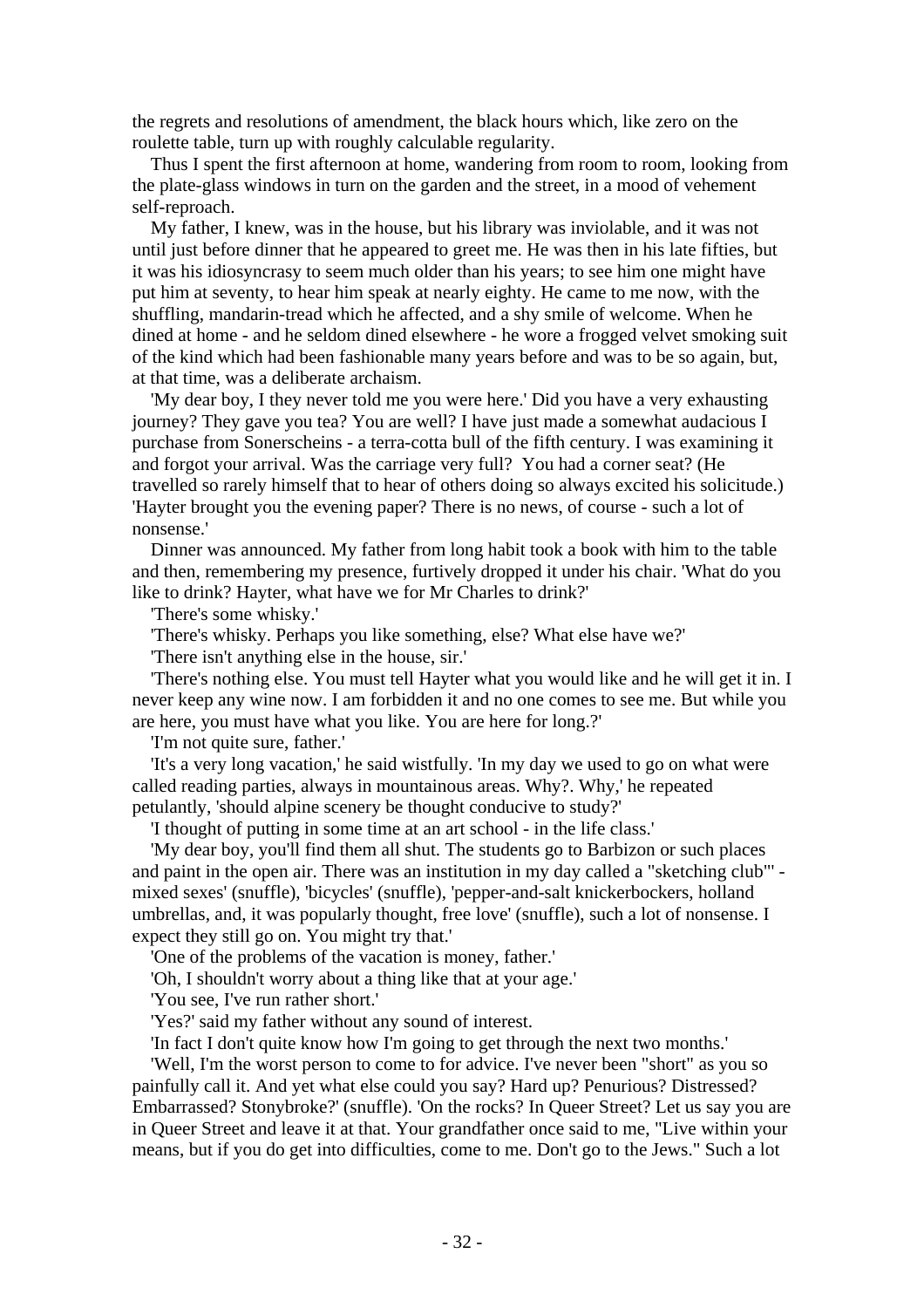of nonsense. You try. Go to those gentlemen in Jermyn Street who offer advances on note of hand only. My dear boy, they won't give you a sovereign.'

'Then what do you suggest my doing?'

 'Your cousin Melchior was imprudent with his investments and got into a very queer street. He went to Australia.' I had not seen my father so gleeful since he found two pages of second-century papyrus between the leaves of a Lombardic breviary.

'Hayter, I've dropped my book.'

 It was recovered for him from under his feet and propped against the épergne. For the rest of dinner he was silent save for an occasional snuffle of merriment which could not, I thought be provoked by the work he read.

 Presently we left the table and sat in I the garden-room; and there, plainly, he put me out of his mind; his thoughts, I knew, were far away, in those distant ages where he moved at ease, where time passed in centuries and all the figures were defaced and the names of his companions were corrupt readings of words of quite other meaning. He sat in an attitude which to anyone else would have been one of extreme discomfort, askew in his upright armchair, with his book held high and obliquely to the light. Now and then he took a gold pencil-case from his watchchain and made an entry in the margin. The windows were open to the summer night; the ticking of the clocks, the distant murmur of traffic on the Bayswater Road, and my-father's regular turning of the pages were the only sounds. I had thought it impolitic to smoke a cigar while pleading poverty; now in desperation I went to my room and fetched one. My father did not look up. I pierced it, lit it, and with renewed confidence said, 'Father, you surely don't want me to spend the whole vacation here with you?'

#### 'Eh?'

'Won't you find it rather a bore having me at home for so long?'

 'I trust I should not betray such an emotion even if I felt it, said my father mildly and turned back to his book.

 The evening passed. Eventually all over the room clocks of diverse pattern musically chimed eleven. My, father closed his book and removed his spectacles. 'You are very welcome, my dear boy,' he said. 'Stay as long as you find it convenient.' At the door he paused and turned back. 'Your cousin Melchior worked his passage to Australia before the mast.' (Snuffle.) 'What, I wonder, is "before the mast"?'

 During the sultry week that followed, my relations with my father deteriorated sharply. I saw little of him during the day; he spent hours on end in the library; now and then he emerged and I would hear him calling over the banisters: 'Hayter, get me a cab.' Then he would be away, sometimes for half an hour or less, sometimes a whole day; his errands were never explained. Often I saw trays going up to him at odd hours, laden with meagre nursery snacks - rusks, glasses of milk, bananas, and so forth. If we met in a passage or on the stairs he would look at me vacantly and say 'Ah-ha,' or 'Very warm,' or 'Splendid, splendid,' but in the evening, when he came to the garden-room in his velvet smoking suit, he always greeted me formally.

The dinner table was our battlefield.

 On the second evening I took my book with me to the dining-room. His mind and wandering eye fastened on it with sudden attention, and as we passed through the hall he surreptitiously left his own on a side table. When we sat down, he said plaintively: 'I do think, Charles, you might talk to me. I've had a very exhausting day. I was looking forward to a little conversation.'

'Of course, father. What shall we talk about?'

'Cheer me up. Take me out of myself,' petulantly, 'tell me about the new plays.'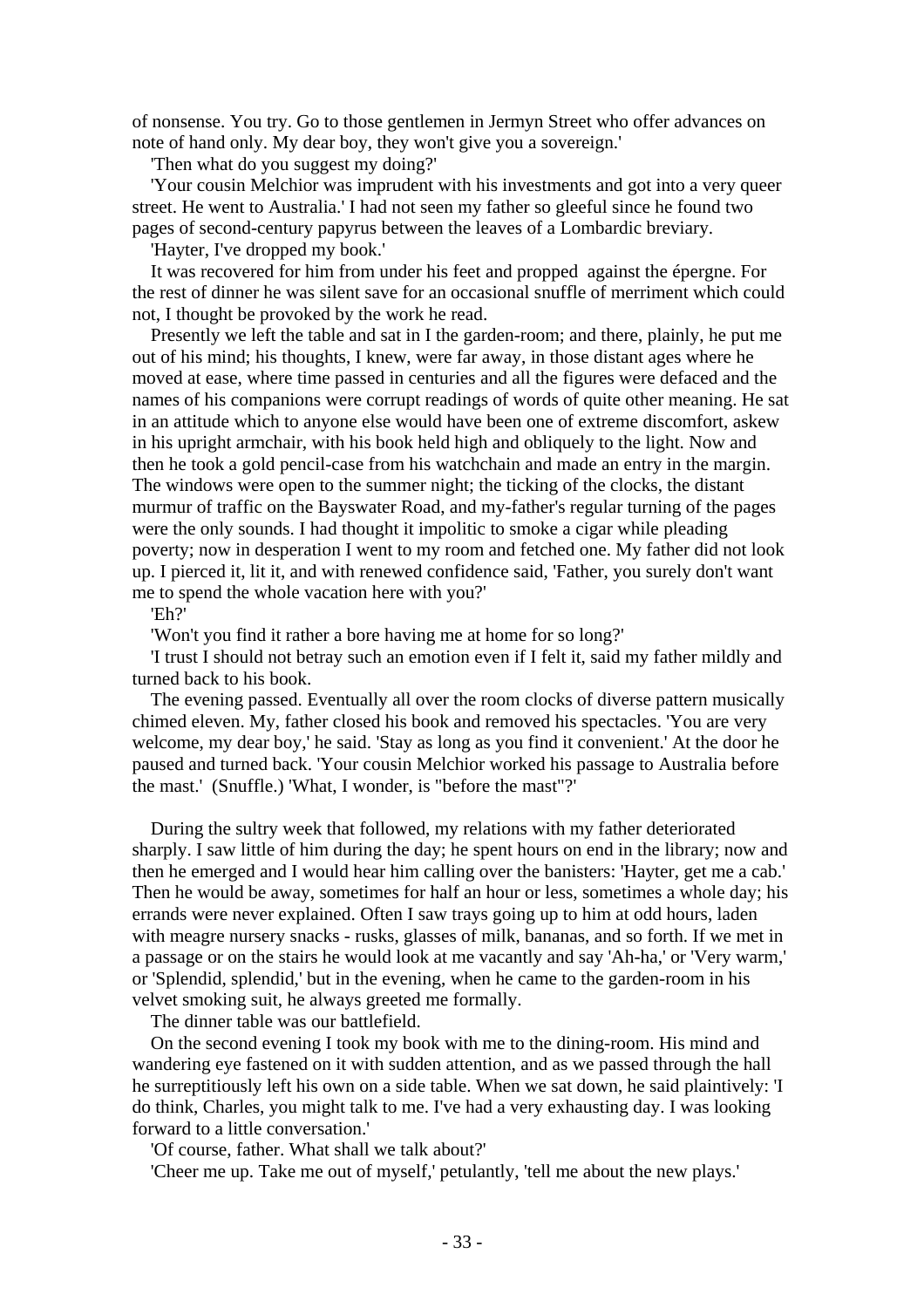'But I haven't been to any.'

 'You should, you know you really should. It's not natural in a young man to spend all his evenings at home.'

 'Well, father,' as I told you, I haven't much money to spare for theatre-going.' 'My dear boy, you must not let money become your master in this way. Why, at your age, your cousin Melchior was part-owner of a musical piece. It was one of his few happy ventures. You should go to the play as part of your education. If you read the lives of eminent men you will find that quite half of them made their first acquaintance with drama from the gallery. I am told there is no pleasure like it. It is there that you find the real critics and devotees. It is called "sitting, with the gods". The expense is nugatory, and even while you wait for admission in the street you are diverted by "buskers". We will sit with the gods together one night. How do you find Mrs.Abel's cooking.?'

'Unchanged.'

 'It was inspired by your Aunt Philippa. She gave Mrs Abel ten menus, and they have never been varied. When I am alone I do not notice what I eat, but now that you are here, we must have a change. What would you like? What is in season? Are you fond of lobsters? Hayter, tell Mrs Abel to give us lobsters tomorrow night.'

 Dinner that. evening consisted of a white, tasteless soup, overfried fillets of sole with a pink sauce, lamb cutlets propped against a cone of mashed potato, stewed pears in jelly standing on a kind of sponge cake.

 'It is purely out of respect for your Aunt Philippa that I dine at this length. She laid it down that a three-course dinner was middle-class. "If you once let the servants get their way," she said, "you will find yourself dining nightly off a single chop." There is nothing I should like more. In fact, that is exactly what I do when I go to my club on Mrs Abel's evening out. But your aunt ordained that at home I must have soup and three courses; some nights it is fish, meat, and savoury, on others it is meat, sweet, savoury there are a number of possible permutations.

 It is remarkable how some people are able to put their opinions in lapidary form; your aunt had that gift.

 'It is odd to think that she and I once dined together nightly just as you and I do, my boy. Now she made unremitting efforts to take me out of myself. She used to tell me about her reading. It was in her mind to make a home with me, you know. She thought I should get into funny ways if I was left on my own. Perhaps I have got into funny ways. Have I? But it didn't do. I got her out in the end.'

There was an unmistakable note of menace in his voice as he said this.

 It was largely by reason of my Aunt Philippa that I now found myself so much a stranger in my father's house. After my mother's death she came to live with my father and me, no doubt, as he said, with the idea of making her home with us. I knew nothing, then, of the nightly agonies at the dinner table. My aunt made herself my companion, and I accepted her without question. That was for a year. The first change was that she reopened her house in Surrey which she had meant to sell, and lived there during my school terms, coming to London only for a few days' shopping and entertainment. In the summer we went to lodgings together at the seaside. Then in my last year at school she left England. 'I got her out in the end,' he said with derision and triumph of that kindly lady, and he knew that I heard in the words a challenge to myself.

 As we left the dining-room my father said, 'Hayter, have you yet said anything to Mrs Abel about the lobsters I ordered for tomorrow?'

'No, sir.'

'Do not do so.'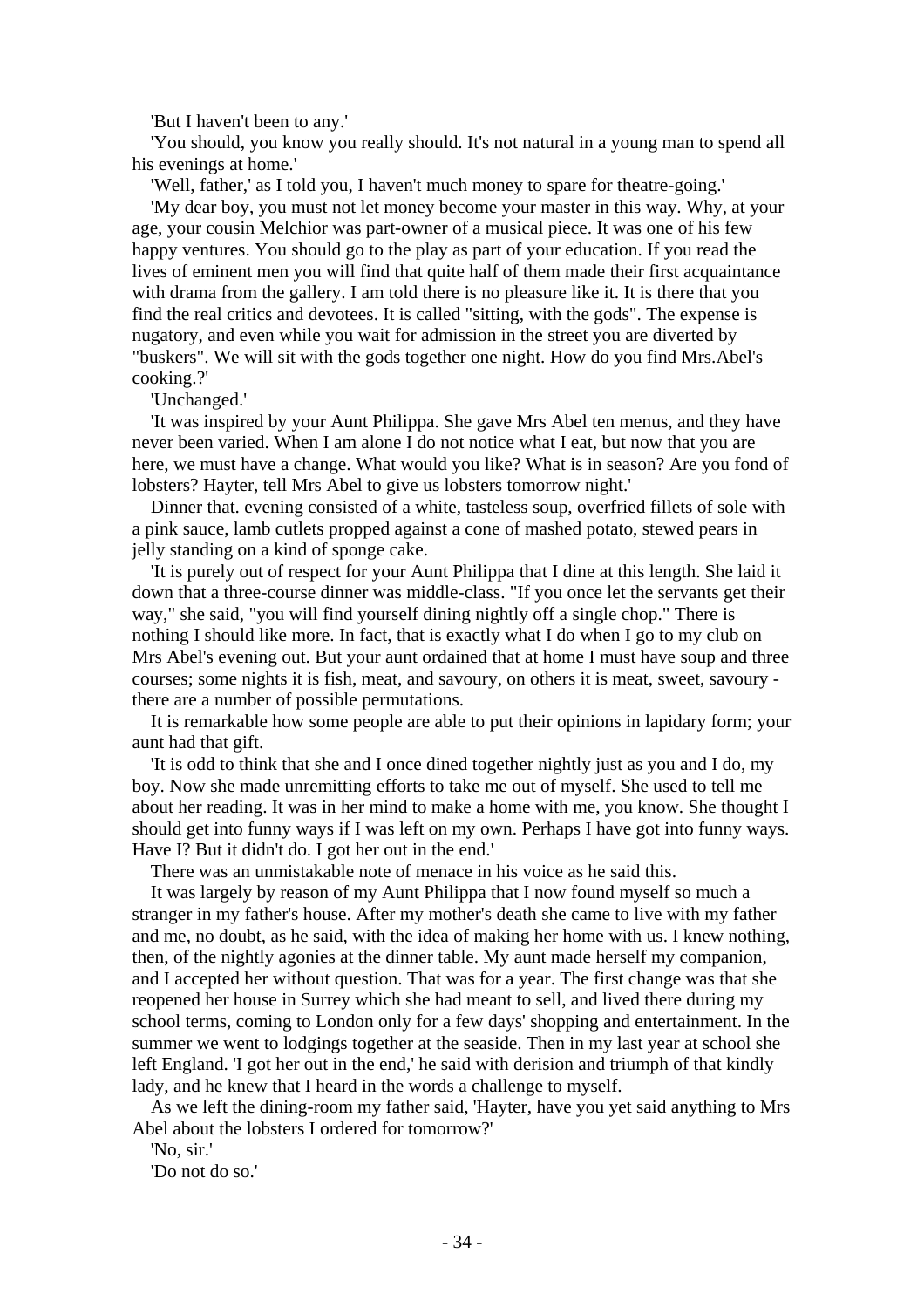'Very good, sir.'

 And when we reached our chairs in the garden-room he said: 'I wonder whether Hayter had any intention of mentioning, lobsters, I rather think not. Do you know, I believe he thought I was joking? '

 Next day by chance, a weapon came to hand. I met an old acquaintance of schooldays, a contemporary of mine named Jorkins. I never had much liking for Jorkins. Once, in my Aunt Philippa's day, he had come to tea, and she had condemned him as being probably charming at heart, but unattractive at first sight. Now I greeted him with enthusiasm and asked him to dinner. He came and showed little alteration. My father must have been warned by Hayter that there was a guest, for instead of his velvet suit he wore a tail coat; this, with a black waistcoat, very high collar, and very narrow white tie, was his evening dress; he wore it with an air of melancholy as though it were court mourning, which he had assumed in early youth and, finding the style sympathetic, had retained. He never possessed a dinner jacket.

'Good evening, good evening. So nice of you to come all this way.'

'Oh, it wasn't far, said Jorkins, who lived in Sussex Square.

 'Science annihilates distance,' said my father disconcertingly. 'You are over here on business?'

'Well, I'm in business, if that's what you mean.'

 'I had a cousin who was in business - you wouldn't know him; it was before your time. I was telling Charles about him only the other night. He has been much in my mind. He came,' my father paused to give full weight to the bizarre word - 'a cropper.'

Jorkins giggled nervously. My father fixed him with a look of reproach.

 'You find his misfortune the subject of mirth? Or perhaps the word I used was unfamiliar; you no doubt would say that he "folded up".'

 My father was master of the situation. He had made a little fantasy for himself, that Jorkins should I be an American and throughout the evening he played a delicate onesided parlour-game with him, explaining any peculiarly English terms that occurred in the conversation, translating pounds into dollars and courteously deferring to him with such phrases as 'Of course, by your standards...'; 'All this must seem very parochial to Mr Jorkins'; 'In the vast spaces to which you are accustomed...' so that my guest was left with the vague sense that there was a misconception somewhere as to his identity, which he never got the chance of explaining. Again and again during dinner he sought my father's eye, thinking to read there the simple statement that this form of address was an elaborate joke, but met instead a look of such mild benignity that he was left baffled.

 Once I thought my father had gone too far, when he said: 'I am afraid that, living in London, you must sadly miss your national game.'

 'My national game?' asked Jorkins, slow in the uptake, but scenting that here, at last, was the opportunity for clearing the matter up.

 My father glanced from him to me and his expression changed from kindness to malice then back to kindness again as he turned once more to Jorkins. It was the look of a gambler who lays down fours against a full house. 'Your national game,' he said gently, 'cricket,' and he snuffled uncontrollably, shaking all over and wiping his eyes with his napkin. 'Surely, working in the City, you find your time on the cricket-field, greatly curtailed?'

 At the door of the dining-room he left us. 'Good night, Mr Jorkins,' he said. 'I hope you will pay us another visit when you next "cross the herring pond".'

 'I say, what did.your governor mean by that?' He seemed almost to think I was, American.'

'He's rather odd at times.'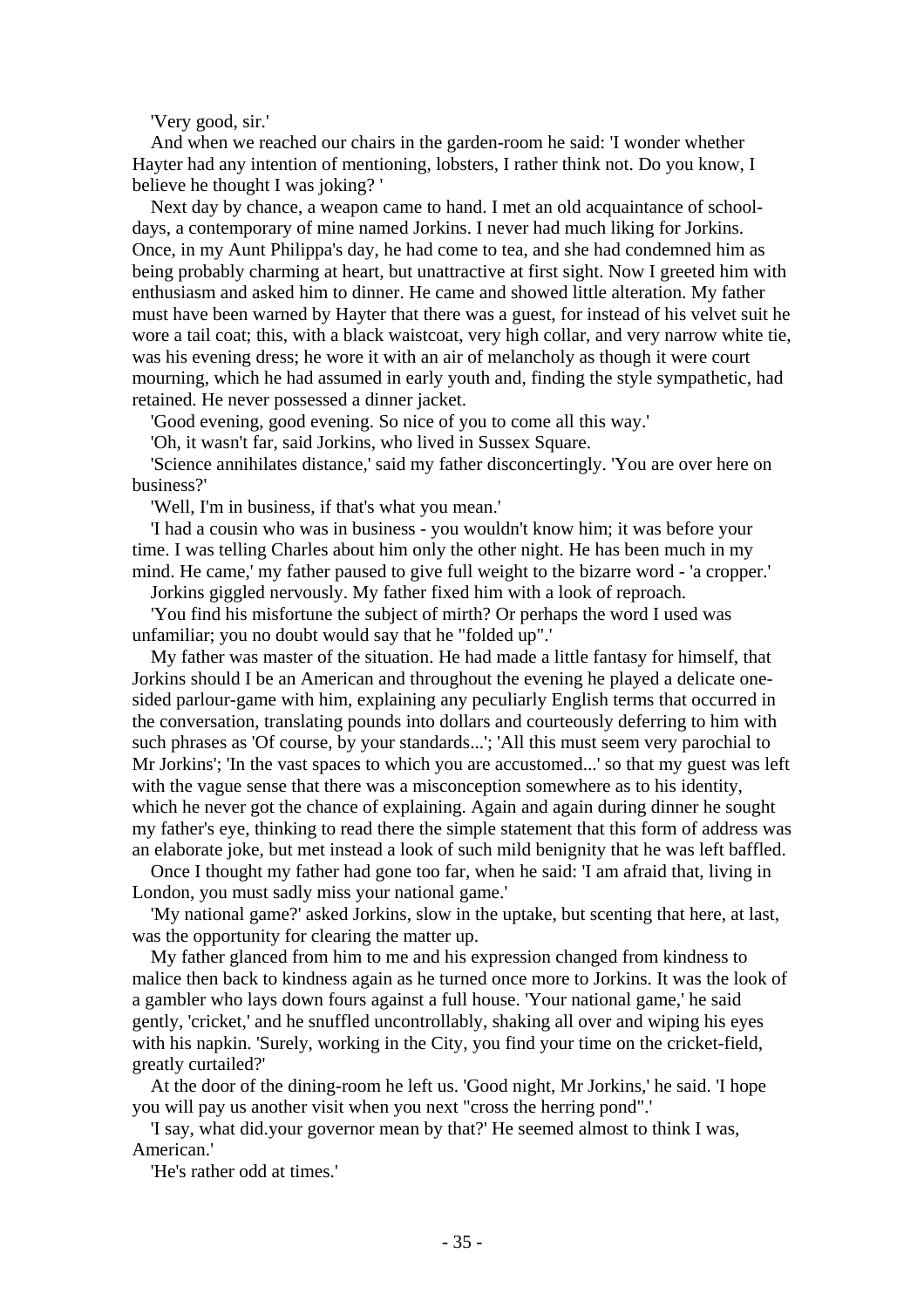'I mean all that about advising me to visit Westminster Abbey. It seemed rum.' 'Yes. I can't quite explain.'

'I almost thought he was pulling my leg,' said Jorkins in puzzled tones.

 My father's counter-attack was delivered a few days later. He sought me out and said, 'Mr Jorkins is still here?'

'No, father, of course not. He only came to dinner.'

 'Oh, I hoped he was staying with us. Such a versatile young man. But you will be dining in?'

'Yes.'

 'I am giving a little dinner party to diversify the rather monotonous series of your evenings at home. You think Mrs Abel is up to it? No. But our guests are not exacting. Sir Cuthbert and Lady Orme-Herrick are what might be called the nucleus. I hope for a little music afterwards. I have included in the invitations some young people for you.'

 My presentiments of my father's plan were surpassed by the actuality. As the guests assembled in the room which my father, without self-consciousness, called 'the Gallery', it was plain to me that they had been carefully chosen for my discomfort. The 'young people' were Miss Gloria Orme-Herrick a student of the cello; her fiancé, a bald young man .from the British Museum; and a monoglot Munich publisher. I saw my father snuffling at me from behind a case of ceramics as he stood with them. That evening he wore, like a chivalric badge of battle, a small red rose in his button-hole.

 Dinner was long and chosen, like the guests, in a spirit of careful mockery. It was not of Aunt Philippa's choosing, but had been reconstructed from a much earlier period, long before he was of an age to dine downstairs. The dishes were ornamental in appearance and regularly alternated in colour between red and white. They and the wine were equally tasteless. After dinner my father led the German publisher to the piano and then, while he played, left the drawing-room to show Sir Cuthbert Orme-Herrick the Etruscan bull in the gallery.

 It was a gruesome evening, and I was astonished to find, when at last the party broke up, that it was only a few minutes after eleven. My father helped himself to a glass of barley-water and said: 'What very dull friends I have! You know, without the spur of your presence I should never have roused myself to invite them. I have been very negligent about entertaining lately. Now that you are paying me such a long visit, I will have many such evenings. You liked Miss Gloria Orme-Herrick?'

'No.'

 'No? Was it her little moustache you objected to or her very large feet? Do you think she enjoyed herself.'

'No.'

 'That was my impression also. I doubt if any of our guests will count this as one of their happiest evenings. That young foreigner played atrociously, I thought. Where can I have met him? And Miss Constantia Smethwick - where can I have met her? But the obligations of hospitality must be observed. As long as you are here, you shall not be dull.'

 Strife was internecine during the next fortnight, but I suffered the more, for my father had greater reserves to draw on and a wider territory for manoeuvre, while I was pinned to my bridgehead between. the uplands and the sea. He never declared his war aims, and I do not to this day know whether they, were purely punitive - whether he had really at the back of his mind some geopolitical idea of getting me out of the country, as my Aunt Philippa had been driven to Bordighera and cousin Melchior to Darwin, or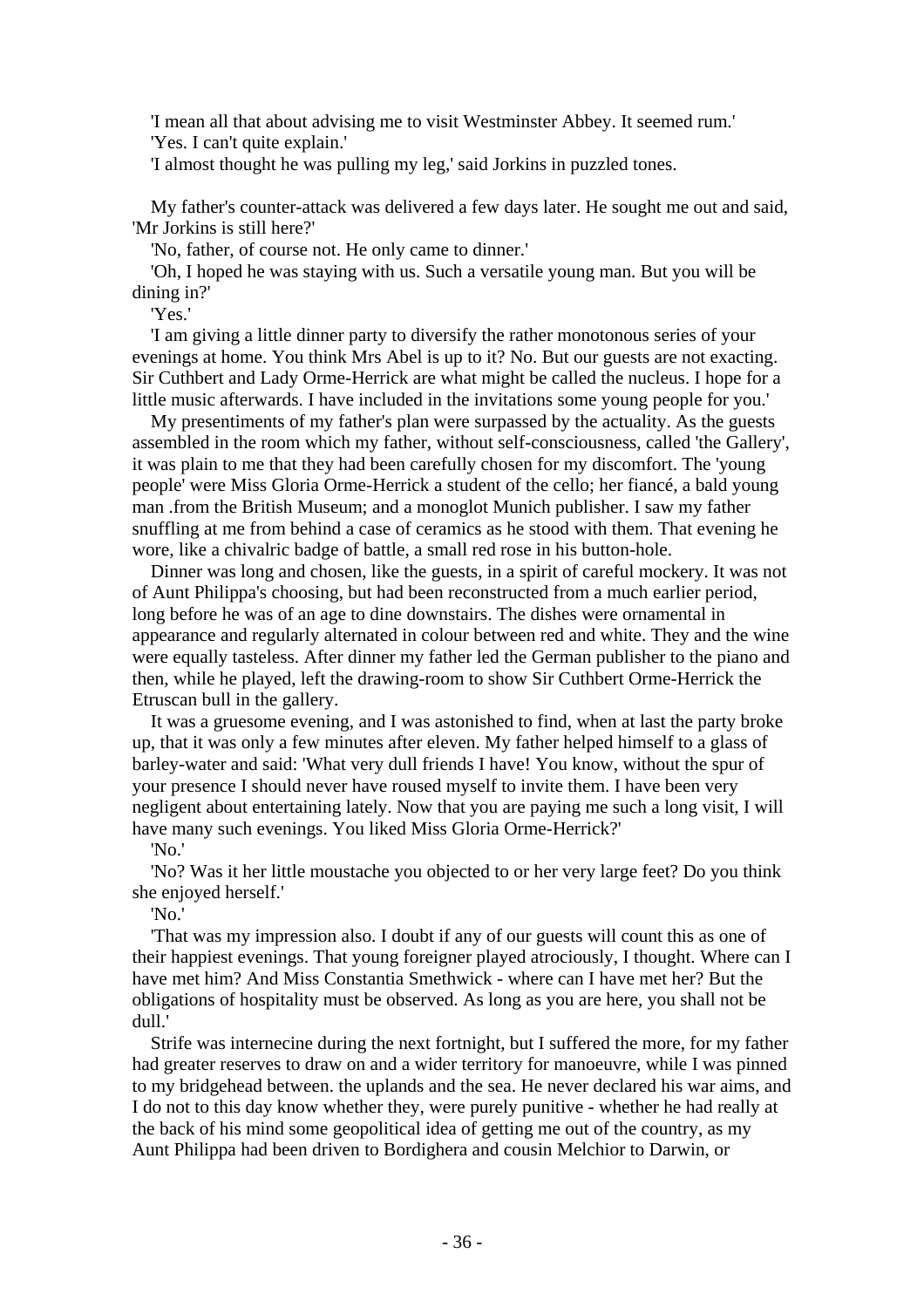whether, as seems most likely, he fought for the sheer love of a battle in which indeed he shone.

 I received one letter from Sebastian, a conspicuous object which was brought to me in my father's presence one day when he was lunching at home; I saw him look curiously at it and bore it away to read in solitude. It was written on, and enveloped in, heavy late-Victorian mourning paper, black-coroneted and black-bordered. I read it eagerly:

Brideshead Castle, **Wiltshire** 

I wonder what the date is

Dearest Charles,

 I found a box of this paper at the back of a bureau so I must write to you as I am mourning for my lost innocence. It never looked like living. The doctors despaired of it from the start.

 Soon I am off to Venice to stay with my papa in his palace of sin. I wish you were coming. I wish you were here.

 I am never quite alone. Members of my family keep turning up and collecting luggage and going away again but the white raspberries are ripe.

 I have a good mind not to take Aloysius to Venice. I don't want him to meet a lot of horrid Italian bears and pick up bad habits.

Love or what you will.

## S.

 I knew his letters of old; I had had them at Ravenna; I should not have been disappointed; but that day as I tore the stiff sheet across and let it fall into the basket, and gazed resentfully across the grimy gardens and irregular backs of Bayswater, at the jumble of soil-pipes and fire-escapes and protuberant little conservatories, I saw, in my mind's eye, the pale face of Anthony Blanche, peering through the straggling leaves as it had peered through the candle flames at Thame, and heard, above the murmur of traffic, his clear tones...'You mustn't blame Sebastian if at times he seems a little insipid...When I hear him talk I am reminded of that in some ways nauseating picture of "Bubbles".'

 For days after that I thought I hated Sebastian; then one Sunday afternoon a telegram came from him, which dispelled that shadow, adding a new and darker one of its own.

 My father was out and returned to find me in a condition of feverish anxiety. He stood in the hall with his panama hat still on his head and beamed at me.

 'You'll never guess how I have spent the day; I have been to the Zoo. It was most agreeable; the animals seem to enjoy the sunshine so much.'

'Father, I've got to leave at once.'

'Yes?'

 'A, great friend of mine - he's had a terrible accident. I must go to him at once. Hayter's packing for me, now. There's a train in half an hour.'

 I showed him the telegram, which read simply: 'Gravely injured come at once Sebastian.'

 'Well,' said my father. 'I'm sorry you are upset. Reading this message I should not say that the accident was as serious as you seem to think - otherwise it would hardly be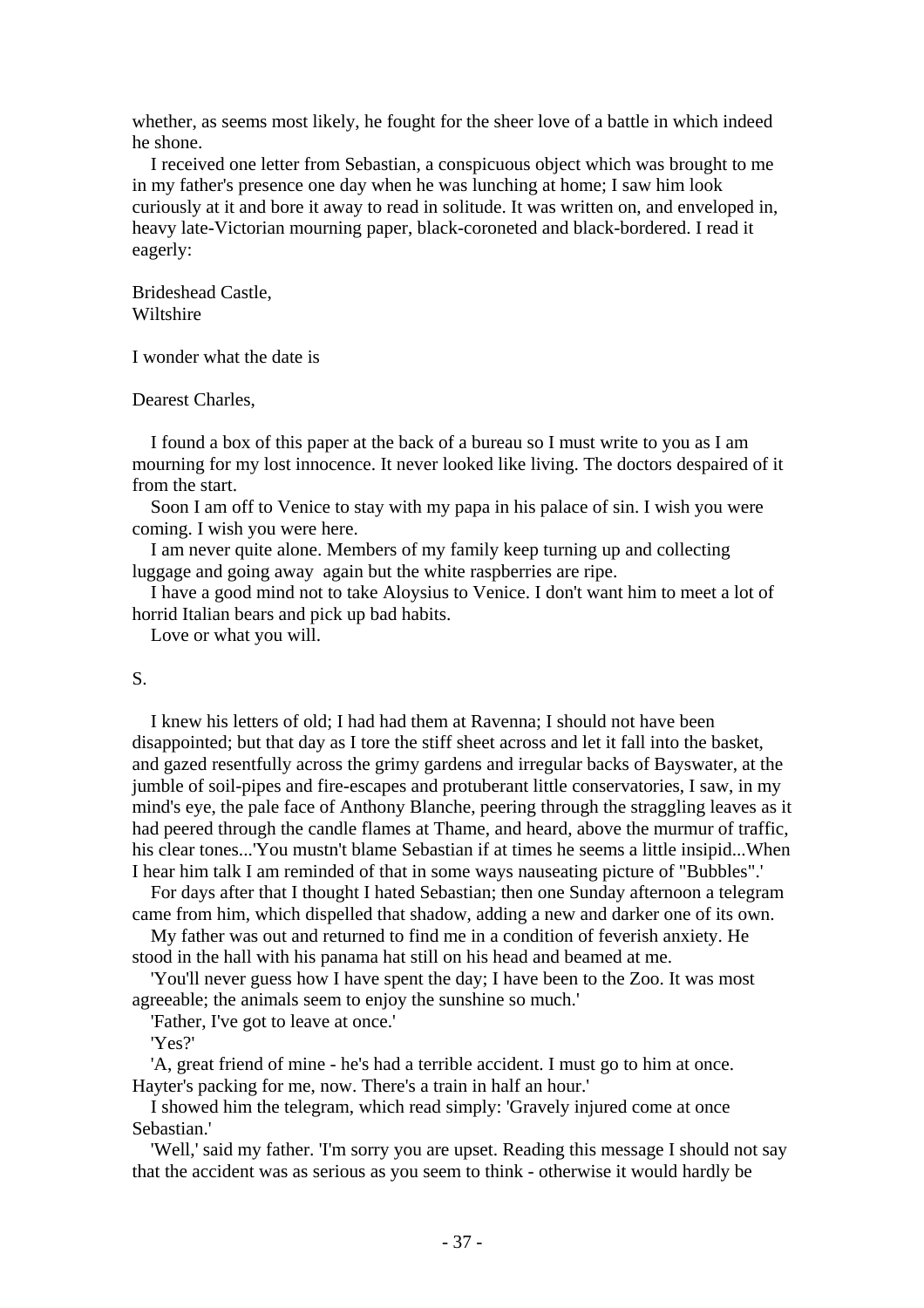signed by the victim himself. Still, of course, he may well be fully conscious but blind or paralysed with a broken back. Why exactly is your presence so necessary? You have no medical knowledge. You are not in holy orders. Do you hope for a legacy?'

'I told you, he is a great friend.'

 'Well, Orme-Herrick is a great friend of mine, but I should not go tearing off to his deathbed on a warm Sunday afternoon. I should doubt whether Lady Orme-Herrick would welcome me. However, I see you have no such doubts. I shall miss you, my dear boy, but do not hurry back on my account.'

 Paddington Station on that August Sunday evening, with the sun streaming through the obscure panes of its roof, the bookstalls shut, and the few passengers strolling unhurried beside their porters, would have soothed a mind less agitated than mine. The train was nearly empty. I had my suitcase put in the corner of a third-class carriage and took a seat in the dining-car. 'First dinner after Reading, sir; about seven o'clock. Can I get you anything now?' I ordered gin and vermouth; it was brought to me as we pulled out of the station. The knives and forks set up their regular jingle; the bright landscape rolled past the windows. But I had no mind for these smooth things; instead, fear worked like yeast in my thoughts, and the fermentation brought to the surface, in great gobs of scum, the images of disaster; a loaded gun held carelessly at a stile, a horse rearing and rolling over, a shaded pool with a submerged, stake, an elm bough falling suddenly on a still morning, a car at a blind corner; all the catalogue of threats to civilized life rose and haunted me; I even pictured a homicidal maniac mouthing in the shadows, swinging a length of lead pipe. The cornfields and heavy woodland sped past, deep in the golden evening, and the throb of the wheels repeated monotonously in my ears. 'You've come too late. You've come too late. He's dead. He's dead. He's dead.'

 I dined and changed trains to the local line, and in twilight came to Melstead Carbury, which was my destination.

'Brideshead, sir? Yes, Lady Julia's in the yard.'

 She was sitting at the wheel of an open car. I recognized her at once; I could not have failed to do so.

 'You're Mr Ryder? Jump in.' Her voice was Sebastian's and his her, way of speaking. 'How is he?'

 'Sebastian? Oh, he's fine. Have you had dinner? Well, I expect it was beastly. There's some more at home. Sebastian and I are alone, so we thought we'd wait for you.'

'What's happened to him?'

 'Didn't he say? I expect he thought you wouldn't come if you knew. He's cracked a bone in his ankle so small that it hasn't a name. But they X-rayed it yesterday, and told him to keep it up for a month. It's a great bore to him, putting out all his plans; he's been making the most enormous fuss...Everyone else has gone. He tried to make me stay back with him. Well, I expect you know how maddeningly pathetic he can be. I almost gave in, and then I said: "Surely there must be someone you can get hold of," and he said everybody was away or busy and, anyway, no one else would do. But at last he agreed to try you, and I promised I'd stay if you failed him, so you can imagine how popular you are with me. I must say it's noble of you to come all this way at a moment's notice.' But as she said it, I heard, or thought I heard, a tiny note of contempt in her voice that I should be so readily available.

'How did he do it?'

 'Believe it or not, playing croquet. He lost his temper and tripped over a hoop. Not a very honourable scar.'

 She so much resembled Sebastian that, sitting beside her in the gathering dusk, I was confused by the double illusion of familiarity and strangeness. Thus, looking through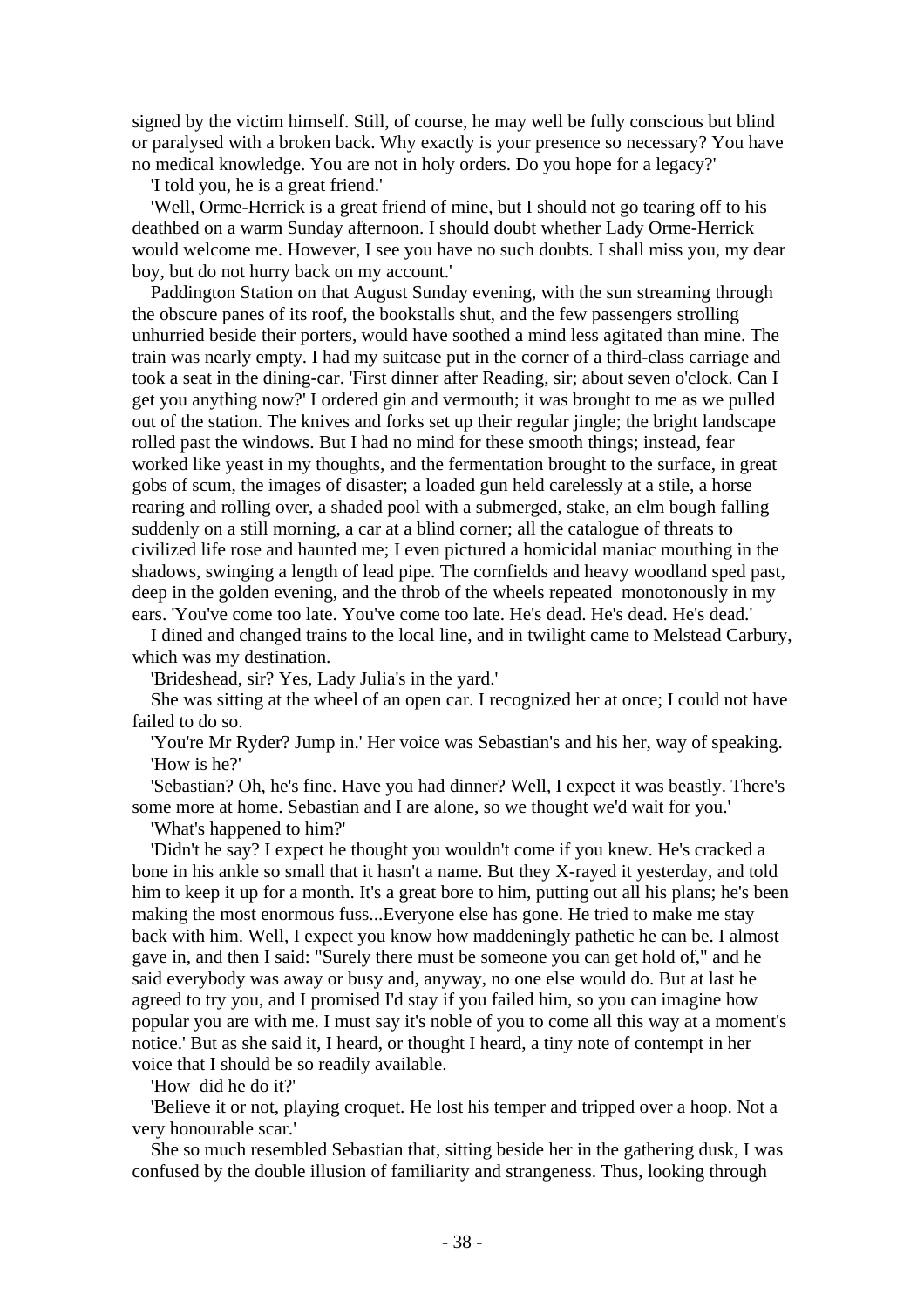strong lenses, one may watch a man approaching from afar, study every detail of his face and clothes, believe one has only to put out a hand to touch him marvel that he does not hear one and look up as one moves, and then, seeing him with the naked eye, suddenly remember that one is to him a distant speck, doubtfully human. I knew her and she did not know me. Her dark hair was scarcely longer than Sebastian's, and it blew back from her forehead as his did; her eyes on the darkling road were his, but larger; her painted mouth was less friendly to the world. She wore a bangle of charms on her wrist and in her ears little gold rings. Her light coat revealed an inch or two of flowered silk; skirts were short in those days, and her legs, stretched forward to the controls of the car, were spindly, as was also the fashion. Because her sex was the palpable difference between the familiar and the strange it seemed to fill the space between us, so that I felt her to be especially female, as I had felt of no woman before.

 'I'm terrified of driving at this time of the evening,' she said. 'There doesn't seem anyone left at home who can drive a car. Sebastian and I are practically camping out here. I hope you haven't come expecting a pompous party.' She leaned forward to the locker for a box of cigarettes.

'No thanks.'

'Light one for me, will you?'

 It was, the first time in my life that anyone had asked this of me, and as I took the cigarette from my lips and put it in hers, I caught a thin bat's squeak of sexuality, inaudible to any but me.

 'Thanks. You've been here before. Nanny reported it. We both thought it very odd of you not to stay to tea with me.'

'That was Sebastian.'

 'You seem to let him boss you about a good deal. You shouldn't. It's very bad for him.'

 We had turned the comer of the drive now; the colour had died in the woods, and sky,.and the house seemed painted in grisaille, save for the central golden square at the open doors. A man was waiting to take my luggage.

'Here we are.'

 She led me up the steps and into the hall, flung her coat on a marble table, and stooped to fondle a dog which came to greet her. 'I wouldn't put it past Sebastian to have started dinner.'

 At that moment he appeared between the pillars at the further end, propelling himself in a wheel-chair. He was in pyjamas and dressing-gown, with one foot heavily bandaged.

 'Well, darling, I have collected your chum,' she said, again with a barely perceptible note of contempt.

 'I thought you were dying,' I said, conscious then, as I had been ever since I arrived, of the predominating emotion of vexation, rather than of relief, that I had been bilked of my expectations of a grand tragedy.

 'I thought I was, too. The pain was excruciating. Julia, do you think, if you asked him, Wilcox would give us champagne tonight?'

'I hate champagne and Mr Ryder has had dinner.'

 'Mister Ryder? Mister Ryder? Charles drinks champagne at all hours. Do you know, seeing this great swaddled foot of mine, I can't get it out of my mind that I have gout, and that gives me a craving for champagne.'

 We dined in a room they called 'the Painted Parlour'. It was a spacious octagon, later in design than the rest of the house its walls, were adorned with wreathed medallions and across its dome prim Pompeian figures stood pastoral groups. They and the satin-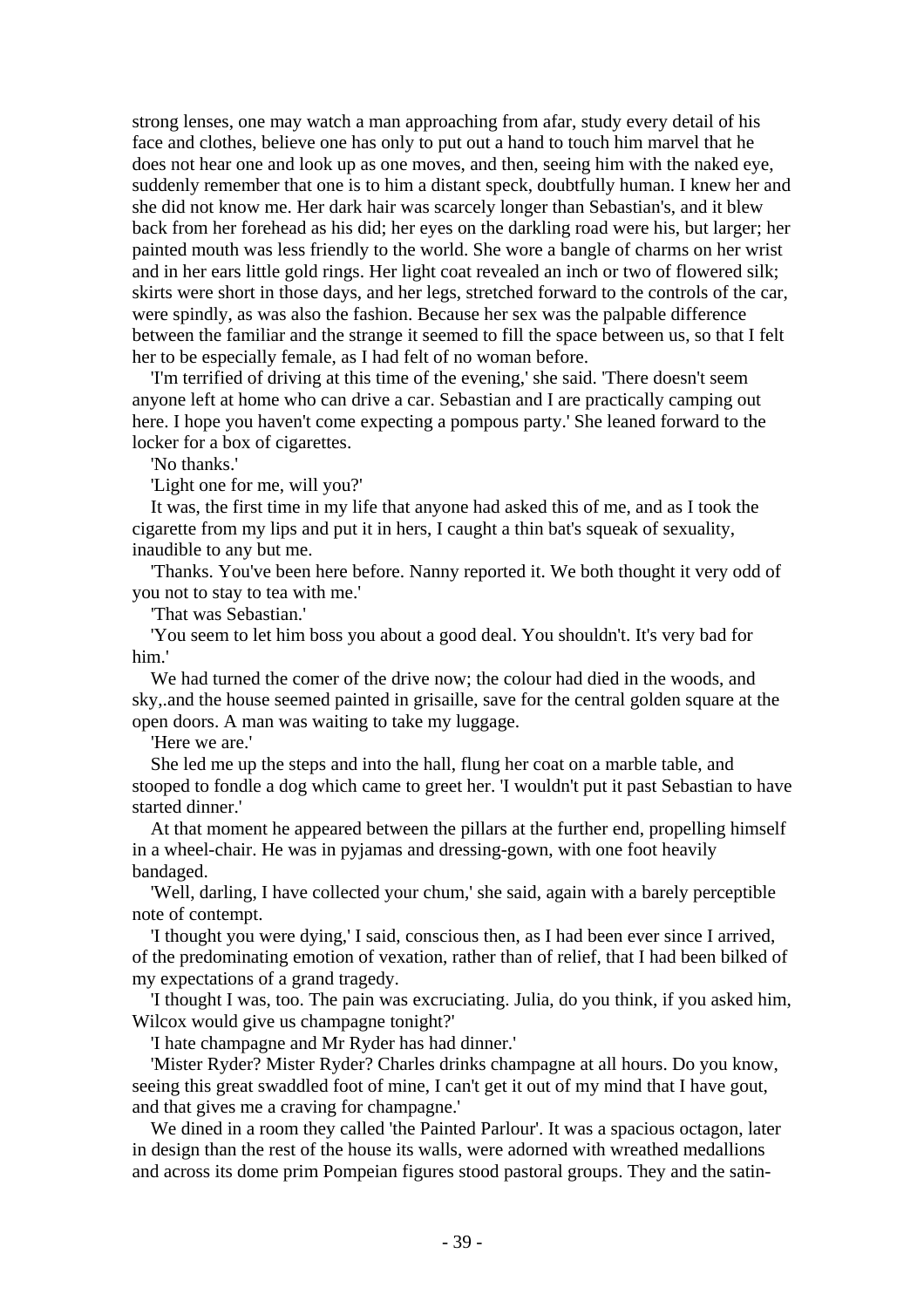wood and ormolu furniture, the carpet, the hanging bronze candelabrum, the mirrors and sconces, were all a single composition, the design of one illustrious hand. 'We usually eat here when we're alone,' said Sebastian, 'it's so cosy.'

 While they dined I ate a peach and told them of the war with my father. 'He sounds a perfect poppet,' said Julia. 'And now I'm going to leave you boys.'

'Where are you off to?'

 'The nursery. I promised nanny a last game of halma.' She kissed the top of Sebastian's head. I opened the door for her. 'Good Night, Mr Ryder, and good-bye. I don't suppose we'll meet tomorrow. I'm leaving early. I can't tell you how grateful I am to you for relieving me at the sick-bed.'

'My sister is very pompous tonight,' said Sebastian, when she was gone.

'I don't think she cares for me,' I said.

 'I don't think she cares for anyone much. I love her. She's so like me.' 'Do you? Is she?'

 'In looks I mean and the way she talks. I wouldn't love anyone with a character like mine.'

 When we had drunk our port, I walked beside Sebastian's chair through the pillared hall to the library, where we sat that night and nearly every night of the ensuing month. It lay on the side of the house that overlooked the lakes; the windows were open to the stars and the scented air, to the indigo and silver, moonlit landscape of the valley and the sound of water falling in the fountain.

 'We'll have a heavenly time alone,' said Sebastian and when next morning, while I was shaving, I saw from my bathroom window Julia, with luggage at her back, drive from the forecourt and disappear at the hill's crest, without a backward glance, I felt a sense of liberation and peace such as I was, to know years later when, after a night of unrest, the sirens sounded the 'All Clear'.

## [4]

THE languor of Youth - how unique and quintessential it is! How quickly, how irrecoverably, lost! The zest, the generous affections, the illusions, the despair, all the traditional attributes of Youth - all save this - come and go with us through life. These things are a part of life itself; but languor - the relaxation of yet unwearied sinews, the mind sequestered and self-regarding that belongs to Youth alone and dies with it. Perhaps in the mansions of Limbo the heroes enjoy some such compensation for their loss of the Beatific Vision; perhaps the Beatific Vision itself has some remote kinship with this lowly experience; I, at any rate, believed myself very near heaven, during those languid days at Brideshead.

'Why is this house called a "Castle"?'

'It used to be one until they moved it.'

'What can you mean?'

 'Just that. We had a castle a mile away, down by the village. Then we took a fancy to the valley and. pulled the castle down, carted the stones up here, and built a new house. I'm glad they did, aren't you?'

'If it was mine I'd never live anywhere else.'

 'But you sec. Charles, it isn't mine. Just at the moment it is, but usually it's full of ravening beasts. If it could only be like this always - always summer, always alone, the fruit always ripe, and Aloysius in a good temper...'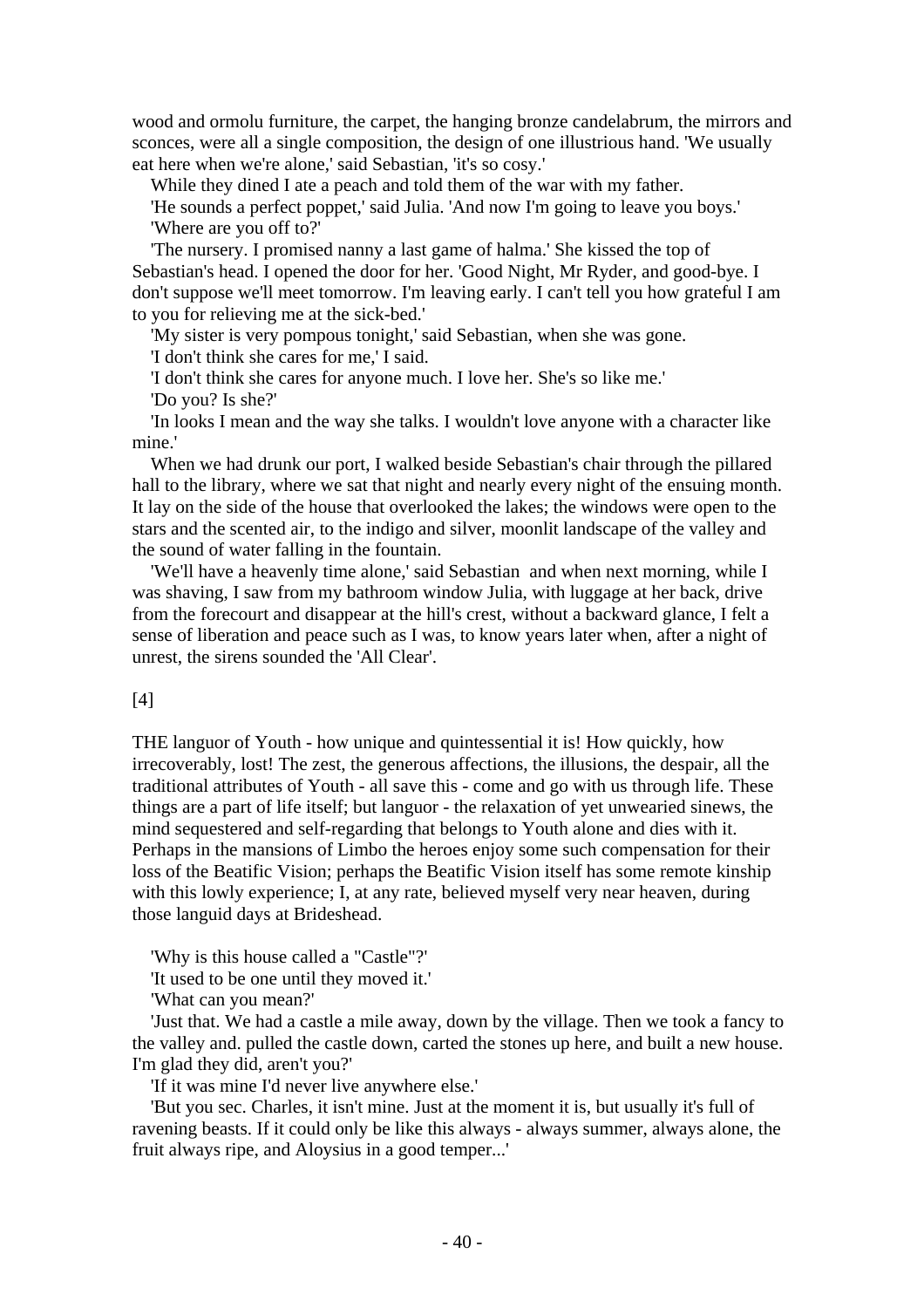It is thus I like to remember Sebastian, as he was that summer, when we wandered alone together through that enchanted palace; Sebastian in his wheel chair spinning down the box-edged walks of the kitchen gardens in search of alpine strawberries and warm figs, propelling himself through the succession of hothouses, from scent to scent and climate to climate, to cut the muscat grapes and choose orchids for our buttonholes; Sebastian hobbling with a pantomime of difficulty to the old nurseries, sitting beside me on the threadbare, flowered carpet with the toy-cupboard empty about us and Nanny Hawkins stitching complacently in the comer, saying, 'You're one as bad as the other; a pair of children the two of you. Is that what they teach you at College?' Sebastian supine on the sunny seat in the colonnade, as he was now, and I in a hard chair beside him, trying to draw the fountain.

'Is the dome by Inigo Jones, too? It looks later.'

 'Oh, Charles, don't be such a tourist. What does it matter when it was built if it's pretty?'

'It's the sort of thing I like to know.'

'Oh dear, I thought I'd cured you of all that - the terrible Mr Collins.'

 It was an aesthetic education to live within those walls, to wander from room to room, from the Soanesque library to the Chinese drawing, adazzle with gilt pagodas and nodding mandarins, painted paper and Chippendale fretwork, from the Pompeian parlour to the great tapestry-hung hall which stood unchanged, as it had been designed two hundred and fifty years before; to sit, hour after hour, in the shade looking out on the terrace.

 This terrace was the final consummation of the house's plan; it stood on massive stone ramparts above the lakes, so that from the hall steps it seemed to overhang them, as though, standing by the balustrade, one could have dropped a pebble into the first of them immediately below one's feet. It was embraced by the two arms of the colonnade; beyond the pavilions groves of lime led to the wooded hillsides. Part of the terrace was paved, part planted with flower-beds and arabesques of dwarf box; taller box grew in a dense hedge, making a wide oval, cut into niches and interspersed with statuary, and, in the centre, dominating the, whole splendid space rose the fountain; such a fountain as one might expect to find in a piazza of southern Italy; such a fountain as was, indeed, found there a century ago by one of Sebasian's ancestors; found, purchased, imported, and re-erected in an alien but welcoming climate.

 Sebastian set me to draw it. It was an ambitious subject for an amateur - an oval basin with an island of sculptured rocks at its centre; on the rocks grew, in stone, formal tropical vegetation, and wild English fem in its natural fronds; through them ran a dozen streams that counterfeited springs, and round them sported fantastic tropical animals, camels and camelopards and an ebullient lion, all vomiting water; on the rocks, to the height of the pediment, stood an Egyptian obelisk of red sandstone - but, by some odd chance, for the thing was far beyond me, I brought it off and, by judicious omissions and some stylish tricks, produced a very passable echo of Piranesi. 'Shall I give it to your mother?' I asked.

'Why? You don't know her.'

'It seems polite. I'm staying in her house.'

'Give it to nanny,' said Sebastian.

 I did so, and she put it among the collection on the top of her chest of drawers, remarking that it had quite a look of the thing, which she had often heard admired but could never see the beauty of, herself.

For me the beauty was new-found.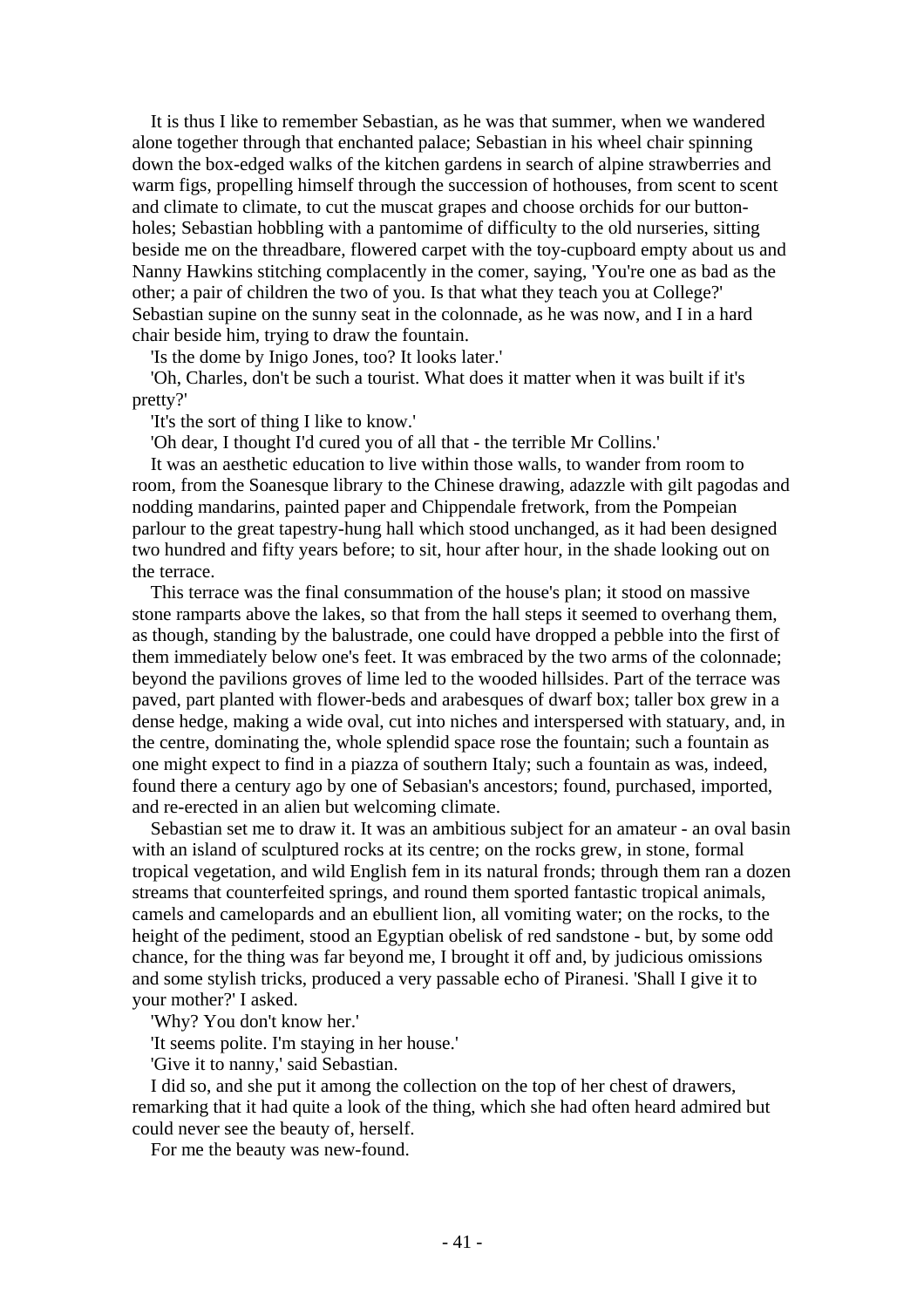Since the days when, as a schoolboy, I used to bicycle round the neighbouring parishes, rubbing brasses and photographing fonts, I had nursed a love of architecture, but, though in opinion I had made that easy leap, characteristic of my generation, from the puritanism of Ruskin to the puritanism of Roger Fry, my sentiments at heart were insular and medieval.

 This was my conversion to the Baroque. Here under that high and insolent dome, under those coffered ceilings; here, as I passed through those arches and broken pediments to the pillared shade beyond and sat, hour by hour, before the fountain, probing its shadows, tracing its lingering echoes, rejoicing in all its clustered feats of daring and invention, I felt a whole new system of nerves alive within me, as though the water that spurted and bubbled among its stones, was indeed a life-giving spring.

 One day in a cupboard we found a large japanned-tin box of oil-paints still in workable condition.

 'Mummy bought them a year or two ago. Someone told her that you could only appreciate the beauty of the world by trying to paint it. We laughed at her a great deal about it. She couldn't draw at all, and however bright, the colour were in the tubes, by the time mummy had mixed them up, they came out a kind of khaki. Various dry, muddy smears on the palette confirmed this statement. 'Cordelia was- always made to wash the brushes. In the end we all protested and made mummy stop.'

 The paints gave us the idea of decorating the office; this was a small room opening on the colonnade; it had once been used for estate business, but was now derelict, holding only some garden games and a tub of dead aloes; it had plainly been designed for a softer use, perhaps as a tea-room or study, for the plaster walls were decorated with delicate Rococo panels and the roof was prettily groined. Here, in one of the smaller oval frames, I sketched a romantic landscape, and in the days that followed filled it out in colour, and, by luck and the happy mood of the moment, made a success of it. The brush seemed somehow to do what was wanted of it. It was a landscape without figures, a summer scene of white cloud and blue distances, with an ivy-clad ruin in the foreground, rocks and a waterfall affording a rugged introduction to the receding parkland behind. I knew little of oil-painting and learned its ways as I worked. When, in a week, it was finished, Sebastian was eager for me to start on one of the larger panels. I made some sketches. He called for a fête champêtre with a ribboned swing and a Negro page and a shepherd playing the pipes, but the thing languished. I knew it was good chance that had made my landscape, and that this elaborate pastiche was too much for me.

 One day we went down to the cellars with Wilcox and saw the empty bays which had once held a vast store of wine; one transept only was used now; there the bins were well stocked, some of with vintages fifty years old.

 'There's been nothing added since his Lordship went abroad,' said Wilcox. 'A lot of the old wine wants drinking up. We ought to have laid down the eighteens and twenties. I've had several letters about it from the wine merchants, but her Ladyship says to ask Lord Brideshead, and he says to ask his Lordship, and his Lordship says to ask the lawyers. That's how we get low. There's enough here for ten years at the rate it's going, but how shall we be then?'

 Wilcox welcomed our interest; we had bottles brought up from every bin, and it was during those tranquil evenings with Sebastian that I first made a serious acquaintance with wine and sowed the seed of that rich harvest which was to be my stay in many barren years. We would sit, he and I, in the Painted Parlour with three bottles open on the table and three glasses before each of us; Sebastian had found a book on wine-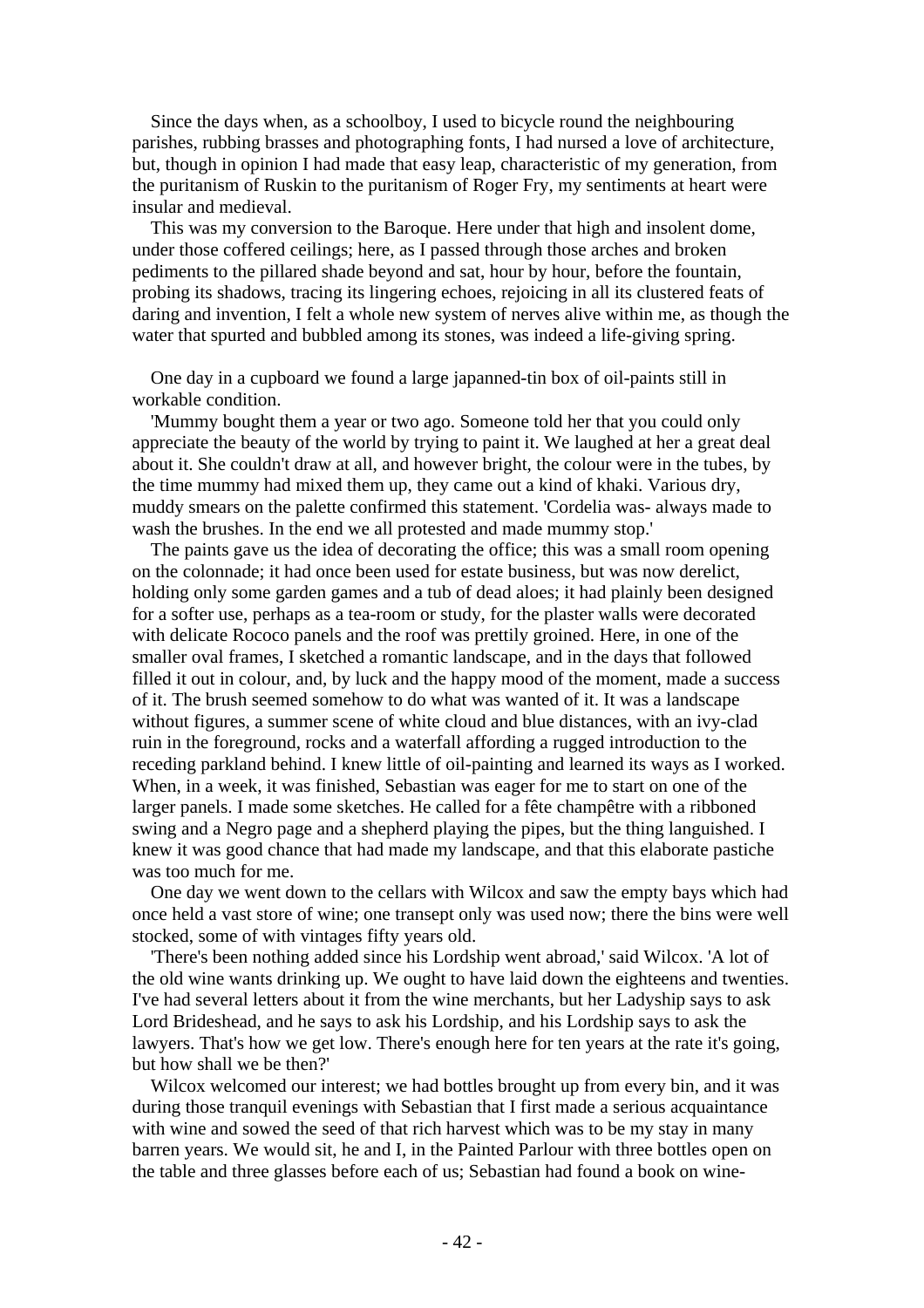tasting, and we followed its instructions in detail. We warmed the glass slightly at a candle, filled it a third high, swirled the wine round, nursed it in our hands, held it to the light, breathed it, sipped it, filled our mouths with it, and rolled it over the tongue, ringing it on the palate like a coin on a counter, tilted our heads back and let it trickle down the throat. Then we talked of it and nibbled Bath Oliver biscuits, and passed on to another wine; then back to the first, then on to another, until all three were in circulation and the order of glasses got confused, and we fell out over which was which, and we passed the glasses to and fro between us until there were six glasses, some of them with mixed wines in them which we had filled from the wrong bottle, till we were obliged to start again with three clean glasses each, and the bottles were empty and our praise of them wilder and more exotic.

'...It is a little shy wine like a gazelle.'

'Like a leprechaun.'

'Dappled, in a tapestry meadow.'

'Like flute by still water.'

'...And this is a wise old wine.'

'A prophet in a cave.'

'...And this is a necklace of pearls on a white neck.'

'Like a swan.'

'Like the last unicorn.'

 And we would leave the golden candlelight of the dining-room for the starlight outside and sit on the edge of the fountain, cooling our hands in the water and listening drunkenly to its splash and gurgle over the rocks.

'Ought we to be drunk every night?, Sebastian asked one morning.

'Yes, I think so.'

'I think so too.'

 We saw few strangers. There was the agent, a lean and pouchy colonel, who crossed our path occasionally and once came to tea. Usually we managed to hide from him. On Sundays a monk was fetched from a neighbouring monastery to say mass and breakfast with us. He was the first priest I ever met; I noticed how unlike he was to a parson, but Brideshead was a place of such enchantment to me that I expected everything and everyone to be unique; Father Phipps was in fact a bland, bun-faced man with, an interest in county cricket which he obstinately believed us to share.

'You, know, father, Charles and I simply don't know about cricket.'

 'I wish I'd seen Tennyson make that fifty-eight last Thursday. That must have been an innings. The account in The Times was excellent. Did you see him against the South Africans?'

'I've never seen him.'

 'Neither have I. I haven't seen a first-class match for years not since Father Graves took me when we were passing through Leeds, after we'd been to the induction of the Abbot at Ampleforth. Father Graves managed to look up a train which gave us three hours to wait on the afternoon of the match against Lancashire. That was an afternoon. I remember every ball of it. Since then I've had to go by the papers. You seldom go to see cricket?'

 'Never,' I said, and he looked at me with the expression I have seen since in the religious, of innocent wonder that those who expose themselves to the dangers of the world should avail themselves so little of its varied solace.

 Sebastian always heard his mass, which was ill-attended. Brideshead was not an oldestablished centre of Catholicism. Lady Marchmain had introduced a few Catholic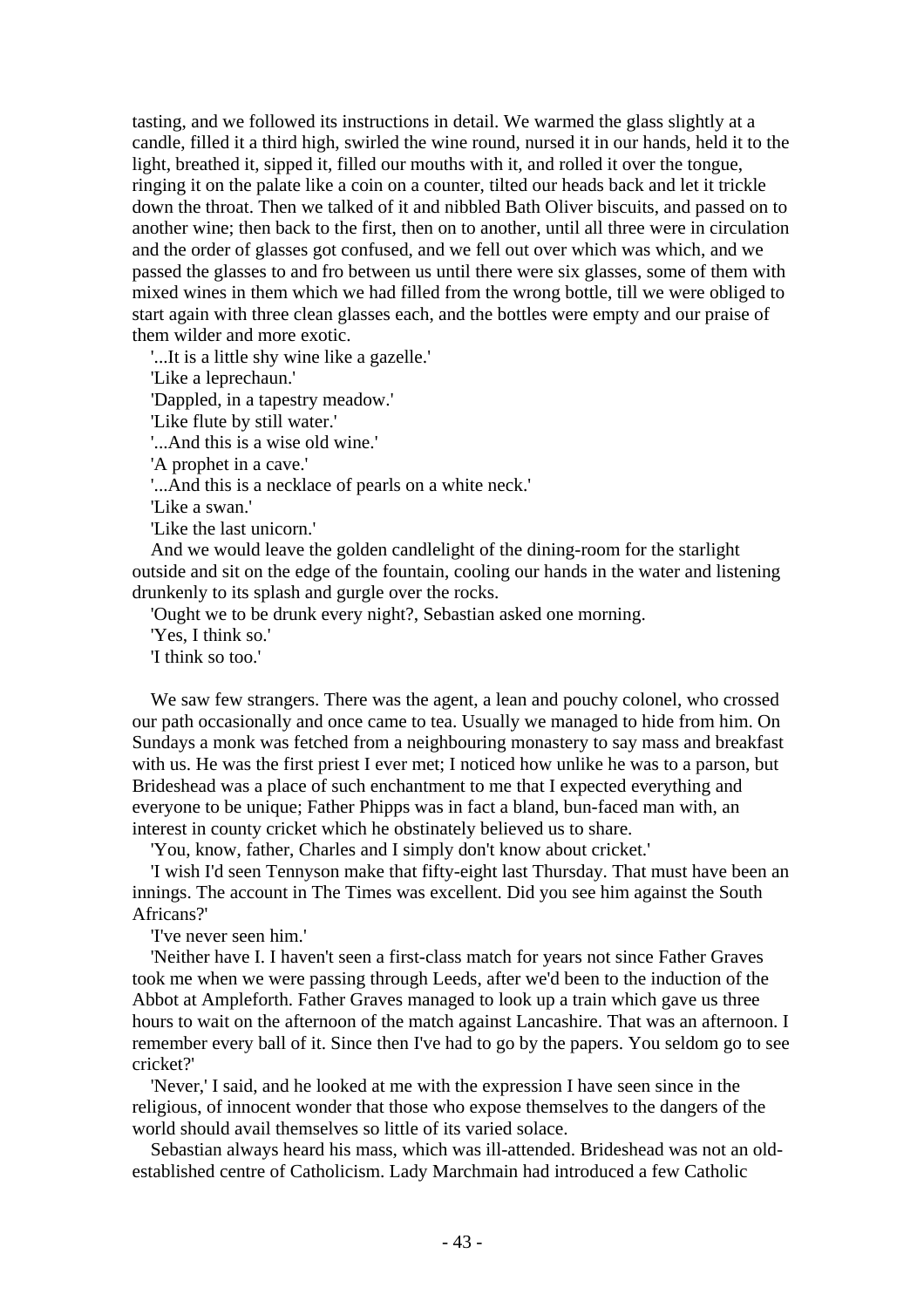servants, but the majority of them, and all the cottages, prayed, if anywhere, among the Flyte tombs in the little grey church at the gates.

 Sebastian's faith was an enigma to me at that time, but not one which I felt particularly concerned to solve. I had no religion. I was taken to church weekly as a child, and at school attended chapel daily, but, as though in compensation, from the time I went to my public school I was excused church in the holidays. The masters who taught me Divinity told me that biblical texts were highly untrustworthy. They never suggested I should try to pray. My father did not go to church except on family occasions and then with derision. My mother, I think, was devout. It once seemed odd to me that she should have thought it her duty to leave my father and me and go off with an ambulance, to Serbia, to die of exhaustion in the snow in Bosnia. But later I recognized some such spirit in myself. Later, too, I have come to accept claims which then, in 1923, I never troubled to examine, and to accept the supernatural as the real. I was aware of no such needs that summer at Brideshead.

 Often, almost daily, since I had known Sebastian, some chance word in his conversation had reminded me that he was a Catholic, but I took it as a foible, like his teddy-bear. We never discussed the matter until on the second Sunday at Brideshead, when Father Phipps had left us and we sat in the colonnade with the papers, he surprised me by saying: 'Oh dear, it's very difficult being a Catholic.'

'Does it make much difference to you?'

'Of course. All the time.'

 'Well, I can't say I've noticed it. Are you struggling against temptation? You don't seem much more virtuous than me.'

'I'm very, very much wickeder,' said Sebastian indignantly.

'Well then?'

'Who was it used to pray, "O God, make me good, but not yet"?'

'I don't know. You, I should think.'

 'Why, yes, I do, every day. But it isn't that.' He turned back to the pages of the News of the World and said, 'Another naughty scout-master.'

'I suppose they try and make you believe an awful lot of nonsense?'

'Is it nonsense? I wish it were. It sometimes sounds terribly sensible to me.'

'But my dear Sebastian, you can't seriously believe it all.'

'Can't I?'

'I mean about Christmas and the star and the three kings and the ox and the ass.'

'Oh yes, I believe that. It's a lovely idea.'

'But you can't believe things because they're a lovely idea.'

'But I do. That's how I believe.'

 'And in prayers? Do you think you can kneel down in front of a statue and say a few words, not even out loud, just in your mind, and change the weather; or that some saints are more influential than others, and you must get hold of the right one to help you on the right problem?'

 'Oh yes. Don't you remember last term when I took Aloysius and left him behind I didn't know where. I prayed like mad to St Anthony of Padua that morning, and immediately after lunch there was Mr Nichols at Canterbury Gate with Aloysius in his arms, saying I'd left him in his cab.'

 'Well,' I said, 'if you can believe all that and you don't want to be good, where's the difficulty about your religion?'

'If you can't see, you can't.'

'Well, where?'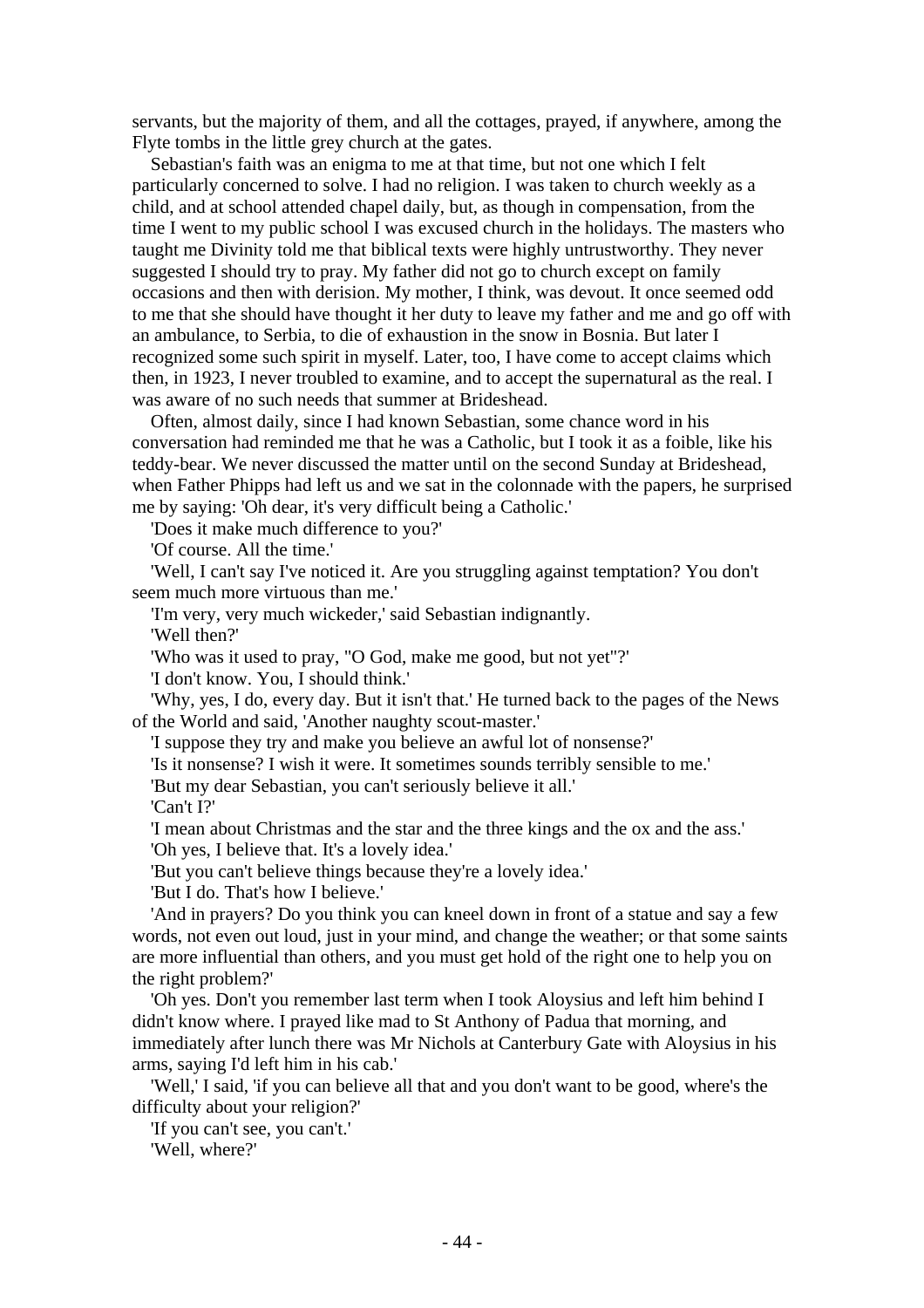'Oh, don't be a bore, Charles. I want to read about a woman in Hull who's been using an instrument.'

'You started the subject. I was just getting interested.'

 'I'll never mention it again...thirty-eight other cases were taken into consideration in sentencing her to six months - golly!' But he did mention it again, some ten days later, as we were lying on the roof of the house, sunbathing and watching through a telescope the Agricultural Show which was in progress in the park below us. It was a modest twoday show serving the neighbouring parishes, and surviving more as a fair and social gathering than as a centre of serious competition. A ring was marked out in flags, and round it had been pitched half a dozen tents of varying size; there was a judges' box and some pens for livestock; the largest marquee was for refreshments, and there the farmers congregated in numbers. Preparations had been going on for a week. 'We shall have to hide,' said Sebastian as the day approached. 'My brother will be here. He's a big part of the Agricultural Show.' So we lay on the roof under the balustrade.

 Brideshead came down by train in the morning and lunched with Colonel Fender, the agent. I met him for five minutes on his arrival. Anthony Blanche's description was peculiarly apt; he had the Flyte face, carved by an Aztec. We could see him now, through the telescope, moving awkwardly among the tenants, stopping to greet the judges in their box, leaning over a pen gazing seriously at the cattle.

'Queer fellow, my brother,' said Sebastian.

'He looks normal enough.'

 'Oh, but he's not. If you only knew, he's much the craziest of us, only it doesn't come out at all. He's all twisted inside. He wanted to be a priest, you know.'

'I didn't.'

 'I think he still does. He nearly became a Jesuit, straight from Stonyhurst. It was awful for mummy. She couldn't exactly try and stop him, but of course it was the last thing she wanted. Think what people would have said - the eldest son; it's not as if it had been me. And poor papa. The Church has been enough trouble to him without that happening. There was a frightful to do - monks and monsignori running round the house like mice, and Brideshead just sitting glum and talking about the will of God. He was the most upset, you see, when papa went abroad - much more than mummy really. Finally they persuaded him to go to Oxford and think it over for three years. Now he's trying to make up his mind. He talks of going into the Guards and into the House of Commons and of marrying. He doesn't know what he wants. I wonder if I should have been like that, if I'd gone to Stonyhurst. I should have gone, only papa went abroad before I was old enough, and the first thing he insisted on was my going to Eton.

'Has your father given up religion?'

 'Well, he's had to in a way; he only took to it when he married mummy. When he went off, he left that behind with the rest of us. You must meet him. He's a very nice man.'

Sebastian had never spoken seriously of his father before.

I said: 'It must have upset you all when your father went a way.'

 'All but Cordelia. She was too young. It upset me at the time. Mummy tried to explain it to the three eldest of us so that we wouldn't hate papa. I was the only one who didn't. I believe she wishes I did. I was always his favourite. I should be staying with him now, if it wasn't for this foot. I'm the only one who goes. Why don't you come too? You'd like him.'

 A man with a megaphone was shouting the results of the last event in the field below; his voice came faintly to us.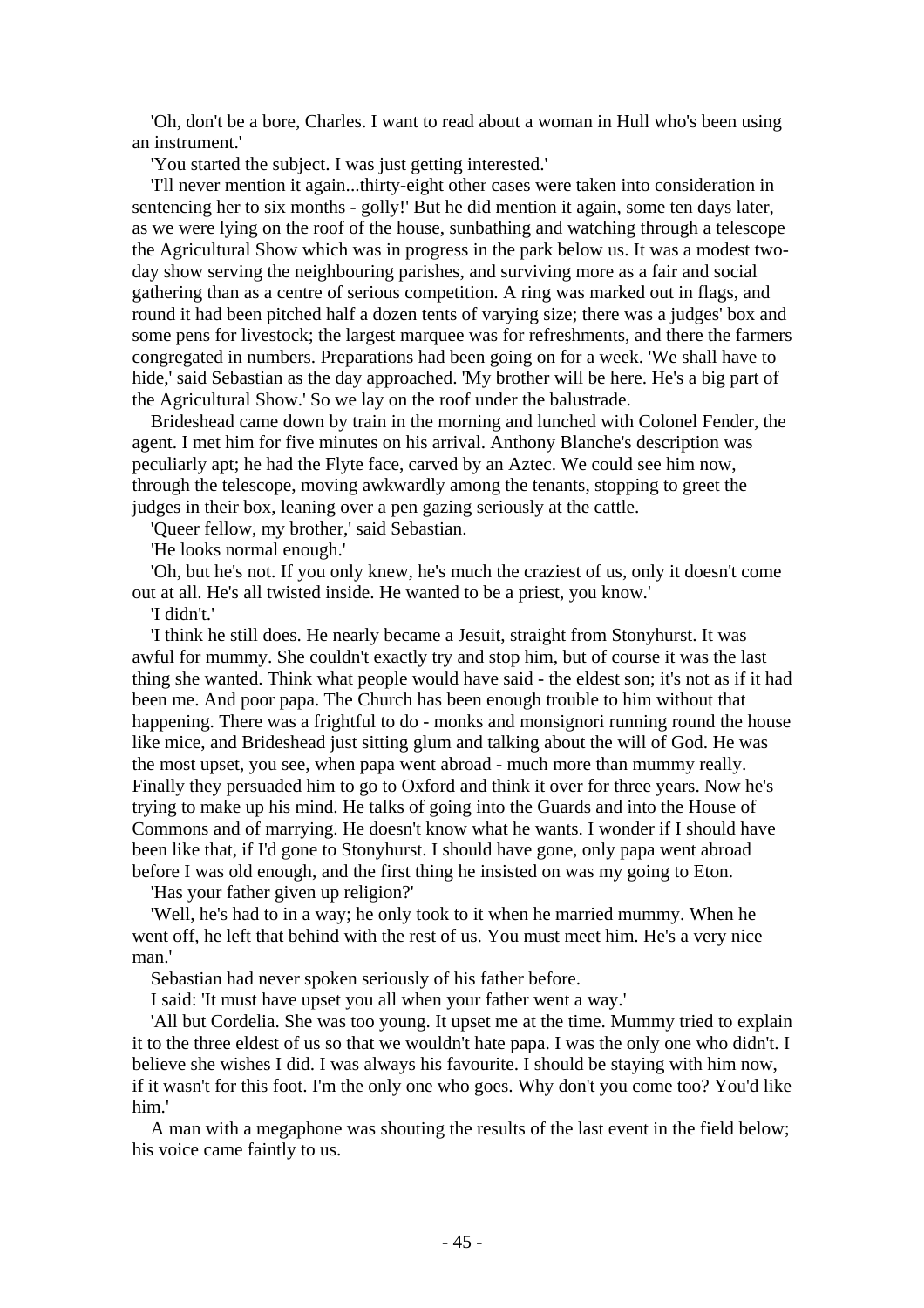'So you see we're a mixed family religiously. Brideshead and Cordelia are both fervent, Catholics; he's miserable, she's bird-happy; Julia and I are half-heathen; I am happy, I rather think Julia isn't; mummy is popularly believed to be a saint and papa is excommunicated - and I wouldn't know which of them was happy. Anyway, however you look at it, happiness doesn't seem to have much to do with it, and that's all I want I wish I liked Catholics more.'

'They seem just like other people.'

 'My dear Charles, that's exactly what they're not particularly in this country, where they're so few. It's not just that they're a clique - as a matter of fact, they're at least four cliques all blackguarding each other half the time - but they've got an entirely different outlook on life; everything they think important is different from other people. They try and hide it as much as they can, but it comes out all the time. It's quite natural, really, that they should. But you see it's dffficult for semi-heathens like Julia and me.'

 We were interrupted in this unusually grave conversation by loud, childish cries from beyond the chimneystacks, 'Sebastian, Sebastian.'

 'Good heavens!' said Sebastian, reaching for a blanket. 'That sounds like my sister Cordelia. Cover yourself up.'

'Where are you?'

 There came into view a robust child of ten or eleven; she had the unmistakable family characteristics, but had them ill-arranged in a frank and chubby plainness; two thick old fashioned pigtails hung down her back.

'Go away, Cordelia. We've got no clothes on.'

 'Why? You're quite decent. I guessed you were here. You didn't know I was about, did you? I came down with Bridey and stopped to see Francis Xavier.' (To me) 'He's my pig. Then we had lunch with Colonel Fender and then the show. Francis Xavier got a special mention. That beast Randal got first with a mangy animal. Darling Sebastian, I am pleased to see you again. How's your poor foot?'

'Say how-d'you-do to Mr Ryder.

 '0h, sorry. How d'you do?' All the family charm was in her smile. 'They're all getting pretty boozy down there, so I came away. I say, who's been painting the office? I went in to look for a shooting-sick and saw it.'

'Be careful what you say. It's Mr Ryder.'

 'But it's lovely. I say, did you really? You are clever. Why don't you both dress and come down? There's no one, about.'

'Bridey's sure to bring the judges in.

 'But he won't. I heard making plans not to. He's very sour today. He didn't want me to have dinner with you, but I fixed that. Come on. I'll be in the nursery when you're fit to be seen.'

We were a sombre little party that evening. Only Cordelia was perfectly at ease, rejoicing in the food, the lateness of the hour, and her brothers' company. Brideshead was three years older than Sebastian and I, but he seemed of another generation. He had the physical tricks of his family, and his smile, when it rarely came, was as lovely as theirs; he spoke, in their voice, with a gravity and restraint which in my cousin jasper would have sounded pompous and false, but in him was plainly unassumed and unconscious.

 'I am so sorry to miss so much of your visit,' he said to me. 'You are being looked after properly? I hope Sebastian is seeing to the wine. Wilcox is apt to be rather grudging when he is on his own.'

'He's treated us very liberally.'

'I am delighted to hear it. You are fond of wine?'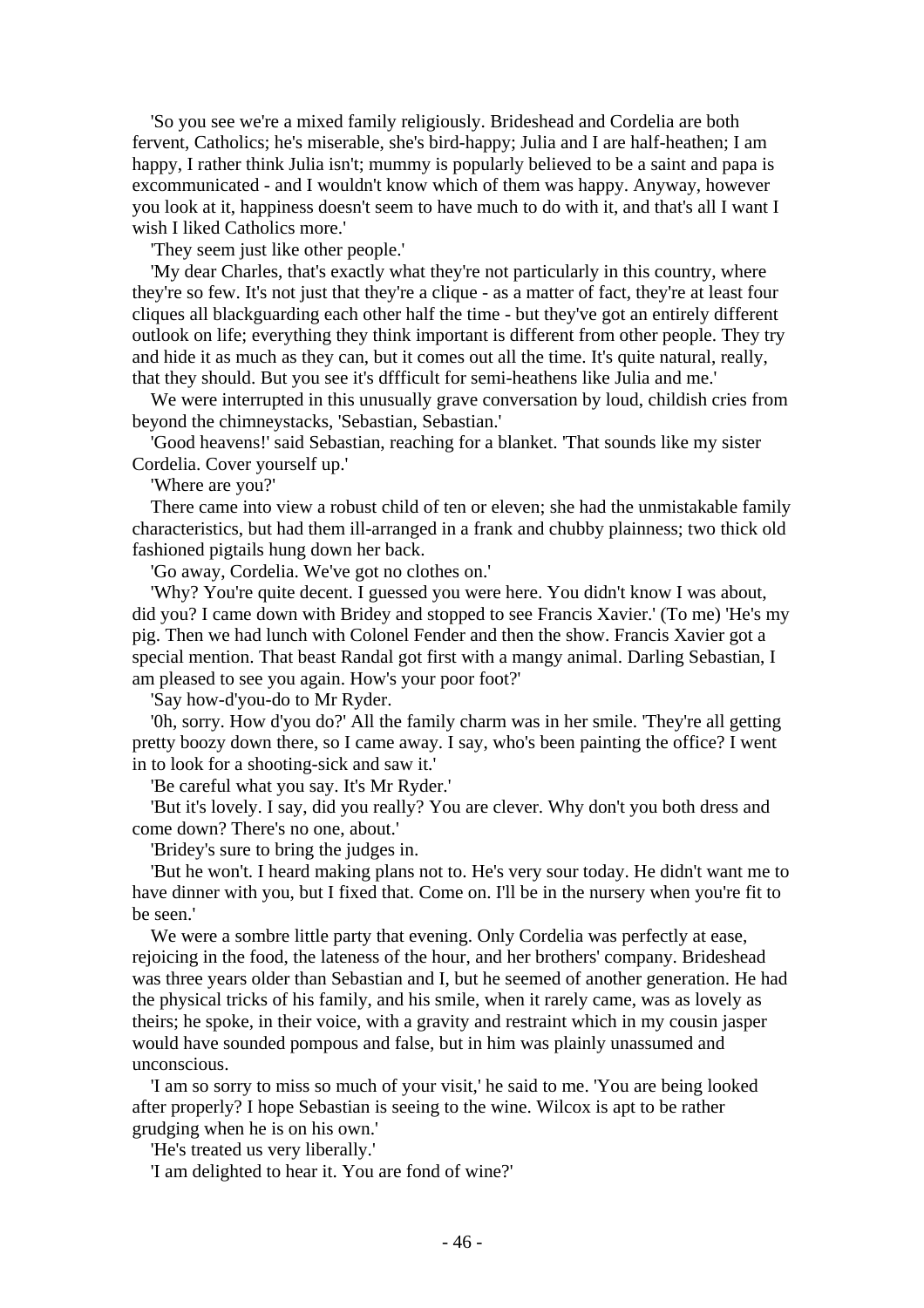'Very.'

 'I wish I were. It is such a bond with other men. At Magdalen I tried to get drunk more than once, but I did not enjoy it. Beer and whisky I find even less appetizing. Events like this afternoon's are a torment to me in consequence.'

'I like wine,' said Cordelia.

 'My sister Cordelia's last report said that she was not only the worst girl in the school, but the worst there had ever been in the memory of the oldest nun.'

 'That's because I refused to be an Enfant de Marie. Reverend Mother said that if I didn't keep my room tidier I couldn't be one one, so I said, well, I won't be one, and I don't believe our Blessed Lasy cares two hoots whether I put my gym shoes on the left or the right of my dancing shoes. Reverend Mother was livid.

'Our Lady cares about obedience.'

 'Bridey, you mustn't be pious,' said Sebastian. 'We've got an atheist with us.' 'Agnostic,' I said.

 'Really? Is there much of that at your college? There was a certain amount at Magdalen.'

'I really don't know. I was one long before I went to Oxford.'

'It's everywhere,' said Brideshead.

 Religion seemed an inevitable topic that day. For some time we talked about the Agricultural Show. Then Brideshead said, 'I saw the Bishop in London last week. You know, he wants to close our chapel.'

'Oh, he couldn't,' said Cordelia.

'I don't think mummy will let him, ' said Sebastian.

 'It's too far away,' said Brideshead. 'There are a dozen families round Melstead who can't get here. He wants to open a mass centre there.'

'But what about us?' said Sebastian. 'Do we have to drive out on winter mornings?'

 'We must have the Blessed Sacrament here,' said Cordelia. 'I like popping in at odd times; so does mummy.'

 'So do I, " said Brideshead, 'but there are so few of us. It's not as though we were old Catholics with everyone on the estate coming to mass. It'll have to go sooner or later, perhaps after mummy's time. The point is whether it wouldn't be better to let it go now. You are an artist, Ryder, what do you think of it aesthetically?'

'I think it's beautiful,' said Cordelia with tears in her eyes.

'Is it Good Art?'

 'Well, I don't quite know what you mean,' I said warily. 'I think it's a remarkable example of its period. Probably in eighty years it will be greatly admired.'

 'But surely it can't be good twenty years ago and good in eighty years, and not good now?'

'Well, it may be good now. All I mean is that I don't happen to like it much.'

'But is there a difference between liking a thing and thinking it good?'

 'Bridey, don't be so Jesuitical,' said Sebastian, but I knew that this disagreement was not a matter of words only, but expressed a deep and impassable division between us; neither had any understanding of the other, nor ever could.

'Isn't that just the distinction you made about wine?'

 'No. I like and think good the end to which wine is sometimes the means - the promotion of sympathy between man and man. But in my own case it does not achieve that end, so I neither like it nor think it good for me.'

'Bridey, do stop.'

'I'm sorry,' he said, 'I thought it rather an interesting point.'

'Thank God I went to Eton,' said Sebastian.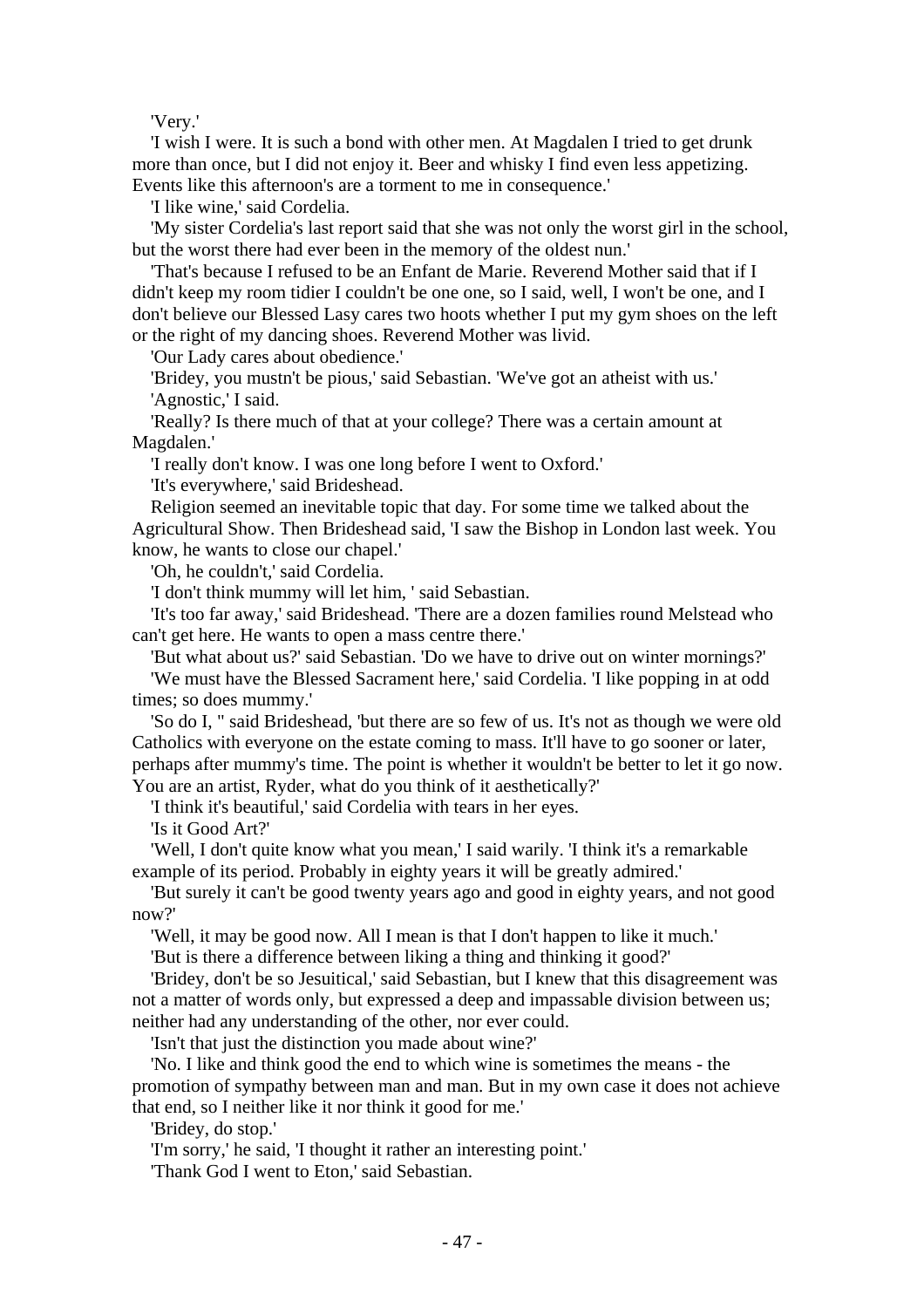After dinner Brideshead said: 'I'm afraid I must take Sebastian away for half an hour. I shall be busy all day tomorrow, and I'm off immediately after the show. I've a lot of papers for father to sign. Sebastian must take them out and explain them to him. It's time you were in bed, Cordelia.'

 'Must digest first,' she said. 'I'm not used to gorging like this at night. I'll talk to Charles.'

'"Charles"?' said Sebastian. '"Charles"?' "Mr Ryder" to you, child.'

'Come on Charles.'

When we were alone: she said: 'Are you really an agnostic?'

'Does your family always talk about religion all the time?'

'Not all the time. It's a subject that just comes up naturally, doesn't-it?'

'Does it? It never has with me before.'

'Then perhaps you are an agnostic. I'll pray for you.'

'That's very kind of you.'

 'I can't spare you a whole rosary you know. Just a decade. I've got such a long list of people. I take them in order and they get a decade about once a week.'

'I'm sure it's more than I deserve.'

 'Oh, I've got some harder cases than you. Lloyd George and the Kaiser and Olive Banks.'

'Who is she?'

 'She was bunked from the convent last term. I don't quite know what for. Reverend Mother found something she'd been writing. D'you know, if you weren't an agnostic, I should ask you for five shillings to buy a black god-daughter.'

'Nothing will surprise me about your religion.'

 'It's a new thing a missionary priest started last term. You send five bob to some nuns in Africa and they christen a baby and name her after you. I've got six black Cordelias already. Isn't it lovely?'

 When Brideshead and Sebastian returned, Cordelia was sent to bed. Brideshead began again on our discussion.

 'Of course, you are right really,' he said. 'You take art as a means not as an end. That is strict theology, but it's unusual to find an agnostic believing it.'

'Cordelia has promised to pray for me,' I said.

'She made a novena I for her pig' said Sebastian.

'You know all this is very puzzling to me,' I said.

'I think we're causing scandal, said Brideshead.

 That night I began to realize how little I really knew of Sebastian, and to understand why he had always sought to keep me apart from the rest of his life. He was like a friend made on board ship, on the high seas; now we had come to his home port.

 Brideshead and Cordelia went away; the tents were struck on the show ground, the flags uprooted; the trampled grass began to regain its colour; the month that had started in leisurely fashion came swiftly to its end. Sebastian walked without a stick now and had forgotten his injury.

'I think you'd better come with me to Venice,' he said.

'No money.'

 'I thought of that. We live on papa when we get there. The lawyers pay my fare - first class and sleeper. We can both travel third for that.'

 And so we went; first by the long, cheap sea-crossing to Dunkirk, sitting all night on deck under a clear sky, watching the grey dawn break over the sand dunes; then to Paris, on wooden seats, where we drove to the Lotti, had baths and shaved, lunched at Foyot's,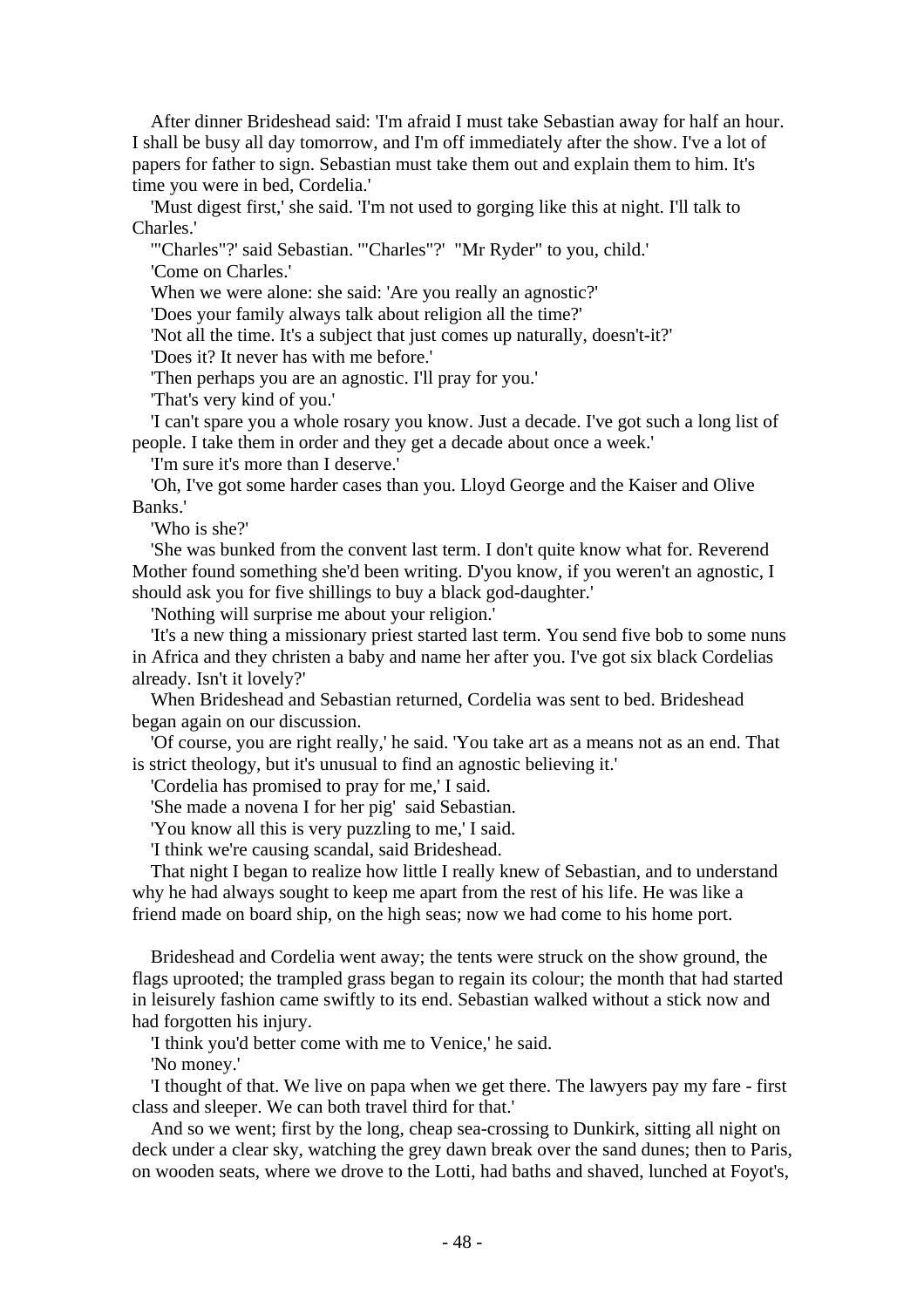which was hot and half-empty, loitered sleepily among the shops, and sat long in a café waiting till the time of our train; then in the warm, dusty evening to the Gare de Lyon, to the slow train south, again the wooden seats, a carriage full of the poor, visiting their families - travelling, as the poor do in Northern countries, with a multitude of small bundles and an air of patient submission to authority - and sailors returning from leave. We slept fitfully, jolting and stopping, changed once in the night, slept again and awoke in an empty carriage, with pine woods passing the windows and the distant view of mountain peaks. New uniforms at the frontier, coffee and bread at the station buffet, people round us of Southern grace and gaiety; on again into the plains, conifers changing to vine and olive, a change of trains at Milan; garlic sausage, bread, and a flask of Orvieto bought from a trolley (we had spent all our money save for a few francs, in Paris); the sun mounted high and the country glowed with heat; the carriage filled with peasants, ebbing and flowing at each station, the smell of garlic was overwhelming in the hot carriage. At last in the evening we arrived at Venice.

A sombre figure was there to meet us. 'Papa's valet, Plender.'

 'I met the express,' said Plender. 'His Lordship thought you must have looked up the train wrong. This seemed only to come from Milan.'

'We travelled third.'

 Plender tittered politely. 'I have the gondola here'. I shall follow with the luggage in the vaporetto. His Lordship had gone to the Lido. He was not sure he would be home before you - that was when we expected you on the Express. He should be there by now.'

 He led us to the waiting boat. The gondoliers wore green and white livery and silver plaques on their chests; they smiled and bowed.

'Palazzo. Pronto.'

'Si, signore Plender.'

And we floated away.

'You've been here before?'

'No.'

'I came once before - from the sea. This is the way to arrive.'

'Ecco ci siamo, signori.'

 The palace was a little less than it sounded, a narrow Palladian facade, mossy steps, a dark archway of rusticated stone. One boatman leapt ashore, made fast to the post, rang the bell; the other stood on the prow keeping the craft in to the steps. The doors opened; a man in rather raffish summer livery of striped linen led us up the stairs from shadow into light; the piano nobile was in full sunshine, ablaze with frescoes of the school of Tintoretto.

 Our rooms were on the floor above, reached by a precipitous marble staircase; they were shuttered against the afternoon sun; the butler threw them open and we looked out on the grand canal; the beds had mosquito nets.

'Mostica not now.'

 There was a little bulbous press in each room, a misty, gilt-framed mirror, and no other furniture. The floor was of bare marble slabs.

'A bit bleak?' asked Sebastian.

 'Bleak? Look at that.' I led him again to the window and the incomparable pageant below and about us.

'No', you couldn't call it bleak.'

 A tremendous explosion drew us next door. We found a bathroom which seemed to have been built in a chimney. There was no ceiling; instead the walls ran straight through the floor above to the open sky. The butler was almost invisible in the steam of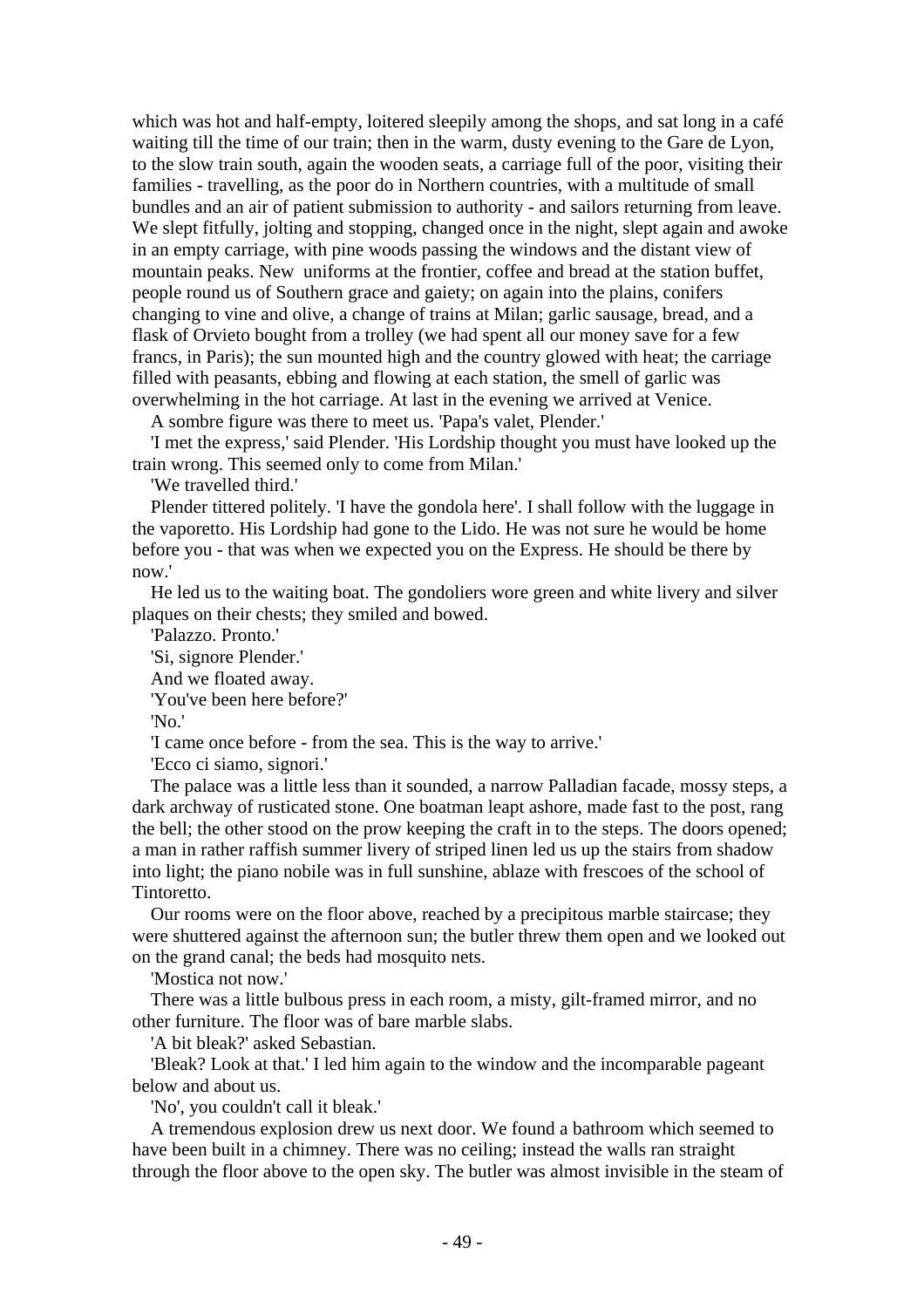an antiquated geyser. There was an overpowering smell of gas and a tiny trickle of cold water.

'No good.'

'Si, Si, subito signori.'

 The butler ran to the top of the staircase and began to shout down it; a female voice, more strident than his answered. Sebastian and I returned to the spectacle below our windows. Presently the argument came to an, end and a woman and child appeared, who smiled at us, scowled at the butler, and put on Sebastian's press I a silver basin and ewer of boiling water. The butler meanwhile unpacked and folded our clothes and, lapsing into Italian, told us of the unrecognized merits of the geyser, until suddenly cocking his head sideways he became alert, said 'II marchese,' and darted downstairs.

 'We'd better look respectable before meeting papa,' said Sebastian. 'We needn't dress. I gather he's alone at the moment.'

 I was full of curiosity to meet Lord Marchmain. When I did so I was first struck by his normality, which, as I saw more of him, I found to be studied. It was as though he were conscious of a Byronic aura, which he considered to be in bad taste and was at pains to suppress. He was standing on the balcony of the saloon and, as he turned to greet us, his face was in deep shadow. I was aware only of a tall and upright figure.

'Darling papa,' said Sebastian, 'how young you are looking!'

 He kissed Lord Marchmain on the cheek and I, who had not kissed my father since I left the nursery, stood shyly behind him.

 'This is Charles. Don't you think my father very handsome, Charles?' Lord Marchmain shook my hand.

 'Whoever looked up your train, ' he said - and his voice also was Sebastian's - 'made a bêtise. There's no such one.'

'We came on it.'

 'You can't have. There was only a slow train from Milan at that time. I was at the Lido. I have taken to playing tennis there with the professional in the early evening. It is the only time of day when it is not too hot. I hope you boys will be fairly comfortable upstairs. This house seems to have been designed for the comfort of only one person, and I am that one. I have a room the size of this and a very decent dressing-room. Cara has taken possession of the other sizeable room.'

 I was fascinated to hear him speak of his mistress so simply and casually; later I suspected that it was done for effect, for me.

'How is she?'

 'Cara? Well, I hope. She will be back with us tomorrow. She is visiting some American friends at a villa on the Brenta canal. Where shall we dine? We might go to the Luna, but it is filling up with English now. Would you be too dull at home? Cara is sure to want to go out tomorrow, and the cook here is really quite excellent.'

 He had moved away from the window and now stood in the full evening sunlight, with the red damask of the walls behind him. It was a noble face, a controlled one, just, it seemed, as he planned it to be; slightly weary, slightly sardonic, slightly voluptuous. He seemed in the prime of life- it was odd to think that he was only a few years younger than my father.

 We dined at a marble table in the windows; everything was either of marble, or velvet, or dull, gilt gesso, in this house. Lord Marchmain said, 'And how do you plan your time here? Bathing or sight-seeing?'

'Some sight-seeing, anyway,' I said.

 'Cara will like that - she, as Sebastian will have told you, is your hostess here. You can't do both, you know. Once you go to the Lido there is no escaping - you play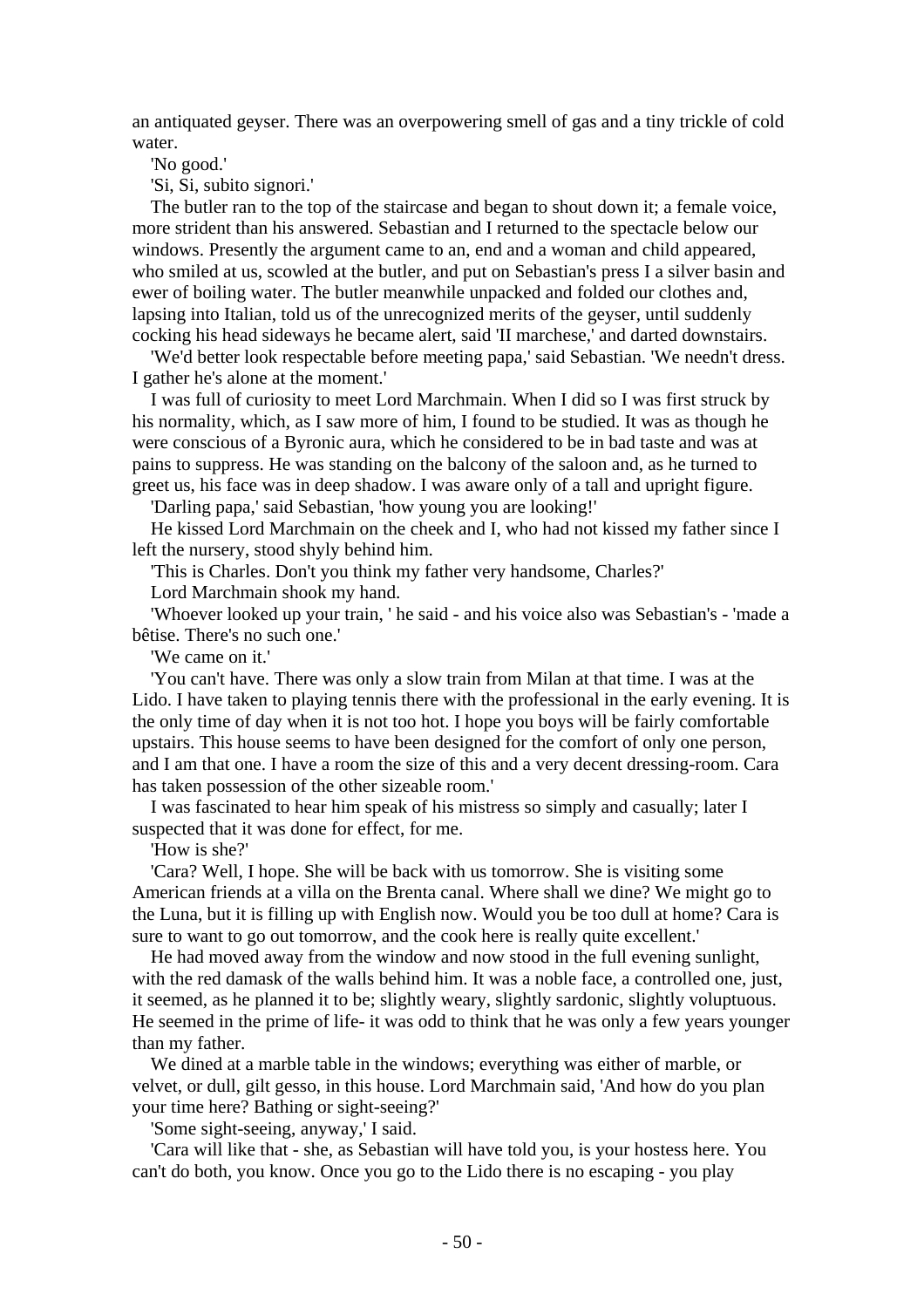backgammon, you get caught at the bar, you get stupefied by the sun. Stick to the churches.'

'Charles is very keen on painting,.' said Sebastian.

'Yes?' I noticed the hint of deep boredom which I knew so well in my own father.

'Yes? Any particular Venetian painter?'

'Bellini,' I answered rather wildly.

'Yes? Which?'

'I'm afraid that I didn't know there were two of them.'

 'Three to be precise. You will find that in the great ages painting was very much a family business. How did you leave England?'

'It has been lovely,' said Sebastian.

 'Was it? Was it? It has been my tragedy that I abominate the English countryside. I suppose it is a disgraceful thing to inherit great responsibilities and to be entirely indifferent to them. I am all the Socialists would have me be, and a great stumblingblock to my own party. Well, my elder son will change all that, I've no doubt, if they leave him anything to inherit...Why, I wonder, are Italian sweets always thought to be so good? There was always an Italian pastry-cook at Brideshead until my father's day. He had an Austrian, so much better. And now I suppose there is some British matron with beefy forearms.'

 After dinner we left the palace by the street door and walked through a maze of.bridges and squares and alleys, to Florian's for coffee, and watched the grave crowds crossing and recrossing under the campanile. 'There is nothing quite like a Venetian crowd,' said Lord Marchmain. 'The city is crawling with Anarchists, - but an American woman tried to sit here the other night with bare shoulders and they drove her away by coming to stare at her, quite silently; they were like circling gulls coming back and back to her, until she left. Our countrymen are much less dignified when they attempt to express moral disapproval.'

 An English party had just then come from the waterfront, made for a table near us, and then suddenly moved to the other side, where they looked askance at us and talked with their heads close together. 'That is a man and his wife I used to know when I was in politics. A prominent member of your church, Sebastian.'

As we went up to bed that night Sebastian said: 'He's rather a poppet, isn't he?'

 Lord Marchmain's mistress arrived next day. I was nineteen years old and completely ignorant of women. I could not with any certainty recognize a prostitute in the streets. I was therefore not indifferent to the fact of living under the roof of an adulterous couple, but I was old enough to hide my interest. Lord Marchmain's mistress, therefore, found me with a multitude of conflicting expectations about her all of which were, for the moment, disappointed by her appearance. She was not a voluptuous, Toulouse-Lautrec odalisque; she was not a 'little bit of fluff'; she was a middle-aged, well-preserved, welldressed, well-mannered woman such as I had seen in countless public places and occasionally met. Nor did she seem marked by any social stigma. On the day of her arrival we lunched at the Lido, where she was greeted at almost every table.

'Vittoria Corombona has asked us all to her ball on Saturday.'

'It is very kind of her. You know I do not dance,' said Lord Marchmain.

 'But for the boys? It is a thing to be seen - the Corombona palace lit up for the ball. One does not know how many such balls there will be in the future.'

'The boys can do as they like. We must refuse.'

 'And I have asked Mrs Hacking Brunner to luncheon. She has a charming daughter. Sebastian and his friend will like her.'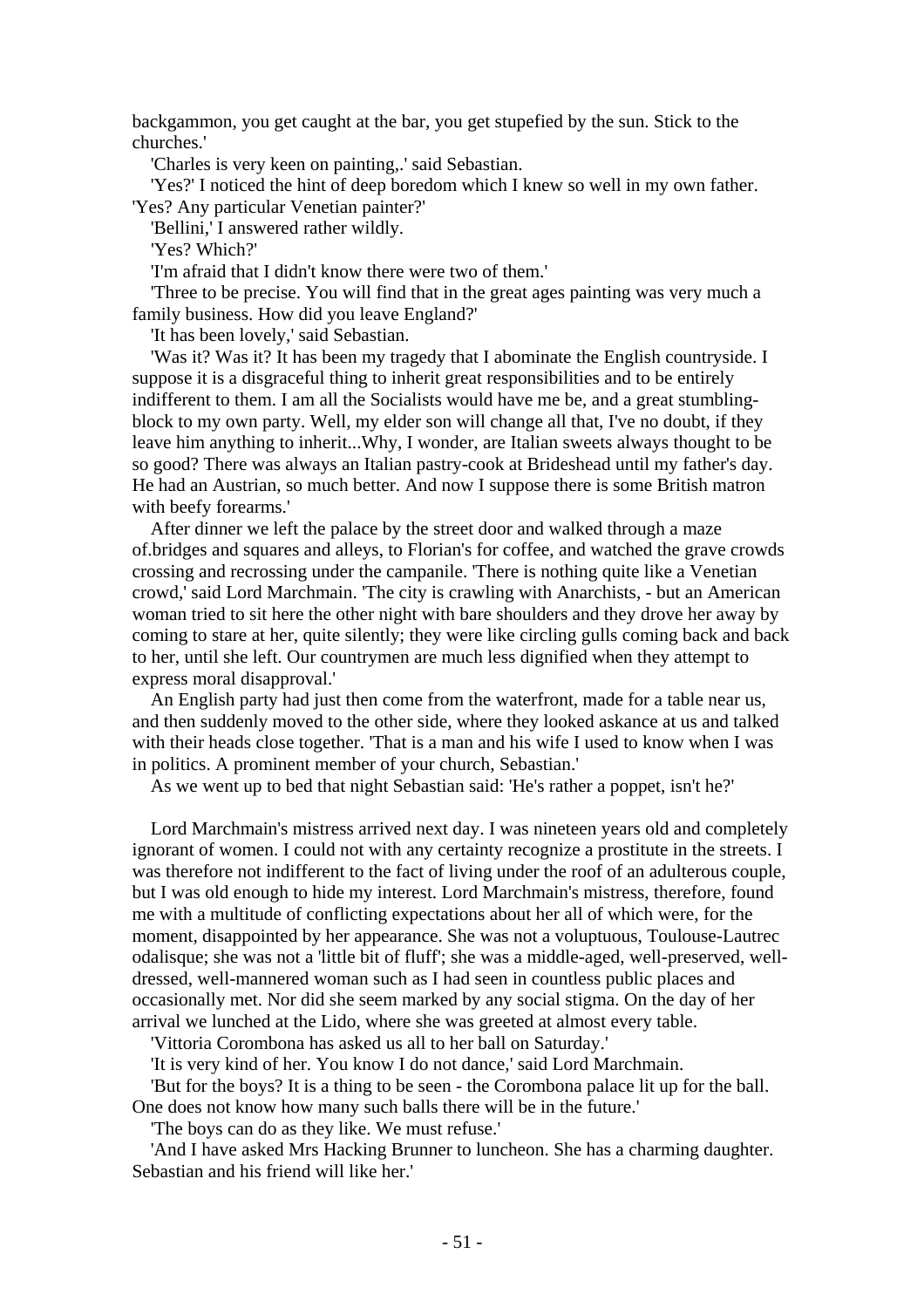'Sebastian and his friend are more interested in Bellini than heiresses.'

 'But that is what I have always wished,' said Cara, changing her point of attack adroitly. 'I have been here more times than I can count and Alex has not once let me inside San Marco, even. We will become tourists, yes?'

 We became tourists; Cara enlisted as guide a midget Venetian nobleman to whom all doors were open and with him at her side and a guide book in her hand, she came with us, flagging sometimes but never giving up, a neat, prosaic figure amid the immense splendours of the place.

 The fortnight at Venice passed quickly and sweetly - perhaps too sweetly; I was drowning in honey, stingless. On some days life kept pace with the gondola, as we nosed through the sidecanals and the boatman uttered his plaintive musical bird-cry of warning; on other days with the speed-boat bouncing over the lagoon in a stream of sunlit foam; it left a confused memory of fierce sunlight on the sands and cool, marble interiors; of water everywhere, lapping on smooth stone, reflected in a dapple of light on painted ceilings; of a night at the Corombona palace such as Byron might have known, and another Byronic night fishing for scampi in the shallows of Chioggia, the phosphorescent wake of the little ship, the lantern swinging in the prow, and the net coming up full of weed and sand and floundering fishes; of melon and prosciutto on the balcony in the cool of the morning; of hot cheese sandwiches and champagne cocktails at Harry's bar.

 I remember Sebastian looking up at the Colleoni statue and saying, 'It's rather sad to think that whatever happens you and I can never possibly get involved in a war.'

I remember most particularly one conversation towards the end of my visit.

 Sebastian had gone to play tennis with his father and Cara at last admitted to fatigue. We sat in the late afternoon at the windows overlooking the Grand Canal, she on the sofa with a piece of needlework, I in an armchair, idle. It was the first time we had been alone together.

'I think you are very -fond of Sebastian,' she said.

'Why, certainly.'

 'I know of these romantic friendships of the English and the Germans. They are not Latin. I think they are very good if they do not go on too long.'

 She was so composed and matter-of-fact that I could not take her amiss, but I failed to find an answer. She seemed not to expect one but continued stitching, pausing sometimes to match the silk from a work-bag at her side.

 'It is a kind of love that comes to children before they know its meaning. In England it comes when you are almost men; I think I like that. It is better to have that kind of love for another boy than for a girl. Alex you see had it for a girl, for his wife. Do you think he loves me?'

 'Really, Cara, you ask the most embarrassing questions. How should I know? I assume...'

 'He does not. But not the littlest piece. Then why does he stay with me? I will tell you; because I protect him from Lady Marchmain. He hates her; but you can have no conception how he hates her. You would think him so calm and English - the milord, rather blasé, all passion dead, wishing to be comfortable and not to be worried, following the sun, with me to look after that one thing that no man can do for himself. My friend, he is a volcano of hate. He cannot breathe the same air as she. He will not set foot in England because it is her home; he can scarcely be happy with Sebastian because he is her son. But Sebastian hates her too.'

'I'm sure you're wrong there.'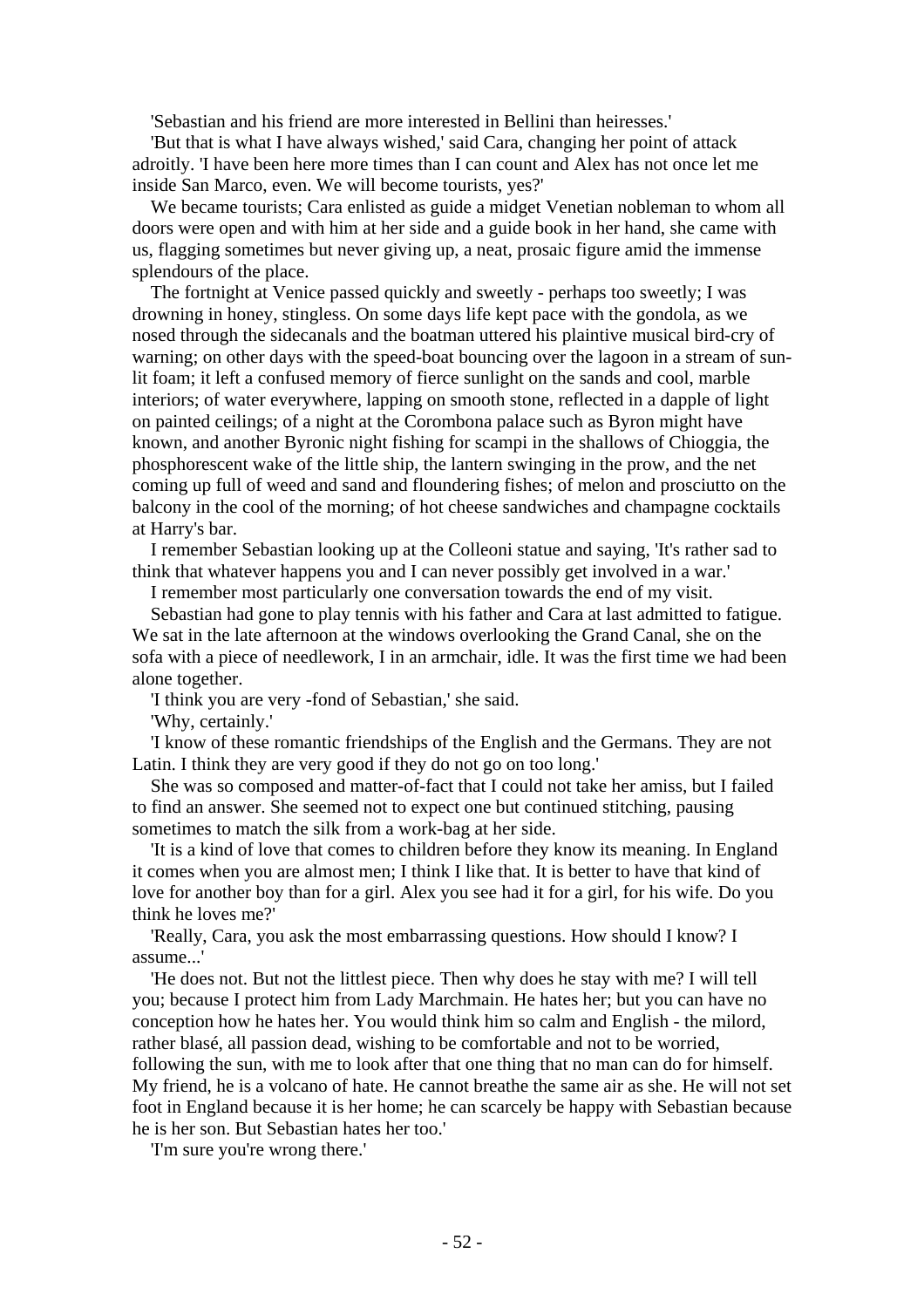'He may not admit it to you. He may not admit it to himself; they are full of hate hate of themselves. Alex and his family...Why do you think he will never go into Society?'

'I always thought people had turned against him.'

 'My dear boy, you are very young. People turn against a handsome, clever, wealthy man like Alex? Never in your life. It is he who has driven them away. Even now they come back again and again to be snubbed and laughed at. And all for Lady Marchmain. He will not touch a hand which may have touched hers. When we have guests I see him thinking, "Have they perhaps just come from Brideshead? Are they on their way to Marchmain House? Will they speak of me to my wife? Are they a link between me and her whom I hate?" But, seriously, with my heart, that is how he thinks. He is mad. And how has she deserved all this hate? She has done nothing except to be loved by someone who was not grown up. I have never met Lady Marchmain; I have seen her once only; but if you live with a man you come to know the other woman he has loved. I know Lady Marchmain very well. She is a good and simple woman who has been loved in the wrong way.

 'When people hate with all that energy, it is something in themselves they are hating. Alex is hating all the illusions of boyhood - innocence, God, hope. Poor Lady Marchmain has to bear all that. A woman has not all these ways of loving.

 'Now Alex is very fond of me and I protect him from his own innocence. We are comfortable.

 'Sebastian is in love with his own childhood. That will make him very unhappy. His teddy-bear, his nanny and he is nineteen years old... '

 She stirred on her sofa, shifting her weight so that she could look down at the passing boats, and said in fond, mocking tones: 'How good it is to sit in the shade and talk of love,' and then added with a sudden swoop to earth, 'Sebastian drinks too much.'

'I suppose we both do.'

 'With you it does not matter. I have watched you together. With Sebastian it is different. He will be a drunkard if someone does not come to stop him. I have known so many. Alex was nearly a drunkard when he met me; it is in the blood. I see it in the way Sebastian drinks. It is not your way.'

 We arrived in London on the day before term began. On the way from Charing Cross I dropped Sebastian in the forecourt of his mother's house; 'Here is "Marchers",' he said with a sigh which meant the end of a holiday. 'I won't ask you in, the place is probably full of my family. We'll meet at Oxford'; I drove across the park to my home.

My father greeted me with, his usual air of mild regret.

 'Here today,' he said; 'gone tomorrow. I seem to see very little of you. Perhaps it is dull for you here. How could it be otherwise? You have enjoyed yourself.'

'Very much. I went to Venice.'

 'Yes. Yes. I suppose so. The weather was fine?' When he went to bed after an evening of silent study, he paused to ask: 'The friend you were so much concerned about, did he die?'

'No.'

 'I am very thankful. You should have written to tell me. I worried about him so much.'

## [5]

'IT is typical of Oxford,' I said, 'to start the new year in autumn.'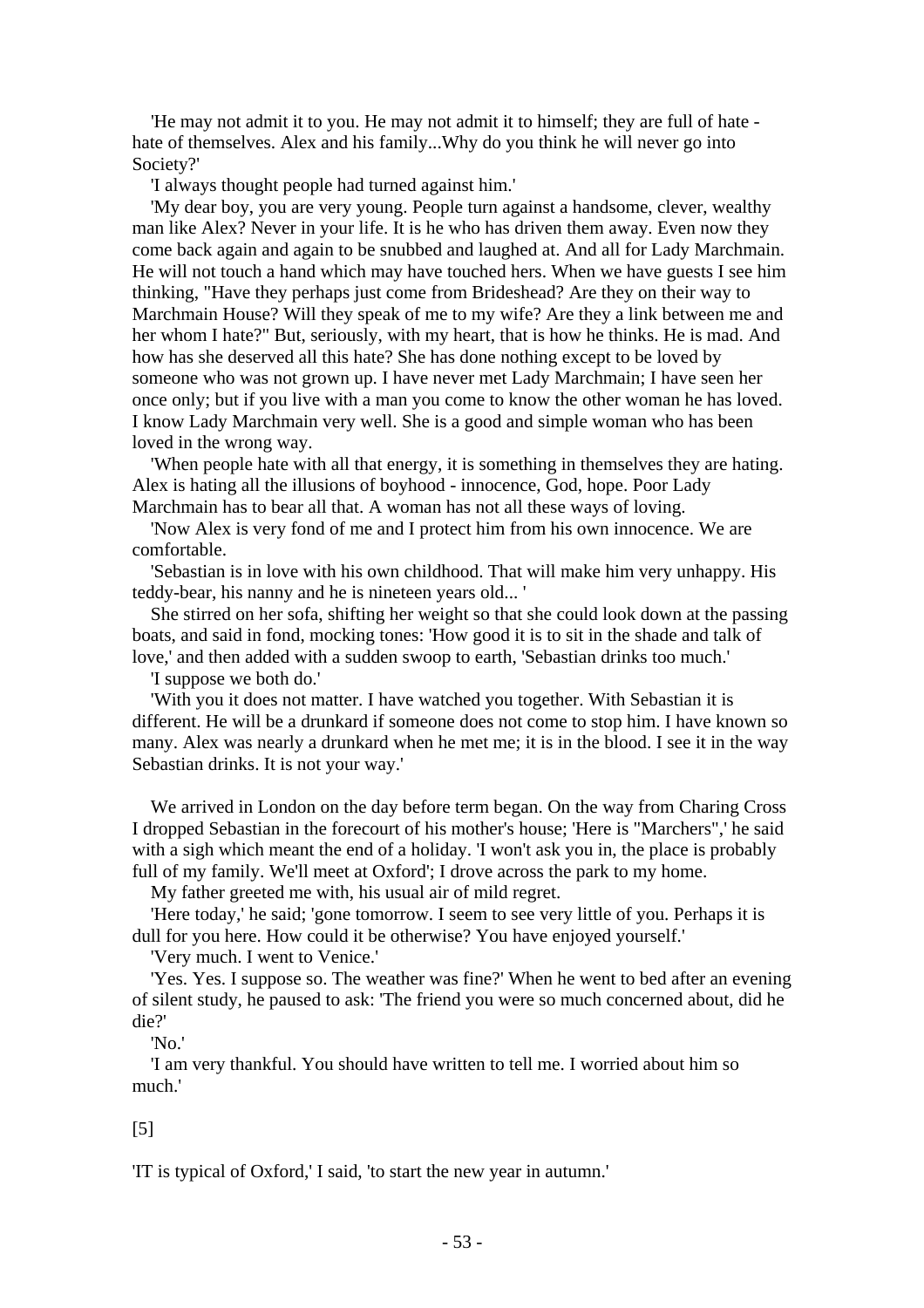Everywhere, on cobble and gravel and lawn, the leaves were falling and in the college gardens the smoke of the bonfires joined the wet river mist, drifting across the grey walls; the flags were oily underfoot and as, one by one, the lamps were lit in the windows round the quad, the golden lights were diffuse and remote, new figures in new gowns wandered through the twilight under the arches and the familiar bells now spoke of a year's memories.

 The autumnal mood possessed us both as though the riotous exuberance of June had died with the gillyflowers whose scent at my windows now yielded to the damp leaves, smouldering in a corner of the quad.

It was the first Sunday evening of term.

'I feel precisely one hundred years old,' said Sebastian.

 He had come up the night before, a day earlier than I, and this was our first meeting since we parted in the taxi.

 'I've had a talking to from Mgr Bell this afternoon. That makes the fourth since I came up - my tutor, the junior dean, Mr Samgrass of All Souls, and now Mgr Bell.'

'Who is Mr Samgrass of All Souls?'

 'Just someone of mummy's. They all say that I made a very bad start last year, that I have been noticed, and that if I don't mend my ways I shall get sent down. How does one mend one's ways? I suppose one joins the League of Nations Union, and reads the Isis every week, and drinks coffee in the morning at the Cadena café, and smokes a great pipe and plays hockey and goes out to tea on Boar's Hill and to lectures at Keble, and rides a bicycle with a little tray full of notebooks and drinks cocoa in the evening and discusses sex seriously. Oh, Charles, what has happened since last term? I feel so old.'

 'I feel middle-aged. That is infinitely worse. I believe we have had all the fun we can expect here.'

We sat silent in the firelight as darkness fell.

'Anthony Blanche has gone down.'

'Why?'

 'He wrote to me. Apparently he's taken a flat in Munich - he has formed an attachment to a policeman there.'

'I shall miss him.'

'I suppose I shall, too, in a way.'

We fell silent again and sat so still in the firelight that a man who came in to see me, stood for a moment in the door and then went away thinking the room empty.

 'This is no way to start a new year,' said Sebastian; but this sombre October evening seemed to breathe its chill, moist air over the succeeding-weeks. All that term and all that year Sebastian and I lived more and more in the shadows and, like a fetish, hidden first from the missionary and at length forgotten, the toy bear, Aloysius, sat unregarded on the chest-of-drawers in Sebastian's bedroom.

 There was a change in both of us. We had lost the sense of discovery which had infused the anarchy of our first year. I began to settle down.

 Unexpectedly, I missed my cousin Jasper, who had got his first in Greats and was now cumbrously setting about a life of public mischief in London; I needed him to shock; without that massive presence the college seemed to lack solidity; it no longer provoked and gave point to outrage as it had done in the summer. Moreover, I had come back glutted and a little chastened; with the resolve to go slow. Never again would I expose myself to my father's humour; his whimsical persecution had convinced me, as no rebuke could have done, of the folly of living beyond my means. I had had no talking-to this term; my success in History Previous and a beta minus in one of my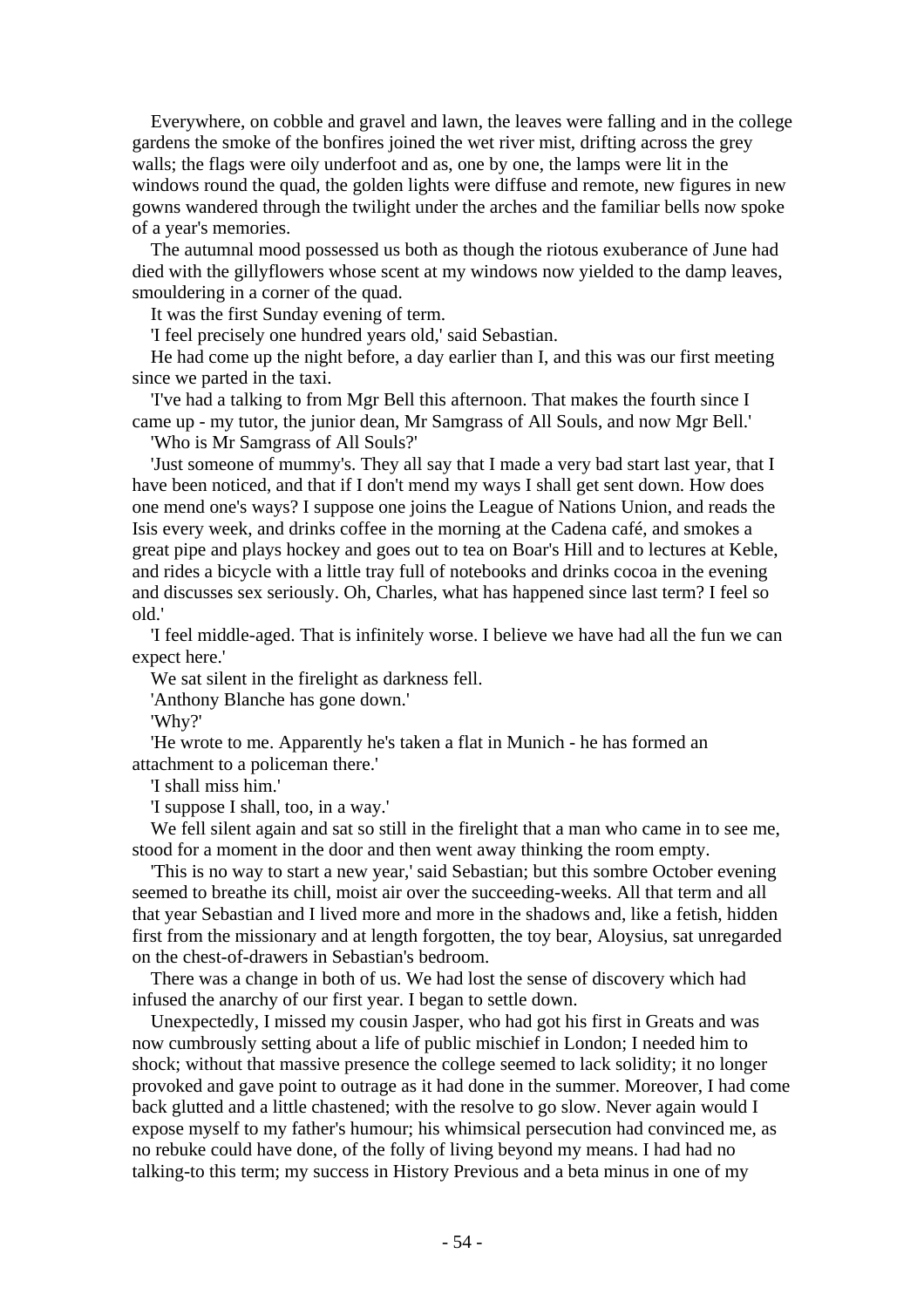Collections papers had put me on easy terms with my tutor which I managed to maintain without undue effort.

 I kept a tenuous connection with the History School, wrote my two essays a week, and attended an occasional lecture. Besides this I started my second year by joining the Ruskin School of Art; two or three mornings a week we melt, about a dozen of us - half, at least, the daughters of north Oxford among the casts from the antique at the Ashmolean Museum; twice a week we drew from the nude in a small room over a teashop; some pains were taken by the authorities to exclude any hint of lubricity on these evenings, and the young woman who sat to us was brought from London for the day and not allowed to reside in the University city; one flank, that nearer the oil stove, I remember, was always rosy and the other mottled and puckered as though it had been plucked. There, in the smell of the oil lamp, we sat astride the donkey stools and evoked a barely visible wraith of Trilby. My drawings were worthless; in my own rooms I designed elaborate little pastiches, some of which, preserved by friends of the period, come to light occasionally to embarrass me.

 We were instructed by a man of about my age, who treated us with defensive hostility; he wore very dark blue shirts, a lemon-yellow tie, and horn-rimmed glasses, and it was largely by reason of this warning that I modified my own style of dress until it approximated to what my cousin jasper would have thought suitable for countryhouse visiting. Thus soberly dressed and happily employed I became a fairly respectable member of my college.

 With Sebastian it was different. His year of anarchy had filled a deep, interior need of his, the escape from reality, and as he found himself increasingly hemmed in, where he once felt himself free, he became at times listless and morose, even with me.

We kept very much to our own company that term, each so much bound up in the other that we did not look elsewhere for friends. My cousin Jasper had told me that it was normal to spend one's second year shaking off the friends of one's first, and it happened as he said. Most of my friends were those I had made through Sebastian; together we shed them and made no others. There was no renunciation. At first we seemed to see them as often as ever; we went to parties but gave few of our own. I was not concerned to impress the new freshmen who, like their London sisters were here being launched in Society; there were strange faces now at every party and I, who a few months back had been voracious of new acquaintances, now felt surfeited; even our small circle of intimates, so lively in the summer sunshine, seemed dimmed and muted now in the pervading fog, the river-borne twilight that softened and obscured all that year for me. Anthony Blanche had taken something away with him when he went; he had locked a door and hung the key on his chain; and all his friends, among whom he had always been a stranger, needed him now.

 The Charity matinée was over, I felt; the impresario had buttoned his astrakhan coat and taken his fee and the disconsolate ladies of the company were without a leader. Without him they forgot their cues and garbled their lines; they needed him to ring the curtain up at the right moment; they needed him to direct the lime-lights they needed his whisper in the wings, and his imperious eye on the leader of the band; without him there were no photographers from the weekly press, no prearranged goodwill and expectation of pleasure. No stronger bond held them together than common service; now the gold lace and velvet were packed away and returned to the costumier and the drab uniform of the day put on in its stead. For a few happy hours of rehearsal, for a few ecstatic minutes of performance, they had played splendid parts, their own great ancestors, the famous paintings they were thought to resemble; now it was over and in the bleak light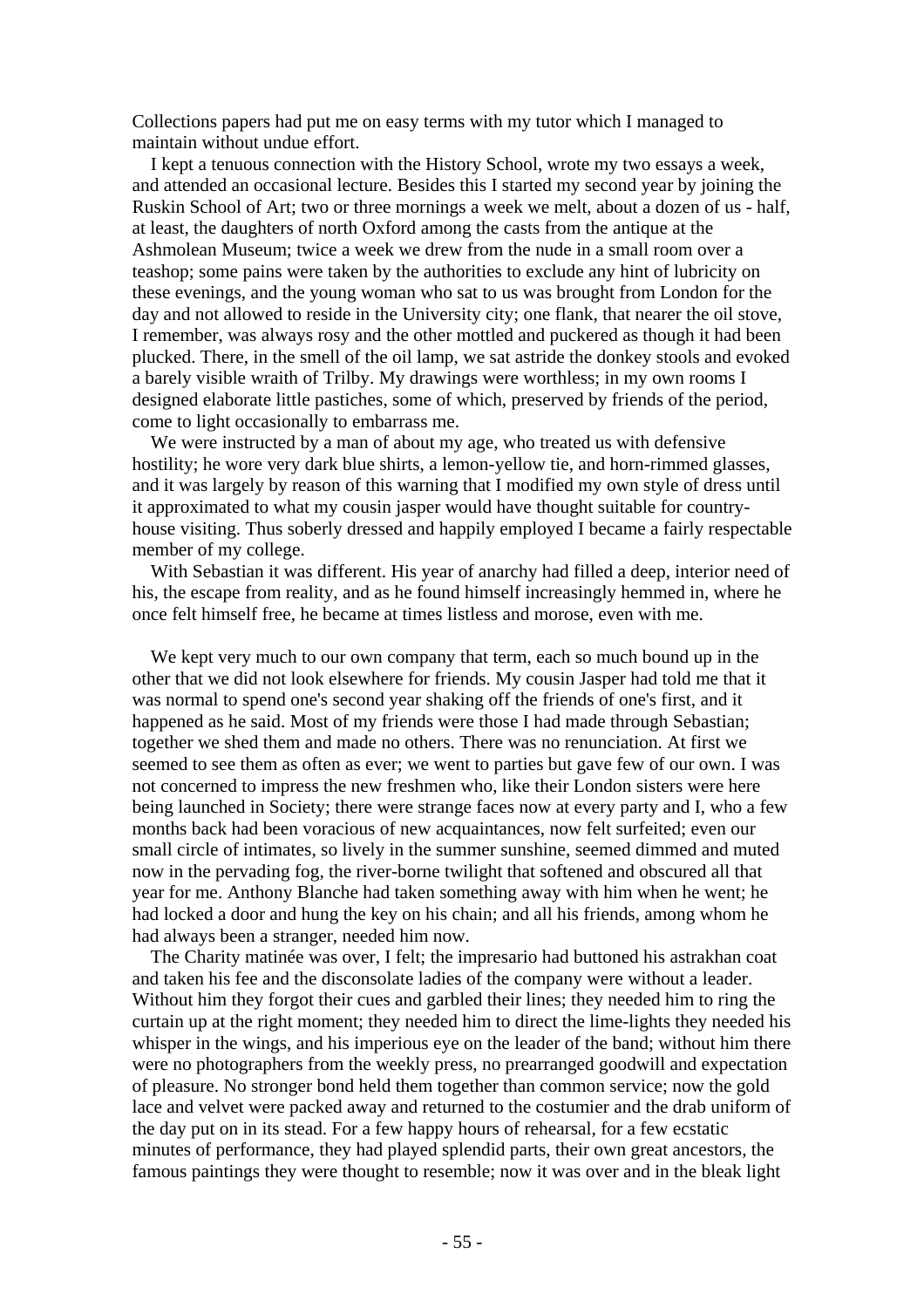of day they must go back to their homes; to the husband who came to London too often, to the lover who lost at cards, and to the child who grew too fast.

 Anthony Blanche's set broke up and became a bare dozen lethargic, adolescent Englishmen. Sometimes in later life they would say: 'Do you remember that extraordinary fellow we used all to know at Oxford - Anthony Blanche? I wonder what became of him.' They lumbered back into the herd from which they had been so capriciously chosen and grew less and less individually recognizable. The change was not so apparent to them as to us, and they still congregated on occasions in our rooms; but we gave up seeking them. Instead we formed the taste for lower company and spent our evenings, as often as not, in Hogarthian little inns in St Ebb's and St Clement's and the streets between the old market and the canal, where we managed to be gay and were, I believe, well liked by the company. The Gardener's Arms and the Nag's Head, the Druid's Head near the theatre, and the Turf in Hell Passage knew us well; but in the last of these we were liable to meet other undergraduates pub-crawling hearties from BNC and Sebastian became possessed by a kind of phobia, like that which sometimes comes over men in uniform against their own service, so that many an evening was spoilt by their intrusion, and he would leave his glass half empty and turn sulkily back to college.

 It was thus that Lady Marchmain found us when, early in that Michaelmas term, she came for a week to Oxford. She found Sebastian subdued, with all his host of friends reduced to one, myself. She accepted me as Sebastian's friend and sought to make me hers also, and in doing so, unwittingly struck at the roots of our friendship. That is the single reproach I have to set against her abundant kindness to me.

 Her business in Oxford was with Mr Samgrass of All Souls, who now began to play an increasingly large part in our lives. Lady Marchmain was engaged in making a memorial book for circulation among her friends, about her brother, Ned, the eldest of three legendary heroes all killed between Mons and Passchendaele; he had left a, quantity of papers - poems, letters, speeches, articles; to edit them, even for a restricted circle, needed tact and countless decisions in which the judgement of an adoring sister was liable to err. Acknowledging this, she had sought outside advice, and Mr Samgrass had been found to help her.

 He was a young history don, a short, plump man, dapper in dress, with sparse hair brushed flat on an over-large head, neat hands, small feet, and the general appearance of being too often bathed. His manner was genial and his speech idiosyncratic. We came to know him well.

 It was Mr Samgrass's particular aptitude to help others with their work, but he was himself the author of several stylish little books. He was a great delver in munimentrooms and had a sharp nose for the picturesque. Sebastian spoke less than the truth when he described him as 'someone of mummy's'; he was someone of almost everyone's who possessed anything to attract him.

 Mr Samgrass was a genealogist and a legitimist; he loved dispossessed royalty and knew the exact validity of the rival claims of the pretenders to many thrones; he was not a man of religious habit, but he knew more than most Catholics about their Church; he had friends in the Vatican and could talk at length of policy and appointments, saying which contemporary ecclesiastics were in good favour, which in bad, what recent theological hypothesis was suspect, and how this or that Jesuit or Dominican had skated on thin ice or sailed near the wind in his Lenten discourses; he had everything except the Faith, and later liked to attend benediction in the chapel of Brideshead and see the ladies of the family with their necks arched in devotion under their black lace mantillas; he loved forgotten scandals in high life and was an expert in putative parentage; he claimed to love the past, but I always felt that he thought all the splendid company,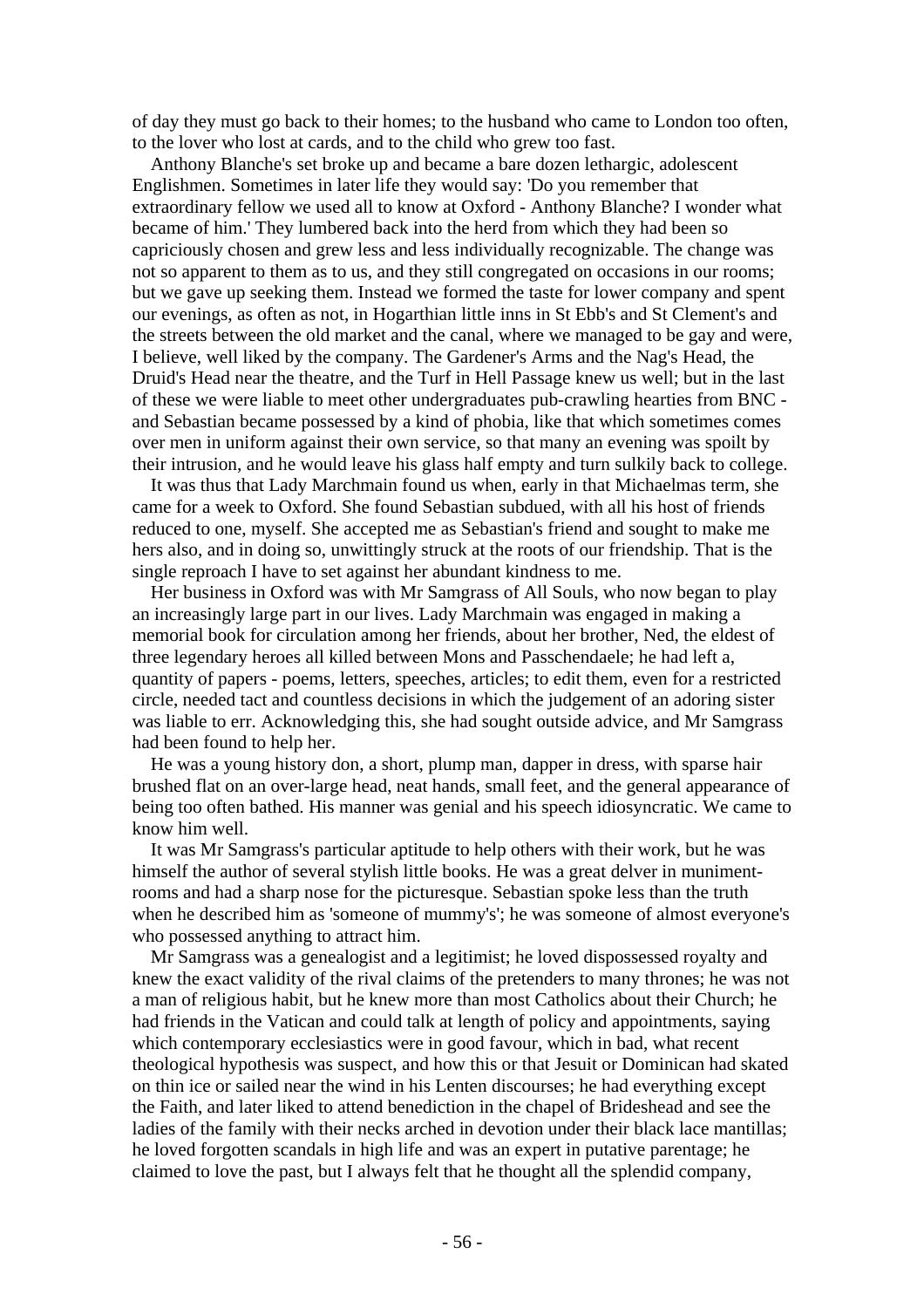living or dead, with whom he associated slightly absurd; it was Mr Samgrass who was real, the rest were an insubstantial pageant. He was the Victorian tourist, solid and patronizing, for whose amusement these foreign things were paraded. And there was something a little too brisk about his literary manners; I suspected the existence of a dictaphone somewhere in his panelled rooms.

 He was with Lady Marchmain when I first met them, and I thought then that she could not have found a greater contrast to herself than this intellectual-on-the-make, nor a better foil to her own charm. It was not her way to make a conspicuous entry into anyone's life, but towards the end of that week Sebastian said rather sourly: 'You and mummy seem very thick,' and I realized that in fact I was being drawn into intimacy by swift, imperceptible stages, for she was impatient of any human relationship that fell short of it. By the time that she left I had promised to spend all next vacation, except Christmas itself, at Brideshead.

 One Monday morning a week or two later I was in Sebastian's room waiting for him to return from a tutorial, when Julia walked in, followed by a large man whom she introduced as 'Mr Mottram' and addressed as 'Rex'. They were motoring up from a house where they had spent the week-end, they explained. Rex Mottram was warm and confident in a check ulster; Julia cold and rather shy in furs; she made straight for the fire and crouched over it shivering.

 'We hoped Sebastian might give us luncheon,' she said. 'Failing him we can always try Boy Mulcaster, but I somehow thought we should eat better with Sebastian, and we're very hungry. We've been literally starved all the week-end at the Chasms.'

'He and Sebastian are both lunching with me. Come too.'

 So, without demur, they joined the party in my rooms, one of the last of the old kind that I gave. Rex Mottram exerted himself to make an impression. He was a handsome fellow with dark hair growing low on his forehead and heavy black eyebrows. He spoke with an engaging Canadian accent. One quickly learned all that he wished one to know about him, that he was a lucky man with money, a member of parliament, a gambler, a good fellow; that he played golf regularly with the Prince of Wales and was on easy terms with 'Max' and 'F.E.' and 'Gertie' Lawrence and Augustus John and Carpentier with anyone, it seemed, who happened to be mentioned. Of the University he said: 'No, I was never here. It just means you start life three years behind the other fellow.'

His life, so far as he made it known, began in the war, where he had got a good M.C. serving with the Canadians and had ended as A.D.C. to a popular general.

 He cannot have been more than thirty at the time we met him, but he seemed very old to us in Oxford. Julia treated him, as she seemed to treat all the world, with mild disdain, but with an air of possession. During luncheon she sent him to the car for her cigarettes, and once or twice when he was talking very big, she apologized for him, saying: 'Remember he's a colonial,' to which he replied with boisterous laughter.

When he had gone I asked who he was.

'Oh, just someone of Julia's,' said Sebastian.

We were slightly surprised a week later to get a telegram from him asking us and Boy Mulcaster to dinner in London on the following night for 'a party of Julia's'.

 'I don't think he knows anyone young,' said Sebastian; 'all his friends are leathery old sharks in the City and the House of Commons. Shall we go?'

We discussed it, and because our life at Oxford was now so much in the shadows, we decided that we would.

'Why does he want Boy?'

 'Julia and I have known him all our lives. I suppose, finding him at lunch with you, he thought he was a chum.'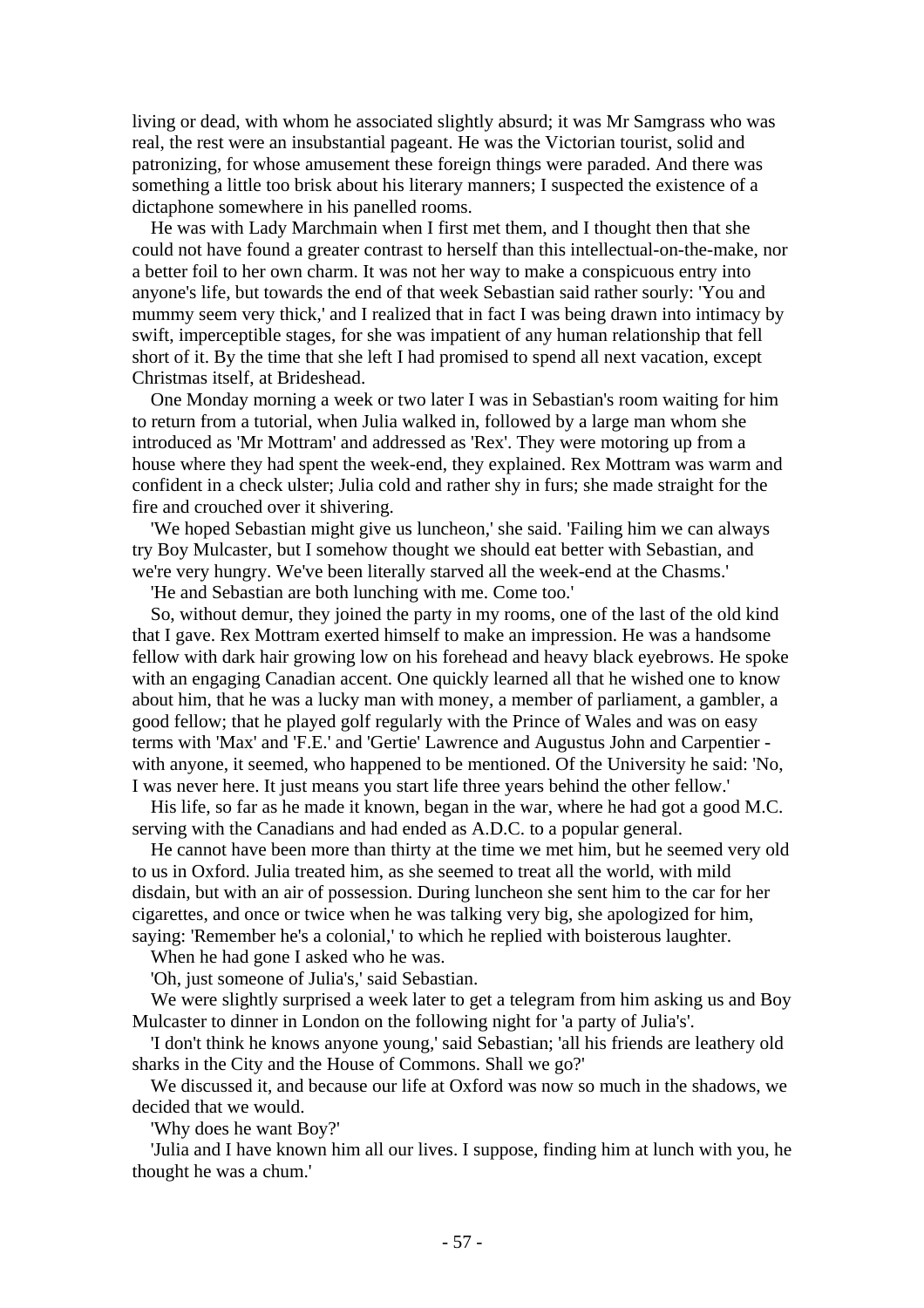We had no great liking for Mulcaster, but the three of us were in high spirits when, having got leave for the night from our colleges, we drove off on the London road in Hardcastle's car.

 We were to spend the night at Marchmain House. We went there to dress and, while we dressed, drank a bottle of champagne, going in and out of one another's rooms which were together three floors up and rather shabby compared with the splendours below. As we came downstairs Julia passed us going up to her room still in her day clothes.

 'I'm going to be late,' she said; 'you boys had better go on to Rex's. It's heavenly of you to come.'

'What is this party?'

 'A ghastly charity ball I'm involved with. Rex insisted on giving a dinner party for it. See you there.'

Rex Mottram lived within walking distance of Marchmain House.

'Julia's going to be late,' we said, 'she's only just gone up to dress.'

 'That means an hour. We'd better have some wine.' A woman who was introduced as 'Mrs Champion' said: 'I'm sure she'd sooner we started, Rex.'

'Well, let's have some wine first anyway.'

 'Why a Jeroboam, Rex?' she said peevishly. 'You always want to have everything too big.'

 'Won't be too big for us,' he said, taking the bottle in his own hands and easing the cork.

 There were two girls there, contemporaries of Julia's; they all seemed involved in the management of the ball. Mulcaster knew them of old and they, without much relish I thought, knew him. Mrs Champion talked to Rex. Sebastian and I found ourselves drinking alone together as we always did.

 At length Julia arrived, unhurried, exquisite, unrepentant. 'You shouldn't have let him wait,' she said. 'It's his Canadian courtesy.'

 Rex Mottram was a liberal host, and by the end of dinner the three of us who had come from Oxford were rather drunk. While we were standing in the hall waiting for the girls to come down and Rex and Mrs Champion had drawn away from us, talking, acrimoniously, in low voices, Mulcaster said, 'I say, let's slip away from this ghastly dance and go to Ma Mayfield's.'

'Who is Ma Mayfield?'

 'You know Ma Mayfield. Everyone knows Ma Mayfield of the Old Hundredth. I've got a regular there - a sweet little thing called Effie. There'd be the devil to pay if Effie heard I'd been to London and hadn't been in to see her. Come and meet Effie at Ma Mayfield's.'

 'All right,' said Sebastian, 'let's meet Effie at Ma Mayfield's.' 'We'll take another bottle of pop off the good Mottram and then leave the bloody dance and go to the Old Hundredth. How about that?'

 It was not a difficult matter to leave the ball; the girls whom Rex Mottram had collected had many friends there and, after we had danced together once or twice, our table began to fill up; Rex Mottram ordered more and more wine; presently the three of us were together on the pavement.

'D'you know where this place is?'

'Of course I do. A hundred Sink Street.'

'Where's that?'

'Just off Leicester Square. Better take the car.'

'Why?'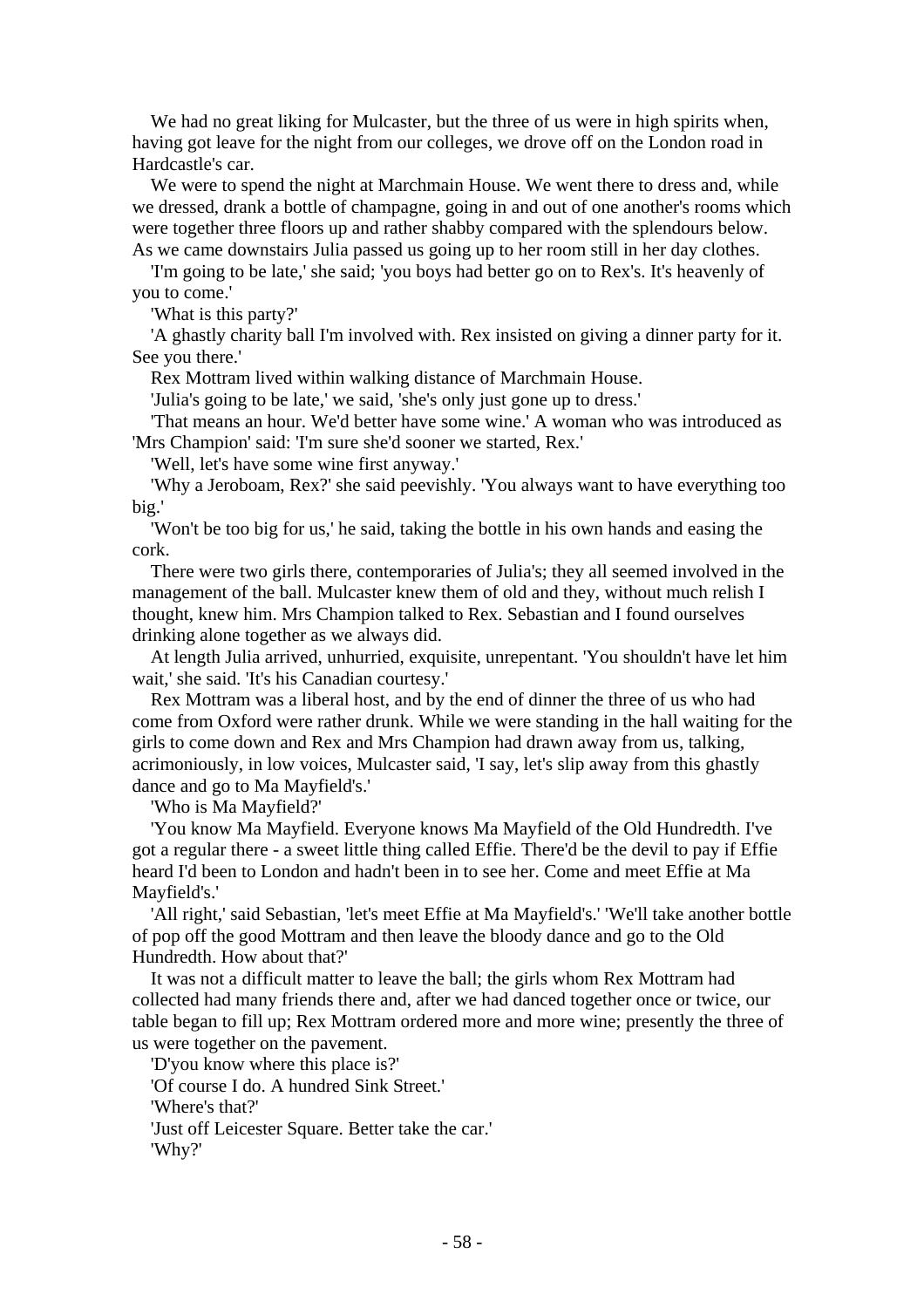'Always better to have one's own car on an occasion like this.' We did not question this reasoning, and there lay our mistake. The car was in the forecourt of Marchmain House within a hundred yards of the hotel where we had been dancing. Mulcaster drove and, after some wandering, brought us safely to Sink Street. A commissionaire at one side of a dark doorway and a middle-aged man in evening dress on the other side of it, standing with his face to the wall cooling his forehead on the bricks, indicated our destination.

'Keep out, you'll be poisoned,' said the middle-aged man.

'Members?' said the commissionaire.

'The name is Mulcaster, ' said Mulcaster. 'Viscount Mulcaster.'

'Well, try inside,' said the commissionaire.

'You'll be robbed, poisoned and infected and robbed,' said the middle-aged man.

Inside the dark doorway was a bright hatch.

'Members?' asked a stout woman, in evening dress.

'I like that,' said Mulcaster. 'You ought to know me by now.'

'Yes, dearie,' said the woman without interest. 'Ten bob each.'

'Oh, look here, I've never paid before.'

 'Daresay not, dearie. We're full up tonight so it's ten bob. Anyone who comes after you will have to pay a quid. You're lucky.'

'Let me speak to Mrs Mayfield.'

'I'm Mrs Mayfield. Ten bob each.'

 'Why, Ma, I didn't recognize you in your finery. You know Me, don't you? Boy Mulcaster.'

'Yes, duckie. Ten bob each.'

 We paid, and the man who had been standing between us and the inner door now made way for us. Inside it was hot and crowded, for the Old Hundredth was then at the height of its success. We found a table and ordered a bottle; the waiter took payment before he opened it.

'Where's Effie tonight?' asked Mulcaster.

'Effie 'oo?'

'Effie, one of the girls who's always here. The pretty dark one.'

 'There's lots of girls works here. Some of them's dark and some of them's fair. You might call some of them pretty. I haven't the time to know them by name.'

'I'll go and look for her,' said Mulcaster.

While he was away two girls stopped near our table and looked at us curiously. 'Come on,' said one to the other, we're wasting our time. They're only fairies.'

 Presently Mulcaster returned in triumph with Effie to whom, without its being ordered, the waiter immediately brought a plate of eggs and bacon.

 'First bite I've had all the evening,' she said. 'Only thing that's any good here is the breakfast; makes you fair peckish hanging about.'

'That's another six bob,' said the waiter.

When her hunger was appeased, Effie dabbed her mouth and looked at us.

'I've seen you here before, often, haven't I?' she said to me.

'I'm afraid not.'

'But I've seen you?' to Mulcaster.

 'Well, I should rather hope so. You haven't forgotten our little evening in September?' 'No, darling, of course not. You were the boy in the Guards who cut your toe, weren't you?'

'Now, Effie, don't be a tease.'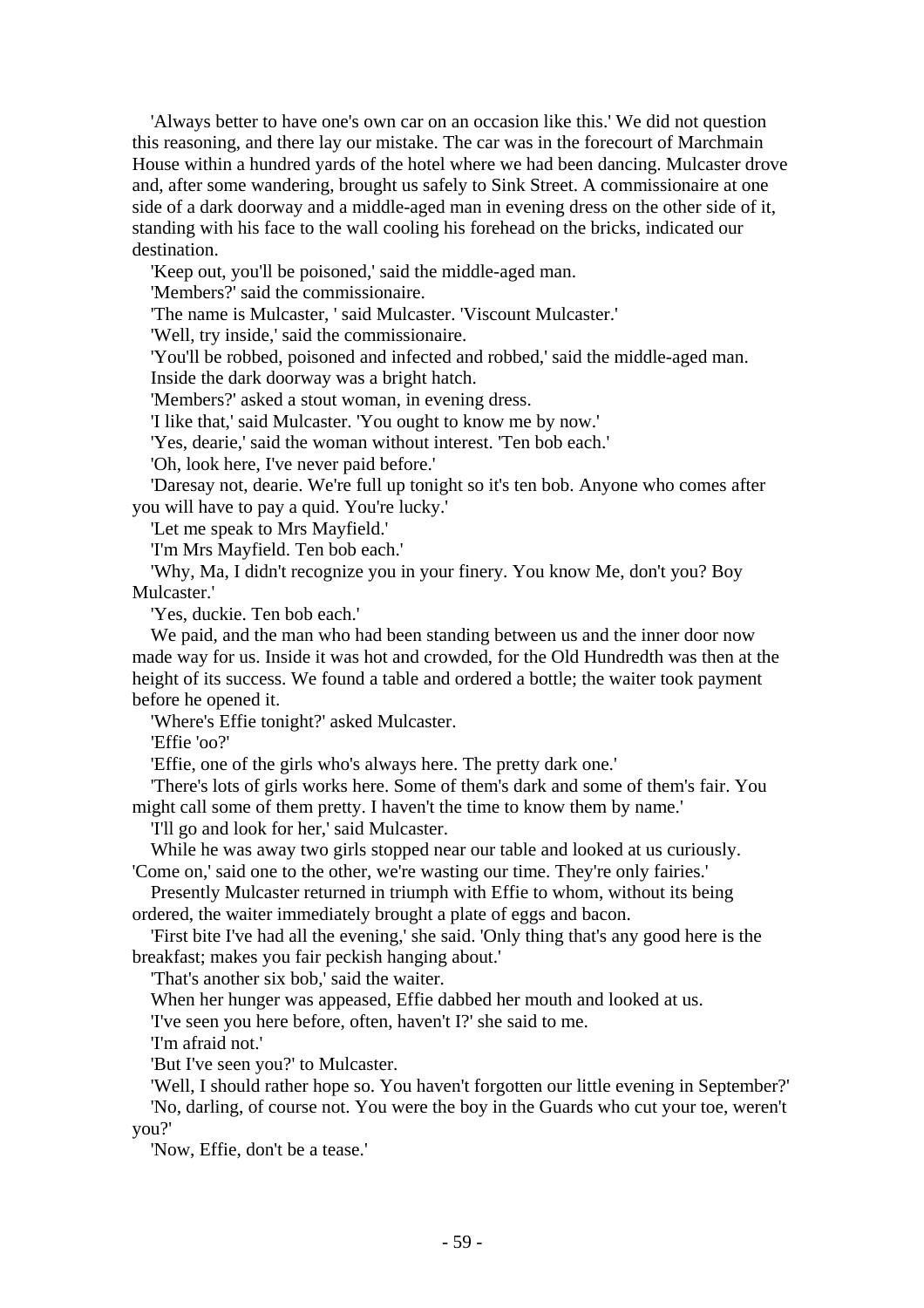'No, that was another night, wasn't it? I know - you were with Bunty the time the police were in and we all hid in the place they keep the dust-bins.'

 'Effie loves pulling my leg, don't you, Effie? She's annoyed with me for staying away so long, aren't you?'

'Whatever you say, I know I have seen you before somewhere.'

'Stop teasing.'

'I wasn't meaning to tease. Honest. Want to dance?'

'Not at the minute.'

 'Thank the Lord. My shoes pinch something terrible tonight.' Soon she and Mulcaster were deep in conversation. Sebastian leaned back and said to me: 'I'm going to ask that pair to join us.'

 The two unattached women who had considered us earlier, were again circling towards us. Sebastian smiled and rose to greet them: soon they, too, were eating heartily. One had the face of a skull, the other of a sickly child. The Death's Head seemed destined for me. 'How about a little party,' she said, 'just the six of us over at my place?'

'Certainly,' said Sebastian.

'We thought you were fairies when you came in.'

'That was our extreme youth.'

 Death's Head giggled. 'You're a good sport,' she said. 'You're very sweet really,' said the Sickly Child. 'I must just tell Mrs Mayfield we're going out.'

 It was still early, not long after midnight, when we regained the street. The commissionaire tried to persuade us to take a taxi. 'I'll look after your car, sir, I wouldn't drive yourself, sir, really I wouldn't.'

 But Sebastian took the wheel and the two women sat one on the other beside him, to show him the way. Effie and Mulcaster and I sat in the back. I think we cheered a little as we drove off.

 We did not drive far. We turned into Shaftesbury Avenue and were making for Piccadilly when we narrowly escaped a head-on collision with a taxi-cab.

 'For Christ's sake, ' said Effie, 'look where you're going. D'you want to murder us all?' 'Careless fellow that,' said Sebastian.

 'It isn't safe the way you're driving,' said Death's Head. 'Besides, we ought to be on the other side of the road.'

'So we should,' said Sebastian, swinging abruptly across.

'Here, stop. I'd sooner walk.'

'Stop? Certainly.'

 He put on the brakes and we came abruptly to a halt broadside across the road. Two policemen quickened their stride and approached us.

 'Let me out of this,' said Effie, and made her escape with a leap and a scamper. The rest of us were caught.

 'I'm sorry if I am impeding the traffic, officer,' said Sebastian with care, 'but the lady insisted on my stopping for her to get out. She would take no denial. As you will have observed, she was pressed for time. A matter of nerves you know.'

 'Let me talk to him, ' said Death's Head. 'Be a sport, handsome; no one's seen anything but you. The boys don't mean any harm. I'll get them into a taxi and see them home quiet.'

 The policemen looked us over, deliberately, forming their own judgement. Even then everything might have been well had not Mulcaster joined in. 'Look here, my good man,' he said. 'There's no need for you to notice anything. We've just come from Ma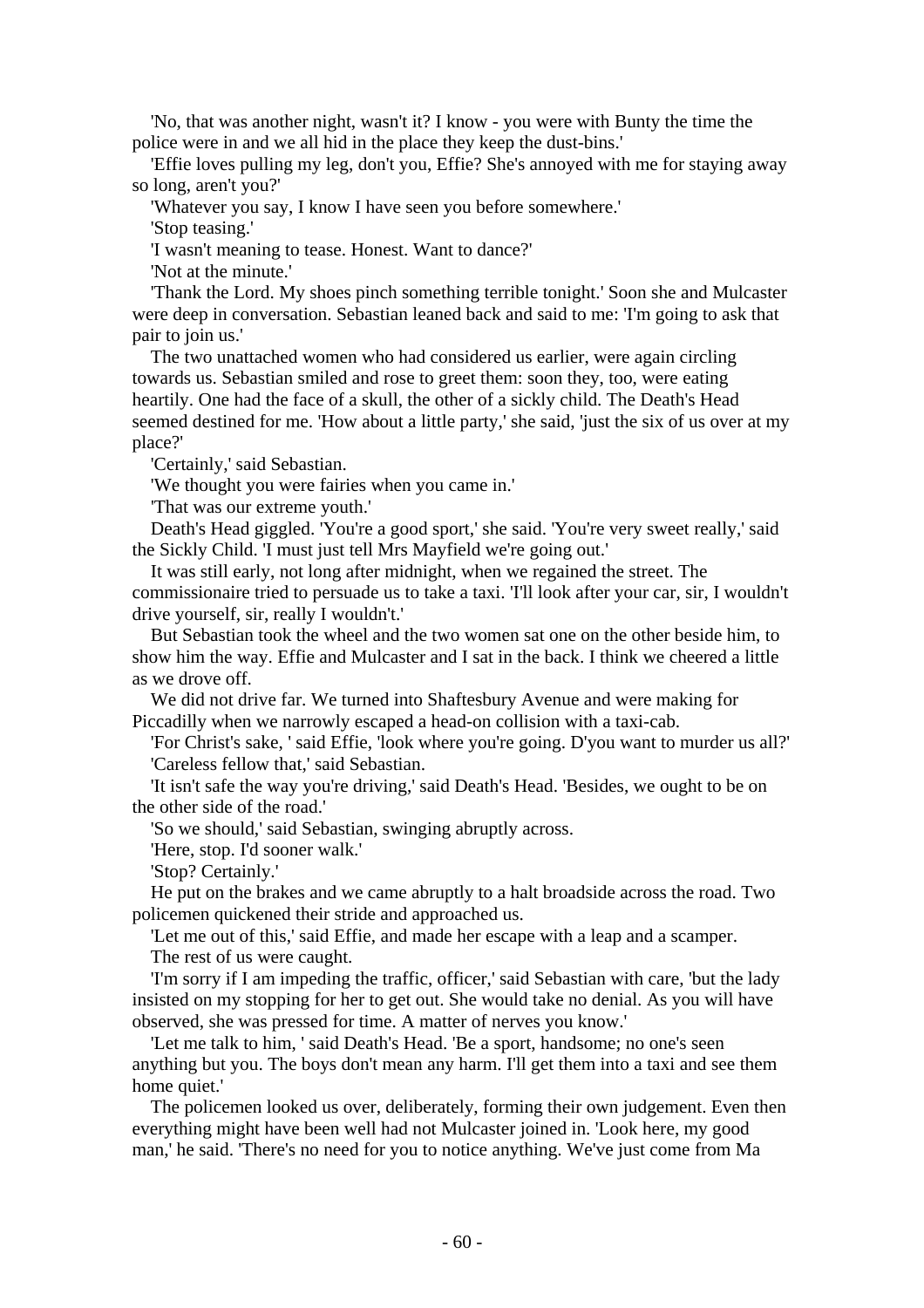Mayfield's. I reckon she pays you a nice retainer to keep your eyes shut. Well, you can keep 'em shut on us too, and you won't be the losers by it.'

 That resolved any doubts which the policemen may have felt. In a short time we were in the cells.

 I remember little of the journey there or the process of admission. Mulcaster, I think, protested vigorously and, when we were made to empty our pockets, accused his gaolers of theft. Then we were locked in, and my first clear memory is of tiled walls with a lamp set high up under thick glass, a bunk, and a door which had no handle on my side. Somewhere to the left of me Sebastian and Mulcaster were raising Cain. Sebastian had been steady on his legs and fairly composed on the way to the station; now, shut in, he seemed in a frenzy and was pounding the door, and. shouting: 'Damn you, I'm not drunk. Open this door. I insist on seeing the doctor. I tell you I'm not drunk,' while Mulcaster, beyond, cried: 'My God, you'll pay for this! You're making a great mistake, I can 'tell you. Telephone the Home Secretary. Send for my solicitors. I will have habeas corpus.' Groans of protest rose from the other cells where various tramps and pickpockets were trying to get some sleep: 'Aw, pipe down!' 'Give a man some peace, can't yer?'...'Is this a blinking lock-up or a looney-house?' - and the sergeant, going his rounds, admonished them through the grille. 'You'll be here all night if you don't sober up.'

 . I sat on the bunk in low spirits and dozed a little. Presently the racket subsided and Sebastian called: 'I say, Charles, are you there?'

'Here I am.'

'This is the hell of a business.'

'Can't we get bail or something?'

Mulcaster seemed to have fallen asleep.

'I tell you the man - Rex Mottram. He'd be in his element here.'

 We had some difficulty in getting in touch with him; it was half an hour before the policeman in charge answered my bell. At last he consented, rather sceptically, to send a telephone message to the hotel where the ball was being held. There was another long delay and then our prison doors were opened.

 Seeping through the squalid air of the police station, the sour smell of dirt and disinfectant, came the sweet, rich smoke of a Havana cigar - of two Havana cigars, for the sergeant in charge was smoking also.

 Rex stood in the charge-room looking the embodiment indeed, the burlesque - of power and prosperity; he wore a fur-lined overcoat with broad astrakhan lapels and a silk hat. The police were deferential and eager to help.

 'We had to do our duty,' they said. 'Took the young gentlemen into custody for their own protection.'

 Mulcaster looked crapulous and began a confused complaint that he had been denied legal representation and civil rights. Rex said: 'Better leave all the talking to me.'

 I was clear-headed now and watched and listened with fascination while Rex settled our business. He examined the charge sheets, spoke affably to the men who had made the arrest; with the slightest perceptible nuance he opened the way for bribery and quickly covered it when he saw that things had now lasted too long and the knowledge had been too widely shared; he undertook to deliver us at the magistrate's court at ten next morning, and then led us away. His car was outside.

'It's no use discussing things tonight. Where are you sleeping.?'

'Marchers, ' said Sebastian.

 'You'd better come to me. I can fix you up for tonight. Leave everything to me.' It was plain that he rejoiced in his efficiency.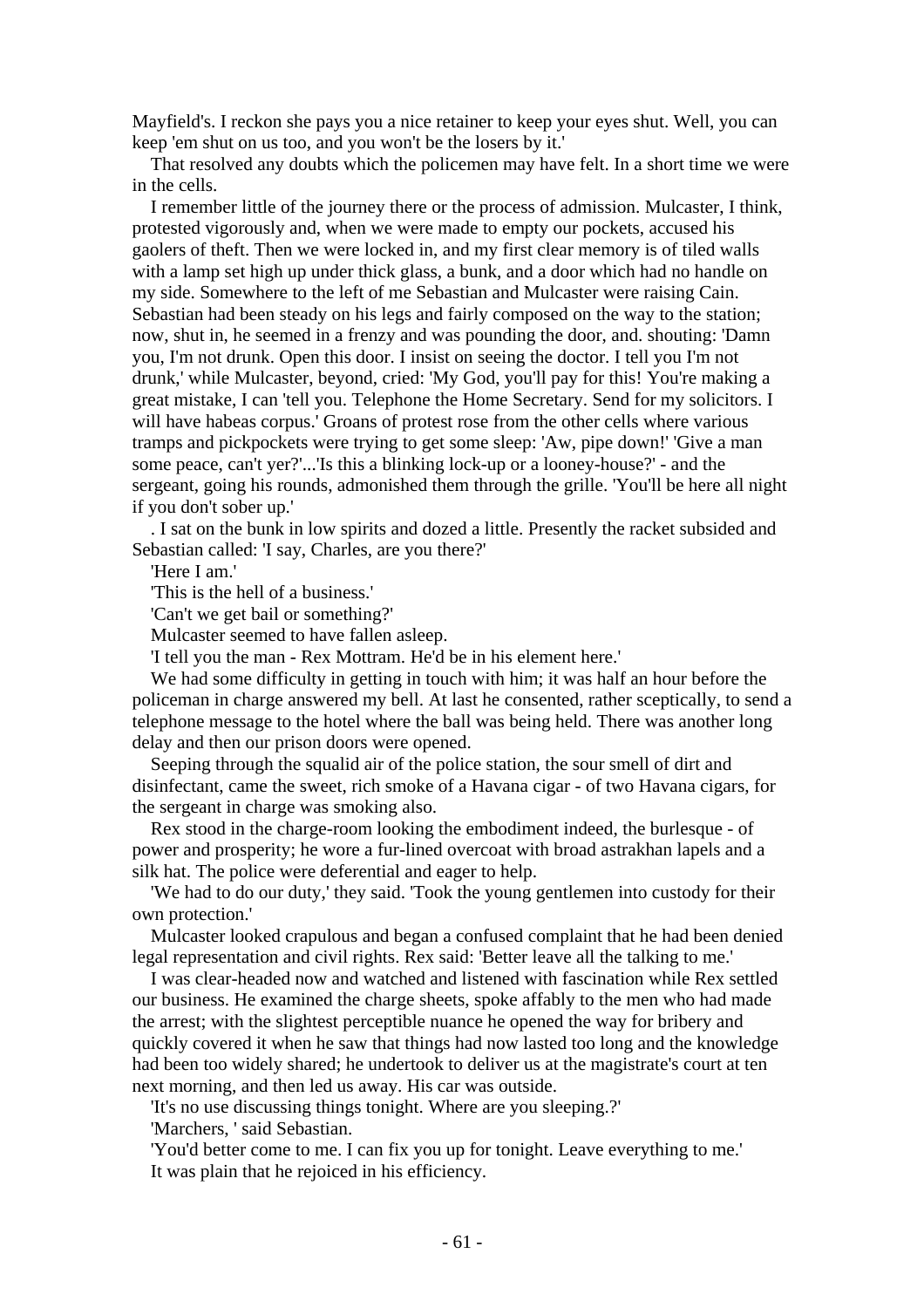Next morning the display was even more impressive. I awoke with the startled and puzzled sense of being in a strange room, and in the first seconds of consciousness the memory of the evening before returned, first as though of a nightmare, then of reality. Rex's valet was unpacking a suitcase. On seeing me move he went to the wash-hand stand and poured something from a bottle. 'I think I have everything from Marchmain House,' he said. 'Mr Mottram sent round to Heppell's for this.'

I took the draught and felt better.

A man was there from Trumper's to shave us.

 Rex joined us at breakfast. 'It's important to make a good appearance at the court,' he said. 'Luckily none of you look much the worse for wear.'

After breakfast the barrister arrived and Rex delivered a summary of the case.

 'Sebastian's in a jam,' he said. 'He's liable to anything up to six months' imprisonment for being drunk in charge of a car. You'll come up before Grigg unfortunately. He takes rather a grim view of cases of this sort. All that will happen this morning is that we shall ask to have Sebastian held over for a week to prepare the defence. You two will plead guilty, say you're sorry, and pay your five bob fine. I'll see what can be done about squaring the evening papers. The Star may be dffficult.

 'Remember, the important thing is to keep out all mention of the Old Hundredth. Luckily the tarts were sober and aren't being charged, but their names have been taken as witnesses. If we try and break down the police evidence, they'll be called. We've got to avoid that at all costs, so we shall have to swallow the police story whole and appeal to the magistrate's good nature not to wreck a young man's career for a single boyish indiscretion. It'll work all right. We shall need a don to give evidence of good character. Julia tells me you have a tame one called Samgrass. He'll do. Meanwhile your story is simply that you came up from Oxford for a perfectly respectable dance, weren't used to wine, had too much, and lost the way driving home.

 'After that we shall have to see about fixing things with your authorities at Oxford.' 'I told them to call my solicitors,' said Mulcaster, 'and they refused. They've put

themselves hopelessly in the wrong, and I don't see why they should get away with it.' 'For heaven's sake don't start any kind of argument. Just plead guilty and pay up.

Understand?'

Mulcaster grumbled but submitted.

 Everything happened at court as Rex had predicted. At half past ten we stood in Bow Street, Mulcaster and I free men, Sebastian bound over to appear in a week's time. Mulcaster had kept silent about his grievance; he and I were admonished and fined five shillings each and fifteen shillings costs. Mulcaster was becoming rather irksome to us, and it was with relief that we heard his plea of other business in London. The barrister bustled off and Sebastian and I were left alone and disconsolate.

 'I suppose mummy's got to hear about it,' he said. 'Damn, damn, damn! It's cold. I won't go home. I've nowhere to go. Let's just slip back to Oxford and wait for them to bother us'

 The raffish habitués of the police court came and went, up and down the steps; still we stood on the windy comer, undecided.

'Why not get hold of Julia?'

'I might go abroad.'

'My dear Sebastian, you'll only be given a talking-to and fined a few pounds.'

 'Yes, but it's all the bother - mummy and Bridey and all the family and the dons. I'd sooner go to prison. If I just slip away abroad they can't get me back, can they? That's what people do when the police are after them. I know mummy will make it seem she has to bear the whole brunt of the business.'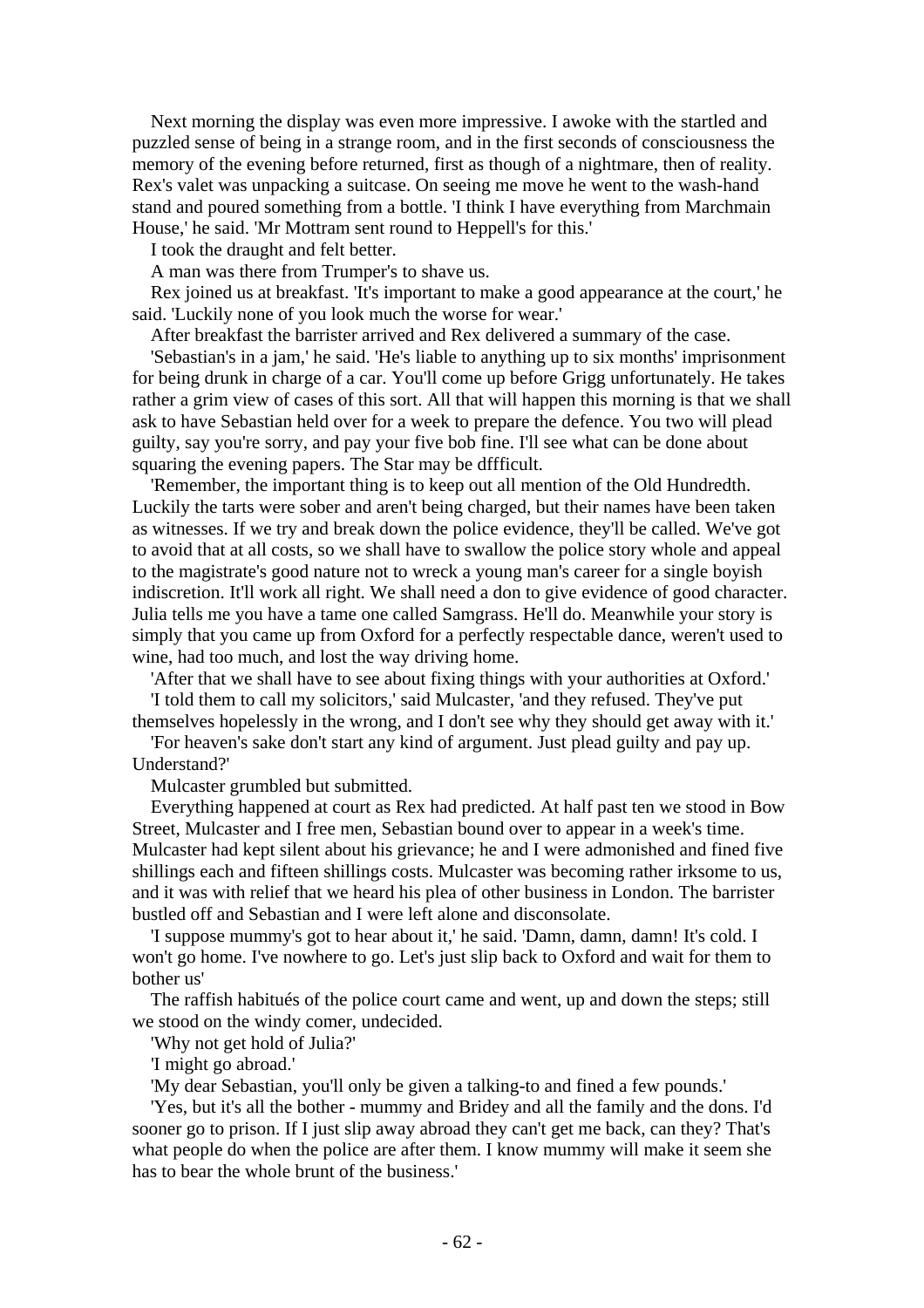'Let's telephone Julia and get her to meet us somewhere and talk it over.'

 We met at Gunter's in Berkeley Square. Julia, like most women then, wore a green hat pulled down to her eyes with a diamond arrow in it; she had a small dog under her arm, three-quarters buried in the fur of her coat. She greeted us with an unusual show of interest.

 'Well, you are a pair of pickles; I must say you look remarkably well on it. The only time I got tight I was paralysed all the next day. I do think you might have taken me with you. The ball was positively lethal, and I've always longed to go to the Old Hundredth. No one will ever take me. Is it heaven?'

'So you know all about that, too?'

 'Rex telephoned me this morning and told me everything. What were your girl friends like?'

'Don't be prurient,' said Sebastian.

'Mine was like a skull.'

'Mine was like a consumptive.'

 'Goodness.' It had clearly raised us in Julia's estimation that we had been out with women; to her they were the point of interest.

'Does mummy know?'

 'Not about your skulls and consumptives. She knows you were in the clink. I told her. She was divine about it, of course. You know anything Uncle Ned did was always perfect, and he got locked up once for taking a bear into one of Lloyd George's meetings, so she really feels quite human about the whole thing. She wants you both to lunch with her.'

'Oh God!'

 'The only trouble is the papers and the family. Have you got an awful family, Charles?'

'Only a father. He'll never hear about it.'

 'Ours are awful. Poor mummy is in for a ghastly time with them. They'll be writing letters and paying visits of sympathy, and all the time at the back of their minds one half will be saying, "That's what comes of bringing the boy up a Catholic," and the other half will say, "That's what comes of sending him to Eton instead of Stonyhurst." Poor mummy can't get it right.

 We lunched with Lady Marchmain. She accepted the whole thing with humorous resignation. Her only reproach was: 'I can't think why you went off and stayed with Mr Mottram. You might have come and told me about it first.'

 'How am I going to explain it to all the family?' she asked. 'They will be so shocked to find that they're more upset about it than I am. Do you know my sister-in-law, Fanny Rosscommon? She has always thought I brought the children up badly. Now I am beginning to think she must be right.'

 When we left I said: 'She couldn't have been more charming. What were you so worried about?'

'I can't explain,' said Sebastian miserably.

 A week later when Sebastian came up for trial he was fined ten pounds. The newspapers reported it with painful prominence, one of them under the ironic headline: 'Marquis's son unused to wine'. The magistrate said that it was only through the prompt action of the police that he was not up on a grave charge.

 'It is purely by good fortune that you do not bear the responsibility of a serious accident...' Mr Samgrass gave evidence that Sebastian bore an irreproachable character and that a brilliant future at the University was in jeopardy. The papers took hold of this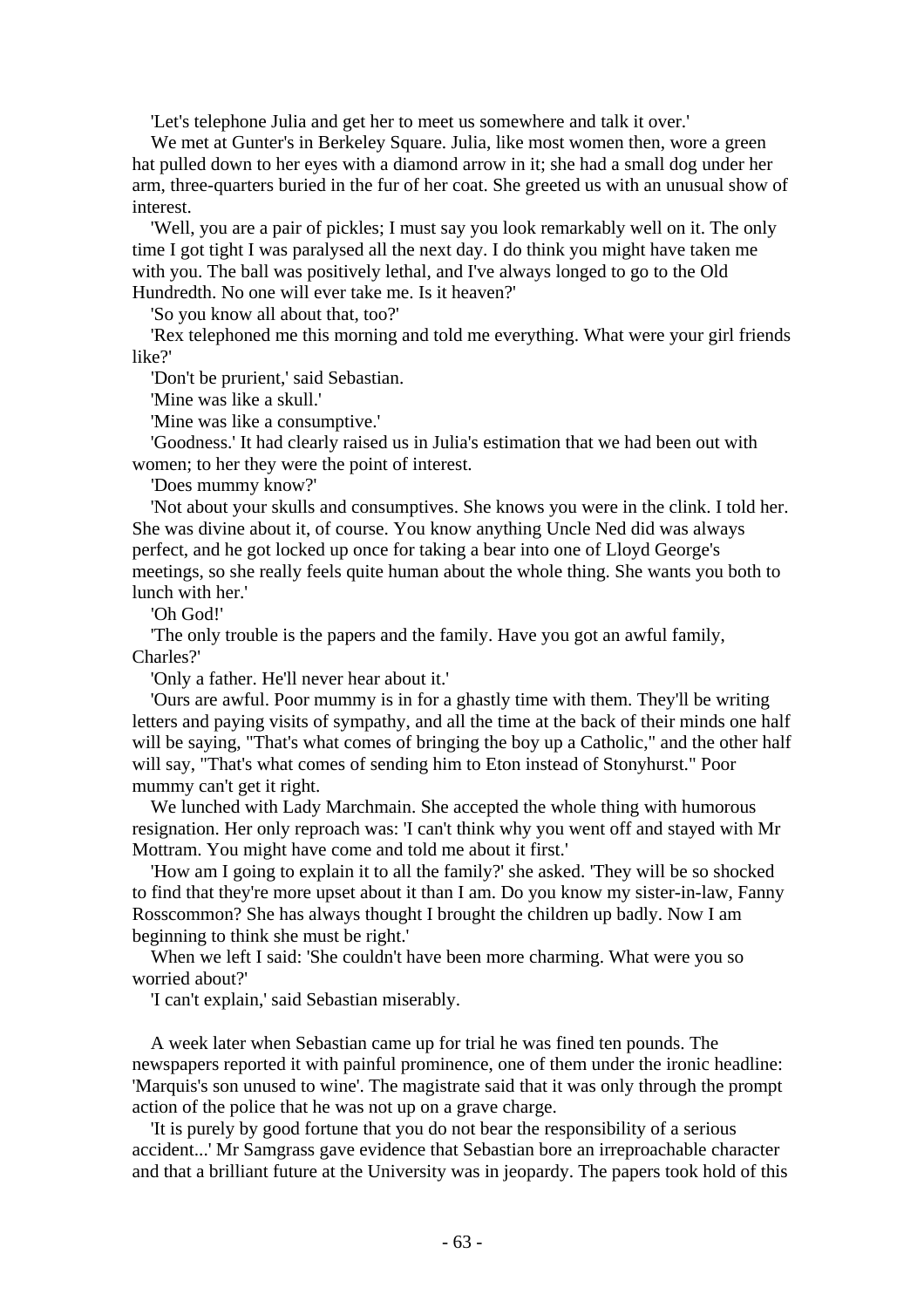too - 'Model Student's Career at Stake. But for Mr Samgrass's evidence, said the magistrate, he would have been disposed to give an exemplary sentence; the law was the same for an Oxford undergraduate as for any young hooligan; indeed the better the home the more shameful the offence...

 It was not only at Bow Street that Mr Samgrass was of value. At Oxford he showed all the zeal and acumen which were Rex Mottram's in London. He interviewed the college authorities, the proctors, the Vice-Chancellor; he induced Mgr Bell to call on the Dean of Christ Church; he arranged for Lady Marchmain to talk to the Chancellor himself; and, as a result of all this, the three of us were gated for the rest of the term. Hardcastle, for no clear reason, was again deprived of the use of his car, and the affair blew over. The most lasting penalty we suffered was our intimacy with Rex Mottram and Mr Samgrass, but since Rex's life was in London in a world of politics and high finance and Mr Samgrass's nearer to our own at Oxford, it was from him we suffered the more.

 For the rest of that term he haunted us. Now that we were 'gated' we could not spend our evenings together, and from nine 0'clock onwards were alone and at Mr Samgrass's mercy. Hardly an evening seemed to paw but he called on one o r the other of us. He spoke of 'our little escapade' as though he, too, had been in the cells, and had that bond with us...Once I climbed out of college and Mr Samgrass found me in Sebastian's rooms after the gate was shut and that, too, he made into a bond. It did not surprise me, therefore, when I arrived at Brideshead, after Christmas, to find Mr Samgrass, as though in wait for me, sitting alone before the fire in the room they called the 'Tapestry Hall'.

 'You find me in solitary possession,' he said, and indeed he seemed to possess the hall and the sombre scenes of venery that hung round it, to possess the caryatids on either side of the fireplace, to possess me, as he rose to take my hand and greet me like a host: 'This morning,' he continued, 'we had a lawn meet of the Marchmain Hounds - a deliciously archaic spectacle and all our young friends are fox-hunting, even Sebastian who, you will not be surprised to hear, looked remarkably elegant in his pink coat. Brideshead was impressive rather than elegant; he is joint-master with a local figure of fun named Sir Walter Strickland-Venables. I wish the two of them could be included in these rather humdrum tapestries - they would give a note of fantasy.

 'Our hostess remained at home; also a convalescent Dominican who has read too much Maritain and too little Hegel; Sir Adrian Porson, of course, and two rather forbidding Magyar cousins - I have tried them in German and in French, but in neither tongue are they diverting. All these have now driven off to visit a neighbour. I have been spending a cosy afternoon before the fire with the incomparable Charlus. Your arrival emboldens me to ring for some tea. How can I prepare you for the party? Alas, it breaks up tomorrow. Lady Julia departs to celebrate the New Year elsewhere, and takes the beau-monde with her. I shall miss the pretty creatures about the house - particularly one Celia; she is the sister of our old companion in adversity, Boy Mulcaster, and wonderfully unlike, him. She has a bird-like style of conversation, pecking away at the subject in a way I find most engaging, and a school-monitor style of dress which I can only call "saucy". I shall miss her, for I do not go tomorrow. Tomorrow I start work in earnest on our hostess's book - which, believe me, is a treasure-house of period gems; pure authentic I9I4.'

 Tea was brought and, soon after it, Sebastian returned; he had lost the hunt early, he said, and hacked home; the others were not long after him, having been fetched by car at the end of the day; Brideshead was absent; he had business at the kennels and Cordelia had gone with him. The rest filled the hall and were soon eating scrambled eggs and crumpets; and Mr Samgrass, who had lunched at home and dozed all the afternoon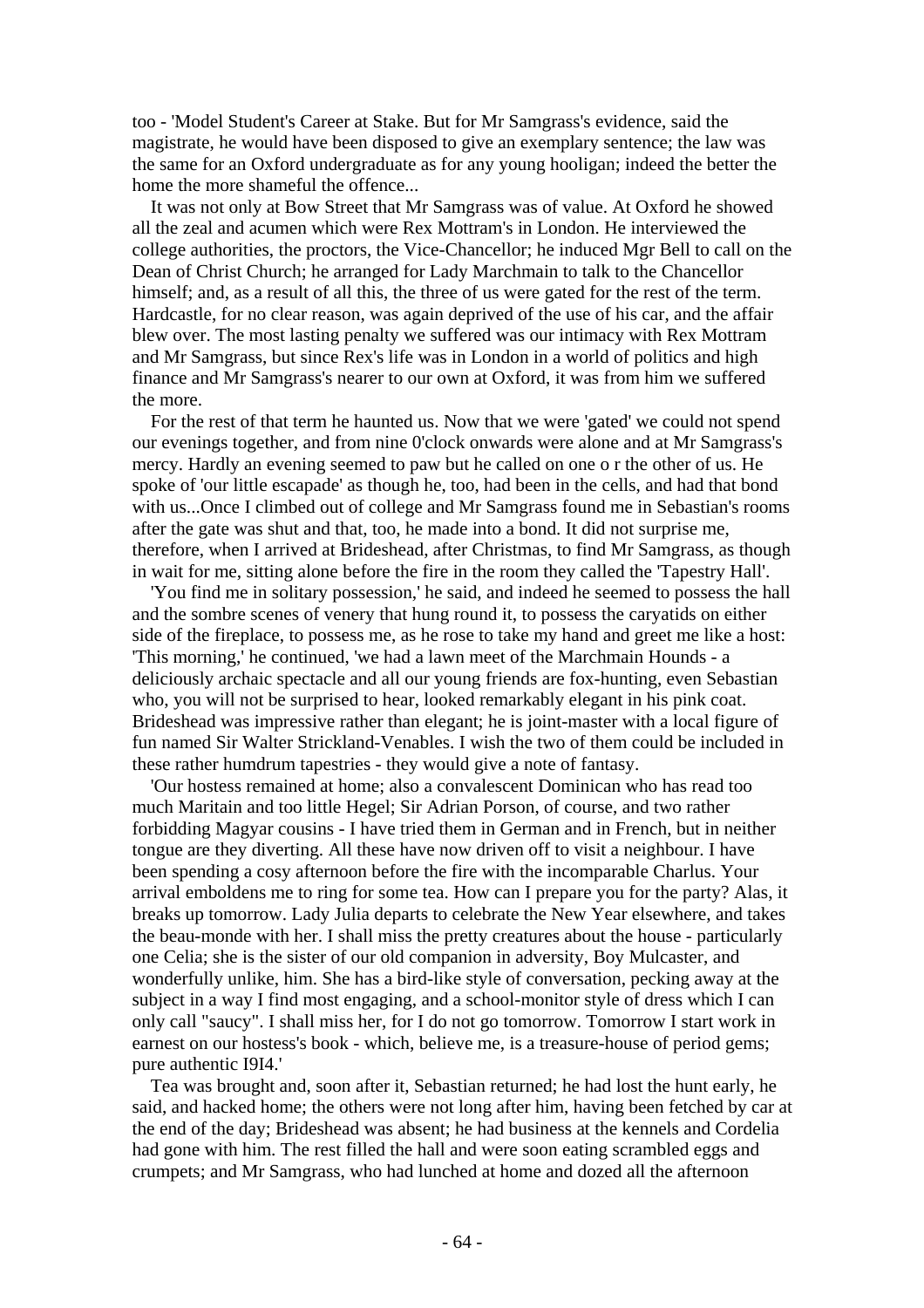before the fire, ate eggs and crumpets with them. Presently Lady Marchmain's party returned, and when, before we went upstairs to dress for dinner, she said 'Who's coming to chapel for the Rosary?' and Sebastian and Julia said they must have their baths at once, Mr Samgrass went with her and the friar.

 'I wish Mr Samgrass would go,' said Sebastian, in his bath; 'I'm sick of being grateful to him.'

 In the course of the next fortnight distaste for Mr Samgrass came to be a little unspoken secret throughout the house; in his presence Sir Adrian Porson's fine old eyes seemed to search a distant horizon and his lips set in classic pessimism. Only the Hungarian cousins who, mistaking the status of tutor, took him for an unusually privileged upper servant, were unaffected by his presence.

 Mr Samgrass, Sir Adrian Porson, the Hungarians, the friar, Brideshead, Sebastian, Cordelia were all who remained of the Christmas party.

 Religion predominated in-the house; not only in its practices - the daily mass and Rosary, morning and evening in the chapel - but in all its intercourse. 'We must make a Catholic of Charles,' Lady Marchmain said, and we had many little talks together during my visits when she delicately steered the subject into a holy quarter. After the first of these Sebastian said: 'Has mummy been having one of her "little talks" with you? She's always doing it. I wish to hell she wouldn't.'

 One was never summoned for a little talk, or consciously led to it; it merely happened, when she wished to speak intimately, that one found oneself alone with her, if it was summer, in a secluded walk by the lakes or in a corner of the walled rosegardens; if it was winter, in her sitting-room on the first floor.

 This room was all her own; she had taken it for herself and changed it so that, entering, one seemed to be in another house. She had lowered the ceiling and the elaborate cornice which, in one form or another, graced every room was lost to view; the walls, one panelled in brocade, were stripped and washed blue and spotted with innumerable little water-colours of fond association; the air was sweet with the fresh scent of flowers and musty potpourri; her library in soft leather covers, well-read works of poetry and piety, filled a small rosewood bookcase; the chimney-piece was covered with small personal treasures - an ivory Madonna, a plaster St Joseph, posthumous miniatures of her three soldier brothers. When Sebastian and I lived alone at Brideshead during that brilliant August we had kept out of his mother's room.

 Scraps of conversation come back to me with the memory of her room. I remember her saying: 'When I was a girl we were comparatively poor, but still richer than most of the world, and when I married I became very rich. It used to worry me, and I thought it wrong to have so many beautiful things when others had nothing. Now I realize that it is possible for the rich to sin by coveting the privileges of the poor. The poor have always been the favourites of God and his saints, but I believe that it is one of the special achievements of Grace to sanctify the whole of life, riches included. Wealth in pagan Rome was necessarily something cruel; it's not any more.'

 I said something about a camel and the eye of a needle and she rose happily to the point.

 'But of course,' she said, 'it's very unexpected for a camel to go through the eye of a needle, but the gospel is simply a catalogue of unexpected things. It's not to be expected that an ox and an ass should worship at the crib. Animals are always doing the oddest things in the lives of the saints. It's all part of the poetry, the Alice-in-Wonderland side, of religion.'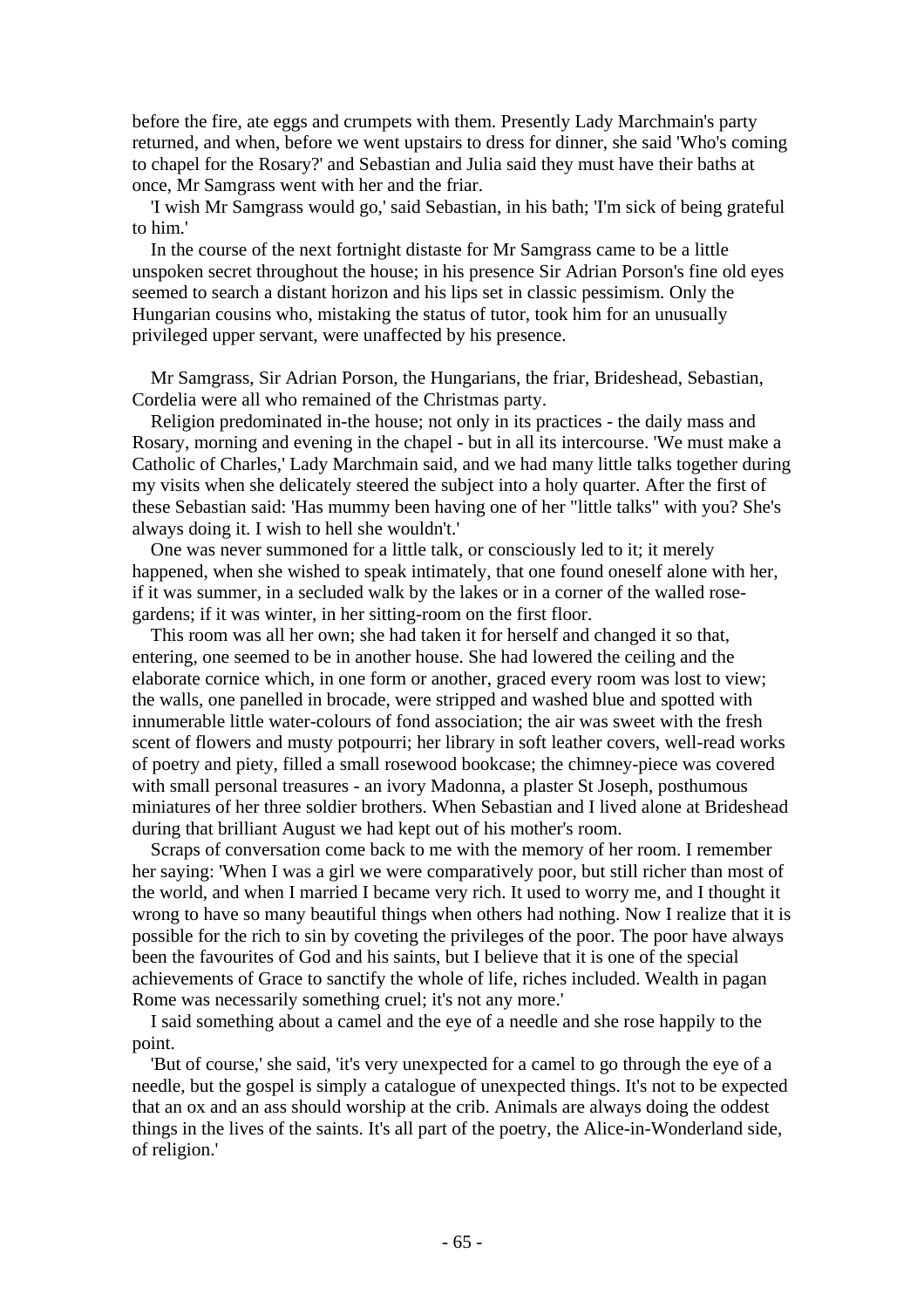But I was as untouched by her faith as I was by her charm: or, rather, I was touched by both alike. I had no mind then for anything except Sebastian, and I saw him already as being threatened, though I did not yet know how black was the threat. His constant, despairing prayer was to be let alone. By the blue waters and rustling palms of his own mind he was happy and harmless as a Polynesian; only when the big ship dropped anchor beyond the coral reef, and the cutter beached in the lagoon, and, up the slope that had never known the print of a boot, there trod the grim invasion of trader, administrator, missionary, and tourist - only then was it time to disinter the archaic weapons of the tribe and -sound the drums in the hills; or, more easily, to turn from the sunlit door and lie alone in the darkness, , where the impotent, painted deities paraded the walls in vain and cough his heart out among the rum bottles.

 And, since Sebastian counted among the intruders his own conscience and all claims of human affection, his days in Arcadia were numbered. For in this, to me, tranquil time Sebastian took fright. I knew him well in that mood of alertness and suspicion, like a deer suddenly lifting his head at the far notes of the hunt; I had seen him grow wary at the thought of his family or his religion, now I found I, too, was suspect. He did not fail in love, but he lost his joy of it, for I was no longer part of his solitude. As my intimacy with his family grew, I became part of the world which he sought to escape; I became one of the bonds which held him. That was the part for which his mother, in all our little talks, was seeking to fit me. Everything was left unsaid. It was only dimly and at rare moments that I suspected what was afoot.

 Outwardly Mr Samgrass was the only enemy. For a fortnight Sebastian and I remained at Brideshead, leading our own life. His brother was engaged in sport and estate management; Mr Samgrass was at work in the library on Lady Marchmain's book; Sir Adrian Porson demanded most of Lady Marchmain's time. We saw little of them except in the evenings; there was room under that wide roof for a wide variety of independent lives.

 After a fortnight Sebastian said: 'I can't stand Mr Samgrass any more. Let's go to London,' so he came to stay with me and now began to use my home in preference to 'Marchers'. My father liked him. 'I think your friend very amusing,' he said. 'Ask him often.'

 Then, back at Oxford, we took up again the life that seemed to be shrinking in the cold air. The sadness that had been strong in Sebastian the term before gave place to kind of sullenness, even towards me. He was sick at heart somewhere, I did not know how, and I grieved for him, unable to help.

When he was gay now it was usually because he was drunk, and when drunk he developed an obsession of 'mocking Mr Samgrass'. He composed a ditty of which the refrain was, 'Green arse, Samgrass - Samgrass green arse', sung to the tune of St Mary's chime, and he would thus serenade him, perhaps once a week, under his windows. Mr Samgrass was distinguished as being the first don to have a private telephone installed in his rooms. Sebastian in his cups used to ring him up and sing him this simple song. And all this Mr Samgrass took in good part, as it is called, smiling obsequiously when we met, but with growing confidence, as though each outrage in some way strengthened his hold on Sebastian.

 It was during this term that I began to realize that Sebastian was a drunkard in quite a different sense to myself I got drunk often, but through an excess of high spirits, in the love of the moment, and the wish to prolong and enhance it; Sebastian drank to escape. As we together grew older and more serious I drank less, he more. I found that sometimes after I had gone back to my college, he sat up late and alone, soaking. A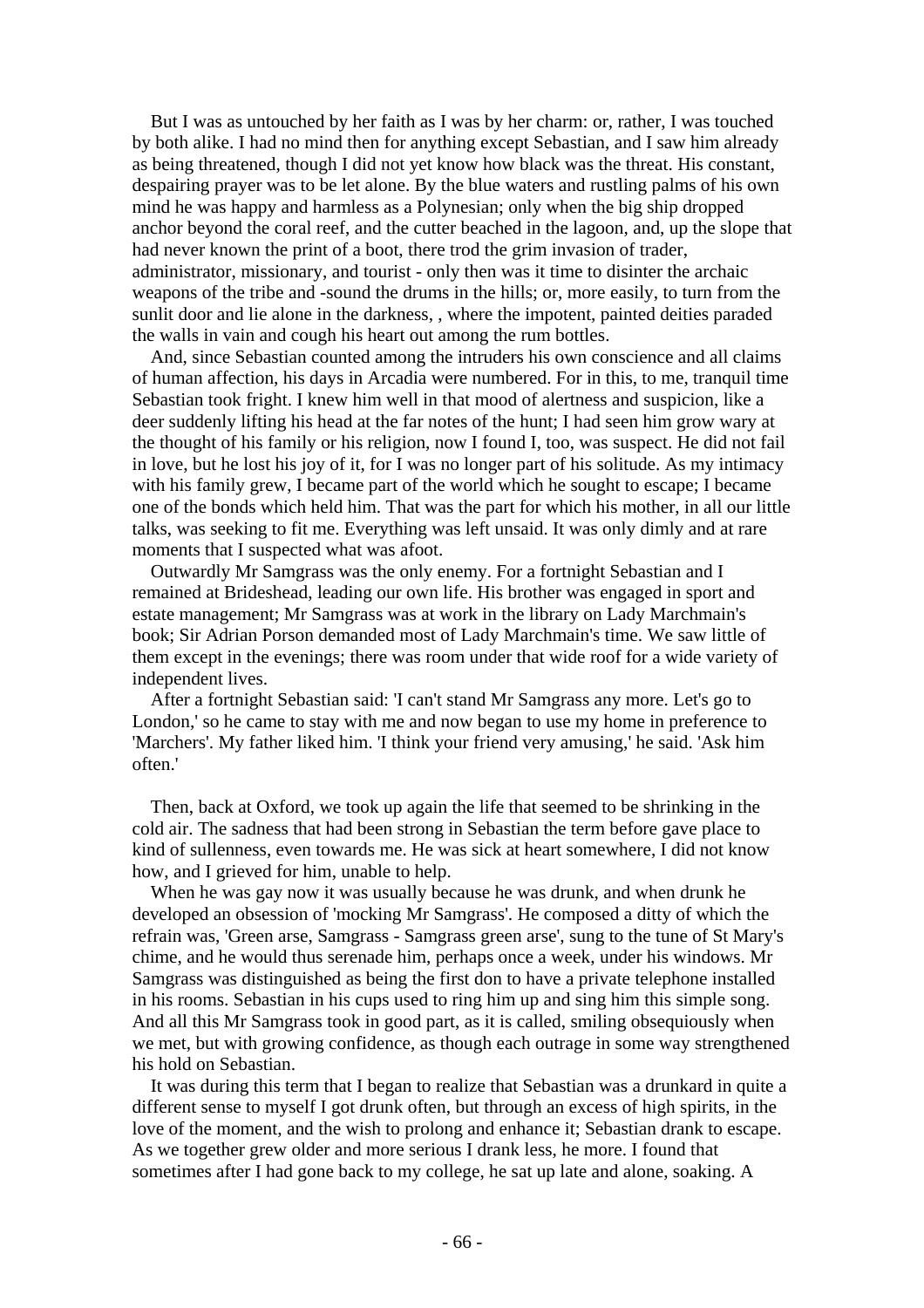succession of disasters came on him so swiftly and with such unexpected violence that it is hard to say when exactly I recognized that my friend was in deep trouble. I knew it well enough in the Easter vacation.

Julia used to say, 'Poor Sebastian. It's something chemical in him.'

 That was the cant phrase of the time, derived from heaven knows what misconception of popular science. 'There's something chemical between them' was used to explain the over-mastering hate or love of any two people. It was the old concept in a new form. I do not believe there was anything chemical in my friend.

 The Easter party at Brideshead was a bitter time, culminating in a small but unforgettably painful incident. Sebastian got very drunk before dinner in his mother's house, and thus marked the beginning of a new epoch in his melancholy record, another stride in the flight from his family which brought him to ruin.

 It was at the end of the day when the large Easter party left Brideshead. It was called the Easter party, though in fact it began on the Tuesday of Easter Week, for the Flytes all went into retreat at the guest-house of a monastery from Maundy Thursday until Easter. This year Sebastian had said he would not go, but at the last moment had yielded, and came home in a state of acute depression from which I totally failed to raise him.

 He had been drinking very hard for a week - only I knew how hard - and drinking in a nervous, surreptitious way, totally unlike his old habit. During the party there was always a grog tray in the library, and Sebastian took to slipping in there at odd moments during the day without saying anything even to me. The house was largely deserted during the day. I was at work painting another panel in the little garden-room in the colonnade. Sebastian complained of a cold, stayed in, and during all that time was never quite sober; he escaped attention by being silent. Now and then I noticed him attract curious glances, but most of the party knew him too slightly to see the change in him, while his own family were occupied, each with their particular guests.

 When I remonstrated he said, 'I can't stand all these people about," but it was when they finally left and he had to face his family at close quarters that he broke down.

 The normal practice was for a cocktail tray to be brought into the drawing-room at six; we mixed our own drinks and the bottles were removed when we went to dress; later, just before dinner, cocktails appeared again, this time handed round by the footmen.

 Sebastian disappeared after tea; the light had gone and I spent the next hour playing mah-jongg with Cordelia. At six I was alone in the drawing-room, when he returned; he was frowning in a way I knew all too well, and when he spoke I recognized the drunken thickening in his voice.

'Haven't they brought the cocktails yet?' He pulled clumsily on the bell-rope.

I said, 'Where have you been?'

'Up with nanny.'

'I don't believe it. You've been drinking somewhere.'

 'I've been reading in my room. My cold's worse today.' When the tray arrived he slopped gin and vermouth into a tumbler and carried it out of the room with him. I followed him upstairs, where he shut his bedroom door in my face and turned the key.

I returned to the drawing-room full of dismay and foreboding.

 The family assembled. Lady Marchmain said: 'What's become of Sebastian?' 'He's gone to lie down. His cold is worse.'

 'Oh dear, I hope he isn't getting flu. I thought he had a feverish look once or twice lately. Is there anything he wants?'

'No, he particularly asked not to be disturbed.'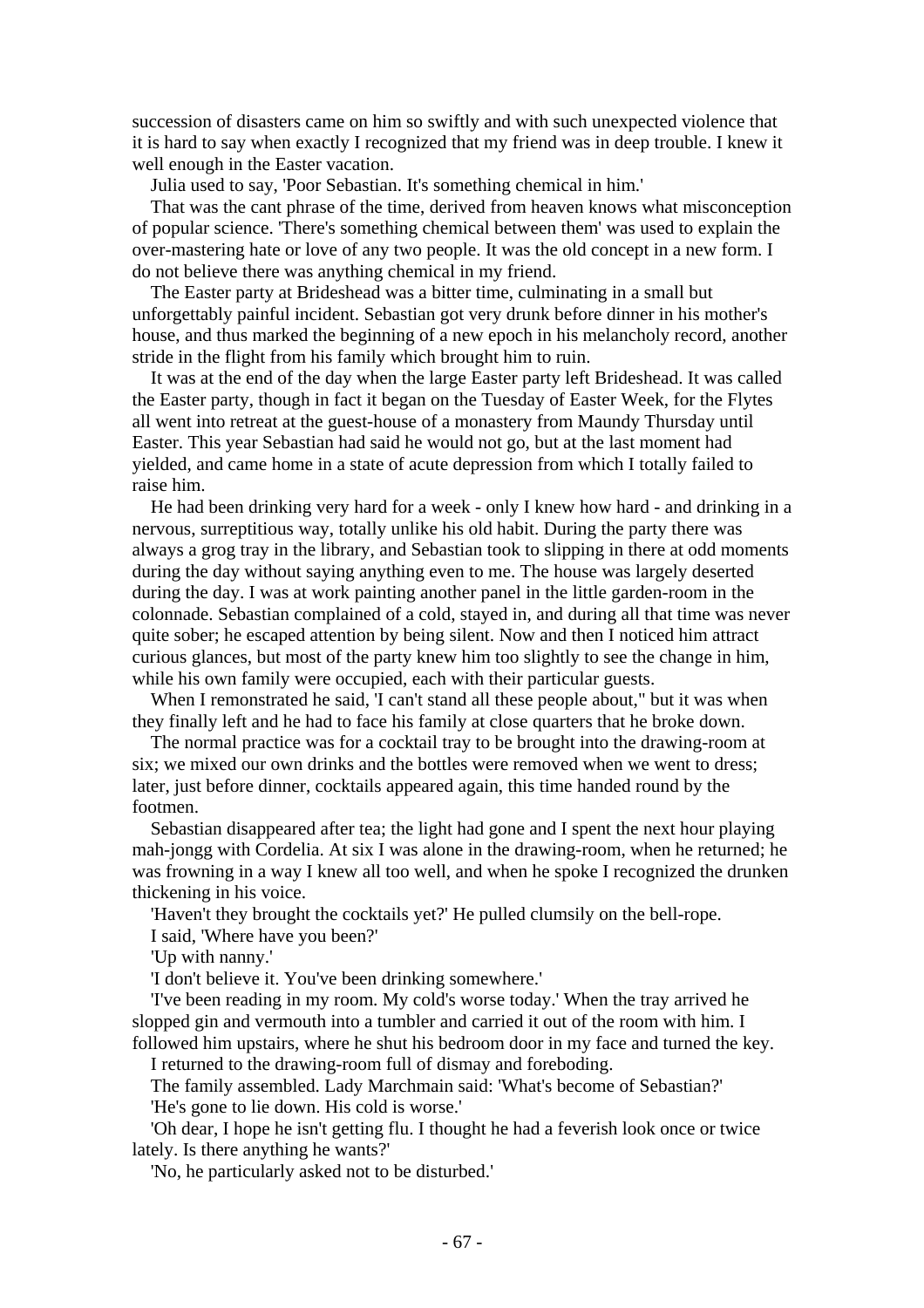I wondered whether I ought to speak to Brideshead, but that grim, rock-crystal mask forbade all confidence. Instead, on the way upstairs to dress, I told Julia.

'Sebastian's drunk.'

'He can't be. He didn't even come for a cocktail.'

'He's been drinking in. his room all the afternoon.'

 'How very peculiar! What a bore he is! Will he be all right for dinner?' 'No.'

 'Well, you must deal with him. It's no business of mine. Does he often do this?' 'He has lately.'

'How very boring.'

 I tried Sebastian's door, found it locked, and hoped he was sleeping, but, when I came back from my bath, I found him sitting in the chair before my fire; he was dressed for dinner, all but his shoes, but his tie was awry and his hair on end; he was very red in the face and squinting slightly. He spoke indistinctly.

 'Charles, what you said was quite true. Not with nanny. Been drinking whisky up here. None in the library now party's gone. Now party's gone and only mummy. Feeling rather drunk. Think I'd better have something-on-a-tray up here. Not dinner with mummy.'

'Go to bed,' I told him. T'll say your cold's worse.'

'Much worse.'

 I took him to his room which was next to mine and tried to get him to bed, but he sat in front of his dressing table squinnying at himself in the glass, trying to remake his bow-tie. On the writing table by the fire was a half-empty decanter of whisky. I took it up, thinking he would not see, but he spun round from the mirror and said: 'You put that down.'

'Don't be an ass, Sebastian. You've had enough.'

 'What the devil's it got to do with you? You're only a guest here - my guest. I drink what I want to in my own house.' He would have fought me for it at that moment.

'Very well,' I said, putting the decanter back, 'Only for God's sake keep out of sight.'

 'Oh, mind your own business. You came here as my friend; now you're spying on me for my mother, I know. Well, you can get out and tell her from me that I'll choose my friends and she her spies in future.'

So I left him and went down to dinner.

 'I've been in to Sebastian,' I said. 'His cold has come on rather badly. He's gone to bed and says he doesn't want anything.'

 'Poor Sebastian,' said Lady Marchmain. 'He'd better have a glass of hot whisky. I'll go and have a look at him.'

'Don't mummy, I'll go,' said Julia rising.

 'I'll go,' said Cordelia, who was dining down that night, for a treat to celebrate the departure of the guests. She was at the door and through it before anyone could stop her. Julia caught my eye and gave a tiny, sad shrug.

 In a few minutes Cordelia was back, looking grave. 'No, he doesn't seem to want anything,' she said.

'How was he?'

'Well, I don't know, but I think he's very drunk' she said.

'Cordelia.'

 Suddenly the child began to giggle. '"Marquis's Son Unused to Wine",' she quoted. "'Model Student's Career Threatened".'

 'Charles, is this true?' asked Lady Marchmain. 'Yes.'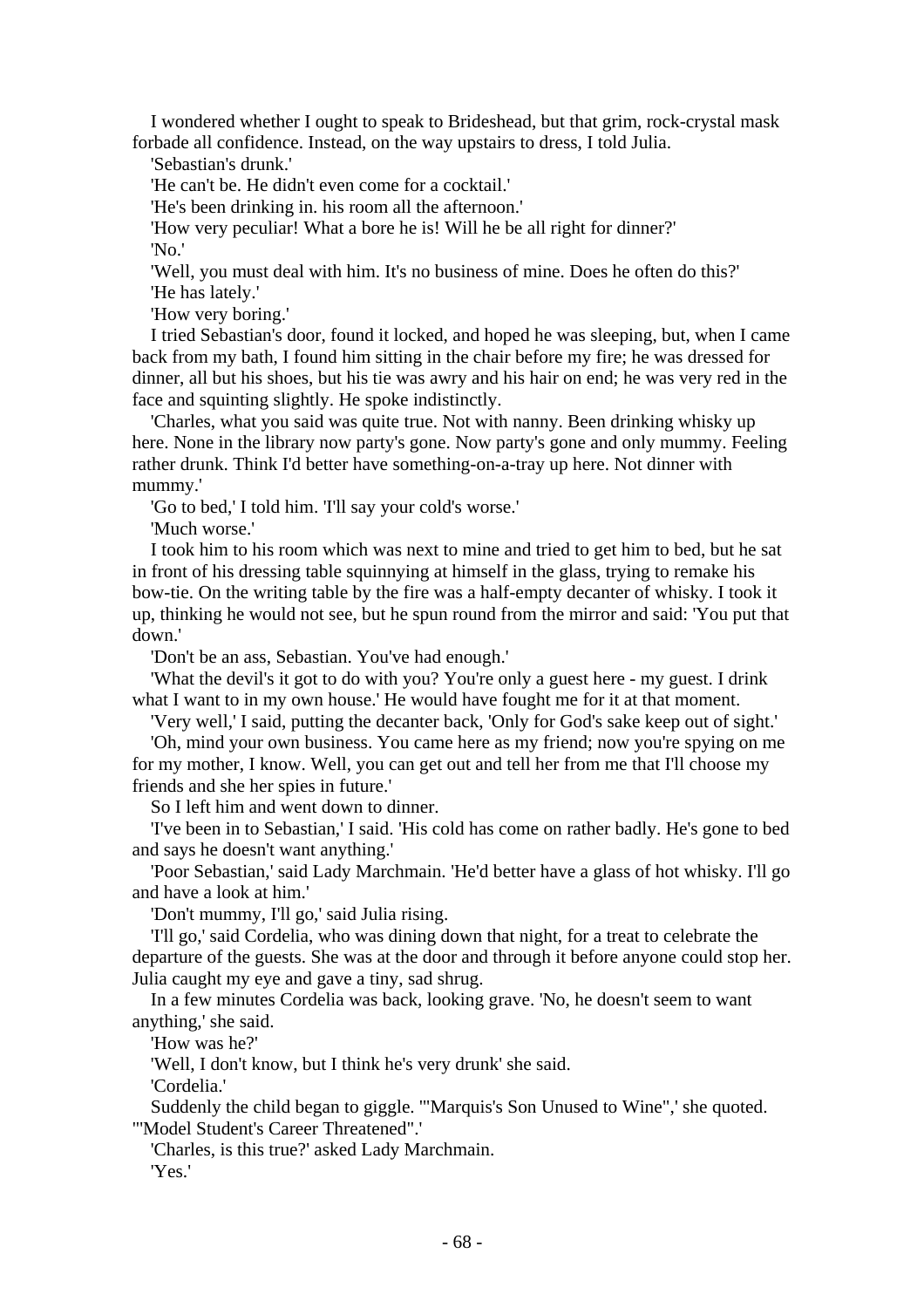Then dinner was announced, and we went to the dining-room where the subject was not mentioned.

 When, Brideshead and I were left alone he said: 'Did you say Sebastian was drunk?' 'Yes.'

'Extraordinary time to choose. Couldn't you stop him?'

'No.'

 'No,' said Brideshead, 'I don't suppose you could. I once saw my father drunk, in this room. I wasn't more than about ten at the time. You can't stop people if they want to get drunk. My mother couldn't stop my father, you know.'

 He spoke in his odd, impersonal way. The more I saw of this family, I reflected, the more singular I found them. 'I shall ask my mother to read to us tonight.'

 It was the custom, I learned later, always to ask Lady Marchmain to read aloud on evenings of family tension. She had a beautiful voice and great humour of expression. That night she read part of The Wisdom of Father Brown. Julia sat with a stool covered with manicure things and carefully revarnished her nails; Cordelia nursed Julia's Pekinese; Brideshead played patience; I sat unoccupied studying the pretty group they made, and mourning my friend upstairs.

But the horrors of that evening were not yet over.

 It was sometimes Lady Marchmain's practice, when the family were alone, to visit the chapel before going to bed. She had just closed her book and proposed going there when the door opened and Sebastian appeared. He was dressed as I had last seen him, but now instead of being flushed he was deathly pale.

'Come to apologize,' he said.

 'Sebastian, dear, do go back to your room,' said Lady Marchmain. 'We can talk about it in the morning.'

 'Not to you. Come to apologize to Charles. I was bloody to him and he's my guest. He's my guest and my only friend and I was bloody to him.'

 A chill spread over us. I led him back to his room; his family went to their prayers. I noticed when we got upstairs that the decanter was now empty. 'It's time you were in bed,' I said.

 Sebastian began to weep. 'Why do you take their side against me? I knew you would if I let you meet them. Why do you spy on me?'

 He said more than 1 can bear to remember, even at twenty years' distance. At last I got him to sleep and very sadly went to bed myself.

 Next morning, he came to my room very early, while the house still slept; he drew the curtains and the sound of it woke me, to find him there fully dressed, smoking, with his back to me, looking out of the windows to where the long dawn-shadows lay across the dew and the first birds were chattering in the budding tree-tops. When I spoke he turned a face which showed no ravages of the evening before, but was fresh and sullen as a disappointed child's.

.'Well,' I said. 'How do you feel?'

 'Rather odd. I think perhaps I'm still a little drunk. I've just been down to the stables trying to get a car but everything was locked. We're off.'

 He drank from the water-bottle by my pillow, threw his cigarette from the window, and lit another with hands which trembled like an old man's.

'Where are you going?'

 'I don't know. London, I suppose. Can I come and stay with you?' 'Of course.'

'Well, get dressed. They can send our luggage on by train.'

'We can't just go like this.'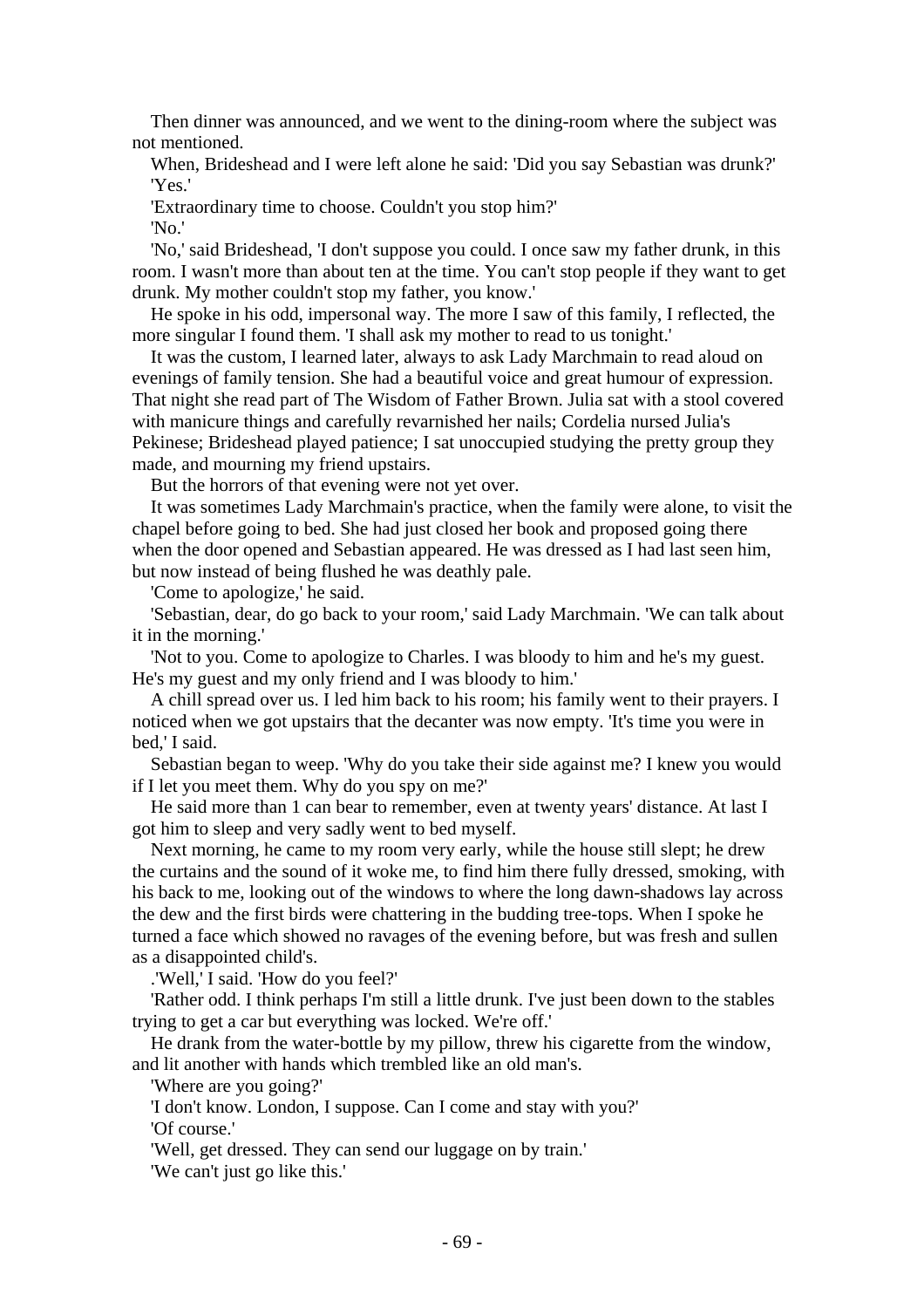'We can't stay.'

 He sat on the window seat looking away from me, out of the window. Presently he said: 'There's smoke coming from some of the chimneys. They must have opened the stables now. Come on.'

I can't go,' I said. 'I must say good-bye to your mother.'

'Sweet bulldog.'

'Well, I don't happen to like running away.'

 'And I couldn't care less. And I shall go on running away, as far and as fast as I can. You can hatch up any plot you like with my mother; I shan't come back.'

'That's how you talked last night.'

 'I know. I'm sorry, Charles. I told you I was still drunk. If it's any comfort to you, I absolutely detest myself.'

'It's no comfort at all.'

 'It must be a little, I should have thought. Well, if you won't come, give my love to nanny.'

'You're really going?'

'Of course.'

'Shall I see you in London?'

'Yes, I'm coming to stay with you.'

 He left me but I did not sleep again; nearly two hours later a footman came with tea and bread and butter and set my clothes out for a new day.

 Later that morning I sought Lady Marchmain; the wind had freshened and we stayed indoors; I sat near her before the fire in her room, while she bent over her needlework and the budding creeper rattled on the window panes.

 'I wish I had not seen him, she said. 'That was cruel. I do not mind the idea of his being drunk. It is a thing all men do when they are young. I am used to the idea of it. My brothers were wild at. his age. What hurt last night was that there was nothing happy about him.'

'I know,' I said. 'I've never seen him like that before.'

 And last night of all nights...when everyone had gone and there were only ourselves here - you see, Charles, I look on you very much as one of ourselves. Sebastian loves you - when there was no need for him to make an effort to be gay. And he wasn't gay. I slept very little last night, and all the time I kept coming back to that one thing; he was so unhappy.'

 It was impossible for me to explain to her what I only half understood myself; even then I felt, 'She will learn it soon enough. Perhaps she knows it now.'

'It was horrible,' I said. 'But please don't think that's his usual way.'

'Mr Samgrass told me he was drinking too much all last term.'

'Yes, but not like that - never before.'

 'Then why now? here? with us? All night I have been thinking and praying and wondering what I was to say to him, and now, this morning, he isn't here at all. That was cruel of him, leaving without a word. I don't want him to be ashamed - it's being ashamed that makes it all so wrong of him.'

'He's ashamed of being unhappy,' I said.

 'Mr Samgrass says he is noisy and high-spirited. I believe,' she said, with a faint light of humour streaking the clouds, 'I believe you and he tease Mr Samgrass rather. It's naughty of you. I'm very fond of Mr Samgrass, and you should be too, after all he's done for you. But I think perhaps if I were your age and a man I might be just a little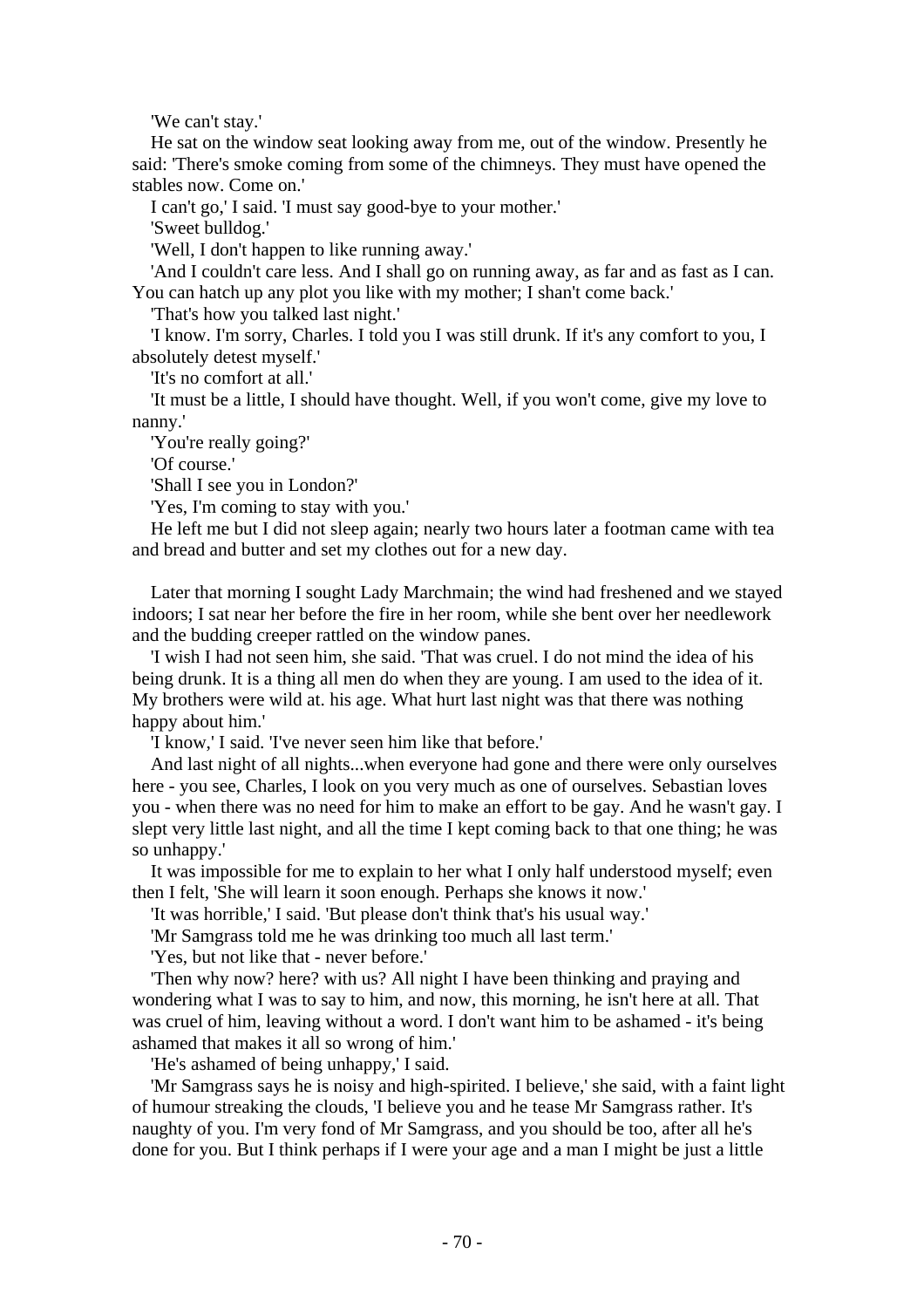inclined to tease Mr Samgrass myself. No, I don't mind that, but last night and this morning are something quite different. You see, it's all happened before.'

 'I can only say I've seen him drunk often and I've been drunk with him often, but last night was quite new to me.'

 'Oh, I don't mean with Sebastian. I mean years ago. I've been through it all before with someone else whom I loved. Well, you must know what I mean - with his father. He used to be drunk in just that way. Someone told me he is not like that now. I pray God it's true and thank God for it with all my heart, if it is. But the running away - he ran away, too, you know. It was as you said just now, he was ashamed of being unhappy. Both of them unhappy, ashamed, and running away. It's too pitiful. The men I grew up with' - and her great eyes moved from the embroidery to the three miniatures in the folding leathecase on the chimney-piece - 'were not like that. I simply don't understand it. Do you, Charles?'

'Only very little.'

 'And yet Sebastian is fonder of you than of any of us, you know. You've got to help him. I can't.'

 I have here compressed into a few sentences what, there, required many. Lady Marchmain was not diffuse, but she took hold of her subject in a feminine, flirtatious way, circling, approaching, retreating, feinting; she hovered over it like a butterfly; she played 'grandmother's steps' with it, getting nearer the real point imperceptibly while one's back was turned, standing rooted when she was observed. The unhappiness, the running away - these made up her sorrow, and in her own way she exposed the whole of it, before she was done. It was an hour before she had said all she meant to say. Then, as I rose to leave her, she added as though in an afterthought: 'I wonder have you seen my brothers' book? It has just come out.'

I told her I had looked through it in Sebastian's room.

 'I should like you to have a copy. May I give you one? They were three splendid men; Ned was the best of them. He was the last to be killed, and when the telegram came, as I knew it would come, I thought: "Now it's my son's turn to do what Ned can never do now." I was alone then. He was just going to Eton. If you read Ned's book you'll understand.'

 She had a copy lying ready on her bureau. I thought at the time, 'She planned this parting before ever I came in. Had she rehearsed all the interview? If things had gone differently would she have put the book back in the drawer?'

She wrote her name and mine on the fly leaf, the date and place.

'I prayed for you, too, in the night,' she said.

 I closed the door behind me, shutting out the bondieuserie, the low ceiling, the chintz, the lambskin bindings, the views of Florence, the bowls of hyacinth and potpourri, the petit-point, the intimate feminine, modern world, and was back under the coved and coffered roof, the columns and entablature of the central hall, in the august, masculine atmosphere of a better age.

 I was no fool; I was old enough to know that an attempt had been made to suborn me and young enough to have found the experience agreeable.

 I did not see Julia that morning, but just as I was leaving Cordelia ran to the door of the car and said: 'Will you be seeing Sebastian? Please give him my special love. Will you remember - my special love?'

 In the train to London I read the book Lady Marchmain had given me. The frontispiece reproduced the photograph of a young man in Grenadier uniform, and I saw plainly revealed there the origin of that grim mask which, in Brideshead, overlaid the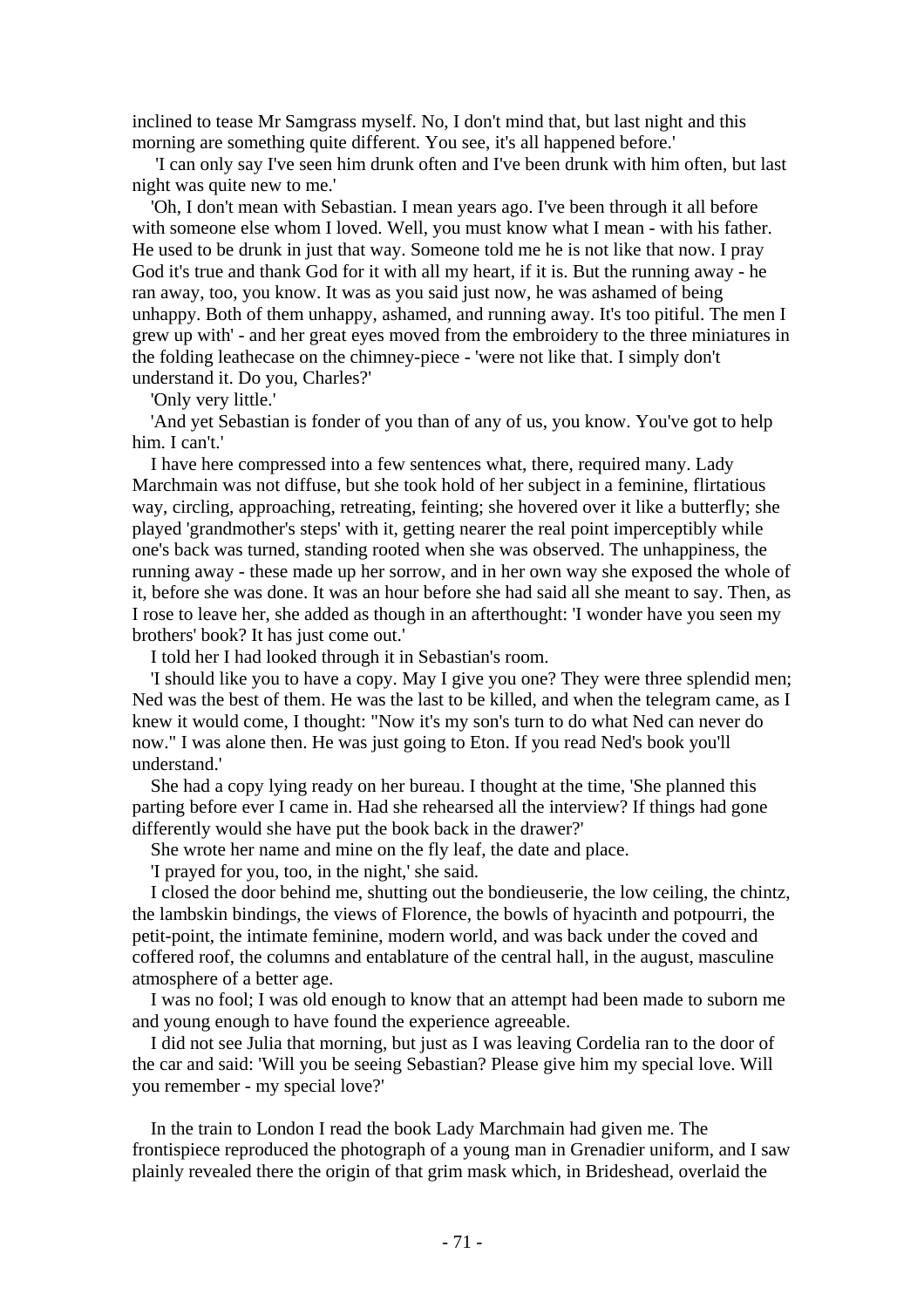gracious features of his father's family; this was a man of the woods and caves, a hunter, a judge of the tribal council, the repository of the harsh traditions of a people at war with their environment. There were other illustrations in the book, snapshots of the three brothers on holiday, and in each I traced the same archaic lines; and remembering Lady Marchmain, starry and delicate, I could find no likeness to her in these sombre men.

 She appeared seldom in the book; she was older than the eldest of them by nine years and had married and left home while they were schoolboys; between her and them stood two other sisters; after the birth of the third daughter there had been pilgrimages and pious benedictions in request for a son, for theirs was a wide property and an ancient name; male heirs had come late and, when they came, in a profusion which at the time seemed to promise continuity to the line which, in the tragic event, ended abruptly with them.

 The family history was typical of the Catholic squires of England; from Elizabeth's reign till Victoria's they lived sequestered lives, among their tenantry and kinsmen, sending their sons to school abroad, often marrying there, inter-marrying, if not, with a score of families like themselves, debarred from all preferment, and learning, in those lost generations, lessons which could still be read in the lives of the last three men of the house.

 Mr Samgrass's deft editorship had assembled and arranged a curiously homogeneous little body of writing - poetry, letters, scraps of a journal, an unpublished essay or two, which all exhaled the same high-spirited, serious, chivalrous, otherworldly air and the letters from their contemporaries, written after their deaths, all in varying degrees of articulateness, told the same tale of men who were, in all the full flood of academic and athletic success, of popularity and the promise of great rewards ahead, seen somehow as set apart from their fellows, garlanded victims, devoted to the sacrifice. These men must die to make a world for Hooper; they were the aborigines, vermin by right of law, to be shot off at leisure so that things might be safe for the travelling salesman, with his polygonal pince-nez, his fat wet hand-shake, his grinning dentures. I wondered, as the train carried me farther and farther from Lady Marchmain, whether perhaps there was not on her, too, the same blaze, marking her and hers for destruction by other ways than war. Did she see a sign in the red centre of her cosy grate and hear it in the rattle of creeper on the window-pane, this whisper of doom?

 Then I reached Paddington and, returning home, found Sebastian there, and the sense of tragedy vanished, for he was gay and free as when I first met him.

'Cordelia sent you her special love.'

'Did you have a "little talk" with mummy?'

'Yes.'

'Have you gone over to her side?

 The day before I would have said: 'There aren't two sides'; that day I said, 'No, I'm with you, "Sebastian contra mundum".'

And that was all the conversation we had on the subject, then or ever.

 But the shadows were closing round Sebastian. We returned to Oxford and once again the gillyflowers bloomed under my windows and the chestnut lit the streets and the warm stones strewed their flakes upon the cobble; but it was not as it had been; there was mid-winter in Sebastian's heart.

 The weeks went by; we looked for lodgings for the coming term and found them in Merton Street, a secluded, expensive little house near the tennis court.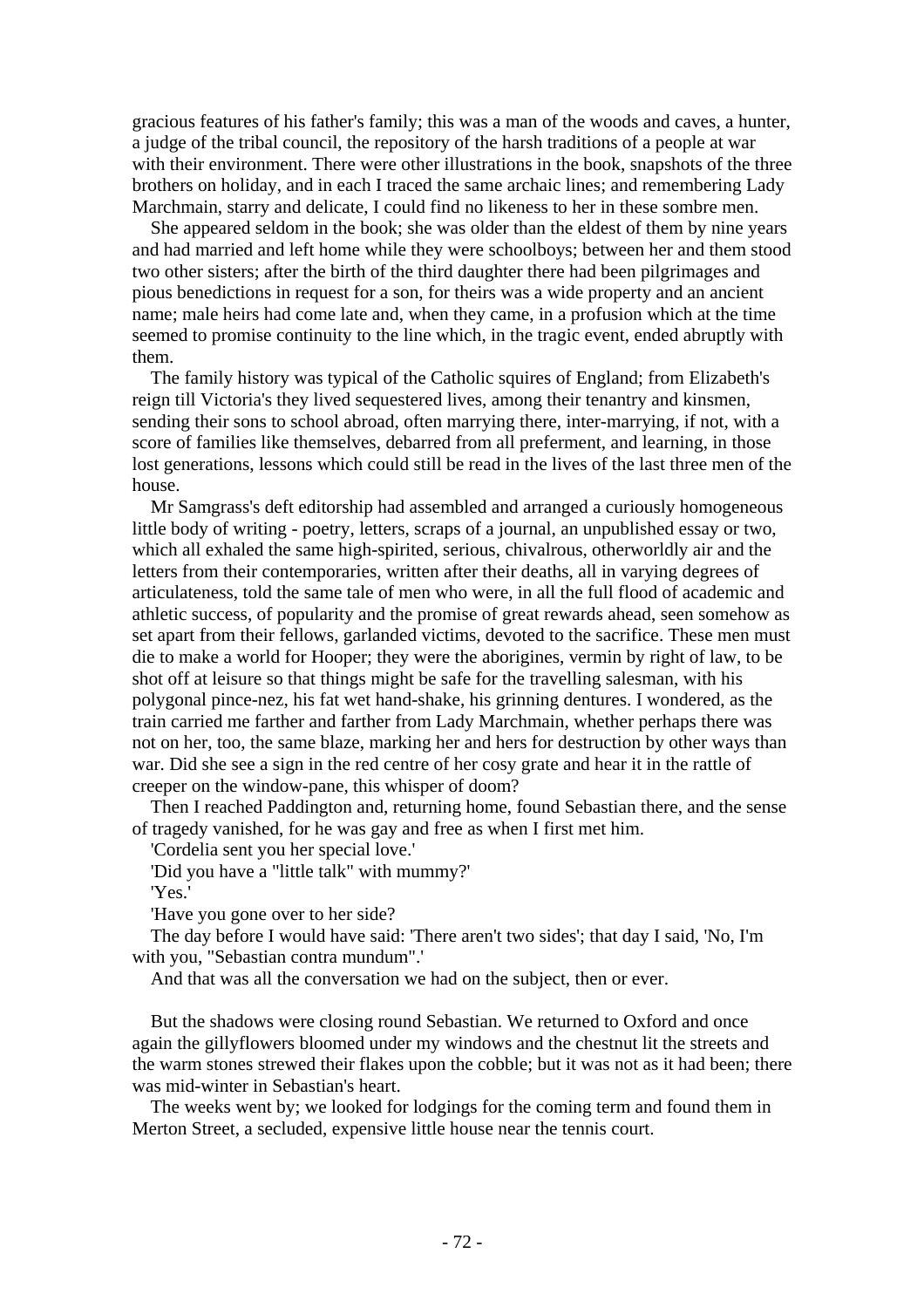Meeting Mr Samgrass, whom we had seen less often of late, I told him of our choice. He was standing at the table in Blackwell's where recent German books were displayed, setting aside a little heap of purchases.

 'You're sharing digs with Sebastian?' he said. 'So he is coming up next term?' 'I suppose so. Why shouldn't he be?'

 'I don't know why; I somehow thought perhaps he wasn't. I'm always wrong about things like that. I like Merton Street.'

 He showed me the books he was buying, which, since I knew no German, were not of interest to me. As I left him he said: 'Don't think me interfering, you know, but I shouldn't make any definite arrangement in Merton Street until you're sure.'

 I told Sebastian of this conversation and he said: 'Yes, there's a plot on. Mummy wants me to go and live with Mgr Bell.'

'Why didn't you tell me about it?'

'Because I'm not going to live with Mgr Bell.'

'I still think you might have told me. When did it start?'

 'Oh, it's been going on. Mummy's very clever, you know. She saw she'd failed with you. I expect it was the letter you wrote after reading Uncle Ned's book.'

'I hardly said anything.'

 'That was it. If you were going to be any help to her, you would have said a lot. Uncle Ned is the test, you know.'

 But it seemed she had not quite despaired, for a few days later I got a note from her which said: 'I shall be passing through Oxford on Tuesday and hope to see you and Sebastian. I would like to see you alone for five minutes before I see him. Is that too much to ask? I will come to your rooms at about twelve.'

 She came; she admired my rooms... 'My brothers Simon and Ned were here, you know. Ned had rooms on the garden front. I wanted Sebastian to come here, too, but my husband was at Christ Church and, as you know, he took charge of Sebastian's education'; she admired my drawings...'everyone loves your paintings in the gardenroom. We shall never forgive you if you don't finish them.' Finally, she came to her point.

 'I expect you've guessed already what I have come to ask. Quite simply, is Sebastian drinking too much this term?'

 I had guessed; I answered: 'If he were, I shouldn't answer. As it is I can say, "No".' She said: 'I believe you. Thank God!' and we went together to luncheon at Christ Church.

 That night Sebastian had his third disaster and was found by the junior dean at one o'clock, wandering round Tom Quad hopelessly drunk.

 I had left him morose but completely sober at a few minutes before twelve. In the succeeding hour he had drunk half a bottle of whisky alone. He did not remember much about it when he came to tell me next morning.

 'Have you been doing that a lot,' I asked, 'drinking by yourself after I've gone?' 'About twice; perhaps four times. It's only when they start bothering me. I'd be all right if they'd only leave me alone.'

'They won't now,' I said.

'I know.'

We both knew that this was a crisis. I had no love for Sebastian that morning; he needed it, but I had none to give.

 'Really,' I said, 'if you are going to embark on a solitary bout of drinking every time you see a member of your family, it's perfectly hopeless.'

'Oh, yes,' said Sebastian with great sadness. 'I know. It's hopeless.'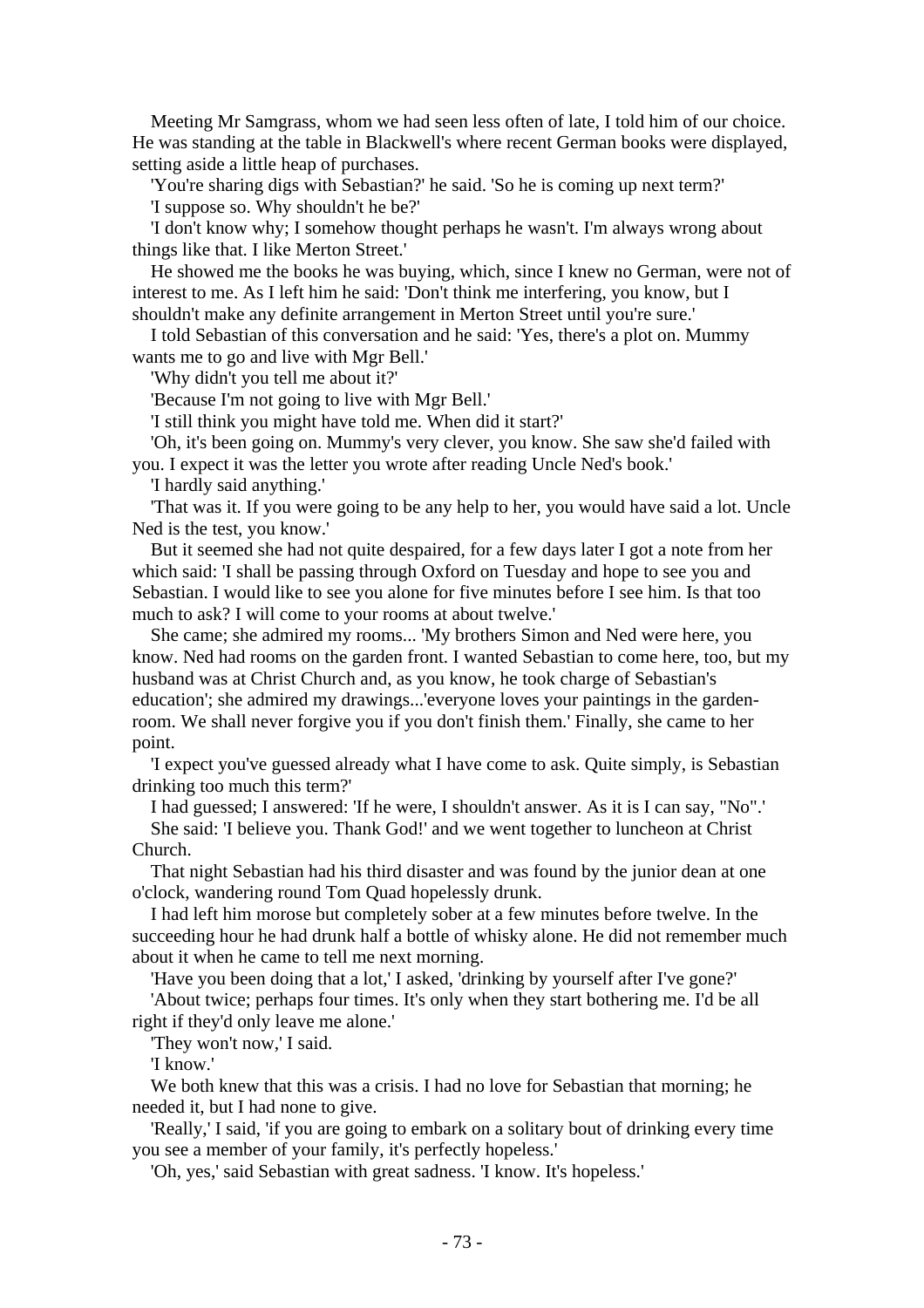But my pride was stung because I had been made to look a liar and I could not respond to his need.

'Well, what do you propose to do?'

'I shan't do anything. They'll do it all.'

And I let him go without comfort.

 Then the machinery began to move again, and I saw it all repeated as it had happened in December; Mr Samgrass and Mgr Bell saw the Dean of Christ Church; Brideshead came up for a night; the heavy wheels stirred and the small wheels spun. Everyone was exceedingly sorry for Lady Marchmain, whose brothers' names stood in letters of gold on the war memorial, whose brothers' memory was fresh in many breasts.

 She came to see me and, again, I must reduce to a few words a conversation which took us from Holywell to the Parks, through Mesopotamia, and over the ferry to north Oxford, where she was staying the night with a houseful of nuns who were in some way under her protection.

 'You must believe,' I said, 'that when I told you Sebastian was not drinking, I was telling you the truth, as I knew it.'

'I know you wish to be a good friend to him.'

 'That is not what I mean. I believed what I told you. I still believe it to some extent. I believe he has been drunk two or three times before, not more.'

 'It's no good, Charles,' she said. 'All you can mean is that you have not as much influence or knowledge of him as I thought. It is no good either of us trying to believe him. I've known drunkards before. One of the most terrible things about them is their deceit. Love of truth is the first thing that goes.

 'After that happy luncheon together. When you left he was so sweet to me, just as he used to be as a little boy, and I agreed to all he wanted. You know I had been doubtful about his sharing rooms with you. I know you'll understand me, when I say that. You know that we are all fond of you apart from your being Sebastian's friend. We should miss you so much if you ever stopped coming to stay with us. But I want Sebastian to have all sorts of friends, not just one. Mgr Bell tells me he never mixes with the other Catholics, never goes to the Newman, very rarely goes to mass even. Heaven forbid that he should only know Catholics, but he must know some. It needs a very strong faith to stand entirely alone and Sebastian's isn't strong.

 'But I was so happy at luncheon on Tuesday that I gave up all my objections; I went round with him and saw the rooms you had chosen. They are charming. And we decided on some furniture you could have from London to make them nicer. And then, on the very night after I had seen him! - No Charles, it is not in the Logic of the Thing.'

 As she said it I thought, 'That's a phrase she's picked up from one of her intellectual hangers-on.'

'Well,' I said, 'have you a remedy?'

 'The college are being extraordinarily kind. They say they will not send him down provided he goes to live with Mgr Bell. It's not a thing I could have suggested myself, but it was the Monsignor's own idea. He specially sent a message to you to say how welcome you would always be. There's not room for you actually in the Old Palace, but I daresay you wouldn't want that yourself'

 'Lady Marchmain, if you want to make him a drunkard that's the way to do it. Don't you see that any idea of his being watched would be fatal?'

 'Oh, dear, it's no good trying to explain. Protestants always think Catholic priests are spies.'

 'I don't mean that.' I tried to explain but made a poor business of it. 'He must feel free.'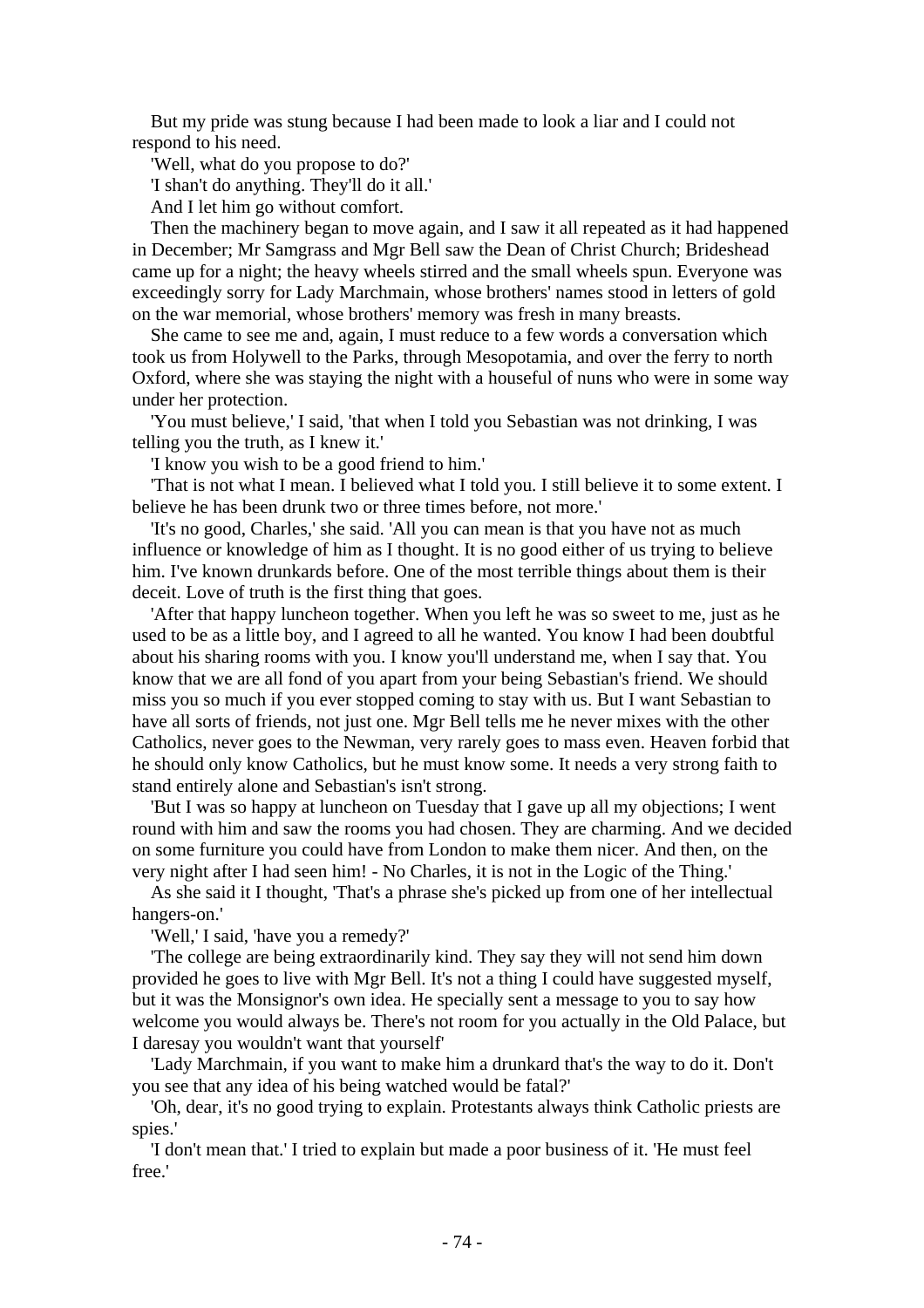'But he's been free, always, up till now, and look at the result.' We had reached the ferry; we had reached a deadlock. With scarcely another word I saw her to the convent, then took the bus back to Carfax.

Sebastian was in my rooms waiting for me. Tm going to cable to papa,' he said. 'He won't let them force me into this priest's house.'

'But if they make it a condition of your coming up?'

 'I shan't come up. Can you imagine me - serving mass twice a week, helping at tea parties for shy Catholic freshmen, dining with the visiting lecturer at the Newman, drinking a glass of port when we have guests, with Mgr Bell's eye on me to see I don't get too much, being explained, when I was out of the room, as the rather embarrassing local inebriate who's being taken in because his mother is so charming?'

'I told her it wouldn't do,' I said.

'Shall we get really drunk tonight?'

'It's the one time it could do no conceivable harm,' I said.

'Contra mundum?'

'Contra mundum.'

'Bless you, Charles. There aren't many evenings left to us.'

 And that night, the first time for many weeks, we got deliriously drunk together; I saw him to the gate as all the bells were striking midnight, and reeled back to my rooms under a starry heaven which swam dizzily among the towers, and fell asleep in my clothes as I had not done for a year.

 Next day Lady Marchmain left Oxford, taking Sebastian with her. Brideshead and I went to his rooms to sort out what he would have sent on and what leave behind.

 Brideshead was as grave and impersonal as ever. 'It's a pity Sebastian doesn't know Mgr Bell better,' he said. 'He'd find him a charming man to live with. I was there my last year. My mother believes Sebastian is a confirmed drunkard. Is he?'

'He's in danger of becoming one.'

'I believe God prefers drunkards to a lot of respectable people.'

 'For God's sake.' I said, for I was near to tears that morning, why bring God into everything?'

'I'm sorry. I forgot. But you know that's an extremely funny question.'

'Is it?'

'To me. Not to you.'

 'No, not to me. It seems to me that without your religion Sebastian would have the chance to be a happy and healthy man.

'It's arguable,' said Brideshead. 'Do you think he will need this elephant's foot again?'

 That evening I went across the quad to visit Collins. He was alone with his texts, working by the failing light at his open window. 'Hullo,' he said. 'Come in. I haven't seen you all the term. I'm afraid I've nothing to offer you. Why have you deserted the smart set?'

'I'm the loneliest man in Oxford,' I said. 'Sebastian Flyte's been sent down.'

 Presently I asked him what he was doing in the long vacation. He told me; it sounded excruciatingly dull. Then I asked him if he had got digs for next term. Yes, he told me, rather far out but very comfortable. He was sharing with Tyngate, the secretary of the college Essay Society.

 .'There's one room we haven't filled yet. Barker was coming, but he feels, now he's standing for president of the Union, he ought to be nearer in.'

It was in both our minds that perhaps I might take that room.

'Where are you going.?'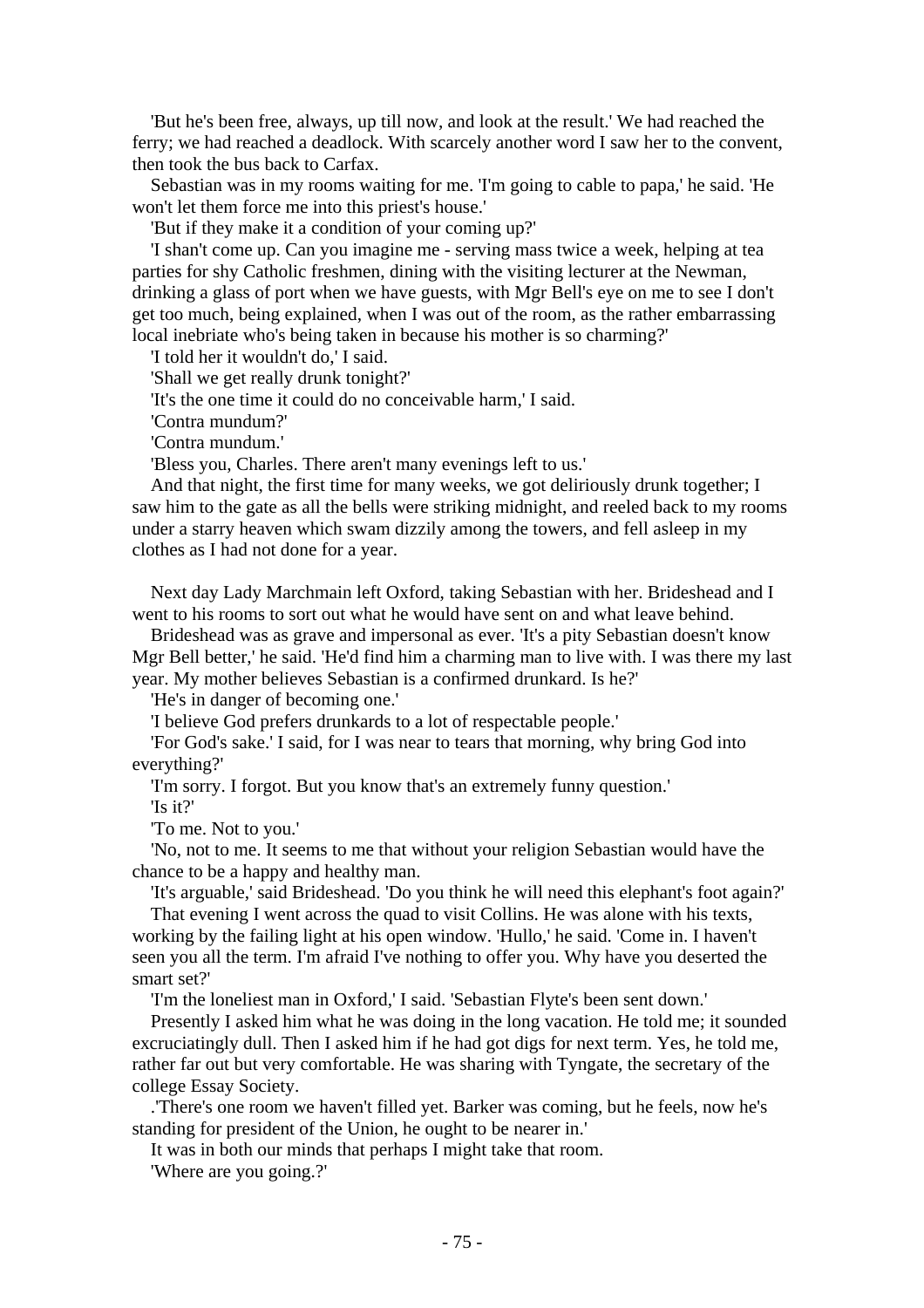'I was going to Merton Street with Sebastian Flyte. That's no use now.'

 Still neither of us made the suggestion and the moment passed. When I left he said: 'I hope you find someone for Merton Street,' and I said, 'I hope you find someone for the Iffley Road,' and I never spoke to him again.

 There was only ten days of term to go; I got through them somehow and returned to London as I had done in such different circumstances the year before, with no plans made.

 'That very good-looking friend of yours,' asked my father. 'Is he not with you?' 'No.'

'I quite thought he had taken this over as his home. I'm sorry, I liked him.'

'Father, do you particularly want me to take my degree?'

 'I want you to? Good gracious, why should I want such a thing? No use to me. Not much use to you either, as far as I've seen.'

 'That's exactly what I've been thinking. I thought perhaps it was rather a waste of time going back to Oxford.'

 Until then my father had taken only a limited interest in what I was saying: now he put down his book, took off his spectacles, and looked at me hard. 'You've been sent down,' he said. 'My brother warned me of this.'

'No, I've not.'

 'Well, then, what's all the talk about? he asked testily, resuming his spectacles, searching for his place on the page. 'Everyone stays up at least three years. I knew one man who took seven to get a pass degree in theology.'

 'I only thought that if I was not going to take up one of the professions where a degree is necessary, it might be best to start now on what I intend doing. I intend to be a painter.'

But to this my father made no answer at the time.

 The idea, however, seemed to take root in his mind; by the time we spoke of the matter again it was firmly established.

 'When you're a painter,' he said at Sunday luncheon, 'You'll need a studio.' 'Yes.'

 'Well, there isn't a studio here. There isn't even a room you could use decently as a studio. I'm not going to have you painting in the gallery.'

'No. I never meant to.'

 'Nor will I have undraped models all over the house, nor critics with their horrible jargon. And I don't like the smell of turpentine. I presume you intend to do the thing thoroughly and use oil paint?' My father belonged to a generation which divided painters into the serious and the amateur, according as they used oil or water.

 'I don't suppose I should do much painting the first year. Anyway, I should be working at a school.'

 'Abroad?' asked my father hopefully. 'There are some excellent schools abroad, I believe.'

It was all happening rather faster than I intended.

'Abroad or here. I should have to look round first.'

'Look round abroad,' he said.

'Then you agree to my leaving Oxford?'

'Agree? Agree? My dear boy, you're twenty-two.'

'Twenty,' I said, 'twenty-one in October.'

'Is that all? It seems much longer.'

A letter from Lady Marchmain completes this episode.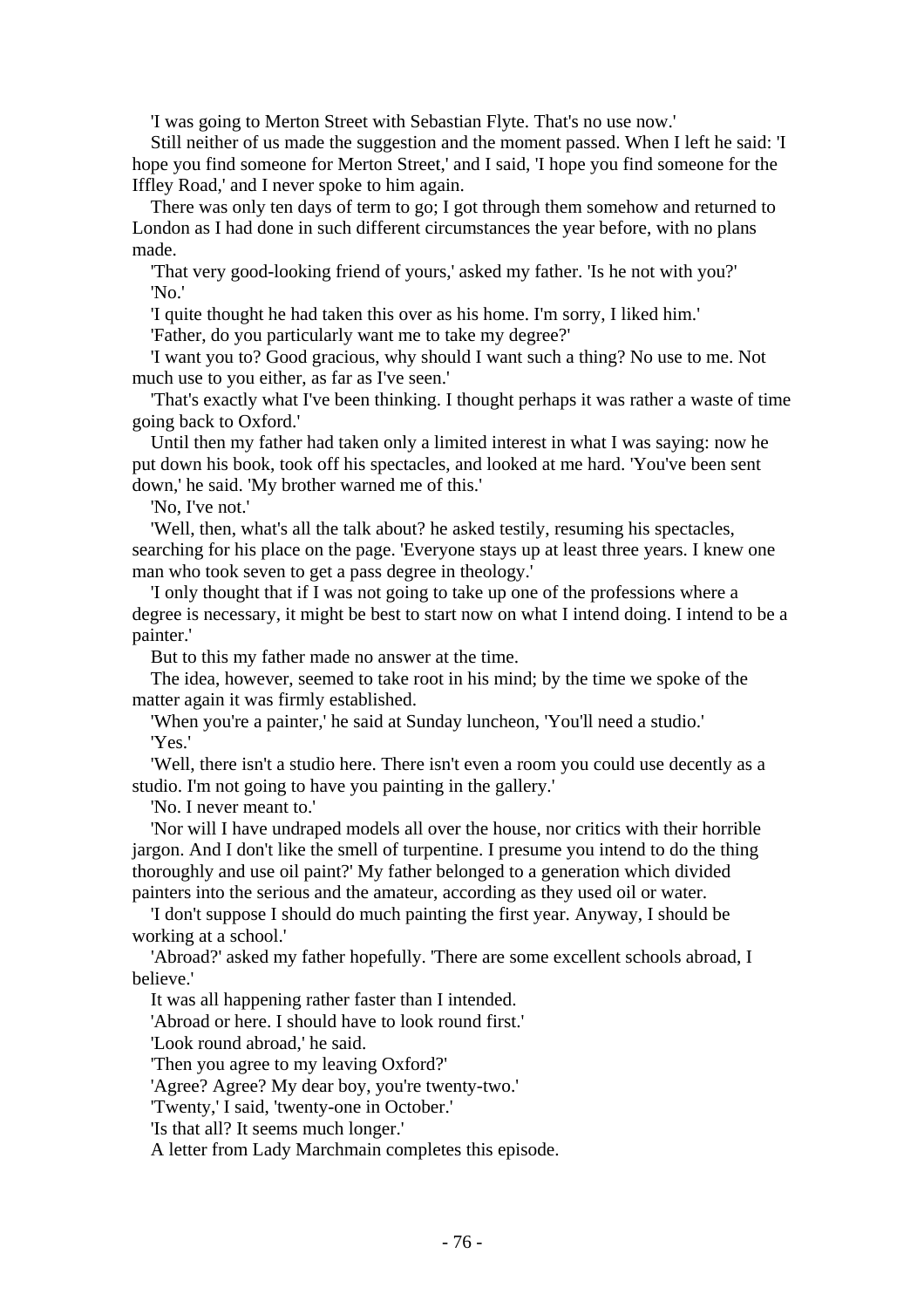'My dear Charles,' she wrote, 'Sebastian left me this morning to join his father abroad. Before he went I asked him if he had written to you. He said no, so I must write, tho' I can hardly hope to say in a letter what I could not say on our last walk. But you must not be left in silence.

 'The college has sent Sebastian down for a term only, and will take him back after Christmas on condition he goes to live with Mgr Bell. It is for him to decide. Meanwhile Mr Samgrass has very kindly consented to take charge of him. As soon as his visit to his father is over Mr Samgrass will pick him up and the will go together to the Levant, where Mr Samgrass has long been anxious to investigate a number of orthodox monasteries. He hopes this may be a new interest for Sebastian.

'Sebastian's stay here has not been happy.

 'When they come home at Christmas I know Sebastian will want to see you, and so shall we all. I hope your arrangements for next term have not been too much upset and that everything will go well with you.

 Yours sincerely, Teresa Marchmain.

'I went to the garden-room this morning and was so very sorry.'

## BOOK TWO

## BRIDESHEAD DESERTED

 $[1]$ 

'AND when we reached the top of the pass,' said Mr Samgrass, we heard the galloping horses behind, and two soldiers rode up to the head of the caravan and turned us back. The General had sent them, and they reached us only just in time. There was a Band, not a mile ahead.'

 He paused, and his small audience sat silent, conscious that he had sought, to impress them but in doubt as to how they could politely show their interest.

'A Band?' said Julia.'Goodness!'

 Still he seemed to expect more. At last Lady Marchmain said, 'I suppose the sort of folk-music you get in those parts is very monotonous.'

 'Dear Lady Marchmain, a Band of Brigands. Cordelia, beside me on the sofa, began to giggle noiselessly. 'The mountains are full of them. Stragglers from Kemal's army; Greeks who got cut off in, the retreat. Very desperate fellows, I assure you.'

'Do pinch me',' whispered Cordelia.

 I pinched her and the agitation of the sofa-springs ceased. 'Thanks,' she said, wiping her eyes with the back of her hand.

 'So you never got to wherever-it-was,' said Julia. 'Weren't you terribly disappointed, Sebastian?'

 'Me?' said Sebastian from the shadows beyond the lamplight, beyond the warmth of the burning logs, beyond the family circle, and the photographs spread out on the cardtable. 'Me? Oh, I don't think I was there that day, was I, Sammy?'

'That was the day you were ill.'

 'I was ill,' he repeated like an echo, 'so I never should have got to wherever-it-was, should I, Sammy?'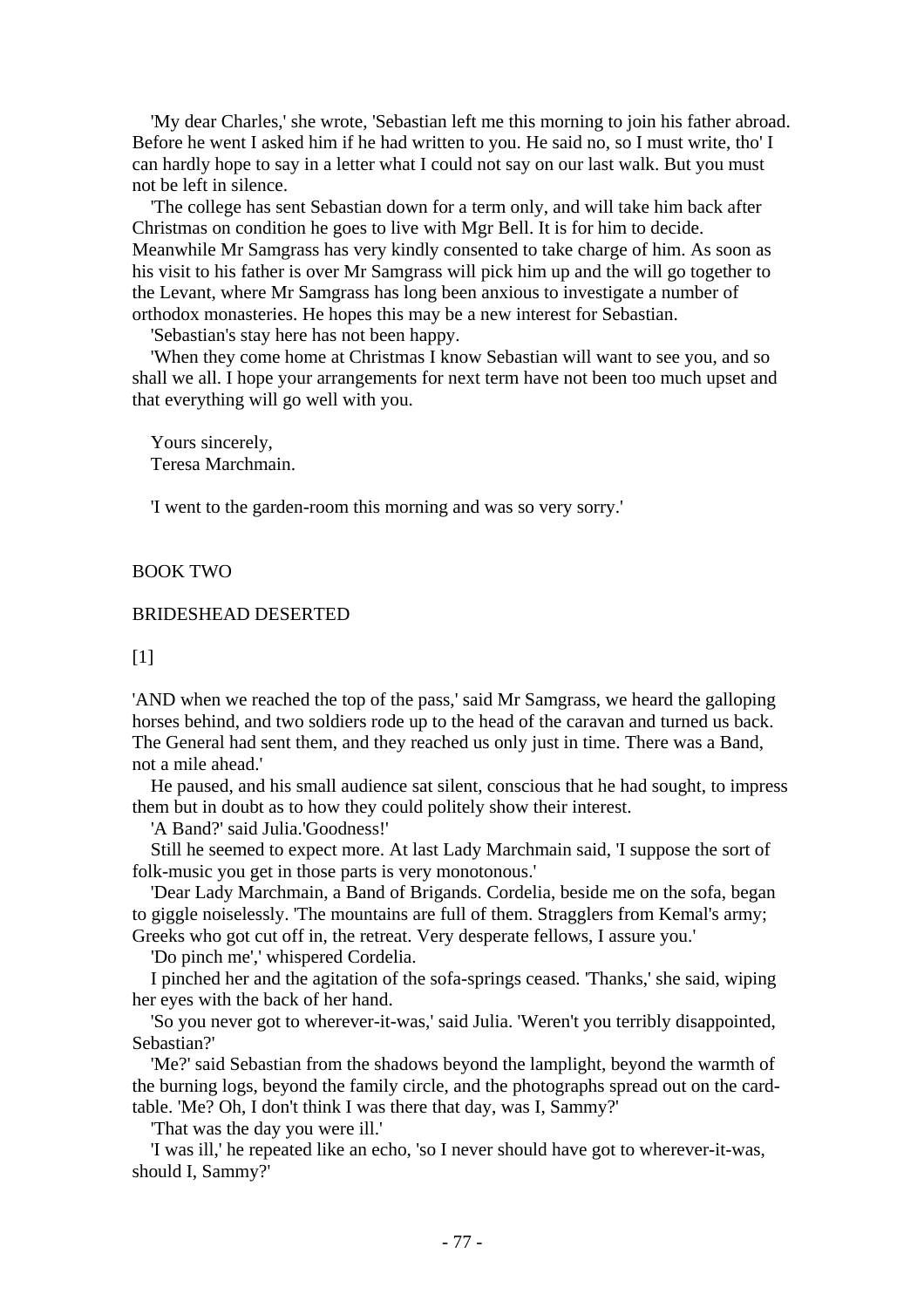'Now this, Lady Marchmain, is the caravan at Aleppo in the courtyard of the inn. That's our Armenian cook, Begedbian; that's me on the pony; that's the tent folded up; that's a rather tiresome Kurd who would follow us about at the time...Here I am in Pontus, Ephesus, Trebizond, Krak-des-chevaliers, Samothrace, Batum - of course, I haven't got them in chronological order yet.'

'All guides and ruins and mules, ' said Cordelia. 'Where's Sebastian?'

 'He,' said Mr Samgrass, with a hint of triumph in his voice, as though he had expected the question and prepared the answer, 'he held the camera. He became quite an expert as soon as he learned not to put his hand over the lens, didn't you, Sebastian?' There was no answer from the shadows. Mr Samgrass delved again into his pigskin satchel.

 'Here,' he said, 'is a group taken by a street photographer on the terrace of the St George Hotel at Beirut. There's Sebastian.'

'Why, ' I said, 'there's Anthony Blanche surely?'

 'Yes, we saw quite a lot of him; met him by chance at Constantinople.' A delightful companion. I can't think how I missed knowing him. He came with us all the way to Beirut.'

 Tea had been cleared away and the curtains drawn. It was two days after Christmas, the first evening of my visit; the first, too, of Sebastian's and Mr Samgrass's, whom to my surprise I had found on the platform when I arrived.

 Lady Marchmain had written three weeks before: 'I have just heard from Mr Samgrass that he and Sebastian will be home for Christmas as we hoped. I had not heard from them for so long that I was afraid they were lost and did not want to make any arrangements until I knew. Sebastian will be longing to see you. Do come to us for Christmas if you can manage it, or as soon after as you can.'

 Christmas with my uncle was an engagement I could not break, so I travelled across country and joined the local train midway, expecting to find Sebastian already established; there he was, however, in the next carriage to mine, and when I asked him what he was doing, Mr Samgrass replied with such glibness and at such length, telling me of mislaid luggage and of Cook's being shut over the holidays, that I was at once aware of some other explanation which was being withheld.

 Mr Samgrass was not at ease; he maintained all the physical habits of selfconfidence, but guilt hung about him like stale cigar smoke, and in Lady Marchmain's greeting of him I caught a note of anticipation. He kept up a lively account of his tour during tea, and then Lady Marchmain drew him away with her, upstairs, for a 'little talk'. I watched him go with something near compassion; it was plain to anyone with a poker sense that Mr Samgrass held a very imperfect hand and, as I watched him at tea, I began to suspect that he was not only bluffing but cheating. There was something he must say, did not want to say, and did not quite know how to say to Lady Marchmain about his doings over Christmas, but, more than that, I quessed, there was a great deal he ought to say and had no intention at all of saying, about the whole Levantine tour.

'Come and see nanny,' said Sebastian.

'Please, can I come, too?' said Cordelia.

'Come on.'

 We climbed to the nursery in the dome. On the way Cordelia said: 'Aren't you at all pleased to be home?'

'Of course I'm pleased,' said Sebastian.

'Well, you might show it a bit. I've been looking forward to it so much.'

 Nanny did not particularly wish to be talked to; she liked visitors best when they paid no attention to her and let her knit away, and watch their faces and think of them as she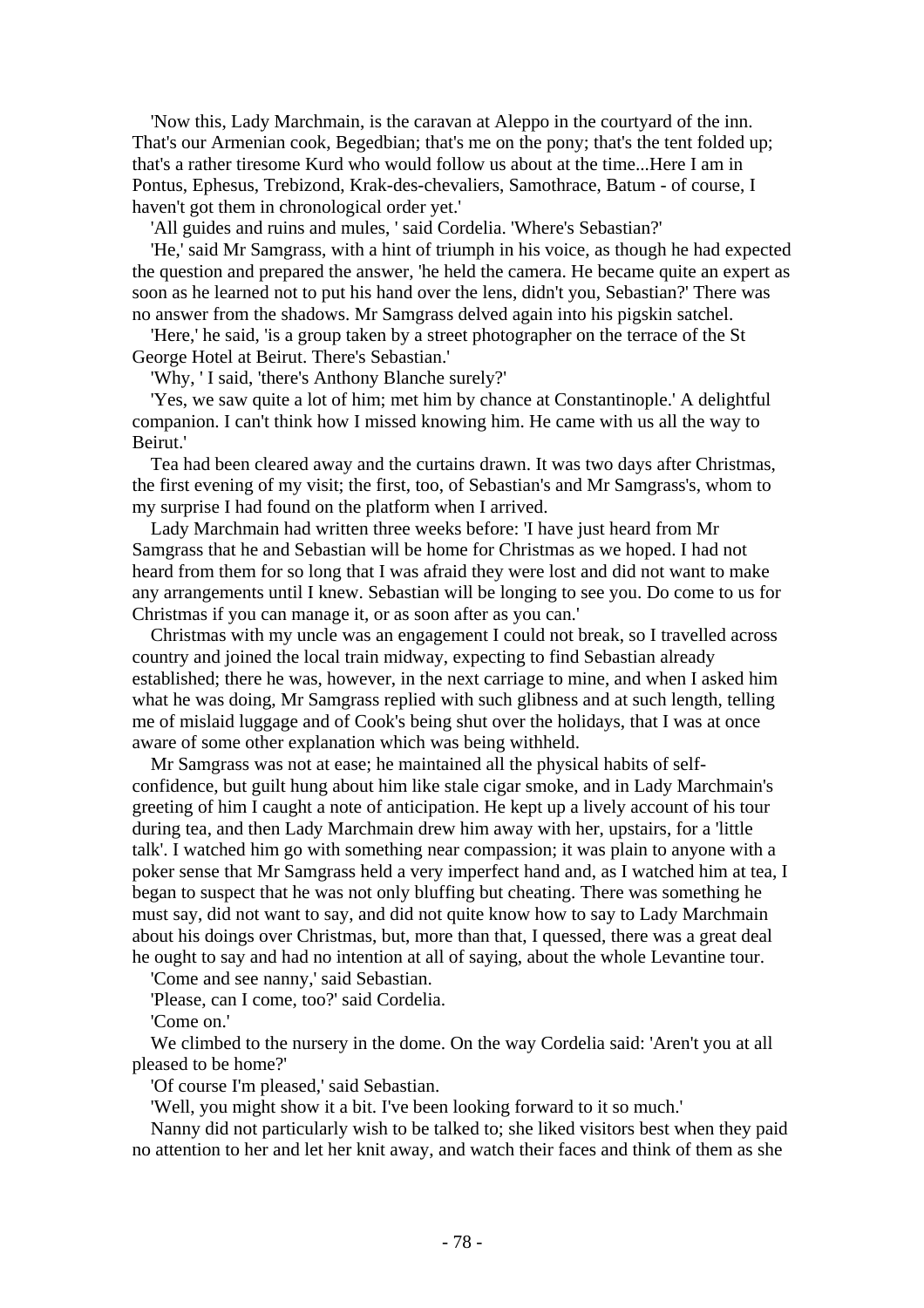had known them as small children; their present goings-on did not, signify much beside those early illnesses and crimes.

 'Well, ' she said, 'you are looking peaky. I expect it's all that foreign food doesn't agree with you. You must fatten up now you're back. Looks as though you'd been having some late nights, too, by the look of your eyes - dancing, I suppose.' (It was ever Nanny Hawkins's belief that the upper classes spent most of their leisure evenings in the ballroom.) 'And that shirt wants darning. Bring it to me before it goes to the wash.'

 Sebastian certainly did look ill; five months had wrought the change of years in him. He was paler, thinner, pouchy under the eyes, drooping in, the corners of his mouth, and he showed the scars of a boil on the side of his chin; his voice seemed flatter and his movements alternately listless and jumpy; he looked down-at-heel, too, with clothes and hair, which formerly had been happily negligent now unkempt; worst of all there was a wariness in his eye which I had surprised there at Easter, and which now seemed habitual to him.

 Restrained by this wariness I asked him nothing of himself, but told him, instead about my autumn and winter. I told him about my rooms in the Ile Saint-Louis and the art school, and how good the old teachers were and how bad the students.

 'They never go near the Louvre,' I said, 'or, if they do, it's only because one of their absurd reviews has suddenly "discovered" a master who fits in with that month's aesthetic theory. Half of them are out to make a popular splash like Picabia; the other half quite simply want to earn their living doing advertisements for Vogue and decorating night clubs. And the teachers still go on trying to make them paint like Delacroix.'

'Charles,' said Cordelia, 'Modem Art is all bosh, isn't it?'

'Great bosh.'

 'Oh, I'm so glad. I had an argument with one of our nuns- and she said we shouldn't try and criticize what we didn't understand. Now I shall tell her I have had it straight from a real artist, and snubs to her.'

 Presently it was time for Cordelia to go to her supper, and for Sebastian and me to go down to the drawing-room for our cocktails. Brideshead was there alone, but Wilcox followed on our heels to say to him: 'Her Ladyship would like to speak to you upstairs, my Lord.'

'That's unlike mummy, sending for anyone. She usually lures them up herself.'

 There was no sign of the cocktail tray. After a few minutes Sebastian rang the bell. A footman answered. 'Mr Wilcox is upstairs with her Ladyship.'

'Well, never mind, bring in the cocktail things.'

'Mr Wilcox has the keys, my Lord.'

'Oh...well, send him in with them when he comes down.'

 We talked a little abou t Anthony Blanche - 'He had a beard in Istanbul, but I made him take it off' - and after ten minutes Sebastian said: 'Well, I don't want a cocktail anyway; I'm off to my bath,' and left the room.

 It was half past seven; I supposed the others had gone to dress, but, as I was going to follow them, I met Brideshead coming down.

 'Just a moment, Charles, there's something I've got to explain. My mother has given orders that no drinks are to be left in any of the rooms. You'll understand why. If you want anything, ring and ask Wilcox - only better wait until you're alone. I'm sorry, but there it is.'

'Is that necessary?'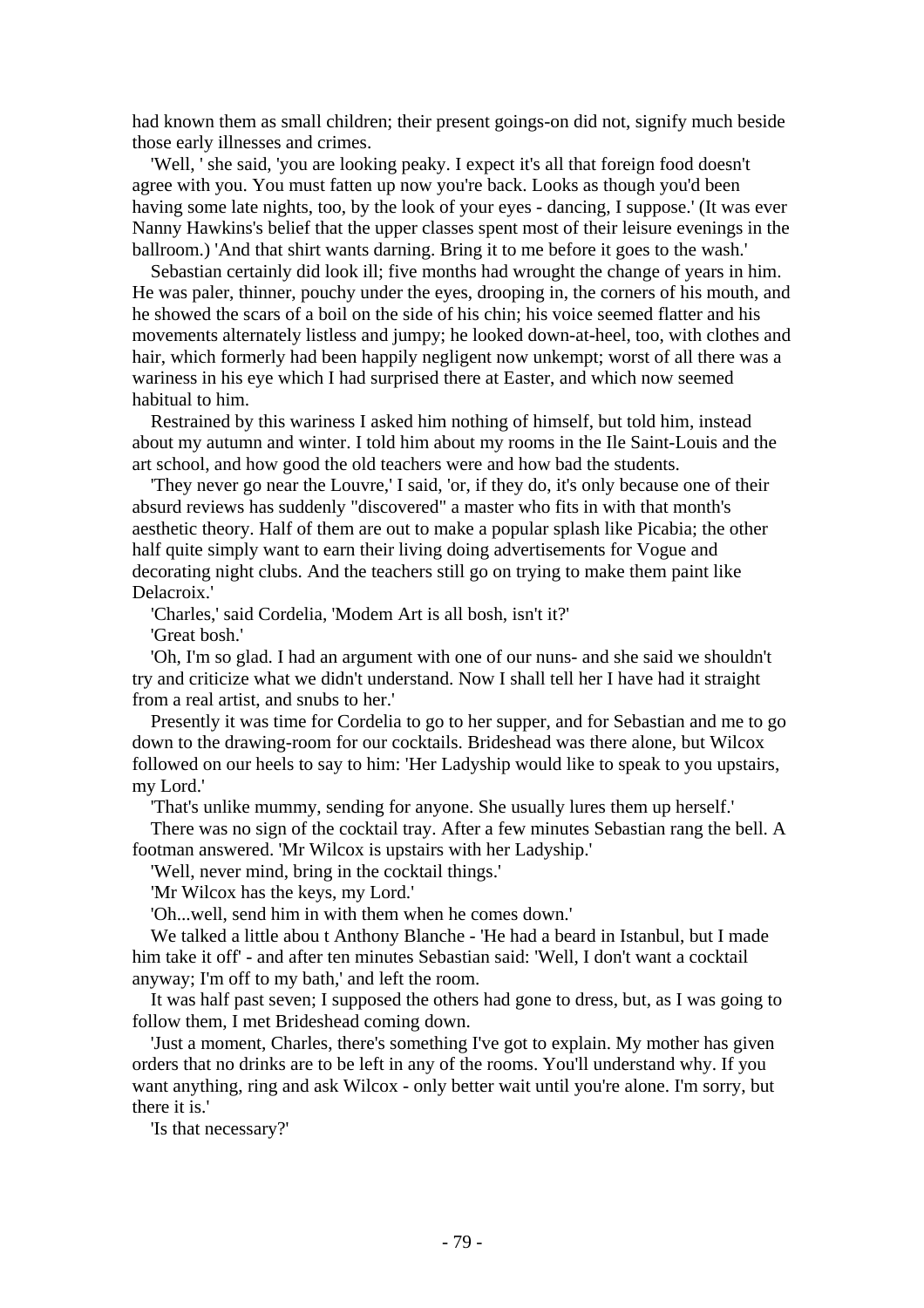'I gather very necessary. You may or may not have heard, Sebastian had another outbreak as soon as he got back to England. He was lost over Christmas. Mr Samgrass only found him yesterday evening.'

 'I guessed something of the kind had happened. Are you sure this is the best way of dealing with it?'

 'It's my mother's way. Will you have a cocktail, now that he's gone upstairs?' 'It would choke me.'

 I was always given the room I had on my first visit; it was next to Sebastian's, and we shared what had once been a dressing-room and had been changed to a bathroom twenty years back by the substitution for the bed, of a deep, copper, mahogany-framed bath, that was filled by pulling a brass lever heavy as a piece of marine engineering; the rest of the room remained unchanged; a coal fire always burned there in winter. I often think of that bathroom - the water colours dimmed by steam and the huge towel warming on the back of the chintz armchair - and contrast it with the uniform, clinical, little chambers, glittering with chromium-plate and looking-glass, which pass for luxury in the modern world.

 I lay in the bath and then dried slowly by the fire, thinking all the time of my friend's black home-coming. Then I put on my dressing gown and went to Sebastian's room, entering, as I always did, without knocking. He was sitting by his fire half-dressed, and he started angrily when he heard me and put down a tooth glass.

'Oh, it's you. You gave me a fright.'

'So you got a drink,' I said.

'I don't know what you mean.'

 'For Christ's sake,' I said, 'you don't have to pretend with me! 'You might offer me some.'

'It's just something I had in my flask. I've finished it now.'

'What's going on?'

'Nothing. A lot. I'll tell you some time.'

 I dressed and called in for Sebastian, but found him still sitting as I had left him, halfdressed over his fire.

Julia was alone in the drawing-room.

'Well,' I asked, 'what's going on?'

 'Oh, just another boring family potin. Sebastian got tight again, so we've all got to keep an eye on him. It's too tedious.'

'It's pretty boring for him, too.'

 'Well, it's his fault. Why can t he behave like anyone else? Talking of keeping an eye on people) what about Mr Samgrass? Charles, do you notice anything at all fishy about that man?'

'Very fishy. Do you think your mother saw it?'

 'Mummy only sees what suits her. She can't have the whole household under surveillance. I'm causing anxiety, too, you know.'

 'I didn't know' I said, adding humbly, 'I've only just come from Paris.' so as to avoid giving the impression that any trouble she might be in was not widely notorious.

 It was an evening of peculiar gloom. We dined in the Painted Parlour. Sebastian was late, and so painfully excited were we that I think it was in all our minds that he would make some sort of low-comedy entrance, reeling and hiccuping. When he came it was, of course, with perfect propriety; he apologized, sat in the empty place, and allowed Mr Samgrass to resume his monologue, uninterrupted and, it seemed, unheard. Druses, patriarchs, icons, bed-bugs, Romanesque remains, curious dishes of goat and sheeps'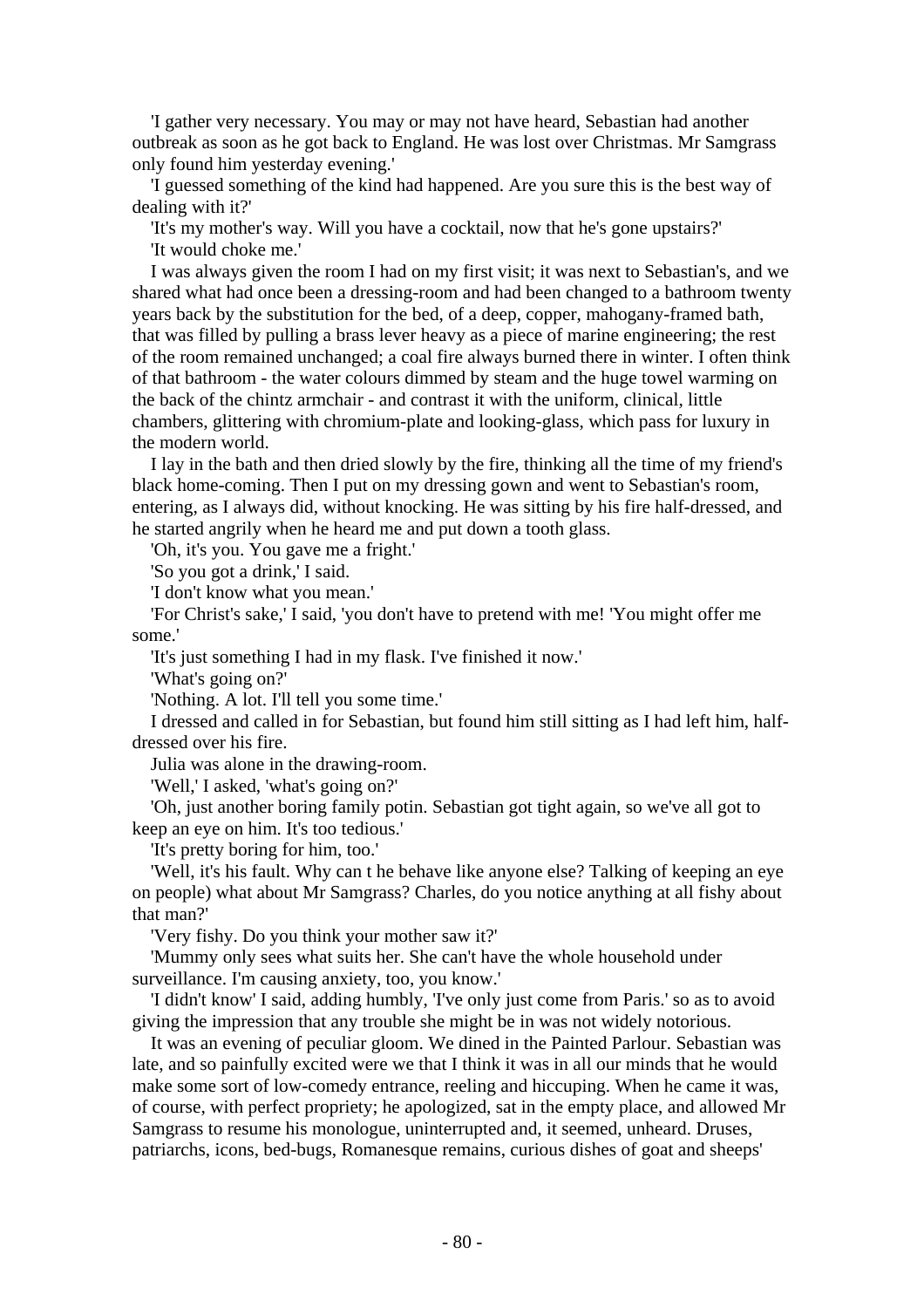eyes, French and Turkish officials all the catalogue of Near Eastern travel was provided for our amusement.

 I watched the champagne go round the table. When it came to Sebastian he said: 'I'll have whisky, please,' and I saw Wilcox glance over his head to Lady Marchmain and saw her give a tiny, hardly perceptible nod. At Brideshead they used small individual spirit decanters which held about a quarter of a bottle, and were always placed, full, before anyone who asked for it; the decanter which Wilcox put before Sebastian was half-empty. Sebastian raised it very deliberately, tilted it, looked at it, and then in silence poured the liquor into his glass, where it covered two fingers. We all began talking at once, all except Sebastian, so that for a moment Mr Samgrass found himself talking to no one, telling the candlesticks about the Maronites; but soon we fell silent again, and he had the table until Lady Marchmain and Julia left the room.

 'Don't be long, Bridey,' she said, at the door, as she always said, and that evening we had no inclination to delay. Our glasses were filled with port and the decanter was at once taken from the room. We drank quickly and went to the drawing-room, where Brideshead asked his mother to read, and she read The Diary of a Nobody with great spirit until ten o'clock, when she closed the book and said she was unaccountably tired, so tired that she would not visit the chapel that night.

'Who's hunting tomorrow?' she asked.

 'Cordelia,' said Brideshead. 'I'm taking that young horse of Julia's, just to show him the hounds; I shan't keep him out more than a couple of hours.'

'Rex is arriving some time,' said Julia. 'I'd better stay in to greet him.'

'Where's the meet?' said Sebastian suddenly.

'Just here at Flyte St Mary.'

'Then I'd like to hunt, please, if there's anything for me.'

 'Of course. That's delightful. I'd have asked you, only you always used to complain so of being made to go out. You can have Tinkerbell. She's been going very nicely this season.'

 Everyone was suddenly pleased that Sebastian wanted to hunt; it seemed to undo some of the mischief of the evening. Brideshead rang the bell for whisky.

'Anyone else want any?'

 'Bring me some, too,' said Sebastian, and, though it was a footman this time and not Wilcox, I saw the same exchange of glance and nod between the servant and Lady Marchmain. Everyone had been warned. The two drinks were brought in, poured out already in the glasses, like 'doubles' at a bar, and all our eyes followed the tray, as though we were dogs in a dining-room smelling game.

 The good humour engendered by Sebastian's wish to hunt persisted, however; Brideshead wrote out a note for the stables, and we all went to bed quite cheerfully.

 Sebastian got straight to bed; I sat by his fire and smoked a pipe. I said: 'I rather wish I was coming out with you tomorrow.

 'Well,' he said, 'you wouldn't see much sport. I can tell you exactly what I'm going to do. I shall leave Bridey at the first covert, hack over to the nearest good pub, and spend the entire day quietly soaking in the bar parlour. If they treat me like a dipsomaniac, they can bloody well have a dipsomaniac. I hate hunting, anyway.'

'Well, I can't stop you.'

 'You can, as a matter of fact - by not giving me any money. They stopped my banking account, you know, in the summer. It's been one of my chief difficulties. I pawned my watch and cigarette case to ensure a happy Christmas, so I shall have to come to you tomorrow for my day's expenses.'

'I won't. You know perfectly well I can't.'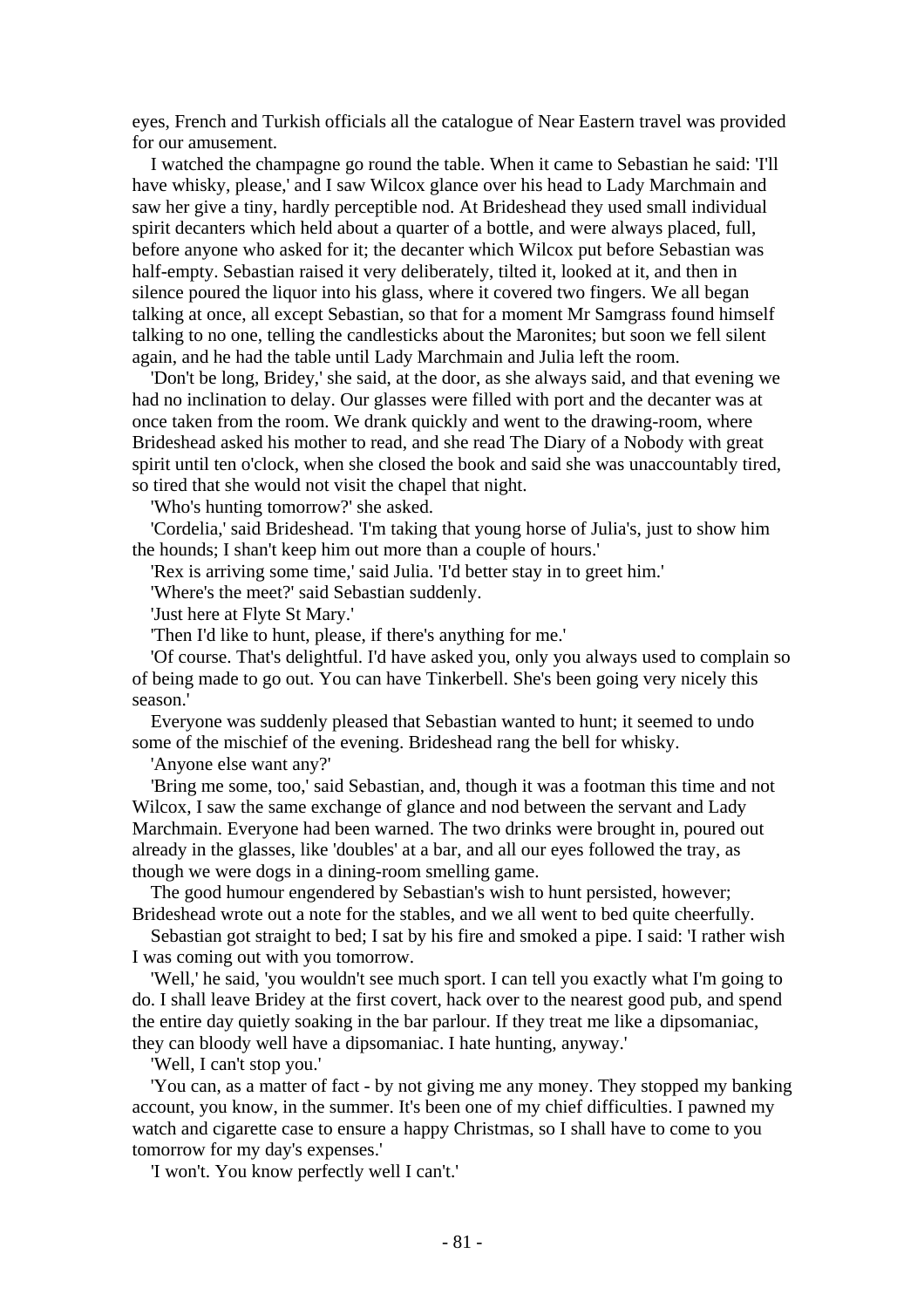'Won't you, Charles? Well, I daresay I shall manage on my own somehow. I've got rather clever at that lately - managing on my own. I've had to.'

'Sebastian, what have you and Mr Samgrass been up to?'

 'He told you at dinner - ruins and guides and mules, that's what Sammy's been up to. We decided to go our own ways, that's all. Poor Sammy's really behaved rather well so far. I hoped he would keep it up, but he seems to have been very indiscreet about my happy Christmas. I suppose he thought if he gave too good an account of me, he might lose his job as keeper.

 'He makes quite a good thing out of it, you know. I don't mean that he steals. I should think he's fairly honest about money. He certainly keeps an embarrassing little notebook in which he puts down the travellers' cheques he cashes and what he spends it on, for mummy and the lawyer to see. But he wanted to go to all these places, and it's very convenient for him to have me to take him in comfort, instead of going as dons usually do. The only disadvantage was having to put up with my company, and we soon solved that for him.

 'We began very much on a Grand Tour, you know, with letters to all the chief people everywhere, and stayed with the Military Governor at Rhodes and the Ambassador at Constantinople. That was what Sammy had signed on for in the first place. Of course, he had his work cut out keeping his eye on me, but he warned all our hosts beforehand that I was not responsible.'

'Sebastian.'

 'Not quite responsible - and as I had no money to spend I couldn't get away very much. He even did the tipping for me, put the note into the man's hand and jotted the amount down then and there in his note-book. My lucky time was at Constantinople. I managed to make some money at cards one evening when Sammy wasn't looking. Next day I gave him the slip and was having a very happy hour in the bar at the Tokatlian when who should come in but Anthony Blanche with a beard and a Jew boy. Anthony lent me a tenner just before Sammy came panting in and recaptured me. After that I didn't get a minute out of sight; the Embassy staff put us in the boat to Piraeus and watched us sail away. But in Athens it was easy. I simply walked out of the Legation one day after lunch, changed my money at Cook's, and asked about sailings to Alexandria just to fox Sammy, then went down to the port in a bus, found a sailor who spoke American, lay up with him till his ship sailed, and popped back to Constantinople, and that was that.

 'Anthony and the Jew boy shared a very nice, tumbledown house near the bazaars. I stayed there till it got too cold, then Anthony and I drifted south till we met Sammy by appointment in Syria three weeks ago.'

'Didn't Sammy mind?'

 'Oh, I think he quite enjoyed himself in his own ghastly way only of course there was no more high life for him. I think he was a bit anxious at first. I didn't want him to get the whole Mediterranean Fleet out, so I cabled him from Constantinople that I was quite well and would he send money to the Ottoman Bank. He came hopping over as soon as he got my cable. Of course he was in a difficult position, because I'm of age and not certified yet, so he couldn't have me arrested. He couldn't leave me to starve while he was living on my money, and he couldn't tell mummy without looking pretty silly. I had him all ways, poor Sammy. My original idea had been to leave him flat, but Anthony was very helpful about that, and said it was far better to arrange things amicably; and he did arrange things very amicably. So here I am.'

'After Christmas.'

'Yes, I was determined to have a happy Christmas.'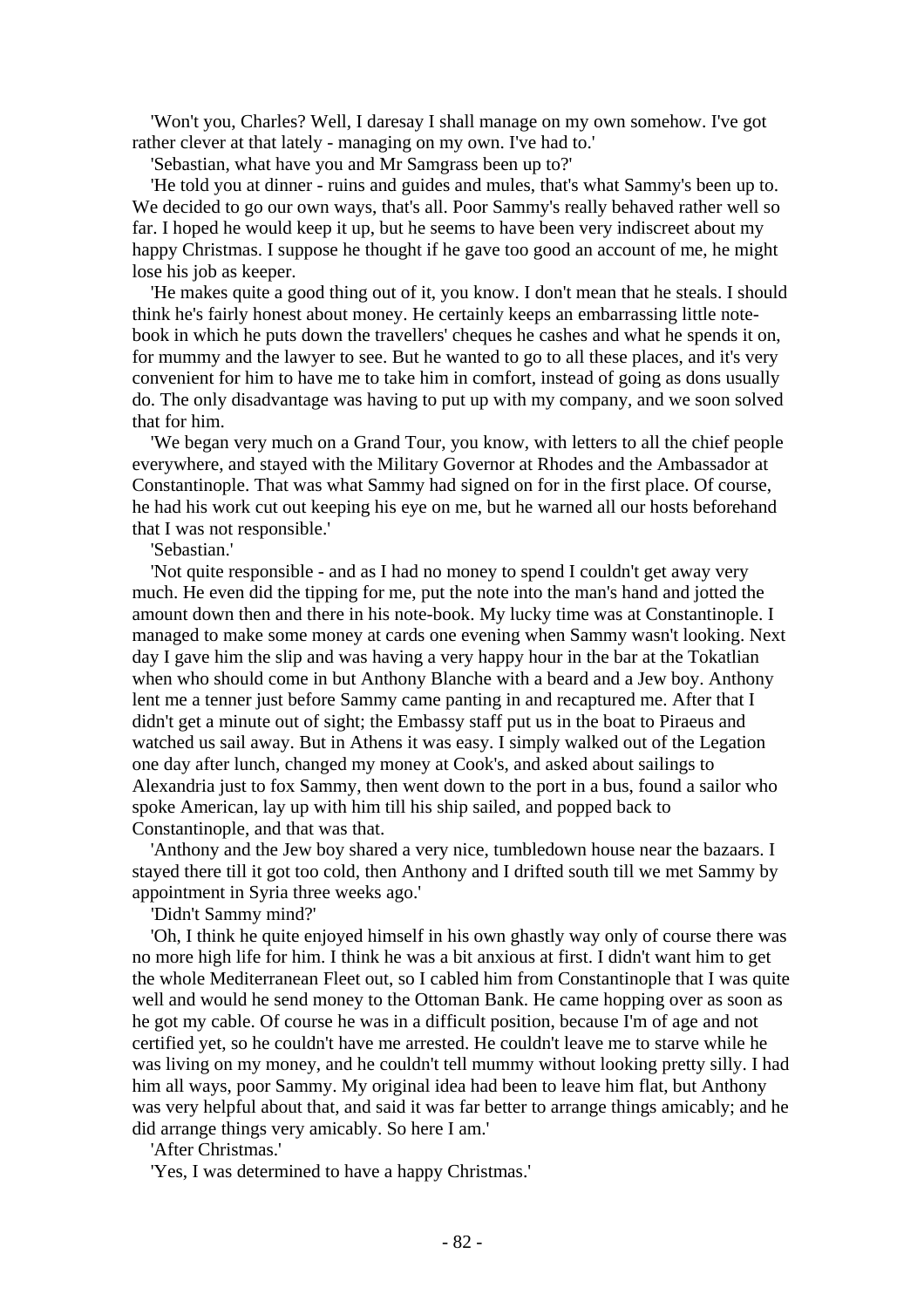'Did you?'

'I think so. I don't remember it much, and that's always a good sign, isn't it?'

 Next morning at breakfast Brideshead wore scarlet; Cordelia, very smart herself, with her chin held high over her white stock, wailed when Sebastian appeared in a tweed coat: 'Oh, Sebastian, you can't come out like that. Do go and change. You look so lovely in hunting clothes.'

'Locked away somewhere. Gibbs couldn't find them.'

'That's a fib. I helped get them out myself before you were called.'

'Half the things are missing.'

 'It just encourages the Strickland-Venableses. They're behaving rottenly. They've even taken their grooms out of top hats.'

 It was a quarter to eleven before the horses were brought round, but no one else appeared downstairs; it was as though they were in hiding, listening for Sebastian's retreating hooves before showing themselves.

 Just as he was about to start, when the others were already mounted, Sebastian beckoned me into the hall. On the table beside his hat, gloves, whip, and sandwiches, lay the flask he had put out to be filled. He picked it up and shook it; it was empty.

 'You see,' he said, 'I can't even be trusted that far. It's they who are mad, not me. Now you can't refuse me money.' I gave him a pound.

'More,' he said.

I gave him another and watched him mount and trot after his brother and sister.

 Then, as though it were his cue on the stage, Mr Samgrass came to my elbow, put an arm in mine, and led me back to the fire. He warmed his neat little hands and then turned to warm his seat.

 'So Sebastian is in pursuit of the fox,' he said, 'and our little problem is shelved for an hour or two?'

I was not going to stand this from Mr Samgrass.

'I heard all about your Grand Tour, last night,' I said.

 'Ah, I rather supposed you might have.' Mr Samgrass was undismayed, relieved, it seemed, to have someone else in the know. 'I did not harrow our hostess with all that. After all, it turned out far better than one had any right to expect. I did feel, however, that some explanation was due to her of Sebastian's Christmas festivities. You may have observed last night that there were certain precautions.'

'I did.'

 'You thought them excessive? I am with you, particularly as they tend to compromise the comfort of our own little visit. I have seen Lady Marchmain this morning. You must not suppose I am just out of bed. I have had a little talk upstairs with our hostess. I think we may hope for some relaxation tonight. Yesterday was not an evening that any of us would wish to have repeated. I earned less gratitude than I deserved, I think, for my efforts to distract you.'

 It was repugnant to me to talk about Sebastian to Mr Samgrass, but I was compelled to say: 'I'm not sure that tonight would be the best time to start the relaxation.'

 'But surely? Why not tonight, after a day in the field under Brideshead's inquisitorial eye? Could one choose better?'

'Oh, I suppose it's none of my business really.'

 'Nor mine strictly, now that he is safely home. Lady Marchmain did me the honour of consulting me. But it is less Sebastian's welfare than our own I have at heart at the moment. I need my third glass of port; I need that hospitable tray in the library. And yet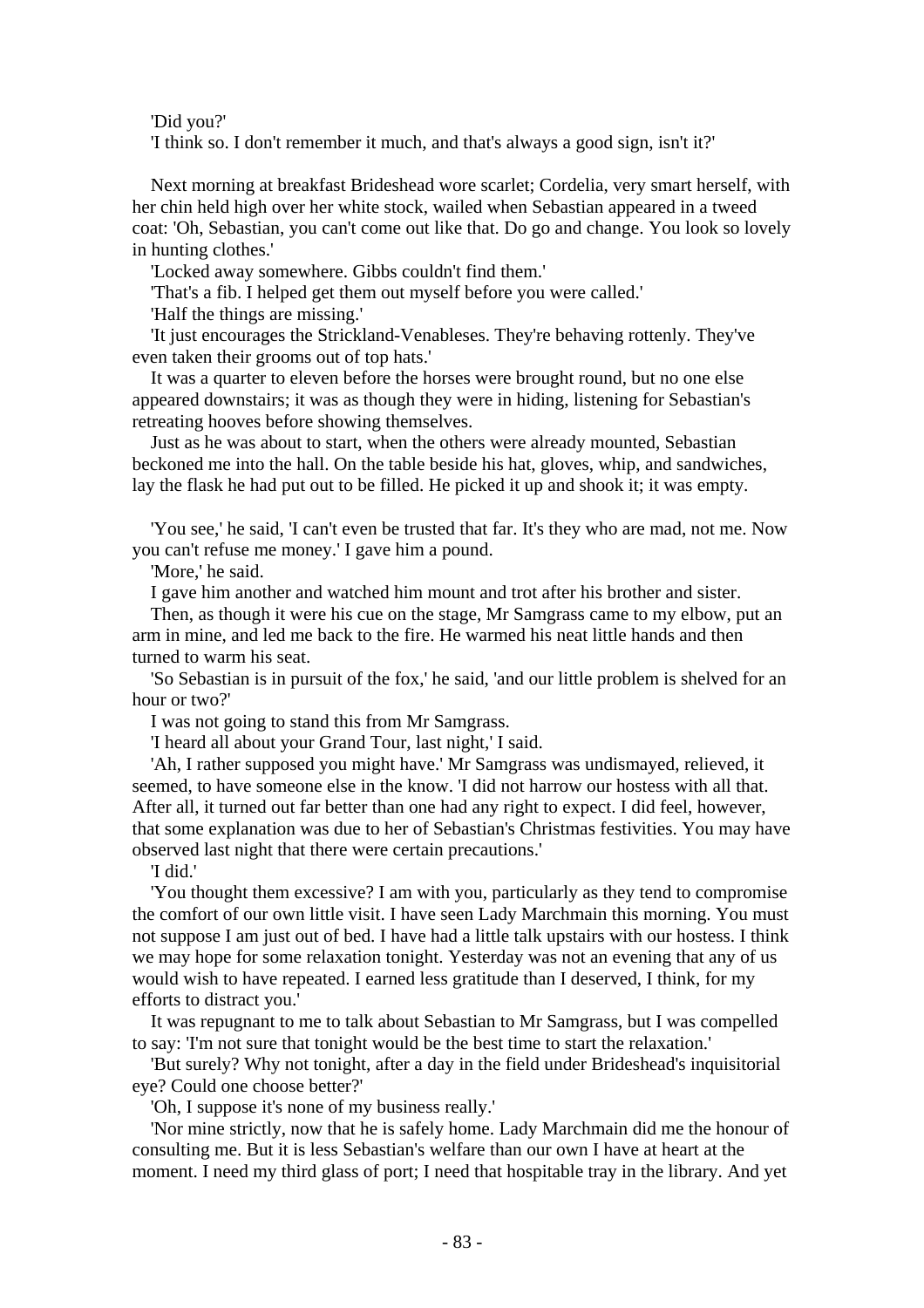you specifically advise against it tonight. I wonder why. Sebastian can come to no mischief today. For one thing, he has no money. I happen to know. I saw to it. I even have his watch and cigarette case upstairs. He will be quite harmless...as long as no one is so wicked as to give him any...Ah, Lady Julia, good morning to you, good morning. And how is the peke this hunting morning?'

 'Oh, the peke's all right. Listen. I've got Rex Mottram coming here today. We simply can't have another evening like last night. Someone must speak to mummy.'

'Someone has. I spoke. I think it will be all right.'

'Thank God for that. Are you painting today, Charles?'

 It had been the custom that on every visit to Brideshead I painted a medallion on the walls of the garden-room. The custom suited me well, for it gave me a good reason to detach myself from the rest of the party; when the house was full, the garden-room became a rival to the nursery, where from time to time people took refuge to complain about the others; thus without effort I kept in touch with the gossip of the place. There were three finished medallions now, each rather pretty in its way, but unhappily each in a different way, for my tastes had changed and I had become more dexterous in the eighteen months since the series was begun. As a decorative scheme, they were a failure. That morning was typical of the many mornings when I had found the gardenroom a sanctuary. There I went and was soon at work. Julia came with me to see me started and we talked, inevitably, of Sebastian.

 'Don't you, get bored with the subject?' she asked. 'Why must everyone make such a Thing about it?'

'Just because we're fond of him.'

 'Well. I'm fond of him too, in a way, I suppose, only I wish he'd behave like anybody else. I've grown up with one family skeleton, you know - papa. Not to be talked of before the servants, not to be talked of before us when we were children. If mummy is going to start making a skeleton out of Sebastian, it's too much. If he wants to be always tight, why doesn't he go to Kenya or somewhere where it doesn't matter?'

'Why does it matter less being unhappy in Kenya than anywhere else?'

'Don't pretend to be stupid, Charles. You understand perfectly.'

 'You mean there won't be so many embarrassing situations for you? Well, all I was trying to say was that I'm afraid there may be an embarrassing situation tonight if Sebastian gets the chance. He's in a bad mood.'

'Oh, a day's hunting will put that all right.'

 It was touching to see the faith which everybody put in the value of a day's hunting. Lady Marchmain, who looked in on me during the morning, mocked herself for it with that delicate irony for which she was famous.

 'I've always detested hunting,' she said, 'because it seems to produce a particularly gross kind of caddishness in the nicest people. I don't know what it is, but the moment they dress up and get on a horse they become like a lot of Prussians. And so boastful after it. The evenings I've sat at dinner appalled at seeing the men and women I know, transformed into half-awake, self-opinionated, monomaniac louts!...and yet, you know it must be something derived from centuries ago - my heart is quite light today to think of Sebastian out with them. "There's nothing wrong with him really," I say, "he's gone hunting" - as though it were an answer to prayer.'

 She asked me about my life in Paris. I told her of my rooms with their view of the river and the towers of Notre Dame. 'I'm hoping Sebastian will come and stay with me when I go back.'

 'It would have been lovely,' said Lady Marchmain, sighing as though for the unattainable.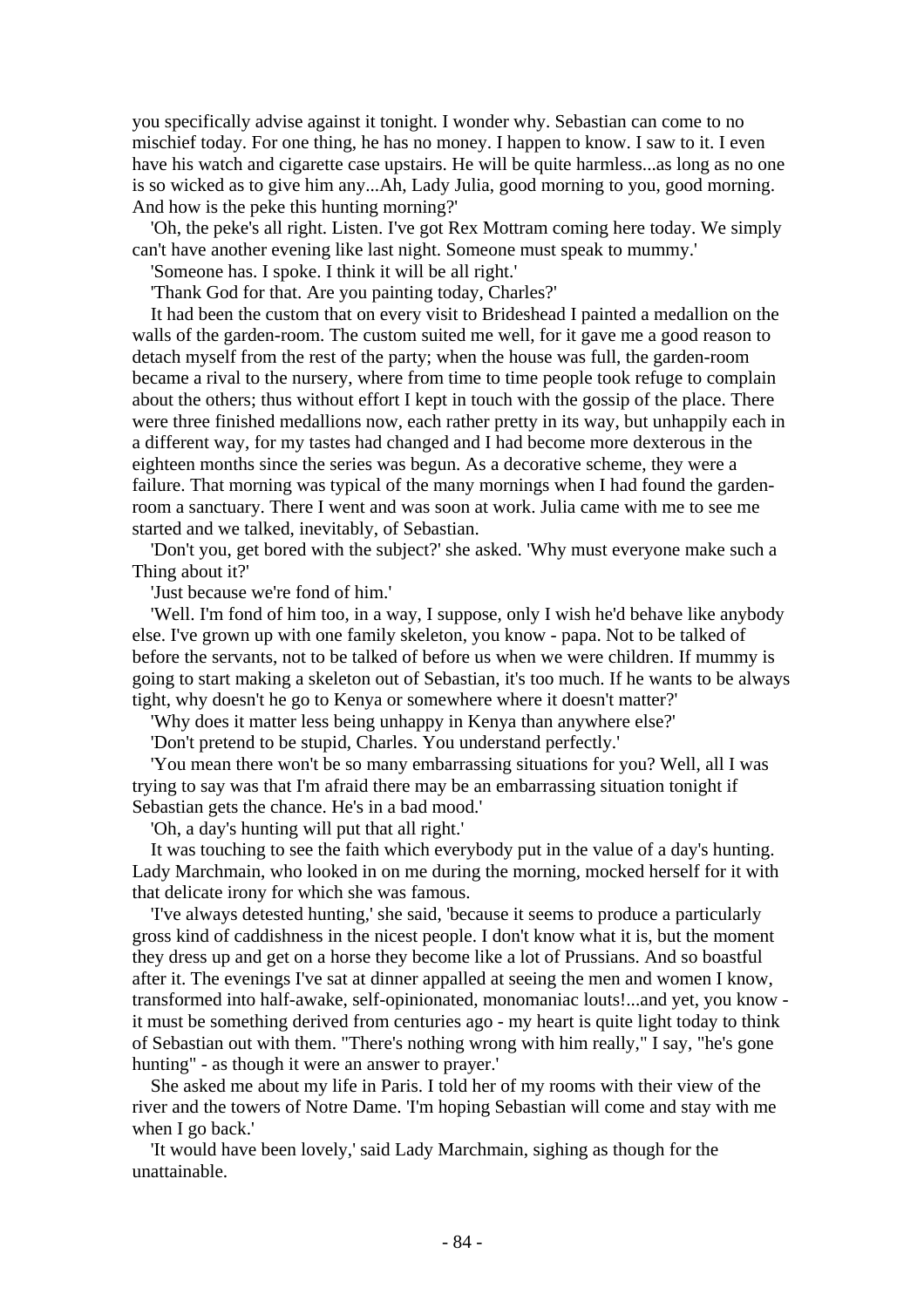'I hope he's coming to stay with me in London.'

 'Charles, you know it isn't possible. London's the worst place. Even Mr Samgrass couldn't hold him there. We have no secrets in this house. He was lost, you know, all through Christmas. Mr Samgrass only found him because he couldn't pay his bill in the place where he was, so they telephoned our house. It's too horrible. No, London is impossible; if he can't behave himself here, with us...We must keep him happy and healthy here for a bit, hunting, and then send him abroad again with Mr Samgrass...You see, I've been through all this before.'

 The retort was there, unspoken, well-understood by both of us - 'You couldn't keep him; he ran away. So will Sebastian. Because they both hate you.'

A horn and the huntsman's cry sounded in the valley below.

'There they go now, drawing the home woods. I hope he's having a good day.'

 Thus with Julia and Lady Marchmain I reached deadlock, not because we failed to understand one another, but because we understood too well. With Brideshead, who came home to luncheon and talked to me on the subject - for the subject was everywhere in the house like a fire deep in the hold of a ship, below the water-line, black and red in the darkness, coming to in acrid wisps of smoke that oozed under hatches and billowed suddenly from the scuttles and air pipes - with Brideshead, I was in a strange world, a dead world to me, in a moon-landscape of barren lava, a high place of toiling lungs.

 He said: 'I hope it is dipsomania. That is simply a great misfortune that we must all help him bear. What I used to fear was that he just got drunk deliberately when he liked and because he liked.'

 'That's exactly what he did - what we both did. It's what he does with me now. I can keep him to that, if only your mother would trust me. If you worry him with keepers and cures he'll be a physical wreck in a few years.'

 'There's nothing wrong in being a physical wreck, you know. There's no moral obligation to be Postmaster-General or Master of Foxhounds or to live to walk ten miles at eighty.'

'Wrong,' I said. 'Moral obligation - now you're back on religion again.

'I never left it, said Brideshead.

 'D'you know, Bridey, if I ever felt for a moment like becoming a Catholic, I should only have to talk to you for five minutes to be cured. You manage to reduce what seem quite sensible propositions to stark nonsense.'

 'It's odd you should say that. I've heard it before from other people. It's one of the many reasons why I don't think I should make a good priest. It's something in the way my mind works, I suppose.'

 At luncheon Julia had no thoughts except for her guest who was coming that day. She drove to the station to meet him and brought him home to tea.

'Mummy, do look at Rex's Christmas present.'

 It was a small tortoise with Julia's initials set in diamonds in the living shell, and this slightly obscene object, now slipping impotently on the polished boards, now striding across the card-table, now lumbering over a rug, now withdrawn at a touch, now stretching its neck and swaying its withered, antediluvian head, became a memorable part of the evening, one of those needle-hooks of experience which catch the attention when larger matters are at stake.

 'Dear me,' said Lady Marchmain. 'I wonder if it eats the same sort of things as an ordinary tortoise.'

 'What will you do when it's dead?' asked Mr Samgrass. 'Can you have another tortoise fitted into the shell?'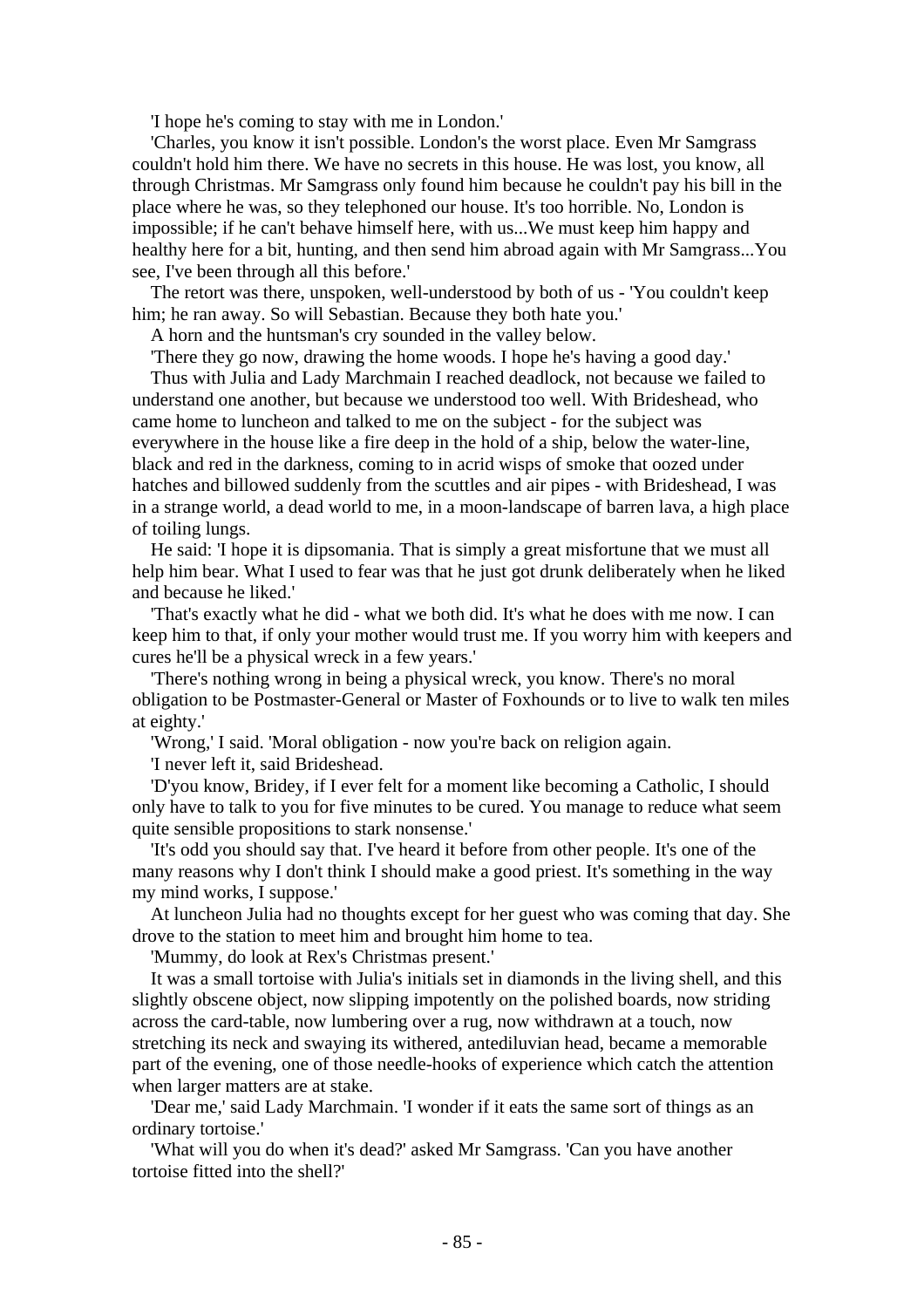Rex had been told about the problem of Sebastian - he could scarcely have endured in that atmosphere without - and had a solution pat. He propounded it cheerfully and openly at tea, and after a day of whispering it was a relief to hear the thing discussed. 'Send him to Borethus at Zurich. Borethus is the man. He works miracles every day at that sanatorium of his. You know how Charlie Kilcartney used to drink.'

 'No,' said Lady Marchmain, with that sweet irony of hers. 'No, I'm afraid I don't know how Charlie Kilcartney drank.'

 Julia, hearing her lover mocked, frowned at the tortoise, but Rex Mottram was impervious to such delicate mischief.

 'Two wives despaired of him,' he said. 'When he got engaged to Sylvia, she made it a condition that he should take the cure at Zurich. And it worked. He came back in three months a different man. And he hasn't touched a drop since, even though Sylvia walked out on him.'

'Why did she do that?'

 'Well, poor Charlie got rather a bore when he stopped drinking. But that's not really the point of the story.'

 'No, I suppose not. In fact, I suppose, really, it's meant to be an encouraging story.' Julia scowled at her jewelled tortoise.

'He takes sex cases, too, you know.'

'Oh dear, what very peculiar friends poor Sebastian will make in Zurich.'

 'He's booked up for months ahead, but I think he'd find room if I asked him. I could telephone him from here tonight.'

 (In his kindest moments Rex displayed a kind of hectoring zeal as if he were thrusting a vacuum cleaner on an unwilling housewife.)

'We'll think about it.'

And we were thinking about it when Cordelia returnd from hunting.

'Oh, Julia, what's that? How beastly.'

'It's Rex's Christmas present.'

 'Oh, sorry. I'm always putting my foot in it. But how cruel! It must have hurt frightfully.'

'They can't feel.'

'How d'you know? Bet they can.'

 She kissed her mother, whom she had not seen that day, shook hands with Rex, and rang for eggs.

 'I had one tea at Mrs Bamey's, where I telephoned for the car, but I'm still hungry. It was a spiffing day. Jean Strickland-Venables fell in the mud. We ran from Bengers to Upper Eastrey without a check. I reckon that's five miles, don't you, Bridey?'

'Three.'

 'Not as he ran...' Between mouthfuls of scrambled egg she told us about the hunt. '...You should have seen Jean when she came out of the mud.'

'Where's Sebastian?'

 'He's in disgrace.' The words, in that clear, child's voice had the ring of a bell tolling, but she went on: 'Coming out in that beastly rat-catcher coat and mean little tie like something from Captain Morvin's Riding Academy. I just didn't recognize him at the meet, and I hope nobody else did. Isn't he back? I expect he got lost.'

 When Wilcox came to clear the tea, Lady Marchmain asked: 'No sign of Lord Sebastian?'

'No, my Lady.'

'He must have stopped for tea with someone. How very unlike him.'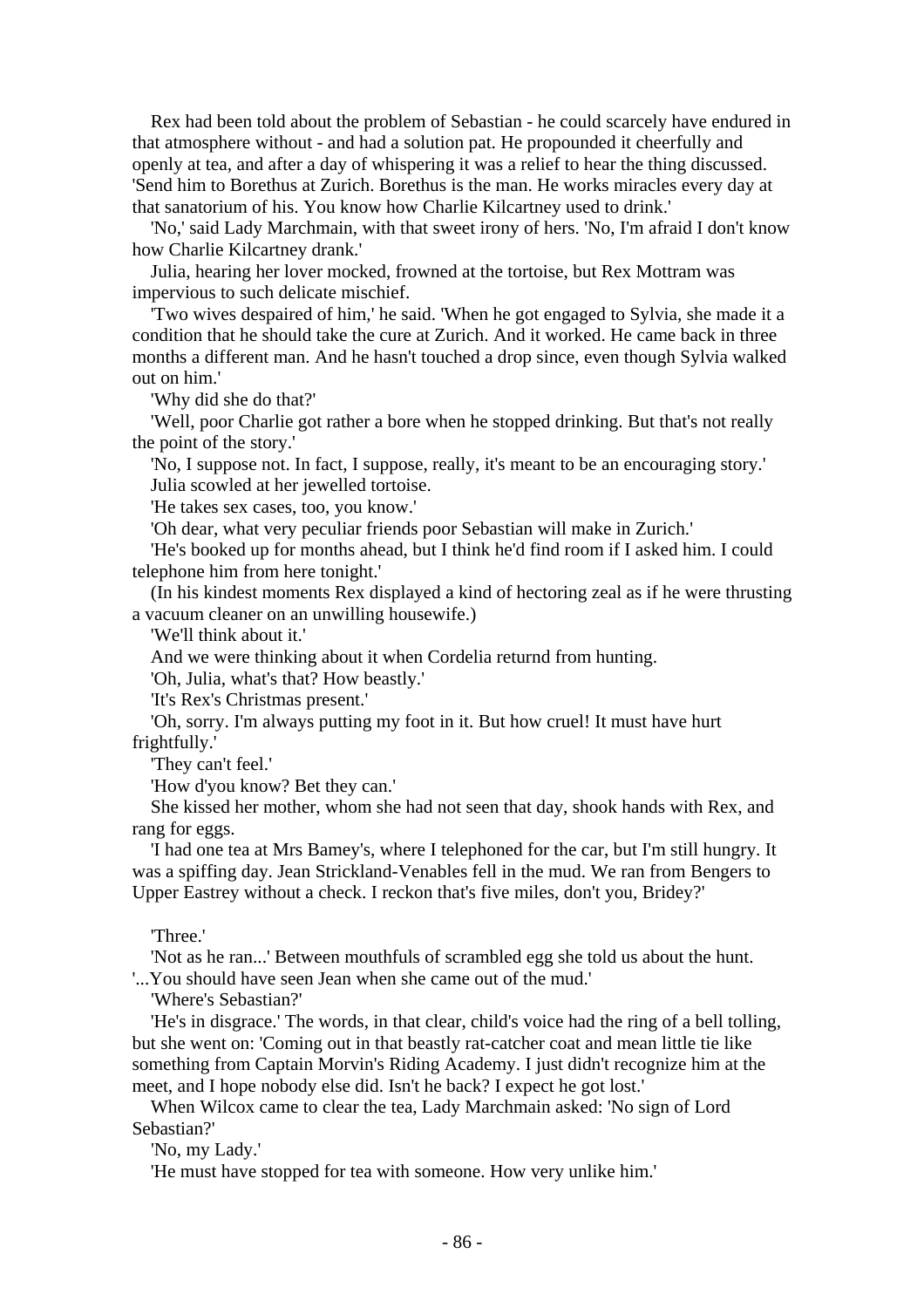Half an hour later, when Wilcox brought in the cocktail tray, he said: 'Lord Sebastian has just rung up to be fetched from South Twining.'

'South Twining? Who lives there?'

'He was speaking from the hotel, my Lady.'

'South Twining.?' said Cordelia. 'Goodness, he did get lost!'

 When he arrived he was flushed and his eyes were feverishly bright; I saw that he was two-thirds drunk.

 'Dear boy,' said Lady Marchmain. 'How nice to see you looking so well again. Your day in the open has done you good. The drinks are on the table; do help yourself'

 There was nothing unusual in her speech but the fact of her saying it. Six months ago it would not have been said.

'Thanks, ' said Sebastian. 'I will.'

 A blow, expected, repeated, falling on a bruise, with no smart or shock of surprise, only a dull and sickening pain and the doubt whether another like it could be borne that was how it felt, sitting opposite Sebastian at dinner that night, seeing his clouded eye and groping movements, hearing his thickened voice breaking in, ineptly, after long brutish silences. When at length Lady Marchmain and Julia and the servants left us, Brideshead said: 'You'd best go to bed, Sebastian.'

'Have some port first.'

'Yes, have some port if you want it. But don't come into the drawing-room.'

 'Too bloody drunk,' said Sebastian nodding heavily. 'Like olden times. Gentlemen always too drunk join ladies in olden times.'

 ('And,yet, you know, it wasn't,' said Mr Samgrass, trying to be chatty with me about it afterwards, 'it wasn't at all like olden times. I wonder where the difference lies. The lack of good humour? The lack of companionship? You know I think he must have been drinking by himself today. Where did he get the money?')

 Sebastian's gone up,' said Brideshead when we reached the drawing-room. 'Yes? Shall I read?'

 Julia and Rex played bezique; the tortoise, teased by the pekinese, withdrew into his shell; Lady Marchmain read The Diaiy of a Nobody aloud until, quite early, she said it was time for bed.

'Can't I stay up and play a little longer, mummy ? Just three games?'

'Very well, darling. Come in and see me before you go to bed. I shan't be asleep.'

 It was plain to Mr Samgrass and me that Julia and Rex wanted to be left alone, so we went, too; it was not plain to, Brideshead, who settled down to read The Times, which he had not yet seen that day. Then, going to our side of the house, Mr Samgrass said: 'It wasn't at all like olden times.'

 Next morning I said to Sebastian: 'Tell me honestly, do you want me to stay on here?' 'No, Charles, I don't believe I do.'

'I'm no help?'

'No help.'

So I went to make my excuses to his mother.

 'There's something I must ask you, Charles. Did you give Sebastian money yesterday?'

'Yes.'

'Knowing how he was likely to spend it?'

'Yes.'

 'I don't understand it,' she said. 'I simply don't understand how anyone can be so callously wicked.'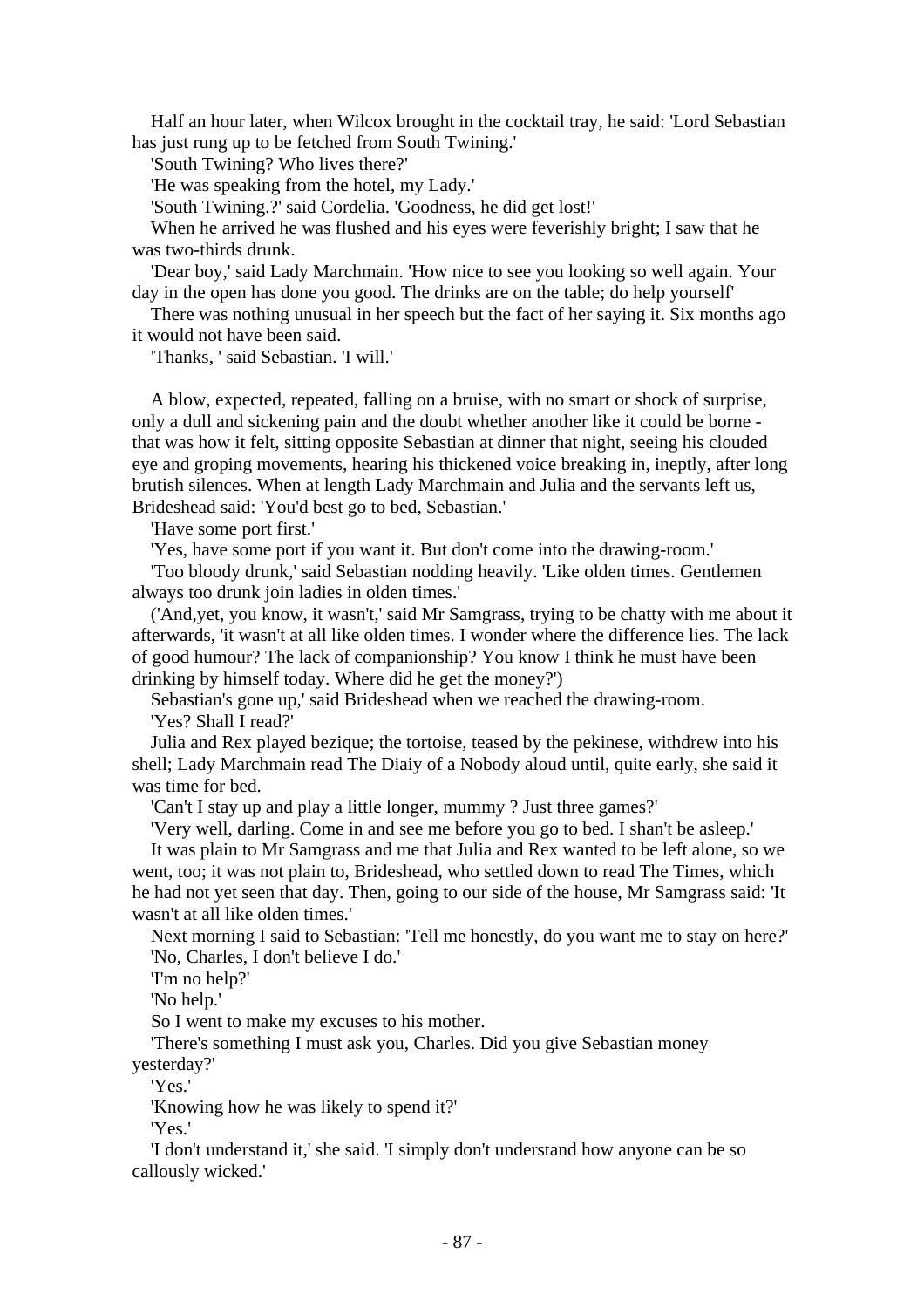She paused, but I do not think she expected any answer; there was nothing I could say unless I were to start all over again on that familiar, endless argument.

 'I'm not going to reproach you,' she said. 'God knows it's not for me to reproach anyone. Any failure in my children is my failure. But I don't understand it. I don't understand how you can have been so nice in so many ways, and then do something so wantonly cruel. I don't understand how we all liked you so much. Did you hate us all the time? I don't understand how we deserved it.'

 I was unmoved; there was no part of me remotely touched by her distress. It was as I had often imagined being expelled from school. I almost expected to hear her say: 'I have already written to inform your unhappy father.' But as I drove away and turned back in the car to take what promised to be my last view of the house, I felt that I was leaving part of myself behind, and that wherever I went afterwards I should feel the lack of it, and search for it hopelessly, as ghosts are said to do, frequenting the spots where they buried material treasures without which they cannot pay their way to the nether world.

'I shall never go back,' I said to myself.

 A door had shut, the low door in the wall I had sought and found in Oxford; open it now and I should find no enchanted garden.

 I had come to the surface, into the light of common day and the fresh sea-air, after long captivity in the sunless coral palaces and waving forests of the ocean bed.

 I had left behind me - what? Youth? Adolescence? Romance? The conjuring stuff of these things, 'the Young Magician's Compendium', that neat cabinet where the ebony wand had its place beside the delusive billiard balls, the penny that folded double, and the feather flowers that could be drawn into a hollow candle.

 'I have left behind illusion,' I said to myself. 'Henceforth I live in a world of three dimensions - with the aid of my five senses.'

 I have since learned that there is no such world, but then, as the car turned out of sight of the house, I thought it took no finding, but lay all about me at the end of the avenue.

 Thus I returned to Paris, and to the friends I had found there and the habits I had formed. I thought I should hear no more of Brideshead, but life has few separations as sharp as that. It was not three weeks before I received a letter in Cordelia's Frenchified convent hand:

 'Darling Charles,' she said. 'I was so very miserable when you went. You might have come and said good-bye!

 'I heard all about your disgrace, and I am writing to say that I am in disgrace, too. I sneaked Wilcox's keys and got whisky for Sebastian and got caught. He did seem to want it so. And there was (and is) an awful row.

 'Mr Samgrass has gone (good!), and I think he is a bit in disgrace, too, but I don't know why.

 'Mr Mottram is very popular with Julia (bad!) and is taking Sebastian away (bad! bad!) to a German doctor.

 'Julia's tortoise disappeared. We think it buried itseif, as they do, so there goes a packet (expression of Mr Mottram's).

'I am very well.

'With love from

Cordelia.'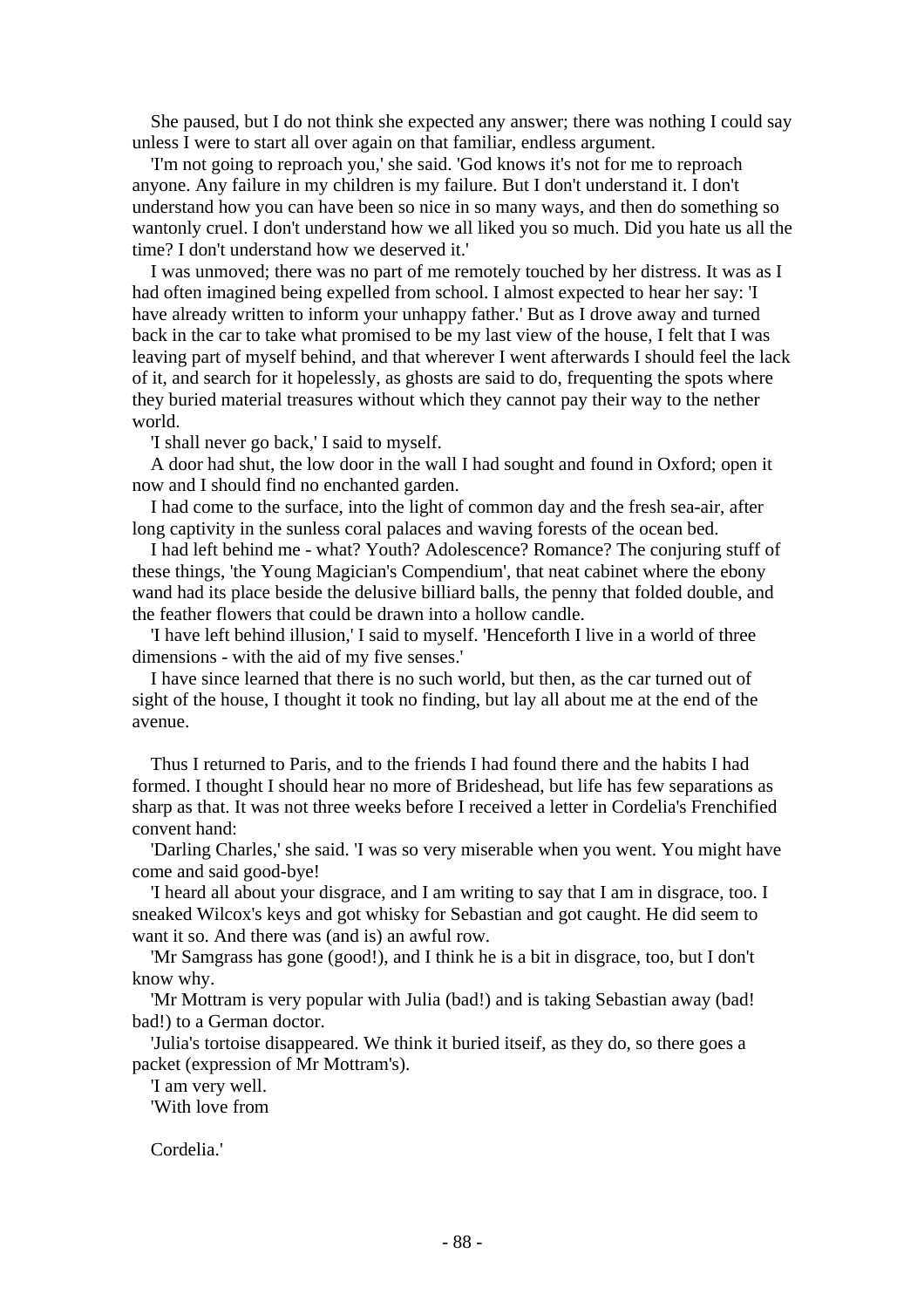It must have been about a week after receiving this letter that I returned to my rooms one afternoon to find Rex waiting for me.

 It was about four, for the light began to fail early in the studio at that time of year. I could see by the expression on the concierge's face, when she told me I had a visitor waiting, that there was something impressive upstairs; she had a vivid gift of expressing differences of age or attraction; this was the expression which meant someone of the first consequence, and Rex indeed seemed to justify it, as I found him in his big travelling coat, filling the window that looked over the river.

'Well,' I said. 'Well.'

 'I came this morning. They told me where you usually lunched but I couldn't see you there. Have you got him?'

 I did not need to ask whom. 'So he's given you the slip, too?' 'We got here last night and were going on to Zurich today. I left him at the Lotti after dinner, as he said he was tired, and went round to the Travellers' for a game.'

 I noticed how, even with me, he was making excuses, as though rehearsing his story for retelling elsewhere. 'As he said he was tired' was good. I could not well imagine Rex letting a half-tipsy boy interfere with his cards.

'So you came back and found him gone?'

 'Not at all. I wish I had. I found him sitting up for me. I had a run of luck at the Travellers' and cleaned up a packet. Sebastian pinched the lot while I was asleep. All he left me was two first-class tickets to Zurich stuck in the edge of the looking-glass. I had nearly three hundred quid, blast him!'

'And now he may be almost anywhere.'

'Anywhere. You're not hiding him by any chance?'

'No. My dealings with that family are over.'

 'I think mine are just beginning,' said Rex. 'I say, I've got a lot to talk about, and I promised a chap at the Travellers' I'd give him his revenge this afternoon. Won't you dine with me?'

'Yes. Where?'

'I usually go to Ciro's.'

'Why not Paillard's?'

'Never heard of it. I'm paying you know.'

'I know you are. Let me order dinner.'

 'Well, all right. What's the place again?' I wrote it down for him. 'Is it the sort of place you see native life?'

'Yes, you might call it that.'

'Well, it'll be an experience. Order something good.'

'That's my intention.'

 I was there twenty minutes before Rex. If I had to spend an evening with him, it should, at any rate, be in my own way. I remember the dinner well - soup of oseille, a sole quite simply cooked in a white-wine sauce, a caneton à la presse, a lemon soufflé. At the last minute, fearing that the whole thing was too simple for Rex, I added caviar aux blinis. And for wine I let him give me a bottle of 1906 Montrachet, then at its prime, and, with the duck, a Clos de Bèze of 1904.

 Living was easy in France then; with the exchange as it was, my allowance went a long way and I did not live frugally. It was very seldom, however, that I had a dinner like this, and I felt well disposed to Rex, when at last he arrived and gave up his hat and coat with the air of not expecting to see them again. He looked round the sombre little place with suspicion as though hoping to see apaches or a drinking party of students. All he saw was four senators with napkins tucked under their beards eating in absolute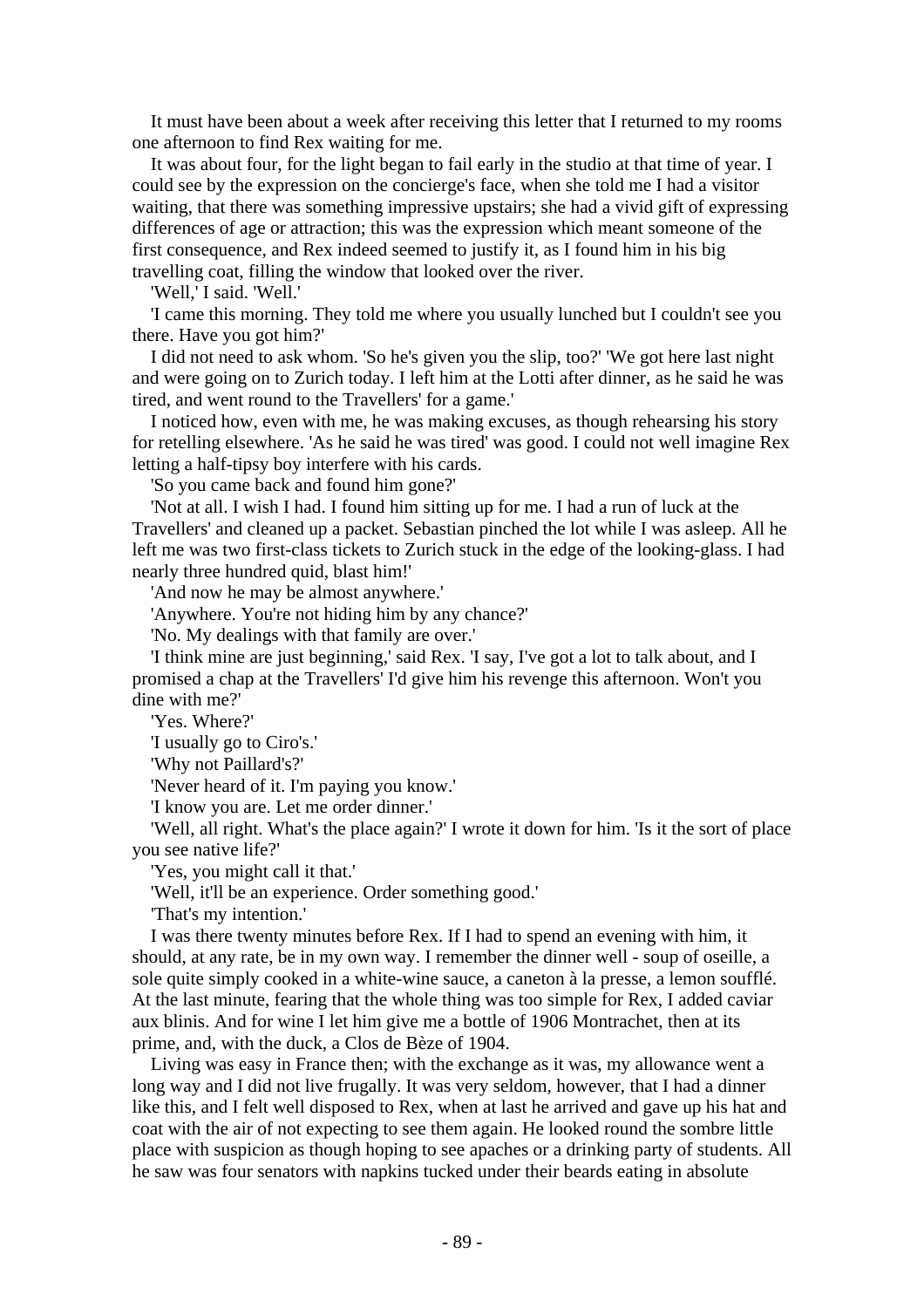silence. I could imagine him telling his commercial friends later: '...interesting fellow I know; an art student living in Paris. Took me to a funny little restaurant - sort of place you'd pass without looking at - where there was some of the best food I ever ate. There were half a dozen senators there, too, which shows you it was the right place. Wasn't at all cheap either.'

'Any sign of Sebastian?' he asked.

'There won't be,' I said, 'until he needs money.'

 'It's a bit thick, going off like that. I was rather hoping that if I made a good job of him, it might do me a bit of good in another direction.'

 He plainly wished to talk of his own affairs; they could wait, I thought, for the hour of tolerance and repletion, for the cognac; they could wait until the attention was blunted and one could listen with half the mind only; now in the keen moment when the maître d'hôtel was turning the blinis over in the pan, and, in the background, two humbler men were preparing the press, we would talk of myself.

'Did you stay long at Brideshead? Was my name mentioned after I left?'

 'Was it mentioned? I got sick of the sound of it, old boy. The Marchioness got what she called a "bad conscience" about you. She piled it on pretty thick, I gather, at your last meeting.'

"'Callously wicked", "wantonly cruel".'

'Hard words.'

 ' "It' doesn't matter what people call you unless they call you pigeon pie and eat you up." '

'Eh?'

'A saying.'

 'Ah.' The cream and hot butter mingled and overflowed, separating each glaucous bead of caviar from its fellows, capping it in white and gold.

 'I like a bit of chopped onion with mine, ' said Rex. 'Chap who-knew told me it brought out the flavour.'

'Try it without first I said. 'And tell me more news of myself.'

 'Well, of course, Greenacre, or whatever he was called - the snooty don - he came a cropper. That was well received by all.

 He was the blue-eyed boy for a day or two after you left. Shouldn't wonder if he hadn't put the old girl up to pitching you out. He was always being pushed down our throats, so in the end Julia couldn't bear it any more and gave him away.'

'Julia did? '

 'Well, he'd begun to stick his nose into our affairs, you see. Julia spotted he was a fake, and one afternoon when Sebastian was tight - he was tight most of the time - she got the whole story of the Grand Tour out of him. And that was the end of Mr Samgrass. After that the Marchioness began to think she might have been a bit rough with you.'

'And what about the row with Cordelia?'

 'That eclipsed everything. That kid's a walking marvel - she'd been feeding Sebastian whisky right under our noses for a week. We couldn't think where he was getting it. That's when the Marchioness finally crumbled.'

The soup was delicious after the rich blinis - hot, thin, bitter, frothy.

 'I'll tell you a thing, Charles, that Ma Marchmain hasn't let on to anyone. She's a very sick woman. Might peg out any minute. George Anstruther saw her in the autumn and put it at two years.'

'How on earth do you know?'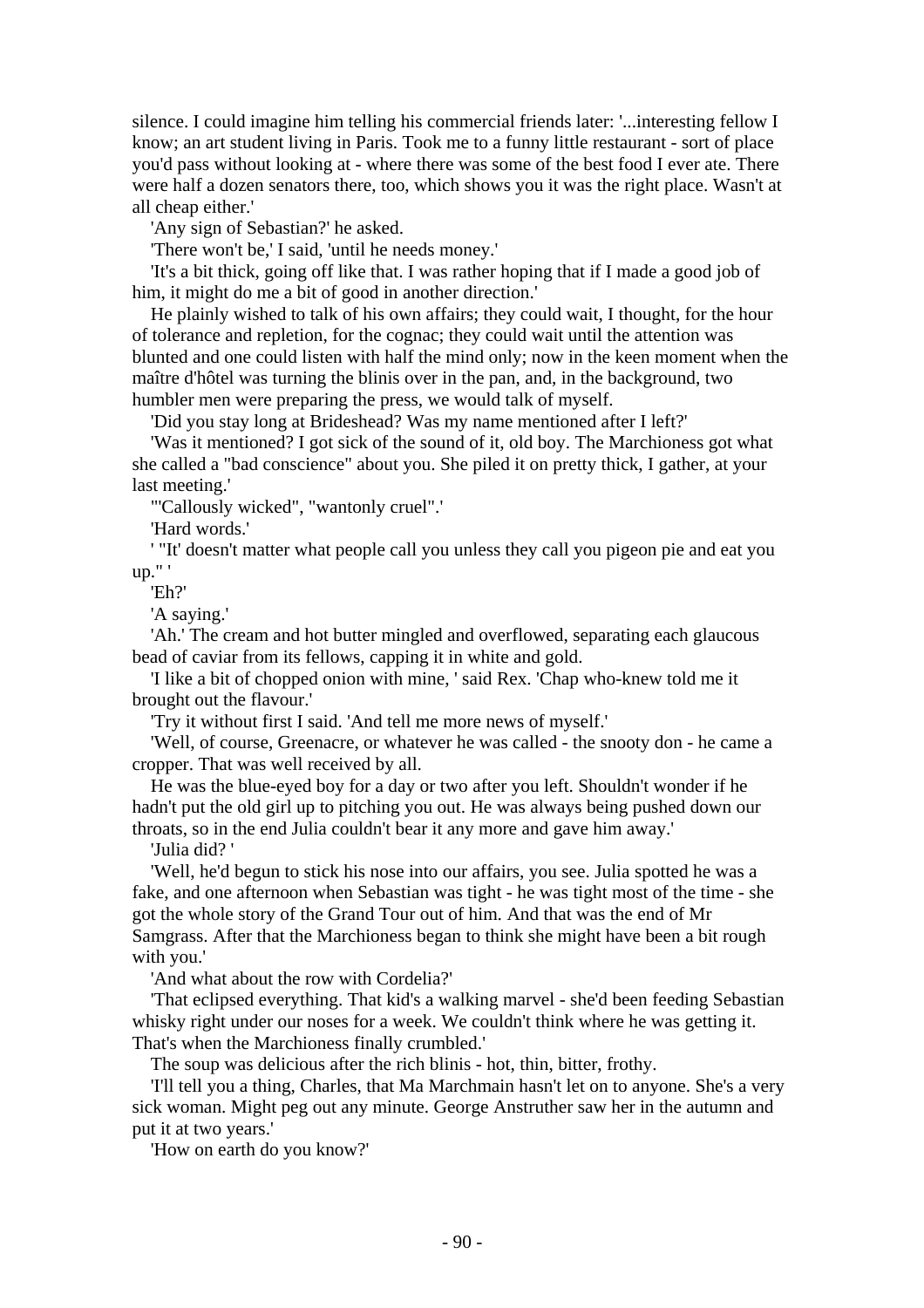'It's the kind of thing I hear. With the way her family are going on at the moment, I wouldn't give her a year. I know just the man for her in Vienna. He put Sonia Bamfshire on her feet when everyone including Anstruther had despaired of her. But Ma Marchmain won't do anything about it. I suppose it's something to do with her crackbrain religion, not to take care of the body.'

 The sole was so simple and unobtrusive that Rex failed to notice it. We ate to the music of the press - the crunch of the bones, the drip of blood and marrow the tap of the spoon basting the thin slices of breast. There was a pause here of a quarter of an hour, while I drank the first glass of the Clos de Bèze and Rex smoked his first cigarette. He leaned back, blew a cloud of smoke across the table, and remarked, 'You know, the food here isn't half bad; someone ought to take this place up and make something of it.'

Presently he began again on the Marchmains:

 'I'll tell you another thing, too - they'll get a jolt financially soon if they don't look out.'

'I thought they were enormously rich.'

 'Well, they are rich in the way people are who just let their money sit quiet. Everyone of that sort is poorer than they were in 1914, and the Flytes don't seem to realize it. I reckon those lawyers who manage their affairs find it convenient to give them all the cash they want and no questions asked. Look at the way they live - Brideshead and Marchmain House both going full blast, pack of foxhounds, no rents raised, nobody sacked, dozens of old servants doing damn all, being waited on by other servants, and then besides all that there's the old boy setting up a separate establishment - and setting it up on no humble scale either. D'you know how much they're overdrawn?'

'Of course I don't.'

 'Jolly near a hundred thousand in London. I don't know what they owe elsewhere. Well, that's quite a packet, you know, for people who aren't using their money. Ninetyeight thousand last November. It's the kind of thing I hear.'

Those were the kind of things he heard, mortal illness and debt, I thought.

 I rejoiced in the Burgundy. It seemed a, reminder that the world was an older, and better place than Rex knew, that mankind in its long passion had learned another wisdom than his. By chance I met this same wine again, lunching with my wine merchant in St James's Street, in the first autumn of the war; it had softened and faded in the intervening years, but it still spoke in the pure, authentic accent of its prime, the same words of hope.

 'I don't mean that they'll be paupers; the old boy will always be good for an odd thirty thousand a year, but there'll be a shakeup coming soon, and when the upper-classes get the wind up, their first idea is usually to cut down on the girls. I'd like to get the little matter of a marriage settlement through, before it comes.'

 We had by no means reached the cognac, but here we were on the subject of himself. In twenty minutes I should have been ready for all he had to tell. I closed my mind to him as best I could and gave myself to the food before me, but sentences came breaking in on my happiness, recalling me to the harsh, acquisitive world which Rex inhabited. He wanted a woman; he wanted the best on the market, and he wanted her at his own price; that was what it amounted to.

 '...Ma Marchmain doesn't like me. Well, I'm not asking her to. It's not her I want to marry. She hasn't the guts to say openly: "You're not a gentleman. You're an adventurer from the Colonies." She says we live in different atmospheres. That's all right, but Julia happens to fancy my atmosphere...Then she brings up religion. I've nothing against her Church; we don't take much account of Catholics in Canada, but that's different; in Europe you've got some very posh Catholics. All right, Julia can go to church whenever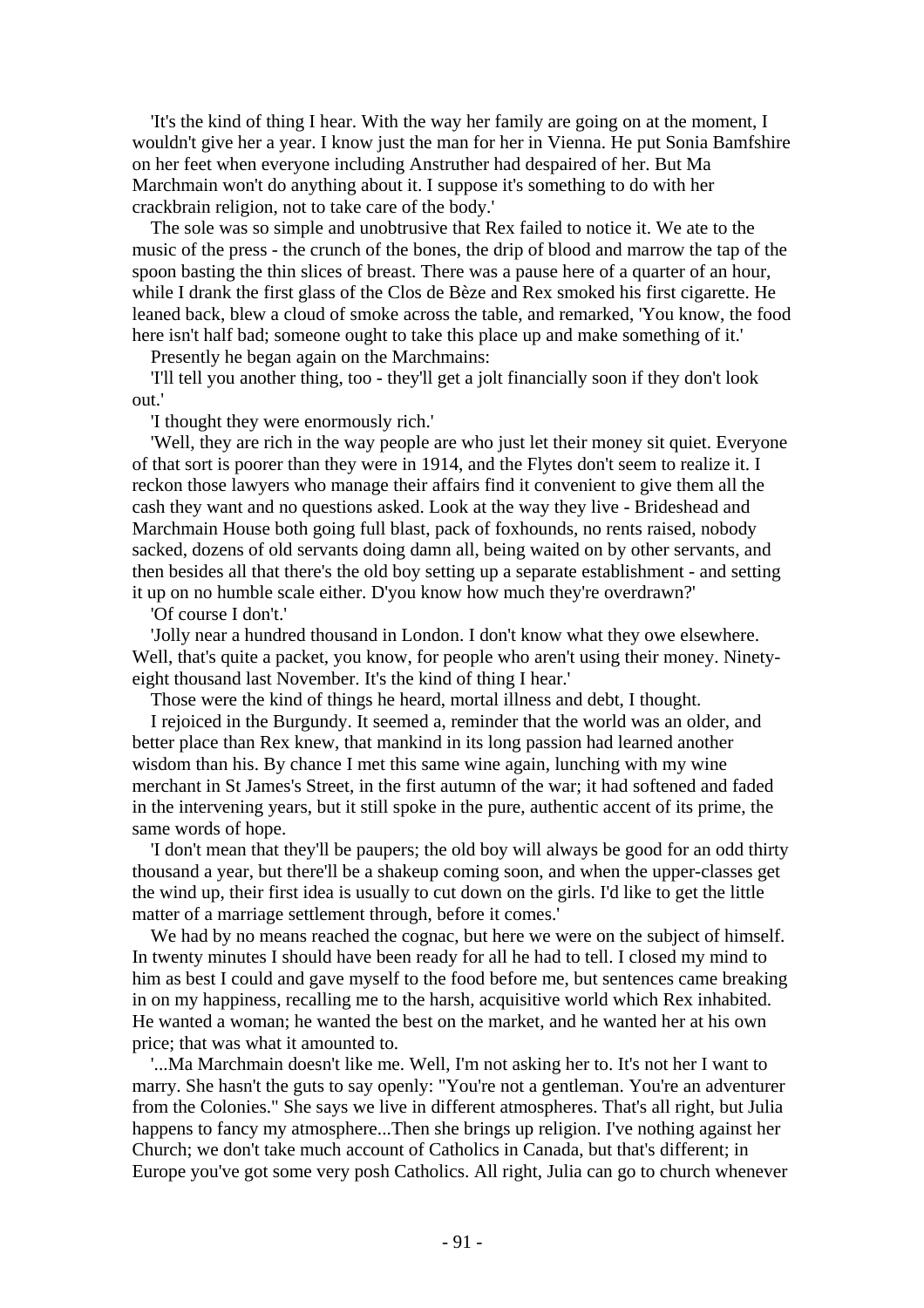she wants to. I shan't try and stop her. It doesn't mean two pins to her, as a matter of fact, but I like a girl to have religion. What's more, she can bring the children up Catholic. I'll make all the "promises" they want...Then there's my past. "We know so little about you." She knows a sight too much. You may know I've been tied up with someone else for a year or two.'

 I knew; everyone who had ever met Rex knew of his affair with Brenda Champion; knew also that it was from this affair that he derived everything which distinguished him from every other stock-jobber; his golf with the Prince of Wales, his membership of Bratt's, even his smoking-room comradeship at the House of Commons, for, when he first appeared there, his party chiefs did not say of him, 'Look, there is the promising young member for north Gridley who spoke so well on Rent Restrictions.' They said: 'There's Brenda Champion's latest'; it had done him a great deal of good with men; women he could usually charm.

 'Well, that's all washed up. Ma Marchmain was too delicate to mention the subject; all she said was that I had "notoriety". Well, what does she expect as a son-in-law - a sort of half-baked monk like Brideshead? Julia knows all about the other thing; if she doesn't care, I don't see it's anyone else's business.'

 After the duck came a salad of watercress and chicory in a faint mist of chives. I tried to think only of the salad. I succeeded for a time in thinking only of the soufflé. Then came the cognac and the proper hour for these confidences. '...Julia's just rising twenty. I don't want to wait till she's of age. Anyway, I don't want to marry without doing the thing properly...nothing hole-in-corner...I have to see she isn't jockeyed out of her proper settlement. So as the Marchioness won't play ball I'm off to see the old man and square him. I gather he's likely to agree to anything he knows will upset her. He's at Monte Carlo at the moment. I'd planned to go there after dropping Sebastian off at Zurich. That's why it's such a bloody bore having lost him.'

 The cognac was not to Rex's taste. It was clear and pale and it came to us in a bottle free from grime and Napoleonic cyphers. It was only a year or two older than Rex and lately bottled. They gave it to us in very thin tulip-shaped glasses of modest size.

 'Brandy's one of the things I do know a bit about,' said Rex. 'This is a bad colour. What's more, I can't taste it in this thimble.'

 They brought him a balloon the size of his head. He made them warm it over the spirit lamp. Then he rolled the splendid spirit round, buried his face in the fumes, and pronounced it the sort, of stuff he put soda in at home.

 So, shamefacedly, they wheeled out of its hiding place the vast and mouldy bottle they kept for people of Rex's sort.

 'That's the stuff,' he said, tilting the treacly concoction till it left dark rings round the sides of his glass. 'They've always got some tucked away, but they won't bring it out unless you make a fuss. Have some.'

'I'm quite happy with this.'

'Well, it's a crime to drink it, if you don't really appreciate it.

 He lit his cigar and sat back at peace with the world; I, too, was at peace in another world than his. We were both happy. He talked of Julia and I heard his voice, unintelligible at a great distance, like a dog's barking miles away on a still night.

 At the beginning of May the engagement was announced. I saw the notice in the Continental Daily Mail and assumed that Rex had 'squared the old man'. But things did not go as were expected. The next news I had of them was in the middle of June, when I read that they had been married very quietly at the Savoy Chapel. No royalty was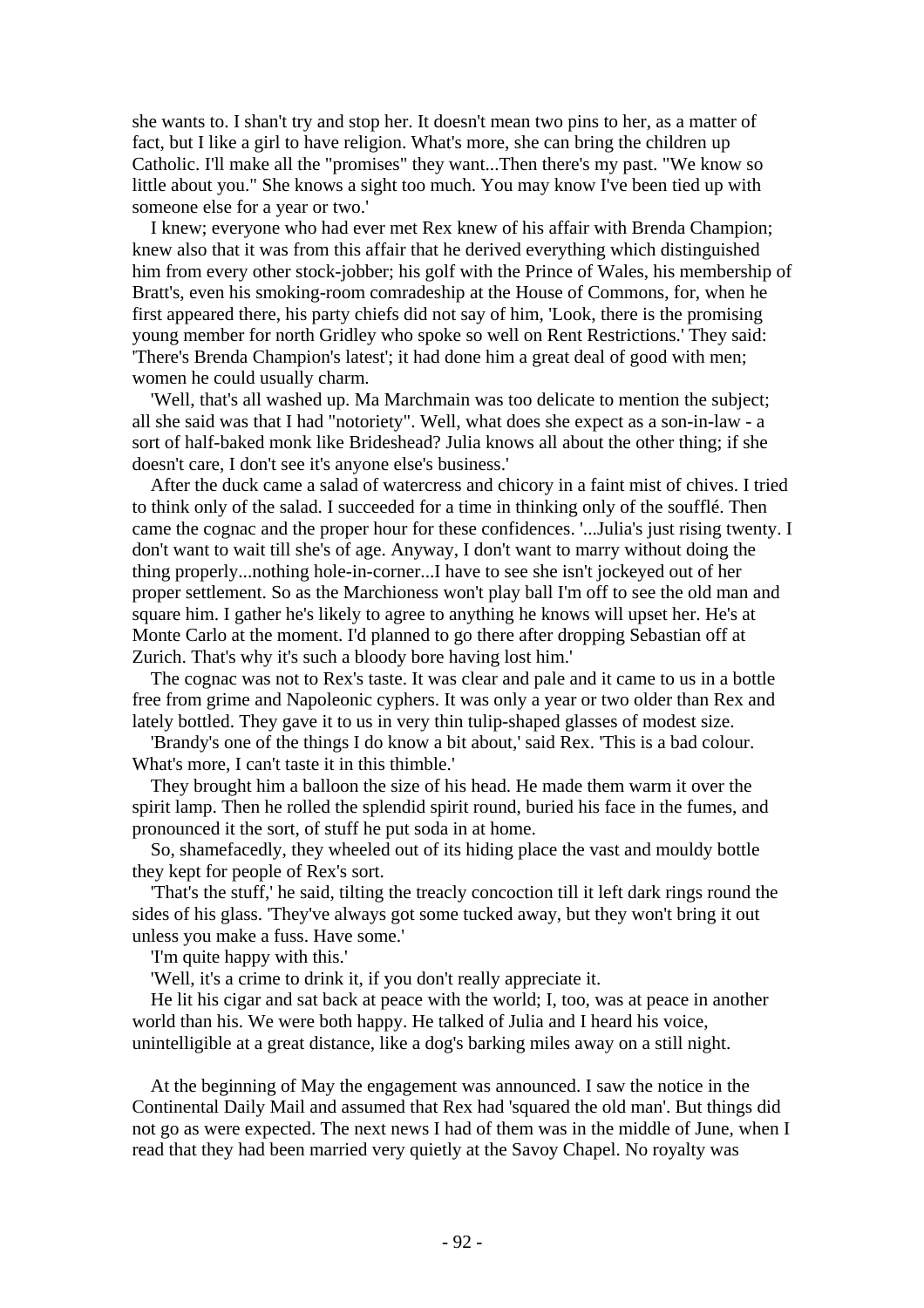present; nor was the Prime Minister; nor were any of Julia's family. It sounded like a 'hole-in-the-corner' affair, but it was not for several years that I heard the full story.

[2]

IT is time to speak of Julia, who till now has played an intermittent and somewhat enigmatic part in Sebastian's drama. It was thus she appeared to me at the time, and I to her. We pursued separate aims which brought us near to one another, but we remained strangers. She told me later that she had made a kind of note of me in her mind, as, scanning the shelf for a particular book, one will sometimes have one's attention caught by another, take it down, glance at the title page and, saying 'I must read that, too, when I've the time,' replace it, and continue the search. On my side the interest was keener, for there was always the physical likeness between brother and sister, which, caught repeatedly in different poses, under different lights, each time pierced me anew; and, as Sebastian in his sharp decline seemed daily to fade and crumble, so much the more did Julia stand out clear and firm.

 She was thin in those days, flat-chested, leggy; she seemed all limbs and neck, bodiless, spidery; thus far she conformed to the fashion, but the hair-cut and the hats of the period, and the blank stare and gape of the period, and the clownish dabs of rouge high on the cheekbones, could not reduce her to type.

 When I first met her, when she met me in the station yard and drove me home through the twilight, that high summer of 1923, she was just eighteen and fresh from her first London season.

 Some said it was the most brilliant season since the war, that things were getting into their stride again. Julia was at the centre of it. There were then remaining perhaps half a dozen London houses which could be called 'historic'; Marchmain House in St James's was one of them, and the ball given for Julia, in spite of the ignoble costume of the time, was by all accounts a splendid spectacle. Sebastian went down for it and half-heartedly suggested my coming with him; I refused and came to regret my refusal, for it was the last ball of its kind given there; the last of a splendid series.

 How could I have known? There seemed time for everything in those days; the world was open to be explored at leisure. I was so full of Oxford that summer; London could wait, I thought.

 The other great houses belonged to kinsmen or to childhood friends of Julia's, and beside s them there were countless substantial houses in the squares of Mayfair and Belgravia, alight and thronged, one or other of them, night after night. Foreigners returning on post from their own waste lands wrote home that here they seemed to catch a glimpse of the world they had believed lost forever, among the mud and wire, and through those halcyon weeks Julia darted and shone, part of the sunshine between the tress, part of the candle-light in the mirror's spectrum, so that elderly men and women sitting aside with their memories, saw her as herself the blue-bird. ' "Bridey" Marchmain's eldest girl,' they said. 'Pity he can't see her tonight.'

 That night and the night after, wherever she went always in her own little circle of intimates, she brought a moment of Joy, such as strikes deep to the heart on the river's bank when the kingfisher suddenly flares across the water.

 This was the creature, neither child nor woman, that drove me through the dusk that summer evening, untroubled by love, taken aback by the power of her own beauty, hesitating on the cool edge of life one who had suddenly found herself armed, unawares; the heroine of a fairy story turning over in her hands the magic ring; she had only to stroke it with her fingertips and whisper the charmed word, for the earth to open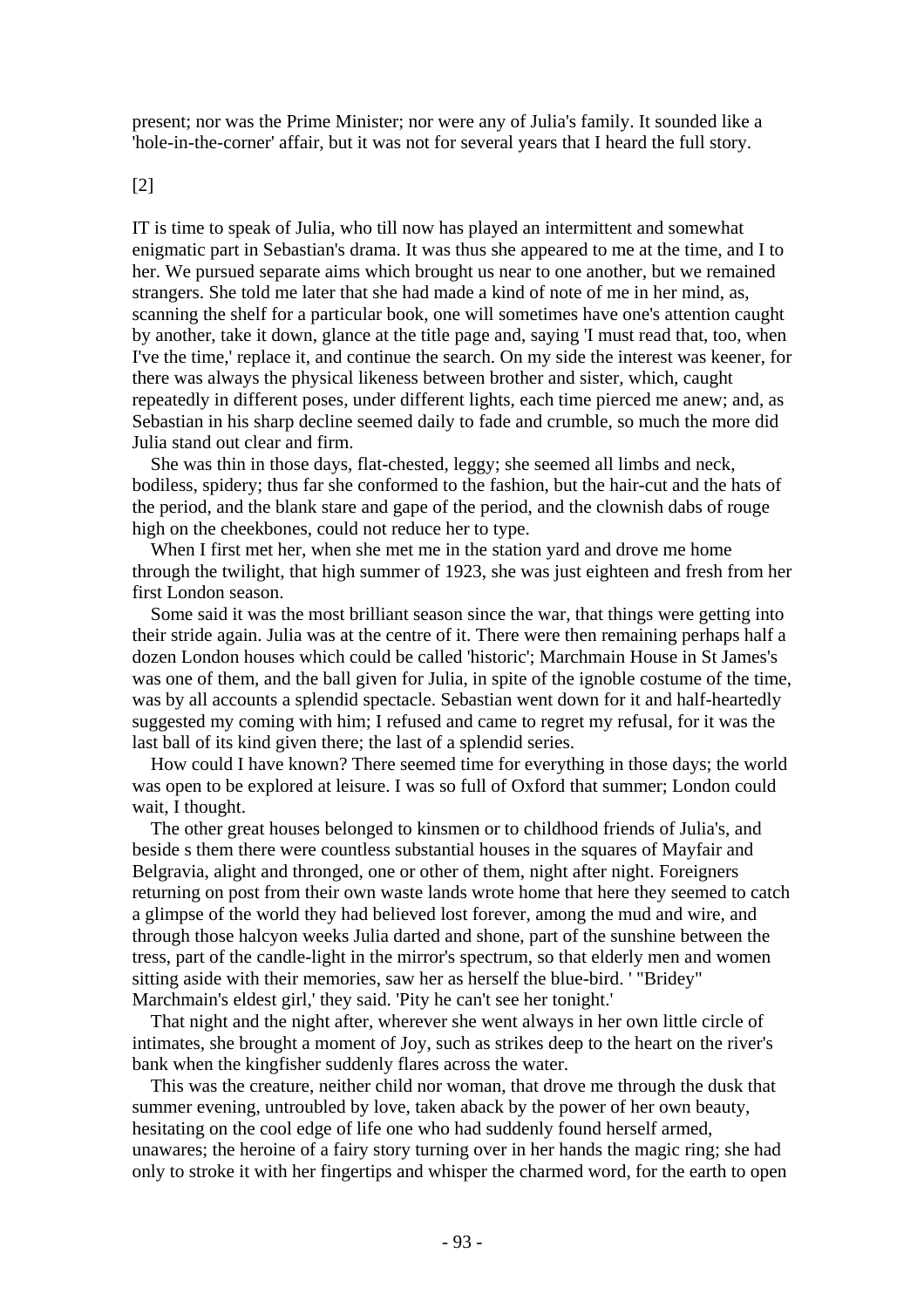at her feet and belch forth her titanic servant, the fawning monster who would bring her whatever she asked., but bring it, perhaps, in unwelcome shape.

 She had no interest in me that evening; the jinn rumbled below us uncalled; she lived apart in a little world, within a little world, the innermost of a system of concentric spheres, like the ivory balls laboriously carved in China; a little problem troubling her mind - little, as she saw it, in abstract terms and symbols. She was wondering dispassionately and leagues distant from reality, whom she should marry. Thus strategists hesitate over the map, the few pins and lines of coloured chalk, contemplating a change in the pins and lines, a matter of inches, which outside the room, out of sight of the studious officers, may engulf past, present, and future in ruin or life. She was a symbol to herself then, lacking the life of both child and women; victory and defeat were changes of pin and line; she knew nothing of war.

 'If only one lived abroad,' she thought, 'where these things are arranged between parents and lawyers.'

 To be married, soon and splendidly, was the aim of all her friends. If she looked further than the wedding, it was to see marriage as the beginning of individual existence; the skirmish where one gained one's spurs, from which one set out on the true quests of life.

 She outshone by far all the girls of her age, but she knew that, in that little world within a world which she inhabited, there were certain grave disabilities from which she suffered. On the sofas against the wall where the old people counted up the points, there were things against her. There was the scandal of her father; that slight, inherited stain upon her brightness that seemed deepened by something in her own way of life waywardness and wilfulness, a less disciplined habit than most of her contemporaries; but for that, who knows?...

 One subject eclipsed all others in importance for the ladies along the wall; who would the young princes marry? They could not hope for purer lineage or a more gracious presence than Julia's; but there was this faint shadow on her that unfitted her for the highest honours; there was also her religion.

 Nothing could have been further from Julia's ambitions than a royal marriage. She knew, or thought she knew, what she wanted and it was not that. But wherever she turned, it seemed, her religion stood as a barrier between her and her natural goal.

 As it seemed to her, the thing was a dead loss. If she apostatized now, having been brought up in the Church, she would go to hell, while the Protestant girls of her acquaintance, schooled in happy ignorance, could marry eldest sons, live at peace with their world, and get to heaven before her. There could be no eldest son for her, and younger sons were indelicate things, necessary, but not to be much spoken of. Younger sons had none of the privileges of obscurity; it was their plain duty to remain hidden until some disaster perchance promoted them to their brother's places, and, since this was their function, it was desirable that they should keep themselves wholly suitable for succession. Perhaps in a family of three or four boys, a Catholic might get the youngest without opposition. There were of course the Catholics themselves, but these came seldom into the little world Julia had made for herself; those who did were her mother's kinsmen, who, to her, seemed grim and eccentric. Of the dozen or so rich and noble Catholic families, none at that time had an heir of the right age. Foreigners - there were many among her mother's family - were tricky about money, odd in their ways, and a sure mark of failure in the English girl who wed them. What was there left?

 This was Julia's problem after her weeks of triumph in London. She knew it was not insurmountable. There must, she thought, be a number of people outside her own world who were well qualified to be drawn into it; the shame was that she must seek them.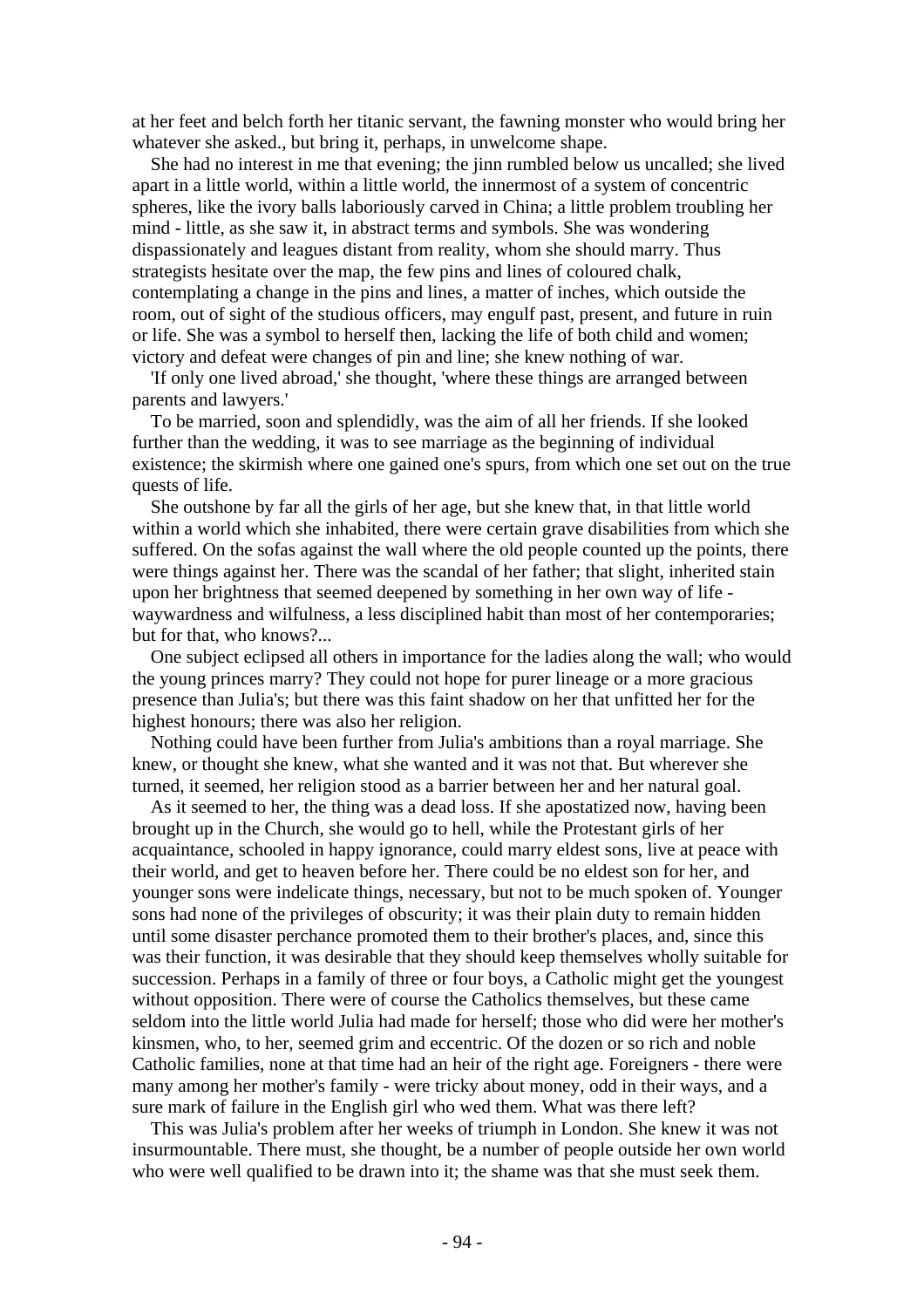Not for her the cruel, delicate luxury of choice, the indolent, cat-and-mouse pastimes of the hearth-rug. No Penelope she; she must hunt in the forest.

 She had made a preposterous little picture of the kind of man who would do: he was an English diplomat of great but not very virile beauty, now abroad, with a house smaller than Brideshead, nearer to London; he was old, thirty-two or -three, and had been recently and tragically widowed; Julia thought she would prefer a man a little subdued by earlier grief. He had a great career before him but had grown listless in his loneliness; she was not sure he was not in danger of falling into the hands of an unscrupulous foreign adventuress; he needed a new infusion of young life to carry him to the Embassy at Paris. While professing a mild agnosticism himself he had a liking for the shows of religion and was perfectly agreeable to having his children brought up Catholic; he believed, however in the prudent restriction of his family to two boys and a girl, comfortably, spaced over twelve years, and did not demand, as a Catholic husband might, yearly pregnancies. He had twelve thousand a year above his pay, and no near relations. Someone like that would do, Julia thought, and she was in search of him when she met me at the railway station. I was not her man. She told me as much, without a word, when she took the cigarette from my lips.

 All this I learned about Julia, bit by bit, as one does learn the former - as it seems at the time, the preparatory - life of a woman one loves, so that one thinks of oneself as having been part of it, directing it by devious ways, towards oneself.

 Julia left Sebastian and me at Brideshead and went to stay with an aunt, Lady Rosscommon, in her villa at Cap Ferrat. All the way she pondered her problem. She had given a name to her widower-diplomat; she called him "Eustace", and from that moment he became a figure of fun to her, a little interior, incommunicable joke, so that when at last such a man did cross her path - though he was not a diplomat but a wistful major in the Life Guards - and fall in love with her and offer her just those gifts she had chosen, she sent him away moodier and more wistful than ever; for by that time she had met Rex Mottram.

 Rex's age was greatly in his favour, for among Julia's friends there was a kind of gerontophilic snobbery; young men were held to be gauche and pimply; it was thought very much more chic to be seen lunching alone at the Ritz - a thing, in any case, allowed to few girls of that day, to the tiny circle of Julia's intimates; a thing looked at askance by the elders who kept the score, chatting pleasantly against the walls of the ballrooms at the table on the left as you came in, with a starched and wrinkled old roué whom your mother had be warned of as a girl, than than in the centre of the room with a party of exuberant young bloods. Rex, indeed, was neither starched nor wrinkled; his seniors thought him a pushful young cad, but Julia recognized the unmistakable chic - the flavour of 'Max' and 'F. E.' and the Prince of Wales, of the big table in the Sporting Club, the second magnum, and the fourth cigar, of the chauffeur kept waiting hour after hour without compunction - which her friends would envy. His social position was unique; it had an air of mystery, even of crime, about it; people said Rex went about armed. Julia and her friends had a fascinated abhorrence of what they called 'Pont Street'; they collected phrases that damned their user, and among themselves - and often, disconcertingly, in public - talked a language made up of them. It was 'Pont Street' to wear a signet ring and to give chocolates at the theatre; it was 'Pont Street' at a dance to say, 'Can I forage for you?' Whatever Rex might be, he was definitely not 'Pont Street'. He had stepped straight from the underworld into the world of Brenda Champion who was herself the innermost of a number of concentric ivory spheres. Perhaps Julia recognized in Brenda Champion an intimation of what she and her friends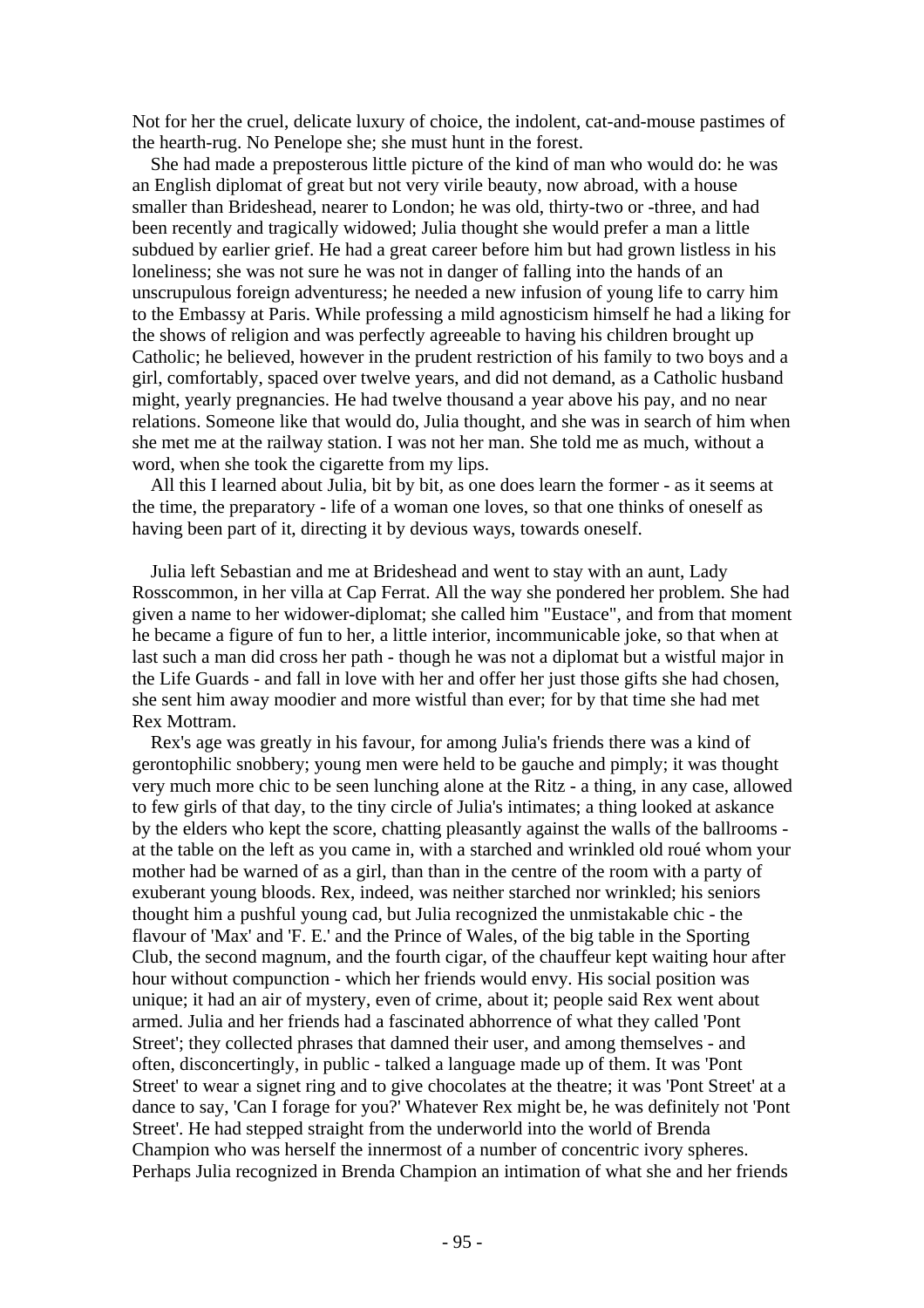might be in twelve years' time; there was an antagonism between the girl and the woman that was hard to explain otherwise. Certainly the fact of his being Brenda Champion's property sharpened Julia's appetite for Rex.

 Rex and Brenda Champion were staying at the next villa on Cap Ferrat, taken that year by a newspaper magnate, and frequented by politicians. They would not normally have come within Lady Rosscommon's ambit, but, living so close, the parties mingled and at once, Rex began warily to pay his court.

 All that summer he had been feeling restless. Mrs Champion had proved a dead end; it had all been intensely exciting at first, but now the bonds had begun to chafe. Mrs Champion lived as, he found, the English seemed apt to do, in a little world within a little world; Rex demanded a wider horizon. He wanted to consolidate his gains; to strike the black ensign, go ashore, hang the cutlass up over the chimney, and think about the crops. It was time he married; he, too, was in search of a 'Eustace', but, living as he did, he met few girls. He knew of Julia; she was by all accounts top debutante, a suitable prize.

 With Mrs Champion's cold eyes watching behind her sunglasses, there was little Rex could do at Cap Ferrat except establish a friendliness which could be widened later. He was never entirely alone with Julia, but he saw to it that she was included in most things they did; he taught her chemin-de-fer, he arranged that it was always in his car that they drove to Monte Carlo or Nice; he did enough to make Lady Rosscommon. write to Lady Marchmain, and Mrs Champion move him, sooner than they had planned, to Antibes.

Julia went to Salzburg to join her mother.

 'Aunt Fanny tells me you made great friends with Mr Mottram. I'm sure he can't be very nice.'

'I don't think he is,' said Julia. 'I don't know that I like nice people.'

 There is proverbially a mystery among most men of new wealth, how they made their first ten thousand; it is the qualities they showed then, before they became bullies, when every man was someone to be placated, when only hope sustained them and they could count on nothing from the world but what could be charmed from it, that make them, if they survive their triumph, successful with women. Rex, in the comparative freedom of London, became abject to Julia; he planned his life about hers where he would meet her, ingratiating himself with those who could report well of him to her; he sat on a number of charitable committees in order to be near Lady Marchmain; he offered his services to Brideshead in getting him a seat in Parliament (but was there rebuffed); he expressed a keen interest in the Catholic Church until he found that this was no way to Julia's heart. He was always ready to drive her in his Hispano wherever she wanted to go; he took her and parties of her friends to ring-side seats at prize-fights and introduced them afterwards to the pugilists; and all the time he never once made love to her. From being agreeable, he became indispensable to her; from having been proud of him in public she became a little ashamed, but by that time, between Christmas and Easter, he had become indispensable. And then, without in the least expecting it, she suddenly found herself in love.

 It came to her, this disturbing and unsought revelation, one evening in May, when Rex had told her he would be busy at the House, and, driving by chance down Charles Street, she saw him leaving what she knew to be Brenda Champion's house. She was so hurt and angry that she could barely keep up appearances through dinner; as soon as she could, she went home and cried bitterly for ten minutes; then she felt hungry, wished she had eaten more at dinner, ordered some bread-and-milk, and went to bed saying: 'When Mr Mottram telephones in the morning, whatever time it is, say I am not to be disturbed.'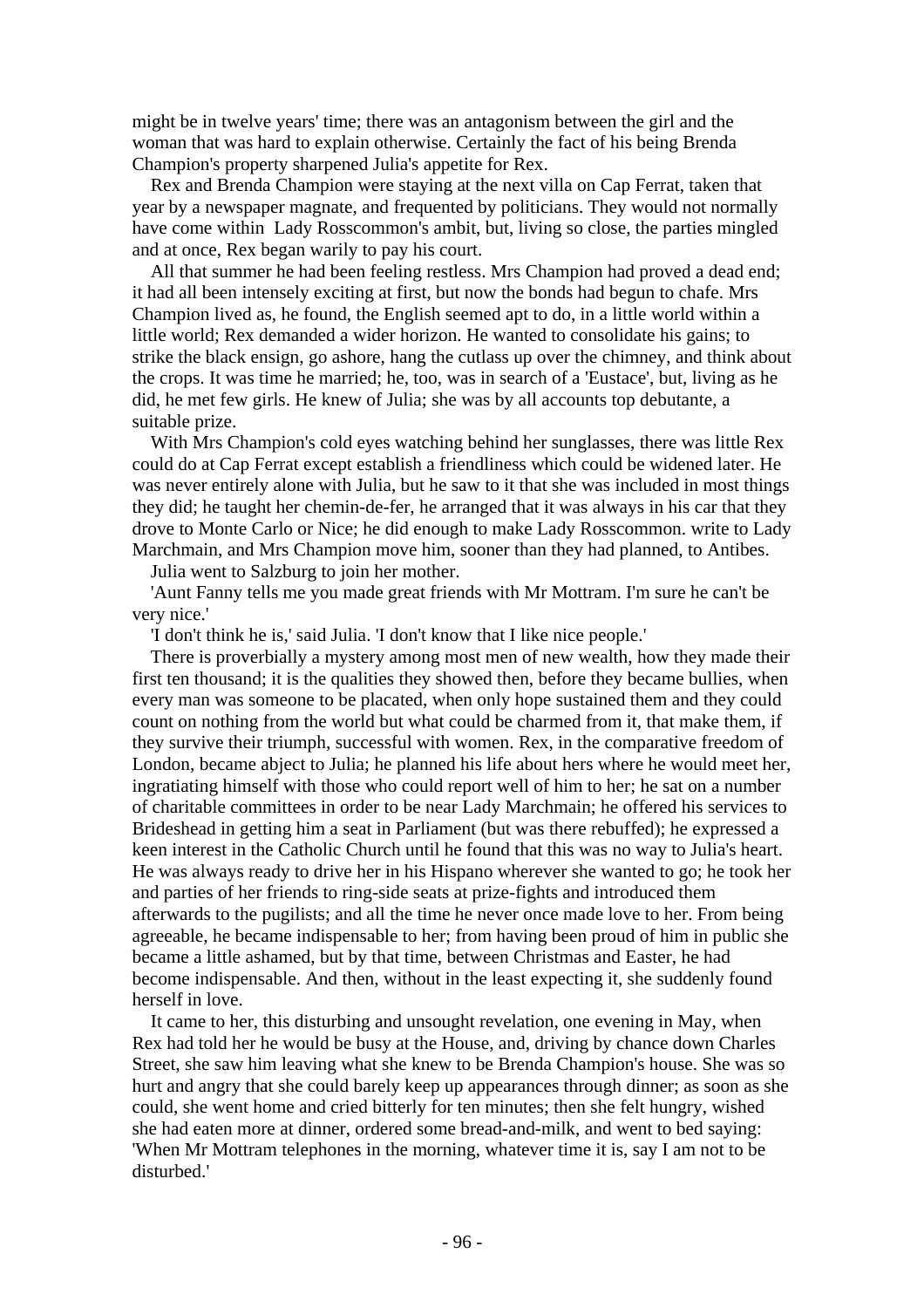Next day she breakfasted in bed as usual, read the papers, telephoned to her friends. Finally she asked: 'Did Mr Mottram ring up by any chance?'

 'Oh yes my lady four times. Shall I put him through when he rings again?' 'Yes. No. Say I've gone out.'

 When she came downstairs there was a message for her on the hall table. Mr Mottram expects Lady Julia at the Ritz at 1.30. 'I shall lunch at home today, ' she said.

 That afternoon she went shopping with her mother; they had tea with an aunt and returned at six.

'Mr Mottram is waiting, my Lady. I've shown him into the library.'

'Oh, mummy, I can't be bothered with him. Do tell him to go home.'

 'That's not at all kind, Julia. I've often said he's not my favourite among your friends, but I have grown quite used to him, almost to like him. You really mustn't take people up and drop them like this - particularly people like Mr Mottram.'

Oh, mummy, must I see him? There'll be a scene if I do.'

'Nonsense, Julia, you twist that poor man round your finger.'

So Julia went into the library and came out an hour later engaged to be married.

'Oh, mummy, I warned you this would happen if I went in there.'

 'You did nothing of the kind. You merely said there would be a scene. I never conceived of a scene of this kind.'

'Anyway, you do like him, mummy. You said so.'

 'He has been very kind in a number of ways. I regard him as entirely unsuitable as your husband. So will everyone.'

'Damn everybody.'

 'We know nothing about him. He may have black blood - in fact he is suspiciously dark. Darling, the whole thing's impossible. I can't see how you can have been so foolish.'

 'Well, what right have I got otherwise to be angry with him if he goes with that horrible old woman? You make a great thing about rescuing fallen women. Well, I'm rescuing, a fallen man for a change. I'm saving Rex from mortal sin.'

'Don't be irreverent, Julia.'

'Well, isn't it mortal sin to sleep with Brenda Champion?'

'Or indecent.'

 'He's promised never to see her again. I couldn't ask him to do that unless I admitted I was in love with him could I?'

 'Mrs Champion's morals, thank God, are not my business. Your happiness is. If you must know, I think Mr Mottram a kind and useful friend, but I wouldn't trust him an inch, and I'm sure he'll have very unpleasant children. They always revert. I've no doubt you'll regret the whole thing in a few days. Meanwhile nothing is to be done. No one must be told anything or allowed to suspect. You must stop lunching with him. You may see him here, of course, but nowhere in public. You had better send him to me and I will have a little talk to him about it.' Thus began a year's secret engagement for Julia; a time of great stress, for Rex made love to her that afternoon for the first time; not, as had happened to her once or twice before with sentimental and uncertain boys, but with a passion that disclosed the corner of something like it in her. Their passion frightened her, and she came back from the confessional one day determined to put an end to it.

'Otherwise I must stop seeing you,' she said.

 Rex was humble at once, just as he had been in the winter, day after day, when he used to wait for her in the cold in his big car.

'If only we could be married immediately,' she said.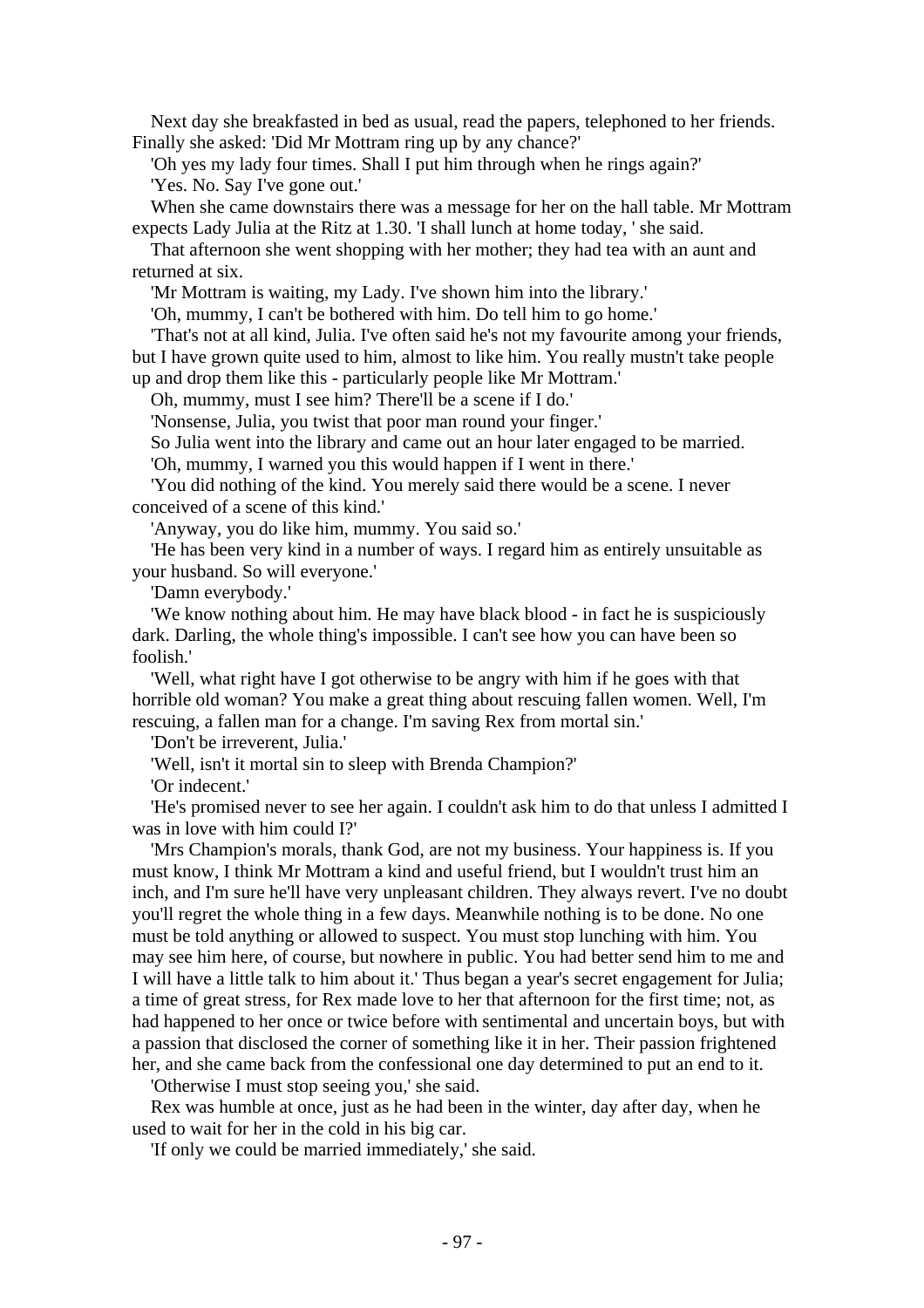For six weeks they remained at arm's length, kissing when they met and parted, sitting meantime at a distance, talking of what they would do and where they would live and of Rex's chances of an under-secretaryship. Julia was content, deep in love, living in the future. Then, just before the end of the session, she learned that Rex had been staying the week-end with a stockbroker at Sunningdale, when he said he was at his constituency, and that Mrs Champion had been there, too.

 On the evening she heard of this, when Rex came as usual to Marchmain House, they re-enacted the scene of two months before.

 'What do you expect?' he said. 'What right have you to ask so much, when you give so little?'

 She took her problem to Farm Street and propounded it in general terms, not in the confessional, but in a dark little parlour kept for such interviews.

 'Surely, Father, it can't be wrong to commit a small sin myself in order to keep him from a much worse one?'

 But the gentle old Jesuit was unyielding. She barely listened to him; he was refusing her what she wanted, that was all she needed to know.

When he had finished he said, 'Now you had better make your confession.'

 'No, thank you,' she said, as though refusing the offer of something in a shop. 'I don't think I want to today,' and walked angrily home.

From that moment she shut her mind against her religion.

 And Lady Marchmain saw this and added it to her new grief for Sebastian and her old grief for her husband and to the deadly sickness in her body, and took all these sorrows with her daily to church; it seemed her heart was transfixed with the swords of her dolours, a living heart to match the plaster and paint; what comfort she took home with her, God knows.

 So the year-wore on and the secret of the engagement spread from Julia's confidantes to their confidantes, until, like ripples at last breaking on the mud-verge, there were hints of it in the Press, and Lady Rosscommon as Lady-in-Waiting was closely questioned about it, and something had to be done. Then, after Julia had refused to make her Christmas communion and Lady Marchmain had found herself betrayed first by me, then by Mr Samgrass, then by Cordelia, in the first grey days of 1925, she decided to act. She forbade all talk of an engagement; she forbade Julia and Rex ever to meet; she made plans for shutting Marchmain House for six months and taking Julia on a tour of visits to their foreign kinsmen. It was characteristic of an old, atavistic callousness that went with her delicacy that, even at this crisis, she did not think it unreasonable to put Sebastian in Rex's charge on the journey to Dr Borethus, and Rex, having failed her in that matter, went on to Monte Carlo, where he completed her rout. Lord Marchmain did not concern himself with the finer points of Rex's character; those, he believed, were his daughter's business. Rex seemed a rough, healthy, prosperous fellow whose name was already familiar to him from reading the political reports; he gambled in an open-handed but sensible manner; he seemed to keep reasonably good company; he had a future; Lady Marchmain disliked him. Lord Marchmain was, on the whole, relieved that Julia should have chosen so well, and gave his consent to an immediate marriage.

 Rex gave himself to the preparations with gusto. He bought her a ring, not, as she expected, from a tray at Cartier's, but in a back room in Hatton Garden from a man who brought stones out of a safe in little bags and displayed them for her on a writing-desk; then another man in another back room made designs for the setting, with a stub of pencil on a sheet, of note-paper, and the result excited the admiration of all her friends.

'How d you know about these things, Rex?' she asked.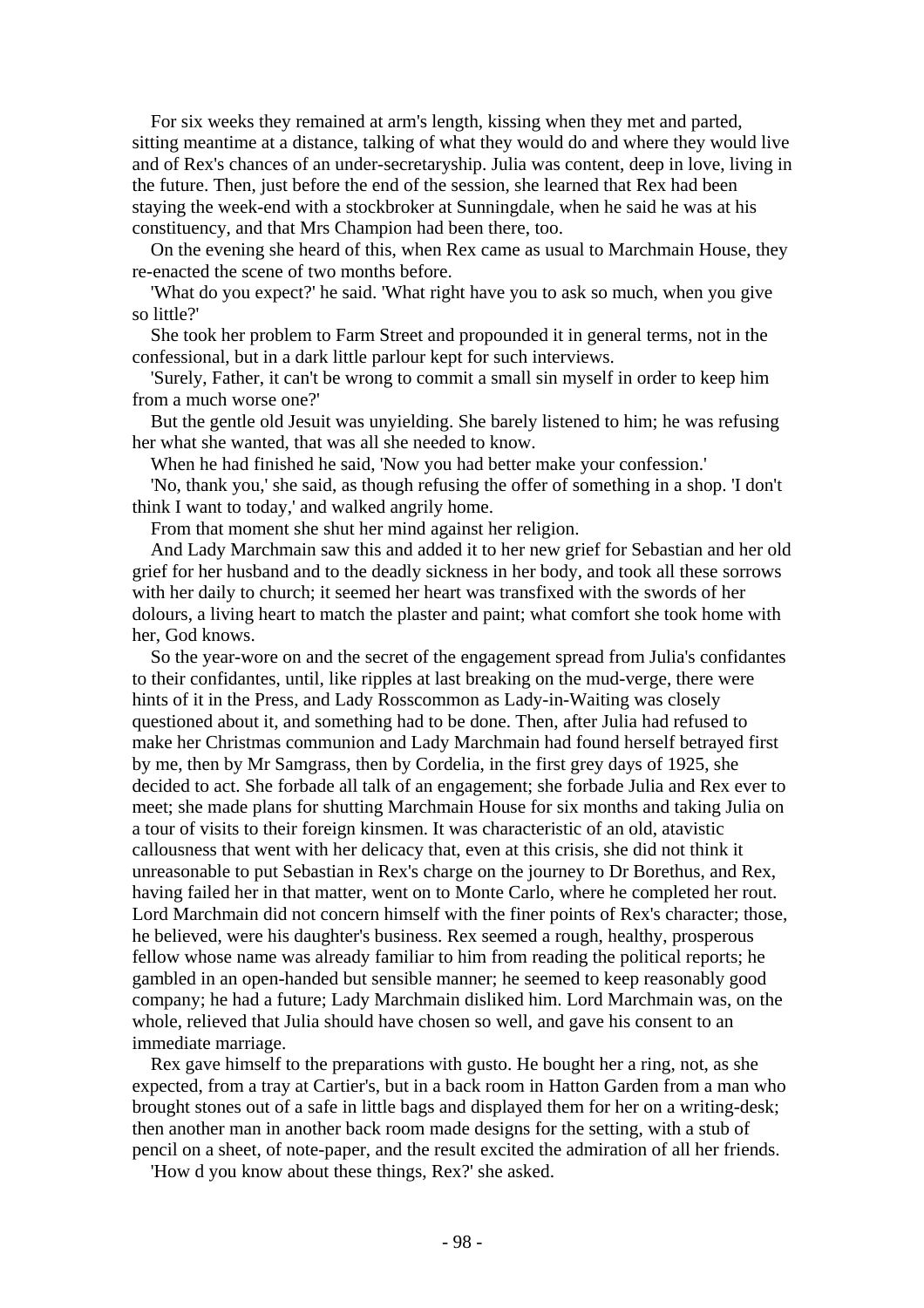She was daily surprised by the things he knew and the things he did not know; both, at the time, added to his attraction.

 His present house in Hertford Street was large enough for them both, and had lately been furnished and decorated by the most expensive firm. Julia said she did not want a house in the country yet; they could always take places furnished when they wanted to go away.

 There was trouble about the marriage settlement with which Julia refused to interest herself. The lawyers were in despair. Rex absolutely refused to settle any capital. 'What do I want with trustee stock?' he asked.

'I don't know, darling.'

 'I make money work for me,' he said. 'I expect fifteen, twenty per cent and I get it. It's pure waste tying up capital at three and a half'

'I'm sure it is, darling.'

 'These fellows talk as though I were trying to rob you. It's they who are doing the robbing. They want to rob you of two thirds of the income I can make you.'

'Does it matter, Rex? We've got heaps, haven't we?'

 Rex hoped to have the whole of Julia's dowry in his hands, to make it work for him. The lawyers insisted on tying it up, but they could not get, as they asked, a like sum from him. Finally, grudgingly, he agreed to insure his life, after explaining at length to the lawyers that this was merely a device for putting part of his legitimate profits into other people's pockets; but he had some connection with an insurance office which made the arrangement slightly less painful to him, by which he took for himself the agent's commission which the lawyers were themselves expecting.

 Last and least came the question of Rex's religion. He had once attended a royal wedding in Madrid, and he wanted something of the kind for himself.

 'That's one thing your Church can do,' he said, 'put on a good show. You never saw anything to equal the cardinals. How many do you have in England?'

'Only one, darling.'

'Only one? Can we hire some others from abroad?'

 It was then explained to him that a mixed marriage was a very unostentatious affair. 'How d'you mean "mixed";' I'm not a nigger or anything.'

'No, darling, between a Catholic and a Protestant.'

 'Oh, that? Well, if that's all, it's soon unmixed. I'll become a Catholic. What does one have to do?'

 Lady Marchmain was dismayed and perplexed by this new development; it was no good her telling herself that in charity she must assume his good faith; it brought back memories of another courtship and another conversion.

 'Rex,' she said. 'I sometimes wonder if you realize how big a thing you are taking on in the Faith. It would be very wicked to take a step like this without believing sincerely.'

He was masterly in his treatment of her.

 'I don't pretend to be a very devout man,' he said, 'nor much of a theologian, but I know it's a bad plan to have two religions in one house. A man needs a religion. If your Church is good enough for Julia, it's good enough for me.'

'Very well,' she said, 'I will see about having you instructed.'

 'Look, Lady Marchmain, I have the time. Instruction will be wasted on me. Just you give me the form and I'll sign on the dotted line.'

'It usually takes some months - often a lifetime.'

'Well, I'm a quick learner. Try me.'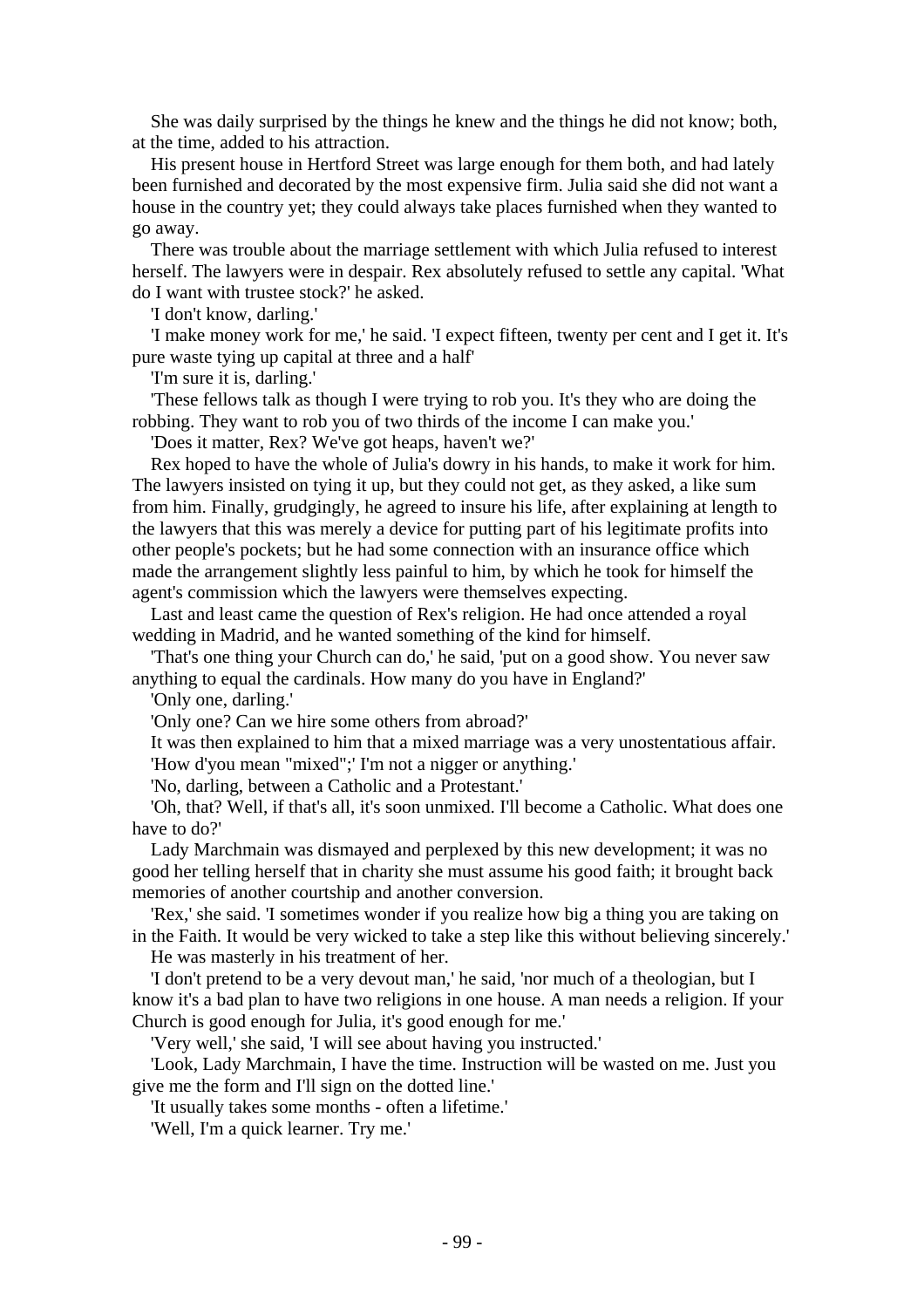So Rex was sent to Farm Street to Father Mowbray, a priest renowned for his triumphs with obdurate catechumens. After the third interview he came to tea with Lady Marchmain.

'Well, how do you find my future son-in-law?'

'He's the most difficult convert I have ever met.'

'Oh dear, I thought he was going to make it so easy.'

 'That's exactly it. I can't get anywhere near him. He doesn't seem to have the least intellectual curiosity or natural piety.

 'The first day I wanted to find out what sort of religious life he had till now, so I asked him what he meant by prayer. He said: "I don't mean anything. You tell me." I tried to, in a few words, and he said: "Right. So much for prayer; What's the next thing?" I gave him the catechism to take away. Yesterday I asked him whether Our Lord had more than one nature. He said: "Just as many as you say, Father."

 'Then again I asked him: "Supposing the Pope looked up and saw a cloud and said 'It's going to rain', would that be bound to happen?" "Oh, yes, Father." "But supposing it didn't?" He thought a moment and said, "I suppose it would be sort of raining spiritually, only we were too sinful to see it."

 'Lady Marchmain, he doesn't correspond to any degree of paganism known to the missionaries.'

 'Julia,' said Lady Marchmain, when the priest had gone, 'are you sure that Rex isn't doing this thing purely with the idea of pleasing us?'

'I don't think it enters his head,' said Julia.

'He's really sincere in his conversion?'

 'He's absolutely determined to become a Catholic, mummy,' and to herself she said: 'In her long history the Church must have had some pretty queer converts. I don't suppose all Clovis's army were exactly Catholic-minded. One more won't hurt.'

 Next week the Jesuit came to tea again. It was the Easter holidays and Cordelia was there, too.

 'Lady Marchmain,' he said. 'You should have chosen one of the younger fathers for this task. I shall be dead long before Rex is a Catholic.'

'Oh dear, I thought it was going so well.'

 'It was, in a sense. He was exceptionally docile, and he accepted everything I told him, remembered bits of it, asked no questions. I wasn't happy about him. He seemed to have no sense of reality, but I knew he was coming under a steady Catholic influence, so I was willing to receive him. One has to take a chance sometimes with semiimbeciles, for instance. You never know quite how much they have understood. As long as you know there's someone to keep an eye on them, you do take the chance.'

'How I wish Rex could hear this!' said Cordelia.

 'But yesterday I got a regular eye-opener. The trouble with modern education is you never know how ignorant people are. With anyone over fifty you can be fairly confident what's been taught and what's been left out. But these young people have such an intelligent, knowledgeable surface, and then the crust suddenly breaks and you look down into the depths of confusion you didn't know existed. Take yesterday. He seemed to be doing very well. He learned large bits of the catechism by heart, and the Lord's Prayer, and the Hail Mary. Then I asked him as usual if there was anything troubling him, and he looked at me in a crafty way and said, "Look, Father, I don't think you're being straight with me. I want to join your Church and I'm going to join your Church, but you're holding too much back." I asked what he meant, and he said: "I've had a long talk with a Catholic - a very pious well-educated one and I've learned a thing or two. For instance, that you have to sleep with your feet pointing East because that's the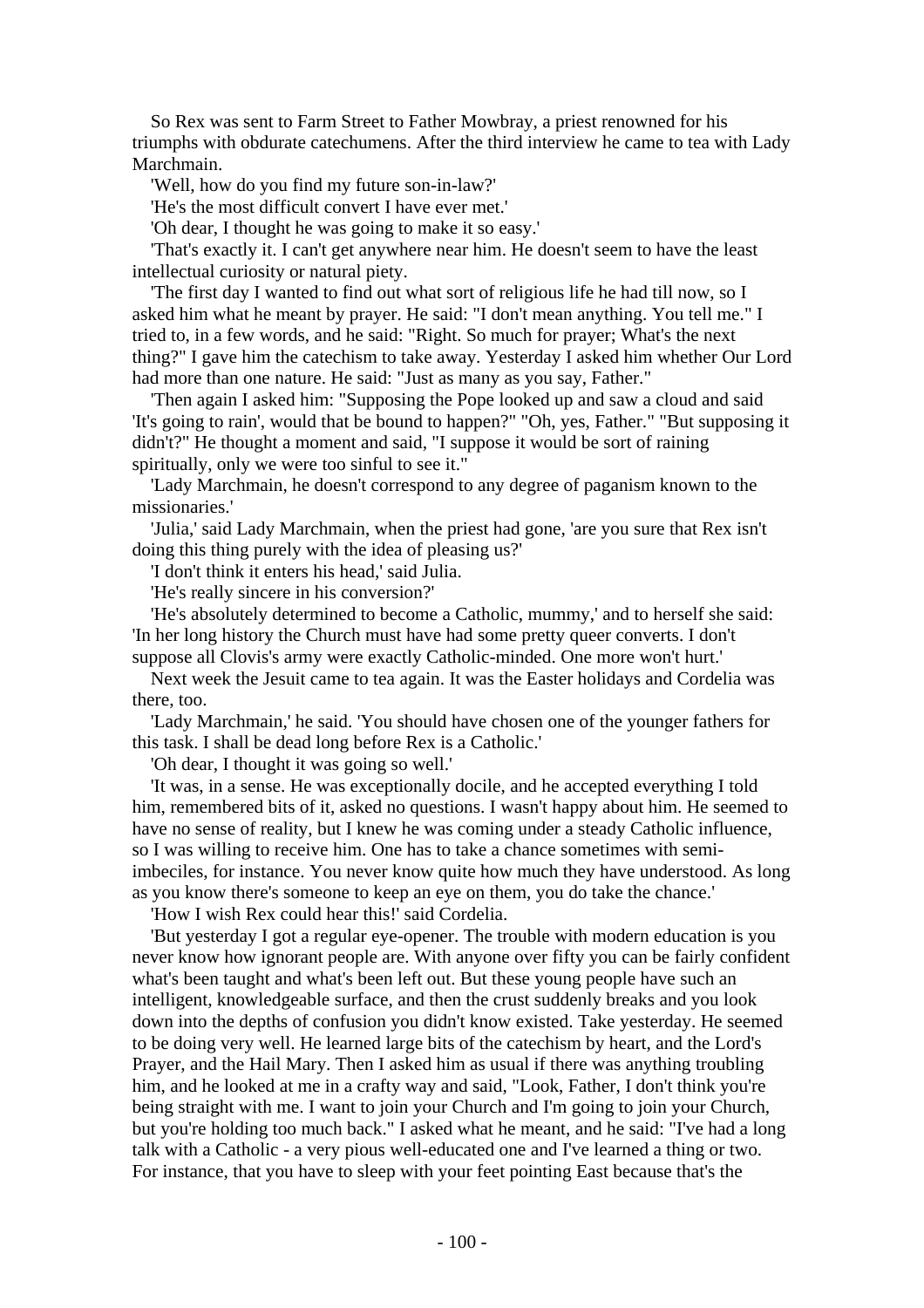direction of heaven, and if you die in the night you can walk there. Now I'll sleep with my feet pointing any way that suits Julia, but d'you expect a grown man to believe about walking to heaven? And what about the Pope who made one of his horses a Cardinal? And what about the box you keep in the church porch, and if you put in a pound note with someone's name on it, they get sent to hell. I don't say there mayn't be a good reason for all this," he said, "but you ought to tell me about it and not let me find out for myself."'

'What can the poor man have meant?' said Lady Marchmain.

'You see he's a long way from the Church yet,' said Father Mowbray.

 'But who can he have been talking to? Did he dream it all? Cordelia, what's the matter?'

'What a chump! Oh, mummy, what a glorious chump!'

'Cordelia, it was you.'

 'Oh, mummy, who could have dreamed he'd swallow it? I told him such a lot besides. About the sacred monkeys in the Vatican - all kinds of things.'

'Well, you've very considerably increased my work,' said Father Mowbray.

 'Poor Rex,' said Lady Marchmain. 'You know, I think it makes him rather lovable. You must treat him like an idiot child, Father Mowbray.'

 So the instruction was continued, and Father Mowbray at length consented to receive Rex a week before his wedding.

 'You'd think they'd be all over themselves to have me in,' Rex complained. 'I can be a lot of help to them one way and another; instead they're like the chaps who issue, cards for a casino. What's more,' he added, 'Cordelia's got me so muddled I don't know what's in the catechism and what she's invented.' Thus things stood three weeks before the wedding; the cards had gone out, presents were coming in fast, the bridesmaids were delighted with their dresses. Then came what Julia called 'Bridey's bombshell'.

 With characteristic ruthlessness he tossed his load of explosive without warning into what, till then, had been a happy family party. The library at Marchmain House was being devoted to wedding presents; Lady Marchmain, Julia, Cordelia, and Rex were busy unpacking and listing them. Brideshead came in and watched them for a moment.

 'Chinky vases from Aunt Betty,' said Cordelia. 'Old stuff. I remember them on the stairs at Buckborne.'

'What's all this?' asked Brideshead.

 'Mr, Mrs, and Miss Pendle-Garthwaite, one early morning tea set. Goode's, thirty shillings, jolly mean.'

'You'd better pack all that stuff up again.'

'Bridey, what do you mean?'

'Only that the wedding's off.'

'Bridey'

 'I thought I'd better make some inquiries about my prospective brother-in-law, as no one else seemed interested,' said Brideshead. 'I got the final answer tonight. He was married in Montreal in 1915 to a Miss Sarah Evangeline Cutler, who is still living there.'

'Rex, is this true?'

 Rex stood with a jade dragon in his hand looking at it critically; then he set it carefully on its ebony stand and smiled openly and innocently at them all.

 'Sure it's true,' he said. 'What about it? What are you all looking so het up about? She isn't a thing to me. She never meant any good. I was only a kid, anyhow. The sort of mistake anyone might make. I got my divorce back in 1919. I didn't even know where she was living till Bridey here told me. What's all the rumpus?'

'You might have told me,' said Julia.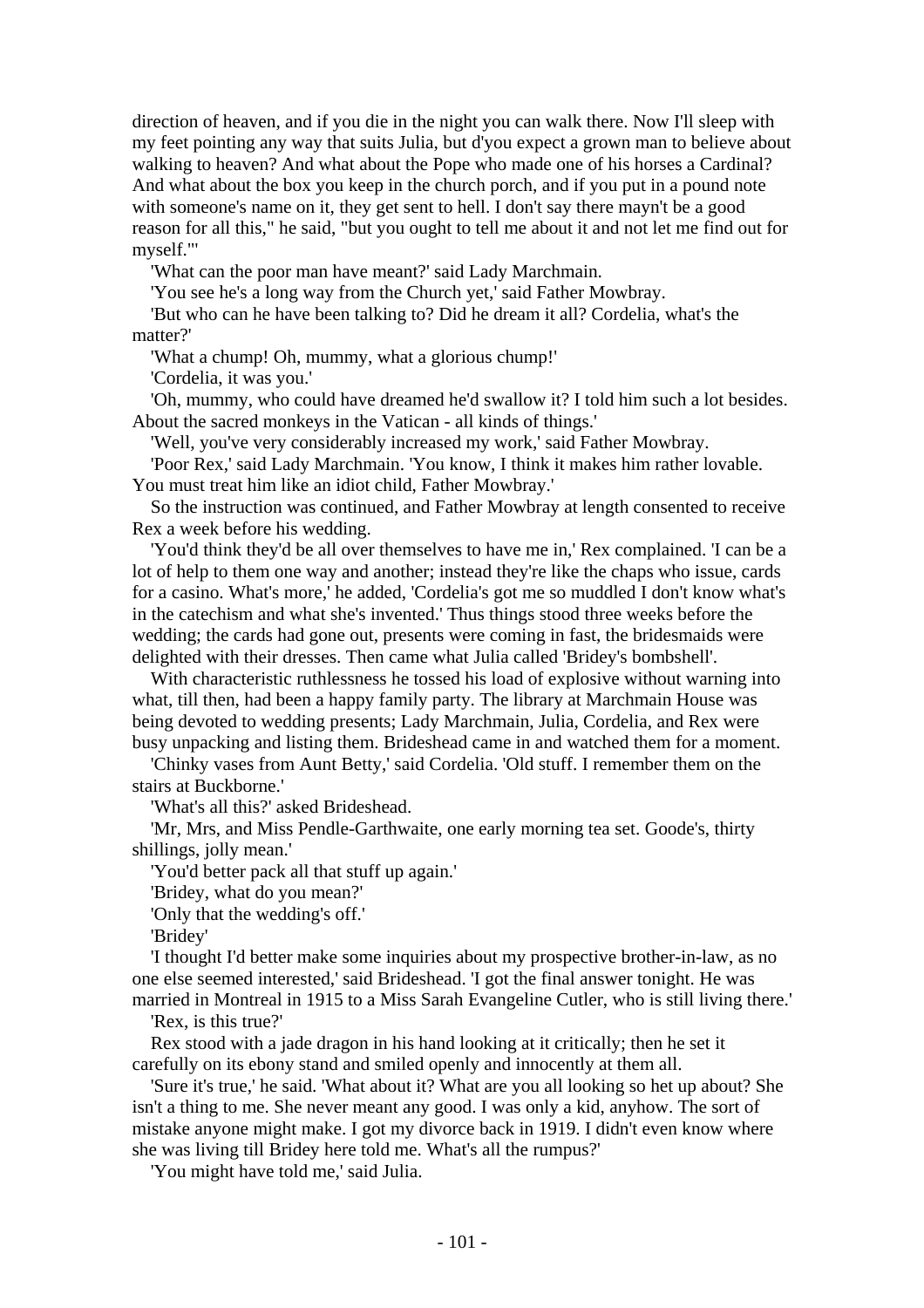'You never asked. Honest, I've not given her a thought in years.

His sincerity was so plain that they had to sit down and talk about it calmly.

 'Don't you realize, you poor sweet oaf,' said Julia, 'that you can't get married as a Catholic when you've another wife alive?'

'But I haven't. Didn't I just tell you we were divorced six years ago.'

'But you can't be divorced as a Catholic.'

'I wasn't a Catholic and I was divorced. I've got the papers somewhere.'

'But didn't Father Mowbray explain to you about marriage?'

 'He said I wasn't to be divorced from you. Well, I don't want to be. I can't remember all he told me - sacred monkeys, plenary indulgences, four last things - if I remembered all he told me I shouldn't have time for anything else. Anyhow, what about your Italian cousin, Francesca? - she married twice.'

'She had an 'annulment.'

 'All right then, I'll get an annulment. What does it cost? Who do I get it from? Has Father Mowbray got one? I only want to do what's right. Nobody told me.'

 It was a long time before Rex could be convinced of the existence of a serious impediment to his marriage. The discussion took them to dinner, lay dormant in the presence of the servants, started again as soon as they were alone, and lasted long after midnight. Up, down, and round the argument circled and swooped like a gull, now out to sea, out of sight, cloud-bound, among irrelevances and repetitions, now right on the patch where the offal floated.

 'What d'you want me to do? Who should I see?' Rex kept asking. 'Don't tell me there isn't someone who can fix this.'

 'There's nothing to do, Rex,' said Brideshead. 'It simply means your marriage can't take place. I'm sorry from everyone's point of view that it's come so suddenly. You ought to have told us yourself'

 'Look said Rex. 'Maybe what you say is right; maybe strictly by law I shouldn't get married in your cathedral. But the cathedral is booked; no one there is asking any questions; the Cardinal knows nothing about it; Father Mowbray knows nothing about it. Nobody except us knows a thing. So why make a lot of trouble? Just stay mum and let the thing go through, as if nothing had happened. Who loses anything by that? Maybe I risk going to hell. Well, I'll risk it. What's it got to do with anyone else?'

 'Why not?' said Julia. 'I don't believe these priests know everything. I don't believe in hell for things like that. I don't know that I believe in it for anything. Anyway, that's our look out. We're not asking you to risk your souls. Just keep away.'

'Julia, I hate you,' said Cordelia, and left the room.

 'We're all tired,' said Lady Marchmain. 'If there was anything to say, I'd suggest our discussing it in the morning.'

 'But there's nothing to discuss,' said Brideshead, 'except what' is the least offensive way we can close the whole incident. Mother and I will decide that. We must put a notice in The Times and the Morning Post; the presents will have to go back. I don't know what is usual about the bridesmaids' dresses.'

 'Just a moment,' said Rex. 'Just a moment. Maybe you can stop us marrying in your cathedral. All right, to hell, we'll be married in a Protestant church.'

'I can stop that, too,' said Lady Marchmain.

 'But I don't think you will, mummy,' said Julia. 'You see, I've been Rex's mistress for some time now, and I shall go on being, married or not.'

'Rex, is this true?'

'No damn it, it's not, ' said Rex. 'I wish it were.'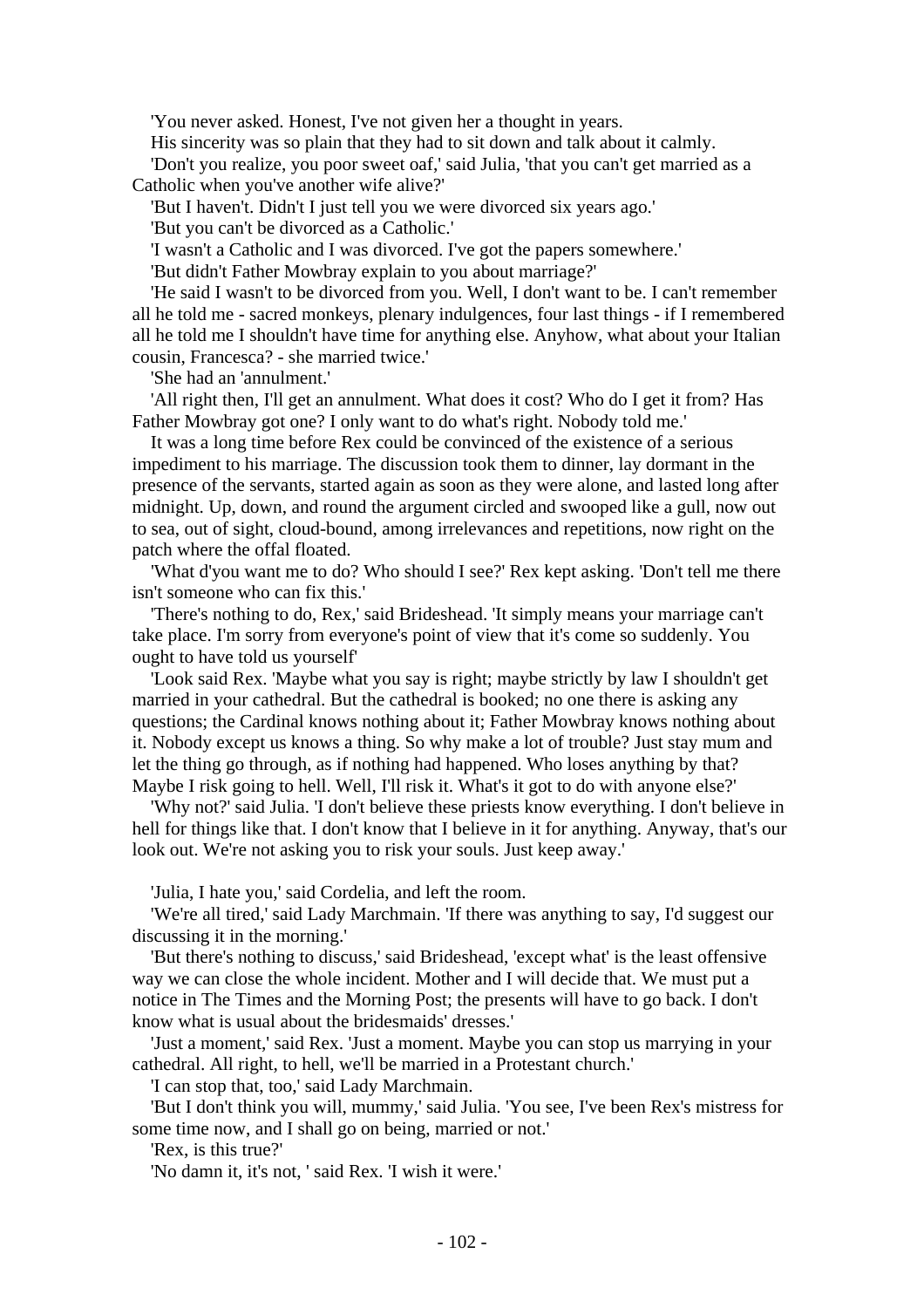'I see we shall have to discuss it all again in the morning,' said Lady Marchmain faintly. 'I can't go on any more now.'

And she needed her son's help up the stairs.

 'What on earth made you tell your mother that?' I asked, when, years later, Julia described the scene to me.

 'That's exactly what Rex wanted to know. I suppose because I thought it was true. Not literally - though you must remember I was only twenty, and no one really knows the "facts of life" by being told them - but, of course, I didn't mean it was true literally. I didn't know how else to express it. I meant I was much too deep with Rex just to be able to say "the marriage arranged will not now take place", and leave it at that. I wanted to be made an honest woman. I've been wanting it ever since come to think of it.'

'And then?'

 'And then the talks went on and on. Poor mummy. And priests came into it and aunts came into it. There were all kinds of suggestions - that Rex should go to Canada, that Father Mowbray should go to Rome and see if there were any possible grounds for an annulment; that I should go abroad for a year. In the middle of it Rex just telegraphed to papa: "Julia and I prefer wedding ceremony take place by Protestant rites. Have you any objection?" He answered, "Delighted", and that settled the matter as far as mummy stopping us legally went. There was a lot of personal appeal after that. I was sent to talk to priests and nuns and aunts. Rex just went on quietly - or fairly quietly - with the plans.

 'Oh, Charles, what a squalid wedding! The Savoy Chapel was the place where divorced couples got married in those days - a poky little place not at all what Rex had intended. I wanted just to slip into a registry office one morning and get the thing over with a couple of charwomen as witnesses, but nothing else would do but Rex had to have bridesmaids and orange blossom and the Wedding March. It was gruesome.

 'Poor mummy behaved like a martyr and insisted on my having her lace in spite of everything. Well, she more or less had to - the dress had been planned round it. My own friends came, of course, and the curious accomplices Rex called his friends; the rest of the party were very oddly assorted. None of mummy's family came, of course, one or two of papa's. All the stuffy people stayed away - you know, the Anchorages and Chasms and Vanbrughs - and I thought, "Thank God for that, they always look down their noses at me, anyhow," but Rex was furious, because it was just them he wanted apparently.

 'I hoped at one moment there'd be no party at all. Mummy said we couldn't use Marchers, and Rex wanted to telegraph papa and invade the place with an army of caterers headed by the family solicitor. In the end it was decided to have a party the evening before at home to see the presents - apparently that was all right according to Father Mowbray. Well, no one can ever resist going to see her own present, so that was quite a success, but the reception Rex gave next day at the Savoy for the wedding guests was very squalid.

 'There was great awkwardness about the tenants. In the end Bridey went down and gave them a dinner and bonfire there which wasn't at all what they expected in return for their silver soup tureen.

 'Poor Cordelia took it hardest. She had looked forward so much to being my bridesmaid - it was a thing we used to talk about long before I came out - and of course she was a very pious child, too. At first she wouldn't speak to me. Then on the morning of the wedding - I'd moved to Aunt Fanny Rosscommon's the evening before; it was thought more suitable - she, came bursting in before I was up, straight from Farm Street,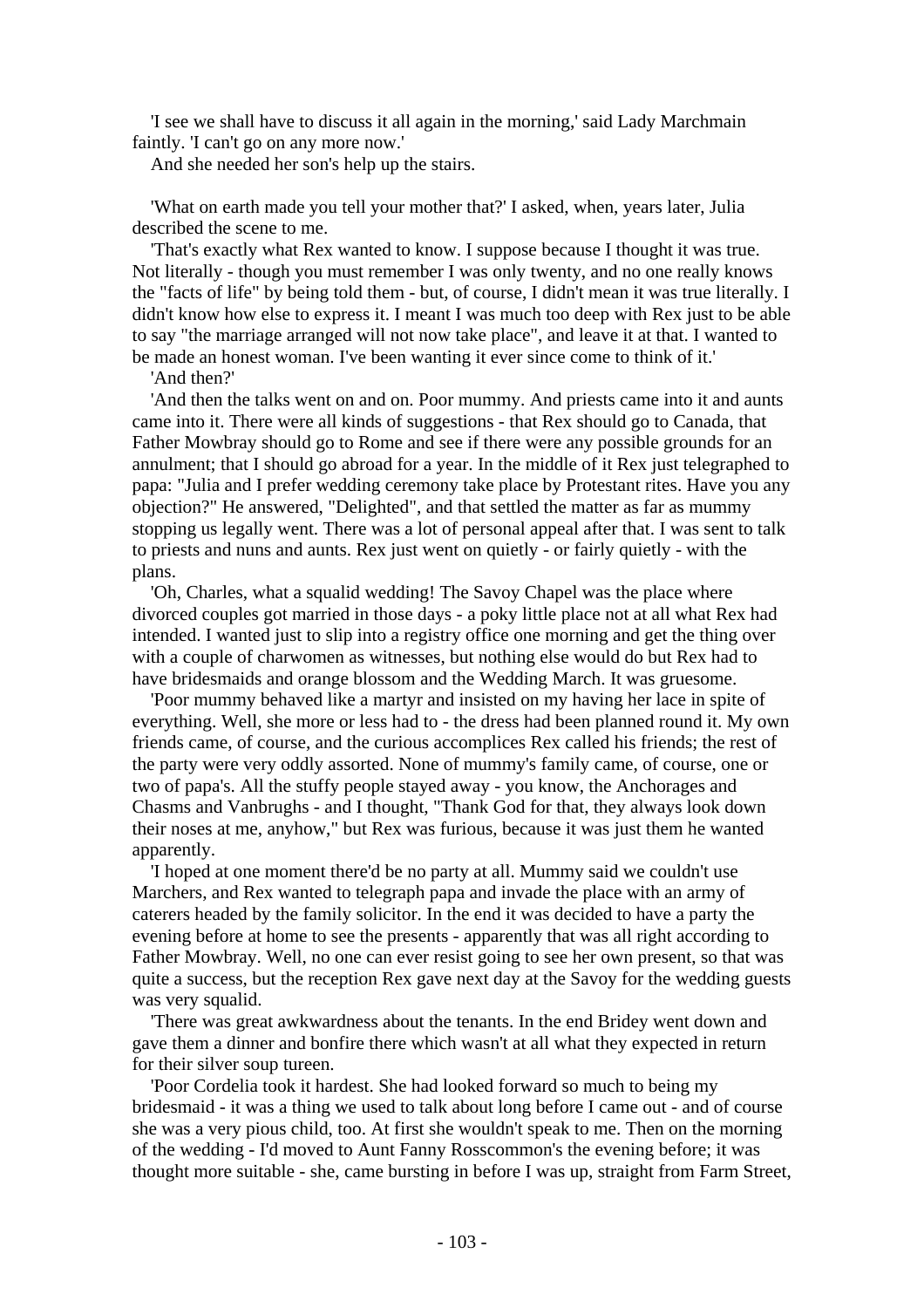in floods of tears, begged me not to marry, then hugged me, gave me a dear little brooch she'd bought, and said she prayed I'd always be happy. Always happy, Charles!

 'It was an awfully unpopular wedding, you know. Everyone took mummy's side, as everyone always did - not that she got any benefit from it. All through her life mummy had all the sympathy of everyone except those she loved. They all said I'd behaved abominably to her. In fact, poor Rex found he'd married an outcast, which was exactly the opposite of all he'd wanted.

 'So you see things never looked like going right. There was a hoodoo on us from the start. But I was still nuts about Rex.

'Funny to think of, isn't it?

 'You know Father Mowbray hit on the truth about Rex at once, that it took me a year of marriage to see. He simply wasn't all there. He wasn't a complete human being at all. He was a tiny bit of one, unnaturally developed; something in a bottle, an organ kept alive in a laboratory. I thought he was a sort of primitive savage, but he was something absolutely modem and up-to-date that only this ghastly age could produce. A tiny bit of a man pretending he was the whole.

'Well, it's all over now.'

It was ten years later that she said this to me in a storm in the Atlantic.

## [3]

I RETURNED to London in the spring of 1926 for the General Strike.

 It was the topic of Paris. The French, exultant as always at the discomfiture of their former friends, and transposing into their own precise terms our mistier notions from across the Channel, foretold revolution and civil war. Every evening the kiosks displayed texts of doom, and, in the cafés, acquaintances greeted one half-derisively with: 'Ha, my friend, you are better off here than at home, are you not?' until I and several friends in circumstances like my own came seriously to believe that our country was in danger and that our duty lay there. We were joined by a Belgian Futurist, who lived under the, I think, assumed name of Jean de Brissac la Motte, and claimed the right to bear arms in any battle anywhere against the lower classes.

 We crossed together, in a high-spirited, male party, expecting to find unfolding before us at Dover the history so often repeated of late, with so few variations, from all parts of Europe, that I, at any rate, had formed in my mind a clear, composite picture of 'Revolution' - the red flag on the post office, the overturned tram, the drunken N.C.O.s, the gaol open and gangs of released criminals prowling the streets, the train from the capital that did not arrive. One had read it in the papers, seen it in the films, heard it at café tables again and again for six or seven years now, till it had become part of one's experience, at second hand, like the mud of Flanders and the flies of Mesopotamia.

 Then we landed and met the old routine of the customs-shed, the punctual boat-train, the porters lining the platform at Victoria and converging on the first-class carriages; the long line of waiting taxis.

 'We'll separate,' we said, and see what's happening. We'll meet and compare notes at dinner,' but we knew already in our hearts that nothing was happening; nothing, at any rate, which needed our presence.

 'Oh dear, ' said my father, meeting me by chance on the stairs, 'how delightful to see you again so soon.' (I had been abroad fifteen months.) 'You've come at a very awkward time, you know. They're having another of those strikes in two days - such a lot of nonsense - and I don't know when you'll be able to get away.'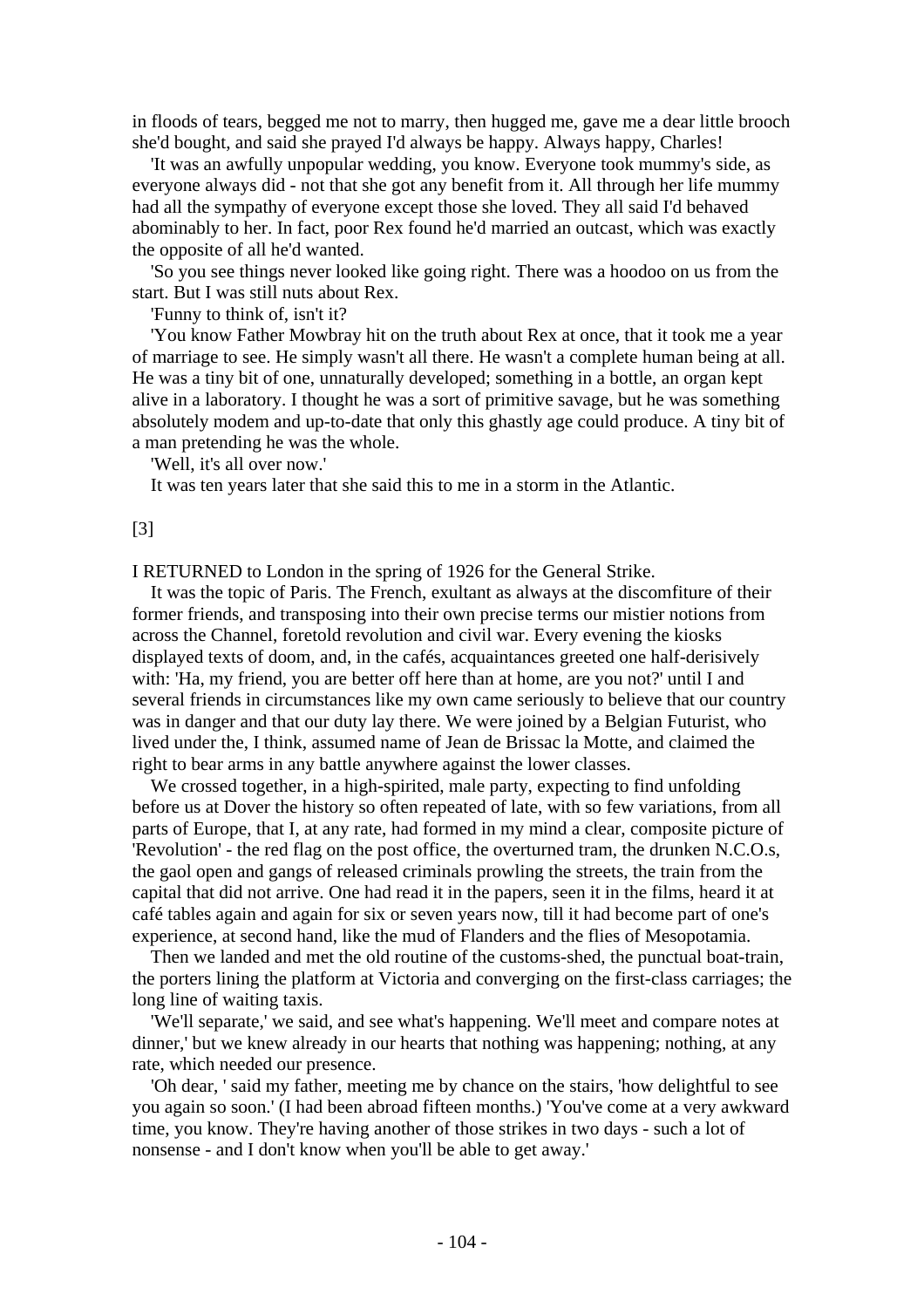I thought of the evening I was forgoing, with the lights coming out along the banks of the Seine, and the company I should have had there - for I was at the time concerned with two emancipated American girls who shared a garçonnière in Auteuil - and wished I had not come.

 We dined that night at the Café Royal. There things were a little more warlike, for the Café was full of undergraduates who had come down for 'National Service'. One group, from Cambridge, had that afternoon signed on to run messages for Trans-port House, and their table backed on another group's, who were enrolled as special constables. Now and then one or other party would shout provocatively over the shoulder, but it is hard to come into serious conflict back to back, and the affair ended with their giving each other tall glasses of lager beer.

 'You should have been in Budapest when Horthy marched in' said Jean. 'That was politics.'

 A party was being given that night in Regent's Park for the 'Black Birds' who had newly arrived in England. One of us had been asked and thither we all went.

 To us, who frequented Bricktop's and the Bal Nègre in the Rue Blomet, there was nothing particularly remarkable in the spectacle; I was scarcely inside the door when I heard an unmistakable voice, an echo from what now seemed a distant past.

 'No,' it said, 'they are not animals in a zoo, Mulcaster, to be goggled at. They are artists, my dear, very great artists, to be revered.'

Anthony Blanche and Boy Mulcaster were at the table where the wine stood.

 'Thank God here's someone I know,' said Mulcaster, as I joined them. 'Girl brought me. Can't see her anywhere.'

 'She's given you the slip, my dear, and do you know why? Because you look ridiculously out of place, Mulcaster. It isn't your kind of party at all; you ought not to be here; you ought to go away, you know, to the Old Hundredth or some lugubrious dance in Belgrave Square.'

 'Just come from one, ' said Mulcaster. 'Too early for the Old Hundredth. I'll stay on a bit. Things may cheer up.'

 'I spit on you,' said Anthony. 'Let me talk to you, Charles.' We took a bottle and our glasses and found a comer in another room. At our feet five members of the 'Black Birds' orchestra squatted on their heels and threw dice.

 'That one, ' said Anthony, 'the rather pale one, my dear, conked Mrs Arnold Frickheimer the other morning on the nut, my dear, with a bottle of milk.'

Almost immediately, inevitably, we began to talk of Sebastian.

 'My dear, he's such a sot. He came to live with me in Marseille last year when you threw him over, and really it was as much as I could stand. Sip, sip, sip like a dowager all day long. And so sly. I was always missing little things, my dear, things I rather liked; once I lost two suits that had arrived from Lesley and Roberts that morning. Of course, I didn't know it was Sebastian - there were some rather queer fish, my dear, in and out of my little apartment. Who knows better than you my taste for queer fish? Well, eventually, my dear, we found the pawnshop where Sebastian was p-p-popping them and then he hadn't got the tickets; there was a market for them, too, at the bistro.

 'I can see that puritanical, disapproving look in your eye, dear Charles, as though you thought I had led the boy on. It's one of Sebastian's less lovable qualities that he always gives the impression of being l-1-led on - like a little horse at a circus. But I assure you I did everything. I said to him again and again, "Why drink? If you want to be intoxicated there are so many much more delicious things." I took him to quite the best man; well, you know him as well as I do, Nada Alopov and Jean Luxmore and everyone we know has been to him for years - he's always in the Regina Bar - and then we had trouble over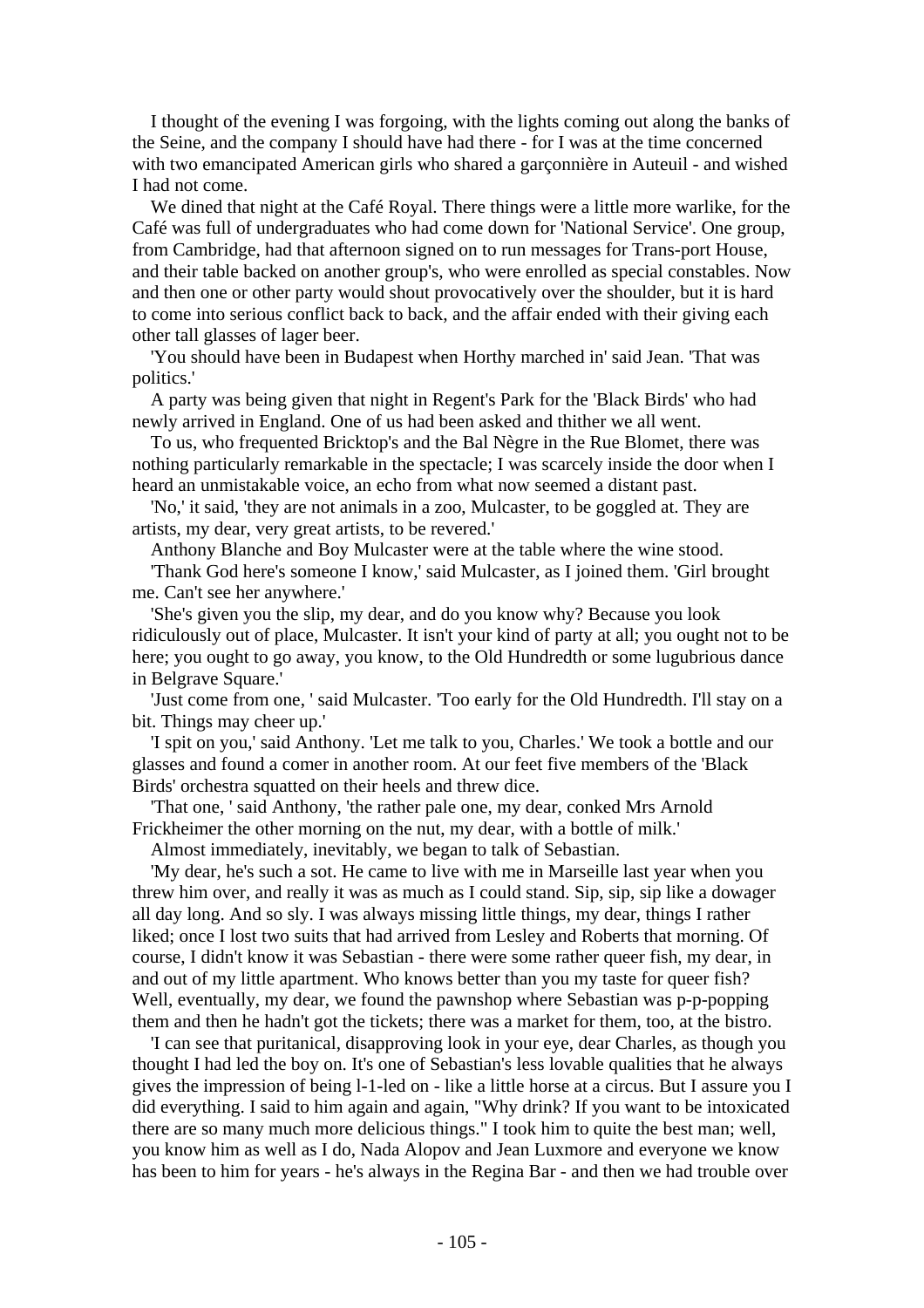that because Sebastian gave him a bad cheque - a s-s-stumer, my dear - and a whole lot of very menacing men came round to the flat thugs, my dear - and Sebastian was making no sense at the time and it was all most unpleasant.'

 Boy Mulcaster wandered towards us and sat down, without encouragement, by my side.

 'Drink running short in there,' he said, helping himself from our bottle and emptying it. 'Not a soul in the place I ever set eyes on before - all black fellows.'

 Anthony ignored him and continued: 'So then we left Marseille and went to Tangier, and there, my dear, Sebastian took up with his new friend. How can I describe him? He is like the footman in Warning Shadows - a great clod of a German who'd been in the Foreign Legion. He got out by shooting off his great toe. It hadn't healed yet. Sebastian found him, starving as tout to one of the houses in the Kasbah, and brought him to stay with us. It was too macabre. So back I came, my dear, to good old England - Good old England,' he repeated, embracing with a flourish of his hand the Negroes gambling at our feet, Mulcaster staring blankly before him, and our hostess who, in pyjamas, now introduced herself to us.

 'Never seen you before,' she said. 'Never asked you. Who are all this white trash, anyway? Seems to me I must be in the wrong house.'

'A time of national emergency,' said Mulcaster. 'Anything may happen.'

 'Is the party going well?' she asked anxiously. 'D'you think Florence Mills would sing? We've met before,' she added to Anthony.

'Often, my dear, but you never asked me tonight.'

'Oh dear, perhaps I don't like you. I thought I liked everyone.'

 'Do you think,' asked Mulcaster, when our hostess had left us, 'that it might be witty to give the fire alarm?'

'Yes, Boy, run away and ring it.'

'Might cheer things up, I mean.'

'Exactly.'

So Mulcaster left us in search of the telephone.

 'I think Sebastian and his lame chum went to French Morocco,' continued Anthony. 'They were in trouble with the Tangier police when I left them. The Marchioness has been a positive pest ever since I came to London, trying to make me get into touch with them. What a time that poor woman's having! It only shows there's some justice in life.'

 Presently Miss Mills began to sing and everyone, except the crap players, crowded to the next room.

 'That's my girl,' said Mulcaster. 'Over there, with that black fellow. That's the girl who brought me.'

'She seems to have forgotten you now.'

 'Yes. I wish I hadn't come. Let's go somewhere.' Two fire engines drove up as we left and a host of helmeted figures joined the throng upstairs.

'That chap, Blanche,' said Mulcaster, 'not a good fellow. I put him in Mercury once.'

 We went to a number of night clubs. In two years Mulcaster seemed to have attained his simple ambition of being known and liked in such places. At the last of them he and I were kindled by a great flame of patriotism.

 'You and I ' he said, 'were too young to fight in the war. Other chaps fought, millions of them dead. Not us. We'll show them. We'll show the dead chaps we can fight, too.'

 'That's why I'm here,' I said. 'Come from overseas, rallying to old country in hour of need.'

'Like Australians.'

'Like the poor dead Australians.'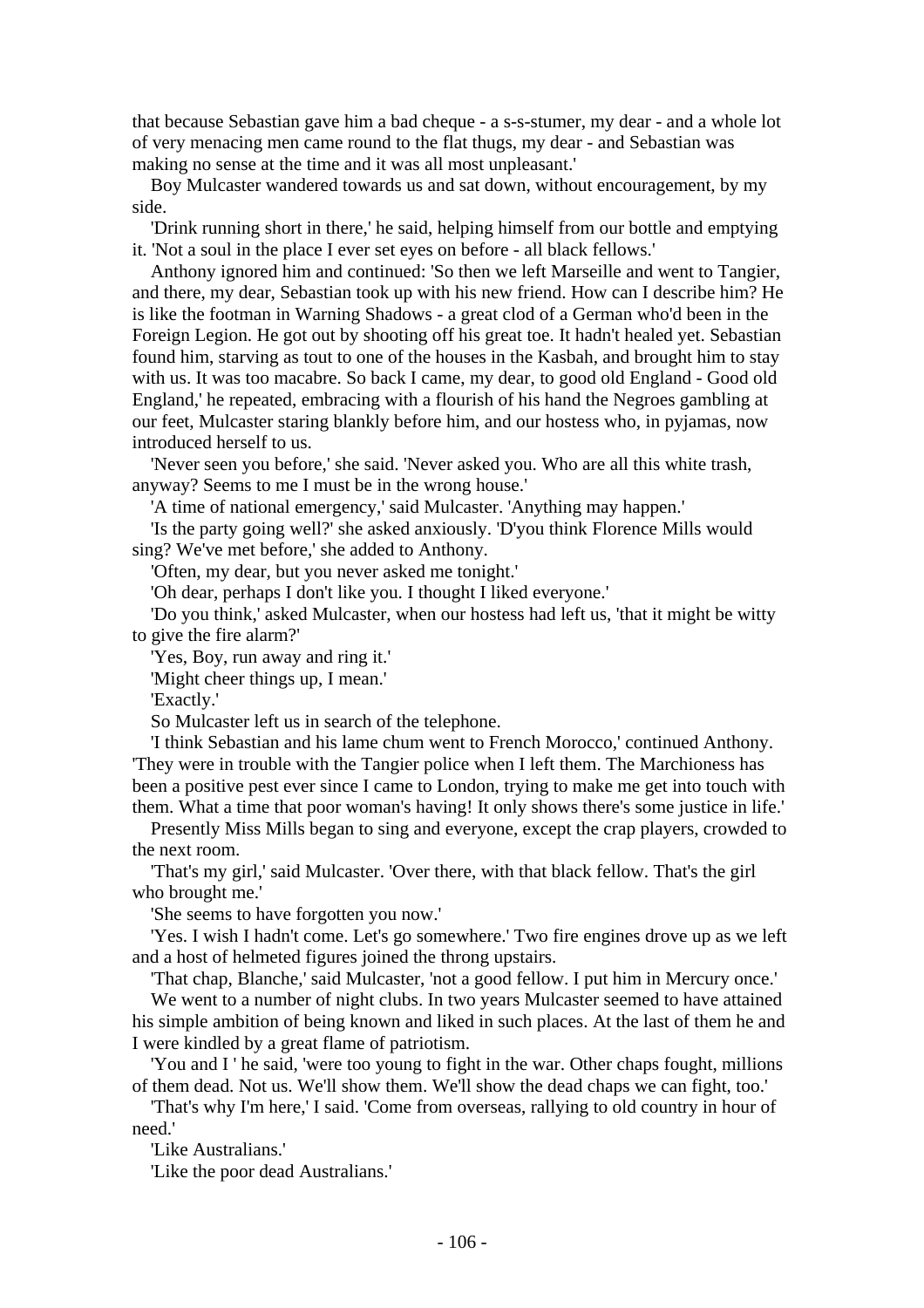'What you in?'

'Nothing yet. War not ready.'

 'Only one thing to join - Bill Meadows' show Defence Corps. All good chaps. Being fixed in Bratt's.'

'I'll join.'

'You remember Bratt's?'

'No. I'll join that, too.'

'That's right. All good chaps like the dead chaps.'

 So I joined Bill Meadows' show, which was a flying squad, protecting food deliveries in the poorest parts of London. First I was enrolled in the Defence Corps, took an oath of loyalty, and was given a helmet and truncheon; then I was put up for Bratt's Club and, with a number of other recruits, elected at a committee meeting specially called for the occasion. For a week we sat under orders in Bratt's and thrice a day we drove out in a lorry at the head of a convoy of milk vans. We were jeered at and sometimes pelted with muck but only once did we go into action.

 We were sitting round after luncheon that day when Bill Meadows came back from the telephone in high spirits.

'Come on,' he said. 'There's a perfectly good battle in the Commercial Road.'

 We drove at great speed and arrived to find a steel hawser stretched between lamp posts, an overturned truck and a policeman, alone on the pavement, being kicked by half a dozen youths. On either side of this centre of disturbance, and at a little distance from it, two opposing parties had formed. Near us, as we disembarked, a second policeman was sitting on the pavement, dazed, with his head in his hands and blood running through his fingers; two or three sympathizers were standing over him; on the other side of the hawser was a hostile knot of young dockers. We charged in cheerfully, relieved the policeman, and were just falling upon the main body of the enemy when we came into collision with a party of local clergy and town councillors who arrived simultaneously by another route to try persuasion. They were our only victims, for just as they went down there was a cry of 'Look out. The coppers,' and a lorry-load of police drew up in our rear.

 The crowd broke and disappeared. We picked up the peace-makers (only one of whom was seriously hurt), patrolled some of the side streets looking for trouble and finding none, and at length returned to Bratt's. Next day the General Strike was called off and the country everywhere, except in the coal fields, returned to normal. It was as though a beast long fabled for its ferocity had emerged for an hour, scented danger, and slunk back to its lair. It had not been worth leaving Paris.

 Jean, who joined another company, had a pot of ferns dropped on his head by an elderly widow in Camden Town and was in hospital for a week.

 It was through my membership of Bill Meadows' squad that Julia learned I was in England. She telephoned to say her mother was anxious to see me.

'You'll find her terribly ill,' she said.

 I went to Marchmain House on the first morning of peace. Sir Adrian Porson passed me in the hall, leaving, as I arrived; he held a bandanna handkerchief to his face and felt blindly for his hat and stick; he was in tears.

 I was shown into the library and in less than a minute Julia joined me. She shook hands with a gentleness and gravity of a ghost.

 'It's sweet of you to come. Mummy has kept asking for you, but I don't know if she'll be able to see you now, after all. She's just said "good-bye" to Adrian Porson and it's tired her.'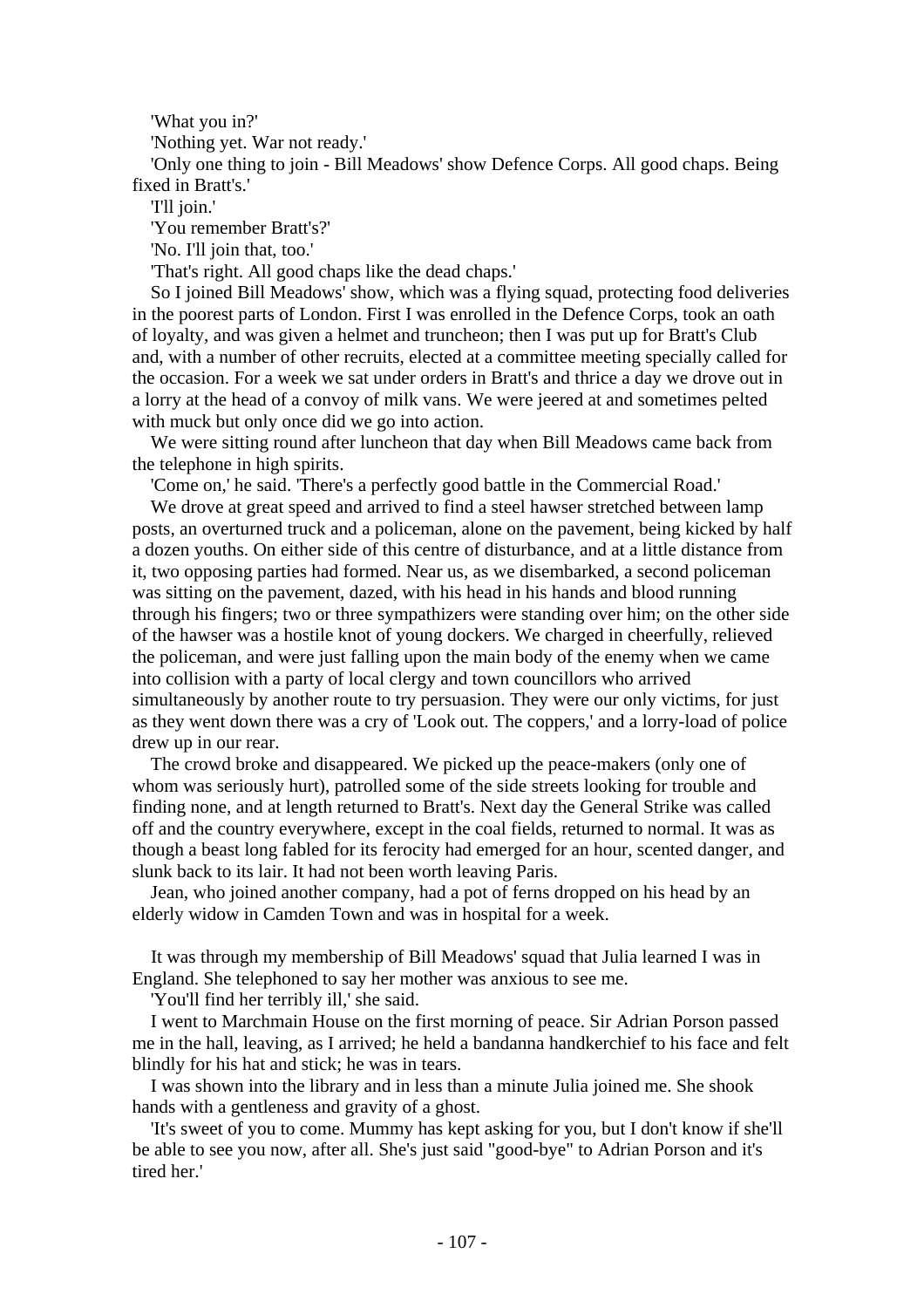## 'Good-bye?'

 'Yes. She's dying. She may live a week or two or she may go at any minute. She's so weak. I'll go and ask nurse.'

 The stillness of death seemed in the house already. No one ever sat in the library at Marchmain House. It was the one ugly room in either of their houses. The bookcases of Victorian oak held volumes of Hansard and obsolete encyclopedias that were never opened; the bare mahogany table seemed set for the meeting of a committee; the place had the air of being both public and unfrequented; outside lay the forecourt, the railings, the quiet cul-de-sac.

Presently Julia returned.

 'No, I'm afraid you can't see her. She's asleep. She may lie like that for hours; I can tell you what she wanted. Let's go somewhere else. I hate this room.'

 We went across the hall to the small drawing-room where luncheon parties used to assemble, and sat on either side of the fireplace. Julia seemed to reflect the crimson and gold of the walls and lose some of her warmness.

 'First, I know, mummy wanted to say how sorry she is she was so beastly to you last time you met. She's spoken of it often. She knows now she was wrong about you. I'm quite sure you understood and put it out of your mind immediately, but it's the kind of thing mummy can never forgive herself - it's the kind of thing she so seldom did.'

'Do tell her I understood completely.'

 'The other thing, of course, you have guessed - Sebastian. She wants him. I don't know if that's possible. Is it?'

'I hear he's in a very bad way.'

 'We heard that, too. We cabled to the last address we had, but there was no answer. There still may be time for him to see her. I thought of you as the only hope, as soon, as I heard you were in England. Will you try and get him? It's an awful lot to ask, but I think Sebastian would want it, too, if he realized.'

'I'll try.'

'There's no one else we can ask. Rex is so busy.'

'Yes. I heard reports of all he's been doing organizing the gas works.'

 'Oh yes,' Julia said with a touch of her old dryness. 'He's made a lot of kudos out of the strike.'

 Then we talked for a few minutes about the Bratt's squad. She told me Brideshead had refused to take any public service because he was not satisfied with the justice of the cause; Cordelia was in London, in bed now, as she had been watching by her mother all night. I told her I had taken up architectural painting and that I enjoyed it. All this talk was nothing; we had said all we had to say in the first two minutes; I stayed for tea and then left her.

 Air France ran a service of a kind to Casablanca; there I took the bus to Fez, starting at dawn and arriving in the new town at evening. I telephoned from the hotel to the British Consul and dined with him that evening, in his charming house by the walls of the old town. He was a kind, serious man.

 'I'm delighted someone has come to took after young Flyte at last,' he said. 'He's been something of a thorn in our sides here. This is no place for a remittance man. The French don't understand him at all. They think everyone who's not engaged in trade is a spy. It's not as though he lived like a Milord. Things aren't easy here. There's war going on not thirty miles from this house, though you might not think it. We had some young fools on bicycles only last week who'd come to volunteer for Abdul Krim's army.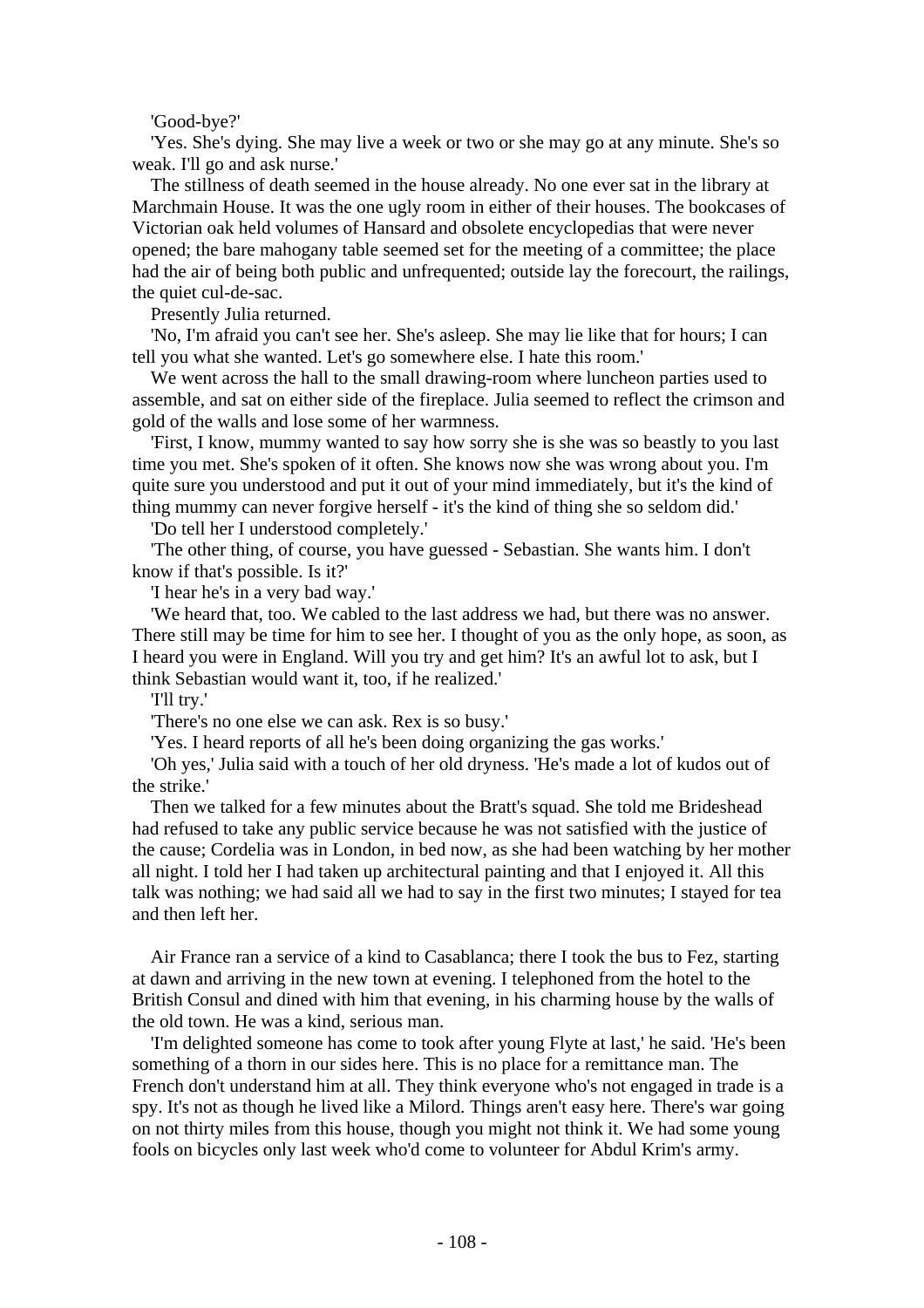'Then the Moors are a tricky lot; they don't hold with drink and our young friend, as you may know, spends most of his day drinking. What does he want to come here for? There's plenty of room for him at Rabat or Tangier, where they cater for tourists. He's taken a house in the native town, you know. I tried to stop him, but he got it from a Frenchman in the Department of Arts. I don't say there's any harm in him, but he's an anxiety. There's an awful fellow sponging on him - a German out of the Foreign Legion. A thoroughly bad hat by all accounts. There's bound to be trouble.

 'Mind you, I like Flyte. I don't see much of him. He used to come here for baths until he got fixed up at his house. He was always perfectly charming, and my wife took a great fancy to him. What he needs is occupation.'

I explained my errand.

 'You'll probably find him at home now. Goodness knows there's nowhere to go in the evenings in the old town. If you like I'll send the porter to show you the way.'

 So I set out after dinner, with the consular porter going ahead lantern in hand. Morocco was a new and strange country to me. Driving that day, mile after mile, up the smooth, strategic road, past the vineyards and military posts and the new, white settlements and the early crops already standing high in the vast, open fields, and the hoardings advertising the staples of France - Dubonnet, Michelin, Magasin du Louvre - I had thought it all very suburban and up-to-date; now, under the stars, in the walled city, whose streets were gentle, dusty stairways, and whose walls rose windowless on either side, closed overhead, then opened again to the stars; where the dust lay thick among the smooth paving stones and figures passed silently, robed in white, on soft slippers or hard, bare soles; where the air was scented with cloves and incense and wood smoke - now I knew what had drawn- Sebastian here and held him so long.

 The consular porter strode arrogantly ahead with his light swinging and his tall cane banging; sometimes an open doorway revealed a silent group seated in golden lamplight round a brazier.

 'Very dirty peoples,' the porter said scornfully, over his shoulder. 'No education. French leave them dirty. Not like British peoples. My peoples,' he said, 'always very British peoples.'

 For he was from the Sudan Police, and regarded this ancient centre of his culture as a New Zealander might regard Rome.

 At length we came to the last of many studded doors, and the porter beat on it with his stick.

'British Lord's house,' he said.

 Lamplight and a dark face appeared at the grating. The consular porter spoke peremptorily; bolts were withdrawn and we entered a small courtyard with a well in its centre and a vine trained overhead.

 'I wait here,' said the porter. 'You go with this native fellow.' I entered the house, down a step and into the living-room I found a gramophone, an oil-stove and, between them, a young man. Later, when I looked about me, I noticed other, more agreeable things - the rugs on the floor, the embroidered silk on the walls, the carved and painted beams of the ceiling, the heavy, pierced lamp that hung from a chain and cast soft shadows of its own tracery about the room. But on first entering these three things, the gramophone for its noise - it was playing a French record of jazz band - the stove for its smell, and the young man for his wolfish look, struck my senses. He was lolling in a basket chair, with a bandaged foot stuck forward on a box; he was dressed in a kind of thin, mid-European imitation tweed with a tennis shirt open at the neck; the unwounded foot wore a brown canvas shoe. There was a brass tray by his side on wooden legs, and on it were two beer bottles, a dirty plate, and a saucer full of cigarette ends; he held a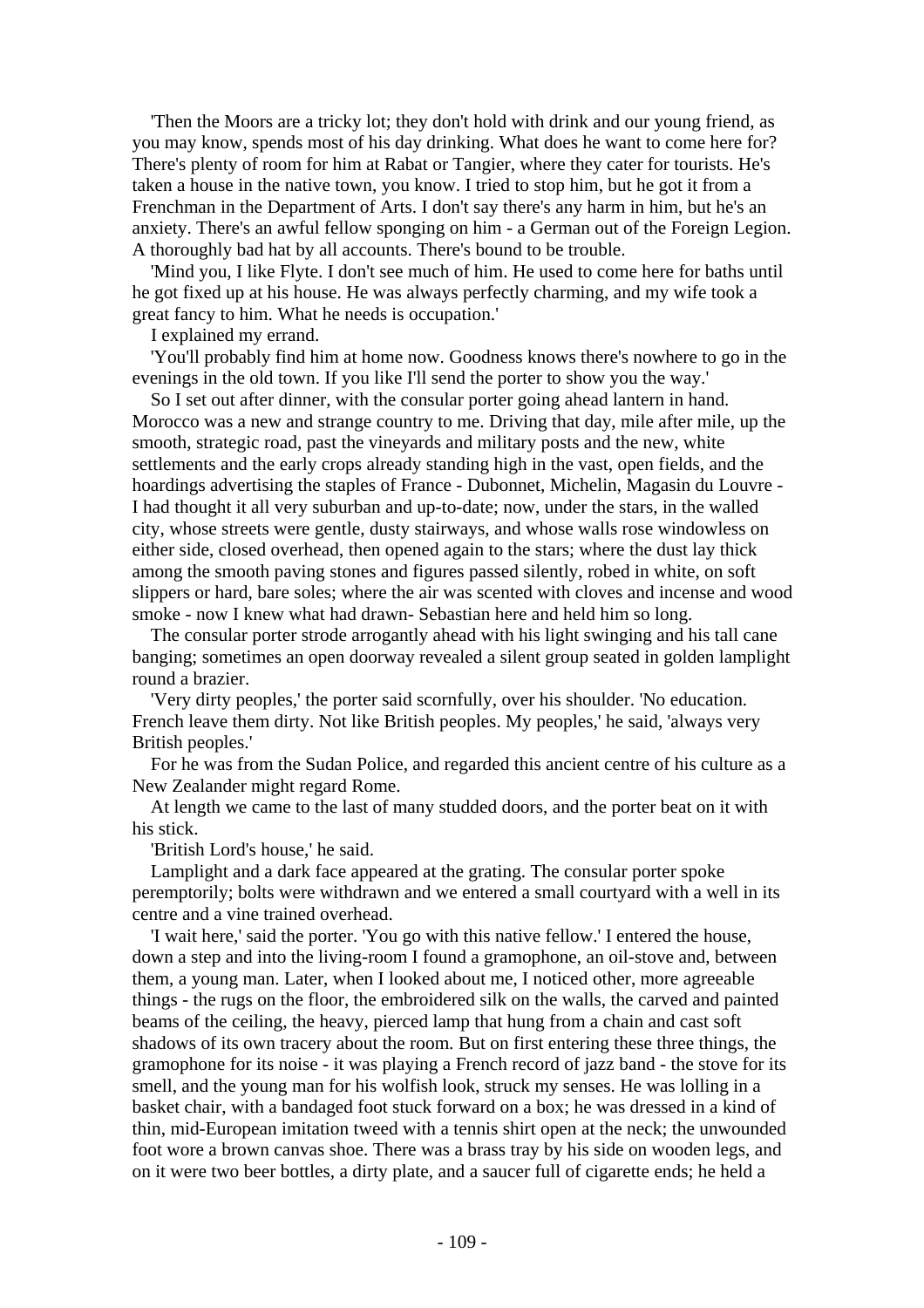glass of beer in his hand and a cigarette lay on his lower lip and stuck there when he spoke. He had long fair hair combed back without a parting and a face that was unnaturally lined for a man of his obvious youth; one of his front teeth was missing, so that his sibilants came sometimes with a lisp, sometimes with a disconcerting whistle, which he covered with a giggle; the teeth he had were stained with tobacco and set far apart.

 This was plainly the 'thoroughly bad hat' of the consul's description, the film footman of Anthony's.

 'I'm looking for Sebastian Flyte. This is his house, is it not?' I spoke loudly to make myself heard above the dance music, but he answered softly in English fluent enough to suggest that it was now habitual to him.

'Yeth. But he isn't here. There's no one but me.'

 'I've come from England to see him on important business. Can you tell me where I can find him?'

 The record came to its end. The German turned it over, wound up the machine and started it playing again before answering.

 'Sebastian's sick. The brothers took him away to the Infirmary. Maybe they'll let you thee him, maybe not. I got to go there myself one day thoon to have my foot dressed. I'll ask them then. When he's better they'll let you thee him, maybe.'

 There was another chair and I sat down on it. Seeing that I meant to stay, the German offered me some beer.

 'You're not Thebastian's brother?' he said. 'Cousin maybe? Maybe you married hith thister?'

'I'm only a friend. We were at the university together.'

 'I had a friend at the university. We studied History. My friend was cleverer than me; a little weak fellow - I used to pick him up and shake him when I was angry - but tho clever. Then one day we said: "What the hell? There is no work in Germany. Germany is down the drain," so we said good-bye to our professors, and they said: "Yes,

Germany is down the drain. There is nothing for a student to do here now," and we went away and walked and walked and at last we came here. Then we said, "There is no army in Germany now, but we must be tholdiers," so we joined the Legion. My friend died of dysentery last year, campaigning in the Atlas. When he was dead, I said, "What the hell?" so I shot my foot. It is now full of pus, though I have done it one year.'

 'Yes,' I said. 'That's very interesting. But my immediate concern is with Sebastian. Perhaps you would tell me about him.'

 'He is a very good fellow, Sebastian. He is all right for me. Tangier was a stinking place. He brought me here - nice house, nice food, nice servant - everything is all right for me here, I reckon. I like it all right.'

'His mother is very ill,' I said. 'I have come to tell him.'

'She rich?'

'Yes.'

 'Why don't she give him more money? Then we could live at Casablanca, maybe, in a nice flat. You know her well.? You could make her give him more money?'

'What's the matter with him?'

 'I don't know. I reckon maybe he drink too much. The brothers will look after him. It's all right for him there. The brothers are good fellows. Very cheap there.'

He clapped his hands and ordered more beer.

 'You thee? A nice thervant to look after me. It is all right.' When I had got the name of the hospital I left.

'Tell Thebastian I am still here and all right. I reckon he's worrying about me, maybe.'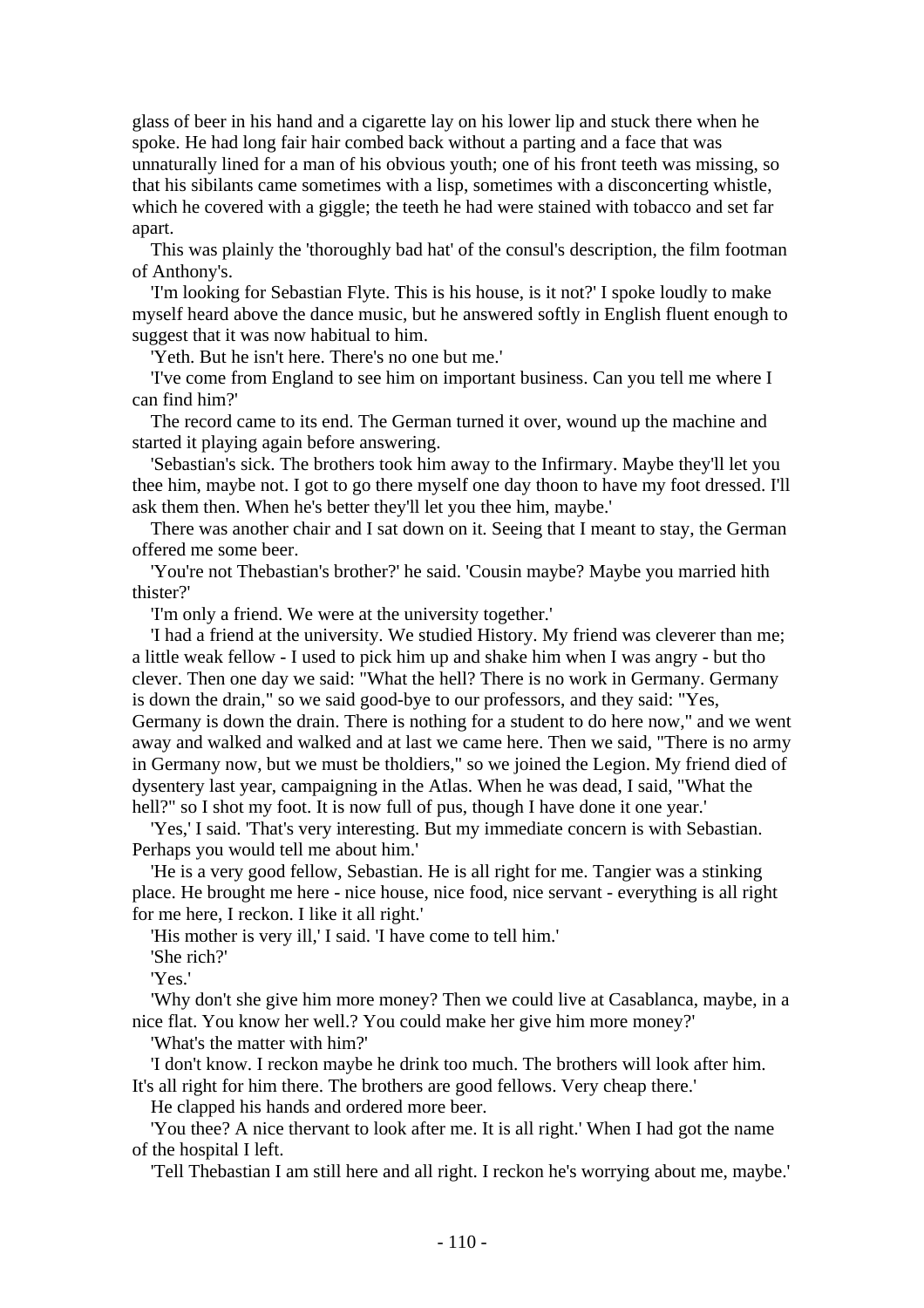The hospital, where I went next morning, was a collection of bungalows, between the old and the new towns. It was kept by Franciscans. I made my way through a crowd of diseased Moors to the doctor's room. He was a layman, clean shaven, dressed in white, starched overalls. We spoke in French, and he told me Sebastian was in no danger, but quite unfit to travel. He had had the grippe, with one lung slightly affected; he was very weak; he lacked resistance; what could one expect? He was an alcoholic. The doctor spoke dispassionately, almost brutally, with the relish men of science sometimes have for limiting themselves to inessentials, for pruning back their work to the point of sterility; but the bearded, barefooted brother in whose charge he put me, the man of no scientific pretensions who did the dirty jobs of the ward, had a different story.

 'He's so patient. Not like a young man at all. He ties there and never complains - and there is much to complain of. We have no facilities. The Government give us what they can spare from kind. There is a poor German boy with the soldiers. And he is so kind. There is a poor German boy with a foot that will not heal and secondary syphilis, who comes here for treatment. Lord Flyte found him starving in Tangier and took him in and gave him a home. A real Samaritan.'

'Poor simple monk,' I thought, 'poor booby.' God forgive me!

 Sebastian was in the wing kept for Europeans, where the beds were divided by low partitions into cubicles with some air of privacy. He was lying with his hands on the quilt staring at the wall, where the only ornament was a religious oleograph.

'Your friend,' said the brother.

He looked round slowly.

'Oh, I thought he meant Kurt. What are you doing here, Charles?'

 He was more than ever emaciated; drink, which made others fat and red, seemed to wither Sebastian. The brother left us, and I sat by his bed and talked about his illness.

 'I was out of my mind for a day or two,' he said. 'I kept thinking I was back in Oxford. You went to my house? Did you like it? Is Kurt still there? I won't ask you if you liked Kurt; no one does. It's funny - I couldn't get on without him, you know.'

 Then I told him about his mother. He said nothing for some time, but lay gazing at the oleograph of the Seven Dolours. Then:

'Poor mummy. She really was a femme fatale, wasn't she? She killed at a touch.'

 I telegraphed to Julia that Sebastian was unable to travel and stayed a week at Fez, visiting the hospital daily until he was well enough to move. His first sign of returning strength, on the second day of my visit, was to ask for brandy. By next day he had got some, some how, and kept it under the bedclothes.

 The doctor said: 'Your friend is drinking again. It is forbidden here. What can I do? This is not a reformatory school. I cannot police the wards. I am here to cure people, not to protect them from vicious habits, or teach them self-control. Cognac will not hurt him now. It will make him weaker for the next time he is ill, and then one day some little trouble will carry him off, pouff. This is not a home for inebriates. He must go at the end of the week.'

 The lay-brother said: 'Your friend is so much happier today, it is like one transfigured.'

 'Poor simple monk,' I thought, 'poor booby'; but he added, 'You know why? He has a bottle of cognac in bed with him. It is the second I have found. No sooner do I take one away than he gets another. He is so naughty. It is the Arab boys who fetch it for him. But it is good to see him happy again when he has been so sad.'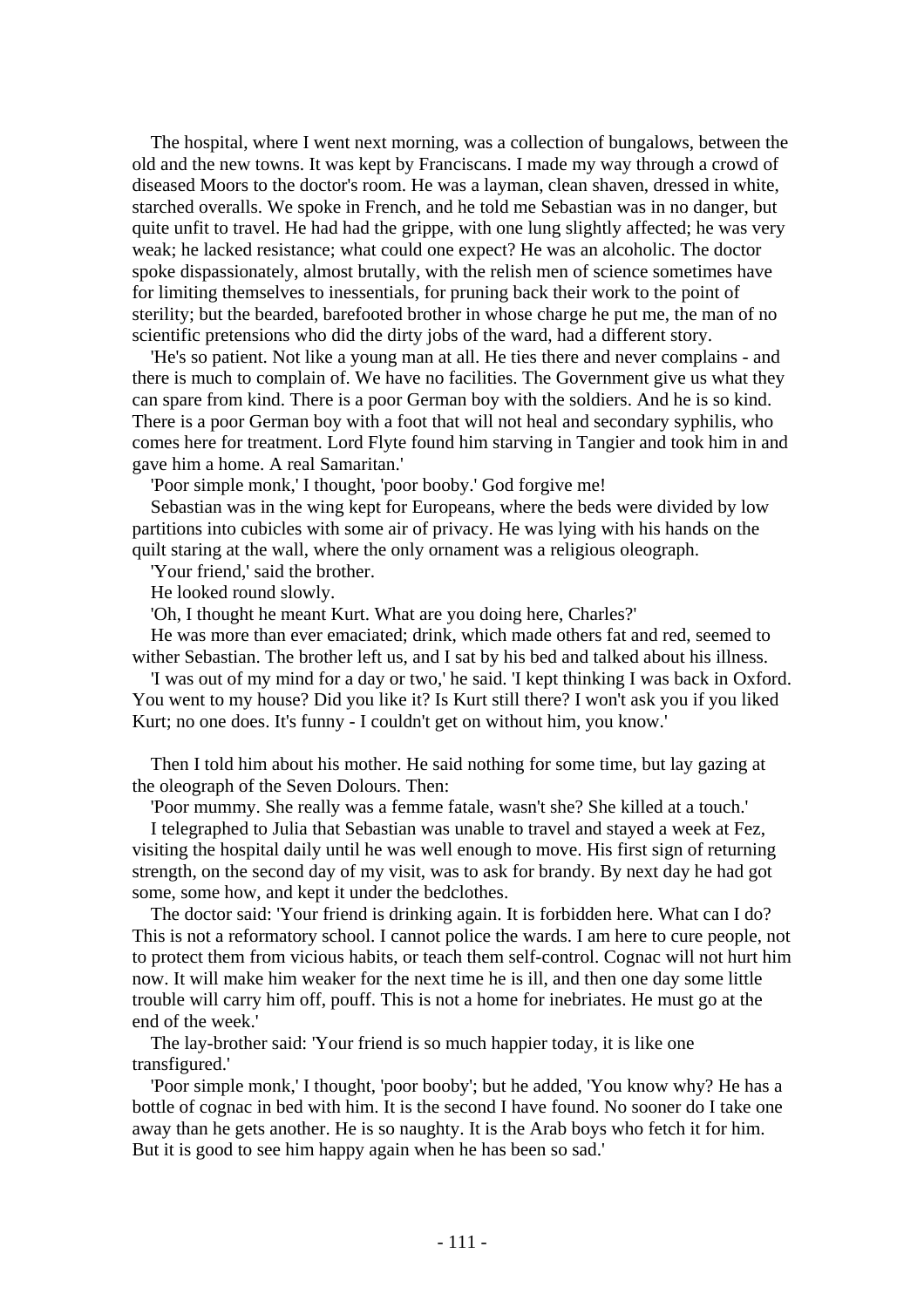On my last afternoon I said, 'Sebastian, now your mother's dead' - for the news had reached us that morning - 'do you think of going back to England?'

'It would be lovely, in some ways,' he said, 'but do you think Kurt would like it?'

'For God's sake,' I said, 'you don't mean to spend your life with Kurt, do you?'

 'I don't know. He seems to mean to spend it with me. "It'th all right for him, I reckon, maybe,"' he said, mimicking Kurt's accent, and then he added what, if I had paid more attention, should have given me the key I lacked; at the time I heard and remembered it, without taking notice. 'You know, Charles,' he said, 'it's rather a pleasant change when all your life you've had people looking after you, to have someone to look after yourself. Only of course it has to be someone pretty hopeless to need looking after by me.'

 I was able to straighten his money affairs before I left. He had lived till then by getting into difficulties and then telegraphing for odd sums to his lawyers. I saw the branch manager of the bank and arranged for him, if funds were forthcoming from London, to receive Sebastian's quarterly allowance and pay him a weekly sum of pocket money with a reserve to be drawn in emergencies. This sum was only to be given to Sebastian personally, and only when the manager was satisfied that he had a proper use for it. Sebastian agreed readily to all this.

 'Otherwise,' he said, 'Kurt will get me to sign a cheque for the whole lot when I'm tight and then he'll go off and get into all kinds of trouble.'

 I saw Sebastian home from the hospital. He seemed weaker in his basket chair than he had been in bed. The two sick men, he and Kurt, sat opposite one another with the gramophone between them.

'It was time you came back, ' said Kurt. 'I need you.'

'Do you, Kurt?'

 'I reckon so. It's not so good being alone when you're sick. That boy's a lazy fellow always slipping off when I want him. Once he stayed out all night and there was no one to make my coffee when I woke up. It's no good having a foot full of pus. Times I can't sleep good. Maybe another time I shall slip off, too, and go where I can be looked after.' He clapped his hands but no servant came. 'You see?' he said.

'What d'you want?'

'Cigarettes. I got some in the bag under my bed.'

Sebastian began painfully to rise from his chair.

'I'll get them,' I said. 'Where's his bed?'

'No, that's my job,' said Sebastian.

'Yeth, ' said Kurt, 'I reckon that's Sebastian's job.'

 So I left him with his friend in the little enclosed house at the end of the alley. There was nothing more I could do for Sebastian.

 I had meant to return direct to Paris, but this business of Sebastian's allowance meant that I must go to London and see Brideshead. I travelled by sea, taking the P. & 0. from Tangier, and was home in early June.

 'Do you consider,' asked Brideshead, 'that there is anything vicious in my brother's connection with this German?'

'No. I'm sure not. It's simply a case of two waifs coming together.'

'You say he is a criminal?'

 'I said "a criminal type". He's been in the military prison and was dishonourably discharged.'

'And the doctor says Sebastian is killing himself with drink?'

'Weakening himself. He hasn't D.T.s or cirrhosis.'

'He's not insane?'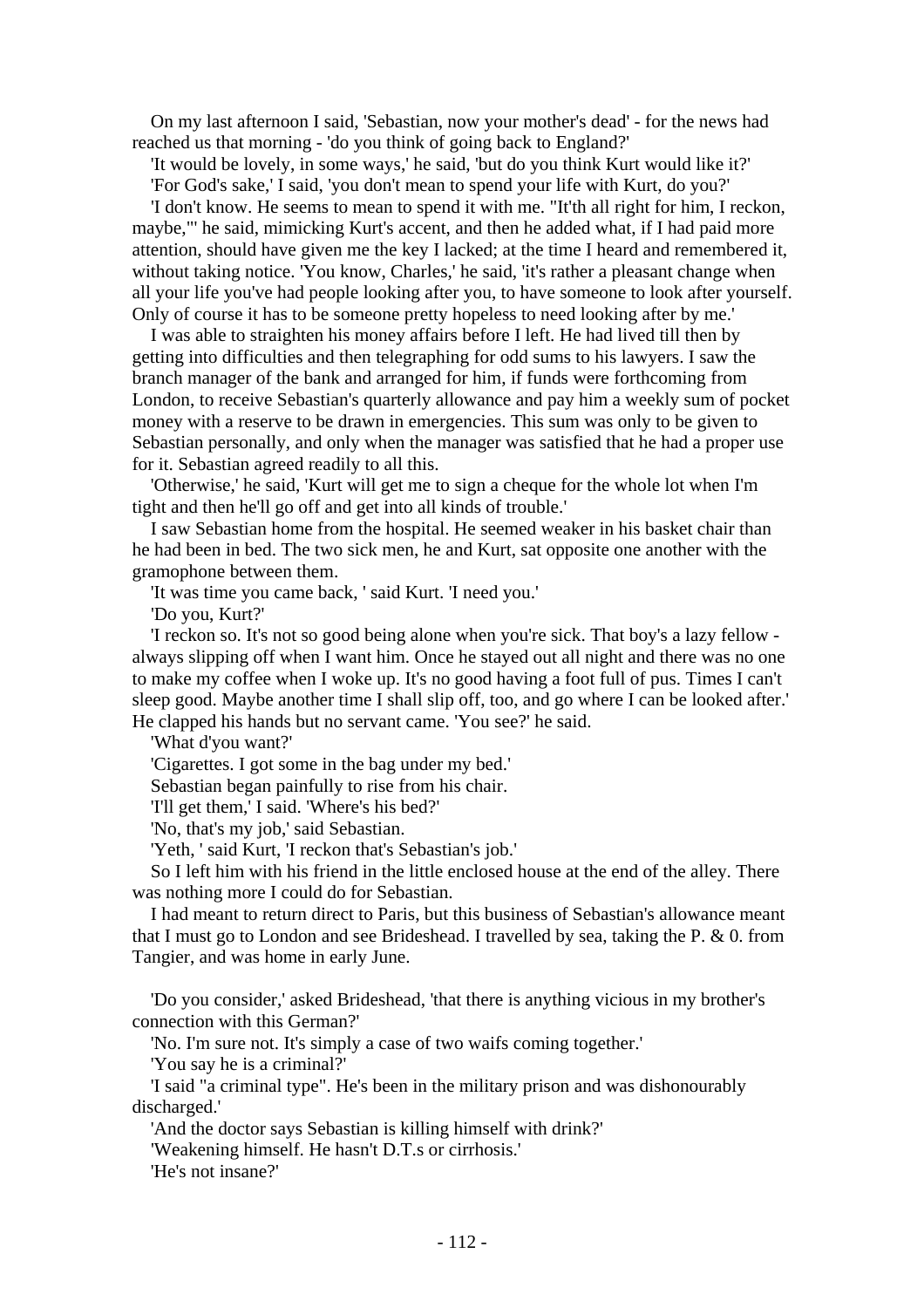'Certainly not. He's found a companion he happens to like and a place where he happens to like living.'

'Then he must have his allowance as you suggest. The thing is quite clear.'

 In some ways Brideshead was an easy man to deal with. He had a kind of mad certainty about everything which made his decisions swift and easy.

 'Would you like to paint this house?' he asked suddenly. 'A picture of the front, another of the back on the park, another of the staircase, another of the big drawingroom? Four small oils; that is what my father wants done for a record, to keep at Brideshead. I don't know any painters. Julia said you specialized in architecture.'

'Yes,' I said. 'I should like to very much.'

 'You know it's being pulled down? My father's selling it. They are going to put up a block of flats here. They're keeping the name - we can't stop them apparently.'

'What a sad thing.'

 'Well, I'm sorry of course. But you think it good architecturally?' 'One of the most beautiful houses I know.'

 'Can't see it. I've always thought it rather ugly. Perhaps your pictures will make me see it differently.'

 This was my first commission; I had to work against time, for the contractors were only waiting for the final signature to start their work of destruction. In spite, or perhaps, because, of that for it is my vice to spend too long on a canvas, never content to leave well alone - those four paintings are particular favourites of mine, and it was their success, both with myself and others, that confirmed me in what has since been my career.

 I began in the long drawing-room, for they were anxious to shift the furniture, which had stood there since it was built. It was a long, elaborate, symmetrical Adam room, with two bays of windows opening into Green Park. The light, streaming in from the west on the afternoon when I began to paint there, was fresh green from the young trees outside.

 I had the perspective set out in pencil and the detail carefully placed. I held back from painting, like a diver on the water's edge; once in I found myself buoyed and exhilarated. I was normally a slow and deliberate painter; that afternoon and all next day, and the day after, I worked fast. I could do nothing wrong. At the end of each passage I paused, tense, afraid to start the next, fearing, like a gambler, that luck must turn and the pile be lost. Bit by bit, minute by minute, the thing came into being. There were no difficulties; the intricate multiplicity of light and colour became a whole; the right colour was where I wanted it, on the palette; each brush stroke, as soon as it was complete, seemed to have been there always.

 Presently on the last afternoon I heard a voice behind me say: 'May I stay here and watch?'

I turned and found Cordelia.

 'Yes,' I said, 'if you don't talk,' and I worked on, oblivious of her, until the failing sun made me put up my brushes.

'It must be lovely to be able to do that.'

I had forgotten she was there.

'It is.'

 I could not even now leave my picture, although the sun was down and the room fading to monochrome. I took it from the easel and held it up to the windows, put it back and lightened a shadow. Then, suddenly weary in head and eyes and back and arm, I gave it up for the evening and turned to Cordelia.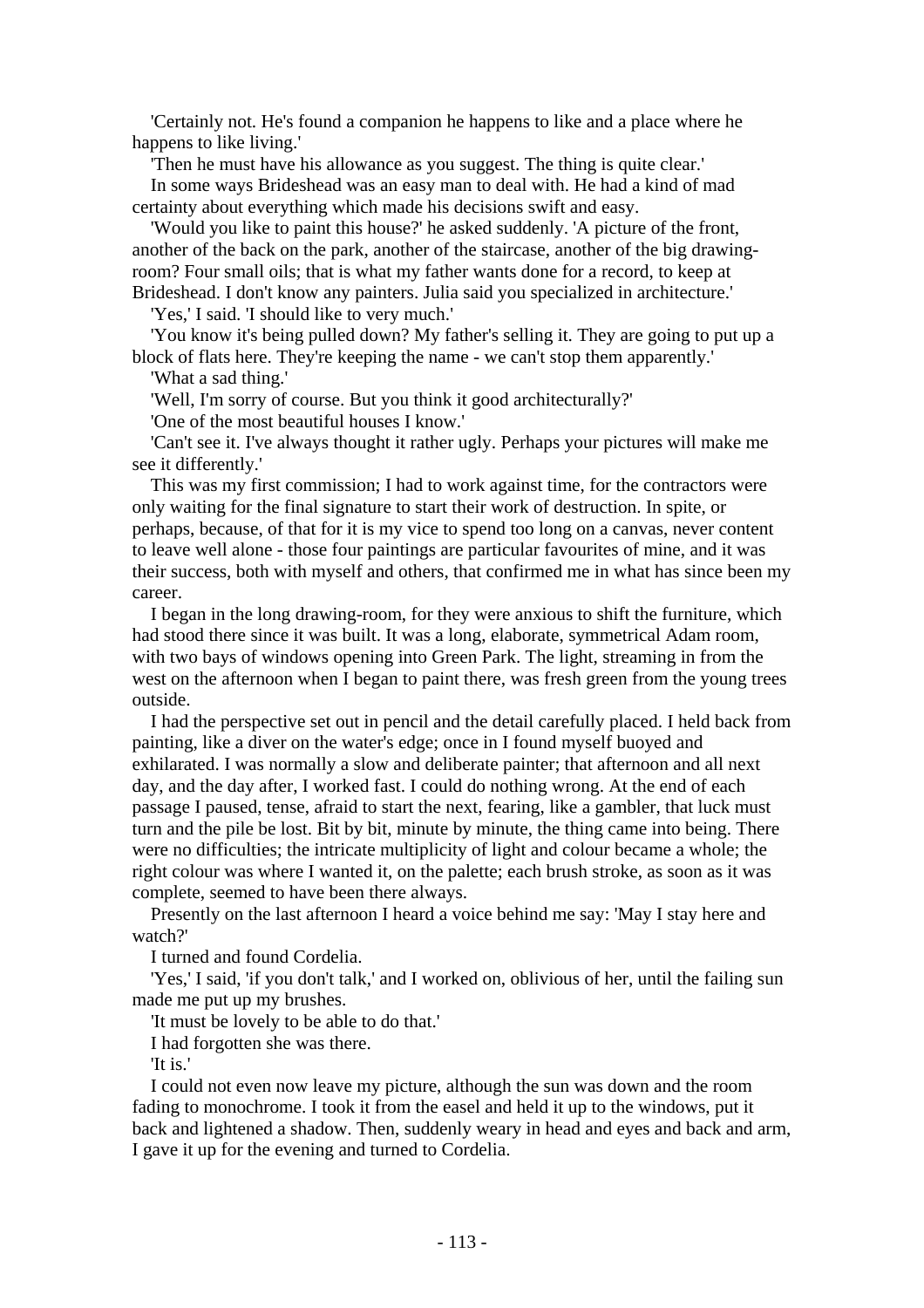She was now fifteen and had grown tall, nearly to her full height, in the last eighteen months. She had not the promise of Julia's full quattrocento loveliness; there was a touch of Brideshead already in her length of nose and high cheekbone; she was in black, mourning for her mother.

'I'm tired,' I said.

'I bet you are. Is it finished?'

'Practically. I must go over it again tomorrow.'

 'D'you know it's long past dinner time? There's no one here to cook anything now. I only came up today, and didn't realize how far the decay had gone. You wouldn't like to take me out to dinner, would, you?'

We left by the garden door, into the park, and walked in the twilight to the Ritz Grill. 'You've seen Sebastian? He won't come home, even now?'

I did not realize till then that she had understood so much. I said so

 'Well, I love him more than anyone,' she said. 'It's sad about Marchers, isn't it? Do you know they're going to build a block of flats, and that Rex wanted to take I what he called a "penthouse" at the top. Isn't it like him? Poor Julia. That was too much for her. He couldn't understand at all; he thought she would like to keep up with her old home. Things have all come to an end very quickly, haven't they? Apparently papa has been terribly in debt for a long time. Selling Marchers has put him straight again and saved I don't know how much a year in rates. But it seems a shame to pull it down. Julia says she'd sooner that than to have someone else live there.'

'What's going to happen to you?'

 'What, indeed? There are all kinds of suggestions. Aunt Fanny Rosscommon wants me to live with her. Then Rex and Julia talk of taking over half Brideshead and living there. Papa won't come back. We thought he might, but no.

 'They've closed the chapel at Brideshead, Bridey and the Bishop; mummy's Requiem was the last mass said there. After she was buried the priest came in - I was there alone. I don't think he saw me - and took out the altar stone and put it in his bag; then he burned the wads of wool with the holy oil on them and threw the ash outside; he emptied the holy-water stoop and blew out the lamp in the sanctuary, and left the tabernacle open, and empty, as though from now on it was always to be Good Friday. I suppose none of this makes any sense to you, Charles, poor agnostic. I stayed there till he was gone, and then, suddenly, there wasn't any chapel there any more, just an oddly decorated room. I can't tell you what it felt like. You've.never been to Tenebrae, I suppose?'

'Never.'

 'Well, if you had you'd know what the Jews felt about their temple. Quomodo sedet sola civitas...it's a beautiful chant. You ought to go once, just to hear it.'

'Still trying to convert me, Cordelia?'

 'Oh, no. That's all over, too. D'you know what papa said when he became a Catholic? Mummy told me once. He said to her: "You have brought back my family to the faith of their ancestors." Pompous, you know. It takes people different ways. Anyhow, the family haven't been very constant, have they? There's him gone and Sebastian gone and Julia gone. But God won't let them go for long, you know. I wonder if you remember the story mummy read us the evening Sebastian first got drunk I mean the bad evening. "Father Brown" said something like "I caught him" (the thief) "with an unseen hook and an invisible line which is long enough to let him wander to the ends of the world and still to bring him back with a twitch upon the thread."'

 We scarcely mentioned her mother. All the time we talked, she ate voraciously. Once she said: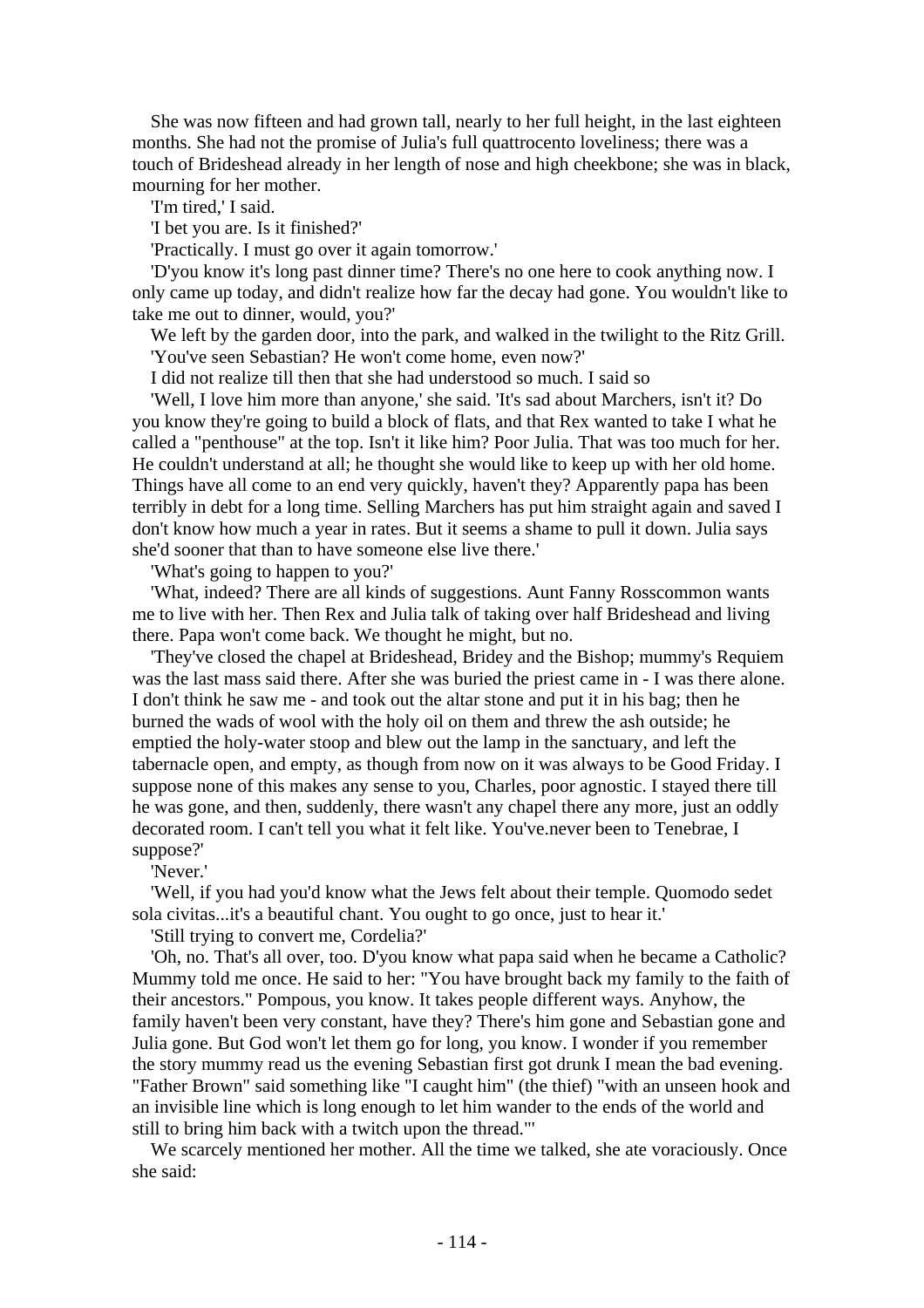'Did you see Sir Adrian Porson's poem in The Times? It's funny: he knew her best of anyone - he loved her all his life, you know - and yet it doesn't seem to have anything to do with her at all.

 'I got on best with her of any of us, but I don't believe I ever really loved her. Not as she wanted or deserved. It's odd I didn't, because I'm full of natural affections.'

'I never really knew your Mother,' I said.

 'You didn't like her. I sometimes think when people wanted to hate God they hated mummy.'

'What do you mean by that, Cordelia?'

 'Well, you see, she was saintly but she wasn't a saint. No one could really hate a saint, could they? They can't really hate God either. When they want to hate him and his saints, they have to find something like themselves and pretend it's God and hate that. I suppose you think that's all bosh.'

'I heard almost the same thing once before - from someone very different.'

'Oh, I'm quite serious. I've thought about it a lot. It seems to explain poor mummy.'

 Then this odd child tucked into her dinner with renewed relish. 'First time I've ever been taken out to dinner alone at a restaurant,' she said.

 Later: 'When Julia heard they were selling Marchers she said: "Poor Cordelia. She won't have her coming-out ball there after all." It's a thing we used to talk about - like my being her bridesmaid. That didn't come off either. When Julia had her ball I was allowed down for an hour, to sit in the corner with Aunt Fanny, and she said, "In six years' time you'll have all this."...I hope I've got a vocation.'

'I don't know what that means.'

 'It means you can be a nun. If you haven't a vocation it's no good however much you want to be; and if you have a vocation, you can't get away from it, however much you hate it. Bridey thinks he has a vocation and hasn't. I used to think Sebastian had and hated it - but I don't know now. Everything has changed so much suddenly.'

 But I had no patience with this convent chatter. I had felt the brush take life in my hand that afternoon; I had had my finger in the great, succulent pie of creation. I was a man of the Renaissance that evening - of Browning's renaissance. I, who had walked the streets of Rome in Genoa velvet and had seen the stars through Galileo's tube, spurned the friars, with their dusty tomes and their sunken, jealous eyes and their crabbed hairsplitting speech.

'You'll fall in love,' I said.

 'Oh, pray not. I say, do you think I could have another of those scrumptious meringues?'

### BOOK THREE

#### A TWITCH UPON THE THREAD

#### $[1]$

MY theme is memory, that winged host that soared about me one grey morning of wartime.

 These memories, which are my life - for we possess nothing certainly except the past - were always with me. Like the pigeons of St Mark's, they were everywhere, under my feet, singly, in pairs, in little honey-voiced congregations, nodding, strutting, winking, rolling the tender feathers of their necks, perching sometimes, if I stood still, on my shoulder; until, suddenly, the noon gun boomed and in a moment, with a flutter and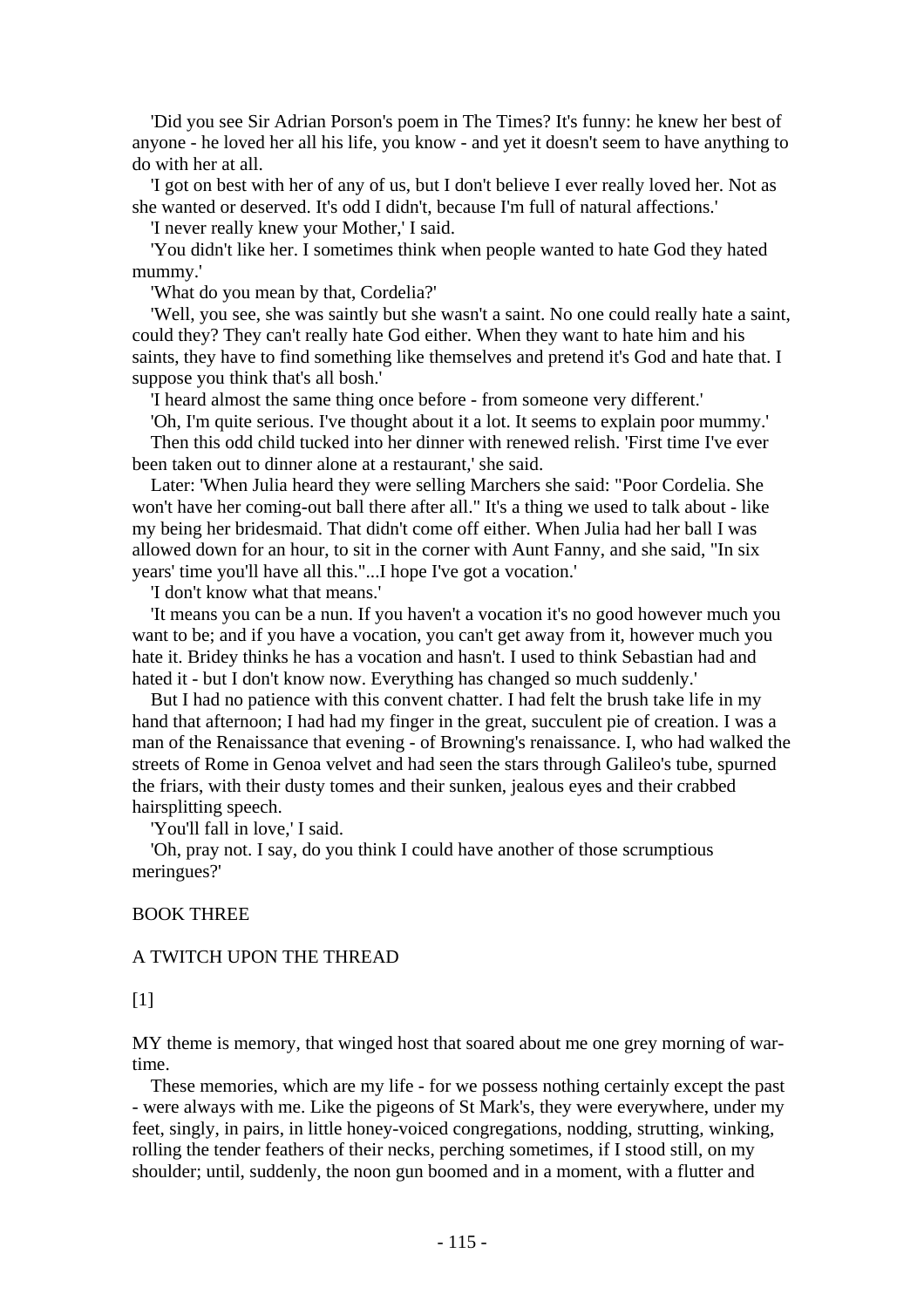sweep of wings, the pavement was bare and the whole sky above dark with a tumult of fowl. Thus it was that morning of war-time.

 For nearly ten dead years after that evening with Cordelia I was borne along a road outwardly full of change and incident, but never during that time, except sometimes in my painting - and that at longer and longer intervals - did I come alive as I had been during the time of my friendship with Sebastian. I took it to be youth, not life, that I was losing. My work upheld me, for I had chosen to do what I could do well, did better daily, and liked doing; incidentally it was something which no one else at that time was attempting to do. I became an architectural painter.

 More even than the work of the great architects, I loved buildings that grew silently with the centuries, catching and keeping the best of each generation, while time curbed the artist's pride and the Philistine's vulgarity, and repaired the clumsiness of the dull workman. In such buildings England abounded, and, in the last decade of their grandeur, Englishmen seemed for the first time to become conscious of what before was taken for granted, and to salute their achievement at the moment of extinction. Hence my prosperity, far beyond my merits; my work had nothing to recommend it except my growing technical skill, enthusiasm for my subject, and independence of popular notions.

 The financial slump of the period, which left many painters without employment, served to enhance my success, which was, indeed, itself a symptom of the decline. When the water-holes were dry people sought to drink at the mirage. After my first exhibition I was called to all parts of the country to make portraits of houses that were soon to be deserted or debased; indeed, my arrival seemed often to be only a few paces ahead of the auctioneer's, a presage of doom.

 I published three splendid folios - Ryder's Country Seats, Ryder's English Homes, and Ryder's Village and Provincial Architecture, which each sold its thousand copies at five guineas apiece. I seldom failed to please, for there was no conflict between myself and my patrons, we both wanted the same thing. But, as the years passed, I began to mourn the loss of something I had known in the drawing-room of Marchmain House and once or twice since, the intensity and singleness and the belief that it was not all done by hand - in a word, the inspiration.

 In quest of this fading light I went abroad, in the augustan manner, laden with the apparatus of my trade, for two years' refreshment among alien styles. I did not go to Europe; her treasures were safe, too safe, swaddled in expert care, obscured by reverence. Europe could wait. There would be a time for Europe, I thought; all too soon the days would come when I should need a man at my side to put up my easel and carry my paints; when I could not venture more than an hour's journey from a good hotel; when I should need soft breezes and mellow sunshine all day long; then I would take my old eyes to Germany and Italy. Now while I had the strength I would go to the wild lands where man had deserted his post and the jungle was creeping back to its old strongholds.

 Accordingly, by slow but not easy stages, I travelled through Mexico and Central America in a world which had all I needed, and the change from parkland and hall should have quickened me and set me right with myself. I sought inspiration among gutted palaces and cloisters embowered in weed, derelict churches where the vampirebats hung in the dome like dry seed-pods and only the ants were ceaselessly astir tunnelling in the rich stalls; cities where no road led, and mausoleums where a single, agued family of Indians sheltered from the rains. There in great labour, sickness, and occasionally in some danger, I made the first drawings for Ryder's Latin America. Every few weeks I came to rest, finding myself once more in the zone of trade or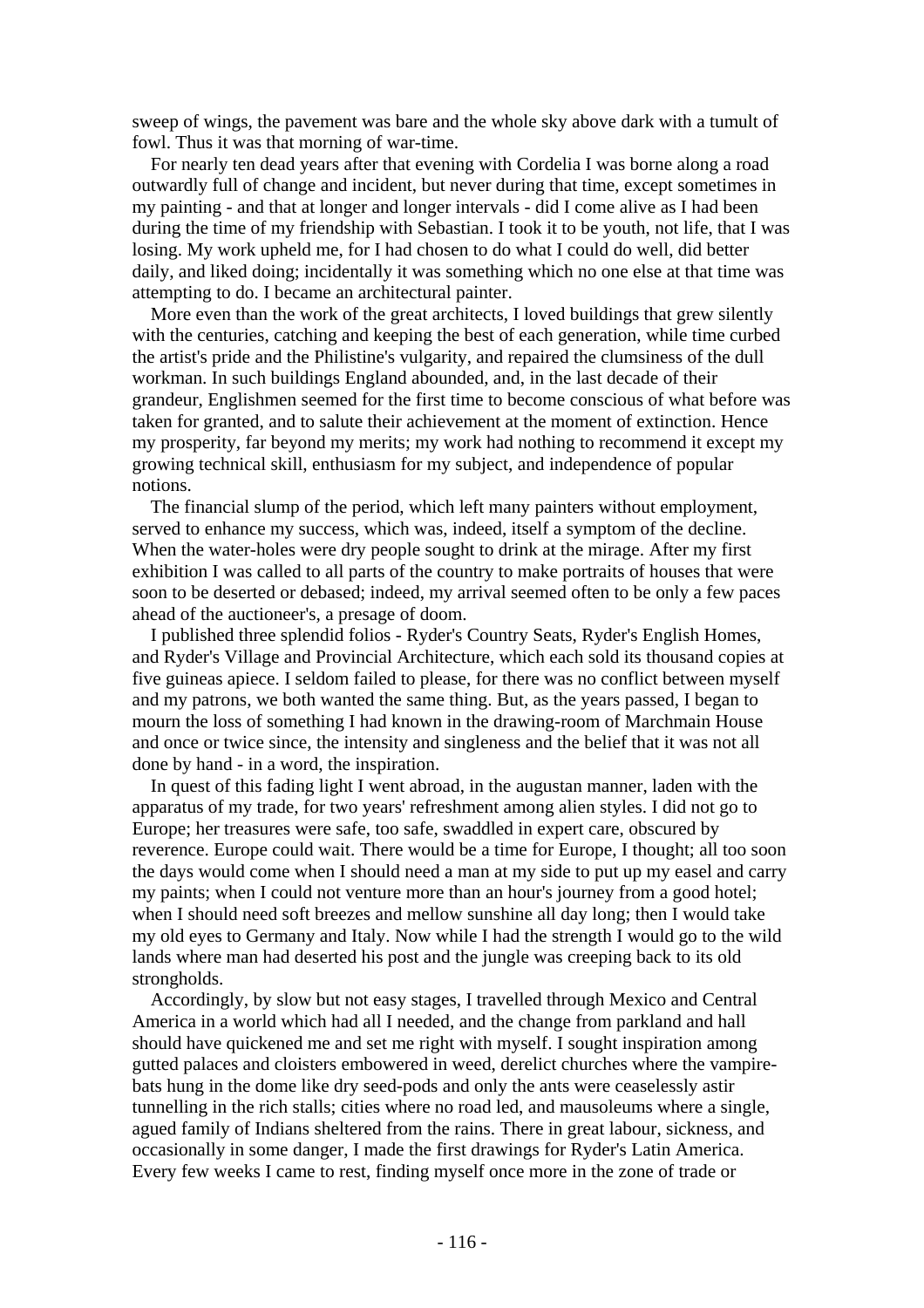tourism, recuperated, set up my studio, transcribed my sketches, anxiously packed the complete canvases, dispatched them to my New York agent, and then set out again, with my small retinue, into the wastes.

 I was in no great pains to keep in touch with England. I followed local advice for my itinerary and had no settled route, so that much of my mail never reached me, and the rest accumulated until there was more than could be read at a sitting. I used to stuff a bundle of letters into my bag and read them when I felt inclined, which was in circumstances so incongruous swinging in my hammock, under the net, by the light of a storm-lantern; drifting down river, amidships in the canoe, with the boys astern of me lazily keeping our nose out of the bank, with the dark water keeping pace with us, in the green shade, with the great trees towering above us and the monkeys screeching in the sunlight, high overhead among the flowers on the roof of the forest; on the veranda of a hospitable ranch, where the ice and the dice clicked, and a tiger cat played with its chain on the mown grass - that they seemed voices so distant as to be meaningless; their matter passed clean through the mind, and out leaving no mark, like the facts about themselves which fellow travellers distribute so freely in American railway trains.

 But despite this isolation and this long sojourn in a strange world, I remained unchanged, still a small part of myself pretending to be whole. I discarded the experiences of those two years with my tropical kit and returned to New York as I had set out. I had a fine haul - eleven paintings and fifty odd drawings and when eventually I exhibited them in London, the art critics many of whom hitherto had been patronizing in tone, as my success invited, acclaimed a new and richer note in my work. Mr Ryder, the most respected of them wrote, rises like a fresh young trout to the hypodermic injection of a new culture and discloses a powerful facet in the vista of his potentialities....By focusing the frankly traditional battery of his elegance and erudition on the maelstrom of barbarism, Mr Ryder has at last found himself.

 Grateful words, but, alas, not true by a long chalk. My wife, who crossed to New York to meet me and saw the fruits of our separation displayed in my agent's office, summed the thing up better by saying: 'Of course, I can see they're perfectly brilliant and really rather beautiful in a sinister way, but somehow I don't feel they are quite you.'

 In Europe my wife was sometimes taken for an American because of her dapper and jaunty way of dressing, and the curiously hygienic quality of her prettiness; in America she assumed an English softness and reticence. She arrived a day or two before me, and was on the pier when my ship docked.

'It has been a long time,' she said fondly when we met.

 She had not joined the expedition; she explained to our friends that the country was unsuitable and she had her son at home. There was also a daughter now, she remarked, and it came back to me that there had been talk of this before I started, as an additional reason for her staying behind. There had been some mention of it, too, in her letters.

 'I don't believe you read my letters,' she said that night, when at last, late, after a dinner party and some hours at a cabaret, we found ourselves alone in our hotel bedroom.

 'Some went astray. I remember distinctly your telling me that the daffodils in the orchard were a dream, that the nursery-maid was a jewel, that the Regency four-poster was a find, but frankly I do not remember hearing that your new baby was called Caroline'. Why did you call it that?'

'After Charles, of course.'

 'I made Bertha Van Halt godmother. I thought she was safe for a good present. What do you think she gave?'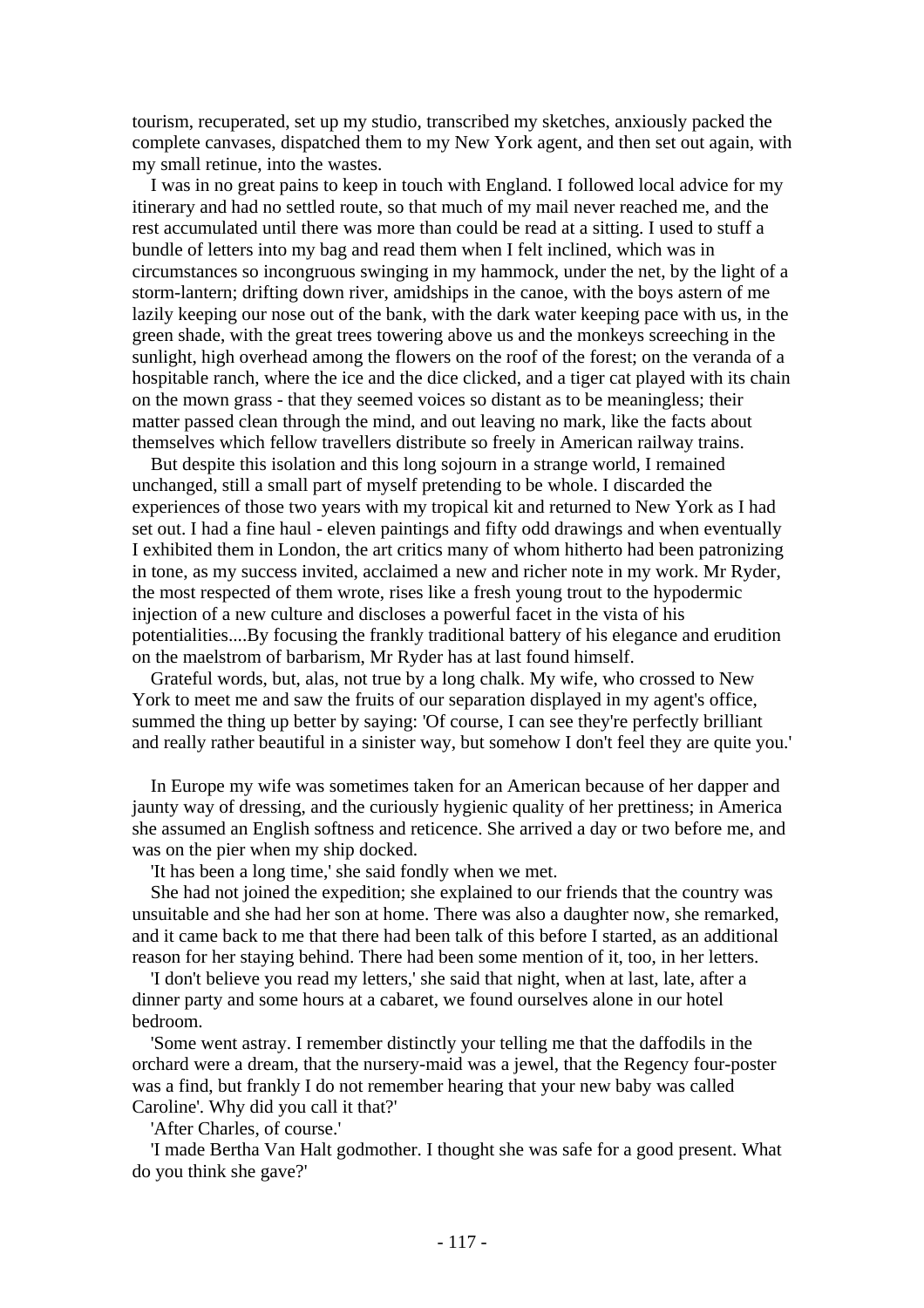'Bertha Van Halt is a well-known trap. What?'

 'A fifteen shilling book-token. Now that Johnjohn has a companion - ' 'Who?'

'Your son, darling. You haven't forgotten him, too?'

'For Christ's sake,' I said, 'why do you call him that?'

 'It's the name he invented for himself. Don't you think it sweet? Now that Johnjohn has a companion I think we'd better not have any more for some time, don't you?'

'Just as you please.'

'Johnjohn talks of you such a lot. He prays every night for your safe return.'

 She talked in this way while she undressed with an effort to appear at ease; then she sat at the dressing table, ran a comb through her hair, and with her bare back towards me, looking at herself in the glass, said: 'Shall I put my face to bed?'

 It was a familiar phrase, one that I did not like; she meant should she remove her make-up, cover herself with grease and put her hair in a net.

'No,' I said, 'not at once.'

 Then she knew what was wanted. She had neat, hygienic ways for that too, but there were both relief and triumph in her smile of welcome; later we parted and lay in our twin beds a yard or two distant, smoking. I looked at my watch; it was four o'clock, but neither of us was ready to sleep, for in that city there is neurosis in the air which the inhabitants mistake for energy.

'I don't believe you've changed at all, Charles.'

'No, I'm afraid not.'

'D'you want to change?'

'It's the only evidence of life.'

'But you might change so that you didn't love me any more.'

'There is that risk.'

'Charles, you haven't stopped loving me.'

'You said yourself I hadn't changed.'

'Well, I'm beginning to think you have. I haven't.'

'No,' I said, 'no; I can see that.'

'Were you at all frightened at meeting me today?'

'Not the least.'

 'You didn't wonder if I should have fallen in love with someone else in the meantime?'

'No. Have you?'

'You know I haven't. Have you?'

'No. I'm not in love.'

 My wife seemed content with this answer. She had married me six years ago at the time of my first exhibition, and had done much since then to push our interests. People said she had 'made' me, but she herself took credit only for supplying me with a congenial background; she had firm faith in my genius and in the 'artistic temperament', and in the principle that things done on the sly are not really done at all.

 Presently she said: 'Looking forward to getting home?' (My father gave me as a wedding present the price of a house, and I bought an. old rectory in my wife's part of the country.) 'I've got a surprise for you.'

'Yes?'

 'I've turned the old barn into a studio for you, so that you needn't be disturbed by the children or when we have people to stay. I got Emden to do it. Everyone thinks it a great success.

There was an article on it in Country Life; I bought it for you to see.'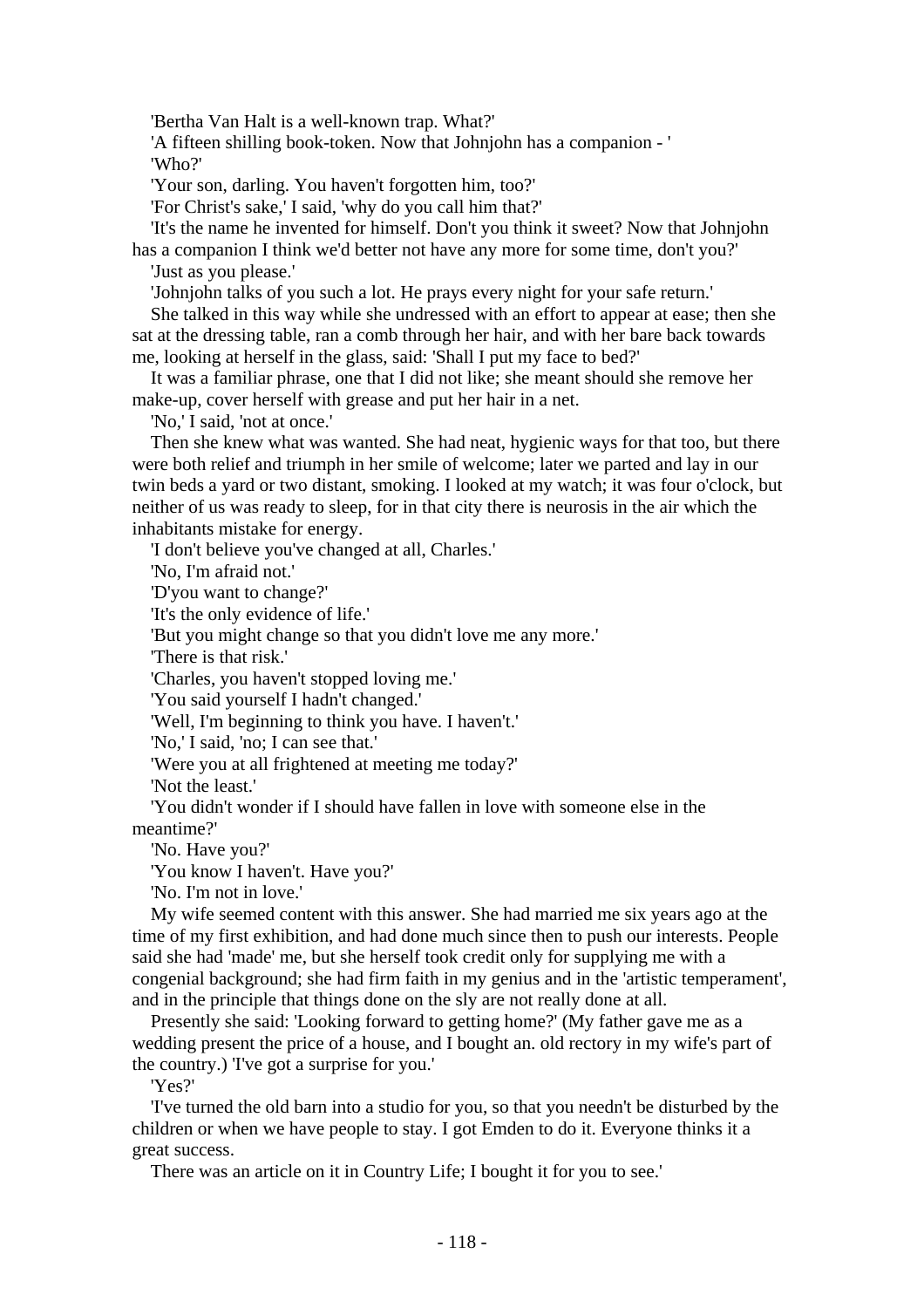She showed me the article: '...happy example of architectural good manners...Sir Joseph Emden's tactful adaptation of traditional material to modern needs...'; there were some photographs; wide oak boards now covered the earthen floor; a high, stonemullioned bay-window had been built in the north wall, and the great timbered roof, which before had been lost in shadow, now stood out stark, well lit, with clean white plaster between the beams; it looked like a village hall. I remembered the smell of the place, which would now be lost.

'I rather liked that barn.' I said.

'But you'll be able to work there, won't you?'

 'After squatting in a cloud of sting-fly,' I said, 'under a sun which scorched the paper off the block as I drew, I could work on the top of an omnibus. I expect the vicar would like to borrow the place for whist drives.'

 'There's a lot of work waiting for you. I promised Lady Anchorage you would do Anchorage House as soon as you got back. That's coming down, too, you know - shops underneath and two-roomed flats above. You don't think, do you, Charles, that all this exotic work you've been doing, is going to spoil you for that sort of thing?'

'Why should it?'

'Well, it's so different. Don't be cross.'

'It's just another jungle closing in.'

 'I know just how you feel, darling. The Georgian Society made such a fuss, but we couldn't do anything...Did you ever get my letter about Boy?'

'Did I? What did it say?'

('Boy' Mulcaster was her brother.)

 'About his engagement. It doesn't matter now because it's all off, but father and mother were terribly upset. She was an awful girl. They had to give her money in the end.'

'No, I heard nothing of Boy.'

 'He and Johnjohn are tremendous friends, now. It's so sweet to see them together. Whenever he comes the first thing he does is to drive straight to the Old Rectory. He just walks into the house, pays no attention to anyone else, and hollers out: "Where's my chum Johnjohn?" and Johnjohn comes tumbling downstairs and off they go into the spinney together and play for hours. You'd think, to hear them talk to each other, they were the same age. It was really Johnjohn who made him see reason about that girl; seriously, you know, he's frightfully sharp. He must have heard mother and me talking because next time Boy came he said: "Uncle Boy shan't marry horrid girl and leave Johnjohn," and that was the very day he settled for two thousand pounds out of court. Johnjohn admires Boy so tremendously and imitates him in everything. It's so good for them both.'

 I crossed the room and tried once more, ineffectively, to moderate the heat of the radiators; I drank some iced water and opened the window, but, besides the sharp night air, music was borne in from the next room where they were playing the wireless. I shut it and turned back towards my wife.

 At length she began talking again, more drowsily 'The garden's come on a lot...The box hedges you planted grew five inches last year...I had some men down from London to put the tennis court right...first-class cook at the moment...'

 As the city below us began to wake, we both fell asleep, but not for long; the telephone rang and a voice of hermaphroditic gaiety said: 'Savoy-Carlton-Hotelgoodmorning. It is now a quarter of eight.'

'I didn't ask to be called, you know.'

'Pardon me?'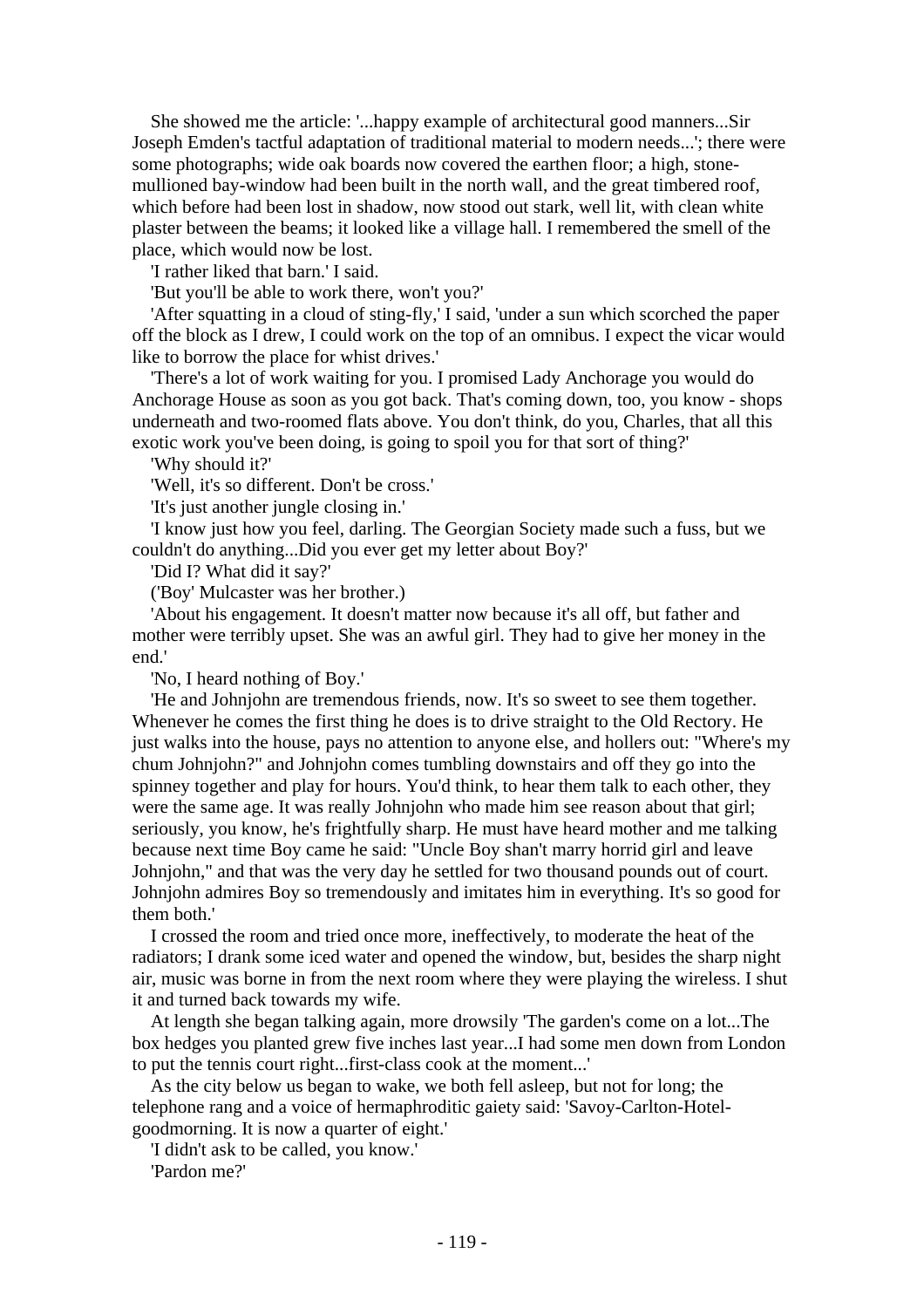'Oh, it doesn't matter.'

'You're welcome.'

 As I was shaving, my wife from the bath said: 'Just like old times. I'm not worrying any more, Charles.'

'Good.'

 'I was so terribly afraid that two years might have made a difference. Now I know we can start again exactly where we left off.'

'When?' I asked. 'What? When we left off what?'

When you went away, of course.'

'You are not thinking of something else, a little time before?'

 'Oh, Charles, that's old history. That was nothing. It was never anything. It's all over and forgotten.'

 'I just wanted to know,' I said. 'We're back as we were the day I went abroad, is that it?'

 So we started that day exactly where we left off two years before, with my wife in tears.

 My wife's softness and English reticence , her very white, small regular teeth, her neat rosy finger-nails, her schoolgirl air of innocent mischief and her schoolgirl dress, her modern jewellery, which was made at great expense to give the impression, at a distance, of having been mass produced, her ready, rewarding smile, her deference to me and her zeal in my interests, her motherly heart which made her cable daily to the nanny at home - in short, her peculiar charm - made her popular among the Americans, and our cabin on the day of departure was full of cellophane packages - flowers, fruit, sweets, books, toys for the children - from friends she had known for a week. Stewards, like sisters in a nursing home, used to judge their passengers' importance by the number and value of these trophies; we therefore started the voyage in high esteem.

My wife's first thought on coming aboard was of the passenger list.

 'Such a lot of friends,' she said. 'It's going to be a lovely trip. Let's have a cocktail party this evening.'

 The companion-ways were no sooner cast off than she was busy with the telephone. 'Julia. This is Celia - Celia Ryder. It's lovely to find you on board. What have you

been up to? Come and have a cocktail this evening and tell me all about it.'

'Julia who?'

'Mottram. I haven't seen her for years.'

 Nor had I; not, in fact, since my wedding day, not to speak to for any time, since the private view of my exhibition where the four canvases of Marchmain House, lent by Brideshead, had hung together attracting much attention. Those pictures were my last contact with the Flytes; our lives, so close for a year or two, had drawn apart. Sebastian, I knew, was still abroad; Rex and Julia, I sometimes heard said, were unhappy together. Rex was not prospering quite as well as had been predicted; he remained on the fringe of the Government, prominent but vaguely suspect. He lived among the very rich, and in his speeches seemed to incline to revolutionary policies, flirting, with Communists and Fascists. I heard the Mottrams' names in conversation; I saw their faces now and again peeping from the Tatler, as I turned the pages impatiently waiting for someone to come, but they and I had fallen apart, as one could in England and only there, into separate worlds, little spinning planets of personal relationship; there is probably a perfect metaphor for the process to be found in physics, from the way in which, I dimly apprehend, particles of energy group and regroup themselves in separate magnetic systems; a metaphor ready to hand for the man who can speak of these things with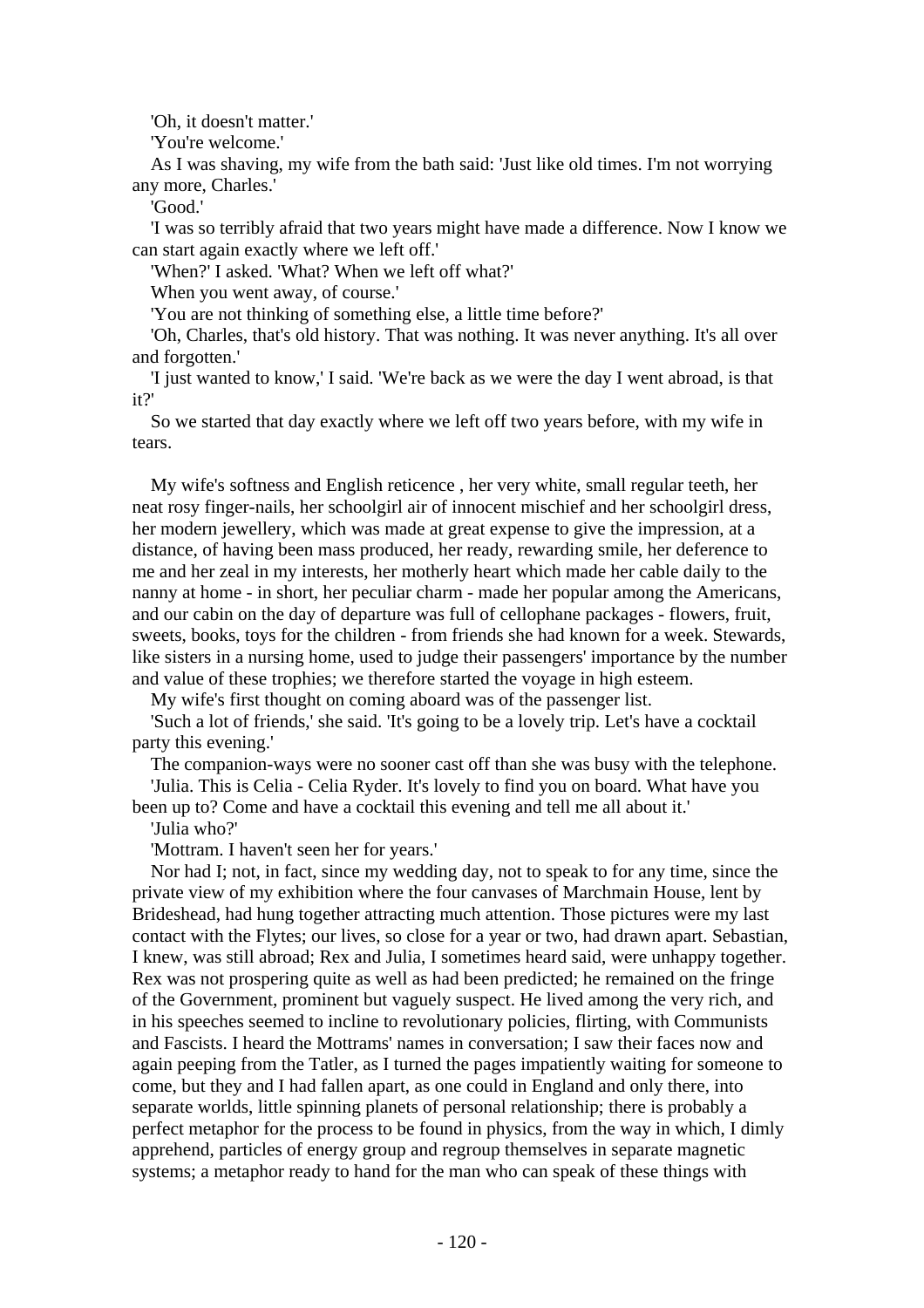assurance; not for me, who can only say that England abounded in these small companies of intimate friends, so that, as in this case of Julia and myself, we could live in the same street in London, see at times, a few miles distant, the rural horizon, could have a liking one for the other, a mild curiosity about the other's fortunes, a regret, even, that we should be separated, and the knowledge that either of us had only to pick up the telephone and speak by the other's pillow, enjoy the intimacies of the levee, coming in, as it were, with the morning orange juice and the sun, yet be restrained from doing so by the centripetal force of our own worlds, and the cold, interstellar space between them.

 My wife, perched on the back of the sofa in a litter of cellophane and silk ribbons, continued telephoning, working brightly through the passenger list...'Yes, do of course bring him, I'm told he's sweet...Yes, I've got Charles back from the wilds at last; isn't it lovely...What a treat seeing your name in the list! It's made my trip...darling, we were at the Savoy-Carlton, too; how can we have missed you?'...Sometimes she turned to me and said: 'I have to make sure you're still really there. I haven't got used to it yet.'

 I went up and out as we steamed slowly down the river to one of the great glass cases where the passengers stood to watch the land slip by. 'Such a lot of friends,' my wife had said. They looked a strange crowd to me; the emotions of leave-taking were just beginning to subside; some of them, who had been drinking till the last moment with those who were seeing them off, were still boisterous; others were planning where they, would have their deck chairs; the band played unnoticed - all were as restless as ants.

 I turned into some of the halls of the ship, which were huge without any splendour, as though they had been designed for a railway coach and preposterously magnified. I passed through vast bronze gates on which paper-thin Assyrian animals cavorted; I trod carpets the colour of blotting paper; the painted panels of the walls were like blotting paper, too - kindergarten work in flat, drab colours - and between the walls were yards and yards of biscuit-coloured wood which no carpenter's tool had ever touched, wood that had been bent round comers, invisibly joined strip to strip, steamed and squeezed and polished; all over the blotting-paper carpet were strewn tables designed perhaps by a sanitary engineer, square blocks of stuffing, with square holes for sitting in, and upholstered, it seemed, in blotting paper also; the light of the hall was suffused from scores of hollows, giving an even glow, casting no shadows - the whole place hummed from its hundred ventilators and vibrated with the turn of the great engines below.

 'Here I am,' I thought, 'back from the jungle, back from the ruins. Here where wealth is no longer gorgeous and power has no dignity. Quomodo sedet sola civitas' (for I had heard that great lament, which Cordelia once quoted to me in the drawing-room of Marchmain House, sung by a half-caste choir in Guatemala, nearly a year ago).

 A steward came up to me. 'Can I get you anything, sir?' 'A whisky and soda, not iced.' 'I'm sorry, sir, all the soda is iced.' 'Is the water iced, too?' 'Oh yes, sir.' 'Well, it, doesn't matter.' He trotted off, puzzled, soundless in the pervading hum. 'Charles.'

 I looked behind me. Julia was sitting in a cube of blotting paper, her hands folded in her lap, so still that I had passed by without noticing her.

'I heard you were here. Celia telephoned to me. It's delightful.'

'What are you doing?'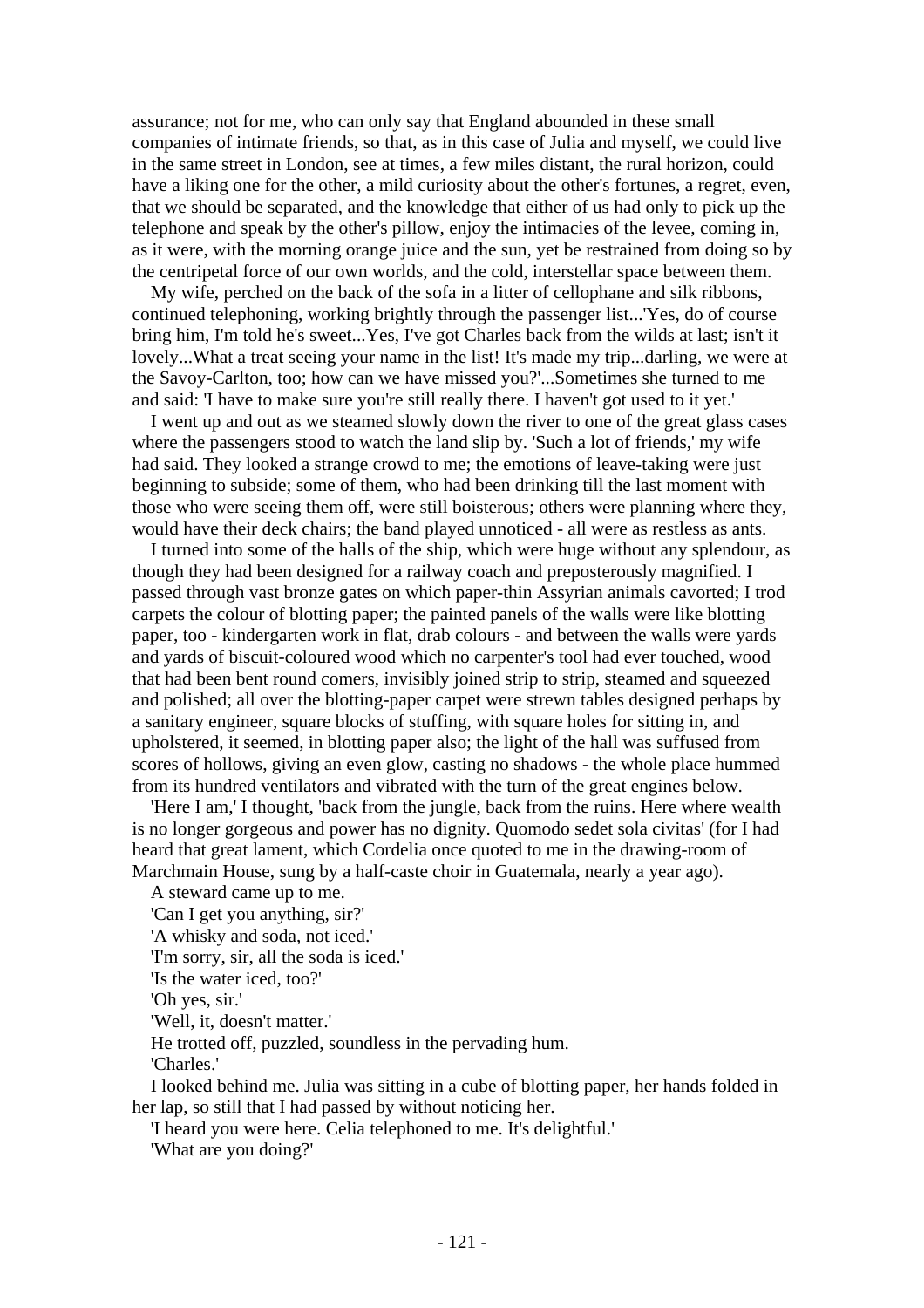She opened the empty hands in her lap with a little eloquent gesture. 'Waiting. My maid's unpacking; she's been so disagreeable ever since we left England. She's complaining now about my cabin. I can't think why. It seems a lap to me.'

 The steward returned with whisky and two jugs, one of iced water, the other of boiling water; I mixed them to the rig ht temperature. He watched and said: 'I'll remember that's how you take it, sir.'

 Most passengers had fads; he was paid to fortify their self-esteem. Julia asked for a cup of hot chocolate. I sat by her in the next cube.

 'I never see you now, ' she said. 'I never seem to see anyone I like. I don't know why.' But she spoke as though it were a matter of weeks rather than of years; as though,

too, before our parting we had been firm friends. It was dead contrary to the common experience of such encounters, when time is found to have built its own defensive lines, camouflaged vulnerable points, and laid a field of mines across all but a few welltrodden paths, so that, more often than not, we can only signal to one another from either side of the tangle of wire. Here she and I, who were never friends before, met on terms of long and unbroken intimacy.

'What have you been doing in America?'

 She looked up slowly from her chocolate and, her splendid, serious eyes in mine, said: 'Don't you know? I'll tell you about it sometimes I've been a mug. I thought I was in love with someone, but it didn't turn out that way.' And my mind went back ten years to the evening at Brideshead, when that lovely, spidery child of nineteen, as though brought in for an hour from the nursery and nettled by lack of attention from the grownups, had said: 'I'm causing anxiety, too, you know,' and I had thought at the time, though scarcely, it now seemed to me, in long trousers myself, 'How important these girls make themselves with their love affairs.'

 Now it was different; there was nothing but humility and friendly candour in the way she spoke.

 I wished I could respond to her confidence, give some token of acceptance, but there was nothing in my last, flat, eventful years that I could share with her. I began instead to talk of my time in the jungle, of the comic characters I had met and the lost places I had visited, but in this mood of old friendship the tale faltered and came to an end abruptly.

'I long to see the paintings,' she said.

 'Celia wanted me to unpack some and stick them round the cabin for her cocktail party. I couldn't do that.'

 'No...is Celia as pretty as ever? I always thought she had the most delicious looks of any girl of my year.'

'She hasn't changed.'

 'You have, Charles. So lean and grim; not at all the pretty boy Sebastian brought home with him. Harder, too.'

'And you're softer.'

'Yes, I think so...and very patient now.'

 She was not yet thirty, but was approaching the zenith of her loveliness, all her rich promise abundantly fulfilled. She had lost that fashionable, spidery look; the head that I used to think quattrocento, which had sat a little oddly on her, was now part of herself and not at all Florentine; not connected in any way with painting or the arts or with anything except herself, so that it would be idle to itemize and dissect her beauty, which was her own essence, and could only be known in her and by her authority and in the love I was soon to have for her.

 Time had wrought another change, too; not for her the sly, complacent smile of la Gioconda; the years had been more than 'the sound of lyres and flutes', and had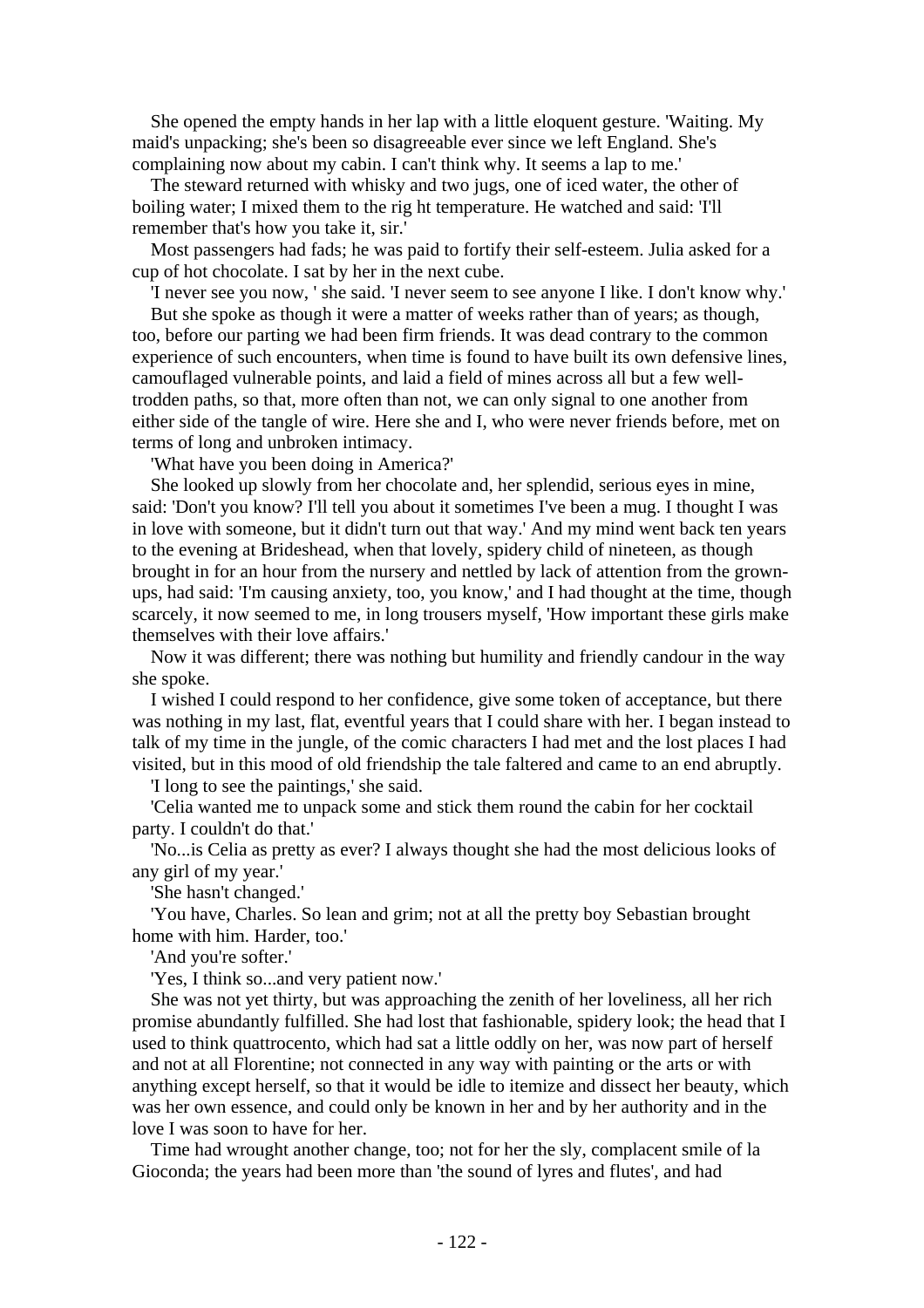saddened her. She seemed to say: 'Look at me. I have done my share. I am beautiful. It is something quite out of the ordinary, this beauty of mine. I am made for delight. But what do I get out of it? Where is my reward?'

 That was the change in her from ten years ago; that, indeed, was her reward, this haunting, magical sadness which spoke straight to the heart and struck silence; it was the completion of her beauty.

'Sadder, too,' I said.

'Oh yes, much sadder.'

 My wife was in exuberant spirits when, two hours later, I returned to the cabin. 'I've had to do everything. How does it look?'

 We had been given, without paying more for it, a large suite of rooms, one so large, in fact, that it was seldom booked except by directors of the line, and on most voyages, the chief purser admitted, was given to those he wished to honour. (My wife was adept in achieving such small advantages, first impressing the impressionable with her chic and my celebrity and, superiority once firmly established, changing quickly to a pose of almost flirtatious affability.) In token of her appreciation the chief purser had, been asked to our party and he, in token of his appreciation, had sent before him the life-size effigy of a swan, moulded in ice and filled with caviar. This chilly piece of magnificence now dominated the room, standing on a table in the centre, thawing gently, dripping at the beak into its silver dish. The flowers of the morning delivery hid as much as possible of the panelling (for this room was a miniature of the monstrous hall above).

'You must get dressed at once. Where have you been all this time?'

'Talking to Julia Mottram.'

 'D'you know her? Oh, of course, you were a friend of the dipso brother. Goodness, her glamour!'

'She greatly admires your looks, too.'

'She used to be a girl friend of Boy's.'

'Surely not?'

'He always said so.'

'Have you considered,' I asked, 'how your guests are going to eat this caviar?'

 'I have. It's insoluble. But there's all this' - she revealed some trays of glassy titbits - 'and anyway, people always find ways of eating things at parties. D'you remember we once ate potted shrimps with a paper knife?'

'Did we?'

'Darling' it was the night you popped the question.'

'As I remember, you popped.'

 'Well, the night we got engaged. But you haven't said how you like the, arrangements.'

 The arrangements, apart from the swan and the flowers, consisted of a steward already inextricably trapped in the corner behind an improvised bar, and another steward, tray in hand, in comparative freedom.

'A cinema actor's dream,' I said.

'Cinema actors,' said my wife; 'that's what I want to talk about.'

 She came with me to my dressing-room and talked while I changed. It had occurred to her that, with my interest in architecture, my true métier was designing scenery for the films, and she had asked two Hollywood magnates to the party with whom she wished to ingratiate me.

We returned to the sitting-room.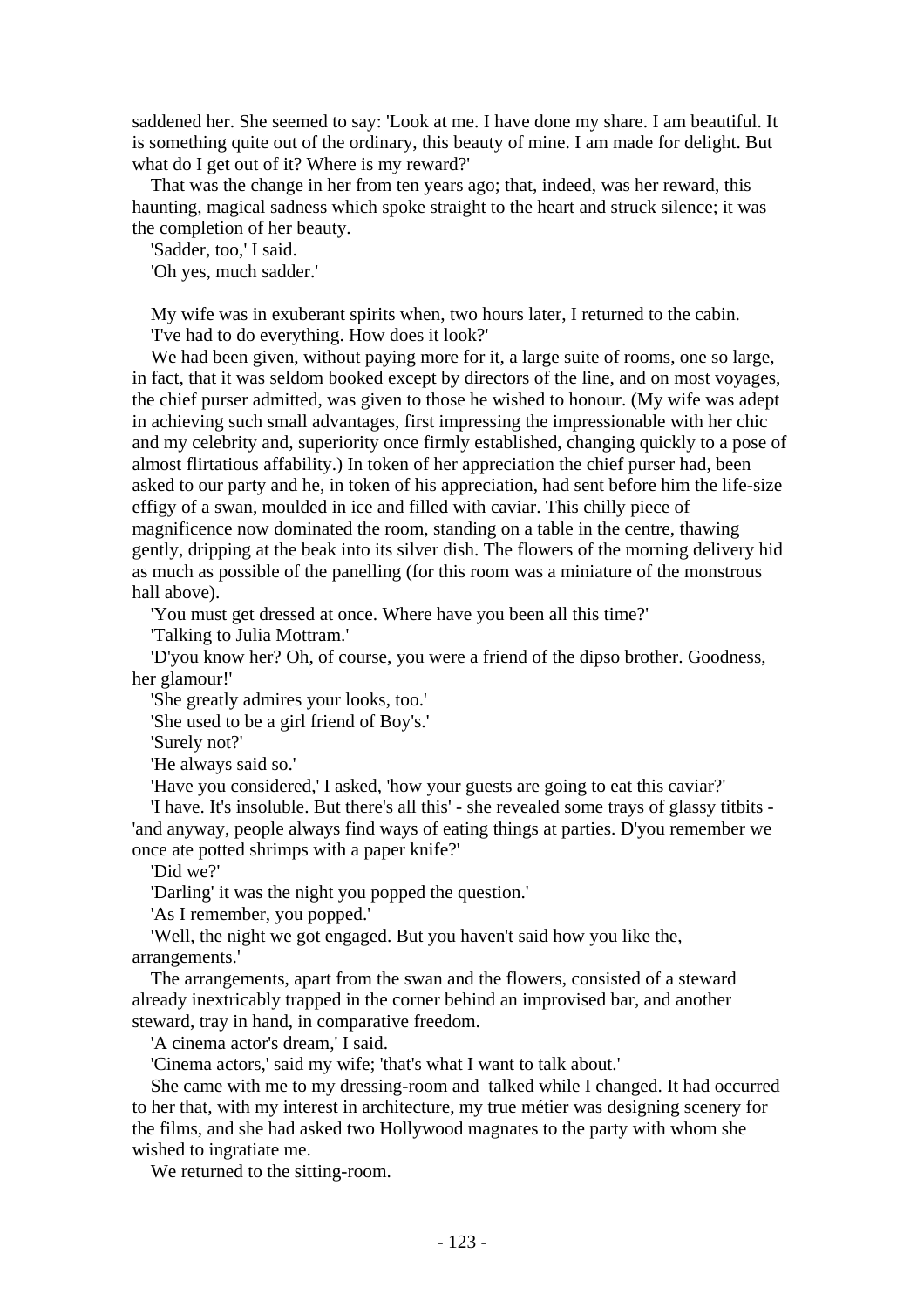'Darling, I believe you've taken against my bird. Don't be beastly about it in front of the purser. It was sweet of him to think of it. Besides, you know, if you had read about it in the description of a sixteenth-century banquet in Venice, you would have said those were the days to live.'

'In sixteenth-century Venice it would have been a somewhat different shape.'

'Here is Father Christmas. We were just in raptures over your swan.'

The chief purser came into the room and shook hands, powerfully.

 'Dear Lady Celia,' he said, 'if you'll put on your warmest clothes and come on an expedition into the cold storage with me tomorrow, I can show you a whole Noah's Ark of such objects. The toast will be along in a minute. They're keeping it hot.'

 'Toast!' said my wife, as though this was something beyond the dreams of gluttony. 'Do you hear that Charles? Toast.'

 Soon the guests began to arrive; there was nothing to delay them. 'Celia,' they said, 'what a grand cabin and what a beautiful swan!' and, for all that it was one of the largest in the ship, our room was soon painfully crowded; they began to put out their cigarettes in the little pool of ice-water which now surrounded the swan.

 The purser made a sensation, as sailors like to do, by predicting a storm. 'How can you be so beastly?' asked my wife, conveying the flattering suggestion that not only the cabin and the caviar, but the waves, too, were at his command. 'Anyway, storms don't affect a ship like this, do they?'

'Might hold us back a bit.'

'But it wouldn't make us sick?'

'Depends if you're a good sailor. I'm always sick in storms, ever since I was a boy.'

 'I don't believe it. He's just being sadistic. Come over here, there's something I want to show you.'

 It was the latest photograph of her children. 'Charles hasn't even seen Caroline yet. Isn't it thrilling for him?'

 There were no friends of mine there, but I knew about a third of the party, and talked away civilly enough. An elderly woman said to me, 'So you're Charles. I feel I know you through and through, Celia's talked so much about you.'

 'Through and through,' I thought. 'Through and through is a long way, madam. Can you indeed see into those dark places where my own eyes seek in vain to guide me? Can you tell me, dear Mrs Stuyvesant Oglander - if I am correct in thinking that is how I heard my wife speak of you - why it is that at this moment, while I talk to you, here, about my forthcoming exhibition, I am thinking all the time only of when Julia will come? Why can I talk like this to you, but not to her? Why have I already set her apart from humankind, and myself with her? What is going on in those secret places of my spirit with which you make so free? What is cooking, Mrs Stuyvesant Oglander?'

 Still Julia did not come, and the noise of twenty people in that tiny room, which was so large that no one hired it, was the noise of a multitude.

 Then I saw a curious thing. There was a little red-headed man whom no one seemed to know, a dowdy fellow quite unlike the general run of my wife's guests; he had been standing by the caviar for twenty minutes eating as fast as a rabbit. Now he wiped his mouth with his handkerchief and, on the impulse apparently, leaned forward and dabbed the beak of the swan, removing the drop of water that had been swelling there and would soon have fallen. Then he looked round furtively to see if he had been observed, caught my eye, and giggled nervously.

 'Been wanting to do that for a long time,' he said. 'Bet you don't know how many drops to the minute. I do, I counted.'

'I've no idea.'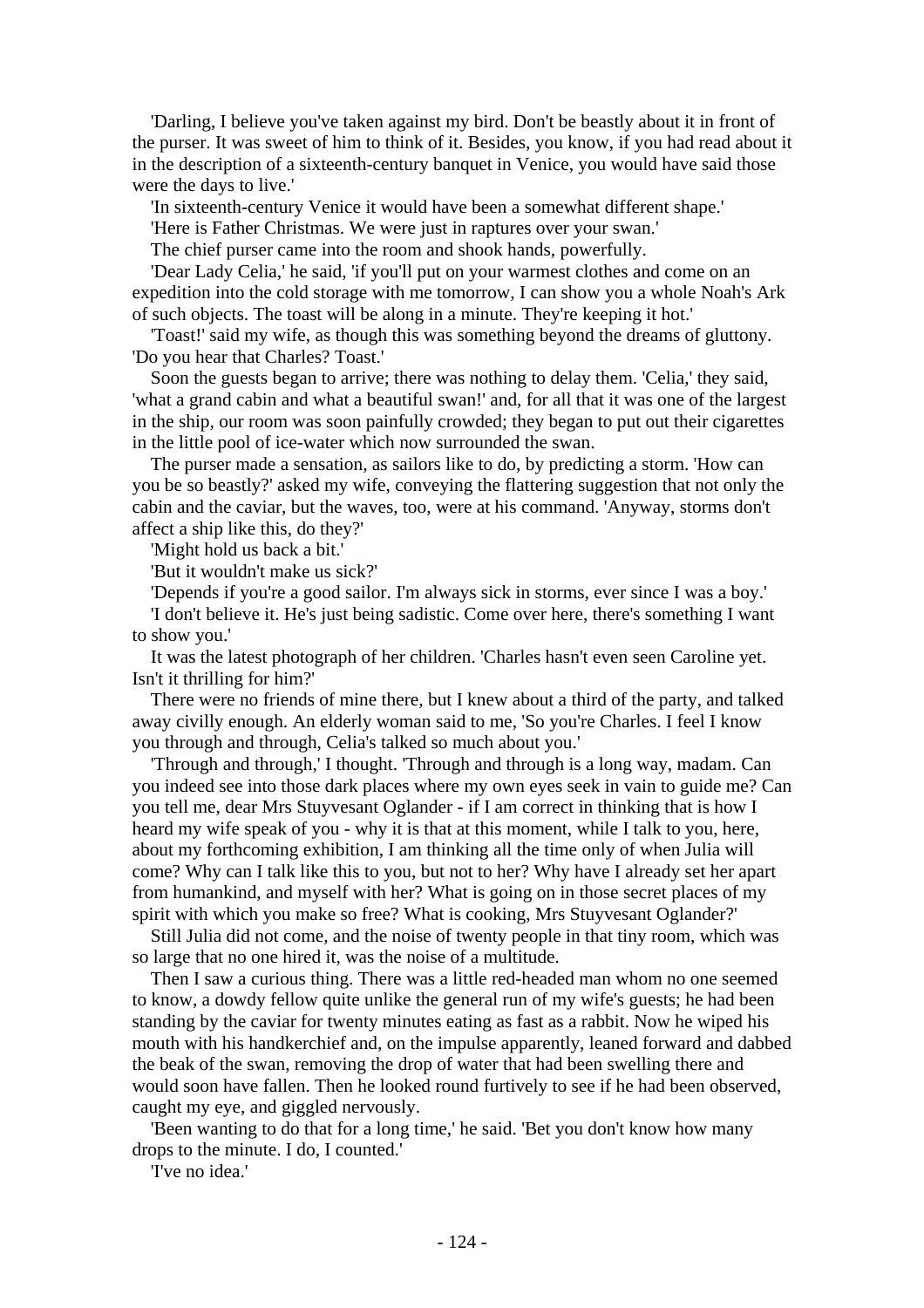'Guess. Tanner if you're wrong; half a dollar if you're right. That's fair.' 'Three,' I said.

 'Coo, you're a sharp one. Been counting 'em yourself.' But he showed no inclination to pay this debt. Instead he said: 'How d'you figure this out. I'm an Englishman born and bred, but this is my first time on the Atlantic.'

'You flew out perhaps?'

'No, nor over it.'

'Then I presume you went round the world and came across the Pacific.'

 'You are a sharp one and no mistake. I've made quite a bit getting into arguments over that one.'

'What was your route?' I asked, wishing to be agreeable.

'Ah, that'd be telling. Well, I must skedaddle. So long.'

'Charles, said my wife, 'this is Mr Kramm, of Interastral Films.'

'So you are Mr Charles Ryder,' said Mr Kramm.

'Yes.'

'Well, well., well,' he paused. I waited. 'The purser here says we're heading for dirty weather. What d'you know about that?'

'Far less than the purser.'

'Pardon me, Mr Ryder, I don't quite get you.'

'I mean I know less than the purser.'

 'Is that so? Well, well, well. I've enjoyed our talk very much. I hope that it will be the first of many.'

 An Englishwoman said: 'Oh, that swan! Six weeks in America has given me an absolute phobia of ice. Do tell me, how did it feel meeting Celia again after two years? I know I should feel indecently bridal. But Celia's never quite got the orange blossom out of her hair, has she?'

 Another woman said: 'Isn't it heaven saying good-bye and knowing we shall meet again in half an hour and go on meeting every half-hour for days?'

 Our guests began to go, and each on leaving informed me of something my wife had promised to bring me to in the near future; it was the theme of the evening that we should all be seeing a lot of each other, that we had formed one of those molecular systems that physicists can illustrate. At last the swan was wheeled out, too, and I said to my wife, 'Julia never came.'

 'No, she telephoned. I couldn't hear what she said, there was such a noise going on something about a dress. Quite lucky really, there wasn't room for a cat. It was a lovely party, wasn't it? Did you hate it very much? You behaved beautifully and looked so distinguished. Who was your red-haired chum?'

'No chum of mine.'

 'How very peculiar! Did you say anything to Mr Kramm about working in Hollywood?'

'Of course not.'

 'Oh, Charles, you are a worry to me. It's not enough just stand about looking distinguished and a martyr for Art. Let's go to dinner. We're at the. Captain's table. I don't suppose he'll dine down tonight, but it's polite to be fairly punctual.'

 By the time that we reached the table the rest of the party had arranged themselves. On either side of the Captain's empty chair sat Julia and Mrs Stuyvesant Oglander; besides them there was an English diplomat and his wife, Senator Stuyvesant Oglander, and an American clergyman at present totally isolated between two pairs of empty chairs. This clergyman later described himself - redundantly it seemed - as an Episcopalian Bishop. Husbands and wives sat together here. My wife was confronted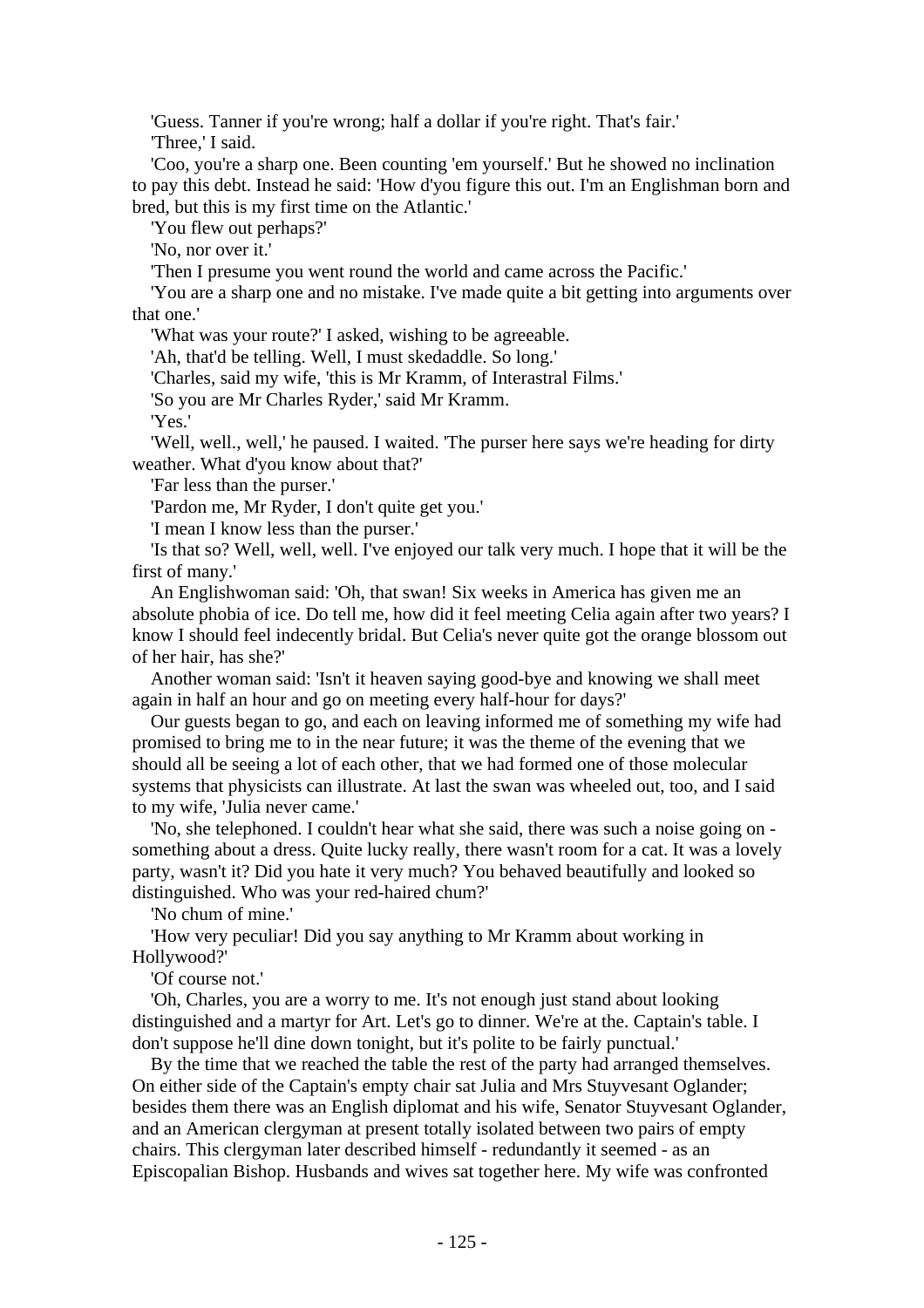with a quick decision, and although the steward attempted to direct us otherwise, sat so that she had the senator and I the Bishop. Julia gave us both a little dismal signal of sympathy.

 'I'm miserable about the party,' she said, 'my beastly maid totally disappeared with every dress I have. She only turned up half an hour ago. She'd been playing ping-pong.'

 'I've been telling the Senator what he missed,' said Mrs Stuyvesant Oglander. 'Wherever Celia is, you'll find she knows all the significant people.'

 'On my right,' said the Bishop, 'a significant couple are expected. They take all their meals in their cabin except when they have been informed in advance that the Captain will be present.'

We were a gruesome circle; even my wife's high social spirit faltered. At moments I heard bits of her conversation.

'...an extraordinary little red-haired man. Captain Foulenough in person.'

 'But I understood you to say, Lady Celia, that you were unacquainted with him.' 'I meant he was like Captain Foulenough.'

 'I begin to comprehend. He impersonated this friend of yours in order to come to your party.'

'No, no. Captain Foulenough is simply a comic character.'

 'There seems to have been nothing very amusing about this other man. Your friend is a comedian?'

 'No, no. Captain Foulenough is an imaginary character in an English paper. You know, like your "Popeye".'

 The senator laid down knife and fork. 'To recapitulate: an impostor came to your party and you admitted him because of a fancied resemblance to a fictitious character in a cartoon.'

'Yes, I suppose that was it really.'

The senator looked at his wife as much as to say: 'Significant people, huh!'

 I heard Julia across the table trying to trace, for the benefit of the diplomat, the marriage-connections of her Hungarian and Italian cousins. The diamonds flashed in her hair and on her fingers, but her hands were nervously rolling little balls of crumb, and her starry head drooped in despair.

 The Bishop told me of the goodwill mission on which he was travelling to Barcelona...'a very, very valuable work of clearance has been performed, Mr Ryder. The time has now come to rebuild on broader foundations. I have made it my aim to reconcile the so-called Anarchists and the so-called Communists, and with that in view I and my committee have digested all the available documentation of the subject. Our conclusion, Mr Ryder, is unanimous. There is no fundamental diversity between the two ideologies. It is a matter of personalities, Mr Ryder, and what personalities have put asunder personalities can unite...'

 On the other side I heard: 'And may I make so bold as to ask what institutions sponsored your husband's expedition?'

 The diplomat's wife bravely engaged the Bishop across the gulf that separated them. 'And what language will you speak when you get to Barcelona?'

 'The language of Reason and Brotherhood, madam,' and, turning back to me, 'The speech of the coming century is in thoughts not in words. Do you not agree, Mr Ryder?'

'Yes,' I said. 'Yes.'

'What are words?' said the Bishop.

'What indeed?'

 'Mere conventional symbols, Mr Ryder, and this is an age rightly sceptical of conventional symbols.'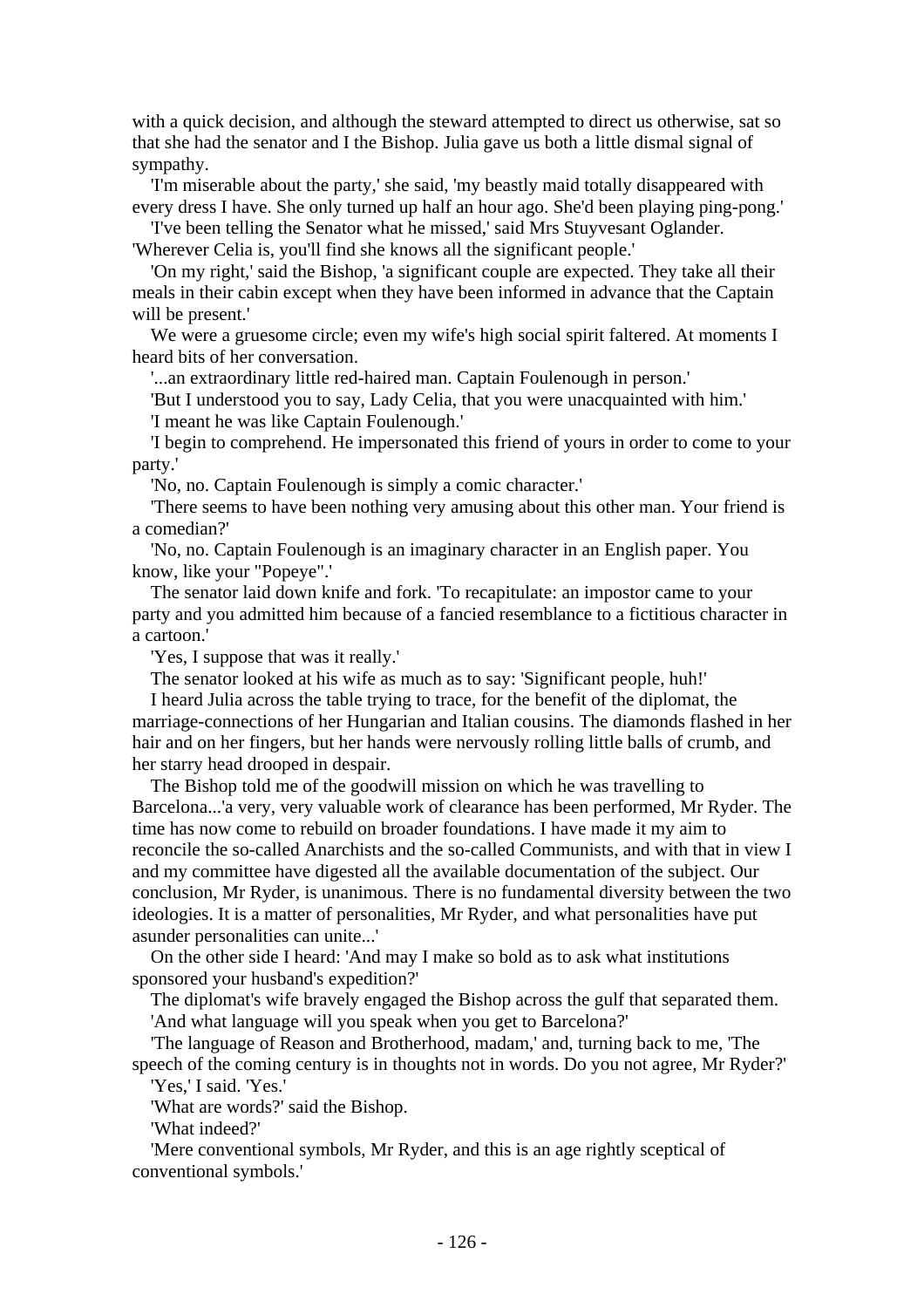My mind reeled; after the parrot-house fever of my wife's party, and unplumbed emotions of the afternoon, after all the exertions of my wife's pleasures in New York, after the months of solitude in the steaming, green shadows of the jungle, this was too much. I felt like Lear on the heath, like the Duchess of Malfi bayed by madmen. I summoned cataracts and hurricanoes, and as if by conjury the call was immediately answered.

 For some time now, though whether it was a mere trick of the nerves I did not then know, I had felt a recurrent and persistently growing motion - a heave and shudder of the large dining-room as of the breast of a man in deep sleep. Now my wife turned to me and said: 'Either I am a little drunk or it's getting rough,' and, even as she spoke we found ourselves leaning sideways in our chairs; there was a crash and tinkle of falling cutlery by the wall, and on our table the wine glasses all together toppled and rolled over, while each of us steadied the plate and forks and looked at the other with expressions that varied between frank horror in the diplomat's wife and relief in Julia.

 The gale which, unheard, unseen, unfelt, in our enclosed and insulated world had, for an hour, been mounting over us, had now veered and fallen full on our bows.

 Silenced followed the crash, then a high, nervous babble of laughter. Stewards laid napkins on the pools of spilt wine. We tried to resume the conversation, but all were waiting, as the little ginger man had watched the drop swell and fall from the swan's beak, for the next great blow; it came, heavier than the last.

'This is where I say good night to you all,' said the diplomat's wife, rising.

 Her husband led her to their cabin. The dining-room was emptying fast. Soon only Julia, my wife, and I were left at the table, and, telepathically, Julia said, 'Like King Lear.'

'Only each of us is all three of them.'

'What can you mean?' asked my wife.

'Lear, Kent, Fool.'

 'Oh dear, it's like that agonizing Foulenough conversation over again. Don't try and explain.'

'I doubt if I could,' I said.

 Another climb, another vast drop. The stewards were at work making things fast, shutting things up, hustling away unstable ornaments.

 'Well, we've finished dinner and set a fine example of British phlegm,' said my wife. 'Let's go and see what's on.'

 Once, on our way to the lounge, we had all three to cling to a pillar; when we got there we found it almost deserted; the band played but no one danced; the tables were set for tombola but no one bought a card, and the ship's officer, who made a speciality of calling the numbers with all the patter of the lower deck - 'sweet sixteen and never been kissed - key of the door, twenty-one - clickety-click, sixty-six' - was idly talking to his colleagues; there were a score of scattered novel readers, a few games of bridge, some brandy drinking in the smoking-room, but all our guests of two hours before had disappeared.

 The three of us sat for a little by the empty dance floor- my wife was full of schemes by which, without impoliteness, we could move to another table in the dining-room. 'It's crazy to go to the restaurant,' she said, 'and pay extra for exactly the same dinner. Only film people go there, anyway. I don't see why we should be made to.'

 Presently she said: 'It's making my head ache and I'm tired, anyway. I'm going to bed.'

 Julia went with her. I walked round the ship, on one of the covered decks where the wind howled and the spray leaped up from the darkness and smashed white and brown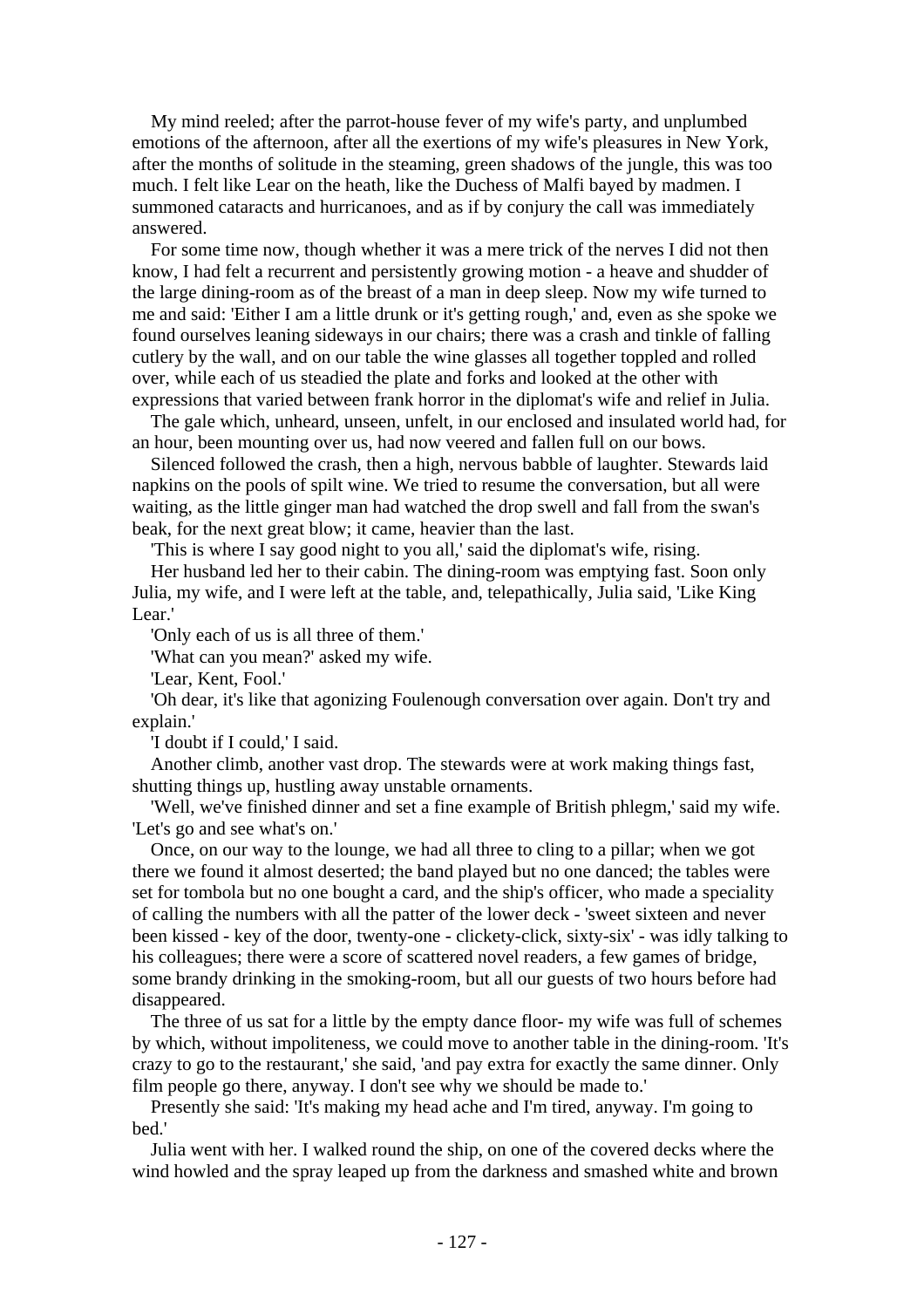against the glass screen; men were posted to keep the passengers off the open decks. Then I, too, went below.

 In my dressing-room everything breakable had been stowed away, the door to the cabin was hooked open, and my wife called plaintively from within.

 'I feel terrible. I didn't know a ship of this size could pitch like this, she said, and her eyes were full of consternation and resentment, like those of a woman who, at the end of her time, at length realizes that however luxurious the nursing home, and however well paid the doctor, her labour is inevitable; and the lift and fall of the ship came regularly as the pains of childbirth.

 I slept next door; or, rather, I lay there between dreaming and waking. In a narrow bunk, on a hard mattress, there might have been rest, but here the beds were broad and buoyant; I collected what cushions I could find and tried to wedge myself firm, but through the night I turned with each swing and twist of the ship - she was rolling now as well as pitching - and my head rang with the creak and thud.

 Once, an hour before dawn, my wife appeared like a ghost in the doorway, supporting herself with either hand on the jambs, saying: 'Are you awake? Can't you do something? Can't you get something from the doctor?'

 I rang for the night steward, who had a draught ready prepared, which comforted her a little.

 And all night between dreaming and waking I thought of Julia; in my brief dreams she took a hundred fantastic and terrible and obscene forms, but in my waking thoughts she returned with her sad, starry head just as I had seen her at dinner.

 After first light I slept for an hour or two, then awoke clearheaded, with a joyous sense of anticipation.

 The wind had dropped a little, the steward told me, but was still blowing hard and there was a very heavy swell; 'which there's nothing worse than a heavy swell', he said, 'for the enjoyment of the passengers. There's not many breakfasts wanted this morning.'

 I looked in at my wife, found her sleeping, and closed the door between us; then I ate salmon kedgeree and cold Bradenham ham and telephoned for a barber to come and shave me.

 'There's a lot of stuff in the sitting-room for the lady,' said the steward; 'shall I leave it for the time?'

 I went to see. There was a second delivery of cellophane parcels from the shops on board, some ordered by radio from friends in New York whose secretaries had failed to remind them of our departure in time, some by our guests as they left the cocktail party. It was no day for flower vases; I told him to leave them on the floor and then, struck by the thought, removed the card from Mr Kramm's roses and sent them with my love to Julia.

She telephoned while I was being shaved.

'W hat a deplorable thing to do, Charles! How unlike you!'

'Don't you like them?'

'What can I do with roses on a day like this?'

'Smell them.'

There was a pause and a rustle of unpacking. 'They've absolutely no smell at all.'

'What have you had for breakfast?'

'Muscat grapes and cantaloupe'

'When shall I see you?'

'Before lunch. I'm busy till then with a masseuse.'

'A masseuse?'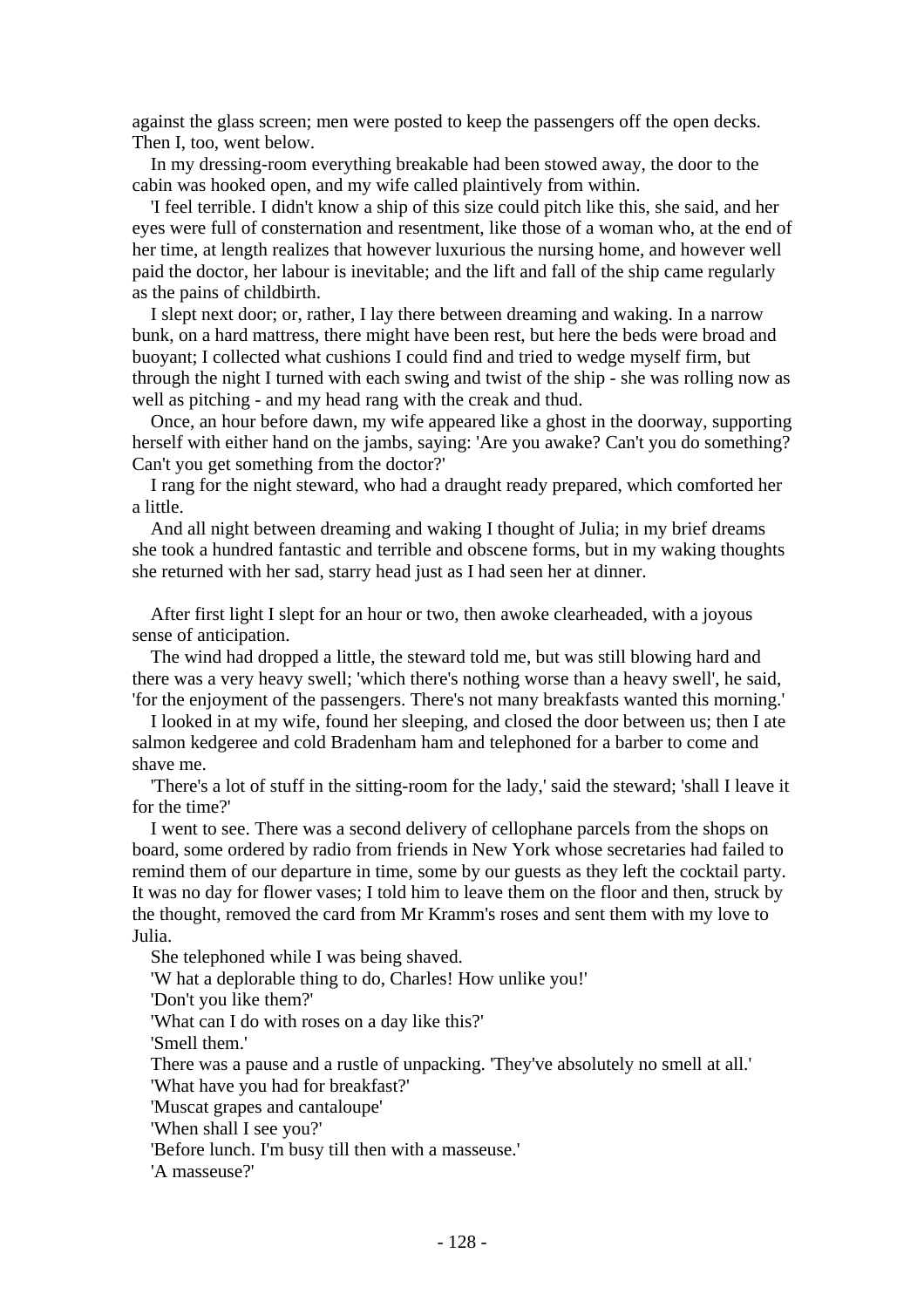'Yes, isn't it peculiar? I've never had one before, except once when I hurt my shoulder hunting. What is it about being on a boat that makes everyone behave like a film star?'

'I don't.'

'How about these very embarrassing roses?'

 'The barber did his work with extraordinary dexterity indeed, with agility, for he stood like a swordsman in a ballet sometimes on the point of one foot, sometimes on the other, lightly flicking the lather off his blade, and swooping back to my chin as the ship righted herself; I should not have dared use a safety razor on myself.

The telephone rang again.

It was my wife.

'How are you Charles?'

'Tired.'

'Aren't you coming to see me?'

'I came once. I'll be in again.'

 I brought her the flowers from the sitting-room; they completed the atmosphere of a maternity ward which she had managed to create in the cabin; the stewardess had the air of a midwife, standing by the bed, a pillar of starched linen and composure. My wife turned her head on the pillow and smiled wanly; she stretched out a bare arm and caressed with the tips of her fingers the cellophane and silk ribbons of the largest bouquet. 'How sweet people are, ' she said faintly, as though the gale were a private misfortune of her own for which the world in its love was condoling with her.

'I take it you're not getting up.'

 'Oh no, Mrs Clark is being so sweet'; she was always quick to get servants' names. 'Don't bother. Come in sometimes and tell me what's going on.'

 'Now, now, dear,' said the stewardess, 'the less we are disturbed today the better.' My wife seemed to make a sacred, female rite even of sea-sickness.

 Julia's cabin, I knew, was somewhere below ours. I waited for her by the lift on the main deck; when she came we walked once round the promenade; I held the rail; she took my other arm. It was hard going; through the streaming glass we saw a distorted world of grey sky and black water. When the ship rolled heavily I swung her round so that she could hold the rail with her other hand; the howl of the wind was subdued, but the whole ship creaked with strain. We made the circuit once, then Julia said: 'It's no good. That woman beat hell out of me, and I feel limp, anyway. Let's sit down.'

 The great bronze doors of the lounge had torn away from their hooks and were swinging free with the roll of the ship; regularly and, it seemed, irresistibly, first one, then the other, opened and shut; they paused at the completion of each half circle, began to move slowly and finished fast with a resounding clash. There was no real risk in passing them, except of slipping and being caught by that swift, final blow; there was ample time to walk through unhurried but there was something forbidding in the sight of that great weight of uncontrolled metal, flapping to and fro, which might have made a timid man flinch or skip through too quickly; I rejoiced to feel Julia's hand perfectly steady on my arm and know, as I walked beside her, that she was wholly undismayed.

 'Bravo,' said a man sitting nearby. 'I confess I went round the other way. I didn't like the look of those doors somehow. They've been trying to fix them all the morning.'

 There were few people about that day, and that few seemed bound together by a camaraderie of reciprocal esteem; they did nothing except sit rather glumly in their armchairs, drink occasionally, and exchange congratulations on not being seasick.

'You're the first lady I've seen,' said the man.

'I'm very lucky.'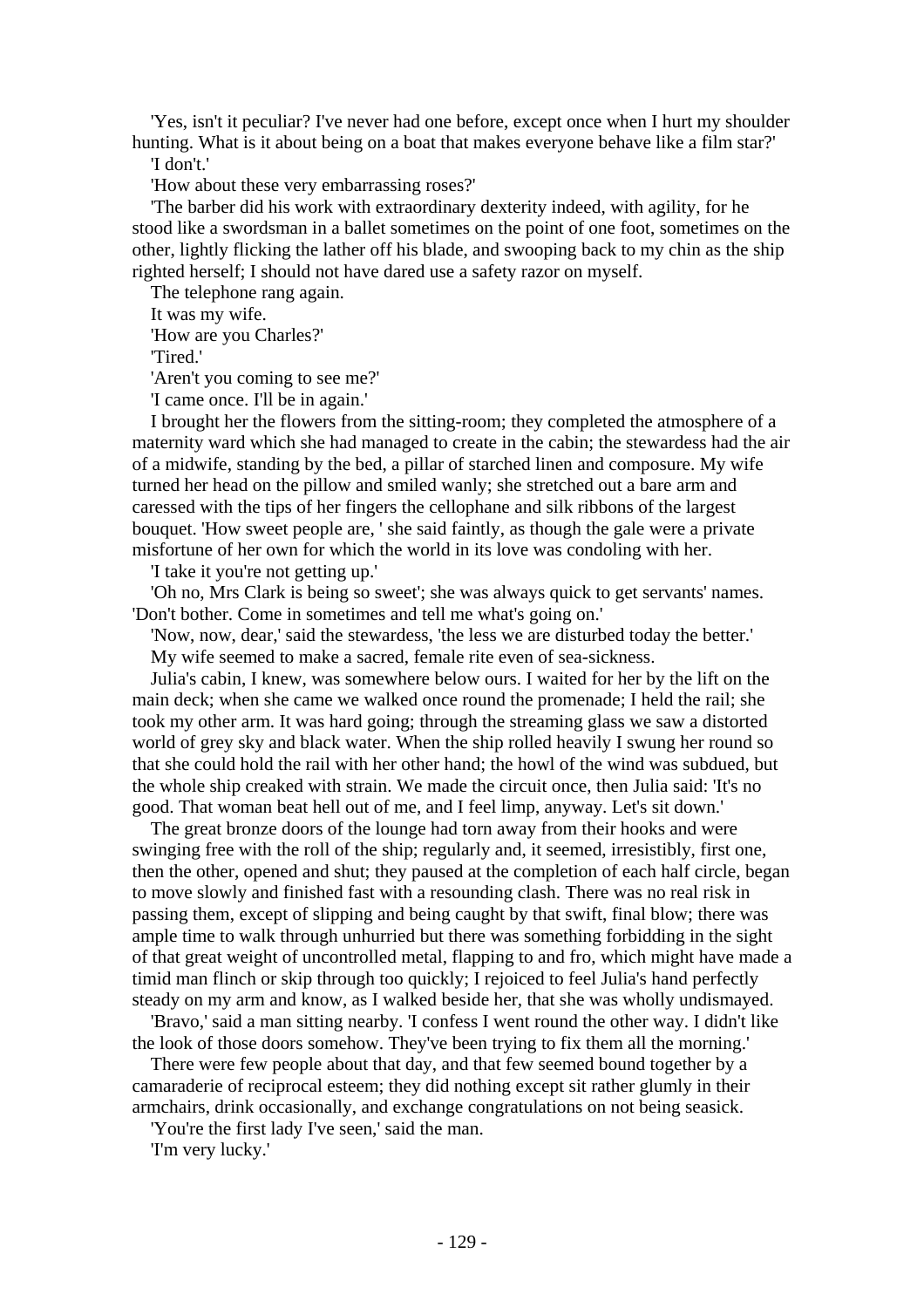'We are very lucky,' he said, with a movement which began as a bow and ended as a lurch forward to his knees, as the blotting-paper floor dipped steeply between us. The roll carried us away from him, clinging together but still on our feet, and we quickly sat where our dance led us, on the further side, in isolation; a web of life-lines had been stretched across the lounge, and we seemed like boxers, roped into the ring.

 The steward approached. 'Your usual, sir? Whisky and tepid water, I think. And for the lady? Might I suggest a nip of champagne?'

 'D'you know, the awful thing is I would like champagne very much,' said Julia. 'What a life of pleasure - roses, half an hour with a female pugilist, and now champagne!'

 'I wish you wouldn't go on about the roses. It wasn't my idea in the first place. Someone sent them to Celia.'

 'Oh, that 's quite different. It lets you out completely. But it makes my massage worse.'

'I was shaved in bed.'

 'I'm glad about the roses,' said Julia. 'Frankly, they were a shock. They made me think we were starting the day on the wrong foot.'

 I knew what she meant, and in that moment felt as though I had shaken off some of the dust and grit of ten dry years; then and always, however she spoke to me, in half sentences, single words, stock phrases of contemporary jargon, in scarcely perceptible movements of eyes or lips or hands, however inexpressible her thought, however quick and far it had glanced from the matter in hand, however deep it had plunged, as it often did, straight from the surface to the depths, I knew; even that day when I still stood on the extreme verge of love, I knew what she meant.

 We drank our wine and soon our new friend came lurching towards us down the lifeline.

 'Mind if I join you? Nothing like a bit of rough weather for bringing people together. This is my tenth crossing, and I've never seen anything like it. I can see you are an experienced sailor, young lady.'

 'No. As a matter of fact, I've never been at sea before except coming to New York and, of course, crossing the Channel. I don't feel sick, thank God, but I feel tired. I thought at first it was only the massage, but I'm coming to the conclusion it's the ship.'

'My wife's in a terrible way. She's an experienced sailor. Only shows, doesn't it?'

 He joined us at luncheon, and I did not mind his being there; he had clearly taken a fancy to Julia, and he thought we were man and wife; this misconception and his gallantry seemed in some way to bring her and me closer together. 'Saw you two last night at the Captain's table,' he said, 'with all the nobs.'

'Very dull nobs.'

 'If you ask me, nobs always are. When you get a storm like this you find out what people are really made of'

'You have a predilection for good sailors?'

 'Well, put like that I don't know that I do - what I mean is, it makes for getting together.'

'Yes.'

 'Take us for example. But for this we might never have met. I've had some very romantic encounters at sea in my time. If the lady will excuse me, I'd like to tell you about a little adventure I had in the Gulf of Lions when I was younger than I am now.'

We were both weary; lack of sleep, the incessant din, and the strain every movement required, wore us down. We spent that afternoon apart in our cabins. I slept and when I awoke the sea was as high as ever, inky clouds swept over us, and the glass streamed still with water, but I had grown used to the storm In my sleep, had made its rhythm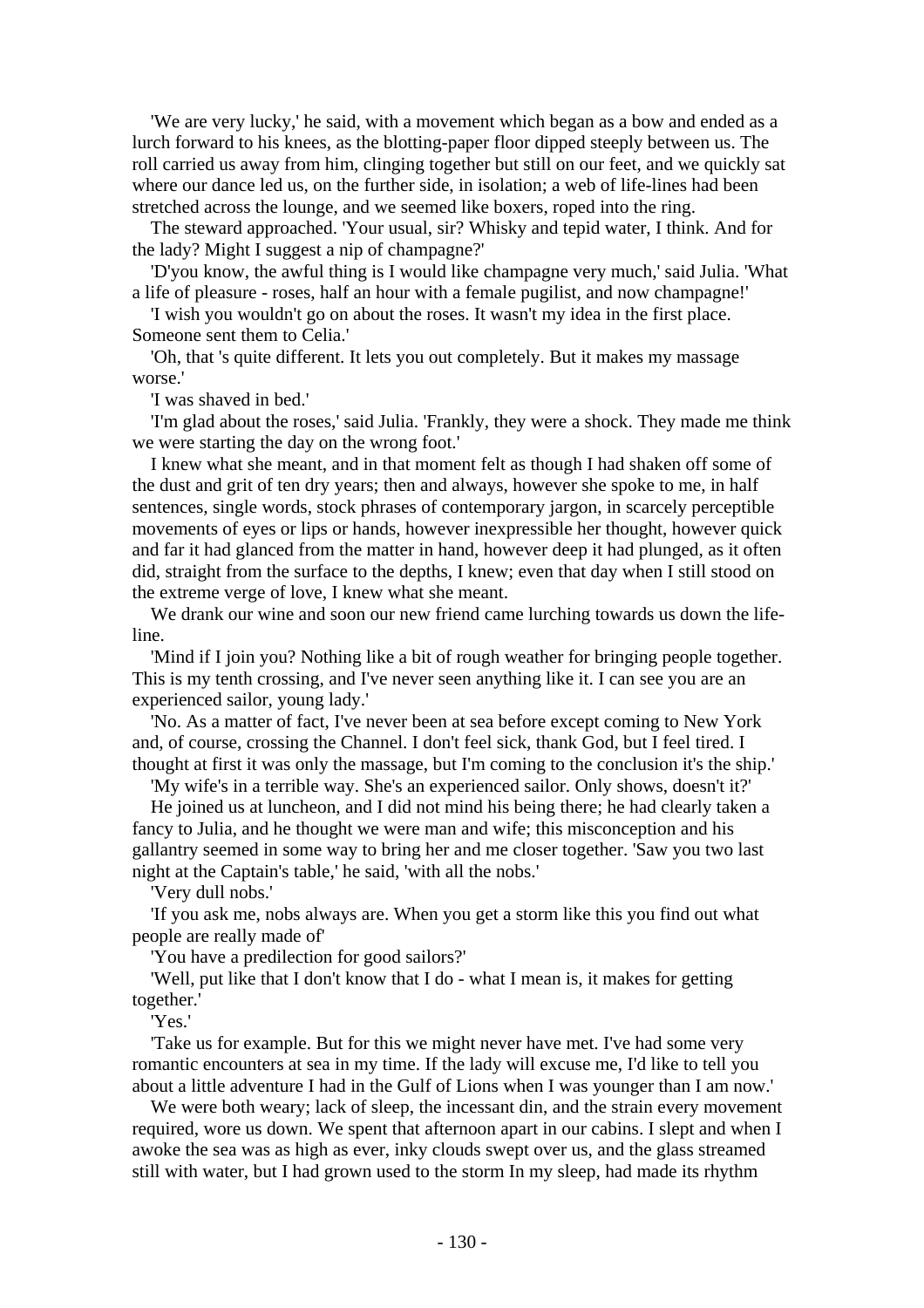mine, had become part of it, so that I arose strongly and confidently and found Julia already up and in the same temper.

 'What d'you think?' she said. 'That man's giving a little "get together party" tonight in the smoking-room for all the good sailors. He asked me to bring my husband.' 'Are we going?'

 'Of course...I wonder if I ought to feel like the lady our friend met on the way to Barcelona. I don't, Charles not a bit.'

 There were eighteen people at the 'get-together party'; we had nothing in common except immunity from seasickness. We drank champagne, and presently our host said: 'Tell you what, I've got a roulette wheel. Trouble is we can't go to my cabin on account of the wife, and we aren't allowed to play in public.'

 So the party adjourned to my sitting-room and we played for low stakes until late into the night, when Julia left and our host had drunk too much wine to be surprised that she and I were not in the same quarters. When all but he had gone, he fell asleep in his chair, and I left him there. It was the last I saw of him, for later - so the steward told me when he came from returning the roulette things to the man's cabin - he broke his thigh, falling in the corridor, and was taken to the ship's hospital.

 All next day Julia and I spent together without interruption; talking, scarcely moving, held in our chairs by the swell of the sea. After luncheon the last hardy passengers went to rest and we were alone as though the place had been cleared for us, as though tact on a titanic scale had sent everyone tip-toeing out to leave us to one another.

 The bronze doors of the lounge had been fixed, but not before two seamen had been badly injured. They had tried various devices, lashing with ropes and, later, when these failed, with steel hawsers, but there was nothing to which they could be made fast; finally, they drove wooden wedges under them, catching them in the brief moment of repose when they were full open, and these held firm.

When, before dinner, she went to her cabin to get ready (no one dressed that night) and I came with her, uninvited, unopposed, expected, and behind closed doors took her in my arms and first kissed her, there was no alteration from the mood of the afternoon. Later, turning it over in my mind, as I turned in my bed with the rise and fall of the ship, through the long, lonely, drowsy night, I recalled the courtships of the past, dead, ten years; how, knotting my tie before setting out, putting the gardenia in my buttonhole, I would plan my evening and think at such and such a time, at such and such an opportunity, I shall cross the start-line and open my attack for better or worse; 'this phase of the battle has gone on long enough', I would think; 'a decision must be reached.' With Julia there were no phases, no start-line, no tactics at all.

 But later that night when she went to bed and I followed her to her door, she stopped me.

'No, Charles, not yet. Perhaps never. I don't know. I don't know if I want love.'

 Then something, some surviving ghost from those dead ten years - for one cannot die, even for a little, without some loss made me say, 'Love? I'm not asking for love.'

 'Oh yes, Charles, you are,' she said, and putting up her hand gently stroked my cheek; then shut her door.

 And I reeled back, first on one wall, then on the other, of the long, softly lighted, empty corridor; for the storm, it appeared, had the form of a ring; all day we had been sailing through its still centre; now we were once more in the full fury of the wind and that night was to be rougher than the one before.

 Ten hours of talking: what had we to say? Plain fact mostly, the record of our two lives, so long widely separate, now being knit to one. Through all that storrn-tossed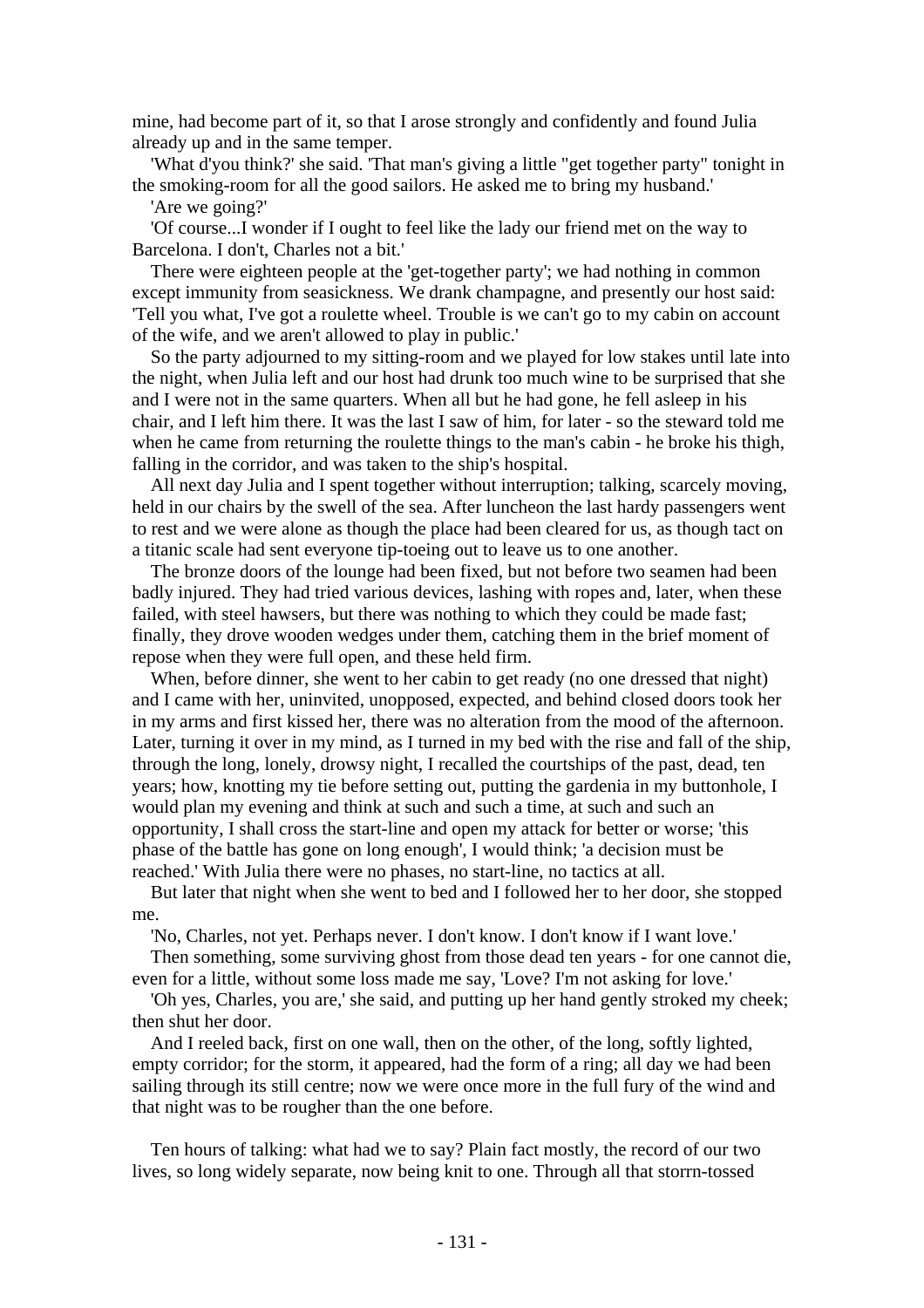night I rehearsed what she had told me; she was no longer the alternate succubus and starry, vision of the night before; she had given all that was transferable of her past into my keeping. She told me, as I have already retold, of her courtship and marriage; she told me, as though fondly turning the pages of an old nursery-book, of her childhood, and I lived long, sunny days with her in the meadows, with Nanny Hawkins on her camp stool and Cordelia asleep in the pram, slept quiet nights under the dome with the religious pictures fading round the cot as the nightlight burned low and the embers settled in the grate. She told me of her life with Rex and of the secret, vicious, disastrous escapade that had taken her to New York. She, too, had had her dead years. She told me of her long struggle with Rex as to whether she should have a child; at first she wanted one, but learned after a year that an operation was needed to make it possible; by that time Rex and she were out of love, but he still wanted his child, and when at last she consented, it was born dead.

 'Rex has never been unkind to me intentionally,' she said. 'It's just that he isn't a real person at all; he's just a few faculties of a man highly developed; the rest simply isn't there. He couldn't imagine why it hurt me to find two months after we came back to London from our honeymoon, that he was still keeping up with Brenda Champion.'

 'I was glad when I found Celia was unfaithful,' I said. 'I felt it was all right for me to dislike her.'

'Is she? Do you? I'm glad. I don't like her either. Why did you marry her?'

 'Physical attraction. Ambition. Everyone agrees she's the ideal wife for a painter. Loneliness, missing Sebastian.'

'You loved him, didn't you?'

'Oh yes. He was the forerunner.'

Julia understood.

 The ship creaked and shuddered, rose and fell. My wife called to me from the next room: 'Charles, are you there?'

'Yes.'

'I've been asleep such a long while. What time is it?'

'Half past three.'

'It's no better, is it?'

'Worse.'

 'I feel a little better, though. D'you think they'd bring me some tea or something if I rang the bell?'

I got her some tea and biscuits from the night steward.

'Did you have an amusing evening?'

'Everyone's seasick.'

 'Poor Charles. It was going to have been such a lovely trip, too. It may be better tomorrow.'

I turned out the light and shut the door between us.

 Waking and dreaming, through the strain and creak and heave of the long night, firm on my back with my arms and legs spread wide to check the roll, and my eyes open to the darkness, I lay thinking of Julia.

 '...We thought papa might come back to England after mummy died, or that he might marry again, but he lives just as he did. Rex and I often go to see him now. I've grown fond-of him... Sebastian's disappeared completely...Cordelia's in Spain with an ambulance...Bridey leads his own extraordinary life. He wanted to shut Brideshead after mummy died, but papa wouldn't have it for some reason, so Rex and I live there now, and Bridey has two rooms up in the dome, next to Nanny Hawkins, part of the old nurseries. He's like a character from Chekhov. One meets him sometimes coming out of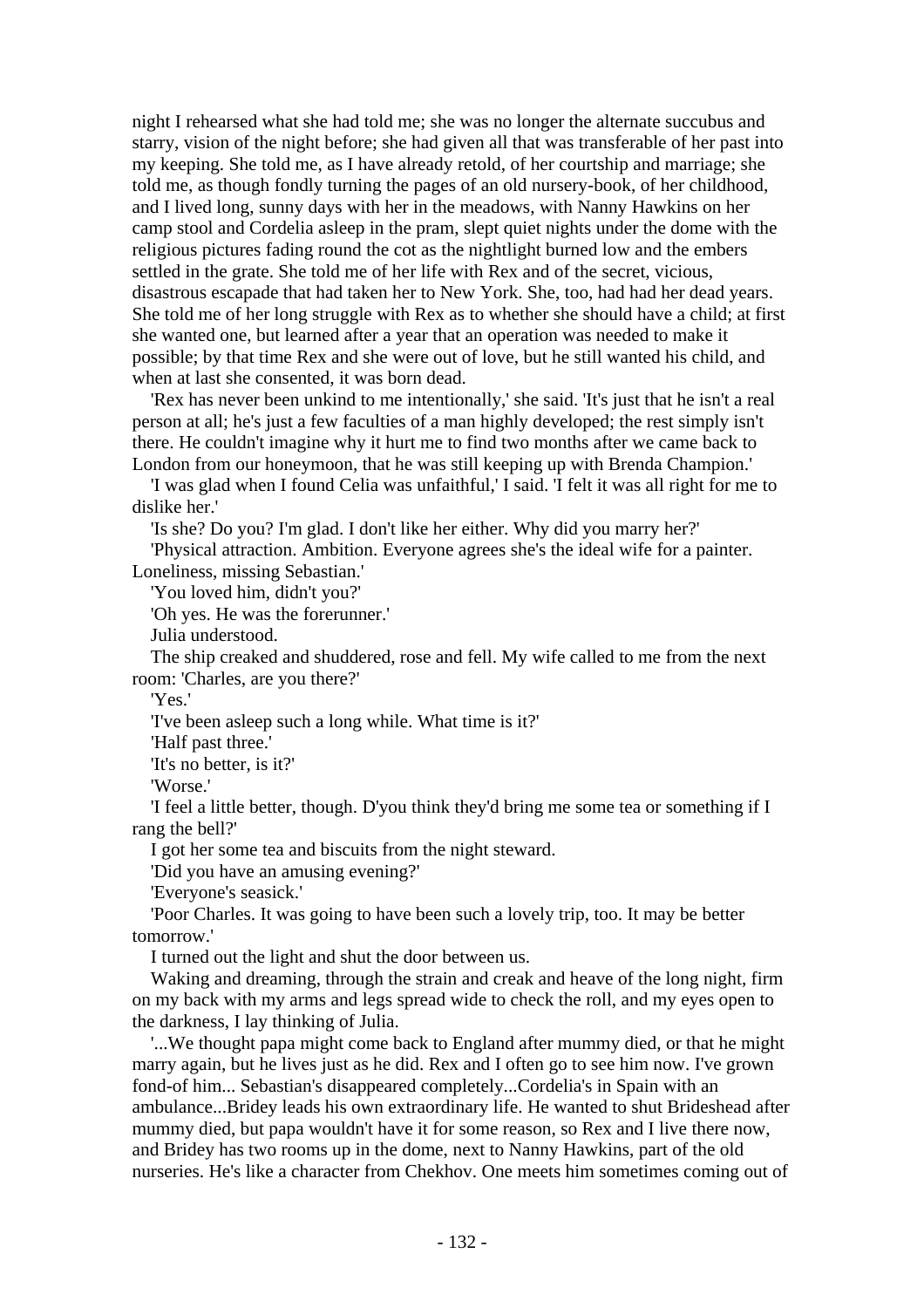the library or on the stairs - I never know when he's at home - and now and then he suddenly comes in to dinner like a ghost quite unexpectedly.

 '...Rex's parties! Politics and money. They can't do anything except for money; if they walk round the lake they have to make bets about how many swans they see...sitting up till two, amusing Rex's girls, hearing them gossip, rattling away endlessly on the backgammon board while the men play cards and smoke cigars. The cigar smoke. I can smell it in my hair when I wake up in the morning; it's in my clothes when I dress at night. Do I smell of it now? D'you think that woman who rubbed me, felt it in my skin?

 '...At first I used to stay away with Rex in his friends' houses. He doesn't make me any more. He was ashamed of me when he found I didn't cut the kind of figure he wanted, ashamed of himself for having been taken in. I wasn't at all the article he'd bargained for. He can't see the point of me, but whenever he's made up his mind there isn't a point and he's begun to feel comfortable, he gets a surprise - some man, or even woman, he respects, takes a fancy to me and he suddenly sees that there is i whole world of things we understand and he doesn't ... he was upset when I went away. He'll be delighted to have me back. I was faithful to' him until this last thing came along. There's nothing like a good upbringing. Do you know last year, when I thought I was going to have a child, I'd decided to have it brought up a Catholic? I hadn't thought about religion before; I haven't since; but just at that time, when I was waiting for the birth, I thought, "That's one thing I can give her. It doesn't seem to have done me much good, but my child shall have it." It was odd, wanting to give something one had - lost oneself. Then, in the end, I couldn't even give that: I couldn't even give her life. I never saw her; I was too ill to know what was going on, and afterwards, for a long time, until now, I didn't want to speak about her - she was a daughter, so Rex didn't so much mind her being dead.

 'I've been punished a little for marrying Rex. You see, I can't get all that sort of thing out of my mind, quite - Death, Judgement, Heaven, Hell, Nanny Hawkins, and the catechism. It becomes part of oneself, if they give it one early enough. And yet I wanted my child to have it...now I suppose I shall be punished for what I've just done. Perhaps that is why you and I are here together like this...part of a plan.'

 That was almost the last thing she said to me -'part of a plan' - before we went below and I left her at the cabin door.

 Next day the wind had again dropped, and again we were wallowing in the swell. The talk was less of seasickness now than of broken bones; people had been thrown about in the night, and there had been many nasty accidents on bathroom floors.

 That day, because we had talked so much the day before and because what we had to say needed few words, we spoke little. We had books; Julia found a game she liked. When after long silences we spoke, our thoughts, we found, had kept pace together side by side.

Once I said, 'You are standing guard over your sadness.'

'It's all I have earned. You said yesterday. My wages.'

'An I.O.U. from life. A promise to pay on demand.'

 Rain ceased at midday; at evening the clouds dispersed and the sun, astern of us, suddenly broke into the lounge where we sat, putting all the lights to shame.

'Sunset, ' said Julia, 'the end of our day.'

 She rose And, though the roll and pitch of the ship seemed unabated, led me up to the boat-deck. She put her arm through mine and her hand into mine, in my great-coat pocket. The deck was dry and empty, swept only by the wind of the ship's speed. As we made our halting, laborious way forward, away from the flying smuts of the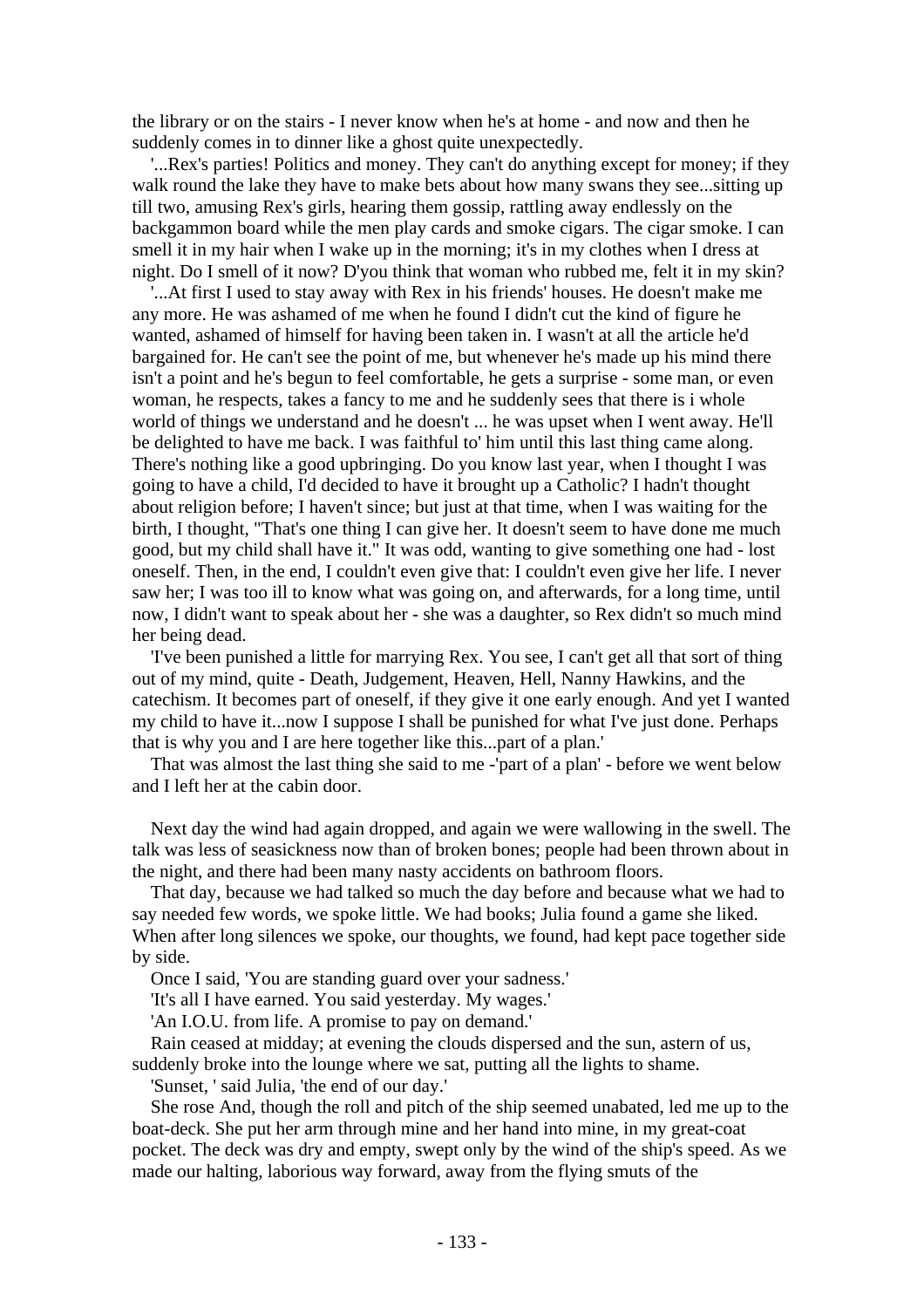smokestack, we were alternately jostled together, then strained, nearly sundered, arms and fingers interlocked as I held the rail and Julia clung to me, thrust together again, drawn apart; then, in a plunge deeper than the rest, I found myself flung across her, pressing her against the rail, warding myself off her with the arms that held her prisoner on either side, and as the ship paused at the end of its drop as though gathering strength for the ascent, we stood thus embraced, in the open, cheek against cheek, her hair blowing across my eyes; the dark horizon of tumbling water, flashing now with gold, stood still above us, then came sweeping down till I was staring through Julia's dark hair into a wide and golden sky, and she was thrown forward on my heart, held up by my hands on the rail, her face still pressed to mine.

 In that minute, with her lips to my ear and her breath warm in the salt wind, Julia said, though. I had not spoken, 'Yes, now,' and as the ship righted herself and for the moment ran into calmer waters, Julia led me below.

 It was no time for the sweets of luxury; they would come, in their season, with the swallow and the lime flowers. Now on the rough water there was a formality to be observed, no more. It was as though a deed of conveyance of her narrow loins had been drawn and sealed. I was making my first entry as the freeholder of a property I would enjoy and develop at leisure.

 We dined that night high up in the ship, in the restaurant, and saw through the bow windows the stars come out and sweep across the sky as once, I remembered, I had seen them sweep across the sky as once, I remembered, I had seen them sweep above the towers and gables of Oxford. The stewards promised that tomorrow night the band would play again and the place be full. We had better book now, they said, if we wanted a good table'.

'Oh dear,' said Julia, 'where can we hide in fair weather, we orphans of the storm?'

 I could not leave her that night, but early next morning, as once again I made my way back along the corridor, I found I could walk without difficulty; the ship rode easily on a smooth sea, and I knew that our solitude was broken.

 My wife called joyously from her cabin: 'Charles, Charles, I feel so well. What do you think I am having for breakfast?'

I went to see. She was eating a beef-steak.

 'I've fixed up for a visit to the hairdresser - do you know they couldn't take me till four o'clock this afternoon, they're so busy suddenly? So I shan't appear till the evening, but lots of people are coming in to see us this morning, and I've asked Miles and Janet to lunch with us in our sitting-room. I'm afraid I've been a worthless wife to you the last two days. What have you been up to?'

 'One gay evening,' I said, 'we played roulette till two o'clock, next door in the sittingroom, and our host passed out.'

 'Goodness. It sounds very disreputable. Have you been behaving, Charles? You haven't been picking up sirens?'

'There was scarcely a woman about. I spent most of the time with Julia.'

 'Oh, good. I always wanted to bring you together. She's one of my friends I knew you'd like. I expect you were a godsend to her. She's had rather a gloomy time lately. I don't expect she mentioned it, but...' my wife proceeded to relate a current version of Julia's journey to New York. 'I'll ask her to cocktails this morning,' she concluded.

 Julia came among the others, and it was happiness enough, now merely to be near her.

'I hear you've been looking after my husband for me,' my wife said.

'Yes, we've become very matey. He and I and a man whose name we don't know.'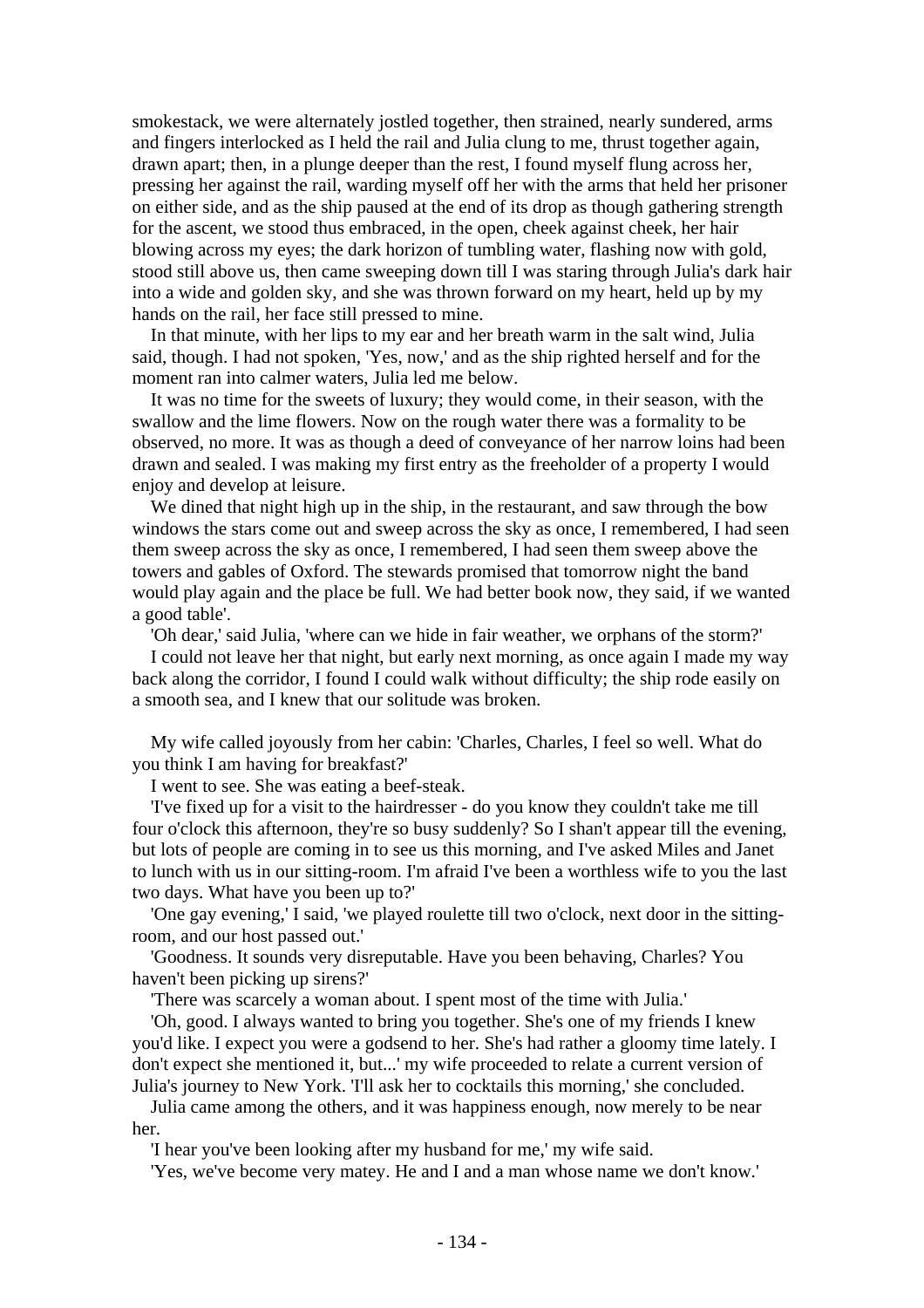'Mr Kramm, what have you done to your arm?'

 'It was the bathroom floor, ' said Mr Kramm, and explained at length how he had fallen.

 That night the captain dined at his table and the circle was complete, for claimants came to the chairs on the Bishop's right, two Japanese who expressed deep interest in his projects for world-brotherhood. The captain was full of chaff at Julia's endurance in the storm, offering to engage her as a seaman; years of sea-going had given him jokes for every occasion. My wife, fresh from the beauty parlour, was unmarked by her three days of distress, and in the eyes of many seemed to outshine Julia, whose sadness had gone and been replaced by an incommunicable content and tranquillity;

incommunicable save to me; she and I, separated by the crowd, sat alone together close enwrapped, as we had lain in each other's arms the night before.

 'There was a gala spirit in the ship that night. Though it meant rising at dawn to pack, everyone was determined that for this one night he would enjoy the luxury the storm had denied him. There was no solitude. Every corner of the ship was thronged; dance music and high, excited chatter, stewards darting everywhere with trays of glasses, the voice of the officer in charge of tombola - 'Kelly's eye - number one; legs, eleven; and we'll Shake the Bag' - Mrs Stuyvesant Oglander in a paper cap, Mr Kramm and his bandages, the two Japanese decorously throwing paper streamers and hissing like geese.

I did not speak to Julia, alone, all that evening.

 We met for a minute next day on the starboard side of the ship while everyone else crowded to port to see the officials come aboard and to gaze at the green coastline of Devon.

 'What are your plans?' 'London for a bit, ' she said. 'Celia's going straight home. She wants to see the children.' 'You too?' 'No.' 'In London then.'

 'Charles, the little red-haired man Foulenough. Did you see? Two plain clothes police have taken him off.'

'I missed it. There was such a crowd on that side of the ship.'

 'I found out the trains and sent a telegram. We shall be home by dinner. The children will be asleep. Perhaps we might wake Johnjohn up, just for once.'

'You go down,' I said. 'I shall have to stay in London.'

'Oh, but Charles, you must come. You haven't seen Caroline.'

'Will she change much in a week or two?'

'Darling, she changes every day.'

 'Then what's the point of seeing her now? I'm sorry, my dear, but I must get the pictures unpacked and see how they've travelled. I must fix up for the exhibition right away.'

 'Must you?' she said, but I knew that her resistance ended when I appealed to the mysteries of my trade. 'It's very disappointing. Besides, I don't know if Andrew and Cynthia will be out of the flat. They took it till the end of the month.'

'I can go to an hotel.'

 'But that's so grim. I can't bear you to be alone your first night home. I'll stay and go down tomorrow.'

'You mustn't disappoint the children.'

'No.' Her children, my art, the two mysteries of our trades.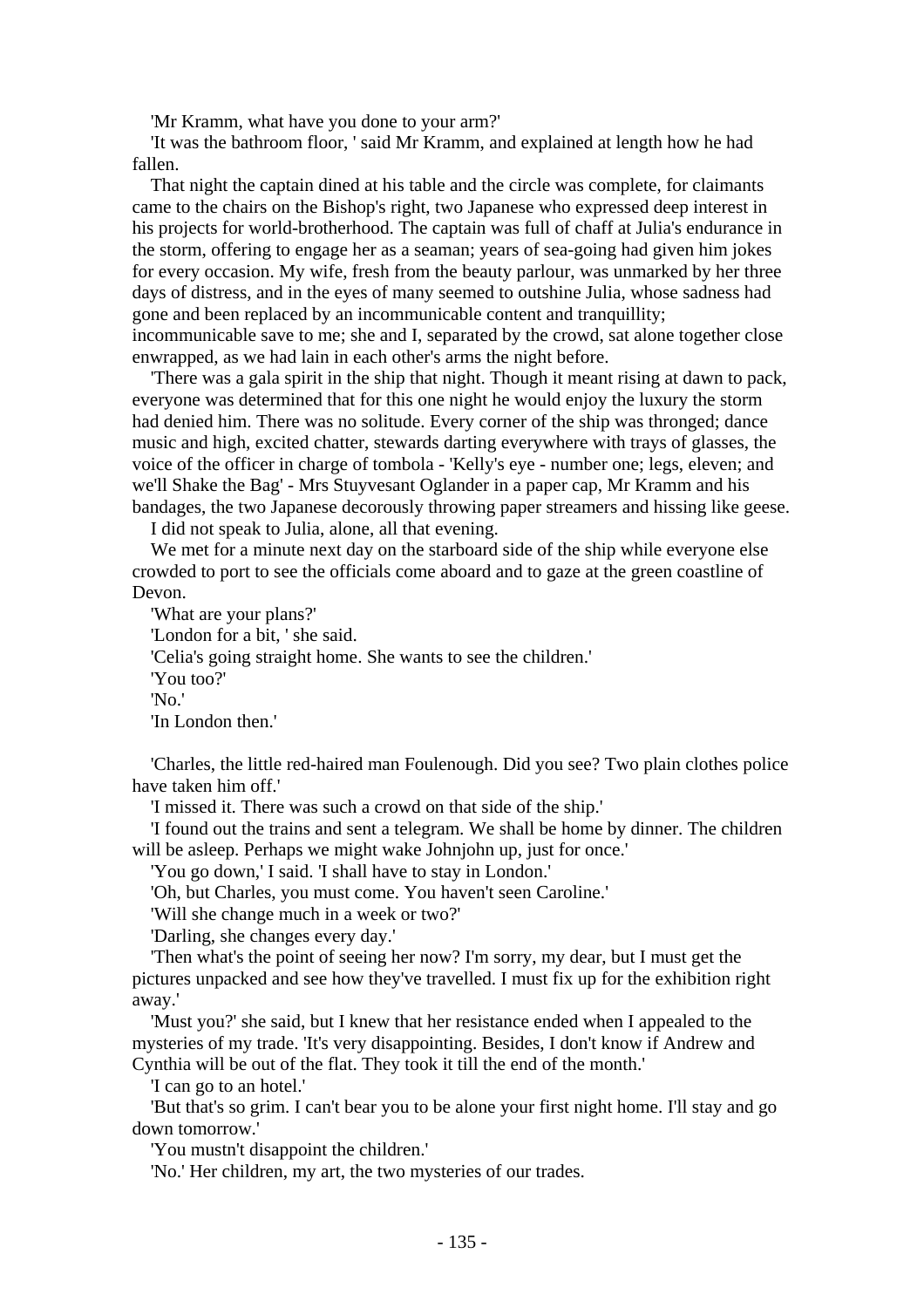'Will you come for the week-end?'

'If I can.'

'All British passports to the smoking-room, please,' said a steward.

 'I've arranged with that sweet Foreign Office man at our table to get us off early with him,' said my wife.

# [2]

IT was my wife's idea to hold the private view on Friday.

 'We are out to catch the critics this time, I she said. 'It's high time they began to take you seriously, and they know it. This is their chance. If you open on Monday, they'll most of them have just come up from the country, and they'll dash off a few paragraphs before dinner - I'm only worrying about the weeklies of course. If we give them the week-end to think about it, we shall have them in an urbane Sunday-in-the-country mood. They'll settle down after a good luncheon, tuck up their cuffs, and turn out a nice, leisurely full-length essay, which they'll reprint later in a nice little book. Nothing less will do this time.'

 She was up and down from the Old Rectory several times during the month of preparation, revising the list of invitations and helping with the hanging.

 On the morning of the private view I telephoned to Julia and said: 'I'm sick of the pictures already and never want to see them again, but I suppose I shall have to put in an appearance.'

'D'you want me to come?'

'I'd much rather you didn't.'

 'Celia sent a card with "Bring everyone" written across it in green ink. When do we meet?'

'In the train. You might pick up my luggage.'

 'If you'll have it packed soon I'll pick you up, too, and drop you at the gallery. I've got a fitting next door at twelve.'

When I reached the gallery my wife was standing looking through the window to the street. Behind her half a dozen unknown picture-lovers were moving from canvas to canvas, catalogue in hand; they were people who had once bought a wood: cut and were consequently on the gallery's list of patrons.

 'No one has come yet,' said my wife. 'I've been here since ten and it's been very dull. Whose car was that you came in?'

'Julia's.'

 'Julia's? Why didn't, you bring her in? Oddly enough, I've just been talking about Brideshead to a funny little man who seemed to know us very well. He said he was called Mr Samgrass. Apparently he's one of Lord Copper's middle-aged young men on the Daily Beast. I tried to feed him some paragraphs, but he seemed to know more about you than I do. He said he'd met me years ago at Brideshead. I wish Julia had come in; then we could have asked her about him.'

'I remember him well.He's a crook.'

 'Yes, that stuck out a mile. He's been talking all about what he calls the "'Brideshead set", Apparently Rex Mottram has made the place a nest of party mutiny. Did you know? What would Teresa Marchmain have thought?'

'I'm going there tonight.'

 'Not tonight, Charles; you can't go there tonight. You're expected at home. You promised, as soon as the exhibition was ready, you'd come home. Johnjohn and Nanny have made a banner with "Welcome" on it. And you haven't seen Caroline yet.'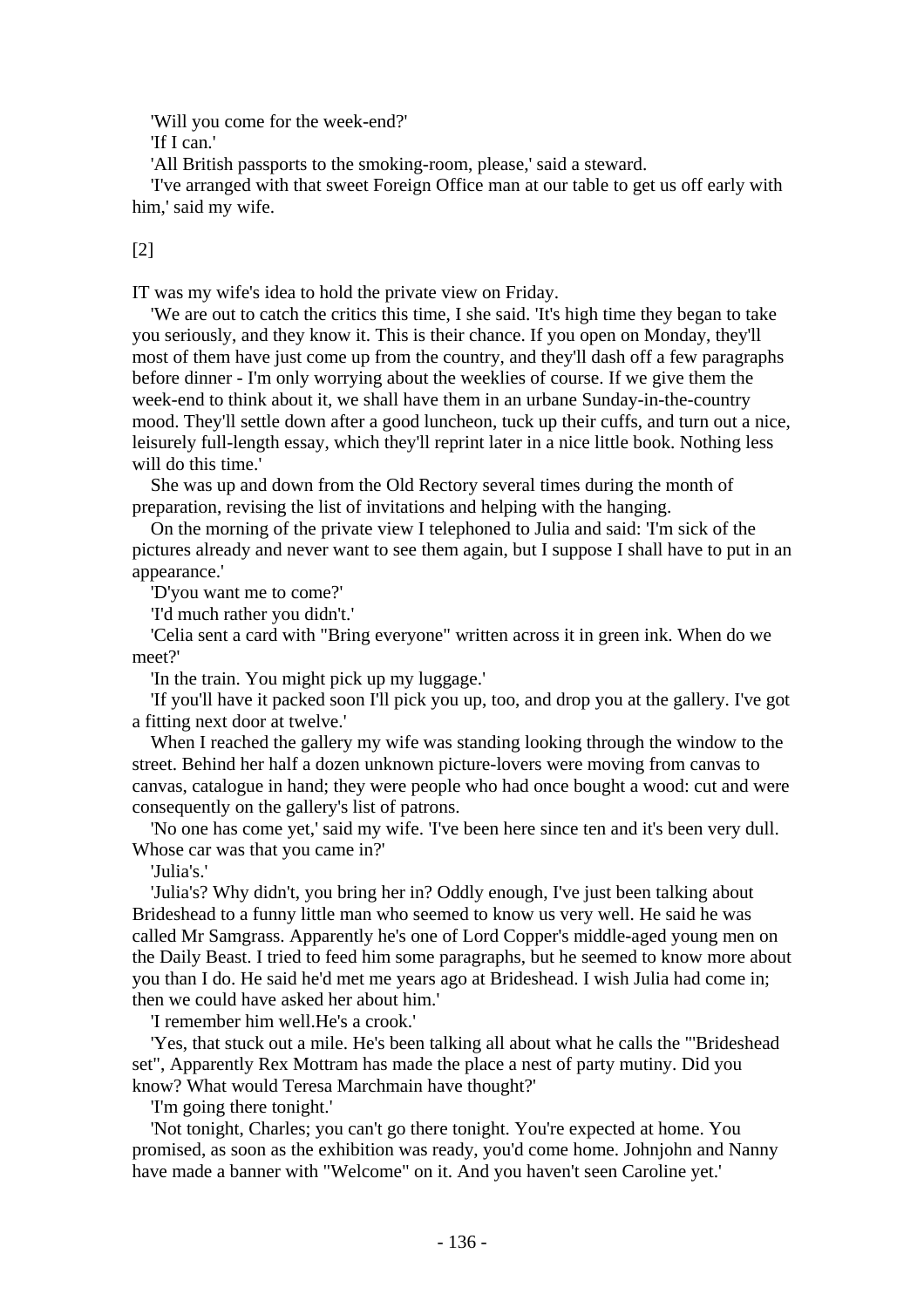'I'm sorry, it's all settled.'

 'Besides, Daddy will think it so odd. And Boy is home for Sunday. And you haven't seen the new studio. You can't go tonight. Did they ask me?'

'Of course; but I knew you wouldn't be able to come.'

 'I can't now. I could have, if you'd let me know earlier. I should adore to see the "Brideshead set" at home. I do think you re perfectly beastly, but this is no time for a family rumpus. The Clarences promised to come in before luncheon; they may be here any minute.'

 We were interrupted, however, not by royalty, but by a woman reporter from one of the dailies, whom the manager of the gallery now led up to us. She had not come to see the pictures but to get a "human story" of the dangers of my journey. I left her to my wife, and next day read in her paper: 'Charles "Stately Homes" Ryder steps off the map. That the snakes and vampires of the jungle have nothing on Mayfair is the opinion of socialite artist Ryder, who has, abandoned the houses of the great for the ruins of equatorial Africa...'

 The rooms began to fill and I was soon busy being civil. My wife was everywhere, greeting people, introducing people, deftly transforming the crowd into a party. I saw her lead friends forward one after another to the subscription list that had been opened for the book of Ryder's Latin America I heard her say: 'No, darling, I'm not at all surprised, but you wouldn't expect me to be, would you? You see Charles lives for one thing - Beauty. I think he got bored with finding it ready-made in England; he had to go and create it for himself. He wanted new worlds to conquer. After all, he has said the last word about country houses, hasn't he? Not, I mean, that he's given that up altogether. I'm sure he'll always do one or two more for friends.' A photographer brought us together, flashed a lamp in our faces, and let us part.

 Presently there was the slight hush and edging away which follows the entry of a royal party. I saw my wife curtsey and heard her say: 'Oh, sir, you are sweet'; then I was led into the clearing and the Duke of Clarence said: 'Pretty hot out there I should think.'

'It was, sir.'

 'Awfully clever the way you've hit off the impression of heat. Makes me feel quite uncomfortable in my greatcoat.'

'Ha, ha.'

 When they had gone my wife said: 'Goodness, we're late for lunch. Margot's giving a party in your honour, and in the taxi she said: 'I've just thought of something. Why don't you write and ask the Duchess of Clarence's permission to dedicate Latin America to her?'

'Why should I?'

'She'd love it so.'

'I wasn't thinking of dedicating it to anyone.'

 'There you are; that's typical of you, Charles. Why miss an opportunity to give pleasure?'

 There were a dozen at luncheon, and though it pleased my hostess and my wife to say that they were there in my honour, it was plain to me that half of them did not know of my exhibition and had come because they had been invited and had no other engagement. Throughout luncheon they talked, without stopping, of Mrs Simpson, but they all, or nearly all, came back with us to the gallery.

 The hour after luncheon was the busiest time. There were representatives of the Tate Gallery and the National Art Collections Fund, who all promised to return shortly with colleagues and, in the meantime, reserved certain pictures for further consideration. The most influential critic, who in the past had dismissed me with a few wounding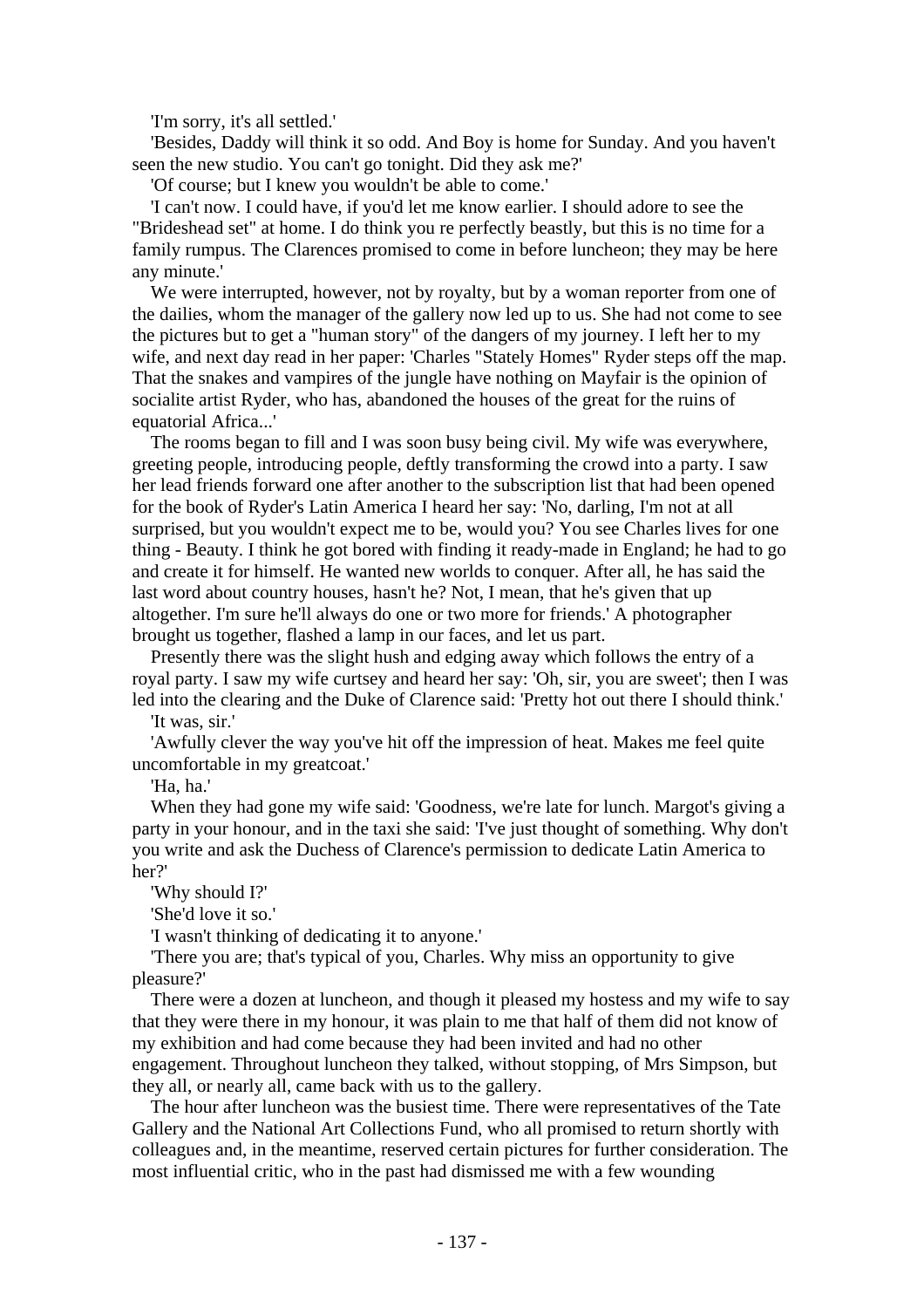commendations, peered out at me from between his slouch hat and woollen muffler, gripped my arm, and said: 'I knew you had it. I saw it there. I've been waiting for it.'

 From fashionable and unfashionable lips alike I heard fragments of praise. 'If you'd asked me to guess,' I overheard, 'Ryder's is the last name would have occurred to me. They're so virile, so passionate.'

 They all thought they had found something new. It had not been thus at my last exhibition in these same rooms, shortly before my going abroad. Then there had been an unmistakable note of weariness. Then the talk had been less of me than of the houses, anecdotes of their owners. That same woman, it came back to me, who now applauded my virility and passion, had stood quite near me, before a painfully laboured canvas, and said, 'So facile.'

 I remembered the exhibition, too, for another reason; it was the week I detected my wife in adultery. Then, as now, she was, a tireless hostess, and I heard her say: 'Whenever I see anything lovely nowadays - a building or a piece of scenery - I think to myself, "that's by Charles". I see everything through his eyes. He is England to me.'

 I heard her say that; it was the sort of thing she had the habit of saying. Throughout our married life, again and again, I had felt my bowels shrivel within me at the things she said. But that day, in this gallery, I heard her unmoved, and suddenly realized that she was powerless to hurt me any more; I was a free man; she had given me my manumission in that brief, sly lapse of hers; my cuckold's horns made me lord of the forest.

 At the end of the day my wife said: 'Darling, I must go. It's been a terrific success, hasn't it? I'll think of something to tell them at home, but I wish it hadn't got to happen quite this way.'

 'So she knows,' I thought. 'She's a sharp one. She's had her nose down since luncheon and picked up the scent.'

 I let her get clear of the place and was about to follow - the rooms were nearly empty - when I heard a voice at the turnstile I had not heard for many years, an unforgettable self-taught stammer, a sharp cadence of remonstration.

 'No. I have not brought a card of invitation. I do not even know whether I received one. I have not come to a social function- I do not seek to scrape acquaintance with Lady Celia; I do not want my photograph in the Tatler; I have not come to exhibit myself. I have come to see the pictures. Perhaps you are unaware that there are any pictures here. I happen to have a personal interest in the artist - if that word has any meaning for you.'

'Antoine' I said, 'come in.'

 'My dear, there is a g-g-gorgon here who thinks I am g-g-gate-crashing. I only arrived in London yesterday, and heard quite by chance at luncheon that you were having an exhibition, so, of course I dashed impetuously to the shrine to pay homage. Have I changed? Would you recognize me? Where are, the pictures? Let me explain them to you.'

 Anthony Blanche had not changed from when I last saw him; not, indeed, from when I first saw him. He swept lightly across the room to the most prominent canvas - a jungle landscape paused a moment, his head cocked like a knowing terrier, and asked: 'Where, my dear Charles, did you find this sumptuous greenery? The comer of a hothouse at T-t-rent or T-t-tring? What gorgeous usurer nurture.d these fronds for your pleasure?' Then he made a tour of the two rooms; once or twice he sighed deeply, otherwise he kept silence. When he came to the end he sighed once more, more deeply than ever, and said: 'But they tell me, My dear, you are happy in love. That is everything, is it not, or nearly everything?'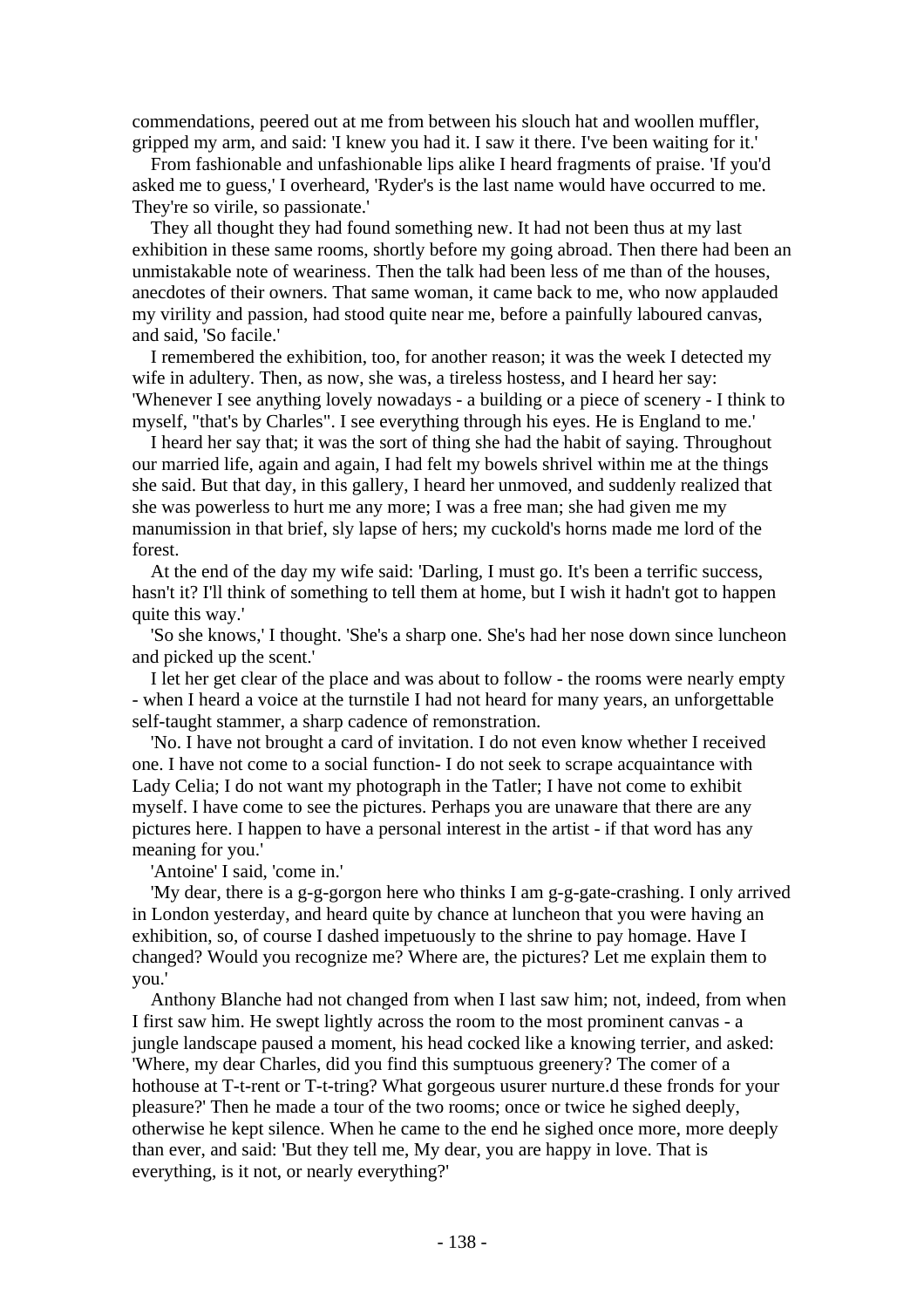'Are they as bad as that?'

 Anthony dropped his voice to a piercing whisper: 'My dear, let us not expose your little imposture before these good, plain people' - he gave a conspiratorial glance to the last remnants of the crowd - 'let us not spoil their innocent pleasure. We know, you and I, that this is all t-t-terrible t-t-tripe. Let us go, before we offend the connoisseurs. I know of a louche little bar quite near here. Let us go there and talk of your other c-cconquests.'

 It needed this voice from the past to recall me; the indiscriminate chatter of praise all that crowded day had worked on me like a succession of advertisement hoardings on a long road, kilometre after kilometre between the poplars, commanding one to stay at some new hotel, so that when at the end of the drive, stiff and dusty, one arrives at the destination, it seems inevitable to turn into the yard under the name that had first bored, then angered one, and finally become an inseparable part of one's fatigue.

 Anthony led me from the gallery and down a side street to a door between a disreputable newsagent and a disreputable chemist, painted with the words 'Blue Grotto Club. Members only.'

 'Not quite your milieu, my dear, but mine, I assure you. After all, you have been in your milieu all day.'

 He led me downstairs, from a smell of cats to a smell of gin and cigarette-ends and the sound of a wireless.

 'I was given the address by a dirty old man in the Boeuf sur le Toit. I am most grateful to him. I have been out of England so long, and really sympathetic little joints like this change so fast. I presented myself here for the first time yesterday evening, and already I feel quite at home. Good evening, Cyril.'

' 'Lo, Toni, back again?' said the youth behind the bar.

 'We will take our drinks and sit in a comer. You must remember, my dear, that here you are just as conspicuous and, may I say, abnormal, my dear, as I should be in B-bbratt's.'

 The place was painted cobalt; there was cobalt lineoleum on the floor. Fishes of silver and gold paper had been pasted haphazard on ceiling and walls. Half a dozen youths were drinking and playing with the slot-machines; an older, natty, crapulous-looking man seemed to be in control; there was some sniggering round the fruit-gum machine; then one of the youths came up to us and said, 'Would your friend care to rhumba?'

 'No, Tom, he would not, and I'm not going to give you a drink; not yet, anyway. That's a very impudent boy, a regular little gold-digger, my dear.'

 'Well,' I said, affecting an ease I was far from feeling in that den, what have you been up to all these years?'

 'My dear, it is what you have been up to that we are here to talk about. I've been watching you, my dear. I'm a faithful old body and I've kept my eye on you.' As he spoke the bar and the bar-tender, the blue wicker furniture, the gambling-machines, the gramophone, the couple of youths dancing on the oilcloth, the youths sniggenng round the slots,. the purple-veined, stiffly-, dressed elderly man drinking in the corner opposite us, the whole drab and furtive joint seemed to fade, and I was back in Oxford looking out over Christ Church meadow through a window of Ruskin-Gothic. 'I went to your first exhibition,' said Anthony; 'I found it - charming. There was an interior of Marchmain House, very English, very correct, but quite delicious. "Charles has done something," I said; "not all he will do, not all he can do, but something."

 'Even then, my dear, I wondered a little. It seemed to me that there was something a little gentlemanly about your painting. You must remember I am not English; I cannot understand this keen zest to be well-bred. English snobbery is more macabre to me even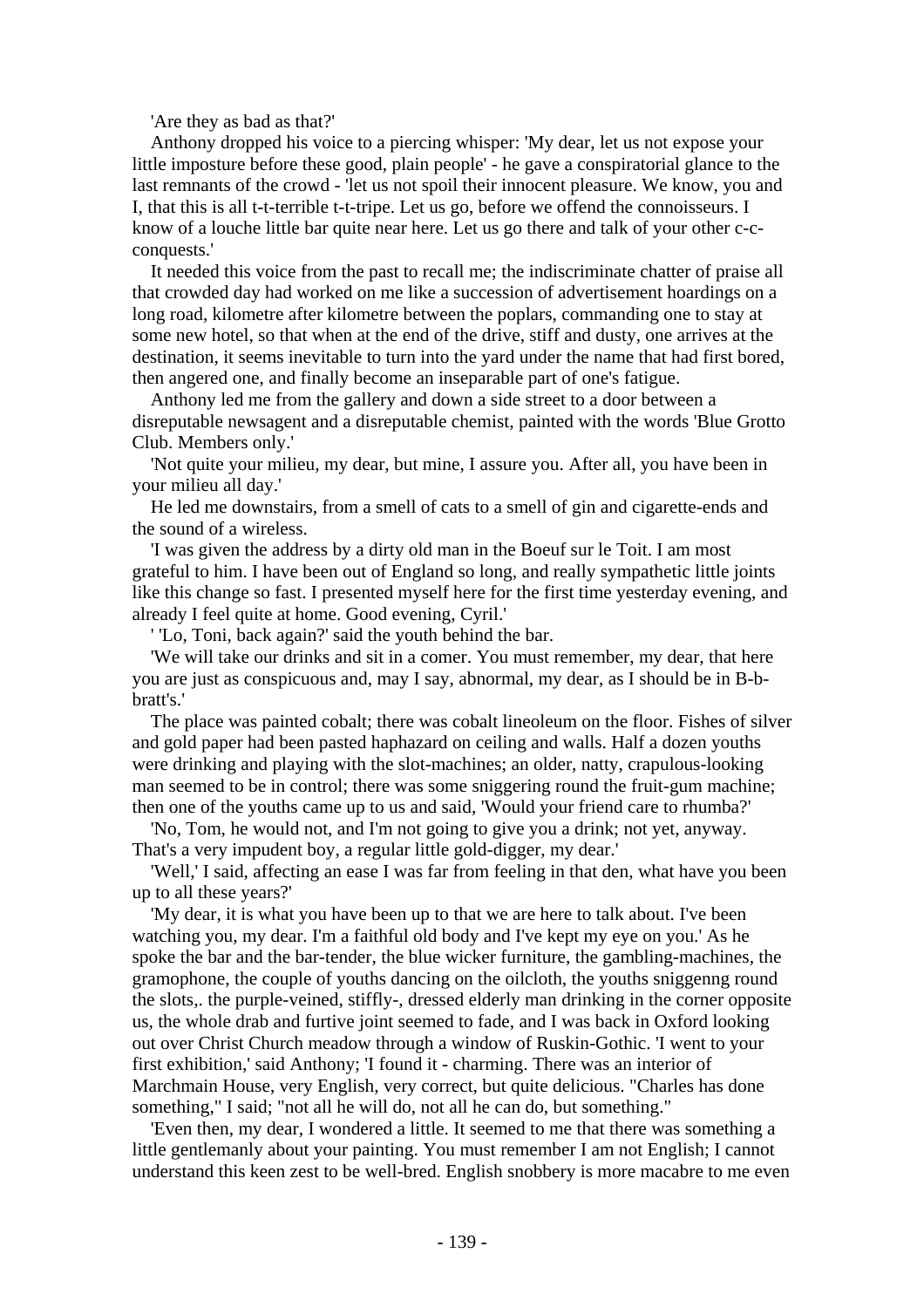than English morals. However, I said, "Charles has done something delicious. What will he do next?"

 'The next thing I saw was your very handsome volume "Village and Provincial Architecture", was it called? Quite a tome, my dear, and what did I find? Charm again. "Not quite my cup of tea," I thought; "this is too English." I have the fancy for rather spicy things, you know, not for the shade of the cedar tree, the cucumber sandwich, the silver cream-jug, the English girl dressed in whatever English girls do wear for tennis not that, not Jane Austen, not M-m-miss M-m-mitford. Then, to be frank, dear Charles, I despaired of you. "I am a degenerate old d-d-dago," I said "and Charles - I speak of your art, my dear - is a dean's daughter in flowered muslin."

 'Imagine then my excitement at luncheon today. Everyone was talking about you. My hostess was a friend of my mother's, a Mrs Stuyvesant Oglander; a friend of yours, too, my dear. Such a frump! Not at all the society I imagined you to keep. However, they, had all been to your exhibition, but it was you they talked of, how you had broke away, my dear, gone to the tropics, become a Gauguin, a Rimbaud. You can imagine how my old heart leaped.

 ' "Poor Celia," they said, "after all she's done for him." "He owes everything to her. It's too bad." "And with Julia," they said, "after the way she behaved in America." "Just as she was going back to Rex."

' "But the pictures," I said; "Tell me about them."

 'Oh, the pictures," they said; "they're most peculiar." "Not at all what he usually does." "Very forceful." "Quite barbaric." "I call them downright unhealthy," said Mrs Stuyvesant Oglander.

 'My dear, I could hardly keep still in my chair. I wanted to dash out of the house and leap in a taxi and say, "Take me to Charles's unhealthy pictures." Well, I went, but the gallery after luncheon was so full of absurd women in the sort of hats they should be made to eat, that I rested a little - I rested here with Cyril and Tom and these saucy boys. Then I came back at the unfashionable time of five o'clock, all agog, my dear; and what did I find? I found, my dear, a very naughty and very successful practical joke. It reminded me of dear Sebastian when he liked so much to dress up in false whiskers. It was charm again, my dear, simple, creamy English charm, playing tigers.'

'You're-quite right,' I said.

 'My dear, of course I'm right. I was right years ago - more years, I am happy to say, than either of us shows - when I warned you. I took you out to dinner to warn you of charm. I warned you expressly and in great detail of the Flyte family. Charm is the great English blight. It does not exist outside these damp islands. It spots and kills anything it touches. It kills love; it kills art; I greatly fear, my dear Charles, it has killed you.'

 The youth called Tom approached us again. 'Don't be a tease, Toni; buy me a drink.' I remembered my train and left Anthony with him.

 As I stood on the platform by the restaurant-car I saw my luggage and Julia's go past with Julia's sour-faced maid strutting beside the porter. They had begun shutting the carriage doors when Julia arrived, unhurried, and took her place in front of me. I had a table for two. This was a very convenient train; there was half an hour before, dinner and half and hour after it; then, instead of changing to the branch line, as had been the rule in Lady Marchmain's day, we were met at the junction. It was night as we drew out of Paddington, and the glow of the town gave place first to the scattered lights of the suburbs, then to the darkness of the fields.

'It seems days since I saw you,' I said.

'Six hours; and we were together all yesterday. You look worn out.'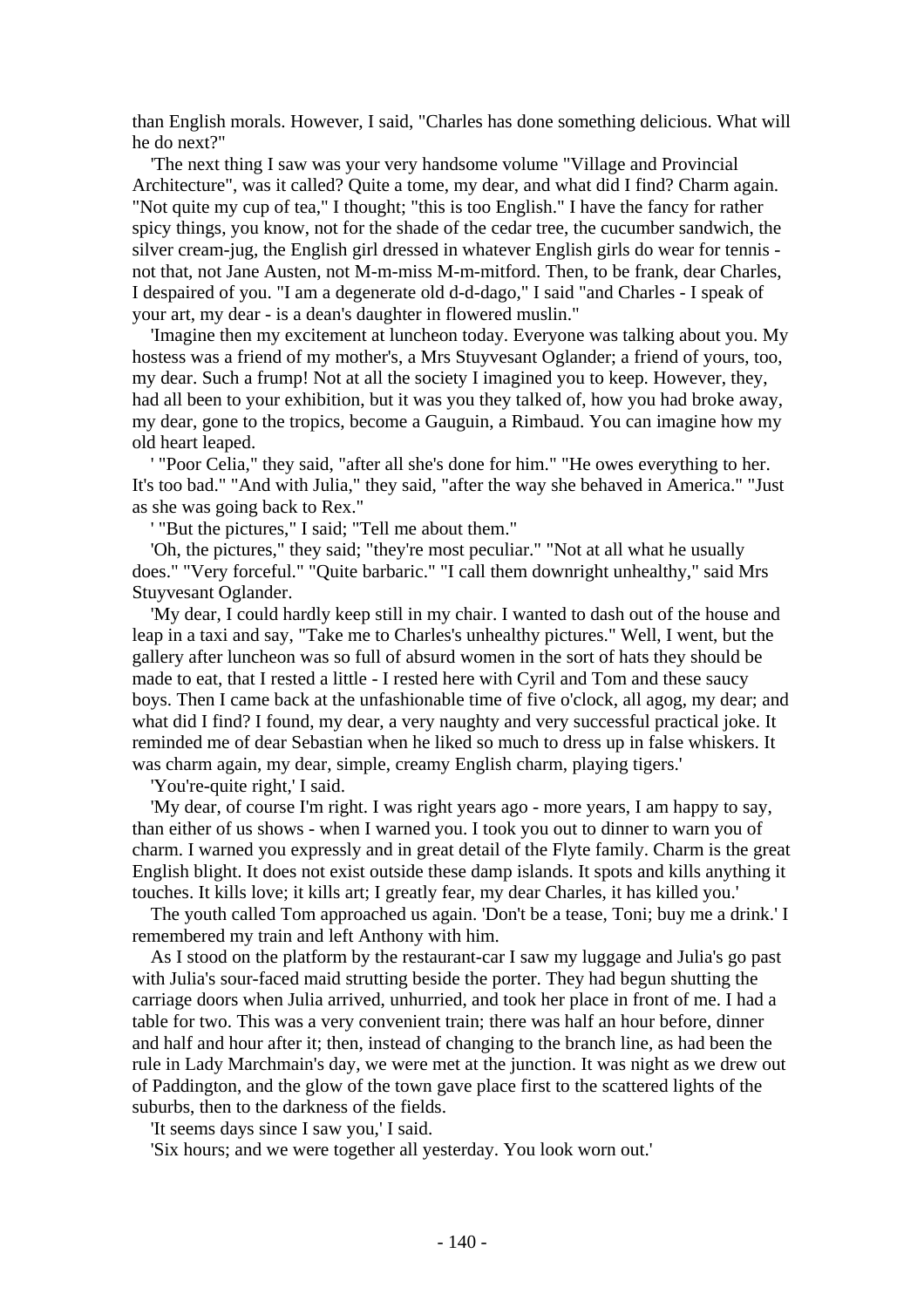'It's been a day of nightmare - crowds, critics, the Clarences, a luncheon party at Margot's, ending up with half an hour's well-reasoned abuse of my pictures in a pansy bar...I think Celia knows about us.'

'Well, she had to know some time.'

 'Everyone seems to know. My pansy friend had not been in London twenty-four hours before he'd heard.'

'Damn everybody.'

'What about Rex?'

 'Rex isn't anybody at all,' said Julia; 'he just doesn't exist.' The knives and forks jingled on the table as we sped through the darkness; the little- circle of gin and vermouth in the glasses lengthened to oval, contracted again, with the sway of the carriage, touched the lip, lapped back again, never spilt; I was leaving the day behind me. Julia pulled off her hat and tossed it into the rack above her, and shook her nightdark hair with a little sigh of ease - a sigh fit for the pillow, the sinking firelight, and a bedroom window open to the stars and the whisper of bare trees.

'It's great to have you back, Charles; like the old days.'

'Like the old days?' I thought.

 Rex, in his early forties, had grown heavy and ruddy; he had lost his Canadian accent and acquired instead the hoarse, loud tone that was common to all his friends, as though their voices were perpetually strained to make themselves heard above a crowd, as though, with youth forsaking them, there was no time to wait the opportunity to speak, no time to listen, no time to reply; time for a laugh - a throaty mirthless laugh, the base currency of goodwill.

 There were half a dozen of these friends in the Tapestry Hall: politicians; 'young Conservatives' in the early forties, with sparse hair and high blood-pressure; a Socialist from the coal-mines who had already caught their clear accents, whose cigars came to pieces on his lips, whose hand shook when he poured himself out a drink; a financier older than the rest, and, one might guess from the way they treated him, richer; a lovesick columnist, who alone was silent, gloating sombrely on the only woman of the party; a woman they called 'Grizel', a knowing rake whom, in their hearts, they all feared a little.

 They all feared Julia, too, Grizel included. She greeted them and apologized for not being there to welcome them, with a formality which hushed there for a minute; then she came and sat with me near the fire, and the storm of talk arose once more and whirled about our ears.

'Of course, he can marry her and make her queen tomorrow.'

 'We had our chance in October. Why didn't we send the Italian fleet to the bottom of Mare Nostrum? Why didn't we blow Spezia to blazes? Why didn't we land on Pantelleria?'

 'Franco's simply a German agent. They tried to put him in to prepare air bases to bomb France. That bluff has been called, anyway.'

 'It would make the monarchy stronger than it's been since Tudor times. The people are with him.'

'The Press are with him.'

'I'm with him.'

 'Who cares about divorce now except a few old maids who aren't married, anyway?' 'If he has a show-down with the old gang, they'll just disappear like, like...'

'Why didn't we close the canal? Why didn't we bomb Rome?'

'It wouldn't have been necessary. One firm note...'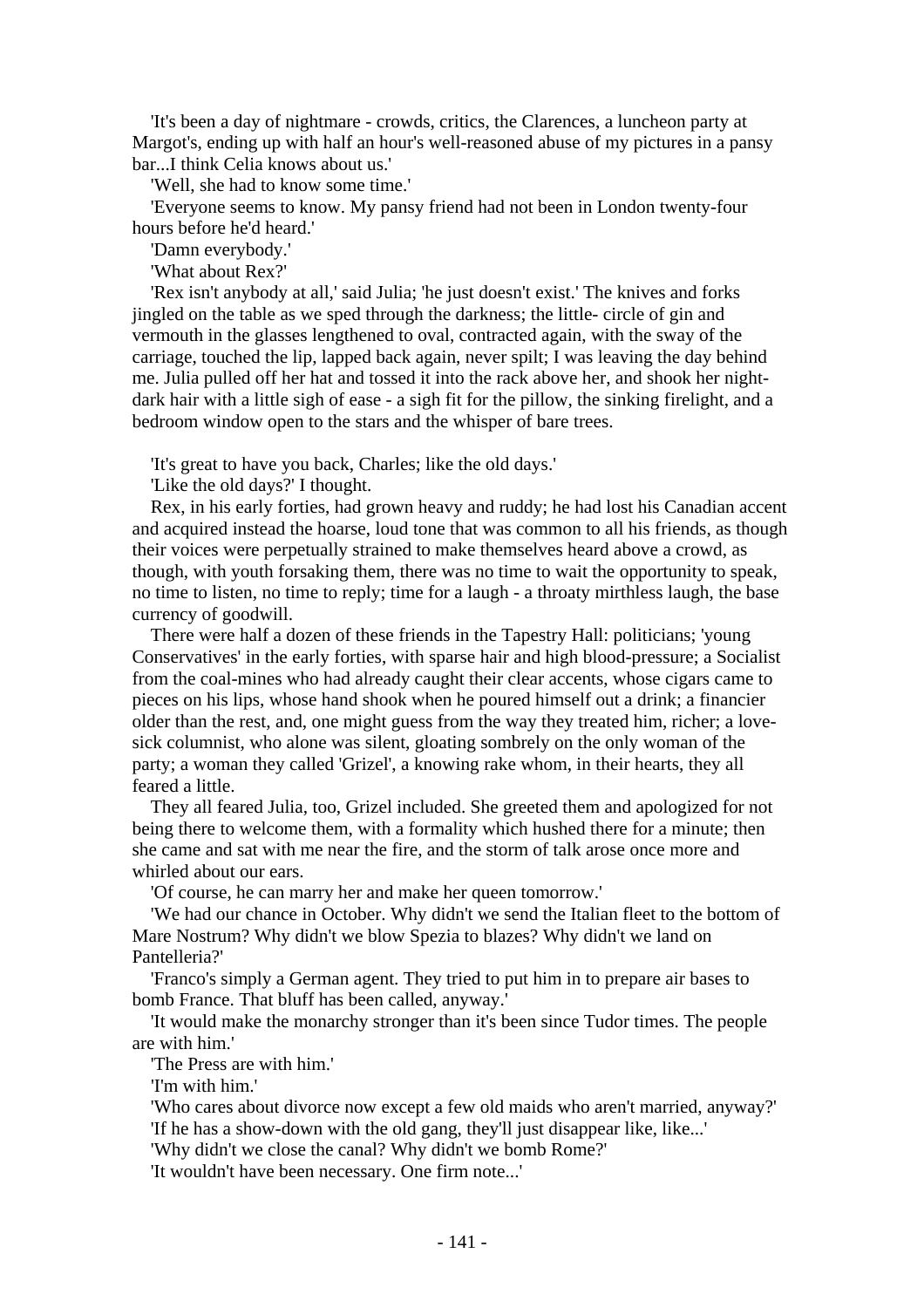'One firm speech.'

'One show-down.'

'Anyway, Franco will soon be skipping back to Morocco. Chap I saw today just come from Barcelona...'

'...Chap just come from Fort Belvedere...'

'...Chap just come from the Palazzo Venezia... '

'All we want is a show-down.'

'A show-down with Baldwin.'

'A show-down with Hitler.'

'A show-down with the Old Gang.'

'...That I should live to see my country, the land of Clive and Nelson...'

'...My country of Hawkins and Drake.'

'...My country of Palmerston... '

 'Would you very much mind not doing that?' said Grizel to the columnist, who had been attempting in a maudlin manner to twist her wrist; 'I don't happen to enjoy it.'

 'I wonder which is the more horrible,' I said, 'Celia's Art and Fashion or Rex's Politics and Money.'

'Why worry about them?'

 'Oh, my darling, why is it that love makes me hate the world? It's supposed to have quite the opposite effect. I feel as though all mankind, and God, too, were in a conspiracy against us.'

'They are, they are.'

 'But we've got our happiness in spite of them; here and now, we've taken possession of it. They can't hurt us, can they?'

'Not tonight; not now.'

'Not for how many nights?'

## [3]

'Do you remember, said Julia, in the tranquil, lime-scented evening, 'do you remember the storm?'

'The bronze doors banging.'

'The roses in cellophane.'

'The man who gave the "get-together" party and was never seen again.'

 'Do you remember how the sun came out on our last evening just as it has done today?'

 It had been an afternoon of low cloud and summer squalls, so overcast that at times I had stopped work and roused Julia from the light trance in which she sat - she had sat so often; I never tired of painting her, forever finding in her new wealth and delicacy until at length we had gone early to our baths and, on coming down, dressed for dinner, in the last half-hour of the day, we found the world transformed; the sun had emerged; the wind had fallen to a soft breeze which gently stirred the blossom in the limes and carried its fragrance, fresh from the late rains, to merge with the sweet breath of box and the drying stone. The shadow of the obelisk spanned the terrace.

 I had carried two garden cushions from the shelter of the colonnade and put them on the rim of the fountain. There Julia sat, in a tight little gold tunic and a white gown, one hand in the water idly turning an emerald ring to catch the fire of the sunset; the carved animals mounted over her dark head in a cumulus of green moss and glowing stone and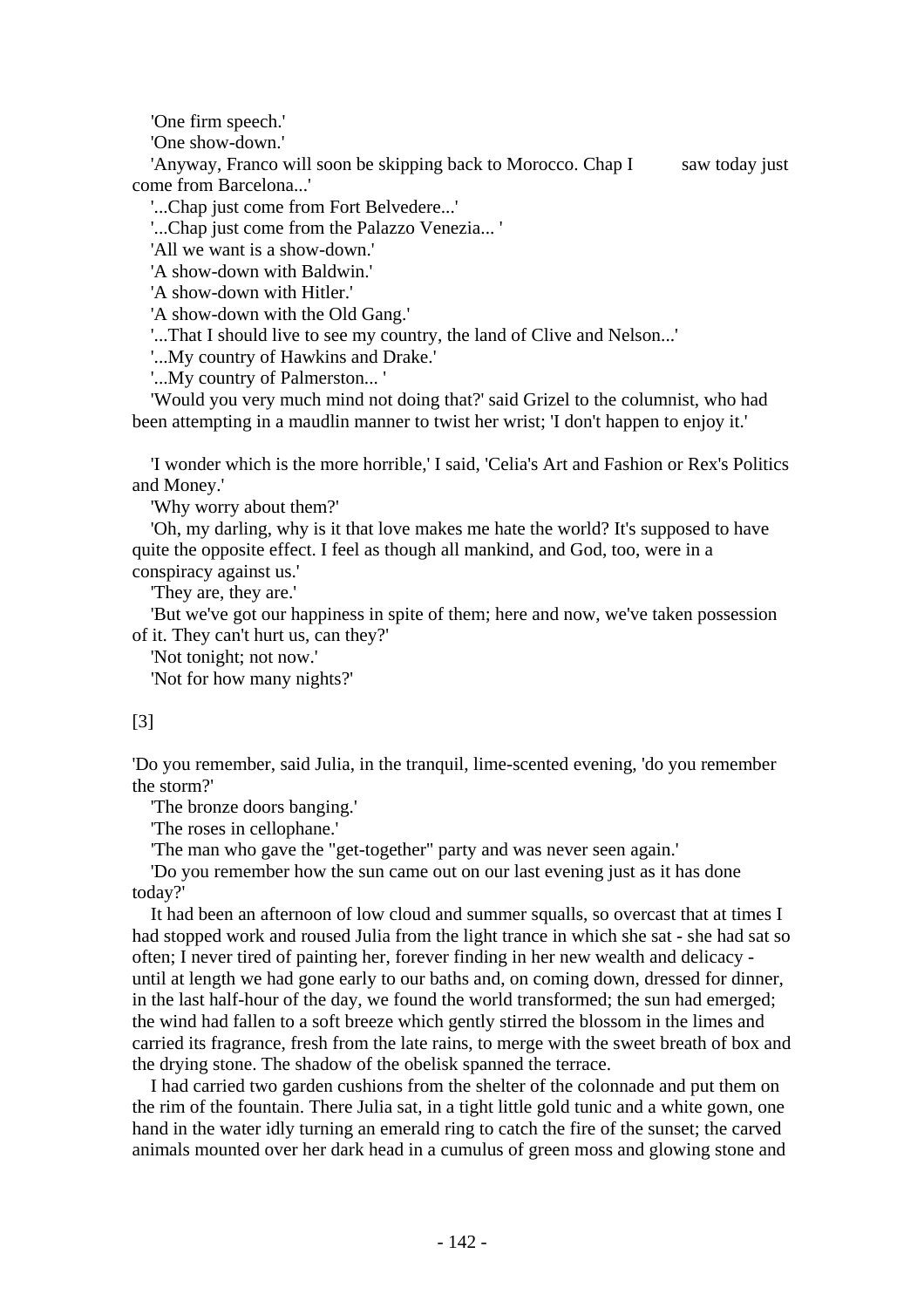dense shadow, and the waters round them flashed and bubbled and broke into scattered flames.

 '...So much to remember,' she said. 'How many days have there been since then, when we haven't seen each other; a hundred, do you think?'

'Not so many.'

 'Two Christmases' - those bleak, annual excursions into propriety. Boughton, home of my family, home of my cousin Jasper, with what glum memories of childhood I revisited its pitch-pine corridors and dripping walls! How querulously my father and I, seated side by side in my uncle's Humber, approached the avenue of Wellingtonias knowing that at the end of the drive we should find my uncle, my aunt, my Aunt Phillippa, my cousin Jasper, and, of recent years, Jasper's wife and children; and besides them, perhaps already arrived, perhaps every moment expected, my wife and my children. This annual sacrifice united us; here among the holly and mistletoe and the cut spruce, the parlour game's ritually performed, the brandy-butter and the Carlsbad plums, the village choir in the pitch-pine minstrels' gallery, gold twine and sprigged wrappingpaper, she and I were accepted, whatever ugly rumours had been afloat in tile past year, as man and wife. 'We must keep it up, whatever it costs us, for the sake of the children my wife said.

 'Yes, two Christmases...And the three days, of good taste before I followed you to Capri.'

'Our first summer.'

 'Do you remember how I hung about Naples, then followed, how we met by arrangement on the hill path and how flat it fell?'

 'I went back to the villa and said, "Papa, who do you think has arrived at the hotel?" and he said, "Charles Ryder, I suppose." I said, "Why did you think of him?" and papa replied, "Cara came back from Paris with the news that you and he were inseparable. He seems to have a penchant for my children. However, bring him here; I think we have the room."

'There was the time you had jaundice and wouldn't let me see you.'

'And when I had flu and you were afraid to come.'

'Countless visits to Rex's constituency.'

 'And Coronation Week, when you ran away from London. Your goodwill mission to your father-in-law. The time you went to Oxford to paint the picture they didn't like. Oh, yes, quite a hundred days.'

 'A hundred days wasted out of two years and a bit...not a day's coldness or mistrust or disappointment.'

'Never that.'

We fell silent; only the birds spoke in a multitude of small, clear voices in the limetrees; only the waters spoke among their carved stones.

 Julia took the handkerchief from my breast pocket and dried her hand; then lit a cigarette. I feared to break the spell of memories, but for once our thoughts had not kept pace together, for when at length Julia spoke, she said sadly: 'How many more? Another hundred?'

'A lifetime.'

'I want to marry you, Charles.'

'One day; why now?'

 'War,' she said, 'this year, next year, sometime soon. I want a day or two with you of real peace.'

'Isn't this peace?'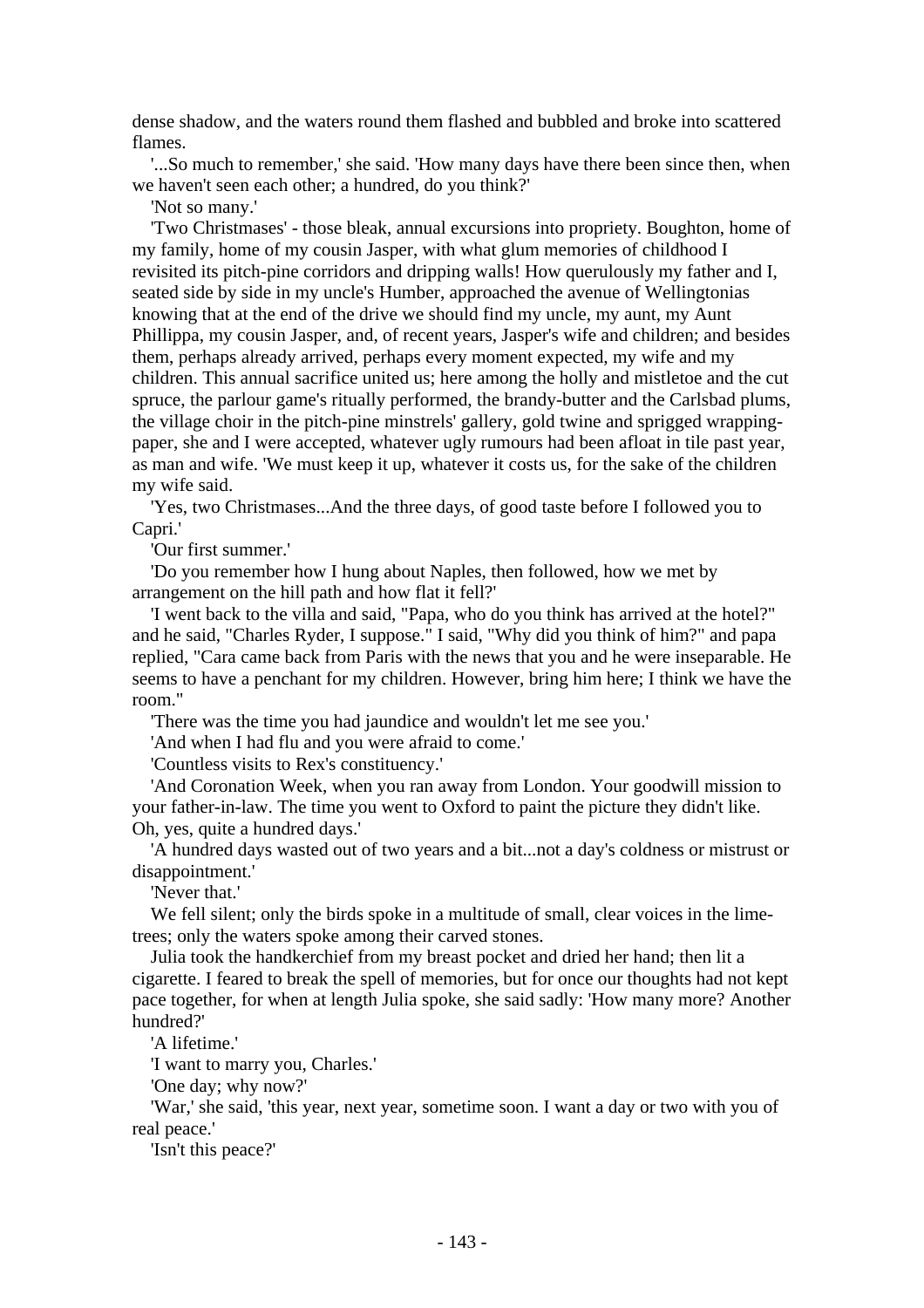The sun had sunk now to the line of woodland beyond the valley; all the opposing slope was already in twilight, but the lakes below us were aflame; the light grew in strength and splendour as it neared death, drawing long shadows across the pasture, falling full on the rich stone spaces of the house, firing the panes in the windows, glowing on cornices and colonnade and dome, spreading out all the stacked merchandise of colour and scent from earth and stone and leaf, glorifying the head and golden shoulders of the woman beside me.

'What do you mean by "peace", if not this?'

 'So much more'; and then in a chill, matter-of-fact tone she continued: 'Marriage isn't a thing we can take when the impulse moves us. There must be a divorce - two divorces. We must make plans.'

'Plans, divorce, war - on an evening like this.'

 'Sometimes said Julia, 'I feel the past and the future pressing so hard on either side that there's no room for the present at all.' Then Wilcox came down the steps into the sunset to tell us that dinner was ready.

Shutters were up, curtains drawn, candles lit, in the Painted Parlour.

'Hullo, it's laid for three,'

 'Lord Brideshead arrived half an hour ago, my lady. He sent a message would you please not wait dinner for him as he may be a little late.'

'It seems months since he was here last,' said Julia. 'What does he do in London?'

 It was often a matter for speculation between us - giving birth to many fantasies, for Bridey was a mystery; a creature from underground; a hard-snouted, burrowing, hibernating animal who shunned the light. He had been completely without action in all his years of adult life; the talk of his going into the army and into parliament and into a monastery, had all come to nothing. All that he was known with certainty to have done and this because in a season of scant news it had formed the subject of a newspaper article entitled 'Peer's Unusual Hobby' - was to form a collection of match-boxes; he kept them mounted on boards, card-indexed, yearly occupying a larger and larger space in his small house in Westminster. At first he was bashful about the notoriety which the newspaper caused, but later greatly pleased, for he found it the means of his getting into touch with other collectors in all parts of the world with whom he now corresponded and swapped duplicates. Other than this he was not known to have any interests. He remained joint Master of the Marchmain and hunted with them dutifully on their two days a week when he was at home; he never hunted with the neighbouring pack, who had the better country. He had no real zest for sport, and had not been out a dozen times that season; he had few friends; he visited his aunts; he went to public dinners held in the Catholic interest. At Brideshead he performed all unavoidable local duties, bringing with him to platform and fête and committee room his own thin mist of clumsiness and - aloofness.

 'There was a girl found strangled with a piece of barbed wire at Wandsworth last week,' I said, reviving an old fantasy.

'That must be Bridey. He is naughty.'

 When we had been a quarter of an hour at the table, he joined us, coming ponderously into the room in the bottle-green velvet smoking suit which he kept at Brideshead and always wore when he was there. At thirty-eight he had grown heavy and bald, and might have been taken for forty-five.

'Well,' he said, 'well, only you two; I hoped to find Rex here.'

 I often wondered what he made of me and of my continual presence; he seemed to accept me, without curiosity, as one of the household. Twice in the past two years he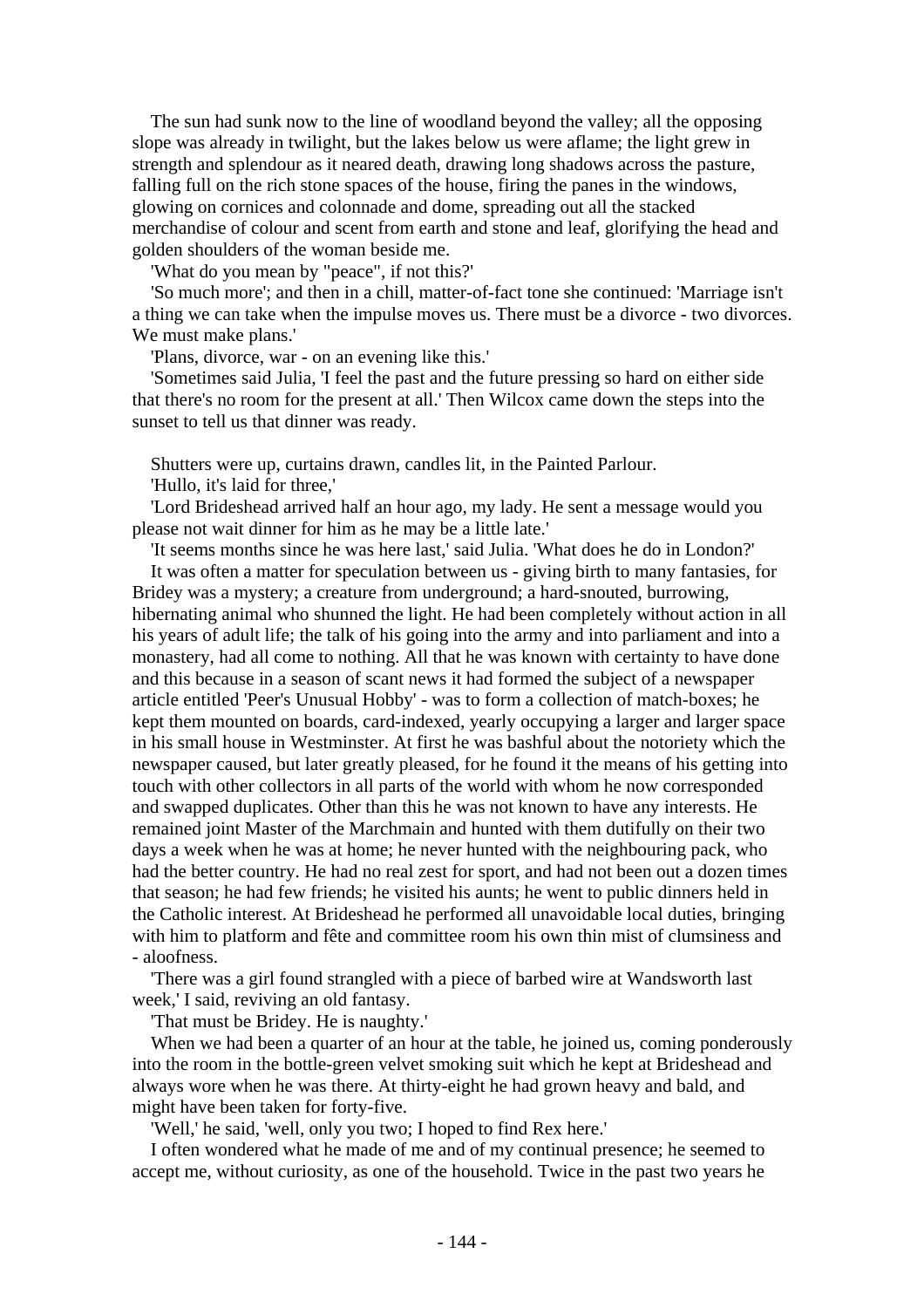had surprised me by what seemed to be acts of friendship; that Christmas he had sent me a photograph of himself in the robes of a Knight of Malta, and shortly afterwards asked me to go with him to a dining club. Both acts had an explanation: he had had more copies of his portrait printed than he knew what to do with; he was proud of his club. It was a surprising association of men quite eminent in their professions who met once a month for an evening of ceremonious buffoonery; each had his sobriquet Bridey was called 'Brother Grandee' - and a specially designed jewel worn like an order of chivalry, symbolizing it; they had club buttons for their waistcoats and an elaborate ritual for the introduction of guests; after dinner a paper was read and facetious speeches were made. There was plainly some competition to bring guests of distinction and since Bridey had few friends, and since I was tolerably well known, I was invited. Even on that convivial evening I could feel my host emanating little magnetic waves of social uneasiness, creating, rather, a pool of general embarrassment about himself in which, he floated with log-like calm.

He sat down opposite me and bowed his sparse, pink head over his plate.

'Well, Bridey. What's the news?'

'As a matter of fact,' he said, 'I have some news. But it can wait.'

'Tell us now.'

 He made a grimace which I took to mean 'not in front of the servants', and said, 'How is the painting, Charles?'

'Which painting?'

'Whatever you have on the stocks.'

'I began a sketch of Julia, but the light was tricky all today.'

 'Julia? I thought you'd done her before. I suppose it's a change from architecture, and much more difficult.'

 His conversation abounded in long pauses during which his mind seemed to remain motionless; he always brought one back with a start to the exact point where he had stopped. Now after more than a minute he said: 'The world is full of different subjects.'

'Very true, Bridey.'

 'If I were a painter,' he said, 'I should choose an entirely different subject every time; subjects with plenty of action in them like...' Another pause. What, I wondered was coming? The Flying Scotsman? The Charge of the Light Brigade? Henley Regatta? Then surprisingly he said: '...like Macbeth.' There was something supremely preposterous in the idea of Bridey as a painter of action pictures; he was usually preposterous yet somehow achieved a certain dignity by his remoteness and agelessness; he was still half-child, already half-veteran; there seemed no spark of contemporary life in him; he had a kind of massive rectitude and impermeability, an indifference to the world, which compelled respect. Though we often laughed at him, he was never wholly ridiculous; at times he was even formidable.

 We talked of the news from central Europe until, suddenly cutting across this barren topic, Bridey asked: 'Where are mummy's jewels?'

 'This was hers,' said Julia, 'and this. Cordelia and I had all her own things. The family jewels went to the bank.'

 'It's so long since I've seen them - I don't know that I ever saw them all. What is there? Aren't there some rather famous rubies, someone was telling me?'

 'Yes, a necklace. Mummy used often to wear it, don't you remember? And there are the pearls - she always had those out. But most of it stayed in the bank year after year. There are some hideous diamond fenders, I remember, and a Victorian diamond collar no one could wear now. There's a mass of good stones. Why?'

'I'd like to have a took at them some day.'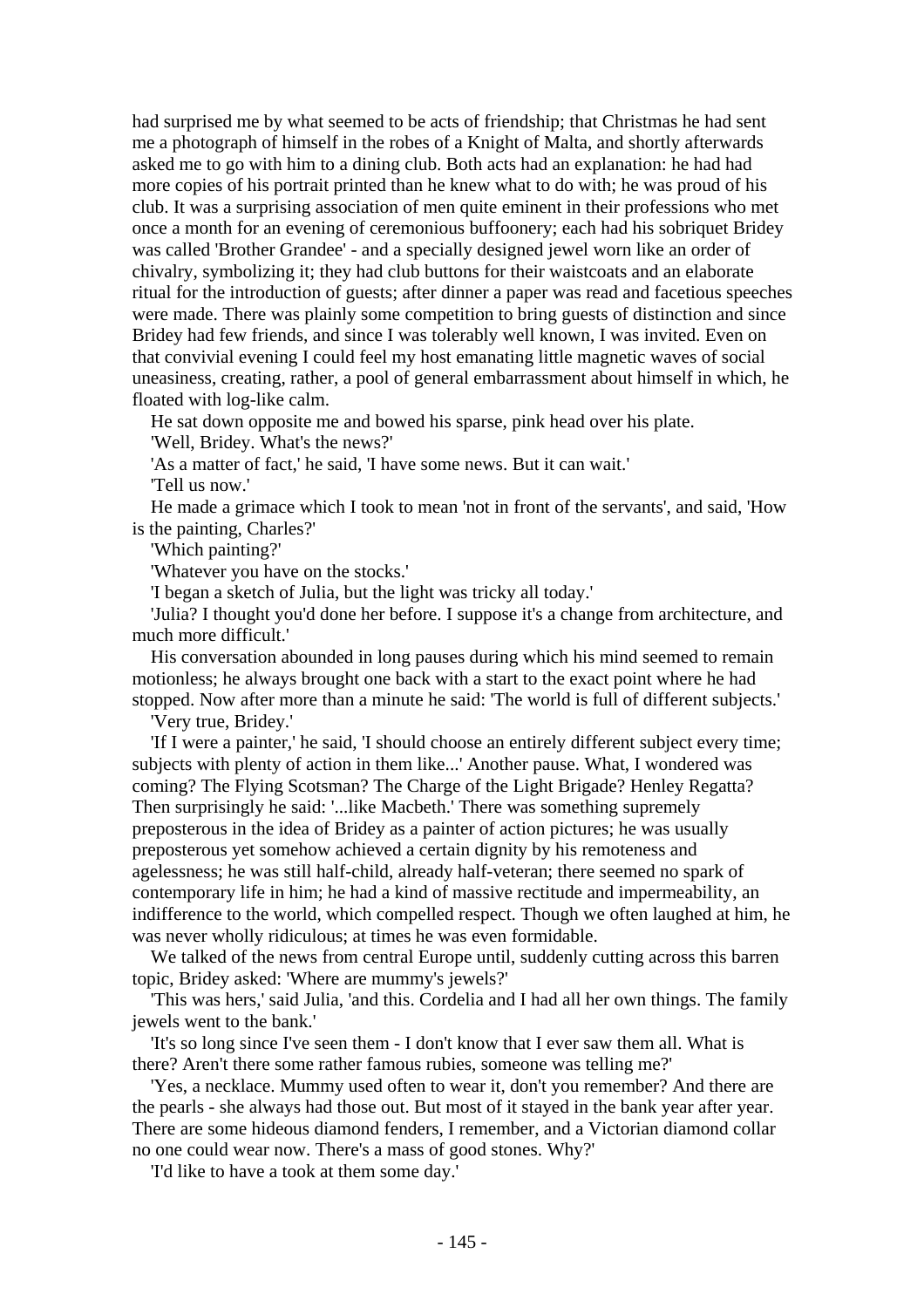'I say, papa isn't going to pop them, is he? He hasn't got into debt again?' 'No, no, nothing like that.'

 Bridey was a slow and copious eater. Julia and I watched him between the candles. Presently he said: 'If I was Rex' - his mind seemed full of such suppositions: 'If I was Archbishop of Westminster', 'If I was head of the Great Western Railway', 'If I was an actress', as though it were a mere trick of fate that he was none of these things, and he might awake any morning to find the matter adjusted - 'if I was Rex I should want to live in my constituency.'

'Rex says it saves four days' work a week not to.'

'I'm so he's not here. I have a little announcement to make.'

'Bridey, don't be so mysterious. Out with it.'

He made the grimace which seemed to mean 'not before the servants.'

 Later when port was on the table and we three were alone Julia said: 'I'm not going till I hear the announcement.'

 'Well,' said Bridey, sitting back in his chair and gazing fixedly at his glass. 'You have only to wait until Monday to see it in black and white in the newspapers. I am engaged to be married. I hope you are pleased.'

'Bridey. How...how very exciting! Who to?'

'Oh, no one you know.'

'Is she pretty?'

 'I don't think you would exactly call her pretty; "comely" is the word I think of in her connection. She is a big woman.'

'Fat?'

 'No, big. She is called Mrs Muspratt; her Christian name is Beryl. I have known her for a long time, but until last year she had a husband; now she is a widow. Why do you laugh?'

 'I'm sorry. It isn't the least funny. It's just so unexpected. Is she...is she about your own age?'

 'Just about, I believe. She has three children, the eldest boy has just gone to Ampleforth. She is not at all well off.'

'But, Bridey, where did you find her?'

 'Her late husband, Admiral Muspratt, collected matchboxes he said with complete gravity.

 Julia trembled on the verge of laughter, recovered her self-possession, and asked: 'You're not marrying her for her matchboxes?'

 'No, no; the whole collection was left to the Falmouth Town Library. I have a great affection for her. In spite of all her difficulties she is a very cheerful woman, very fond of acting. She is connected with the Catholic Players' Guild.'

'Does papa know?'

 'I had a letter from him this morning giving me his approval. He has been urging me to marry for some time.'

 It occurred both to Julia and myself simultaneously that we were allowing curiosity and surprise to predominate; now we congratulated him in gentler tones from which mockery was almost excluded.

'Thank you,' he said, 'thank you. I think I am very fortunate.'

 'But when are we going to meet her? I do think you might have brought her down with you.'

He said nothing, sipped and gazed.

 'Bridey,' said Julia. 'You sly, smug old brute, why haven't you brought her here?' 'Oh, I couldn't do that, you know.'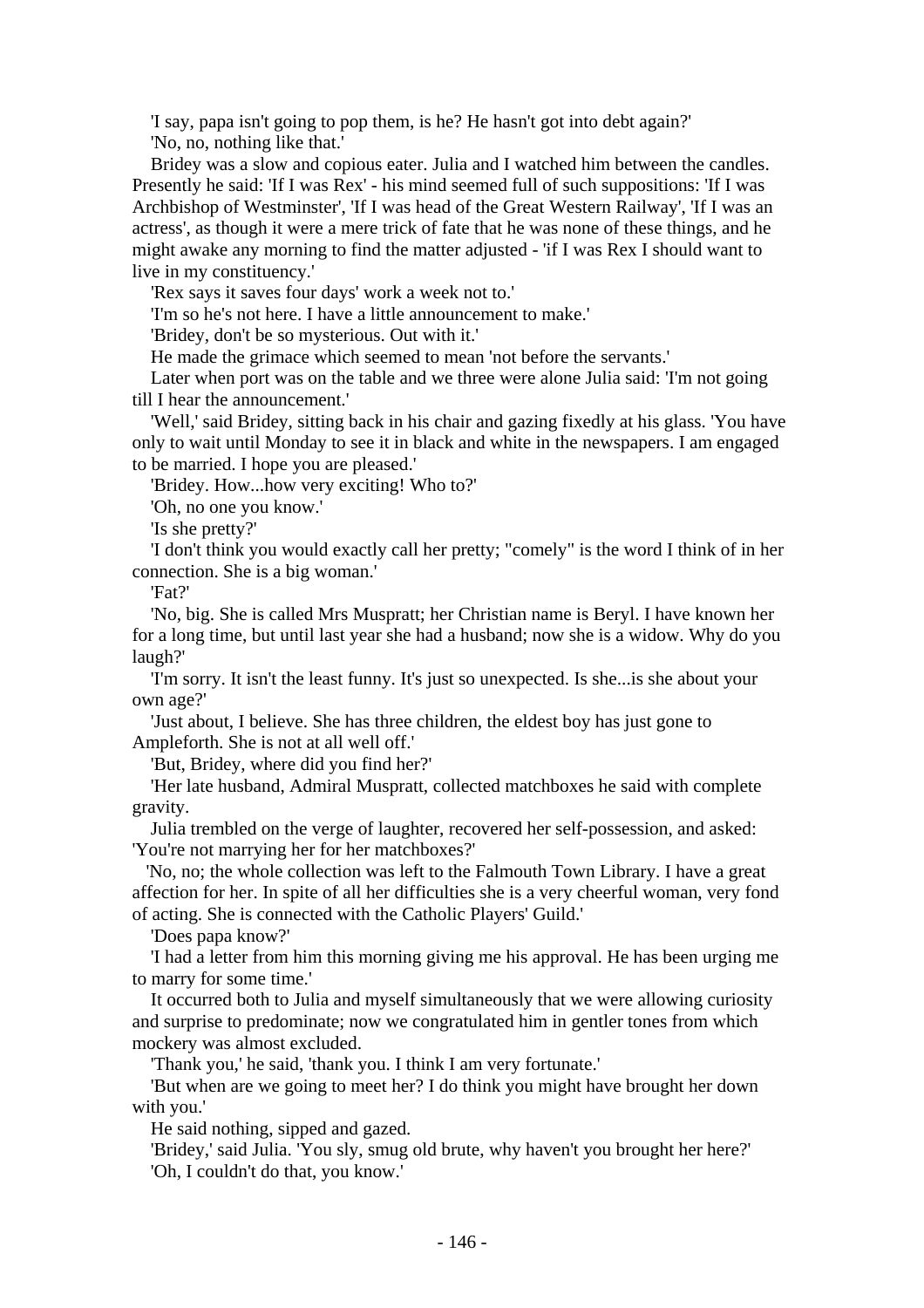'Why couldn't you? I'm dying to meet her. Let's ring her up now and invite her. She'll think us most peculiar leaving her alone at a time like this.'

 'She has the children,' said Brideshead. 'Besides, you are peculiar, aren't you?' 'What can you mean?'

 Brideshead raised his head and looked solemnly at his sister, and continued in the same simple way, as though he were saying nothing particularly different from what had gone before, 'I couldn't ask her here, as things are. It wouldn't be suitable. After all, I am a lodger here. This is Rex's house at the moment, so far as it's anybody's. What goes on here is his business. But I couldn't bring Beryl here.'

 'I simply don't understand,' said Julia rather sharply. I looked at her. All the gentle mockery had gone; she was alert, almost scared, it seemed. 'Of course, Rex and I want her to come.'

'Oh, yes, I don't doubt that. The difficulty is quite otherwise.'

 He finished his port, refilled his glass, and pushed the decanter towards me. 'You must understand that Beryl is a woman of strict Catholic principle fortified by the prejudices of the middle class. I couldn't possibly bring her here. It is a matter of indifference whether you choose to live in sin with Rex or Charles or both - I have always avoided inquiry into the details of your ménage - but in no case would Beryl consent to be your guest.'

Julia rose. 'Why, you pompous ass... ' she said, stopped, and turned towards the door.

 At first I thought she was overcome by laughter; then, as I opened the door to her, I saw with consternation that she was in tears. I hesitated. She slipped past me without a glance.

 'I may have given the impression that this was a marriage of convenience' Brideshead continued placidly. I cannot speak for Beryl; no doubt the security of my position has some influence on her. Indeed, she has said as much. But for myself, let me emphasize, I am ardently attracted.'

'Bridey, what a bloody offensive thing to say to Julia!'

 'There was nothing she should object to. I was merely stating a fact well known to her.'

 She was not in the library; I mounted to her room, but she was not there. I paused by her laden dressing table wondering if she would come. Then through the open window, as the light streamed out across the terrace into the dusk, to the fountain which in that house seemed always to draw us to itself for comfort and refreshment I caught the glimpse of a white skirt against the stones. It was nearly night. I found her in the darkest refuge, on a wooden seat, in a bay of the clipped box which encircled the basin. I took her in my arms and she pressed her face to my heart.

'Aren't you cold out here?'

She did not answer, only clung closer to me, and shook with sobs.

 'My darling, what is it? Why do you mind? What does it matter what that old booby says?'

 'I don't; it doesn't. It's just the shock. Don't laugh at me.' In the two years of our love, which seemed a lifetime, I had not seen her so moved or felt so powerless to help.

 'How dare he speak to you like that?' I said. 'The cold-blooded old humbug...' But I was failing her in sympathy.

 'No,' she said 'it's not that. He's quite right. They know all about it, Bridey and his widow; they've got it in black and white; they bought it for a penny at the church door. You can get anything there for a penny, in black and white, and nobody to see that you pay; only an old woman with a broom at the other end, rattling round the confessionals,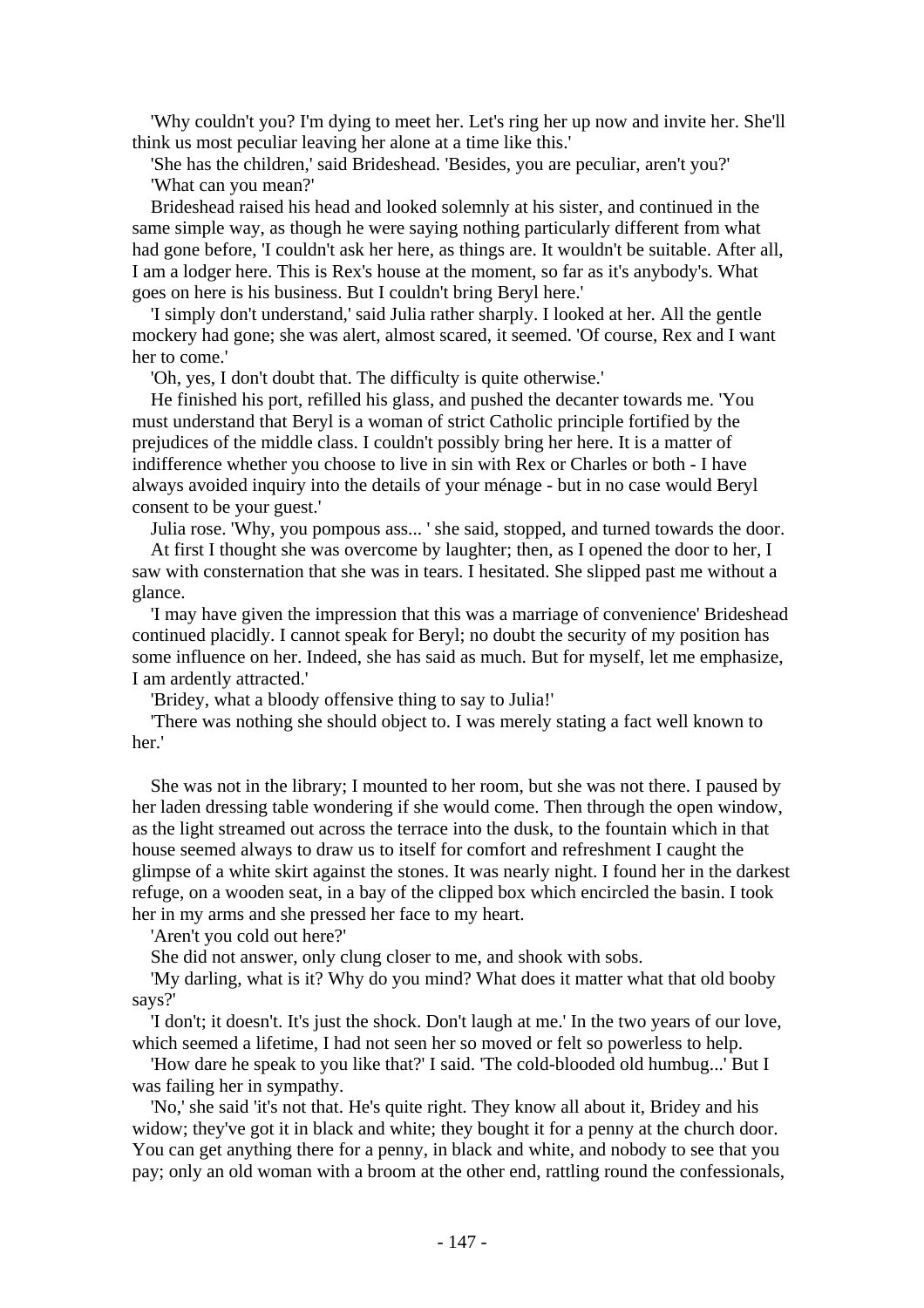and a young woman lighting a candle at the Seven Dolours. Put a penny in the box, or not, just as you like; take your tract. There you've got it, in black and white.

'All in one word, too, one little, flat, deadly word that covers a lifetime.

 ' "Living in sin"; not just doing wrong, as I did when I went to America; doing wrong, knowing it is wrong, stopping doing it, forgetting. That's not what they mean. That's not Bridey's pennyworth. He means just what it says in black and white.

 'Living in sin, with sin, always the same, like an idiot child carefully nursed, guarded from the world. "Poor Julia," they say, "she can't go out. She's got to take care of her sin. A pity it ever lived," they say, "but it's so strong. Children like that always are. Julia's so good to her little, mad sin." '

 'An hour ago,' I thought, 'under the sunset, she sat turning her ring in the water and counting the days of happiness; now under the first stars and the last grey whisper of day, all this mysterious tumult of sorrow! What had happened to us in the Painted Parlour? What shadow had fallen in the candlelight? Two rough sentences and a trite phrase.' She was beside herself; her voice, now muffled in my breast, now clear and anguished, came to me in single words and broken sentences.

 'Past and future; the years when I was trying to be a good wife, in the cigar smoke, while the counters clicked on the backgammon board, and the man who was "dummy" at the men's table filled the glasses; when I was trying to bear his child, torn in pieces by something already dead; putting him away, forgetting him, finding you, the past two years with you, all the future with you, all the future with or without you, war coming, world ending - sin.

 'A word from so long ago, from Nanny Hawkins stitching by the hearth and the nightlight burning before the Sacred Heart. Cordelia and me with the catechism, in mummy's room, before luncheon on Sundays. Mummy carrying my sin with her to church, bowed under it and the black lace veil, in the chapel; slipping out with it in London before the fires were lit; taking it with her through the empty streets, where the milkman's ponies stood with their forefeet on the pavement; mummy dying with my sin eating at her, more cruelly than her own deadly illness.

 'Mummy dying with it; Christ dying with it, nailed hand and foot; hanging over the bed in the night-nursery; hanging year after year in the dark little study at Farm Street with the shining oilcloth hanging in the dark church where only the old char-woman raises the dust and one candle burns; hanging at noon high among the crowds and the soldiers; no comfort except a sponge of vinegar and the kind words of a thief; hanging for ever; never the cool sepulchre and the grave clothes spread on the stone slab, never the oil and spices in the dark cave; always the midday sun and the dice clicking for the seamless coat.

 'No way back; the gates barred; all the saints and angels posted along the walls. Thrown away, scrapped, rotting down; the old man with lupus and the forked stick who limps out at nightfall to turn the rubbish, hoping for something to put in his sack, something marketable, turns away with disgust.

 'Nameless and dead, like the baby they wrapped up and took away before I had seen her<sup>'</sup>

 Between her tears she talked herself into silence. I could do nothing; I was adrift in a strange sea; my hands on the metal-spun threads of her tunic were cold and stiff, my eyes dry; I was as far from her in spirit, as she clung to me in the darkness, as when years ago I had lit her cigarette on the way from the station; as far as when she was out of mind, in the dry, empty years at the Old Rectory, and in the jungle.

 Tears spring from speech; presently in her silence her weeping stopped. She sat up, away from me, took my handkerchief, shivered, rose to her feet.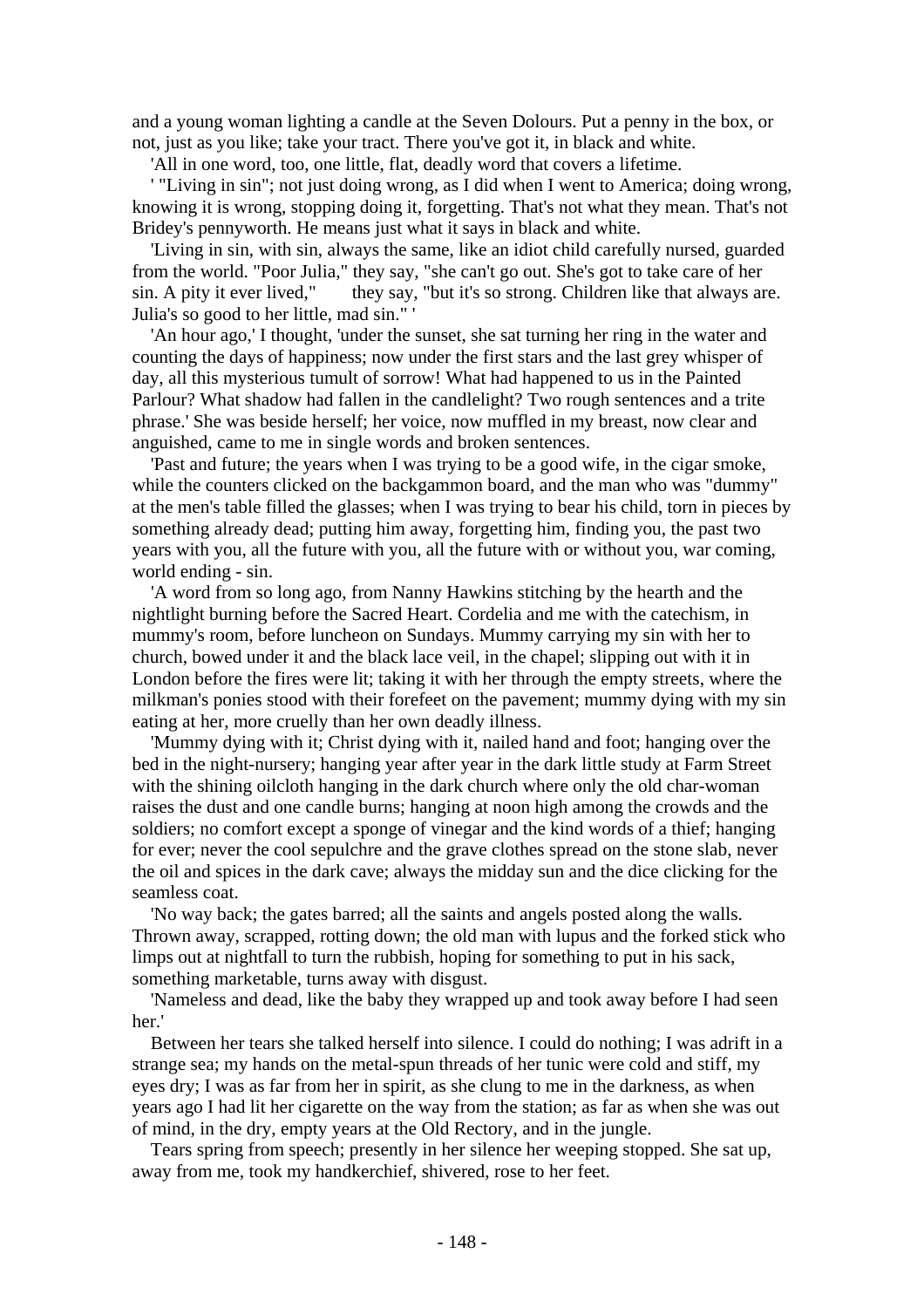'Well,' she said, in a voice much like normal. 'Bridey is one for bombshells, isn't he?' I followed her into the house and to her room; she sat at her looking-glass.

'Considering that I've just recovered from a fit of hysteria,' she said, 'I don't call that at all bad.' Her eyes seemed unnaturally large and bright, her cheeks pale with two spots of high colour, where, as a girl, she used to put a dab of rouge. 'Most hysterical women look as if they had a bad cold. You'd better change your shirt before going down; it's all tears and lipstick.'

'Are we going down?'

'Of course, we mustn't leave poor Bridey on his engagement night.'

When I went back to her she said: 'I'm sorry for that appalling scene, Charles. I can't explain.'

 Brideshead was in the library, smoking his pipe, placidly reading a detective story. 'Was it nice out? If I'd known you were going I'd have come, too.'

'Rather cold.'

 'I hope it's not going to be inconvenient for Rex moving out of here. You see, Barton Street is much too small for us and the three children. Besides, Beryl likes the country. In his letter papa proposed making over the whole estate right away.'

 I remembered how Rex had greeted me on my first arrival at Brideshead as Julia's guest. 'A very happy arrangement,' he had said. 'Suits me down to the ground. The old boy keeps the place up; Bridey does all the feudal stuff with the tenants; I have the run of the house rent free. All it costs me is the food and the wages of the indoor servants. Couldn't ask fairer than that, could you?'

'I should think he'll be sorry to go,' I said.

'Oh, he'll find another bargain somewhere, ' said Julia; 'trust him.'

 'Beryl's got some furniture of her own she's very attached to. I don't know if it would go very well here. You know, oak dressers and coffin stools and things. I thought she could put it in mummy's old room.

'Yes, that would be the place.'

 So brother and sister sat and talked about the arrangement of the house until bedtime. 'An hour ago,' I thought, 'in the black refuge in the box hedge, she wept her heart out for the death of her God; now she is discussing whether Beryl's children shall take the old smoking-room or the school-room for their own.' I was all at sea.

 'Julia,' I said later, when Brideshead had gone upstairs, 'have you ever seen a picture of Holman Hunt's called "The Awakened Conscience" '

'No.'

 I had seen a copy of Pre-Raphaelitism in the library some days before; I found it again and read her Ruskin's description. She laughed quite happily.

'You're perfectly right. That's exactly what I did feel.'

 'But, darling, I won't believe that great spout of tears came just from a few words.of Bridey's. You must have been thinking about it before.'

'Hardly at all; now and then; more, lately, with the Last Trump so near.'

 'Of course it's a thing psychologists could explain; a preconditioning from childhood; feelings of guilt from the nonsense you were taught in the nursery. You do know at heart that it's all bosh, don't you?'

'How I wish it was!'

'Sebastian once said almost the same thing to me.'

 'He's gone back to the Church, you know. Of course, he never left it as definitely as I did. I've gone too far; there's no turning back now; I know that, if that's what you mean by thinking it all bosh. All I can hope to do is to put my life in some sort of order in a human way, before all human order comes to an end. That's why I want to marry you. I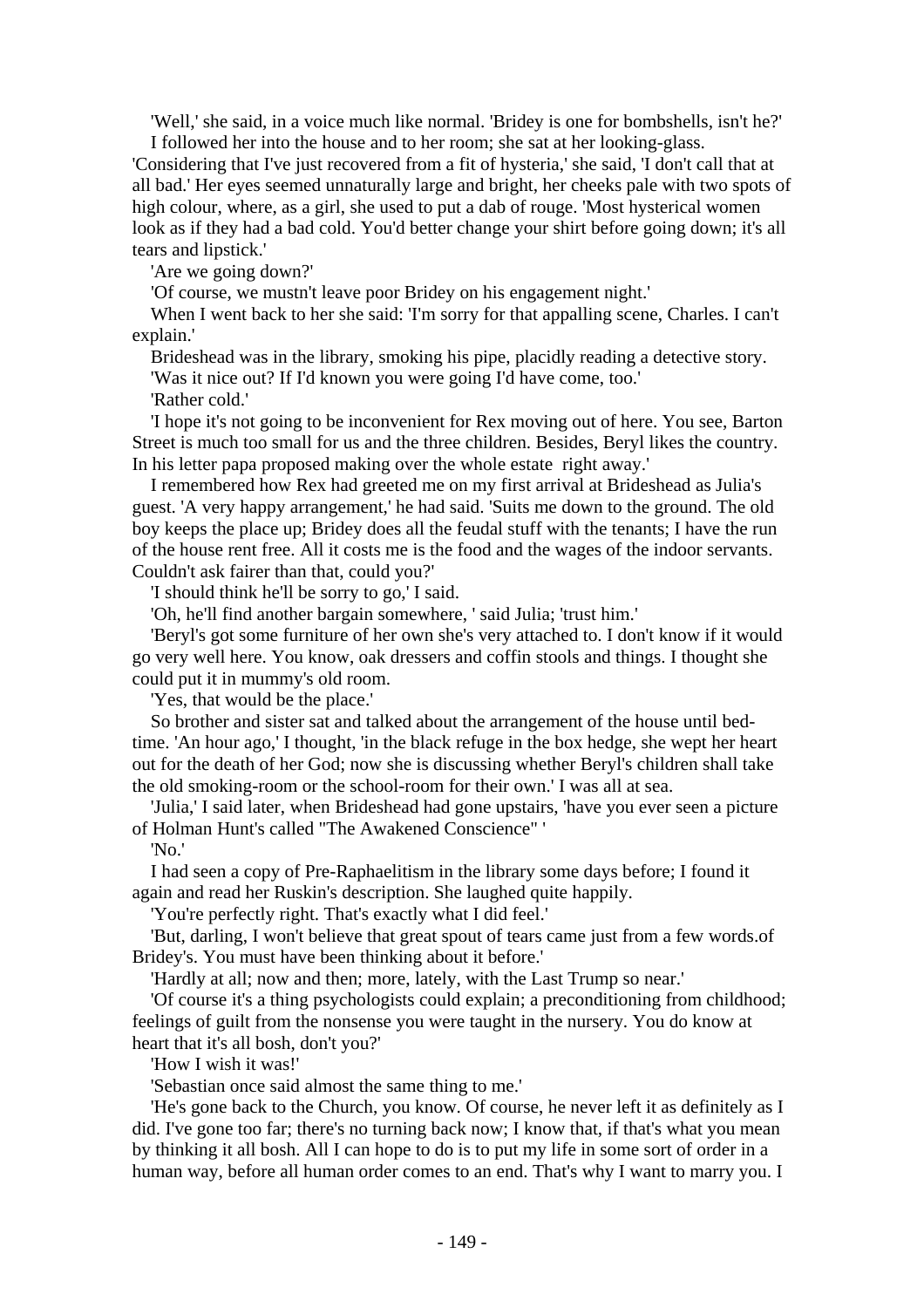should like to have a child. That's one thing I can do...Let's go out again. The moon should be up by now.'

 The moon was full and high. We walked round the house; under the limes Julia paused and idly snapped off one of the long shoots, last year's growth, that fringed their boles, and stripped it as she walked, making a switch, as children do, but with petulant movements that were not a child's, snatching nervously at the leaves and crumbling them between her fingers; she began peeling the bark, scratching it with her nails.

Once more we stood by the fountain.

 'It's like the setting of a comedy,' I said. 'Scene: a Baroque fountain in a nobleman's grounds. Act one, sunset; act two, dusk; act three, moonlight. The characters keep assembling at the fountain for no very clear reason.'

'Comedy?'

'Drama. Tragedy. Farce. What you will. This is the reconciliation scene.'

'Was there a quarrel?'

'Estrangement and misunderstanding in act two.'

 'Oh, don't talk in that damned bounderish way. Why must you see everything secondhand? Why must this be a play? Why must my conscience be a Pre-Raphaelite picture?'

'It's a way I have.'

'I hate it.'

 Her anger was as unexpected as every change on this evening of swift veering moods. Suddenly she cut me across the face with her switch, a vicious, stinging little blow as hard as she could strike.

'Now do you see how I hate it?'

She hit me again.

'All right,' I said 'go on.'

 Then, though her hand was raised, she stopped and threw the half-peeled wand into the water, where it floated white and black in the moonlight.

'Did that hurt?'

'Yes.'

'Did it?...Did I?'

 In the instant her rage was gone; her tears, newly flowing, were on my cheek. I held her at arm's length and she put down her head, stroking my hand on her shoulder with her face, catlike, but, unlike a cat, leaving a tear there.

'Cat on the roof-top,' I said.

'Beast!'

 She bit at my hand, but when I did not move it and her teeth touched me, she changed the bite to a kiss, the kiss to a lick of her tongue.

'Cat in the moonlight.'

 This was the mood I knew. We turned towards the house. When we came to the lighted hall she said: 'Your poor face,' touching the weals with her fingers. 'Will there be a mark tomorrow?'

'I expect so.'

'Charles, am I going crazy? What's happened tonight? I'm so tired.'

 She yawned; a fit of yawning took her. She sat at her dressing table, head bowed, hair over her face, yawning helplessly; when she looked up I saw over her shoulder in the glass a face that was dazed with weariness like a retreating soldier's, and beside it my own, streaked with two crimson lines.

 'So tired,' she repeated,, taking off her gold tunic and letting it fall to the floor, 'tired and crazy and good for nothing.'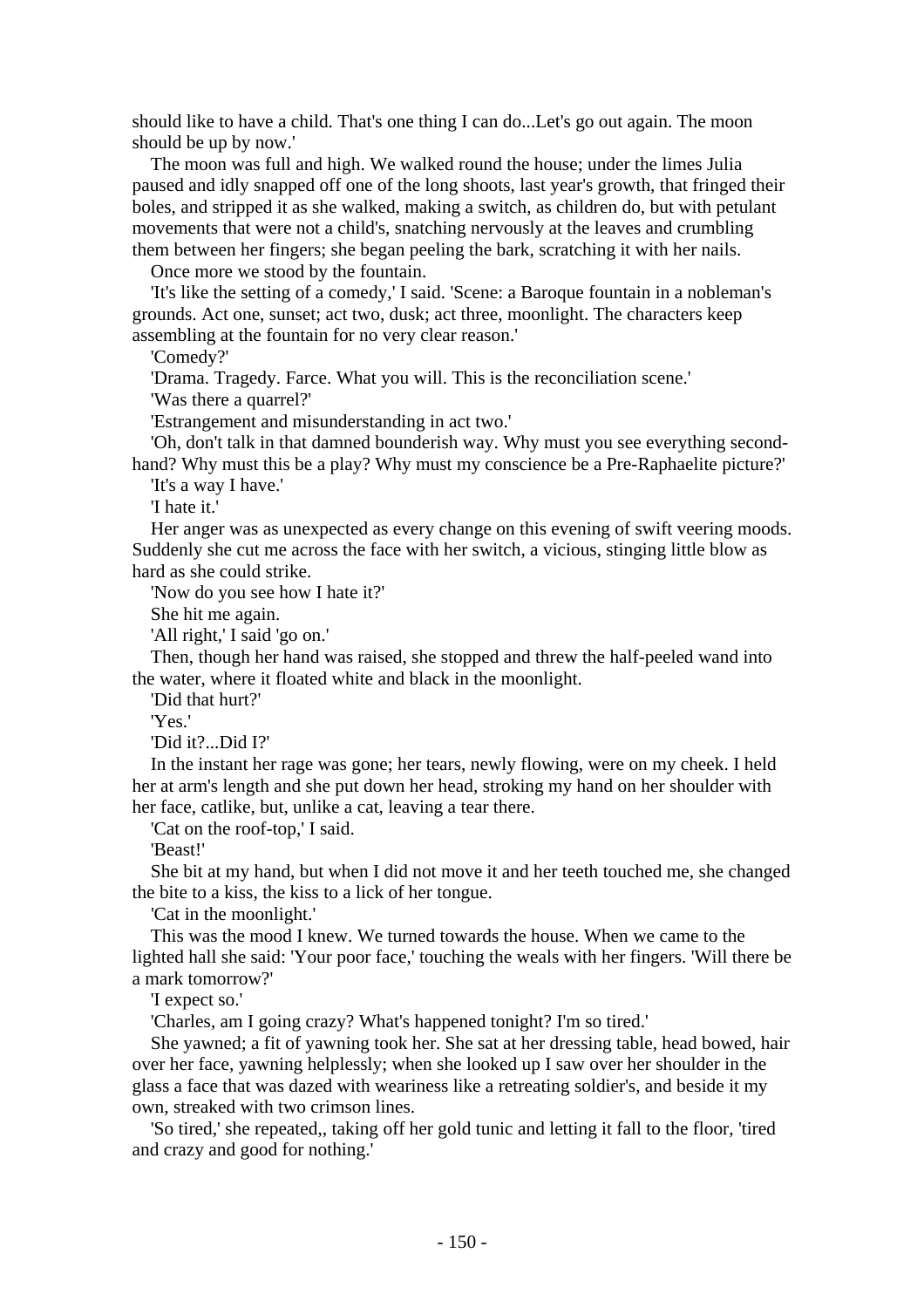I saw her to bed; the blue lids fell over her eyes; her pale lips moved on the pillow but whether to wish me good night or to murmur a prayer - a jingle of the nursery that came to her now in the twilight world between sorrow and sleep: some ancient pious rhyme that had come down to Nanny Hawkins from centuries of bedtime whispering, through all the changes of language, from the days of pack-horses on the Pilgrim's Way - I did not know.

Next night Rex and his political associates were with us.

'They won't fight.'

'They can't fight. They haven't the money; they haven't the oil.'

'They haven't the wolfram; they haven't the men.'

'They haven't the guts.'

'They're afraid.'

 'Scared of the French; scared of the Czechs; scared of the Slovaks; scared of us.' 'It's a bluff.'

'Of course it's a bluff Where's their tungsten? Where's their manganese?'

'Where's their chrome?'

'I'll tell you a thing...'

'Listen to this; it'll be good; Rex will tell you a thing.'

 Friend of mine motoring in the Black Forest only the other day, just came back and told me about it while we played a round of golf. Well, this friend driving along, turned down a lane into the high road. What should he find but a military convoy? Couldn't stop, drove right into it, smack into a tank, broadside on. Gave himself up for dead...Hold on this is the funny part.'

'This is the funny part.'

 'Drove clean through it, didn't scratch his paint;. What do you think? It was made of canvas - a bamboo frame and painted canvas.'

'They haven't the steel.'

 'They haven't the tools. They haven't the labour. They're half starving. They haven't the fats. The children have rickets.'

'The women are barren.'

'The men are impotent.'

'They haven't the doctors.'

'The doctors were Jewish.'

'Now they've got consumption.'

'Now they've got syphilis.'

'Goering told a friend of mine...'

'Goebbels told a friend of mine...'

 'Ribbentrop told me that the army just kept Hitler in power so long as he was able to get things for nothing. The moment anyone stands up to him, he's finished. The army will shoot him.'

'The Liberals will hang him.'

'The Communists will tear him limb from limb.'

'He'll scupper himself.'

'He'd do it now if it wasn't for Chamberlain.'

'If it wasn't for Halifax.'

'If it wasn't for Sir Samuel Hoare.'

'And the 1922Committee.'

'Peace Pledge.'

'Foreign Office.'

'New York Banks.'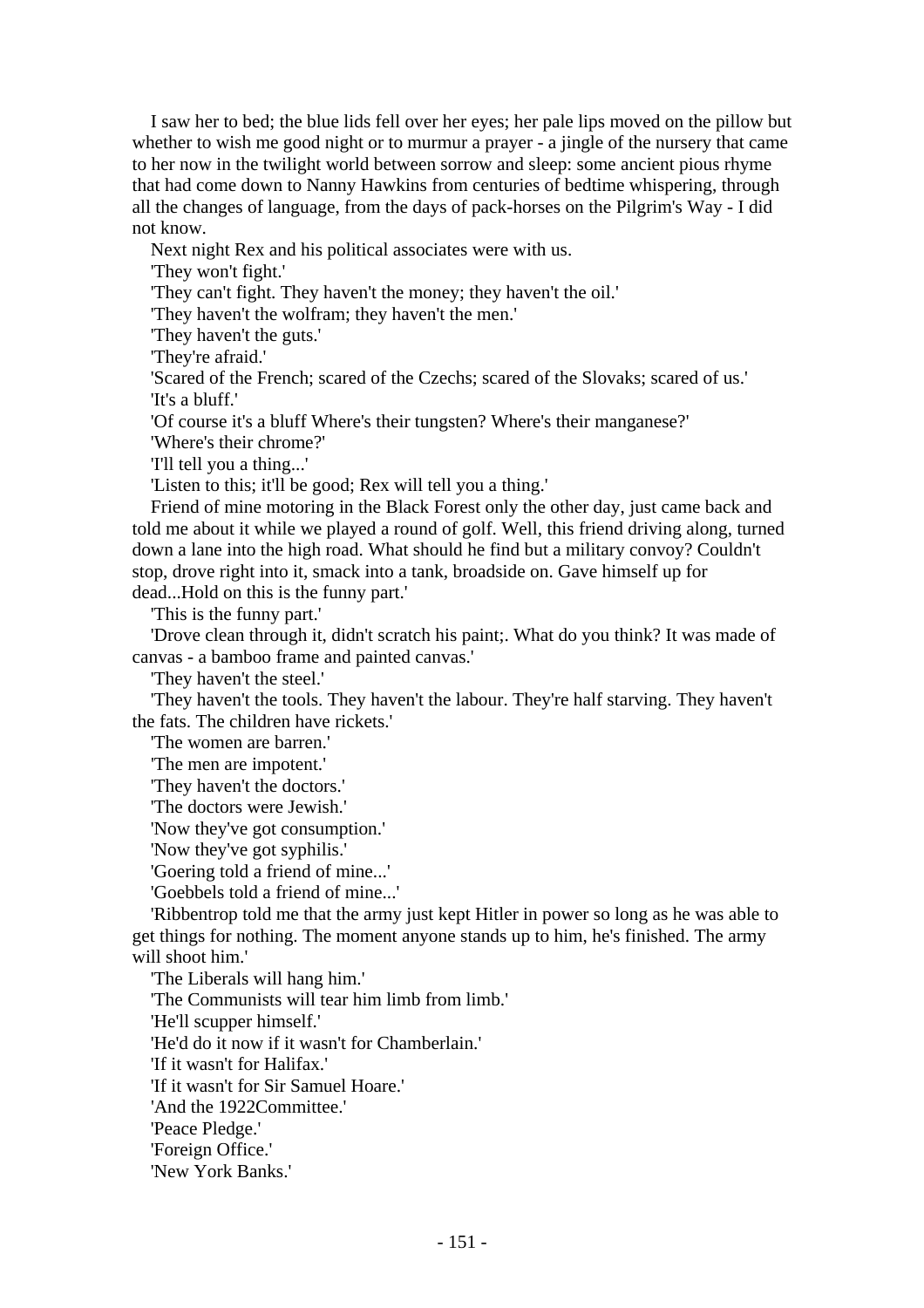'All that's wanted is a good strong line.'

'A line from Rex.'

'We'll give Europe a good strong line. Europe is waiting for a speech from Rex.'

'And a speech from me.'

 'And a speech from me. Rally the freedom-loving peoples of the world. Germany will rise; Austria will rise. The Czechs and the Slovaks are bound to rise.'

'To a speech from Rex and a speech from me.'

 'What about a rubber? How about a whisky? Which of you chaps will have a big cigar? Hullo, you two going out?'

'Yes, Rex, ' said Julia. 'Charles and I are going into the moonlight.'

We shut the windows behind us and the voices ceased; the moonlight lay like hoarfrost on the terrace and the music of the fountain crept in our ears- the stone balustrade of the terrace might have been the Trojan walls, and in the silent park might have stood the Grecian tents where Cressid lay that night.

'A few days, a few months.'

'No time to be lost.'

'A lifetime between the rising of the moon and its setting. Then the dark.'

# [4]

'AND of course Celia will have custody of the children.'

'Of course.'

 'Then what about the Old Rectory? I don't imagine you'll want to settle down with Julia bang at our gates. The children look on it as their home, you know. Robin's got no place of his own till his uncle dies. After all, you never used the studio, did You? Robin was saying only the other day what a good playroom it would make - big enough for Badminton.'

'Robin can have the Old Rectory.'

 'Now with regard to money, Celia and Robin naturally don't want to accept anything for themselves, but there's the question of the children's education.'

'That will be all right. I'll see the lawyers about it.'

 'Well, I think that's everything,' said Mulcaster. 'You know, I've seen a few divorces in my time, and I've never known one work out so happily for all concerned. Almost always, however matey people are at the start, bad blood crops up when they get down to detail. Mind you, I don't mind saying there have been times in the last two years when I thought you were treating Celia a bit rough. It's hard to tell with one's own sister, but I've always thought her a jolly attractive girl, the sort of girl any chap would be glad to have - artistic, too, just down your street. But I must admit you're a good picker. I've always had a soft spot for Julia. Anyway, as things have turned out everyone seems satisfied. Robin's been mad about Celia for a year or more. D'you know him?'

'Vaguely. A half-baked, pimply youth as I remember him.'

 'Oh, I wouldn't quite say that. He's rather young, of course, but the great thing is that Johnjohn and Caroline adore him. You've got two grand kids there, Charles. Remember me to Julia; wish her all the best for old times' sake.'

 'So you're being divorced,' said my father. 'Isn't that rather unnecessary, after you've been happy together all these years?'

'We weren't particularly happy, you know.'

 'Weren't you? Were you not? I distinctly remember last Christmas seeing you together and thinking how happy you looked, and wondering why. You'll find it very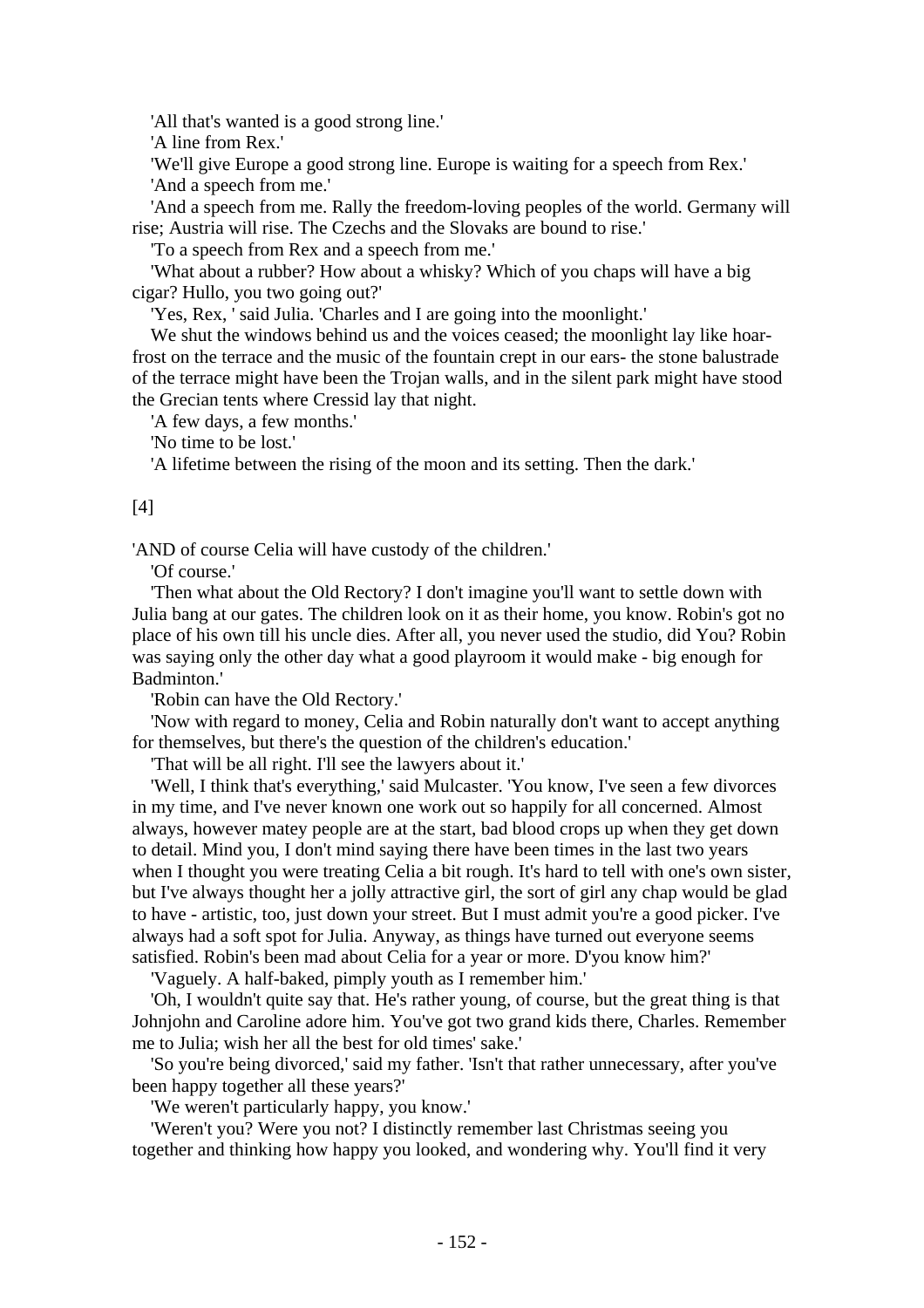disturbing, you know, starting off again. How old are you - thirty-four? That's no age to be starting. You ought to be settling down. Have you made any plans?'

'Yes. I'm marrying again as soon as the divorce is through.'

 'Well, I do call that a lot of nonsense. I can understand a man, wishing he hadn't married and trying to get out of it - though I never felt anything of the kind myself - but to get rid of one wife and take up with another immediately, is beyond all reason. Celia was always perfectly civil to me. I had quite a liking for her, in a way. If you couldn't be happy with her, why on earth should you expect to be happy with anyone else? Take my advice, my dear boy, and give up the whole idea.'

 'Why bring Julia and me into this?' asked Rex. 'If Celia wants to marry again, well and good; let her. That's your business and hers. But I should have thought Julia and I were quite happy as we are. You can't say I've been difficult. Lots of chaps would have cut up nasty. I hope I'm a man of the world. I've had my own fish to fry, too. But a divorce is a different thing altogether; I've never known a divorce do anyone any good.'

'That's your affair and Julia's.'

 'Oh, Julia's set on it. What I hoped was, you might be able to talk her round. I've tried to keep out of the way as much as I could; if I've been around too much, just tell me; I shan't mind. But there's too much going on altogether at the moment, what with Bridey wanting me to clear out of the house; it's disturbing, and I've got a lot on my mind.'

 Rex's public life was approaching a climacteric. Things had not gone as smoothly with him as he had planned. I knew nothing of finance, but I heard it said that his dealings were badly looked on by orthodox Conservatives; even his good qualities of geniality and impetuosity counted against him, for his parties at Brideshead got talked about. There was always too much about him in the papers; he was one with the Press lords and their sad-eyed, smiling hangers-on; in his speeches he said the sort of thing which 'made a story' in Fleet Street, and that did him no good with his party chiefs; only war could put Rex's fortunes right and carry him into power. A divorce would do him no great harm; it was rather that with a big bank running he could not look up from the table.

 'If Julia insists on a divorce, I suppose she must have it,' he said. 'But she couldn't have chosen a worse time. Tell her to hang on a bit, Charles, there's a good fellow.'

 'Bridey's widow said: "So you're divorcing one divorced man and marrying another. It sounds rather complicated, but my dear" - she called me "my dear" about twenty times - "I've usually found every Catholic family has one lapsed member, and it's often the nicest." '

 Julia had just returned from a luncheon party given by Lady Rosscommon in honour of Brideshead's engagement.

'What's she like?'

 'Majestic and voluptuous; common, of course; husky voice, big mouth, small eyes, dyed hair - I'll tell you one thing, she's lied to Bridey about her age. She's a good fortyfive. I don't see her providing an heir. Bridey can't take his eyes off her. He was gloating on her in the most revolting way all through luncheon.'

## 'Friendly?'

 'Goodness, yes, in a condescending way. You see, I imagine she's been used to bossing things rather in naval circles, with flag-lieutenants trotting round and young officers on-the-make sucking up to her. Well, she clearly couldn't do a great deal of bossing at Aunt Fanny's, so it put her rather at ease to have me there as the black sheep. She concentrated on me in fact, asked my advice about shops and things, said, rather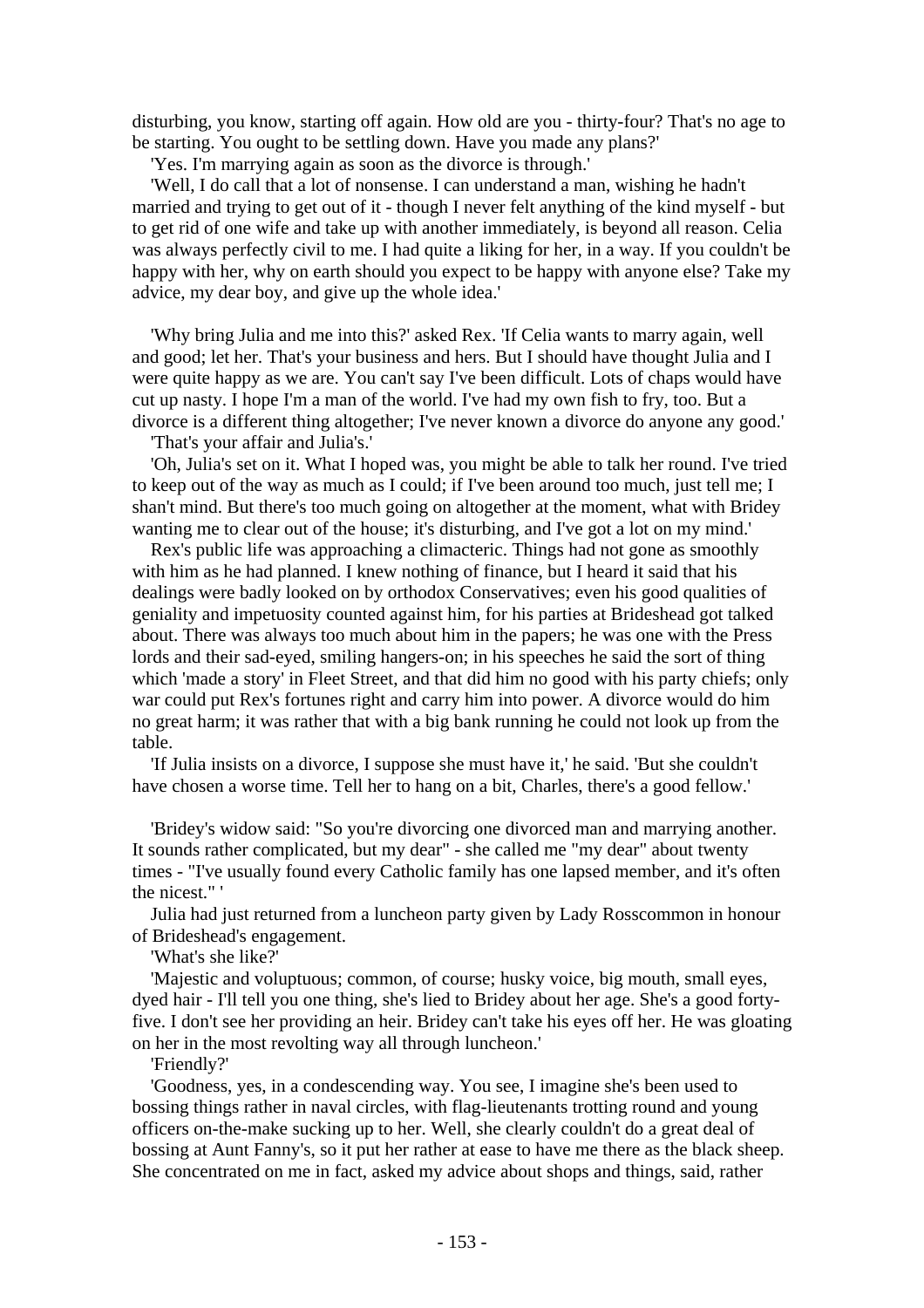pointedly, she hoped to see me often in London. I think Bridey's scruples only extend to her sleeping under the same roof with me. Apparently I can do her no serious harm in a hat-shop or hairdresser's or lunching at the Ritz. The scruples are all on Bridey's part, anyway; the widow is madly tough.'

'Does she boss him?'

 'Not yet, much. He's in an amorous stupor, poor beast, and doesn't quite know where he is. She's just a good-hearted woman who wants a good home for her children and isn't going to let anything get in her way. She's playing up the religious stuff at the moment for all it's worth. I daresay she'll go easier when she's settled.'

 The divorces were much talked of among our friends; even in that summer of general alarm there were still corners where private affairs commanded first attention. My wife was able to make it understood that the business was at the same time a matter of congratulation for her and reproach for me; that she had behaved wonderfully, had stood it longer than anyone but she would have done. Robin was seven years younger and a little immature for his age, they whispered in their private corners, but he was absolutely devoted to poor Celia, and really she deserved it after all she had been through. As for Julia and me, that was an old story. 'To put it crudely,' said my cousin Jasper, as though he had ever in his life put anything otherwise: 'I don't see why you bother to marry.'

 Summer passed; delirious crowds cheered Neville Chamberlain's return from Munich; Rex made a rabid speech in the House of Commons which sealed his fate one way or the other; sealed it, as is sometimes done with naval orders, to be opened later at sea. Julia's family lawyers, whose black, tin boxes, painted 'Marquis of Marchmain', seemed to fill a room, began the slow process of her divorce; my own, brisker firm, two doors down, were weeks ahead with my affairs. It was necessary for Rex and Julia to separate formally, and since, for the time being, Brideshead was still her home, she remained there and Rex removed his trunks and valet to their house in London. Evidence was taken against Julia and me in my flat. A date was fixed for Brideshead's wedding, early in the Christmas holidays, so that his future step-children might take part.

 One afternoon in November Julia and I stood at a window in the drawing-room watching the wind at work stripping the lime trees, sweeping down the yellow leaves, sweeping them up and round and along the terrace and lawns, trailing them through puddles and over the wet grass, pasting them on walls and window-panes, leaving them at length in sodden piles against the stonework.

'We shan't see them in spring,' said Julia; 'perhaps never again.'

'Once before,' I said, 'I went away, thinking I should never return.'

'Perhaps years later, to what's left of it, with what's left of us...'

 A door opened and shut in the darkling room behind us. Wilcox approached through the firelight into the dusk about the long windows.

'A telephone message, my Lady, from Lady Cordelia.'

'Lady Cordelia! -Where was she?'

'In London, my Lady.'

'Wilcox, how lovely! Is she coming home?'

'She was just starting for the station. She will be here after dinner.'

 'I haven't seen her for twelve years,' I said - not since the evening when we dined together and she spoke of being a nun; the evening when I painted the drawing-room at Marchmain House. 'She was an enchanting child.'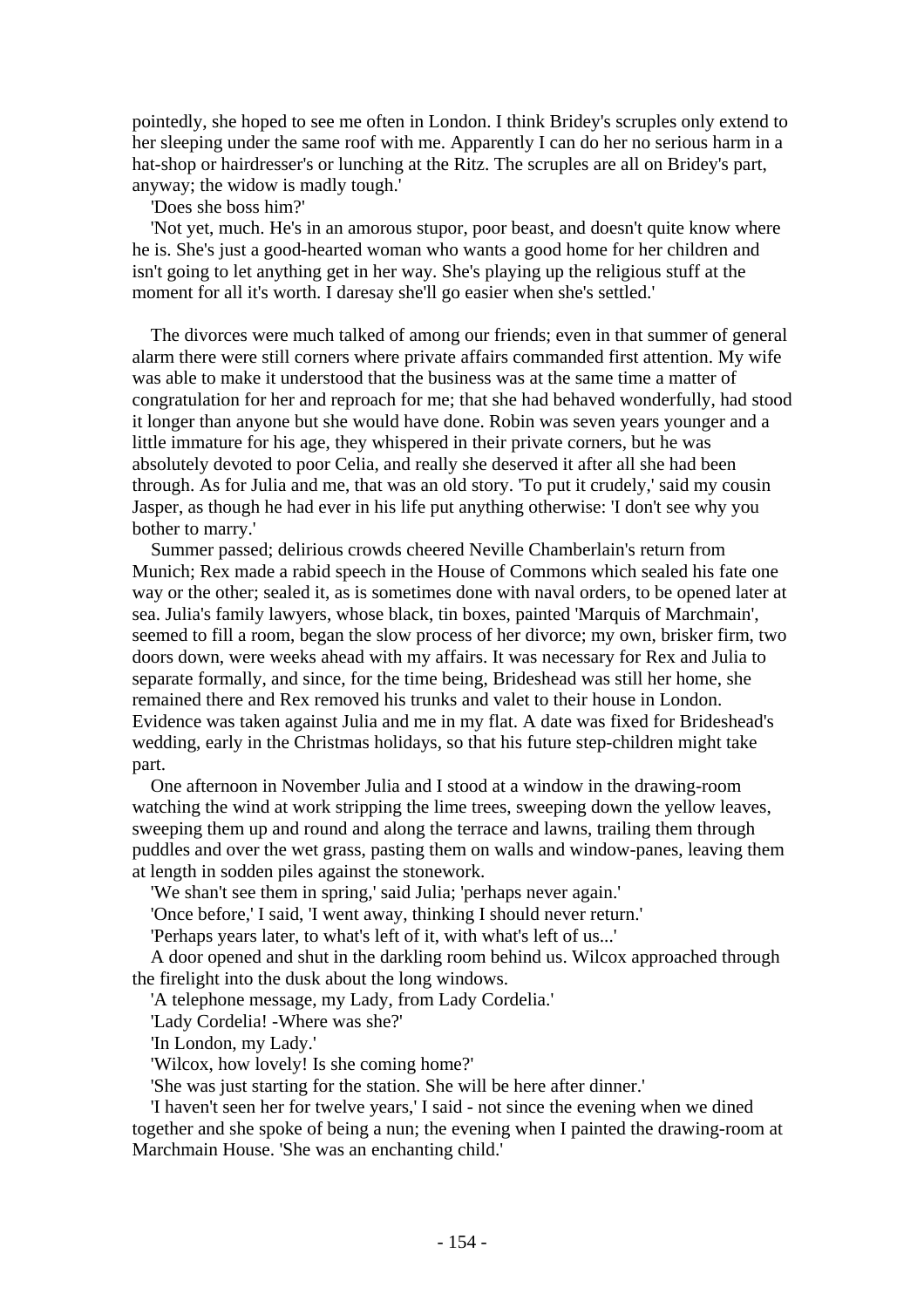'She's had an odd life. First, the convent; then, when that was no good, the war in Spain. I've not seen her since then. The other girls, who went with the ambulance came back when the war was over; she stayed on, getting people back to their homes, helping in the prison-camps. An odd girl. She's grown up quite plain, you know.'

'Does she know about us?'

'Yes, she wrote me a sweet letter.'

 It hurt to think of Cordelia growing up 'quite plain'; to think of all that burning love spending itself on serum-injections and delousing powder. When she arrived, tired from her journey, rather shabby, moving in the manner of one who has no interest in pleasing, I thought her an ugly woman. It was odd, I thought, how the same ingredients, differently dispensed, could produce Brideshead, Sebastian, Julia, and her. She was unmistakably their sister, without any of Julia's or Sebastian's grace, without Brideshead's gravity. She seemed brisk and matter-of-fact, steeped in the atmosphere of camp and dressing-station, so accustomed to gross suffering as to lose the finer shades of pleasure. She looked more than her twenty-six years; hard living had roughened her; constant intercourse in a foreign tongue had worn away the nuances of speech; she straddled a little as she sat by the fire, and when she said, 'It's wonderful to be home,' it sounded to my ears like the grunt of an animal returning to its basket.

 Those were the impressions of the first half hour, sharpened by the contrast with Julia's white skin and silk and jewelled hair and with my memories of her as a child.

 'My job's over in Spain,' she said; 'the authorities were very polite, thanked me for all I'd done, gave me a medal, and sent me packing. It ' looks as though there'll be plenty of the same sort of work over here soon.'

Then she said: 'Is it too late to see nanny?'

'No, she sits up to all hours with her wireless.'

We went up, all three together, to the old nursery. Julia and I always spent part -of our day there. Nanny Hawkins and my father were two people who seemed impervious to change, neither an hour older than when I first knew them. A wireless set had now been added to Nanny Hawkins' small -assembly of pleasures - the rosary, the Peerage with its neat brown-paper wrapping protecting the red and gold covers, the photographs, and holiday souvenirs - on her table. When we broke it to her that Julia and I were to be married, she said: 'Well, dear, I hope it's all for the best,' for it was not part of her religion to question the propriety of Julia's actions.

 Brideshead had never been a favourite with her; she greeted the news of his engagement with: 'He's certainly taken long enough to make up his mind,' and, when the search through Debrett afforded no information about Mrs Muspratt's connections: 'She's caught him, I daresay.'

 We found her, as always in the evening, at the fireside with her teapot, and the wool rug she was making.

'I knew you'd be up,' she said. 'Mr Wilcox sent to tell me you were coming.'

'I brought you some lace.'

 'Well, dear, that is nice. Just like her poor Ladyship used to wear at mass. Though why they made it black I never did understand, seeing lace is white naturally. That is very welcome, I'm sure.'

'May I turn off the wireless, nanny?'

 'Why, of course; I didn't notice it was on, in the pleasure of' seeing you. What have you done to your hair?'

'I know it's terrible. I must get all that put right now I'm back. Darling nanny.'

 As we sat there talking, and I saw Cordelia's fond eyes on all of us, I began to realize that she, too, had a beauty of her own.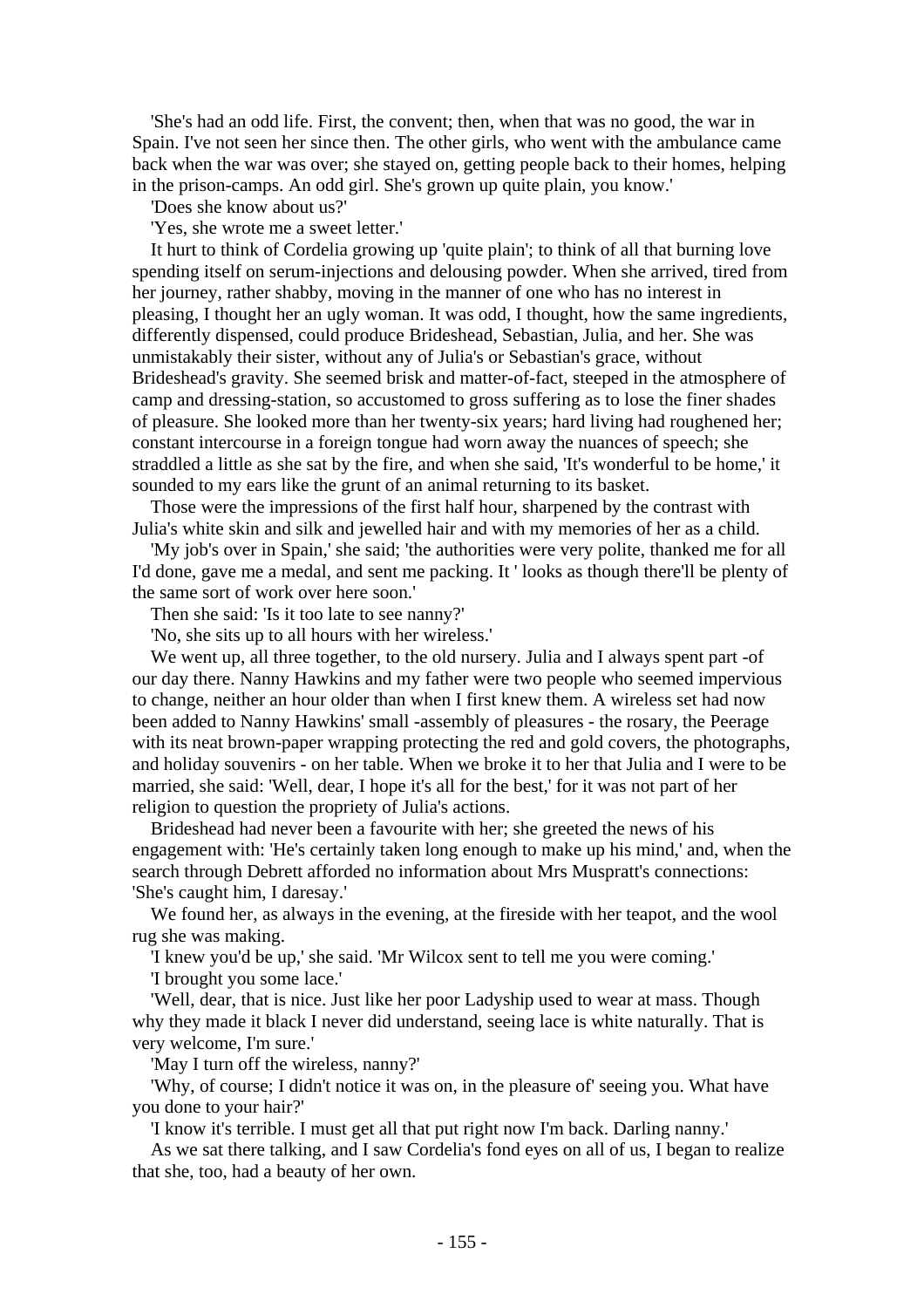'I saw Sebastian last month.'

'What a time he's been gone! Was he quite well?'

 'Not very. That's why I went. It's quite near you know from Spain to Tunis. He's with the monks there.'

 'I hope they look- after him properly. I expect they find him a regular handful. He always sends to me at Christmas, but it's not the same as having him home. Why you must all always be going abroad I never did understand. Just like his Lordship. When there was that talk about going to war with Munich, I said to myself, "There's Cordelia and Sebastian and his Lordship all abroad; that'll be very awkward for them." '

 'I wanted him to come home with me, but he wouldn't. He's got a beard now, you know, and he's very religious.'

 'That I won't believe, not even if I see it. He was always a little heathen. Brideshead was one for church, not Sebastian. And a beard, only fancy; such a nice fair skin as he had; always looked clean though he'd not been near water all day, while Brideshead there was no doing anything with, scrub as you might.'

 'It's frightening,' Julia once said, 'to think how completely you have forgotten Sebastian.'

'He was the forerunner.'

 'That's what you said 'in the storm. I've thought since, perhaps I am only a forerunner, too.'

 'Perhaps,' I thought, while her words still hung in the air between us like a wisp of tobacco smoke - a thought to fade and vanish like, smoke without a trace - 'perhaps all our loves are merely hints and symbols; vagabond-language scrawled on gate-posts and paving-stones along the weary road that other have tramped before us; perhaps you and I are types and this sadness which sometimes falls between us springs from disappointment in. our search, each straining through and beyond the other, snatching a glimpse now and then of the shadow which turns the corner always a pace or two ahead of us.'

 I had not forgotten Sebastian. He was with me daily in Julia; or rather it was Julia I had known in him, in those distant Arcadian days.

 'That's cold comfort for a girl,' she said when I tried to explain. 'How do I know I shan't suddenly turn out to be somebody else? It's an easy way to chuck.'

 I had not forgotten Sebastian; every stone of the house had a memory of him, and hearing him spoken of by Cordelia as someone she had seen a month ago, my lost friend filled my thoughts. When we left the nursery, I said, 'I want to hear all about Sebastian.'

'Tomorrow. It's a long story.'

And next day, walking through the windswept park, she told me:

 'I heard he was dying, ' she said. 'A journalist in Burgos told me, who'd just arrived from North Africa. A down-and-out called Flyte, who people said was an English lord, whom the fathers had found starving and taken in at a monastery near Carthage. That was how the story reached me. I knew it couldn't be quite true - however little we did for Sebastian, he at least got his money sent him - but I started off at once.

 'It was all quite easy. I went to the consulate first and they knew all about him; he was in the infirmary of the head house of some missionary fathers. The consul's story was that Sebastian had turned up in Tunis one day in a motor bus from Algiers, and had applied to be taken on as a missionary lay-brother. The Fathers took one look at him and turned him down. Then he started drinking. He lived in a little hotel on the edge of the Arab quarter. I went to see the place later; it was a bar with a few rooms over it, kept by a Greek, smelling of hot oil and garlic and stale wine and old clothes, a place where the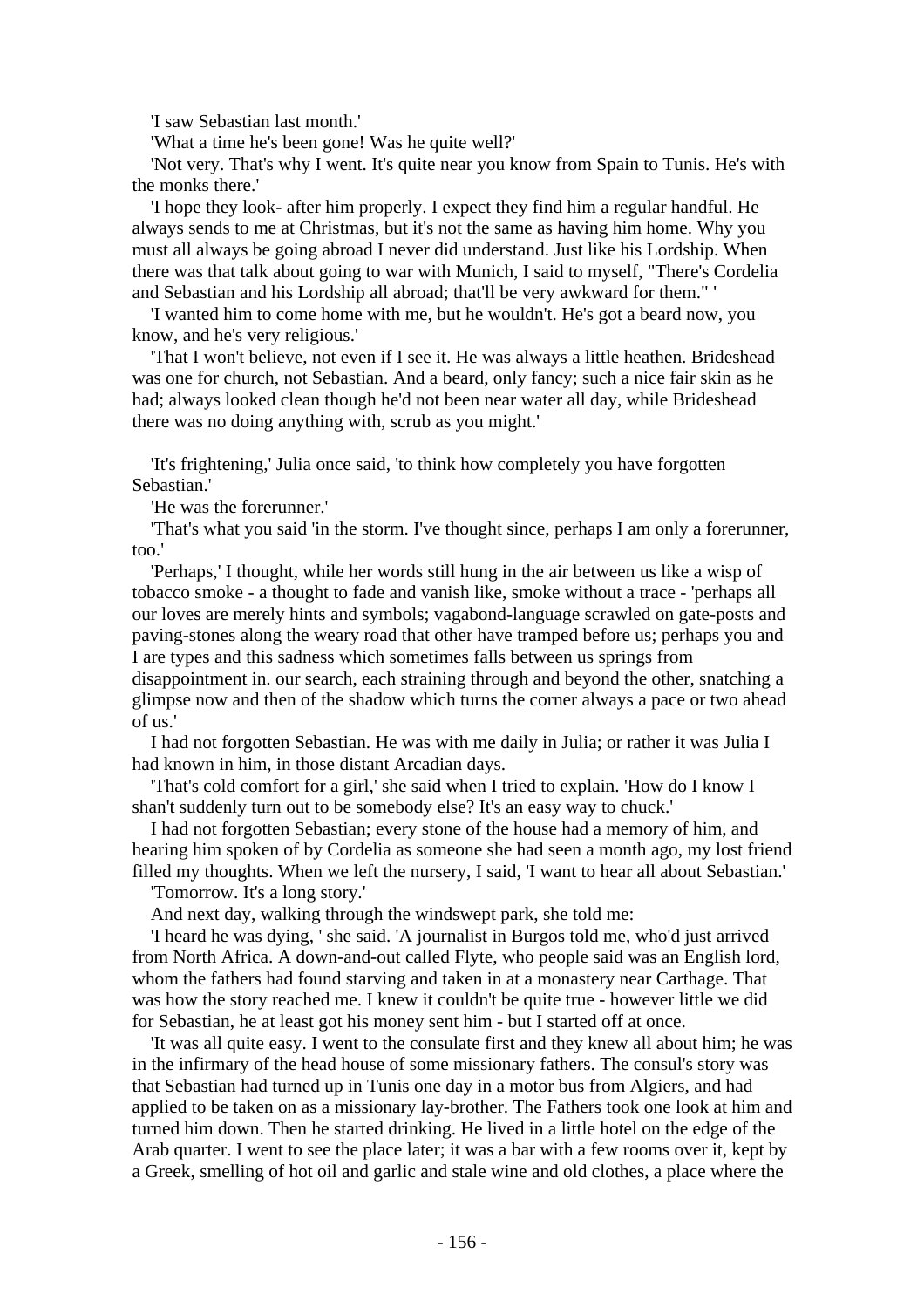small Greek traders came and played draughts and listened to the wireless. He stayed there a month drinking Greek absinthe, occasionally wandering out, they didn't know where, coming back and drinking again. They were afraid he would come to harm -and followed him sometimes, but he only went to the church or took a car to the monastery outside the town. They loved him there. He's still loved, you see, wherever he goes, whatever condition he's in. It's a thing about him he'll never lose. You should have heard the proprietor and his family talk of him, tears running down their cheeks; they'd clearly robbed him right and left, but they'd looked after him and tried to make him eat his food. That was the thing that shocked them about him; that he wouldn't eat; there he was with all that money, so thin. Some of the clients of the place came in while we were talking in very peculiar' French; they all had the same story; such a good man, they said, it made them unhappy to see him so low. They thought very ill of his family for leaving him like that; it couldn't happen with their people, they said, and I daresay they're right.

 'Anyway, that was later; after the consulate I went straight to the monastery and saw the Superior. He was a grim old Dutchman who had spent fifty years in Central Africa. He told me his part of the story; how Sebastian had turned up, just as the consul said, with his beard and a suitcase, and asked to be admitted as a lay brother. "He was very earnest," the Superior said' Cordelia imitated his-guttural tones; she had an aptitude for mimicry, I remembered, in the schoolroom - ' "Please do not think there is any doubt of that - he is quite sane and -quite in earnest." He wanted to go to the bush, as far away as he could get, among the simplest people, to the cannibals. The Superior said: "We have no cannibals in our missions." He said, well, pygmies would do, or just a primitive village somewhere on a river, or lepers, lepers would do best of anything. The Superior said: "We have plenty of lepers, but they live in our settlements with doctors and nuns. It is all very orderly." He thought again, and said perhaps lepers were not what he wanted, was there not some small church by a river - he always wanted a river you see which he could look after when the priest was away. The Superior said: "Yes, there are such churches. Now tell me about yourself." "Oh, I'm nothing," he said. "We see some queer fish," ' Cordelia lapsed again into mimicry; ' "he was a queer fish but he was very earnest." The Superior told him about the novitiate and the training and said: "You are not a young man. You do not seem strong to me." He said: "No, I don't want to be trained. I don't want to do things that need training." The Superior said: "My friend, you need a missionary for yourself," and he said: "Yes, of course." Then he sent him away.

 'Next day he came back again. He had been drinking. He said he had decided to become a novice and be trained. "Well," said the Superior, "there are certain things that are impossible for a man in the bush. One of them is drinking. It is not the worst thing, but it is nevertheless quite fatal. I sent him away." Then he kept coming two or three times a week, always drunk, until the Superior gave orders that the porter was to keep him out. I said, "Oh dear, I'm afraid he was a terrible nuisance to you," but of course that's a thing they don't understand in a place like that. The Superior simply said, "I did not think there was anything I could do to help him except pray." He was a very holy old man and recognized it in others.'

'Holiness?'

'Oh yes, Charles, that's what you've got to understand about Sebastian.

 'Well, finally one day they found Sebastian lying outside the main gate unconscious, he had walked out - usually he took a car - and fallen down and lain there all night. At first they thought he was merely drunk again; then they realized he was very ill, so they put him in the infirmary, where he's been ever since.

 'I stayed a fortnight with him till he was over the worst of his illness. He looked terrible, any age, rather bald with a straggling beard, but he had his old sweet manner.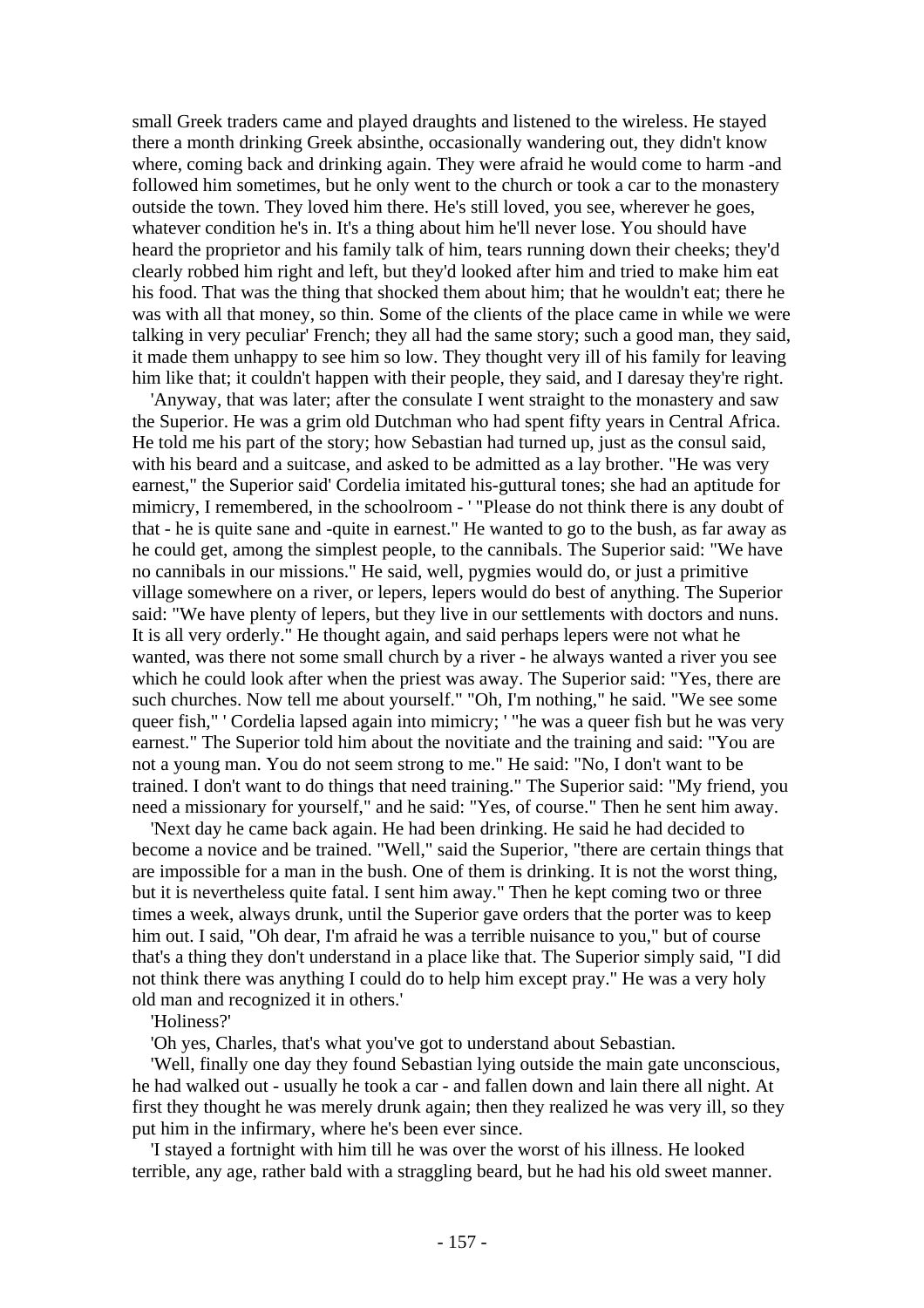They'd given him a room to himself; it was barely more than a monk's cell with a bed and a crucifix and white walls. At first he couldn't talk much and was not at all surprised to see me; then he was surprised and wouldn't talk much, until just before I was going, when he told me all that had been happening to him. It was mostly about Kurt, his German friend. Well, you met him, so you know all about that. He sounds gruesome, but as long as Sebastian had him to look after, he was happy. He told me he'd practically given up drinking at one time while he and Kurt lived together. Kurt was ill and had a wound that wouldn't heal. Sebastian saw him through that. Then they went to Greece when Kurt got well. You know how Germans sometimes seem to discover a sense of decency when they get to a classical country. It seems to have worked With Kurt. Sebastian says he became quite human in Athens. Then he got sent to prison: I couldn't quite make out why; apparently it wasn't particularly his fault - some brawl with an official. Once he was locked up the German authorities got at him. It was the time when they were rounding up all their nationals from all parts of the world to make them into Nazis. Kurt didn't want to leave Greece, but the Greeks didn't want him, and he was marched straight from prison with a lot of other toughs into a German boat and shipped home.

 'Sebastian went after him, and for a year could find no trace. Then in the end he ran him to earth dressed as a storm-trooper in a provincial town. At first he wouldn't have anything to do with Sebastian; spouted all the official jargon about the rebirth of his country, and his belonging to his country, and finding self-realization in the life of the race. But it was only skin deep with him. Six years of Sebastian had taught him more than a year of Hitler; eventually he chucked it, admitted he hated Germany, and wanted to get out. I don't know how much it was simply the call of the easy life, sponging on Sebastian, bathing in the Mediterranean, sitting about in cafés, having his shoes polished. Sebastian says it wasn't entirely that; Kurt had just begun to grow up in Athens. It may be he's right. Anyway, he decided to try and get out. But it didn't work. He always got into trouble whatever he did, Sebastian said. They caught him and put him in a concentration camp. Sebastian couldn't get near him or hear a word of him; he couldn't even find what camp he was in; he hung about for nearly a year in Germany, drinking again, until one day in his cups he took up with a man who was just out of the camp where Kurt had been, and learned that he had hanged himself in his hut the first week.

 'So that was the end of Europe for Sebastian. He went back to Morocco, where he had been happy, and gradually drifted down the coast, from place to place, until one day when he had sobered up - his drinking goes in pretty regular bouts now - he conceived the idea of escaping to the savages. And there he was.

 'I didn't suggest his coming home. I knew he wouldn't and he was too weak still to argue it out. He seemed quite happy by the time I left. He'll never be able to go into the bush, of course, or join the order, but the Father Superior is going to take charge of him. They had the idea of making him a sort of under-porter; there are usually a few odd hangers-on in a religious house, you know; people who can't quite fit in either to the world or the monastic rule. I suppose I'm something of the sort myself But as I don't happen to drink, I'm more employable.'

We had reached the turn in our walk, the stone bridge at the foot of the last and smallest lake, under which the swollen waters fell in a cataract to the stream below; beyond, the path doubled back towards the house. We paused at the parapet looking down into the dark water.

 'I once had a governess who jumped off this bridge and drowned herself.' 'Yes, I know.'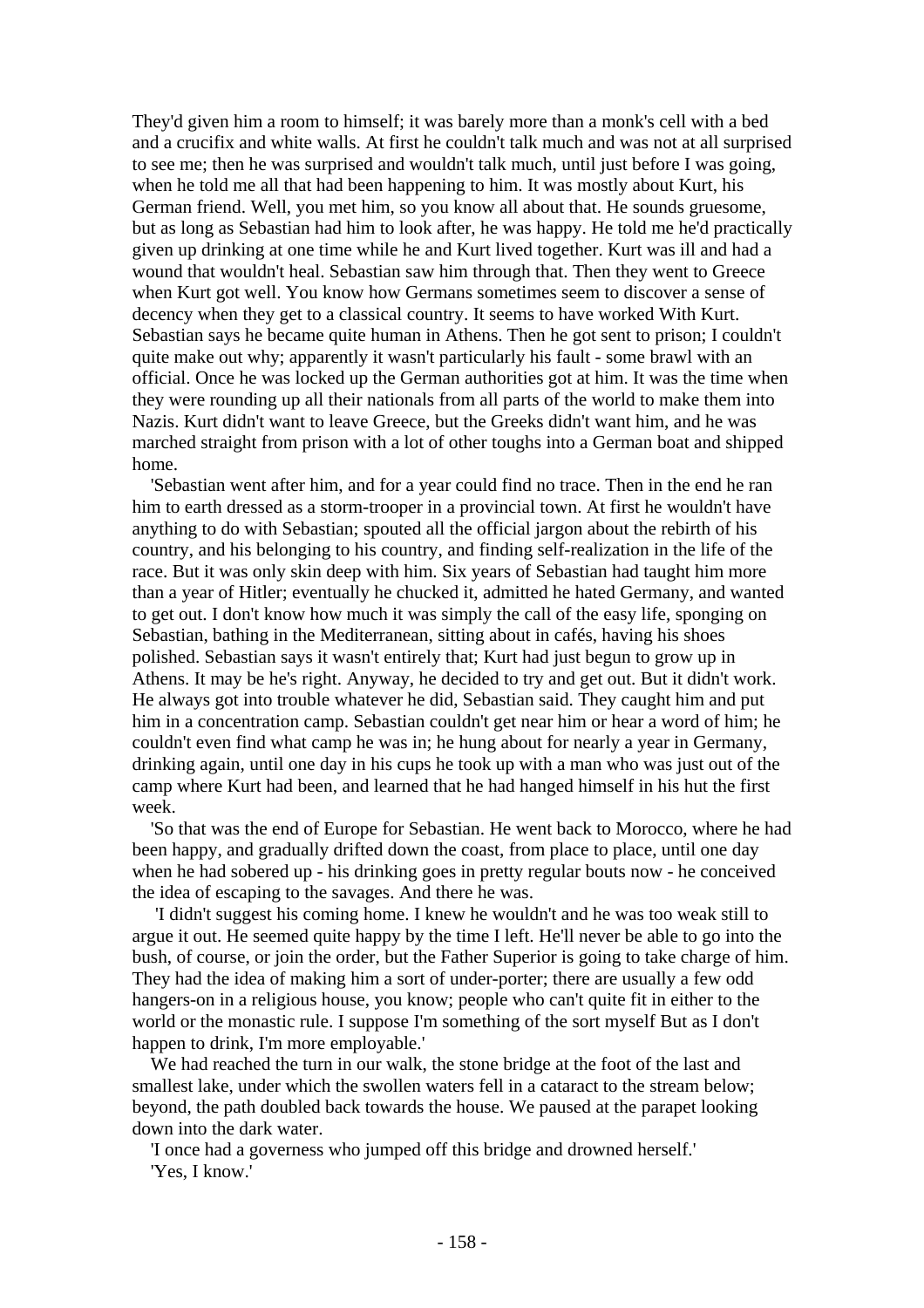'How could you know?'

'It was the first thing I ever heard about you - before I ever met you.'

'How very odd...'

'Have you told Julia this about Sebastian?'

 'The substance of it; not quite as I told you. She never loved him, you know, as we do.'

 'Do'. The word reproached me; there was no past tense in Cordelia's verb 'to love'. 'Poor Sebastian!' I said. 'It's too pitiful. How will it end?'

 'I think I can tell you exactly, Charles. I've seen others like him, and I believe they are very near and dear to God. He'll live on, half in, half out of, the community, a familiar figure pottering round with his broom and his bunch of keys. He'll be a great favourite with the old fathers, something of a joke to the novices. Everyone will know about his drinking; he'll disappear for two or three days every month or so, and they'll all nod and smile and say in their various accents, "Old Sebastian's on the spree again," and then he'll come back dishevelled and shamefaced and be more devout for a day or two in the chapel. He'll probably have little hiding places about the garden where he keeps a bottle and takes a swig now and then on the sly. They'll bring him forward to act as guide, whenever they have an English speaking visitor, and he will be completely charming so that before they go, they'll ask about him and perhaps be given a hint that he has high connections at home. If he lives long enough, generations of missionaries in all kinds of remote places will think of him as a queer old character who was somehow part of the Home of their student days, and remember him in their masses. He'll develop little eccentricities of devotion, intense personal cults of his own; he'll be found in the chapel at odd times and missed when he's expected. Then one morning, after one of his drinking bouts, he'll be picked up at the gate dying, and show by a mere flicker of the eyelid that he is conscious when they give him the last sacraments. It's not such a bad way of getting through one's life.'

 I thought of the youth with the teddy-bear under the flowering chestnuts. 'It's not what one would have foretold,' I said. 'I suppose he doesn't suffer?'

 'Oh, yes, I think he does. One can have no idea what the suffering may be, to be maimed as he is - no dignity, no power of will. No one is ever holy without suffering. It's taken that form with him...I've seen so much suffering in the last few years; there's so much coming for everybody soon. It's the spring of love...' and then in condescension to my paganism, she added: 'He's in a very beautiful place you know by the sea - white cloisters, a bell tower, rows of green vegetables, and a monk watering them when the sun is low.'

I laughed. 'You knew I wouldn't understand?'

 'You and Julia...' she said. And then, as we moved on towards the house, 'When you met me last night did you think, "Poor Cordelia, such an engaging child, grown up a plain and pious spinster, full of good works"? Did you think "thwarted"?'

It was no time for prevarication. 'Yes,' I said, 'I did; I don't now, so much.'

 'It's funny,' she said, 'that's exactly the word I thought of for you and Julia. When we were up in the nursery with nanny. "Thwarted passion," I thought.'

 She spoke with that gentle, infinitesimal inflection of mockery which descended to her from her mother, but later that evening the words came back to me poignantly.

 Julia wore the embroidered Chinese robe which she often used when we were dining alone at Brideshead; it was a robe whose weight and stiff folds stressed her repose; her neck rose exquisitely from the plain gold circle at her throat; her hands lay still among the dragons in her lap. It was thus that I had rejoiced to see her nights without number, and that night, watching her as she sat between the firelight and the shaded lamp, unable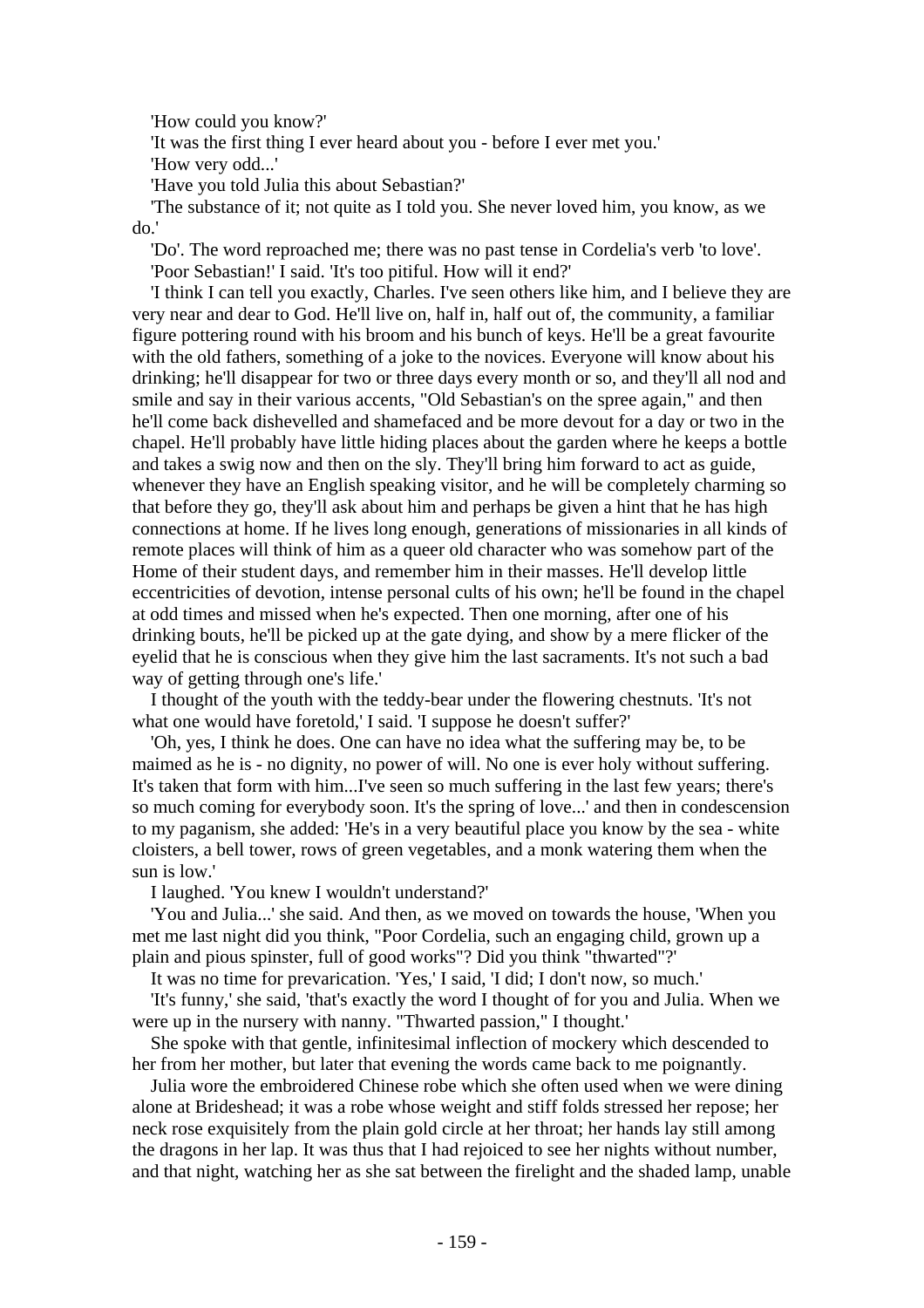to look away for love of her beauty, I suddenly thought, 'When else have I seen her like this? Why am I reminded of another moment of vision?' And it came back to me that this was how she had sat in the liner, before the storm; this was how she had looked, and I realized that s he had regained what I thought she had lost for ever, the magical sadness which had drawn me to her, the thwarted look that had seemed to say, 'Surely I was made for some other purpose than this?'

 That night I woke in the darkness and lay awake turning over in my mind the conversation with Cordelia. How I had said, 'You knew I would not understand.' How often, it seemed to me, I was brought up short, like a horse in full stride suddenly refusing an obstacle, backing against the spurs, too shy even to put his nose at it and look at the thing.

 And another image came to me, of an arctic hut and a trapper alone with his furs and oil lamp and log fire; everything dry and ship-shape and warm inside, and outside the last blizzard of winter raging and the snow piling up against the door. Quite silently a great weight forming against the timber; the bolt straining in its socket; minute by minute in the darkness outside the white heap sealing the door, until quite soon when the wind dropped and the sun came out on the ice ' slopes and the thaw set in a block would move, slide, and tumble, high above, gather weight, till the whole hillside seemed to be falling, and the little lighted place would open and splinter and disappear, rolling with the avalanche into the ravine.

## [5]

MY divorce case, or rather my wife's, was due to be heard at about the same time as Brideshead was to be married. Julia's would not come up till the following term; meanwhile the game of General Post - moving my property from the Old Rectory to my flat, my wife's from my flat to the Old Rectory, Julia's from Rex's house and from Brideshead to my flat, Rex's from Brideshead to his house, and Mrs Muspratt's from Falmouth to Brideshead - was in full swing and we were all, in varying degrees, homeless, when a halt was called and Lord Marchmain, with a taste for the dramatically inopportune which was plainly the prototype of his elder son's, declared his intention, in view of the international situation, of returning to England and passing his declining years, in his old home.

 The only member of the family to whom this change promised any benefit was Cordelia, who had been sadly abandoned in the turmoil. Brideshead, indeed, had made a formal request to her to consider his house her home for as long as it suited her, but when she learned that her sister-in-law proposed to install her children there for the holidays immediately after the wedding, in the charge of a sister of hers and the sister's friend, Cordelia had decided to move, too, and was talking of setting up alone in London. She now found herself, Cinderella-like, promoted châtelaine, while her brother and his wife who had till that moment expected to find themselves, within a matter of days, in absolute command, were without a roof; the deeds of conveyance, engrossed and ready for signing, were rolled up, tied, and put away in one of the black tin boxes in Lincoln's Inn. It was bitter for Mrs Muspratt; she was not an ambitious woman; something very much less grand than Brideshead would have contented her heartily, but she did aspire to find some shelter for her children over Christmas. The house at Falmouth was stripped and up for sale; moreover, Mrs Muspratt had taken leave of the place with some justifiably rather large talk of her new establishment; they could not return there. She was obliged in a hurry to move her furniture from Lady Marchmain's room to a disused coach-house and to take a furnished villa at Torquay. She was not, as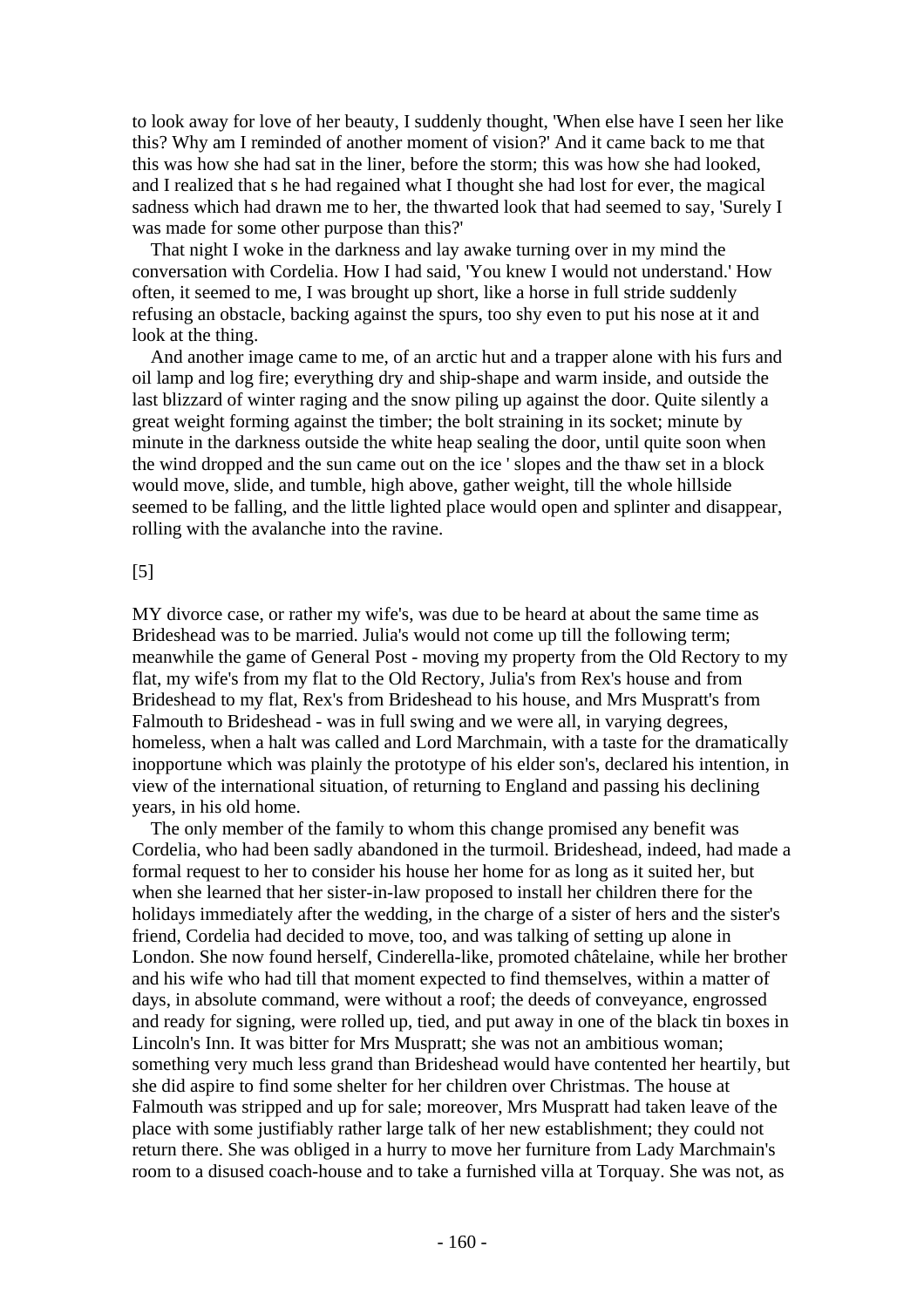I have said, a woman of high ambition, but, having had her expectations so much raised, it was disconcerting to be brought so low so suddenly. In the village the working party who had been preparing the decorations for the bridal entry, began unpacking the Bs on the bunting and substitutin Ms, obliterating the Earl's points and stencilling balls and strawberry leaves on the painted, coronets, in preparation for Lord Marchmain's return.

 News of his intentions came first to the solicitors, then to Cordelia, then to Julia and me, in a rapid succession of contradictory cables. Lord Marchmain would arrive in time for the wedding; he would arrive after the wedding, having seen Lord and Lady Brideshead on their way through Paris; he would see them in Rome. He was not well enough to travel at all; he was just starting; he had unhappy memories of winter at Brideshead and would not come until spring was well advanced and the heating apparatus overhauled; he was coming alone; he was bringing his Italian household; he wished his return to be unannounced and to lead a life of complete seclusion; he would give a ball. At last a date in January was chosen which proved to be the correct one.

 Plender preceded him by some days; there was a difficulty here. Plender was not an original member of the Brideshead household; he had been Lord Marchmain's servant in the yeomanry, and had only once met Wilcox on the painful occasion of the removal of his master's luggage when it was decided not to return from the war; then Plender had been valet, as, officially, he still was, but he had, in the past years introduced a kind of suffragan, a Swiss body-servant, to attend to the wardrobe and also, when occasion arose, lend a hand with less dignified tasks about the house, and had in effect become majordomo of that fluctuating and mobile household; sometimes he even referred to himself on the telephone as 'the secretary'. There was an acre of thin ice between him and Wilcox.

 Fortunately the two men took a liking to one another, and the thing was solved in a series of three-cornered discussions with Cordelia. Plender and Wilcox became joint grooms of the chambers, like 'Blues' and Life Guards with equal precedence, Plender having as his particular province his Lordship's own apartments and Wilcox a sphere of influence in the public rooms; the senior footman was given a black coat and promoted butler, the non-descript Swiss, on arrival, was to have plain clothes and full valet's status there was a general increase in wages to meet the new dignities, and all were content.

 Julia and I, who had left Brideshead a month before, thinking we should not return, moved back for the reception. When the day came, Cordelia went to the station and we remained to greet him at home. It was a bleak and gusty day. Cottages and lodges were decorated; plans for a bonfire that night and for the village silver band to play on the terrace, were put down, but the house flag, that had not flown for twenty-five years, was hoisted over the pediment, and flapped sharply against the leaden sky. Whatever harsh voices might be bawling into the microphones of central Europe, and whatever lathes spinning in the armament factories, the return of Lord Marchmain was a matter of first importance in his own neighbourhood.

 He was due at three o'clock. Julia and I waited in the drawing-room until Wilcox, who had arranged with the stationmaster to be kept informed, announced 'the train is signalled', and a minute later, 'the train is in; his Lordship is on the way.' Then we went to the front portico and waited there with the upper servants. Soon the Rolls appeared at the turn in the drive, followed at some distance by the two vans. It drew up; first Cordelia got out, then Cara; there was a pause, a rug was handed to the chauffeur, a stick to the footman; then a leg was cautiously thrust forward. Plender was by now at the car door; another servant - the Swiss valet - had emerged from a van; together they lifted Lord Marchmain out and set him on his feet; he felt for his stick, grasped it, and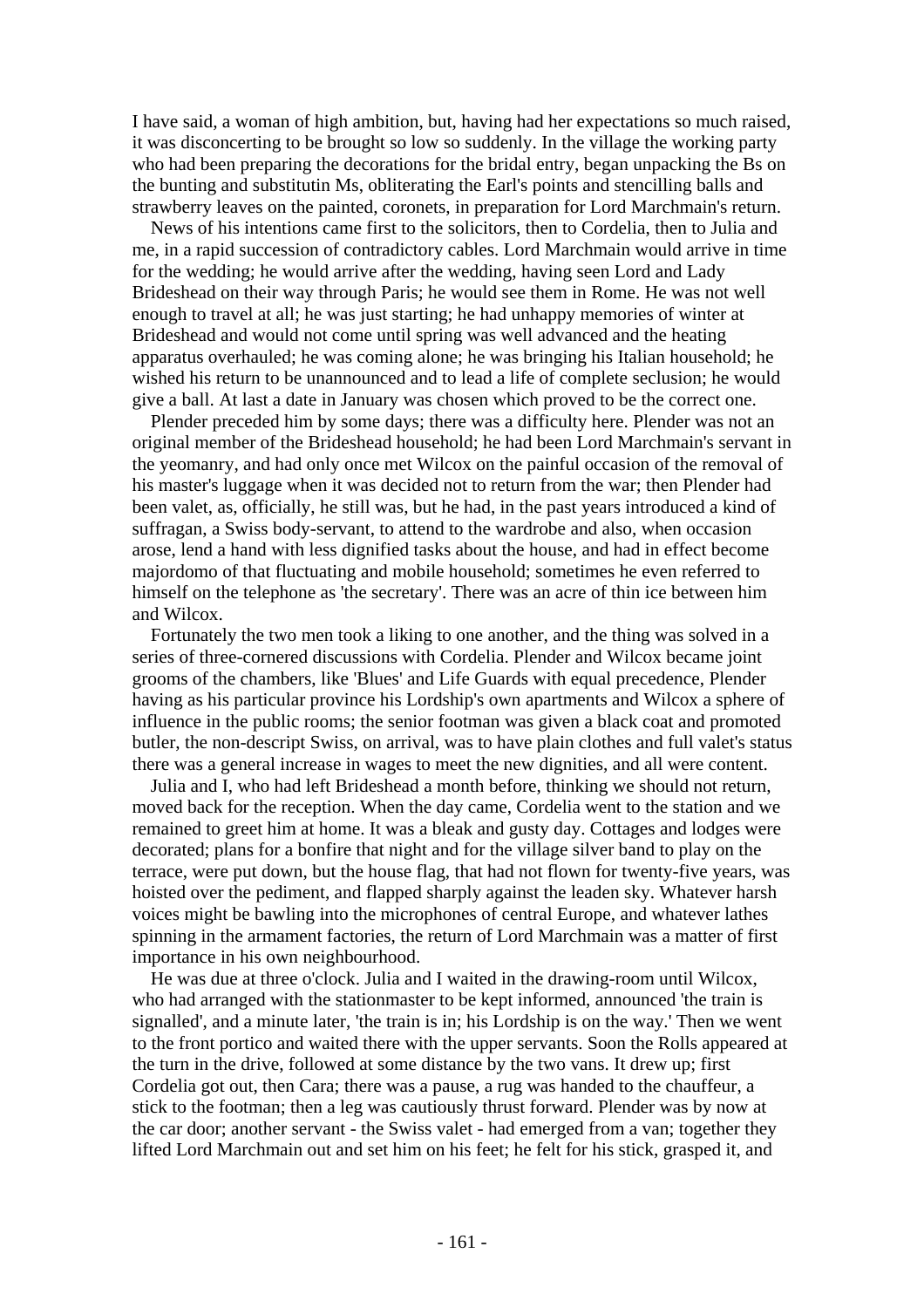stood for a minute collecting his strength for the few low steps which led to the front door.

 Julia gave a little sigh of surprise and touched my hand. We had seen him nine months ago at Monte Carlo, when he had been an upright and stately figure, little changed from when I first met him in Venice. Now he was an old man. Plender had told us his master had been unwell lately: he had not prepared us for this.

 Lord Marchmain stood bowed and shrunken, weighed down by his great-coat, a white muffler fluttering untidily at his throat, a cloth cap pulled low on his forehead, his face white and lined, his nose coloured by the cold; the tears which gathered in his eyes came not from emotion but from the east wind; he breathed heavily. Cara tucked in the end of his muffler and whispered something to him. He raised a gloved hand - a schoolboy's glove of grey wool - and made a small, weary gesture of greeting to the group at the door; then, very slowly, with his eyes on the ground before him, he made his way into the house.

 They took off his coat and cap and muffler and the kind of leather jerkin which he wore under them; thus stripped he seemed more than ever wasted but more elegant; he had cast the shabbiness of extreme fatigue. Cara straightened his tie; he wiped his eyes with -a bandanna handkerchief and shuffled with his stick to the hall fire.

 There was a little heraldic chair by the chimney-piece, one of a set which stood against the walls, a little, inhospitable, flat-seated thing, a mere excuse for the elaborate armorial painting on its back, on which, perhaps, no one, not even a weary footman, had ever sat since it was made; there Lord Marchmain sat and wiped his eyes.

 'It's the cold,' he said. 'I'd forgotten how cold it is in England. Quite bowled me over.' 'Can I get you anything, my lord?'

'Nothing, thank you. Cara, where are those confounded pills?'

'Alex, the doctor said not more than three times a day.'

'Damn the doctor. I feel quite bowled over.'

 Cara produced a blue bottle from her bag and Lord March main took a pill. Whatever was in it, seemed to revive him. He remained seated, his long legs stuck out before him, his cane between them, his chin on its ivory handle, but he began to take notice of us all, to greet us and to give orders.

 'I'm afraid I'm not at all the thing today; the joumey's taken it out of me. Ought to have waited a night at Dover. Wilcox, what rooms have you prepared for me?'

'Your old ones, my Lord.'

 'Won't do; not till I'm fit again. Too many stairs; must be on the ground floor. Plender, get a bed made up for me downstairs.' Plender and Wilcox exchanged an anxious glance.

 'Very good, my Lord. Which room shall we put it in?' Lord Marchmain thought for a moment. 'The Chinese drawing-room; and, Wilcox, the "Queen's bed".'

'The Chinese drawing-room, my lord, the "Queen's bed"?'

'Yes, yes. I may be spending some time there in the next few weeks.'

 The Chinese drawing-room was one I had never seen used; in fact one could not normally go further into it than a small roped area round the door, where sight-seers were corralled on the days the house was open to the public; it was a splendid, uninhabitable museum of Chippendale carving and porcelain' and lacquer and painted hangings; the Queen's bed too, was an exhibition piece, a vast velvet tent like the baldachino at St Peter's. Had Lord Marchmain planned this lying-in-state for himself, I wondered, before he left the sunshine of Italy? Had he thought of it during the scudding rain of his long, fretful journey? Had it come to him at that moment, an awakened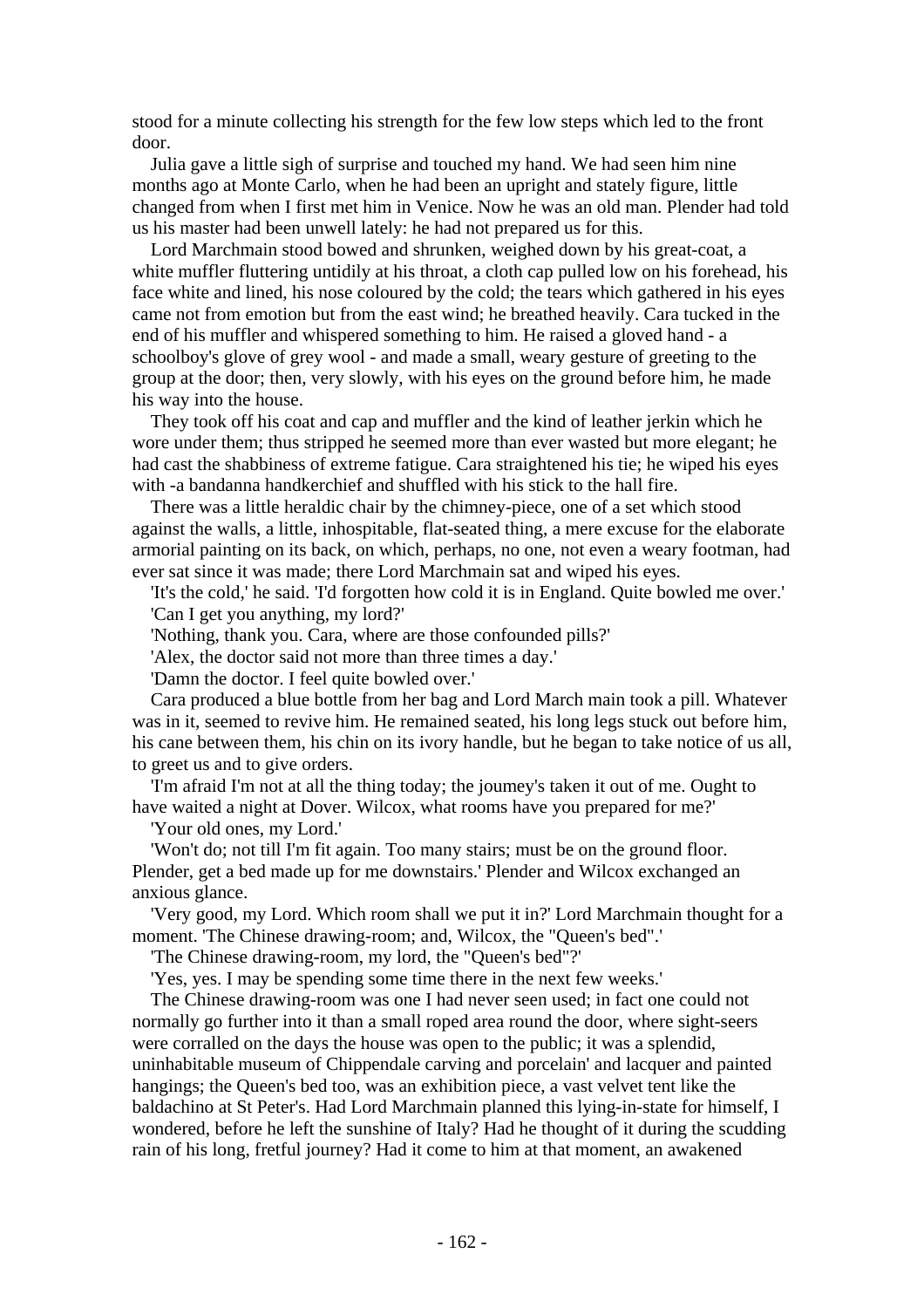memory of childhood, a dream in the nursery - 'When I'm grown up I'll sleep in the Queen's bed in the Chinese drawing-room' - the apotheosis of adult grandeur?

 Few things, certainly, could have caused more stir in the house. What had been foreseen as a day of formality became one of fierce exertion; housemaids began making a fire, removing covers, unfolding linen- men in aprons, never normally seen, shifted furniture; the estate carpenters were collected to dismantle the bed. It came down the main staircase in pieces, at intervals during the afternoon; huge sections of Rococo, velvet-covered cornice; the twisted, gilt and velvet columns which formed its posts; beams of unpolished wood, made not to be seen, which performed invisible structural functions below the draperies; plumes of dyed feathers, which sprang from goldmounted ostrich eggs and crowned the canopy; finally, the mattresses with four toiling men to each. Lord Marchmain seemed to derive comfort from the consequences of his whim; he sat by the fire watching the bustle, while we stood in a half circle - Cara, Cordelia, Julia, and I - and talked to him.

 Colour came back to his checks and light to his eyes. 'Brideshead and his wife dined with me in Rome,' he said. 'Since we are all members of the family' - and his eye moved ironically from Cara to me - 'I can speak without reserve. I found her deplorable. Her former consort, I understand, was a seafaring man and, presumably, the less exacting, but how my son, at the ripe age of thirty-eight, with, unless things have changed very much, a very free choice among the women of England, can have settled on - I suppose I must call her so - Beryl...' He left the sentence eloquently unfinished.

 Lord Marchmain showed no inclination to move, so presently we drew up chairs - the little, heraldic chairs, for everything else in the hall was ponderous - and sat round him.

 'I daresay I shall not be really fit again until summer comes, he said. 'I look to you four to amuse me.' There seemed little we could do at the moment to lighten the rather sombre mood; he, indeed, was the most cheerful of us. 'Tell me,' he said, 'the circumstances of Brideshead's courtship.'

We told him what we knew.

'Match-boxes,' he said. 'Match-boxes. I think she's past childbearing.'

Tea was brought us at the hall fireplace.

 'In Italy,' he said, 'no one believes there will be a war. They think it will all be "arranged". I suppose, Julia, you no longer have access to political information? Cara, here, is fortunately a British subject by marriage. It is not a thing she customarily mentions, but it may prove valuable. She is legally Mrs Hicks, are you not, my dear? We know little of Hicks, but we shall be grateful to him, none the less, if it comes to war. And you,' he said, turning the attack to me, 'you will no doubt become an official artist?'

 'No. As a matter of fact I am negotiating now for a commission in the Special Reserve.'

 'Oh, but you should be an artist. I had one with my squadron during the last war, for weeks - until we went up to the line.' This waspishness was new. I had always been aware of a frame of malevolence under his urbanity; now it protruded like his own sharp bones through the sunken skin.

 It was dark before the bed was finished; we went to see it, Lord Marchmain stepping quite briskly now through the intervening rooms.

 'I congratulate you. It really looks remarkably well. Wilcox, I seem to remember a silver basin and ewer - they stood in a room we called "the Cardinal's dressing-room", I think - suppose we had them here on the console. Then if you will send Plender and Gaston to me, the luggage can wait till tomorrow - simply the dressing case and what I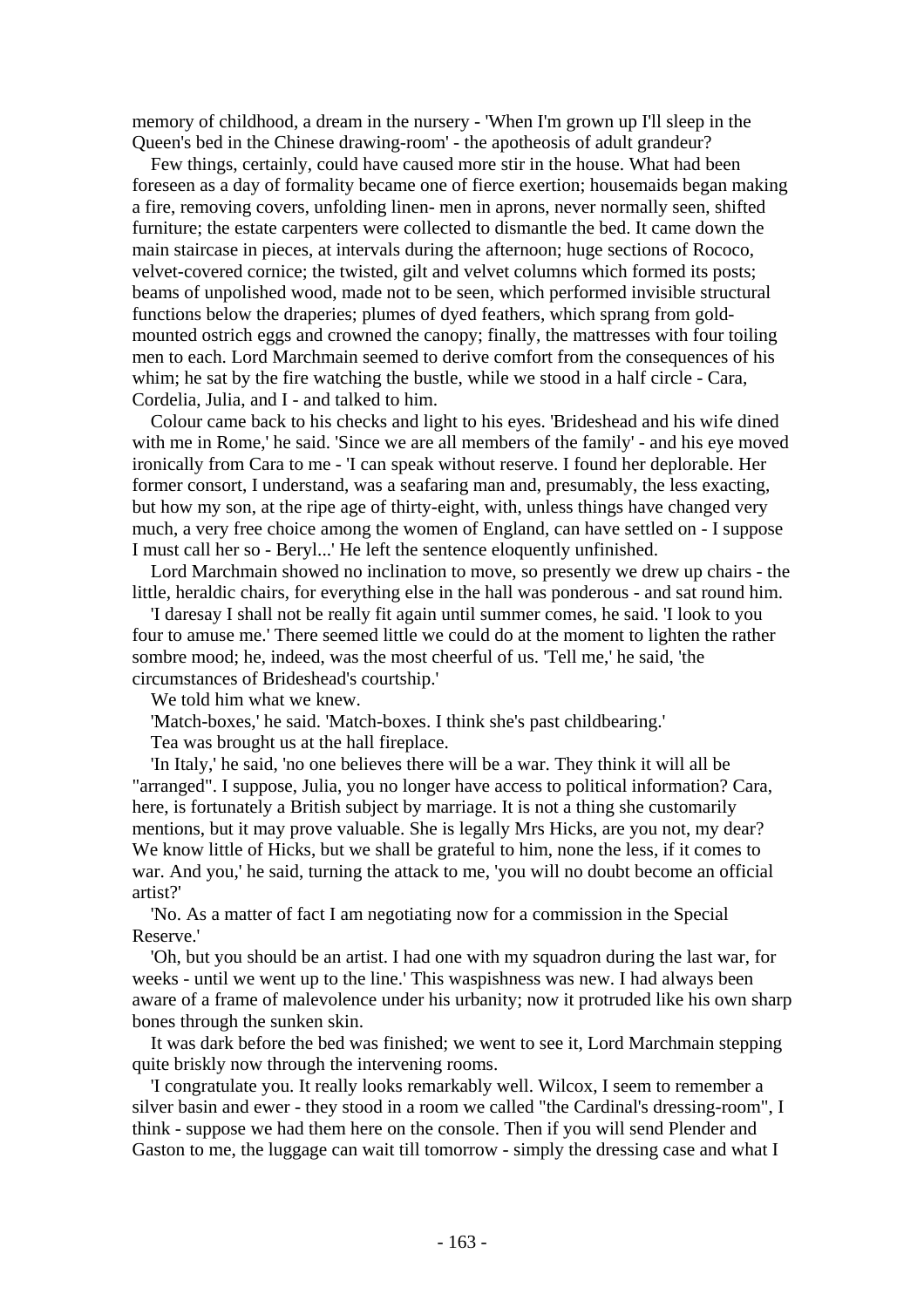need for the night. Plender will know. If you will leave me with Plender and Gaston, I will go to bed. We will meet later; you will dine here and keep me amused.'

We turned to go; as I was at the door he called me back.

'It looks very well, does it not?'

'Very well.'

'You might paint it, eh - and call it the Death Bed?'

'Yes,' said Cara, 'he has come home to die.'

'But when he first arrived he was talking so confidently of recovery.

 'That was because he was so ill. When he is himself, he knows he is dying and accepts it. His sickness is up and down, one day, sometimes for several days on end, he is strong and lively and then he is ready for death, then he is down and afraid. I do not know how it will be when he is more and more down. That must come in good time. The doctors in Rome gave him less than a year. There is someone coming from London, I think tomorrow, who will tell us more.'

'What is it?'

'His heart; some long word at the heart. He is dying of a long word.'

 That evening Lord Marchmain was in good spirits; the room had a Hogarthian aspect, with the dinner-table set for the four of us by the grotesque, chinoiserie chimney-piece, and the old man propped among his pillows, sipping champagne, tasting, praising, and failing to eat, the succession of dishes which had been prepared for his homecoming. Wilcox had brought out for the occasion the gold plate, which I had not before seen in use; that, the gilt mirrors, and the lacquer and the drapery of the great bed and Julia's mandarin coat gave the scene an air of pantomime, of Aladdin's cave.

Just at the end, when the time came for us to go, his spirits flagged.

 'I shall not sleep,' he said. 'Who is going to sit with me? Cara, carissima, you are fatigued. Cordelia, will you watch for an hour in this Gethsemane?'

Next morning I asked her how the night had passed.

 'He went to sleep almost at once. I came in to see him at two to make up the fire; the lights were on, but he was asleep again. He must have woken up and turned them on; he had to get out of bed to do that. I think perhaps he is afraid of the dark.'

 It was natural, with her hospital experience, that Cordelia should take charge of her father. When the doctors came that day they gave their instructions to her, instinctively.

 'Until he gets worse,' she said, 'I and the valet can look after him. We don't want nurses in the house before they are needed.' At this stage the doctors had nothing to recommend except to keep him comfortable and administer certain drugs when his attacks came on.

'How long will it be?'

 'Lady Cordelia, there are men walking about in hearty old age whom their doctors gave a week to live. I have learned one thing in medicine; never prophesy.'

 These two men had made a long journey to tell her this; the local doctor was there to accept the same advice in technical phrases.

 That night Lord Marchmain reverted to the topic of his new daughter-in-law; it had never been long out of his mind, finding expression in various sly hints throughout the day; now he lay back in his pillows and talked of her at length.

 'I have never been much moved by family piety until now,' he said, 'but I am frankly appalled at the prospect of - of Beryl taking what was once my mother's place in this house. Why should that uncouth pair sit here childless while the place crumbles about their ears? I will not disguise from you that I have taken a dislike to Beryl.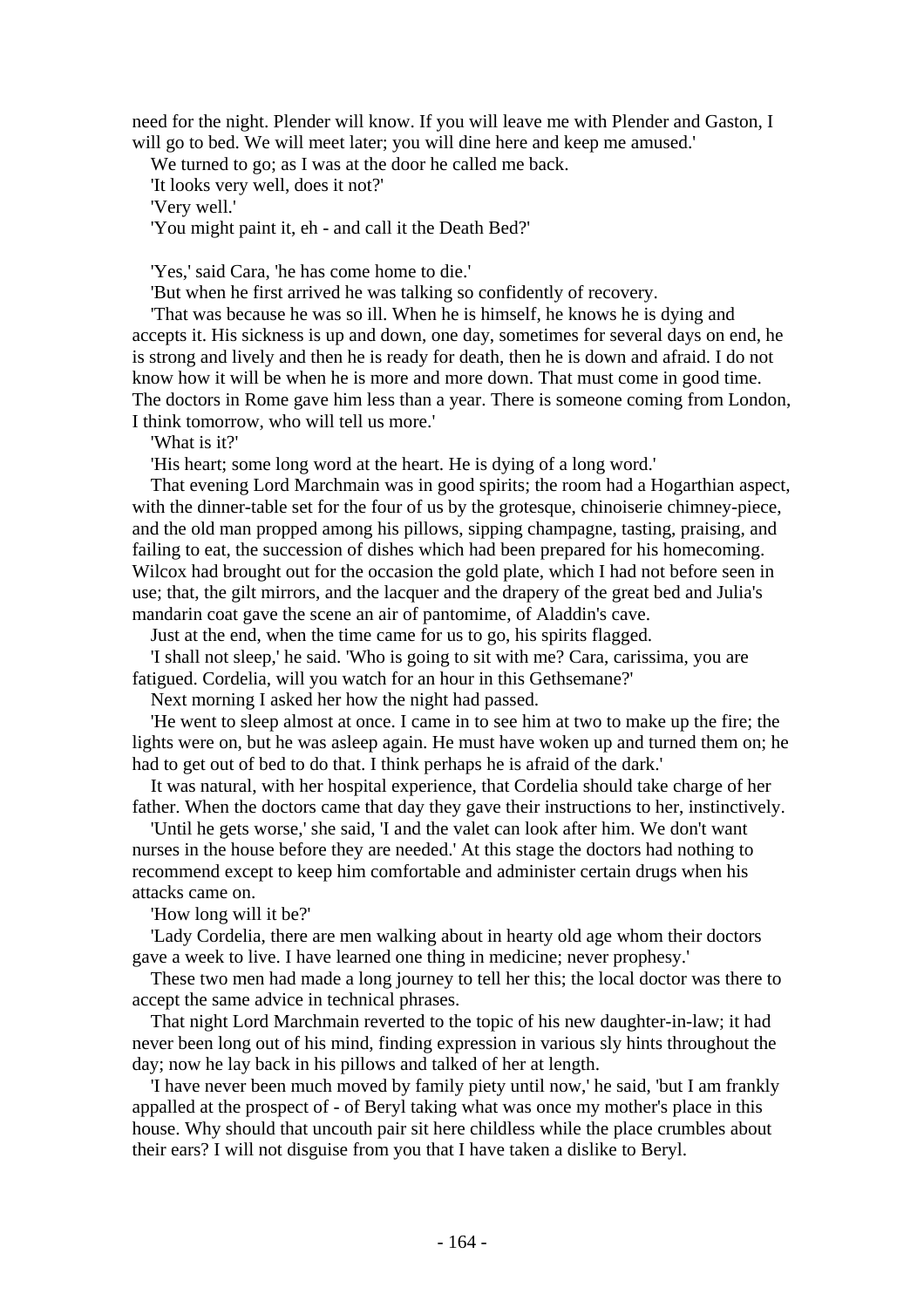'Perhaps it was unfortunate that we met in Rome. Anywhere else might have been more sympathetic. And yet, if one comes to consider it, where could I have met her without repugnance? We dined at Ranieri's; it is a quiet little restaurant I have frequented for years - no doubt you know it. Beryl seemed to fill the place. I, of course, was host, though to hear Beryl press my son with food you might have thought otherwise. Brideshead was always a greedy boy- a wife who has his best interests at heart should seek to restrain him. However, that is a matter of small importance.

 'She had no doubt heard of me as a man of irregular life. I can only describe her manner to me as roguish. A naughty old man, that's what she thought I was. I suppose she had met naughty old admirals and knew how they should be humoured...I could not attempt to reproduce her conversation. I will give you one example.

 'They had been to an audience at the Vatican that morning; a blessing for their marriage - I did not follow attentively something of the kind had happened before, I gathered, some previous husband, some previous Pope. She described, rather vivaciously, how on this earlier occasion she had gone with a whole body - of newly married couples, mostly Italians of all ranks, some or the simpler girls in their wedding dresses, and how each had appraised the other, the bridegrooms looking the brides over, comparing their own with one another's, and so forth. Then she said, "This time, of course, we were in private, -but do you know, Lord Marchmain, I felt as though it was I who was leading in the bride."

 'It was said with great indelicacy. I have not yet quite fathomed her meaning. Was she making a play on my son's name, or was she, do you think, referring to his undoubted virginity? I fancy the latter. Anyway, it was with pleasantries of that kind that we passed the evening.

 'I don't think she would be quite in her proper element here, do you? Who shall I leave it to? The entail ended with me, you know. Sebastian, alas, is out of the question. Who wants it? Quis? Would you like it, Cara? No, of course you would not. Cordelia? I think I shall leave it to Julia and Charles.'

'Of course not, papa, it's Bridey's.'

 'And...Beryl's? I will have Gregson down one day soon and go over the matter. It is time I brought my will up to date; it is full of anomalies and anachronisms...I have rather a fancy for the idea of installing Julia here; so beautiful this evening, my dear; so beautiful always; much, much more suitable.'

 Shortly after this he sent to London for his solicitor, but, on the day he came, Lord Marchmain was suffering from an attack and would not see him. 'Plenty of time,' he said, between painful gasps for breath, 'another day, when I am stronger,' but the choice of his heir was constantly in his mind, and he referred often to the time when Julia and I should be married and in possession.

'Do you think he really means to leave it to us?' I asked Julia.

'Yes, I think he does.'

'But it's monstrous for Bridey.'

 'Is it? I don't think he cares much for the place. I do, you know. He and Beryl would be much more content in some little house somewhere.'

'You mean to accept it?'

 'Certainly. It's papa's to leave as he likes. I think you and I could be very happy here.' It opened a prospect; the prospect one gained at the turn of the avenue, as I had first seen it with Sebastian, of the secluded valley, the lakes falling away one below the other, the old house in the foreground, the rest of the world abandoned and forgotten; a world of its own of peace and love and beauty; a soldier's dream in a foreign bivouac; such a prospect perhaps as a high pinnacle of the temple afforded after the hungry days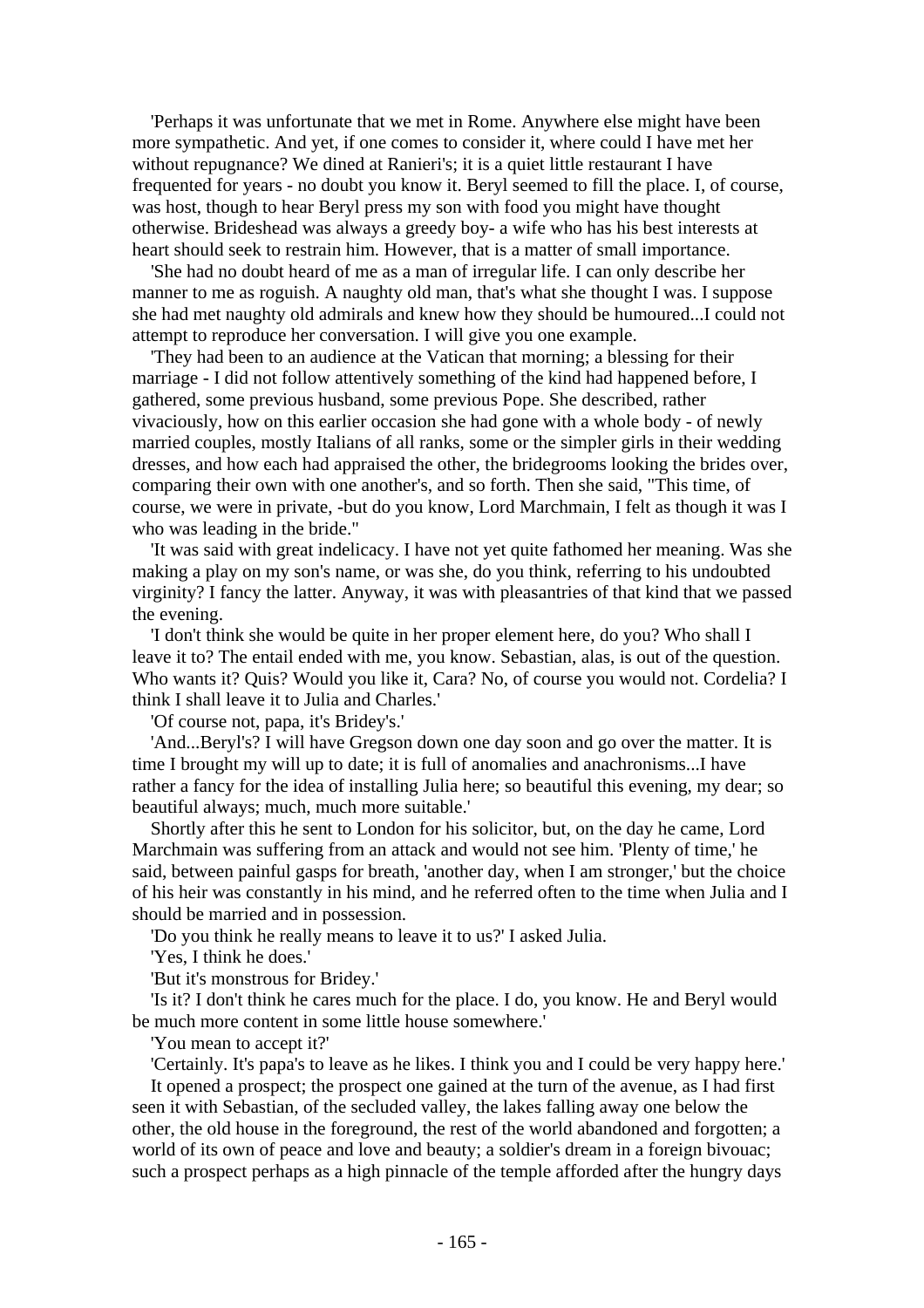in the desert and the jackal-haunted nights. Need I reproach myself if sometimes I was taken by the vision?

 The weeks of illness wore on and the life of the house kept pace with the faltering strength of the sick man. There were days when Lord Marchmain was dressed, when he stood at the window or moved on his valet's arm from fire to fire through the rooms of the ground floor, when visitors came and went neighbours and people from the estate, men of business from London - parcels of new books were opened and discussed, a piano was moved into the Chinese drawing-room; once at the end of February, on a single, unexpected day of brilliant sunshine, he called for a car and got as far as the hall, had on his fur coat, and reached the front door. Then suddenly he lost interest in the drive, said 'Not now. Later. One day in the summer,' took his man's arm again and was led back to his chair. Once he had the humour of changing his room and gave detailed orders for a move to the Painted Parlour; the chinoiserie, he said, disturbed his rest - he kept the lights full on at night - but again lost heart, countermanded everything, and kept his room.

 On other days the house was hushed as he sat high in bed, propped by his pillows, with labouring breath; even then he wanted to have us round him; night or day he could not bear to be alone; when he could not speak his eyes followed us, and if anyone left the room he would look distressed, and Cara, sitting often for hours at a time by his side against the pillows with an arm in his, would say, 'It's all right, Alex, she's coming back.'

 Brideshead and his wife returned from their honeymoon and stayed a few nights; it was one of the bad times, and Lord Marchmain refused to have them near him. It was Beryl's first visit, and she would have been unnatural if she had shown no curiosity about what had nearly been, and now again promised soon to be, her home. Beryl was natural enough, and surveyed the place fairly thoroughly in the days she was there. In the strange disorder caused by Lord Marchmain's illness, it must have seemed capable of much improvement; she referred once or twice to the way in which establishments of similar size had been managed at various Government Houses she had visited. Brideshead took her visiting among the tenants by day, and in the evenings, she talked to me of painting, or to Cordelia of hospitals, or to Julia of clothes, with cheerful assurance. The shadow of betrayal, the knowledge of how precarious were their just expectations, was all one-sided. I was not easy with them; but that was no new thing to Brideshead; in the little circle of shyness in which he was used to move, my guilt passed unseen.

 Eventually it became clear that Lord Marchmain did not intend to see more of them. Brideshead was admitted alone for a minute's leave-taking; then they left.

 'There's nothing we can do here,' said Brideshead, 'and it's very distressing for Beryl. We'll come back if things get worse.'

 The bad spells became longer and more frequent; a nurse was engaged. 'I never saw such a room, ' she said, 'nothing like it anywhere; 'no conveniences of any sort.' She tried to have her patient moved upstairs, where there was running water, a dressingroom for herself, a 'sensible' narrow bed she could 'get round' - what she was used to but Lord Marchmain would not budge. Soon, as days and nights became indistinguishable to him, a second nurse was installed; the specialists came again from London; they recommended a new and rather daring treatment, but his body seemed weary of all drugs and did not respond. Presently there were no good spells, merely brief fluctuations in the speed of his decline.

 Brideshead was called. It was the Easter holidays and Beryl was busy with her children. He came alone, and having stood silently for some minutes beside his father,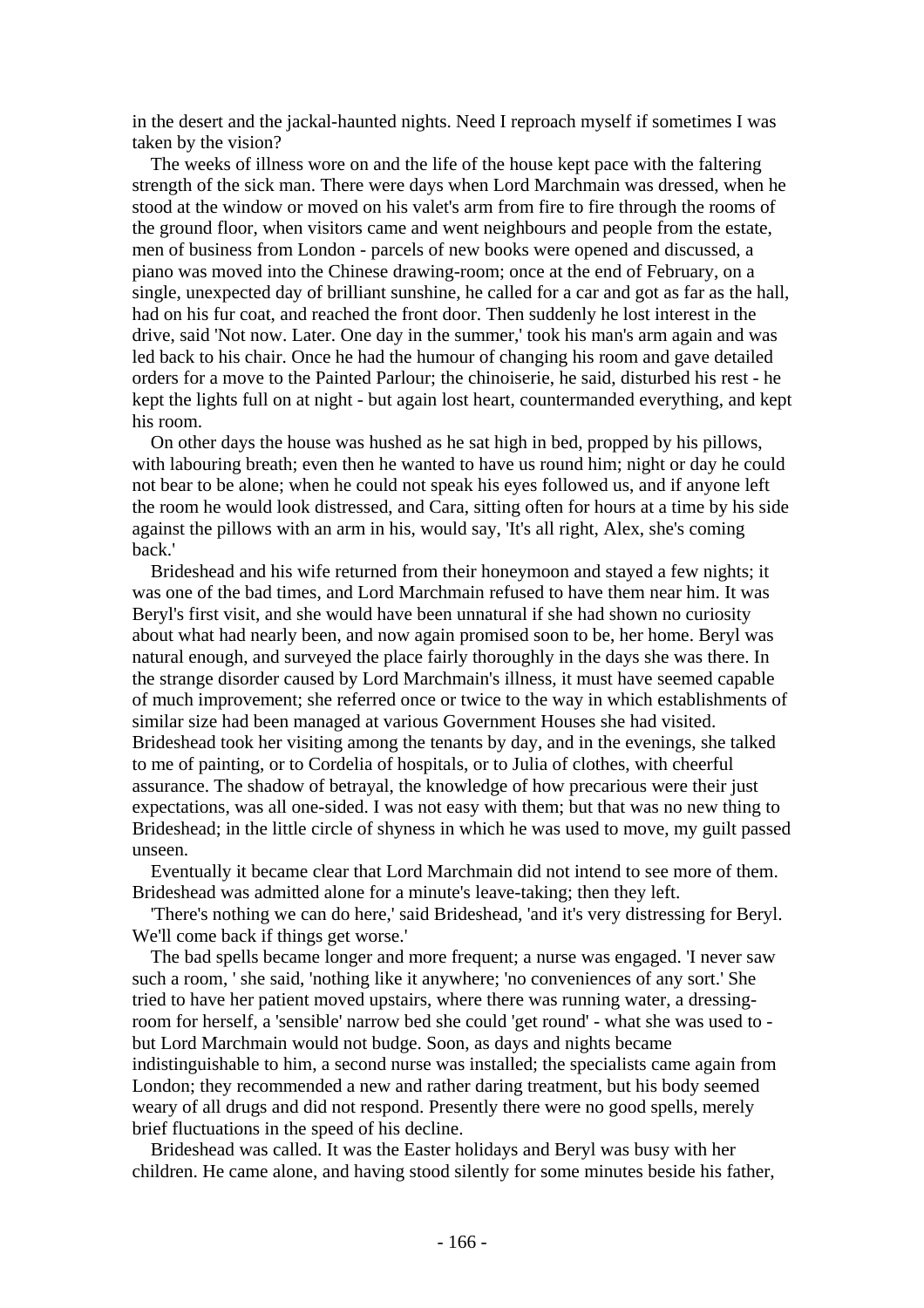who sat silently looking at him, he left the room and, joining the rest of us, who were in the library, said, 'Papa must see a priest.'

 It was not the first time the topic had come up. In the early days, when Lord Marchmain first arrived, the parish priest since the chapel was shut there was a new church and presbytery in Mel stead - had come to call as a matter of politeness. Cordelia had put him off with apologies and excuses, but when he was gone she said: 'Not yet. Papa doesn't want him yet.'

 Julia, Cara, and I were there at the time; we each had something to say, began to speak, and thought better of it. It was never mentioned between the four of us, but Julia, alone with me, said, 'Charles, I see great Church troubles ahead.'

'Can't they even let him die in peace?'

'They mean something so different by "peace".'

 'It would be an outrage. No one could have made it clearer, all his life, what he thought of religion. They'll come now, when his mind's wandering and he hasn't the strength to resist, and claim him as a death-bed penitent. I've had a certain, respect for their Church up till now. If they do a thing like that I shall know that everything stupid people say about them is quite true - that it's all superstition and trickery.' Julia said nothing. 'Don't you agree?' Still Julia said nothing. 'Don't you agree?'

'I don't know, Charles. I simply don't know.'

 And, though none of us spoke of it, I felt the question ever present, growing through all the weeks of Lord Marchmain's illness; I saw it when Cordelia drove off early in the mornings to mass; I saw it as Cara took to going with her; this little cloud, the size of a man's hand, that was going to swell into a storm among us.

 Now Brideshead, in his heavy, ruthless way, planted the problem down before us. 'Oh, Bridey, do you think he would?' asked Cordelia.

 'I shall see that he does, ' said Brideshead. 'I shall take Father Mackay in to him tomorrow.'

 Still the clouds gathered and did not break; none of us spoke. Cara and Cordelia went back to the sick-room; Brideshead looked for a book, found one, and left us.

'Julia,' I said, 'how can we stop this tomfoolery?'

She did not answer for some time; then: 'Why should we.?'

'You know as well as I do. It's just -just an unseemly incident.'

 'Who am I to object to unseemly incidents?' she asked sadly. 'Anyway, what harm can it do? Let's ask the doctor.'

 We asked the doctor, who said: 'It's hard to say. It might alarm him of course; on the other hand, I have known cases where it has had a wonderfully soothing effect on a patient; I've even known it act as a positive stimulant. It certainly is usually a great comfort to the relations. Really I think it's a thing for Lord Brideshead to decide. Mind you, there is no need for immediate anxiety. Lord Marchmain is very weak today; tomorrow he may be quite strong again. Is it not usual to wait a little?'

'Well, he wasn't much help,' I said to Julia, when we left him.

 'Help? I really can't quite see why you've taken it so much to heart that my father shall not have the last sacraments.'

'It's such a lot of witchcraft and hypocrisy.'

 'Is it? Anyway, it's been going on for nearly two thousand years. I don't know why you should suddenly get in a rage now.' Her voice rose; she was swift to anger of late months. 'For Christ's sake, write to The Times; get up and make a speech in Hyde Park; start a "No Popery" riot, but don't bore me about it. What's it got to do with you or me whether my father sees his parish priest?'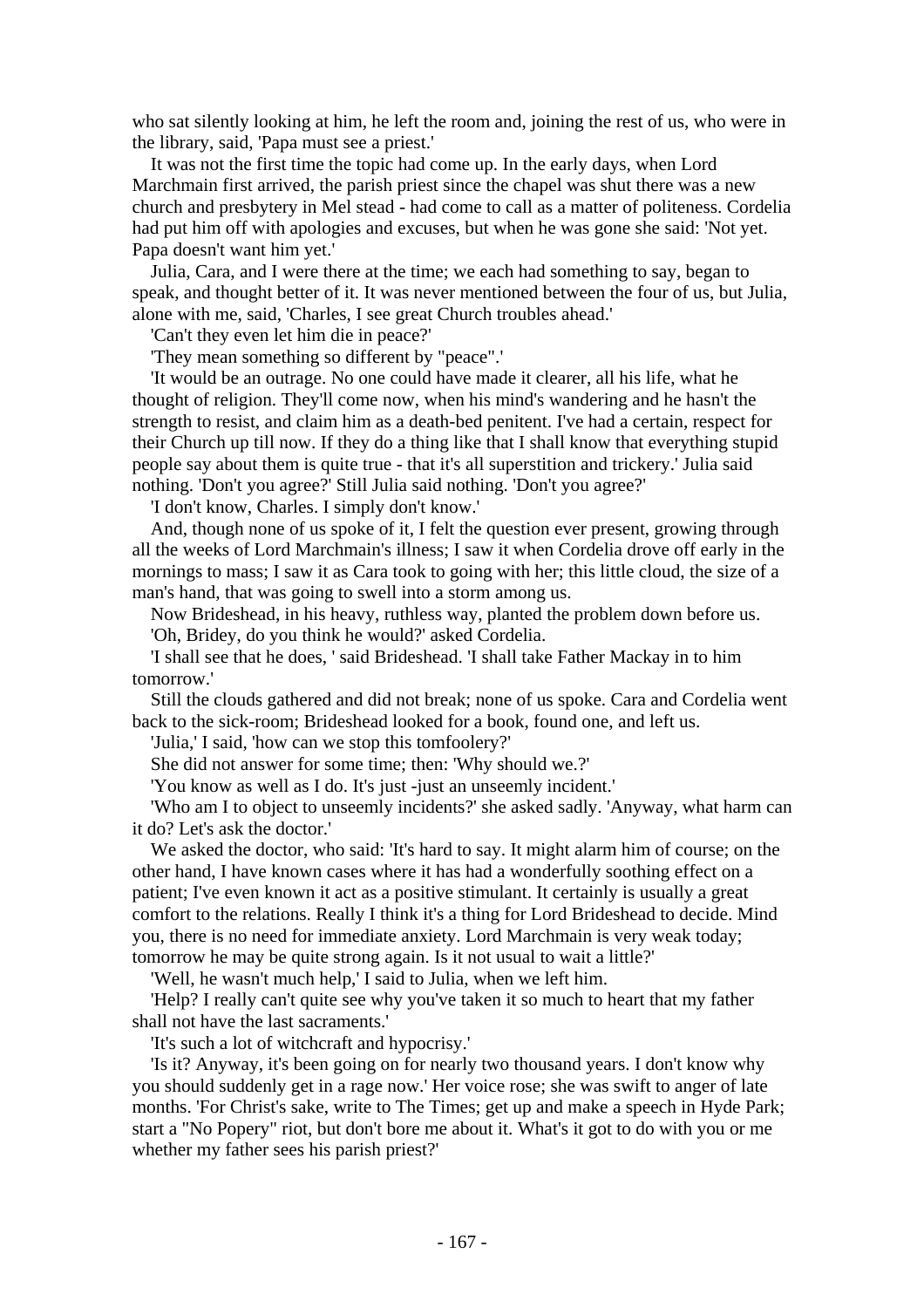I knew these fierce moods of Julia's, such as had overtaken her at the fountain in moonlight, and dimly surmised their origin; I knew they could not be assuaged by words. Nor could I have spoken, for the answer to her question was still unformed; the sense that the fate of more souls than one was at issue; that the snow was beginning to shift on the high slopes.

 Brideshead and I breakfasted together next morning with the night-nurse, who had just come off duty.

 'He's much brighter today,' she said. 'He slept very nicely for nearly three hours. When Gaston came to shave him he was quite chatty.'

 'Good,' said Brideshead. 'Cordelia went to mass. She's driving Father Mackay back here to breakfast.'

 I had met Father Mackay several times; he was a stocky, middle-aged, genial Glasgow-Irishman who, when we met, was apt to ask me such questions as, 'Would you say now, Mr Ryder, that the painter Titian was more truly artistic than the painter Raphael?' and, more disconcertingly still, to remember my answers: 'To revert, Mr Ryder, to what you said when last I had the pleasure to meet you, would it be right now to say that the painter Titian...' usually ending with some such reflection as: 'Ah, it's a grand resource for a man to have the talent you have, Mr Ryder, and the time to indulge it.' Cordelia could imitate him.

 This morning he made a hearty breakfast, glanced at the headlines of the paper, and then said with professional briskness: 'And now, Lord Brideshead, would the poor soul be ready to see me, do you think?'

 Brideshead led him out; Cordelia followed, and I was left alone among the breakfast things. In less than a minute I heard the voices of all three outside the door.

'...can only apologize.'

 '...poor soul. Mark you, it was seeing a strange face; depend upon it, it was that - an unexpected stranger. I well understand it.'

'...Father, I am sorry...bringing you all this way...'

 'Don't think about it at all, Lady Cordelia. Why, I've had bottles thrown at me in the Gorbals...Give him time. I've known worse cases make beautiful deaths. Pray for him...I'll come again...and now if you'll excuse me I'll just pay a little visit to Mrs Hawkins. Yes, indeed, I know the way well.'

Then Cordelia and Brideshead came into the room.

'I gather the visit was not a success.'

 'It was not. Cordelia, will you drive Father Mackay home when he comes down from nanny? I'm going to telephone to Beryl and see when she needs me home.'

'Bridey, it was horrible. What are we to do?'

'We've done everything we can at the moment.' He left the room.

 Cordelia's face was grave; she took a piece of bacon from the dish, dipped it in mustard and ate it. 'Damn Bridey,' she said, 'I knew it wouldn't work.'

'What happened?'

 'Would you like to know? We walked in there in a line; Cara was reading the paper aloud to papa. Bridey said, "I've brought Father Mackay to see you"; papa said, "Father Mackay, I am afraid you have been brought here under a misapprehension. I am not in extremis, and I have not been a practising member of your Church for twenty-five years. Brideshead, show Father Mackay the way out." Then we all turned about and walked away, and I heard Cara start reading the paper again, and that, Charles, was that.'

 I carried the news to Julia, who lay with her bed-table amid a litter of newspapers and envelopes. 'Mumbo-jumbo is off,' I said. 'The witch-doctor has gone.'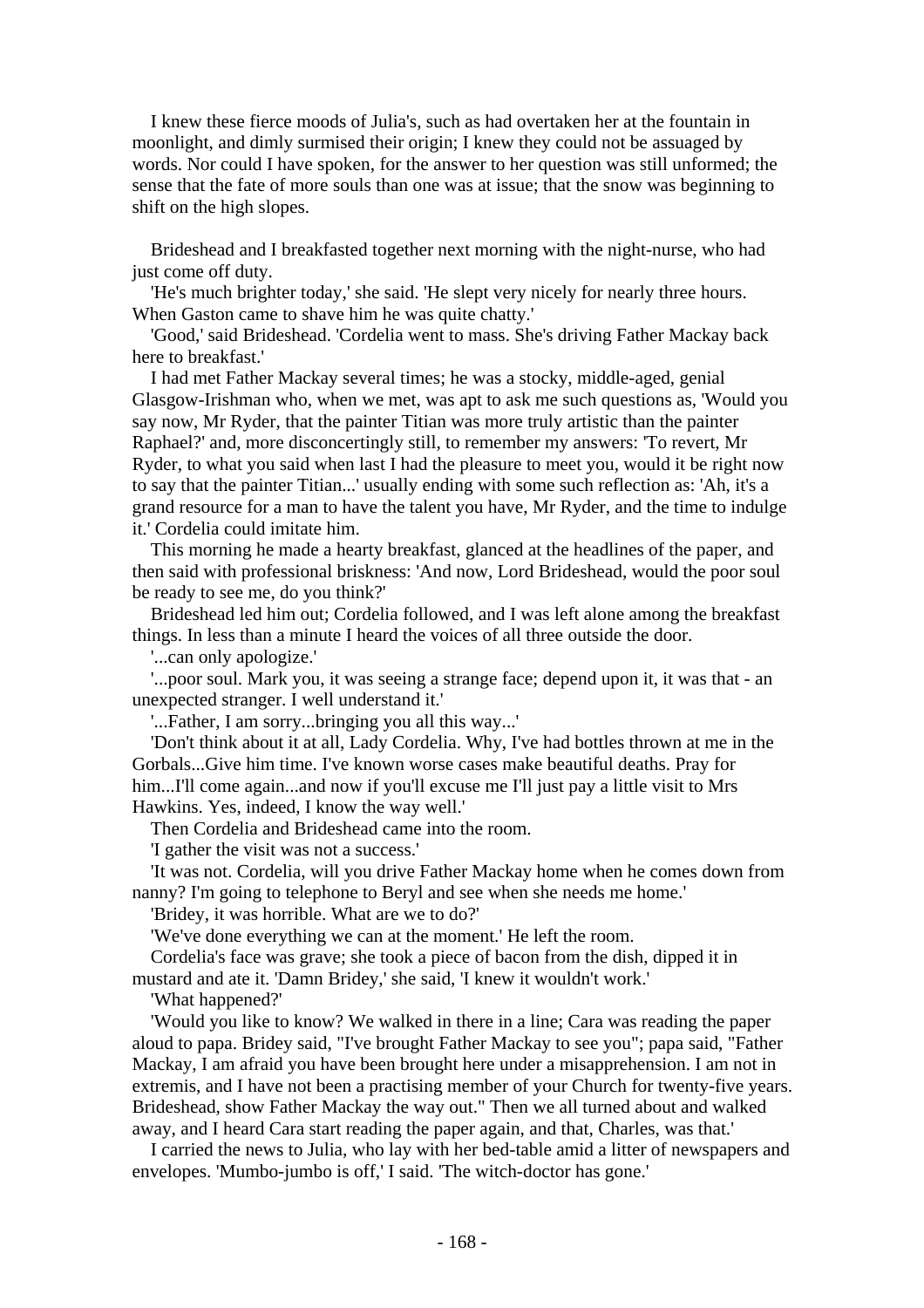'Poor papa.'

'It's great sucks to Bridey.'

 I felt triumphant. I had been right, everyone else had been wrong, truth had prevailed; the threat that I had felt hanging over Julia and me ever since that evening at the fountain, had

been averted, perhaps dispelled for ever; and there was also - I can now confess it another unexpressed, inexpressible, indecent little victory that I was furtively celebrating. I guessed that that morning's business had put Brideshead some considerable way further from his rightful inheritance.

 In that I, was correct; a man was sent for from the solicitors in London; in a day or two he came and it was known throughout the house that Lord Marchmain had made a new will. But I was wrong in thinking that the religious controversy was quashed; it flamed up again after dinner on Brideshead's last evening.

 '...What papa said was, "I am not in extremis, I have not been a practising member of the Church for twenty-five years." '

'Not "the Church", "your Church".'

'I don't see the difference.'

'There's every difference.'

'Bridey, it's quite plain what he meant.'

 'I presume he meant what he said. He meant that he had not been accustomed regularly to receive the sacraments, and since he was not at the moment dying, he did not mean to change his ways - yet.'

'That's simply a quibble.'

 'Why do people always think that one is quibbling when one tries to be precise? His plain meaning was that he did not want to see a priest that day, but that he would when he was "in extremis".'

 'I wish someone would explain to me,' I said, 'quite what the significance of these sacraments is. Do you mean that if he dies alone he goes to hell, and that if a priest puts oil on him - '

'Oh, it's not the oil,' said Cordelia, 'that's to heal him.'

 'Odder still - well, whatever it is the priest does - that he then goes to heaven. Is that what you believe?'

 Cara then interposed: 'I think my nurse told me, someone did anyway, that if the priest got there before the body was cold it was all right. That's so, isn't it?'

The others turned to her.

'No, Cara, it's not.'

'Of course not.'

'You've got it all wrong, Cara.'

 'Well, I remember when Alphonse de Grenet died, Madame de Grenet had a priest hidden outside the door - he couldn't bear the sight of a priest - and brought him in before the body was cold; she told me herself, and they had a full Requiem for him, and I went to it.'

'Having a Requiem doesn't mean you go to heaven necessarily.'

'Madame de Grenet thought it did.'

'Well, she was wrong.'

 'Do any of you Catholics know what good you think this priest can do?' I asked. 'Do you simply want to arrange it so that your father can have Christian burial? Do you want to keep him out of hell? I only want to be told.'

 Brideshead told me at some length, and when he had finished Cara slightly marred the unity of the Catholic front by saying in simple wonder, 'I never heard that before.'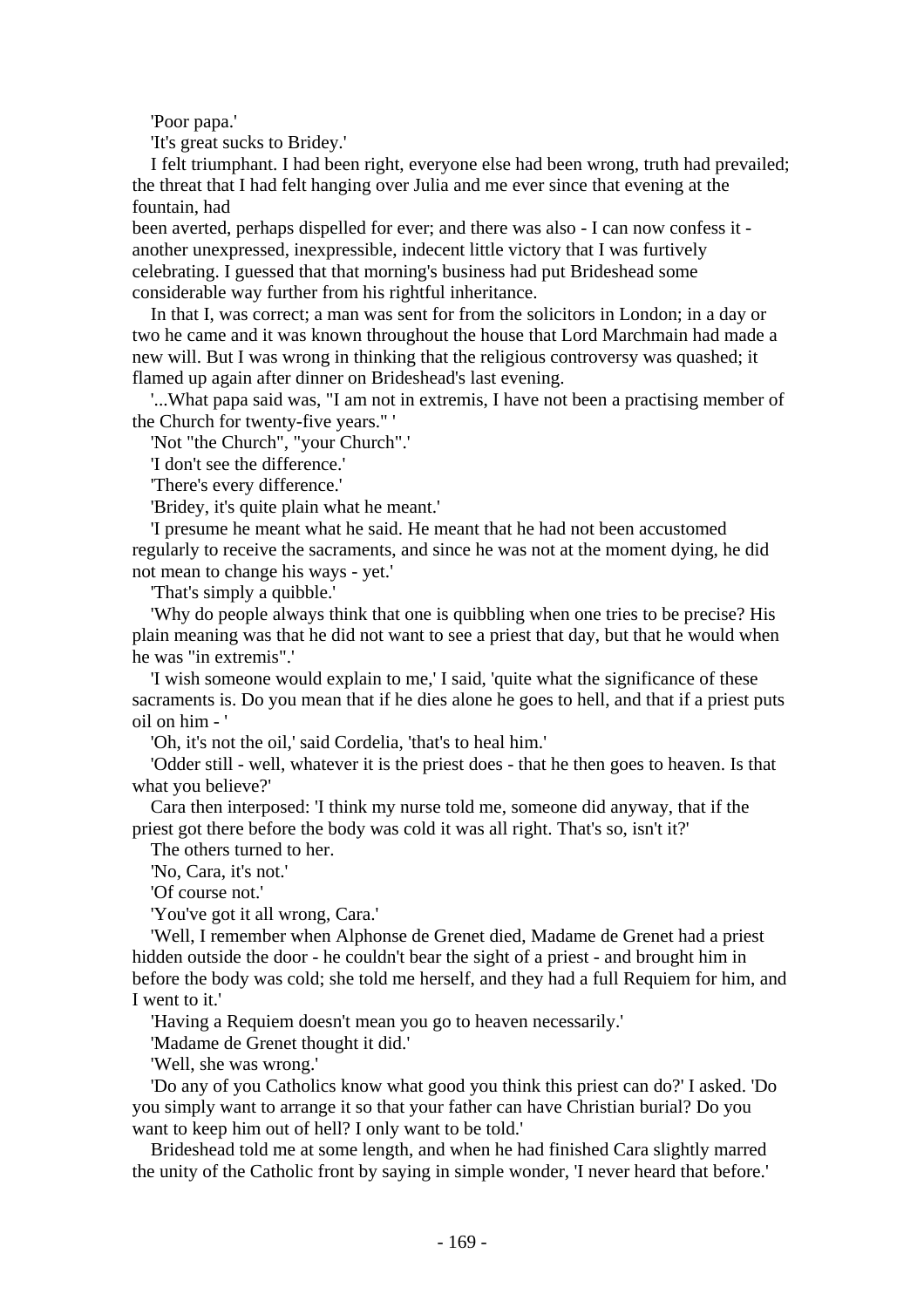'Let's get this clear,' I said; 'he has to make an act of will; he has to be contrite and wish to be reconciled; is that right? But only God knows whether he has really made an act of will; the priest can't tell; and if there isn't a priest there, and he makes the act of will alone, that's as good as if there were a priest. And it's quite possible that the will may still be working when a man is too weak to make any outward sign of it; is that right? He may be lying, as though for dead, and willing all the time, and being reconciled, and God understands that; is that right?'

'More or less, ' said Brideshead.

 'Well, for heaven's sake.' I said, 'what is the priest for?' There was a pause in which Julia sighed and Brideshead drew breath as though to start further subdividing the propositions. In the silence Cara said, 'All I know is that I shall take very good care to have a priest.'

'Bless you,' said Cordelia, 'I believe that's the best answer.'

 And we let the argument drop, each for different reasons, thinking it had been inconclusive.

 Later Julia said: 'I wish you wouldn't start these religious arguments.' 'I didn't start it.'

'You don't convince anyone else and you don't really convince yourself.'

 'I only want to know what these people believe. They say it's all based on logic.' 'If you'd let Bridey finish, he would have made it all quite logical.'

 'There were four of you,' I said. 'Cara didn't know the first thing it was about, and may or may not have believed it; you knew a bit and didn't believe a word; Cordelia knew about as much and believed it madly; only poor Bridey knew and believed, and I thought he made a pretty poor show when it came to explaining. And people go round saying, "At least Catholics know what they believe." We had a fair cross-section tonight - '

'Oh, Charles, don't rant. I shall begin to think you're getting doubts yourself.'

 The weeks passed and still Lord Marchmain lived on. In June my divorce was made absolute and my former wife married for the second time. Julia would be free in September. The nearer our marriage got, the more wistfully, I noticed, Julia spoke of it; war was growing nearer, too - we neither of us doubted that - but Julia's tender, remote, it sometimes seemed, desperate longing did not come from any uncertainty outside herself; it suddenly darkened, too, into brief accesses of hate when she seemed to throw herself against the restraints of her love for me like a caged animal against the bars.

 I was summoned to the War Office, interviewed, and put on a list in case of emergency; Cordelia also, on another list; lists were becoming part of our lives once more, as they had been at school. Everything was being got ready for the coming 'Emergency'. No one in that dark office spoke the word 'war'; it was taboo; we should be called for if there was 'an emergency' - not in case of strife, an act of human will; nothing so clear and simple as wrath or retribution; an emergency- something coming out of the waters, a monster with sightless face and thrashing tail thrown up from the depths.

 Lord Marchmain took little interest in events outside his own room; we took him the papers daily and made the attempt to read to him, but he turned his head on the pillows and with his eyes followed the intricate patterns about him. 'Shall I go on?' 'Please do if it's not boring you.' But he was not listening; occasionally at a familiar name he would whisper: 'Irwin...I knew him - a mediocre fellow'; occasionally some remote comment: 'Czechs make good coachmen; nothing else'; but his mind was far from world affairs; it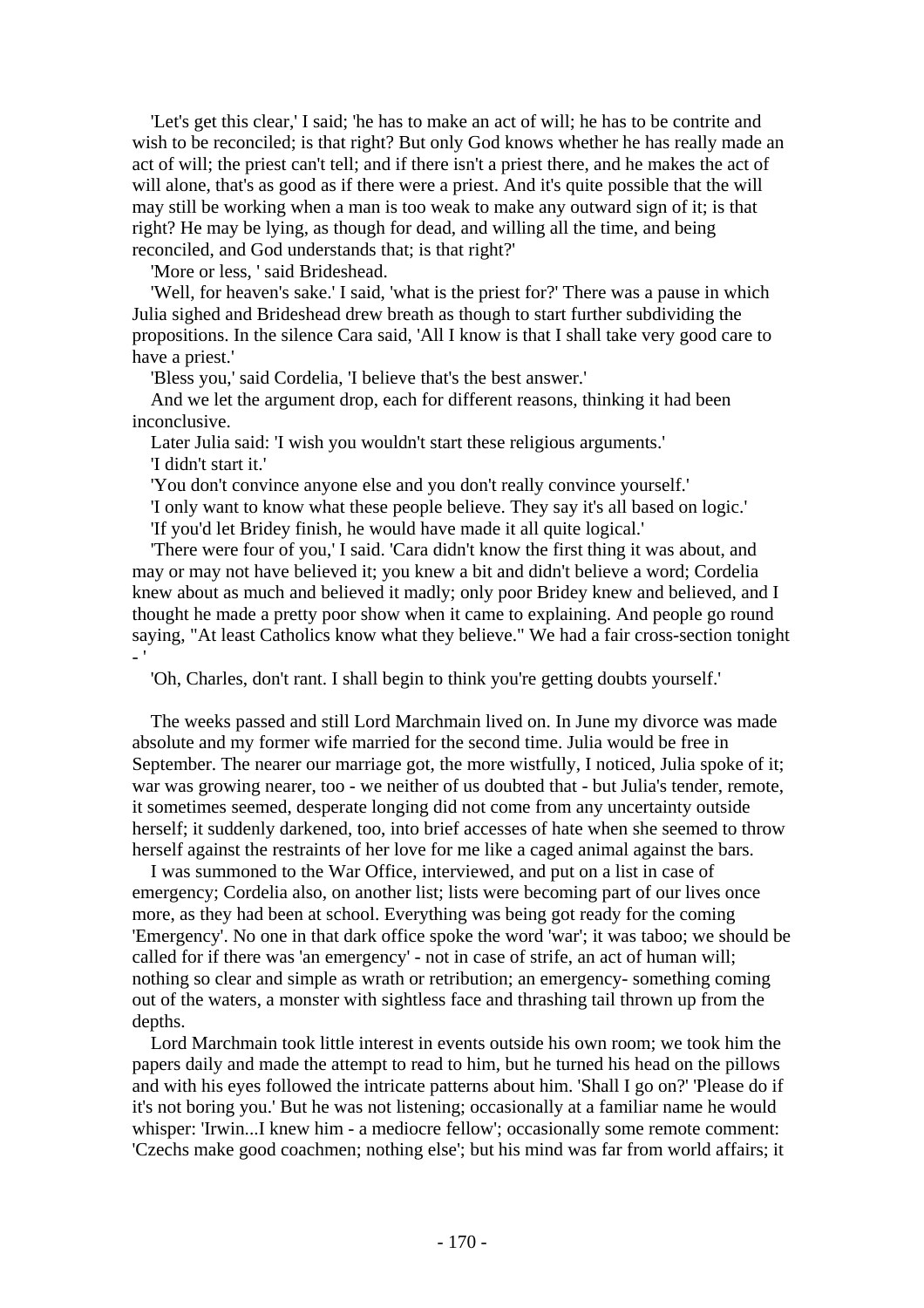was there, on the spot, turned in on himself; he had no strength for any other war than his own solitary struggle to keep alive.

 I said to the doctor, who was with us daily. 'He's got a wonderful will to live, hasn't he?'

'Would you put it like that? I should say a great fear of death.'

'Is there a difference?'

 'Oh dear, yes. He doesn't derive any strength from his fear, you know. It's wearing him out.'

 Next to death, perhaps because they are like death, he feared darkness and loneliness. He liked to have us in his room and the lights burnt all night among the gilt figures; he did not wish us to speak much, but he talked himself, so quietly that we often could not hear him; he talked, I think, because his was the only voice he could trust, when it assured him that he was still alive; what he said was not for us, nor for any ears but his own.

 'Better today. Better today. I can see now, in the comer of the fireplace, where the mandarin is holding his gold bell and the crooked tree is in flower below his feet, where yesterday I was confused and took the little tower for another man. Soon I shall see the bridge and the three storks and know where the path leads over the hill.

 'Better tomorrow. We live long in our family and marry late. Seventy-three is no great age. Aunt Julia, my father's aunt, lived to be eighty-eight, born and died here, never married, saw the fire on beacon hill for the battle of Trafalgar, always called it "the New House"; that was the name they had for it in the nursery and in the fields when unlettered men had long memories. You can see where the old house stood near the village church; they call the field "Castle Hill", Horlick's field where the ground's uneven and half of it is waste, nettle, and brier in hollows too deep for ploughing. They dug to the foundations to carry the stone for the new house; the house that was a century old when Aunt Julia was born. Those were our roots in the waste hollows of Castle Hill, in the brier and nettle; among the tombs in the old church and the chantry where no clerk sings.

 'Aunt Julia knew the tombs, cross-legged knight and doubleted earl, marquis like a Roman senator, limestone, alabaster, and Italian marble; tapped the escutcheons with her ebony cane, made the casque ring over old Sir Roger. We were knights then, barons since Agincourt, the larger honours came with the Georges. They came the last and they'll go the first; the barony goes on. When all of you are dead Julia's son will be called by the name his fathers bore before the fat days; the days of wool shearing and the wide corn lands, the days of growth and building, when the marshes were drained and the waste land brought under the plough, when one built the house, his son added the dome, his son spread the wings and dammed the river. Aunt Julia watched them build the fountain; it was old before it came here, weathered two hundred years by the suns of Naples, brought by man-o'-war in the days of Nelson. Soon the fountain will be dry till the rain fills it, setting the fallen leaves afloat in the basin; and over the lakes the reeds will spread and close. Better today.

 'Better today. I have lived carefully, sheltered myself from the cold winds, eaten moderately of what was in season, drunk fine claret, slept in my own sheets; I shall live long. I was fifty when they dismounted us and sent us into the line; old men stay at the base, the orders said, but Walter Venables, my commanding officer, my nearest neighbour, said: "You're as fit as the youngest of them, Alex." So I was; so I am now, if I could only breathe.

 'No air; no wind stirring under the velvet canopy. When the summer comes,' said Lord Marchmain, oblivious of the deep corn and swelling fruit and the surfeited bees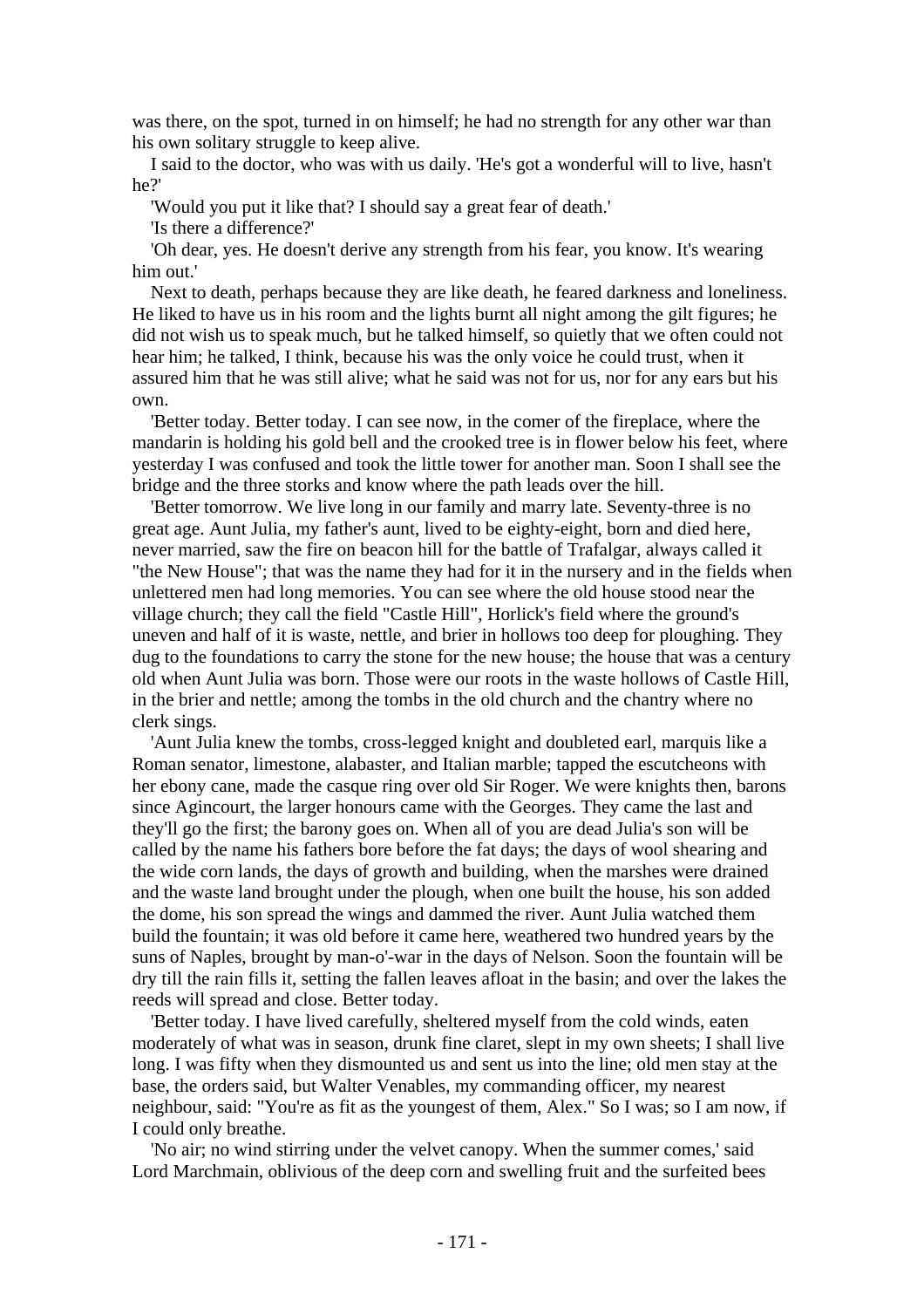who slowly sought their hives in the heavy afternoon sunlight outside his windows, 'when the summer comes I shall leave my bed and sit in the open air and breathe more easily.

 'Who would have thought that all these little gold men, gentlemen in their own country, could live so long without breathing? Like to toads in the coal, down a deep mine, untroubled. God take it, why have they dug a hole for me? Must a man stifle to death in his own cellars? Plender, Gaston, open the windows.'

'The windows are all wide open, my lord.'

 A cylinder of oxygen was placed beside his bed, with a long tube, a face-piece, and a little stop-cock he could work himself. Often he said: 'It's empty- look nurse, there's nothing comes out.'

 'No, Lord Marchmain, it's quite full; the bubble here in the glass bulb shows that; it's at full pressure; listen, don't you hear it hiss? Try and breathe slowly, Lord Marchmain; quite gently, then you get the benefit.'

 'Free as air; that's what they say - "free as air". Now they bring me my air in an iron barrel.'

Once he said: 'Cordelia, what became of the chapel?'

'They locked it up, papa, when mummy died.'

 'It was hers, I gave it to her. We've always been builders in our family. I built it for her; in the shade of the pavilion; rebuilt with the old stones behind the old walls; it was the last of the new house to come, the first to go. There used to be a chaplain until the war. Do you remember him?'

'I was too young.'

 'Then I went away - left her in the chapel praying. It was hers. It was the place for her. I never came back to disturb her prayers. They said we were fighting for freedom; I had my own victory. Was it a crime?'

'I think it was, papa.'

 'Crying to heaven for vengeance? Is that why they've locked me in this cave, do you think, with a black tube of air and the little yellow men along the walls, who live without breathing? Do you think that, child? But the wind will come soon, tomorrow perhaps, and we'll breathe again. The ill wind that will blow me good. Better tomorrow.'

 Thus, till mid-July, Lord Marchmain lay dying, wearing himself down in the struggle to-live. Then, since there was no reason to expect an immediate change, Cordelia went to London to see her women s organization about the coming 'emergency'. That day Lord Marchmain became suddenly worse. He lay silent and quite still, breathing laboriously; only his open eyes, which sometimes moved about the room, gave any sign of consciousness.

'Is this the end?' Julia asked.

 'It is impossible to say,' the doctor answered; 'when he does die it will probably be like this. He may recover from the present attack. The only thing is not to disturb him. The least shock will be fatal.'

'I'm going for Father Mackay,' she said.

 I was not surprised. I had seen it in her mind all the summer. When she had gone I said to the doctor, 'We must stop this nonsense.'

 He said: 'My business is with the body. It's not my business to argue whether people are better alive or dead, or what happens to them after death. I only try to keep them alive.'

 'And you said just now any shock would kill him. What could be worse for a man who fears death, as he does, than to have a priest brought to him - a priest he turned out when he had the strength?'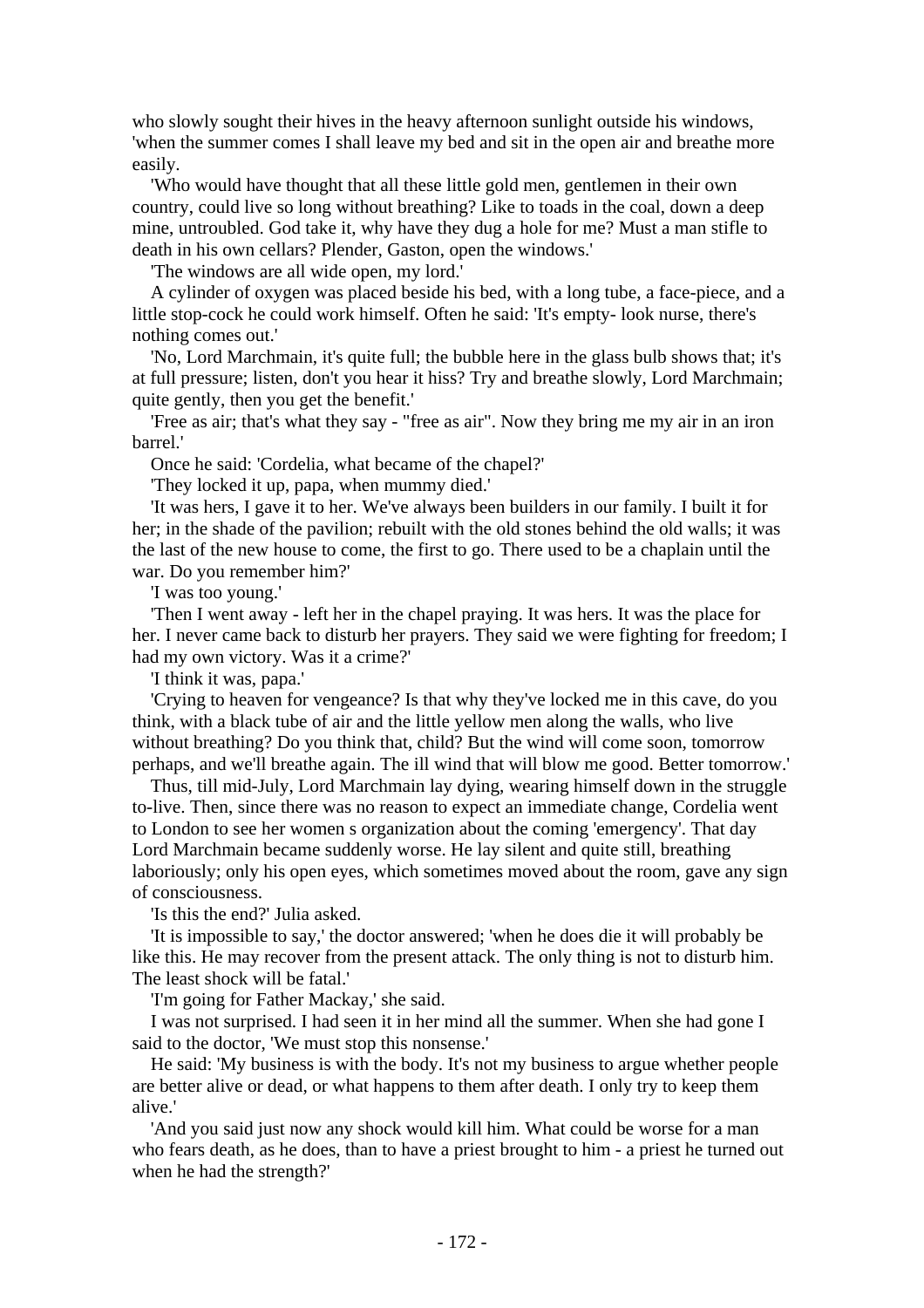'I think it may kill him.'

'Then will you forbid it?'

'I've no authority to forbid anything. I can only give my opinion.'

'Cara, what do you think?'

 'I don't want him made unhappy. That is all there is to hope for now; that he'll die without knowing it. But I should like the priest there, all the same.'

 'Will you try and persuade Julia to keep him away - until the end? After that he can do no harm.'

'I will ask her to leave Alex happy, yes.'

In half an hour Julia was back with Father Mackay. We all met in the library.

 'I've telegraphed for Bridey and Cordelia,' I said. 'I hope you agree that nothing must be done till they arrive.'

'I wish they were here, ' said Julia.

 'You can't take the responsibility alone,' I said; 'everyone else is against you. Doctor Grant, tell her what you said to me just now.'

 'I said that the shock of seeing a priest might well kill him; without that he may survive this attack. As his medical man I must protest against anything being done to disturb him.'

'Cara?'

 'Julia, dear, I know you are thinking for the best, but, you know, Alex was not a religious man. He scoffed always. We mustn't take advantage of him, now he's weak, to comfort our own consciences. If Father Mackay comes to him when he is unconscious, then he can be buried in the proper way, can he not, Father?'

'I'll go and see how he is, ' said the doctor, leaving us.

 'Father Mackay,' I said. 'You know how Lord Marchmain greeted you last time you came; do you think it possible he can have changed now?'

'Thank God, by his grace it is possible.'

 'Perhaps,' said Cara, 'you could slip in while he is sleeping, say the words of absolution over him; he would never know.'

 'I have seen so many men and women die,' said the priest; 'I never knew them sorry to have me there at the end.'

 'But they were Catholics; Lord Marchmain has never been one except in name - at any rate, not for years. He was a scoffer, Cara said so.'

'Christ came to call, not the righteous, but sinners to repentance.'

The doctor returned. 'There's no change,' he said.

 'Now doctor,' said the priest, 'how would I be a shock to anyone?' He turned his bland, innocent, matter-of-fact face first on the doctor, then upon the rest of us. 'Do you know what I want to do? It is something so small, no show about it. I don't wear special clothes, you know. I go just as I am. He knows the look of me now. There's nothing alarming. I just want to ask him if he is sorry for his sins. I want him to make some little sign of assent; I want him, anyway, not to refuse me; then I want to give him God's pardon. Then, though that's not essential, I want to anoint him. It is nothing, a touch of the fingers, just some oil from this little box, look it is nothing to hurt him.'

'Oh, Julia,' said Cara, 'what are we to say? Let me speak to him.'

 She went to the Chinese drawing-room; we waited in silence; there was a wall of fire between Julia and me. Presently Cara returned.

 'I don't think he heard,' she said. 'I thought I knew how to put it to him. I said: "'Alex, you remember the priest from Melstead. You were very naughty when he came to see you. You hurt his feelings very much. Now he's here again. I want you to see him just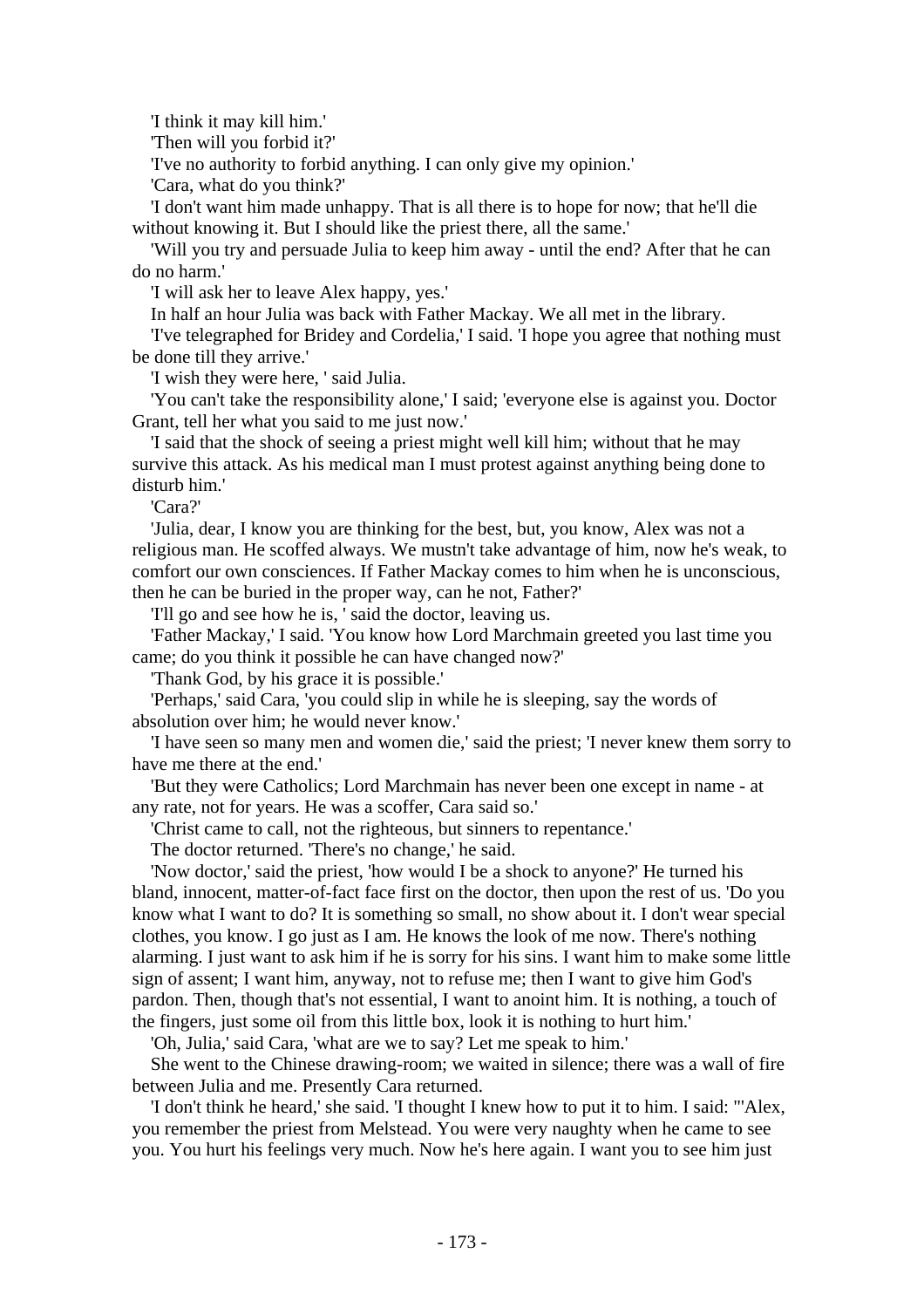for my sake, to make friends." But he didn't answer. If he's unconscious, it couldn't make him unhappy to see the priest, could it, doctor?'

Julia, who had been standing still and silent, suddenly moved.

 'Thank you for your advice, doctor,' she said. 'I take full responsibility for whatever happens. Father Mackay, will you please come and see my father now,' and without looking at me, led him to the door.

 We all followed. Lord Marchmain was lying as I had seen him that morning, but his eyes were now shut; his hands lay, palms upwards, above the bed-clothes; the nurse had her fingers on the pulse of one of them. 'Come in,' she said brightly, 'you won't disturb him now.'

'D'you mean...'

'No, no, but he's past noticing anything.'

 She held the oxygen apparatus to his face and the hiss of escaping gas was the only sound at the bedside.

 The priest bent over Lord Marchmain and blessed him. Julia and Cara knelt at the foot of the bed. The doctor, the nurse, and I stood behind them.

 'Now,' said the priest, 'I know you are sorry for all the sins of your life, aren't you? Make a sign, if you can. You're sorry, aren't you?' But there was no sign. 'Try and remember your sins; tell God you are sorry. I am going to give you absolution. While I am giving it, tell God you are sorry you have offended him.' He began to speak in Latin. I recognized the words 'ego te absolvo in nomine Patris...' and saw the priest make the sign of the cross. Then I knelt, too, and prayed: 'O God,.if there is a God, forgive him his sins, if there is such thing as sin,' and the man on the bed opened his eyes and gave a sigh, the sort of sigh I had imagined people made at the moment of death, but his eyes moved so that we knew there was still life in him.

 I suddenly felt the longing for a sign, if only of courtesy, if only for the sake of the woman I loved, who knelt in front of me, praying, I knew, for a sign. It seemed so small a thing that was asked, the bare acknowledgement of a present, a nod in the crowd. I prayed more simply; 'God forgive him his sins' and 'Please God, make him accept your forgiveness.'

So small a thing to ask.

 The priest took the little silver box from his pocket and spoke again in Latin, touching the dying man with an oil wad; he finished what he had to do, put away the box and gave the final blessing. Suddenly Lord Marchmain moved his hand to his forehead; I thought he had felt the touch of the chrism and was wiping it away. 'O God,' I prayed, 'don't let him do that.' But there was no need for fear; the hand moved slowly down his breast, then to his shoulder, and Lord Marchmain made the sign of the cross. Then I knew that the sign I had asked for was not a little thing, not a passing nod of recognition, and a phrase came back to me from my childhood of the veil of the temple being rent from top to bottom.

 It was over; we stood up; the nurse went back to the oxygen cylinder; the doctor bent over his patient. Julia whispered to me: 'Will you see Father Mackay out? I'm staying here for a little.'

 Outside the door Father Mackay became the simple, genial man I had known before. 'Well, now, and that was a beautiful thing to me. I've known it happen that way again and again. The devil resists to the last moment and then the Grace of God is too much for him. You're not a Catholic I think, Mr Ryder, but at least you'll be glad for the ladies to have the comfort of it.'

 As we were waiting for the chauffeur, it occurred to me that Father Mackay should be paid for his services. I asked him awkwardly. 'Why, don't think about it, Mr Ryder. It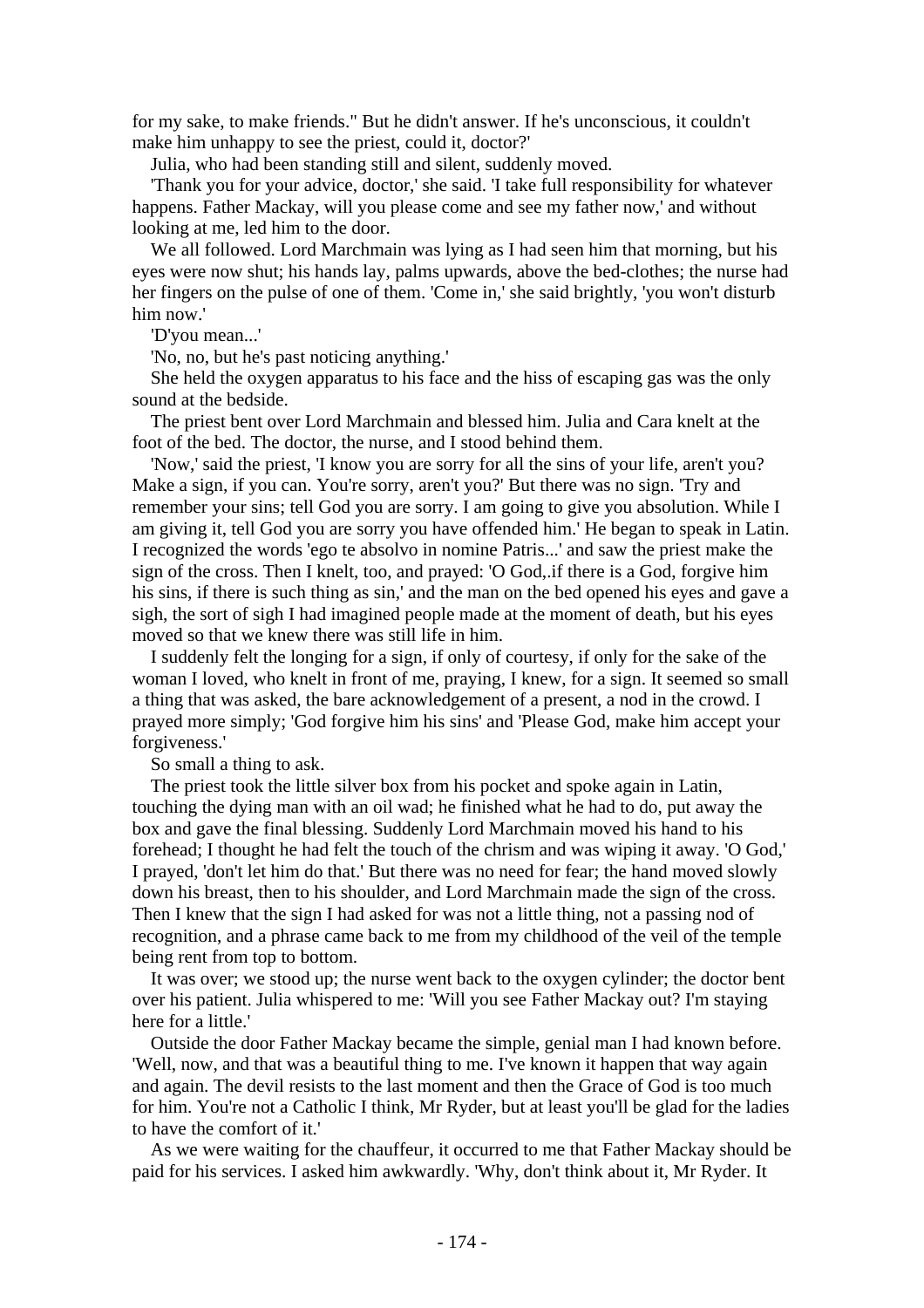was a pleasure,' he said, 'but anything you care to give is useful in a parish like mine.'.I found I had three pounds in my note-case and gave them to him. 'Why, indeed, that's more than generous. God bless you, Mr Ryder. I'll call again, but I don't think the poor soul has 1ong for this world.'

 Julia remained in the Chinese drawing-room until, at five o'clock that evening, her father died proving both, sides right in the dispute, priest and doctor.

 Thus I come to the broken sentences which were the last words spoken between Julia and me, the last memories.

 When her father died Julia remained some minutes with his body; the nurse came to the next room to announce the news and I had a glimpse of her through the open door, kneeling at the foot of the bed, and of Cara sitting by her. Presently the two women came out together, and Julia said to me: 'Not now; I'm just taking Cara up to her room; later.'

 While she was still upstairs Brideshead and Cordelia arrived from London; when at last we met alone it was by stealth, like young lovers.

 Julia said: 'Here in the shadow, in the corner of the stair - a minute to say good-bye.' 'So long to say so little.'

'You knew?'

'Since this morning; since before this morning; all this year.'

 'I didn't know till today. Oh, my dear, if you could only understand. Then I could bear to part, or bear it better. I should say my heart was breaking, if I believed in broken hearts. I can't marry you, Charles; I can't be with you ever again.'

'I know.'

'How can you know?'

'What will you do?'

 'Just go on - alone. How can I tell what I shall do? You know the whole of me. You know I'm not one for a life of mourning. I've always been bad. Probably I shall be bad again, punished again. But the worse I am, the more I need God. I can't shut myself out from his mercy. That is what it would mean; starting a life with you, without him. One can only hope to see one step ahead. But I saw today there was one thing unforgivable like things in the school-room, so bad they were unpunishable, that only mummy could deal with - the bad thing I was on the point of doing, that I'm not quite bad enough to do; to set up a rival good to God's. Why should I be allowed to understand that, and not you, Charles? It may be because of mummy, nanny, Cordelia, Sebastian - perhaps Bridey and Mrs Muspratt - keeping my name in their prayers; or it may be a private bargain between me and God, that if I give up this one thing I want so much, however bad I am, he won't quite despair of me in the end.

'Now we shall both be alone, and I shall have no way of making you understand.'

 'I don't want to make it easier for you,' I said; 'I hope your heart may break; but I do understand.'

 The avalanche was down, the hillside swept bare behind it; the last echoes died on the white slopes; the new mound glittered and lay still in the silent valley.

## EPILOGUE

#### BRIDESHEAD REVISITED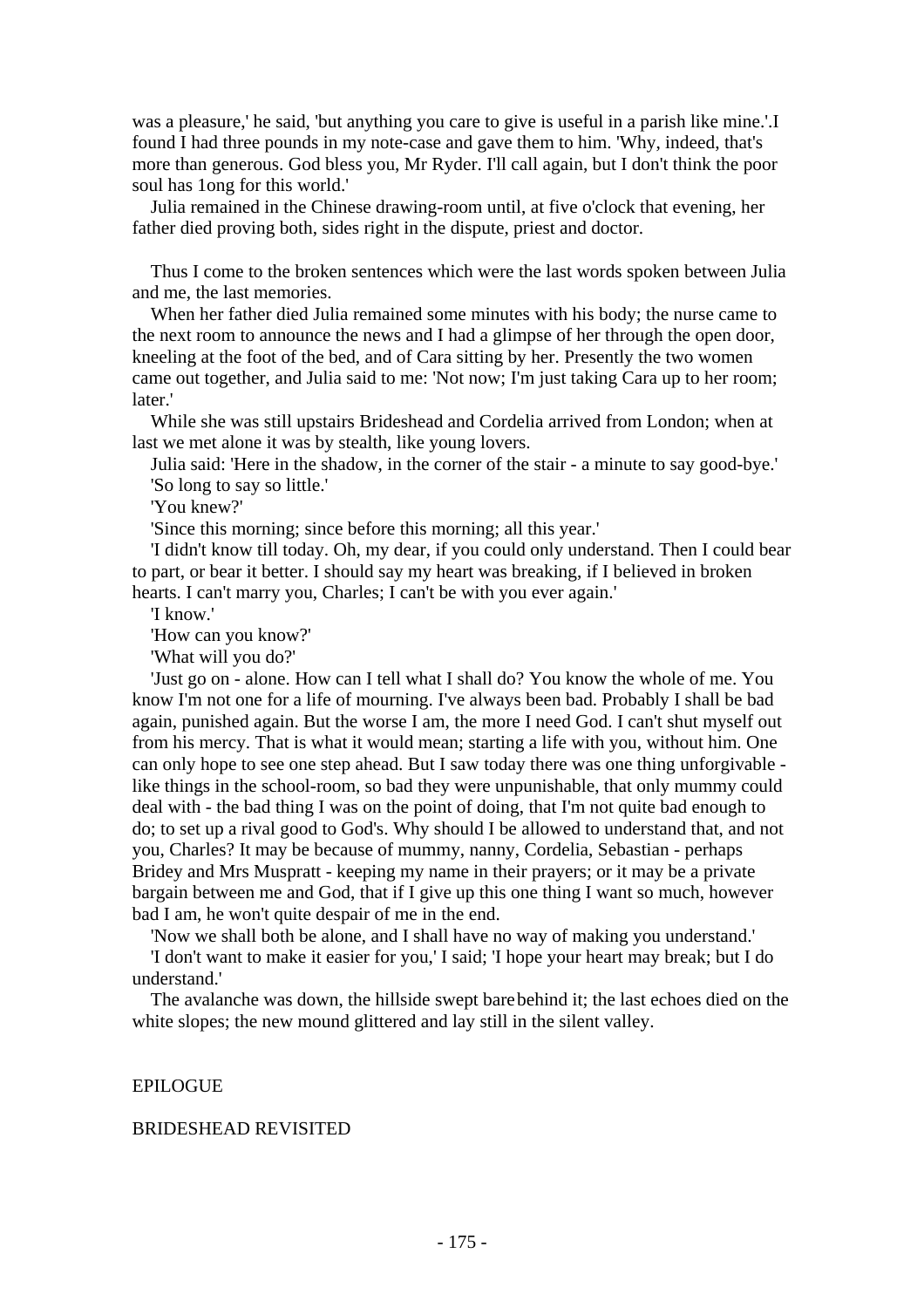'THE worst place we've struck yet,' said the commanding officer; 'no facilities, no amenities, and Brigade sitting right on top of us. There's one pub in Flyte St Mary with capacity for about twenty - that, of course, will be out of bounds for officers; there's a Naafi in the camp area. I hope to run transport once a week to Melstead Carbury. Marchmain is ten miles away and damn-all when you get there. It will therefore be the first concern of company officers to organize recreation for their men. M.O., I want you to take a look at the lakes to see if they're fit for bathing.'

'Very good, sir.'

 'Brigade expects us to clean up the house for them. I should have thought some of those half-shaven scrim-shankers I see lounging round Headquarters might have saved us the trouble; however...Ryder, you will find a party of fifty and report to the Quartering Comandant at the house at 1045 hours; he'll show you what we're taking over.'

'Very good, sir.'

 'Our predecessors do not seem to have been very enterprising. The valley has great potentialities for an assault course and a mortar range. Weapon-training officer, make a recce this morning and get something laid on before Brigade arrives.'

'Very good, sir.'

 'I'm going out myself with the adjutant to recce training areas. Anyone happen to know this district?'

I said nothing.

'That's all then, get cracking.'

 'Wonderful old place in its way,' said the Quartering Commandant; 'pity to knock it about too much.'

 He was an old, retired, re-appointed lieutenant-colonel from some miles away. We met in the space before the main doors, where I had my half-company fallen-in, waiting for orders. 'Come in. I'll soon show you over. It's a great warren of a place, but we've only requisitioned the ground floor and half a dozen bedrooms. Everything else upstairs is still private property, mostly cram-full of furniture; you never saw such stuff, priceless some of it.

 'There's a caretaker and a couple of old servants live at the top - they won't be any trouble to you - and a blitzed R.C. padre whom Lady Julia gave a home to -jittery old bird, but no trouble. He's opened the chapel; that's in bounds for the troops; surprising lot use it, too.

 'The place belongs to Lady Julia Flyte, as she calls herself now. She was married to Mottram, the Minister of-whatever-it-is. She's abroad in some woman's service, and I try to keep an eye on things for her. Queer thing the old marquis leaving everything to her - rough on the boys.

 'Now this is where the last lot put the clerks; plenty of room, anyway. I've had the walls and fireplaces boarded up you see valuable old work underneath. Hullo, someone seems to have been making a beast of himself here; destructive beggars, soldiers are! Lucky we spotted it, or it would have been charged to you chaps.

 'This is another good-sized room, used to be full of tapestry. I'd advise you to use this for conferences.'

'I'm only here to clean up, sir. Someone from Brigade will allot the rooms.'

 'Oh, well, you've got an easy job. Very decent fellows the last lot. They shouldn't have done that to the fireplace though. How did they manage it? Looks solid enough. I wonder if it can be mended?

 'I expect the brigadier will take this for his office; the last did. It's got a lot of painting that can't be moved, done on the walls. As you see, I've covered it up as best I can, but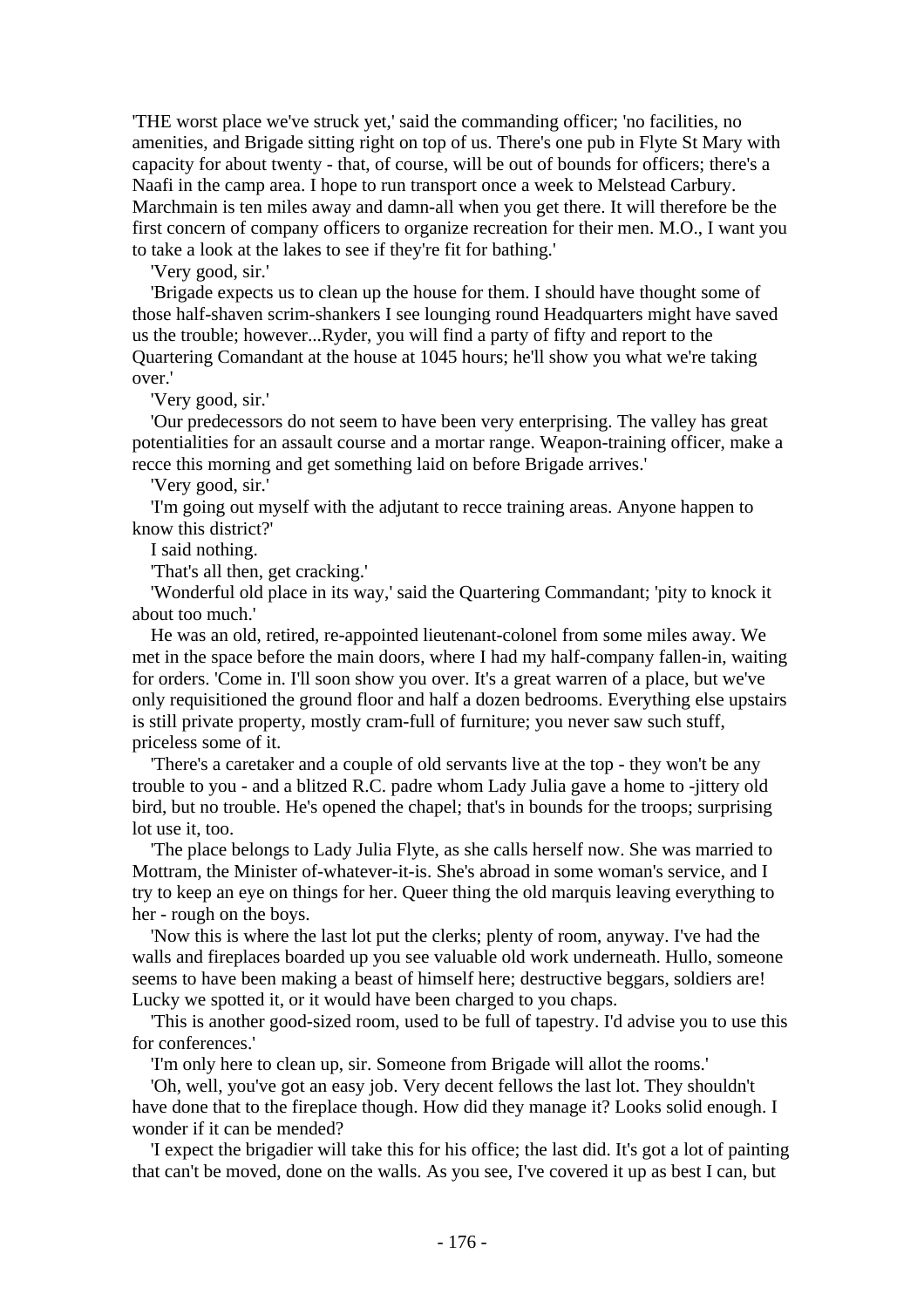soldiers get through anything - as the brigadier's done in the corner. There was another painted room, outside under pillars - modern work but, if you ask me, the prettiest in the place; it was the signal office and they made absolute hay of it; rather a shame.

 'This eyesore is what they used as the mess; that's why I didn't cover it up; not that it would matter much if it did get damaged; always reminds me of one of the costlier knocking-shops, you know - " Maison Japonaise"...and this was the ante-room...'

 It did not take us long to make our tour of the echoing rooms. Then we went outside on the terrace.

 'Those are the other ranks' latrines and wash-house; can't think why they built them just there; it was done before I took the job over. All this used to be cut off from the front. We laid the road through the trees joining it up with the main drive; unsightly but very practical; awful lot of transport comes in and out; cuts the place up, too. Look where one careless devil went smack through the box-hedge and carried away all that balustrade; did it with a three-ton lorry, too; you'd think he had a Churchill tank at least.

 'That fountain is rather a tender spot with our landlady; the young officers used to lark about in it on guest nights and it was looking a bit the worse for wear, so I wired it in and turned the water off. Looks a bit untidy now; all the drivers throw their cigaretteends and the remains of the sandwiches there, and you can't get to it to clean it up, since I put the wire round it. Florid great thing, isn't it?...

'Well, if you've seen everything I'll push off. Good day to you.'

 His driver threw a cigarette into the dry basin of the fountain; saluted and opened the door of the car. I saluted and the Quartering Commandant drove away through the new, metalled gap in the lime trees.

 'Hooper,' I said, when I had seen my men started, 'do you think I can safely leave you in charge of the work-party for half an hour?'

'I was just wondering where we could scrounge some tea.'

'For Christ's sake,' I said, 'they've only just begun work.'

'They're awfully browned off.'

'Keep them at it.'

'Rightyoh.'

 I did not spend long in the desolate ground-floor rooms, but went upstairs and wandered down the familiar corridors, trying doors that were locked, opening doors into rooms piled to the ceiling with furniture. At length I met an old housemaid carrying a cup of tea. 'Why,' she said, 'isn't it Mr Ryder?'

'It is. I was wondering when I should meet someone I know.'

'Mrs Hawkins is up in her old room. I was just taking her some tea.'

 'I'll take it for you, I said, and passed through the baize doors, up the uncarpeted stairs, to the nursery.

 Nanny Hawkins did not recognize me until I spoke, and my arrival threw her into some confusion; it was not until I had been sitting some time by her fireside that she recovered her old calm. She, who had changed so little in all the years I knew her, had lately become greatly aged. The changes of the last years had come too late in her life to be accepted and understood; her sight was failing, she told me, and she could see only the coarsest needlework. Her speech, sharpened by years of gentle conversation, had reverted now to the soft, peasant tones of its origin.

 '...only myself here and the two girls and poor Father Membling who was blown up, not a roof to his head nor a stick of furniture till Julia took him in with the kind heart she's got, and his nerves something shocking...Lady Brideshead, too, Marchmain it is now, who I ought by rights to call her Ladyship now, but it doesn't come natural, it was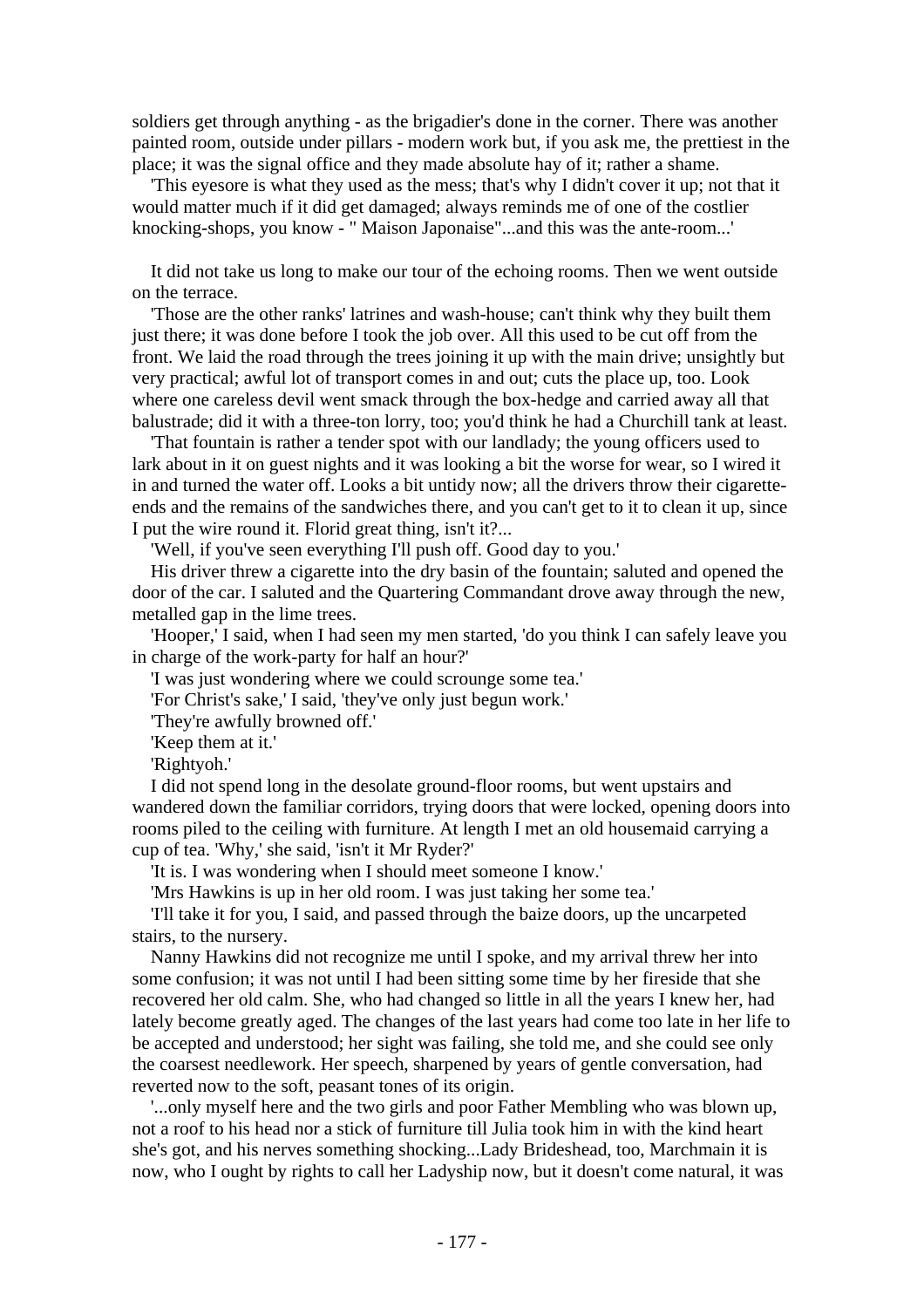the same with her. First, when Julia and Cordelia left to the war, she came here with the two boys and then the military turned them out, so they went to London, nor they hadn't been in their house not a month, and Bridey away with the yeomanry the same as his poor Lordship, when they were blown up too, everything gone, all the furniture she brought here and kept in the coach-house. Then she had another house outside London, and the military took that, too, and there she is now, when I last heard, in a hotel at the seaside, which isn't the same as your own home, is it? It doesn't seem right.

 '...Did you listen to Mr Mottram last night? Very nasty he was about Hitler. I said to the girl Effie who does for me: "If Hitler was listening, and if he understands English, which I doubt, he must feel very small." Who would have thought of Mr Mottram doing so well? And so many of his friends, too, that used to stay here? I said to Mr Wilcox, who comes to see me regular on the bus from Melstead twice a month, which is very good of him and I appreciate it, I said: "We were entertaining angels unawares," because Mr Wilcox never liked Mr Mottram's friends, which I never saw, but used to hear about from all of you, nor Julia didn't like them, but they've done very well, haven't they?'

At last I asked her: 'Have you heard from Julia?'

 'From Cordelia, only last week, and they're together still as they have been all the time, and Julia sent me love at the bottom of the page. They're both very well, though they couldn't say where, but Father Membling said, reading between the lines, it was Palestine, which is where Bridey's yeomanry is, so that's very nice for them all. Cordelia said they were looking forward to coming home after the war, which I am sure we all are, though whether I live to see it, is another story.'

 I stayed with her for half an hour, and left promising to return often. When I reached the hall I found no sign of work and Hooper looking guilty.

 'They had to go off to draw the bed-straw. I didn't know till Sergeant Block told me. I don't know whether they're coming back.'

'Don't know? What orders did you give?'

 'Well, I told Sergeant Block to bring them back if he thought it was worthwhile; I mean if there was time before dinner.'

 It was nearly twelve. 'You've been hotted again, Hooper. That straw was to be drawn any time before six tonight.'

'Oh Lor; sorry, Ryder. Sergeant Block - '

 'It's my own fault for going away...Fall in the same party immediately after dinner, bring them back here and keep them here till the job's done.'

'Rightyoh. I say, did you say you knew this place before?'

 'Yes, very well. It belongs to friends of mine,' and as I said the words they sounded as odd in my I ears as Sebastian's had done, when, instead of saying, 'It is my home,' he said, 'It is where my family live.'

 'It doesn't seem to make any sense - one family in a place this size. What's the use of it?'

'Well, I suppose Brigade are finding it useful.'

'But that's not what it was built for, is it?'

 'No,' I said, 'not what it was built for. Perhaps that's one of the pleasures of building, like having a son, wondering how he'll grow up. I don't know; I never built anything, and I forfeited the right to watch my son grow up. I'm homeless, childless, middle-aged, loveless, Hooper.' He looked to see if I was being funny, decided that I was, and laughed. 'Now go back to camp, keep out of the C.O.'s way, if he's back from his recce, and don't let on to anyone that we've made a nonsense of the morning.'

'Okey, Ryder.'